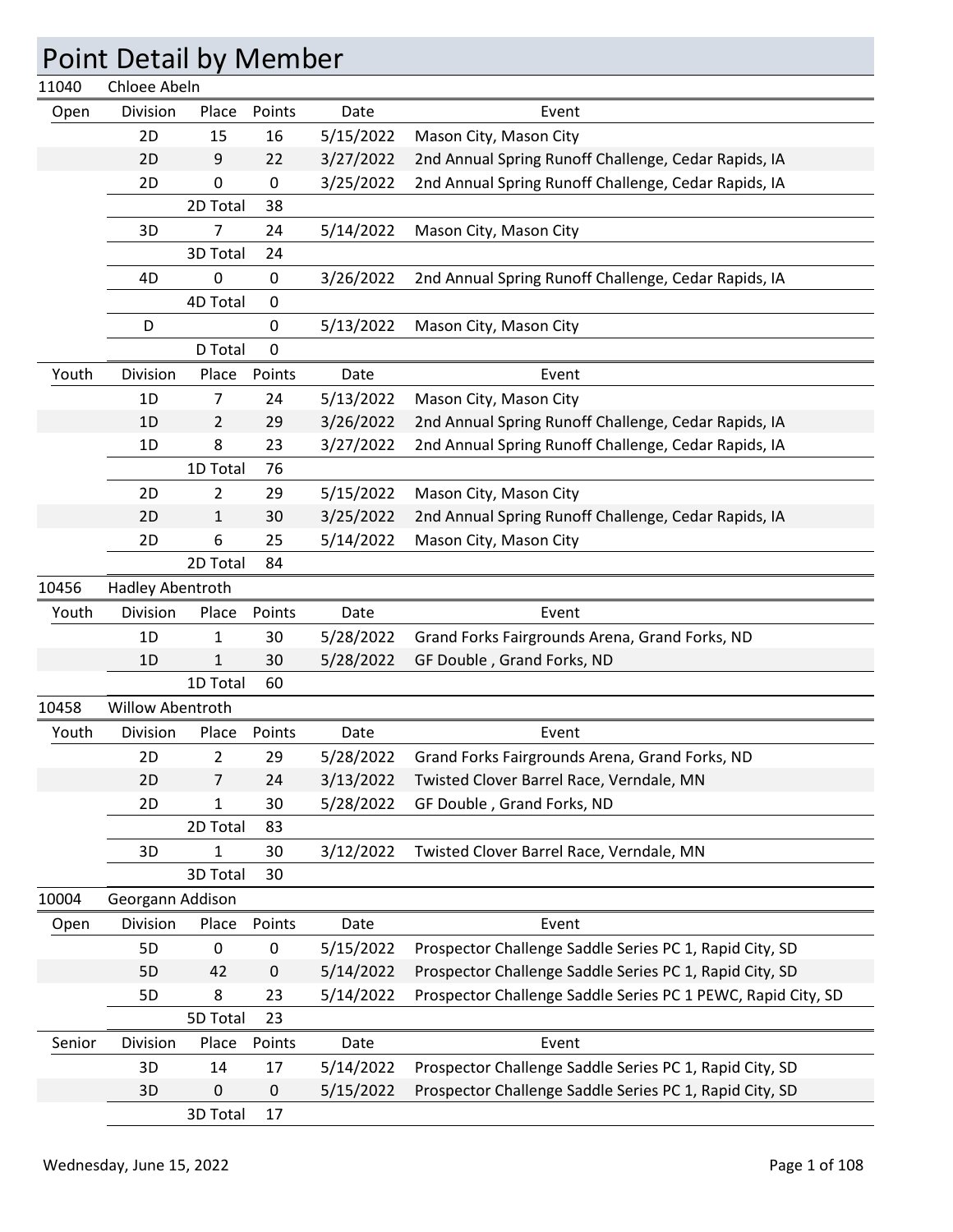| 10005 | Sue Ahlgren   |                |             |           |                                                      |
|-------|---------------|----------------|-------------|-----------|------------------------------------------------------|
| Open  | Division      | Place          | Points      | Date      | Event                                                |
|       | 1D            | $\overline{2}$ | 29          | 5/20/2022 | Friday In The Park, Oak Park                         |
|       |               | 1D Total       | 29          |           |                                                      |
|       | D             |                | 0           | 5/20/2022 | Friday In The Park, Oak Park                         |
|       |               | D Total        | $\mathbf 0$ |           |                                                      |
| 10007 | Libby Althaus |                |             |           |                                                      |
| Open  | Division      | Place          | Points      | Date      | Event                                                |
|       | 2D            | 12             | 19          | 4/8/2022  | Spring Tune Up Barrel Race 2nd Open, Verndale, MN    |
|       |               | 2D Total       | 19          |           |                                                      |
|       | 3D            | 16             | 15          | 4/9/2022  | Spring Tune Up Barrel Race, Verndale, MN             |
|       | 3D            | $\overline{4}$ | 27          | 4/10/2022 | Spring Tune Up Barrel Race, Verndale, MN             |
|       | 3D            | 5              | 26          | 3/13/2022 | Twisted Clover Barrel Race 2nd Open, Verndale, MN    |
|       | 3D            | $\overline{7}$ | 24          | 4/8/2022  | Spring Tune Up Barrel Race, Verndale, MN             |
|       |               | 3D Total       | 92          |           |                                                      |
|       | 4D            | 0              | 0           | 4/8/2022  | Spring Tune Up Barrel Race 2nd Open, Verndale, MN    |
|       | 4D            | 0              | $\pmb{0}$   | 3/11/2022 | Twisted Clover Barrel Race 2nd Open, Verndale, MN    |
|       | 4D            | 1              | 30          | 3/12/2022 | Twisted Clover Barrel Race 2nd Open, Verndale, MN    |
|       | 4D            | 0              | $\pmb{0}$   | 3/13/2022 | Twisted Clover Barrel Race, Verndale, MN             |
|       | 4D            | 5              | 26          | 3/12/2022 | Twisted Clover Barrel Race, Verndale, MN             |
|       |               | 4D Total       | 56          |           |                                                      |
| Youth | Division      | Place          | Points      | Date      | Event                                                |
|       | 1D            | 19             | 12          | 4/8/2022  | Spring Tune Up Barrel Race, Verndale, MN             |
|       | 1D            | 23             | 8           | 4/9/2022  | Spring Tune Up Barrel Race, Verndale, MN             |
|       |               | 1D Total       | 20          |           |                                                      |
|       | 2D            | 3              | 28          | 4/10/2022 | Spring Tune Up Barrel Race, Verndale, MN             |
|       | 2D            | 3              | 28          | 3/13/2022 | Twisted Clover Barrel Race, Verndale, MN             |
|       |               | 2D Total       | 56          |           |                                                      |
|       | 3D            | 11             | 20          | 4/9/2022  | Spring Tune Up Barrel Race, Verndale, MN             |
|       | 3D            | 0              | $\pmb{0}$   | 3/12/2022 | Twisted Clover Barrel Race, Verndale, MN             |
|       | 3D            | 0              | 0           | 3/11/2022 | Twisted Clover Barrel Race, Verndale, MN             |
|       | 3D            | 6              | 25          | 4/8/2022  | Spring Tune Up Barrel Race, Verndale, MN             |
|       | 3D            | 7              | 24          | 4/10/2022 | Spring Tune Up Barrel Race, Verndale, MN             |
|       |               | 3D Total       | 69          |           |                                                      |
| 11027 | Aly Anderson  |                |             |           |                                                      |
| Open  | Division      | Place          | Points      | Date      | Event                                                |
|       | 4D            | 5              | 26          | 3/25/2022 | 2nd Open Spring Runoff Challenge, Cedar Rapids, IA   |
|       | 4D            | 3              | 28          | 3/27/2022 | 2nd Open Spring Runoff Challenge, Cedar Rapids, IA   |
|       | 4D            | 1              | 30          | 3/26/2022 | 2nd Open Spring Runoff Challenge, Cedar Rapids, IA   |
|       |               | 4D Total       | 84          |           |                                                      |
| Youth | Division      | Place          | Points      | Date      | Event                                                |
|       | 2D            | 3              | 28          | 3/27/2022 | 2nd Annual Spring Runoff Challenge, Cedar Rapids, IA |
|       | 2D            | 3              | 28          | 3/26/2022 | 2nd Annual Spring Runoff Challenge, Cedar Rapids, IA |
|       |               | 2D Total       | 56          |           |                                                      |
|       | 3D            | 3              | 28          | 3/25/2022 | 2nd Annual Spring Runoff Challenge, Cedar Rapids, IA |
|       |               | 3D Total       | 28          |           |                                                      |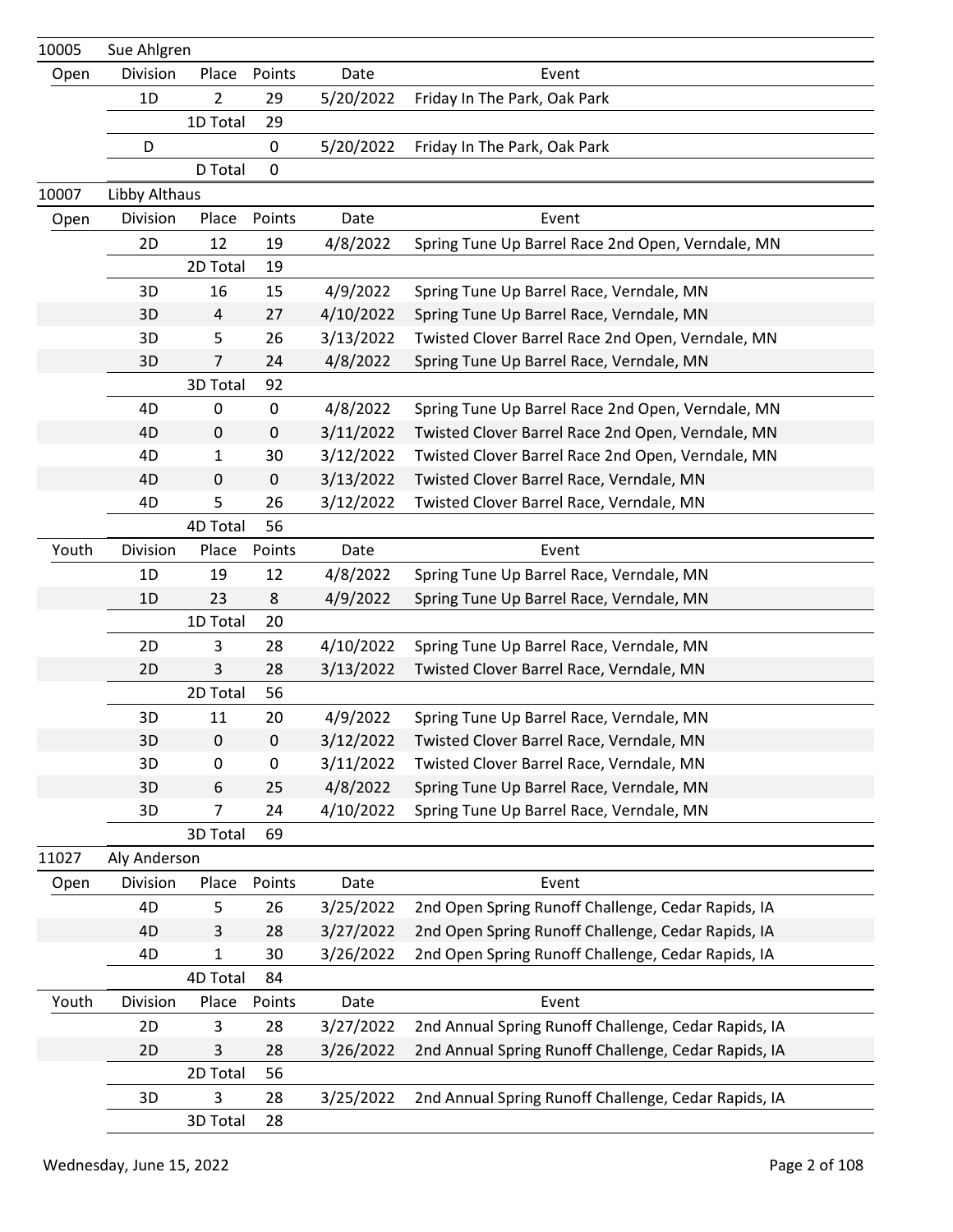| 10010 | Kaydi Anderson |                |        |           |                                                      |
|-------|----------------|----------------|--------|-----------|------------------------------------------------------|
| Open  | Division       | Place          | Points | Date      | Event                                                |
|       | 1D             | 5              | 26     | 3/27/2022 | 2nd Annual Spring Runoff Challenge, Cedar Rapids, IA |
|       | 1D             | 8              | 23     | 3/25/2022 | 2nd Annual Spring Runoff Challenge, Cedar Rapids, IA |
|       | 1D             | 5              | 26     | 3/27/2022 | 2nd Open Spring Runoff Challenge, Cedar Rapids, IA   |
|       | 1D             | $\mathbf{3}$   | 28     | 3/11/2022 | Twisted Clover Barrel Race, Verndale, MN             |
|       | 1D             | 1              | 30     | 3/27/2022 | 2nd Open Spring Runoff Challenge, Cedar Rapids, IA   |
|       | 1D             | 14             | 17     | 3/26/2022 | 2nd Annual Spring Runoff Challenge, Cedar Rapids, IA |
|       | 1D             | 3              | 28     | 3/26/2022 | 2nd Annual Spring Runoff Challenge, Cedar Rapids, IA |
|       |                | 1D Total       | 178    |           |                                                      |
|       | 2D             | $\overline{7}$ | 24     | 3/25/2022 | 2nd Annual Spring Runoff Challenge, Cedar Rapids, IA |
|       | 2D             | 11             | 20     | 3/26/2022 | 2nd Annual Spring Runoff Challenge, Cedar Rapids, IA |
|       | 2D             | 8              | 23     | 3/26/2022 | 2nd Annual Spring Runoff Challenge, Cedar Rapids, IA |
|       | 2D             | $\pmb{0}$      | 0      | 3/12/2022 | Twisted Clover Barrel Race, Verndale, MN             |
|       | 2D             | 6              | 25     | 3/12/2022 | Twisted Clover Barrel Race, Verndale, MN             |
|       | 2D             | 5              | 26     | 3/27/2022 | 2nd Annual Spring Runoff Challenge, Cedar Rapids, IA |
|       | 2D             | 8              | 23     | 5/15/2022 | Mason City, Mason City                               |
|       |                | 2D Total       | 141    |           |                                                      |
|       | 3D             | 6              | 25     | 3/25/2022 | 2nd Annual Spring Runoff Challenge, Cedar Rapids, IA |
|       | 3D             | $\overline{4}$ | 27     | 3/11/2022 | Twisted Clover Barrel Race, Verndale, MN             |
|       | 3D             | $\overline{2}$ | 29     | 3/12/2022 | Twisted Clover Barrel Race, Verndale, MN             |
|       |                | 3D Total       | 81     |           |                                                      |
|       | 4D             | $\pmb{0}$      | 0      | 3/27/2022 | 2nd Annual Spring Runoff Challenge, Cedar Rapids, IA |
|       | 4D             | $\pmb{0}$      | 0      | 3/11/2022 | Twisted Clover Barrel Race, Verndale, MN             |
|       | 4D             | $\pmb{0}$      | 0      | 3/11/2022 | Twisted Clover Barrel Race, Verndale, MN             |
|       | 4D             | $\pmb{0}$      | 0      | 3/25/2022 | 2nd Annual Spring Runoff Challenge, Cedar Rapids, IA |
|       | 4D             | $\pmb{0}$      | 0      | 3/12/2022 | Twisted Clover Barrel Race, Verndale, MN             |
|       | 4D             | $\pmb{0}$      | 0      | 3/27/2022 | 2nd Annual Spring Runoff Challenge, Cedar Rapids, IA |
|       |                | 4D Total       | 0      |           |                                                      |
|       | 5D             | 23             | 8      | 5/15/2022 | Mason City, Mason City                               |
|       |                | 5D Total       | 8      |           |                                                      |
|       | D              |                | 0      | 5/15/2022 | Mason City, Mason City                               |
|       |                | D Total        | 0      |           |                                                      |
| 10371 | Addyson Arens  |                |        |           |                                                      |
| Open  | Division       | Place          | Points | Date      | Event                                                |
|       | 3D             | 22             | 9      | 5/6/2022  | 14th Annual Race for the Roses, Verndale, MN         |
|       | 3D             | 43             | 0      | 5/7/2022  | R4R All Runs Count 4DSidepot \$1000, Verndale, MN    |
|       |                | 3D Total       | 9      |           |                                                      |
|       | 4D             | $\mathbf 0$    | 0      | 5/7/2022  | 14th Annual Race for the Roses, Verndale, MN         |
|       | 4D             | 17             | 14     | 5/8/2022  | 14th Annual Race for the Roses, Verndale, MN         |
|       |                | 4D Total       | 14     |           |                                                      |
| Youth | Division       | Place          | Points | Date      | Event                                                |
|       | 2D             | 17             | 14     | 5/6/2022  | 14th Annual Race for the Roses, Verndale, MN         |
|       | 2D             | 22             | 9      | 5/7/2022  | 14th Annual Race for the Roses, Verndale, MN         |
|       |                | 2D Total       | 23     |           |                                                      |
|       | 3D             | $\overline{2}$ | 29     | 5/8/2022  | 14th Annual Race for the Roses, Verndale, MN         |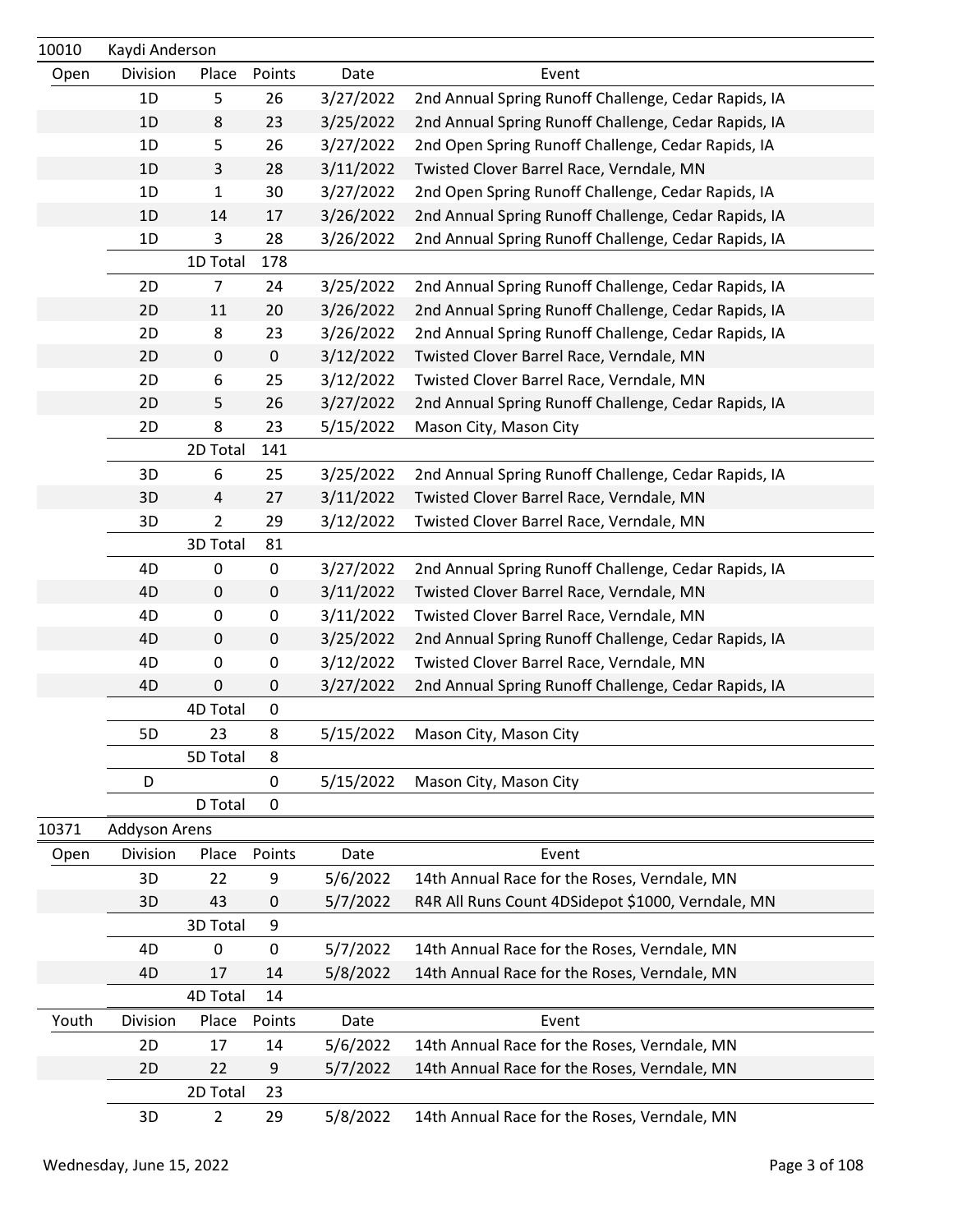|        |                       | 3D Total        | 29          |           |                                                |
|--------|-----------------------|-----------------|-------------|-----------|------------------------------------------------|
| 10514  | Vicky Artnson         |                 |             |           |                                                |
| Senior | Division              | Place           | Points      | Date      | Event                                          |
|        | 4D                    | 0               | 0           | 4/9/2022  | Spring Tune Up Barrel Race, Verndale, MN       |
|        |                       | <b>4D Total</b> | $\mathbf 0$ |           |                                                |
| 10967  | Alysa Austreng        |                 |             |           |                                                |
| Open   | Division              | Place           | Points      | Date      | Event                                          |
|        | 3D                    | 3               | 28          | 5/27/2022 | KC Arena, Saginaw, MN                          |
|        |                       | 3D Total        | 28          |           |                                                |
|        | 4D                    | 4               | 27          | 5/27/2022 | KC Second Open, Saginaw, MN                    |
|        |                       | 4D Total        | 27          |           |                                                |
| 10968  | Dylynn Bailey         |                 |             |           |                                                |
| Youth  | Division              | Place           | Points      | Date      | Event                                          |
|        | 2D                    | 15              | 16          | 5/7/2022  | 14th Annual Race for the Roses, Verndale, MN   |
|        | 2D                    | 6               | 25          | 5/6/2022  | 14th Annual Race for the Roses, Verndale, MN   |
|        | 2D                    | 13              | 18          | 5/8/2022  | 14th Annual Race for the Roses, Verndale, MN   |
|        |                       | 2D Total        | 59          |           |                                                |
| 10417  | <b>Bristol Barnes</b> |                 |             |           |                                                |
| Pee We | Division              | Place           | Points      | Date      | Event                                          |
|        | 3D                    | 7               | 24          | 5/14/2022 | NBHA ND02, NDSU                                |
|        | 3D                    | 8               | 23          | 5/15/2022 | NBHA ND02, NDSU                                |
|        |                       | 3D Total        | 47          |           |                                                |
| 11087  | Jenny Barnes          |                 |             |           |                                                |
| Open   | Division              | Place           | Points      | Date      | Event                                          |
|        | 2D                    | 4               | 27          | 5/28/2022 | GF Double, Grand Forks, ND                     |
|        | 2D                    | 2               | 29          | 5/28/2022 | Grand Forks Fairgrounds Arena, Grand Forks, ND |
|        |                       | 2D Total        | 56          |           |                                                |
| 10016  | Jessica Barto         |                 |             |           |                                                |
| Open   | Division              | Place           | Points      | Date      | Event                                          |
|        | 4D                    | $\overline{2}$  | 29          | 5/27/2022 | KC Second Open, Saginaw, MN                    |
|        | 4D                    | 4               | 27          | 5/27/2022 | KC Arena, Saginaw, MN                          |
|        |                       | 4D Total        | 56          |           |                                                |
| 11041  | Cheyenne Baumann      |                 |             |           |                                                |
| Open   | Division              | Place           | Points      | Date      | Event                                          |
|        | 4D                    | 16              | 15          | 5/25/2022 | Bit & Bridle Barrel & Pole Series, Aitkin, MN  |
|        | 4D                    | 13              | 18          | 4/30/2022 | Rafter 4M, Backus, MN                          |
|        |                       | 4D Total        | 33          |           |                                                |
|        | D                     |                 | $\mathbf 0$ | 1/15/2022 | Rafter 4M, Backus, MN                          |
|        |                       | D Total         | $\mathbf 0$ |           |                                                |
| 10970  | Myla Baum             |                 |             |           |                                                |
| Open   | Division              | Place           | Points      | Date      | Event                                          |
|        | 2D                    | 16              | 15          | 4/8/2022  | Spring Tune Up Barrel Race, Verndale, MN       |
|        |                       | 2D Total        | 15          |           |                                                |
|        | 3D                    | 9               | 22          | 6/14/2022 | Rafter 4M, Backus, MN                          |
|        |                       | 3D Total        | 22          |           |                                                |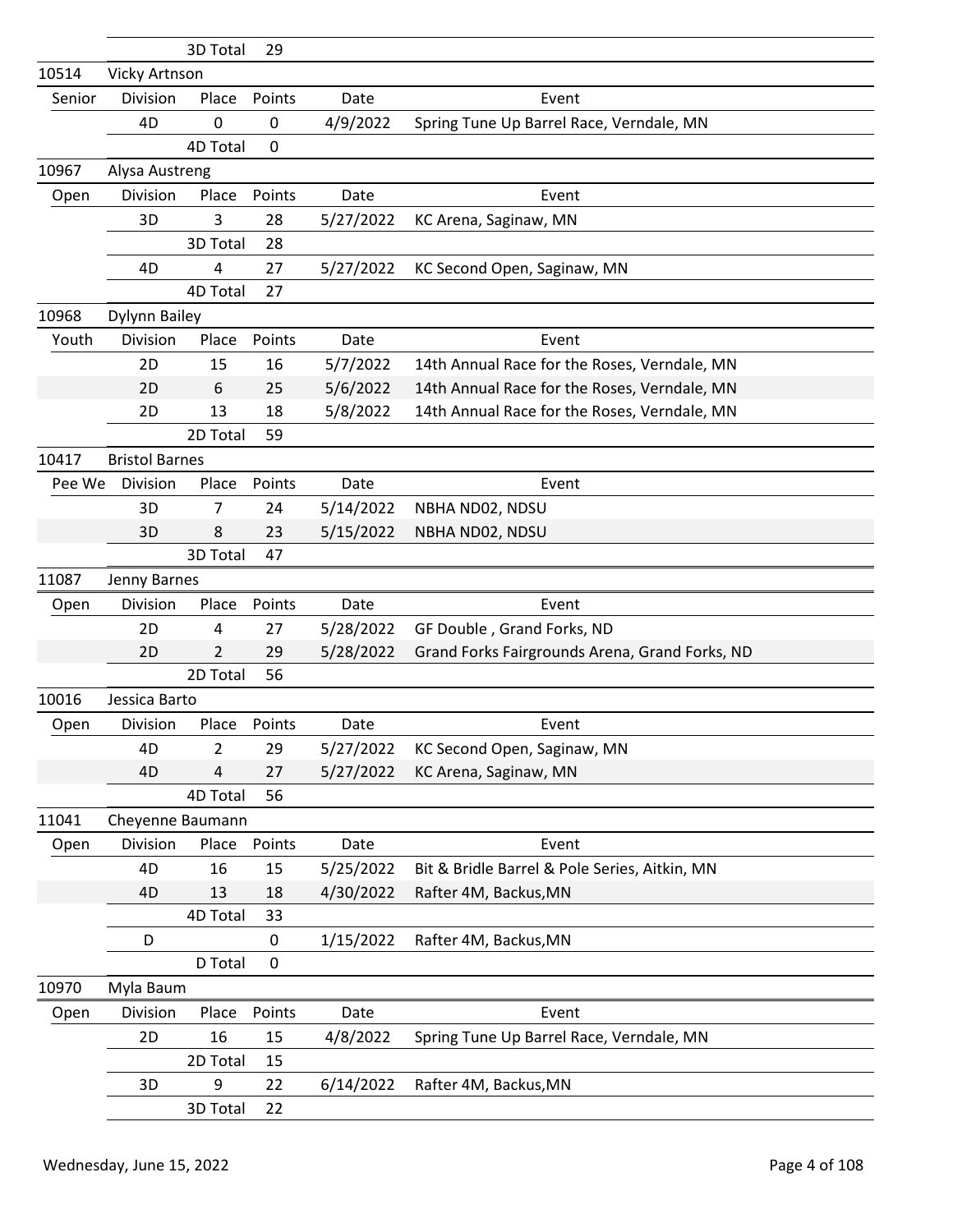|        | 4D                | 18             | 13     | 4/8/2022  | Spring Tune Up Barrel Race, Verndale, MN               |
|--------|-------------------|----------------|--------|-----------|--------------------------------------------------------|
|        | 4D                | 6              | 25     | 6/7/2022  | Rafter 4M, Backus, MN                                  |
|        |                   | 4D Total       | 38     |           |                                                        |
| 10971  | Alex Beach        |                |        |           |                                                        |
| Open   | Division          | Place          | Points | Date      | Event                                                  |
|        | 3D                | 1              | 30     | 6/3/2022  | Itasca Sunset Saddle Club Barrel Race, Grand Rapids MN |
|        | 3D                | 13             | 18     | 4/30/2022 | Rafter 4M, Backus, MN                                  |
|        |                   | 3D Total       | 48     |           |                                                        |
|        | 4D                | 0              | 0      | 1/29/2022 | Rafter 4M, Backus, MN                                  |
|        | 4D                | 9              | 22     | 1/29/2022 | Rafter 4M, Backus, MN                                  |
|        | 4D                | 0              | 0      | 5/25/2022 | Bit & Bridle Barrel & Pole Series, Aitkin, MN          |
|        | 4D                | 36             | 0      | 3/5/2022  | Rafter 4M, Backus, MN                                  |
|        |                   | 4D Total       | 22     |           |                                                        |
|        | D                 |                | 0      | 4/30/2022 | Rafter 4M, Backus, MN                                  |
|        |                   | D Total        | 0      |           |                                                        |
| 10020  | Jessica Beauvais  |                |        |           |                                                        |
| Open   | Division          | Place          | Points | Date      | Event                                                  |
|        | 1D                | 3              | 28     | 5/27/2022 | MAY MEMORIAL BASH, MONDOVI, WI                         |
|        | 1D                | 3              | 28     | 5/28/2022 | MAY MEMORIAL BASH, MONDOVI, WI                         |
|        |                   | 1D Total       | 56     |           |                                                        |
|        | 2D                | $\overline{2}$ | 29     | 5/17/2022 | OASIS TUESDAY SERIES, LINDSTROM, MN                    |
|        | 2D                | 8              | 23     | 6/7/2022  | Oasis, Lindstrom, MN                                   |
|        | 2D                | 50             | 0      | 5/8/2022  | 14th Annual Race for the Roses, Verndale, MN           |
|        | 2D                | 4              | 27     | 5/8/2022  | 14th Annual Race for the Roses, Verndale, MN           |
|        |                   | 2D Total       | 79     |           |                                                        |
|        | 3D                | 12             | 19     | 5/8/2022  | 14th Annual Race for the Roses, Verndale, MN           |
|        | 3D                | $\overline{2}$ | 29     | 5/24/2022 | Oasis Equestrian Center, Lindstrom, MN                 |
|        | 3D                | 12             | 19     | 5/28/2022 | MAY MEMORIAL BASH, MONDOVI, WI                         |
|        | 3D                | 12             | 19     | 5/27/2022 | MAY MEMORIAL BASH, MONDOVI, WI                         |
|        | 3D                | 7              | 24     | 5/31/2022 | Oasis, Lindstrom, MN                                   |
|        | 3D                | 1              | 30     | 6/7/2022  | Oasis Second Open, Lindstrom, MN                       |
|        |                   | 3D Total       | 140    |           |                                                        |
| 11012  | Lisa Benes        |                |        |           |                                                        |
| Senior | Division          | Place          | Points | Date      | Event                                                  |
|        | 4D                | 23             | 8      | 4/9/2022  | Spring Tune Up Barrel Race, Verndale, MN               |
|        |                   | 4D Total       | 8      |           |                                                        |
| 10610  | Mackenzie Benz    |                |        |           |                                                        |
| Open   | Division          | Place          | Points | Date      | Event                                                  |
|        | 2D                | 5              | 26     | 5/25/2022 | Bit & Bridle Barrel & Pole Series, Aitkin, MN          |
|        |                   | 2D Total       | 26     |           |                                                        |
| Youth  | Division          | Place          | Points | Date      | Event                                                  |
|        | 4D                | $\overline{2}$ | 29     | 5/25/2022 | Bit & Bridle Barrel & Pole Series, Aitkin, MN          |
|        |                   | 4D Total       | 29     |           |                                                        |
| 10611  | <b>Tracy Benz</b> |                |        |           |                                                        |
| Open   | Division          | Place          | Points | Date      | Event                                                  |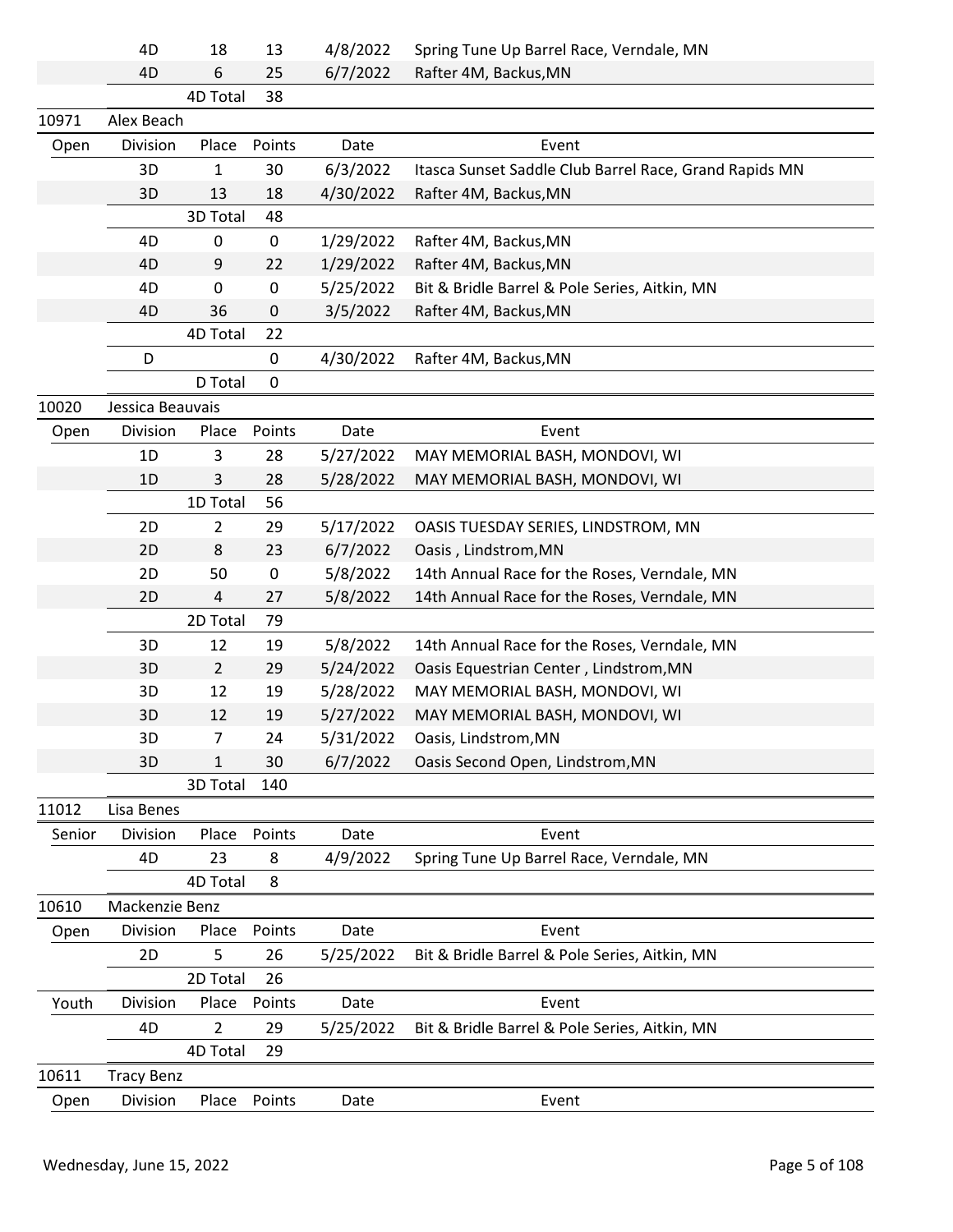|        | 4D                | 0            | $\mathbf 0$      | 5/25/2022 | Bit & Bridle Barrel & Pole Series, Aitkin, MN                |
|--------|-------------------|--------------|------------------|-----------|--------------------------------------------------------------|
|        |                   | 4D Total     | $\mathbf 0$      |           |                                                              |
| Senior | Division          | Place        | Points           | Date      | Event                                                        |
|        | 4D                | 0            | 0                | 5/25/2022 | Bit & Bridle Barrel & Pole Series, Aitkin, MN                |
|        |                   | 4D Total     | $\mathbf 0$      |           |                                                              |
| 10849  | Kailee Berger     |              |                  |           |                                                              |
| Open   | Division          | Place        | Points           | Date      | Event                                                        |
|        | 1D                | 8            | 23               | 5/19/2022 | SD Double Sanction, Clark, SD                                |
|        | 1D                | 5            | 26               | 5/19/2022 | NBHA SD04, Clark, SD                                         |
|        | 1D                | $\mathbf{1}$ | 30               | 6/5/2022  | NBHA SD PEWC, Webster, SD                                    |
|        |                   | 1D Total     | 79               |           |                                                              |
|        | 3D                | 0            | $\pmb{0}$        | 6/10/2022 | Estelle, Estelle                                             |
|        | 3D                | 10           | 21               | 6/10/2022 | Estelle, Estelle                                             |
|        | 3D                | 5            | 26               | 6/5/2022  | NBHA SD PEWC, Webster, SD                                    |
|        |                   | 3D Total     | 47               |           |                                                              |
|        | D                 | 0            | $\boldsymbol{0}$ | 5/19/2022 | SD Double Sanction, Clark, SD                                |
|        | D                 | 0            | 0                | 5/19/2022 | NBHA SD04, Clark, SD                                         |
|        | D                 |              | 0                | 6/10/2022 | Estelle, Estelle                                             |
|        |                   | D Total      | $\mathbf 0$      |           |                                                              |
| 10396  | Kendall Bergquist |              |                  |           |                                                              |
| Open   | Division          | Place        | Points           | Date      | Event                                                        |
|        | 3D                | 23           | 8                | 5/6/2022  | 14th Annual Race for the Roses, Verndale, MN                 |
|        |                   | 3D Total     | 8                |           |                                                              |
|        | 4D                | 8            | 23               | 5/8/2022  | 14th Annual Race for the Roses, Verndale, MN                 |
|        | 4D                | 18           | 13               | 5/7/2022  | 14th Annual Race for the Roses, Verndale, MN                 |
|        |                   | 4D Total     | 36               |           |                                                              |
| Youth  | Division          | Place        | Points           | Date      | Event                                                        |
|        | 2D                | 19           | 12               | 5/8/2022  | 14th Annual Race for the Roses, Verndale, MN                 |
|        | 2D                | 17           | 14               | 5/7/2022  | 14th Annual Race for the Roses, Verndale, MN                 |
|        | 2D                | 21           | 10               | 5/6/2022  | 14th Annual Race for the Roses, Verndale, MN                 |
|        |                   | 2D Total     | 36               |           |                                                              |
| 10025  | Deb Bixler        |              |                  |           |                                                              |
| Open   | Division          | Place        | Points           | Date      | Event                                                        |
|        | 1D                | 8            | 23               | 5/14/2022 | Prospector Challenge Saddle Series PC 1, Rapid City, SD      |
|        | 1D                | 3            | 28               | 5/14/2022 | Prospector Challenge Saddle Series PC 1 PEWC, Rapid City, SD |
|        |                   | 1D Total     | 51               |           |                                                              |
|        | 2D                | 5            | 26               | 5/14/2022 | Prospector Challenge Saddle Series PC 1 PEWC, Rapid City, SD |
|        | 2D                | 30           | 1                | 5/14/2022 | Prospector Challenge Saddle Series PC 1, Rapid City, SD      |
|        |                   | 2D Total     | 27               |           |                                                              |
|        | 5D                | 0            | 0                | 5/15/2022 | Prospector Challenge Saddle Series PC 1, Rapid City, SD      |
|        | 5D                | $\pmb{0}$    | $\pmb{0}$        | 5/15/2022 | Prospector Challenge Saddle Series PC 1 ARC, Rapid City, SD  |
|        | 5D                | 0            | 0                | 5/13/2022 | Prospector Challenge Saddle Series PC 1, Rapid City, SD      |
|        | 5D                | $\mathbf 0$  | 0                | 5/15/2022 | Prospector Challenge Saddle Series PC 1, Rapid City, SD      |
|        |                   | 5D Total     | $\mathbf 0$      |           |                                                              |
| Senior | Division          | Place        | Points           | Date      | Event                                                        |
|        | 1D                | 3            | 28               | 5/14/2022 | Prospector Challenge Saddle Series PC 1, Rapid City, SD      |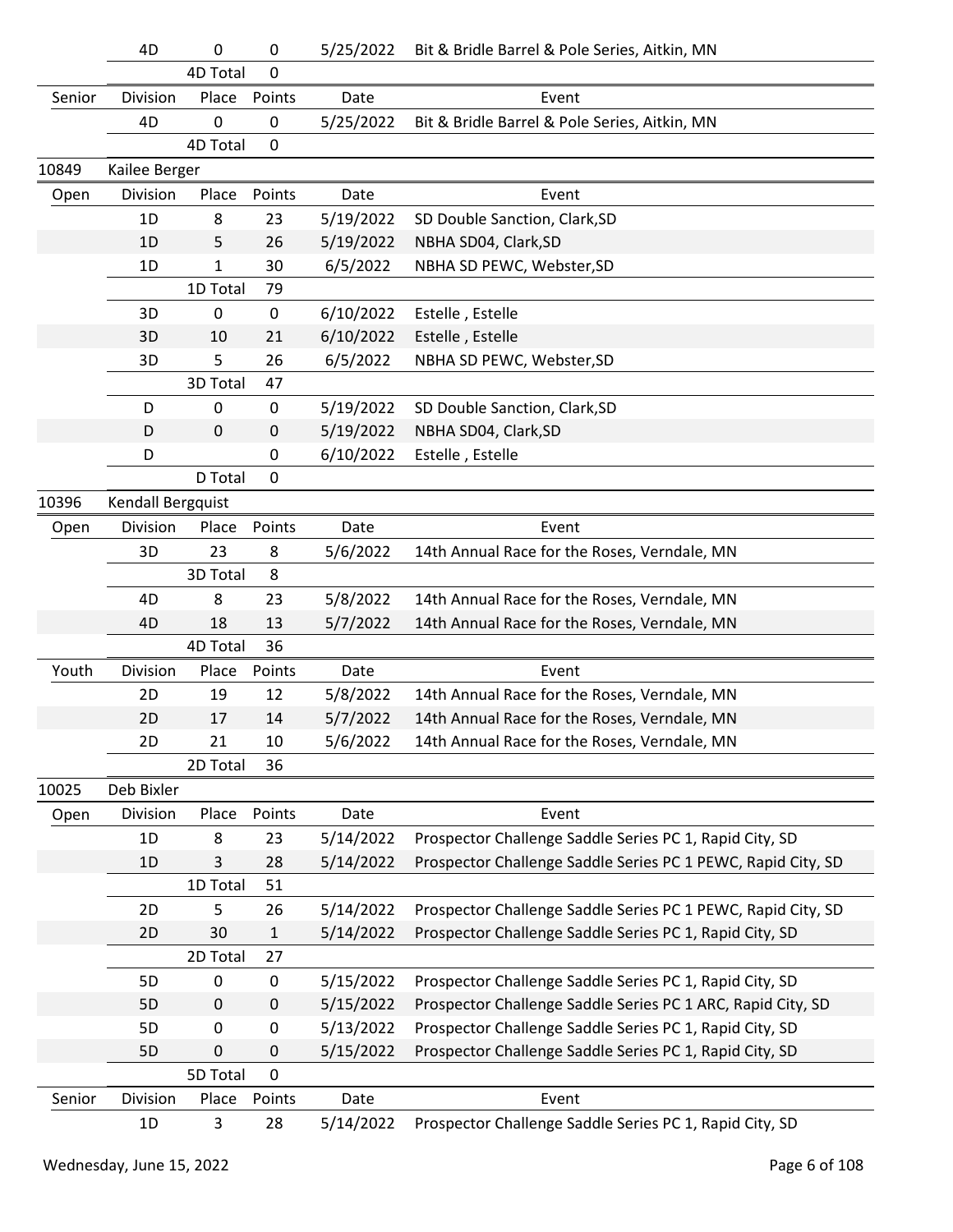|       |                         | 1D Total     | 28        |           |                                                              |
|-------|-------------------------|--------------|-----------|-----------|--------------------------------------------------------------|
|       | 3D                      | 0            | 0         | 5/15/2022 | Prospector Challenge Saddle Series PC 1, Rapid City, SD      |
|       | 3D                      | 0            | 0         | 5/13/2022 | Prospector Challenge Saddle Series PC 1, Rapid City, SD      |
|       |                         | 3D Total     | $\Omega$  |           |                                                              |
| 10035 | Olivia Bogenholm        |              |           |           |                                                              |
| Open  | Division                | Place        | Points    | Date      | Event                                                        |
|       | 4D                      | 11           | 20        | 5/25/2022 | Bit & Bridle Barrel & Pole Series, Aitkin, MN                |
|       | 4D                      | 0            | 0         | 5/25/2022 | Bit & Bridle Barrel & Pole Series, Aitkin, MN                |
|       |                         | 4D Total     | 20        |           |                                                              |
| 11072 | Lexy Boldon             |              |           |           |                                                              |
| Open  | Division                | Place        | Points    | Date      | Event                                                        |
|       | 2D                      | 16           | 15        | 5/14/2022 | Prospector Challenge Saddle Series PC 1 PEWC, Rapid City, SD |
|       |                         | 2D Total     | 15        |           |                                                              |
|       | 3D                      | 27           | 4         | 5/13/2022 | Prospector Challenge Saddle Series PC 1, Rapid City, SD      |
|       | 3D                      | 18           | 13        | 5/14/2022 | Prospector Challenge Saddle Series PC 1, Rapid City, SD      |
|       |                         | 3D Total     | 17        |           |                                                              |
| 10039 | <b>Brittany Brandt</b>  |              |           |           |                                                              |
| Open  | Division                | Place        | Points    | Date      | Event                                                        |
|       | 2D                      | 25           | 6         | 4/8/2022  | Spring Tune Up Barrel Race, Verndale, MN                     |
|       | 2D                      | $\mathbf{1}$ | 30        | 6/8/2022  | Double S Arena, Detroit Lakes, MN                            |
|       | 2D                      | 13           | 18        | 4/8/2022  | Spring Tune Up Barrel Race 2nd Open, Verndale, MN            |
|       |                         | 2D Total     | 54        |           |                                                              |
|       | 3D                      | 2            | 29        | 6/8/2022  | Double S Double, Detroit Lakes, MN                           |
|       |                         | 3D Total     | 29        |           |                                                              |
|       | 4D                      | 0            | 0         | 4/9/2022  | Spring Tune Up Barrel Race, Verndale, MN                     |
|       | 4D                      | 0            | 0         | 4/10/2022 | Spring Tune Up Barrel Race, Verndale, MN                     |
|       |                         | 4D Total     | 0         |           |                                                              |
| 10972 | Elazea Broeren          |              |           |           |                                                              |
| Open  | Division                | Place        | Points    | Date      | Event                                                        |
|       | 1D                      | 1            | 30        | 6/8/2022  | NBHA Double Sanction, LaMoure, ND                            |
|       | 1D                      | 1            | 30        | 5/15/2022 | NBHA ND02 DOUBLE, NDSU                                       |
|       |                         | 1D Total     | 60        |           |                                                              |
|       | 3D                      | 4            | 27        | 6/8/2022  | NBHA ND02, LaMoure, ND                                       |
|       |                         | 3D Total     | 27        |           |                                                              |
|       | 4D                      | $\mathbf 0$  | 0         | 5/6/2022  | 14th Annual Race for the Roses, Verndale, MN                 |
|       | 4D                      | 0            | $\pmb{0}$ | 3/11/2022 | Twisted Clover Barrel Race 2nd Open, Verndale, MN            |
|       | 4D                      | 0            | 0         | 6/8/2022  | NBHA ND02, LaMoure, ND                                       |
|       | 4D                      | 0            | $\pmb{0}$ | 3/11/2022 | Twisted Clover Barrel Race, Verndale, MN                     |
|       | 4D                      | 0            | 0         | 3/12/2022 | Twisted Clover Barrel Race, Verndale, MN                     |
|       | 4D                      | 0            | $\pmb{0}$ | 3/13/2022 | Twisted Clover Barrel Race, Verndale, MN                     |
|       |                         | 4D Total     | 0         |           |                                                              |
| 10401 | <b>Heather Browning</b> |              |           |           |                                                              |
| Open  | Division                | Place        | Points    | Date      | Event                                                        |
|       | D                       |              | 0         | 4/16/2022 | Tanya Fey Benefit Race, Parker, SD                           |
|       |                         | D Total      | 0         |           |                                                              |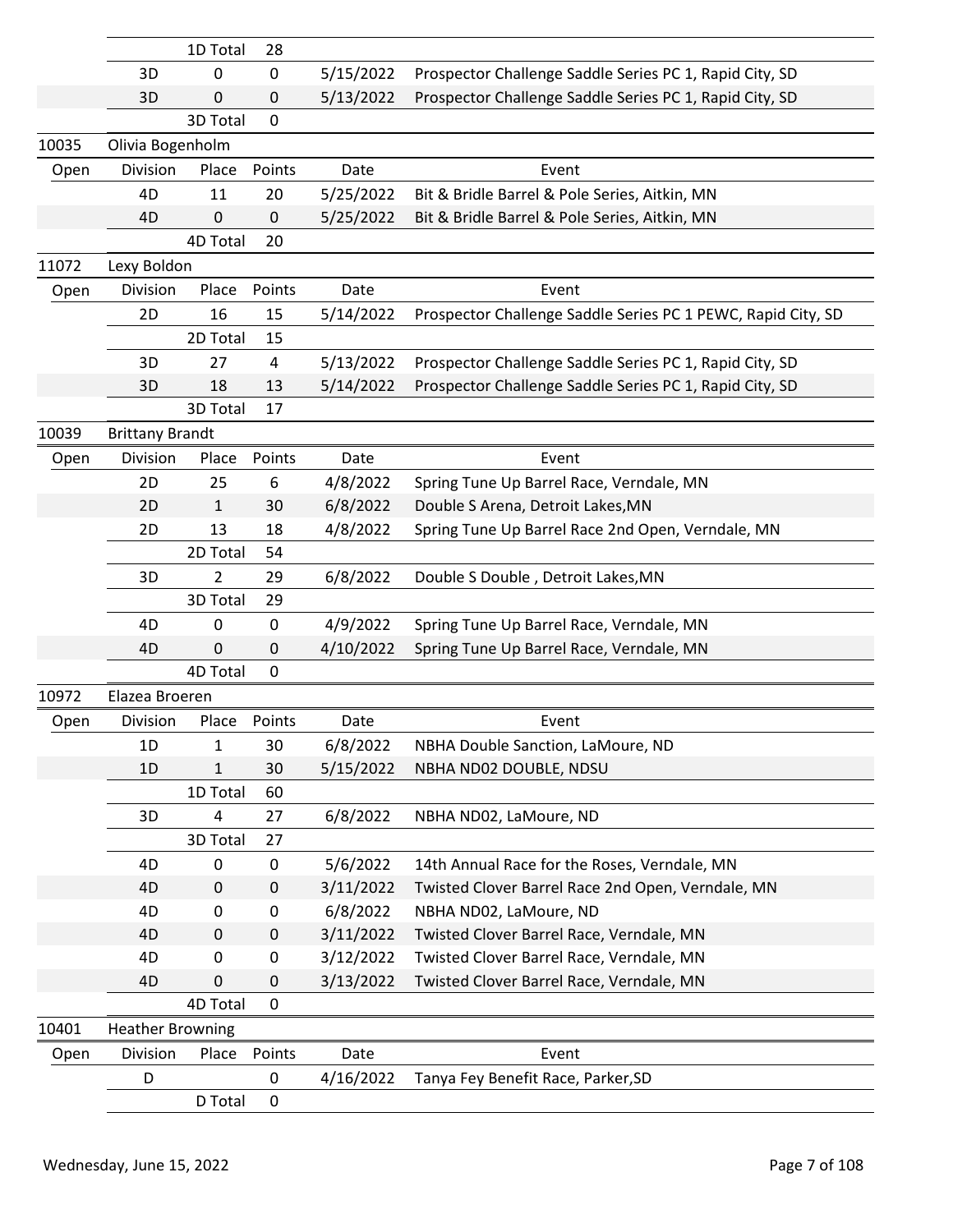| 10047  | Diane Bucher |                |             |           |                                                    |
|--------|--------------|----------------|-------------|-----------|----------------------------------------------------|
| Open   | Division     | Place          | Points      | Date      | Event                                              |
|        | 1D           | 4              | 27          | 2/26/2022 | Webb Ranch Jackpot SECOND, Webb Ranch              |
|        |              | 1D Total       | 27          |           |                                                    |
|        | 2D           | 3              | 28          | 4/23/2022 | Webb Ranch Second Open, Volin, SD                  |
|        | 2D           | 1              | 30          | 3/12/2022 | Webbs Second Open, Webbs                           |
|        | 2D           | 4              | 27          | 5/19/2022 | SD Double Sanction, Clark, SD                      |
|        | 2D           | 0              | $\mathbf 0$ | 5/19/2022 | SD Double Sanction, Clark, SD                      |
|        | 2D           | 1              | 30          | 5/24/2022 | Jackson Double, Jackson                            |
|        |              | 2D Total       | 115         |           |                                                    |
|        | 3D           | $\pmb{0}$      | $\pmb{0}$   | 6/10/2022 | Estelle, Estelle                                   |
|        | 3D           | 8              | 23          | 6/5/2022  | NBHA SD PEWC, Webster, SD                          |
|        | 3D           | 1              | 30          | 4/23/2022 | Webb Ranch Second Open, Volin, SD                  |
|        | 3D           | $\overline{2}$ | 29          | 4/23/2022 | Webb Ranch, Volin, SD                              |
|        | 3D           | $\mathbf 1$    | 30          | 6/7/2022  | Flat Hills Arena Second Open, Ortonville, MN       |
|        | 3D           |                | $\mathbf 0$ | 4/23/2022 | Webb Ranch, Volin, SD                              |
|        | 3D           | $\overline{2}$ | 29          | 2/12/2022 | WEBB RANCH 4D SECOND, WEBB RANCH                   |
|        | 3D           | $\overline{2}$ | 29          | 6/7/2022  | Flat Hills Arena, Ortonville, MN                   |
|        | 3D           | 6              | 25          | 2/26/2022 | Webb Ranch Jackpot, Webb Ranch                     |
|        | 3D           | 8              | 23          | 4/16/2022 | Tanya Fey Benefit Race, Parker, SD                 |
|        | 3D           | 0              | $\pmb{0}$   | 5/15/2022 | Pipestone Barrel Race Double Header, Pipestone, MN |
|        | 3D           | $\overline{2}$ | 29          | 3/12/2022 | Webbs, Webbs                                       |
|        | 3D           | 12             | 19          | 6/10/2022 | Estelle, Estelle                                   |
|        | 3D           | 3              | 28          | 2/26/2022 | Webb Ranch Jackpot SECOND, Webb Ranch              |
|        | 3D           | 0              | $\pmb{0}$   | 2/26/2022 | Webb Ranch Jackpot, Webb Ranch                     |
|        | 3D           | 13             | 18          | 5/1/2022  | NBHA HURON 2ND RUN, HURON, SD                      |
|        | 3D           | 4              | 27          | 5/15/2022 | Pipestone Barrel Race, Pipestone, MN               |
|        | 3D           | $\overline{2}$ | 29          | 5/1/2022  | NBHA HURON 1ST RUN, HURON, SD                      |
|        | 3D           | 19             | 12          | 5/19/2022 | NBHA SD04, Clark, SD                               |
|        | 3D           | 3              | 28          | 5/15/2022 | Pipestone Barrel Race Double Header, Pipestone, MN |
|        | 3D           | $\mathbf{1}$   | 30          | 5/24/2022 | Jackson Barrel Race, Jackson                       |
|        | 3D           | 10             | 21          | 2/12/2022 | WEBB RANCH 4D, WEBB RANCH                          |
|        | 3D           | 0              | $\pmb{0}$   | 5/19/2022 | NBHA SD04, Clark, SD                               |
|        | 3D           | 0              | 0           | 5/15/2022 | Pipestone Barrel Race, Pipestone, MN               |
|        |              | 3D Total       | 459         |           |                                                    |
|        | 4D           | 5              | 26          | 6/7/2022  | Flat Hills Arena, Ortonville, MN                   |
|        | 4D           | $\overline{2}$ | 29          | 1/22/2022 | WEBB RANCH 4D, WEBB RANCH                          |
|        | 4D           | 1              | 30          | 1/22/2022 | WEBB RANCH 4D SECOND, WEBB RANCH                   |
|        | 4D           | 6              | 25          | 1/8/2022  | WEBBS NFR 4D, WEBB RANCH                           |
|        | 4D           | 1              | 30          | 2/12/2022 | WEBB RANCH 4D, WEBB RANCH                          |
|        |              | 4D Total       | 140         |           |                                                    |
|        | D            |                | 0           | 6/5/2022  | NBHA SD PEWC, Webster, SD                          |
|        | D            |                | 0           | 3/12/2022 | Webbs, Webbs                                       |
|        |              | D Total        | $\mathbf 0$ |           |                                                    |
| Senior | Division     | Place          | Points      | Date      | Event                                              |
|        | 1D           | $\pmb{0}$      | 0           | 5/15/2022 | Pipestone Barrel Race, Pipestone, MN               |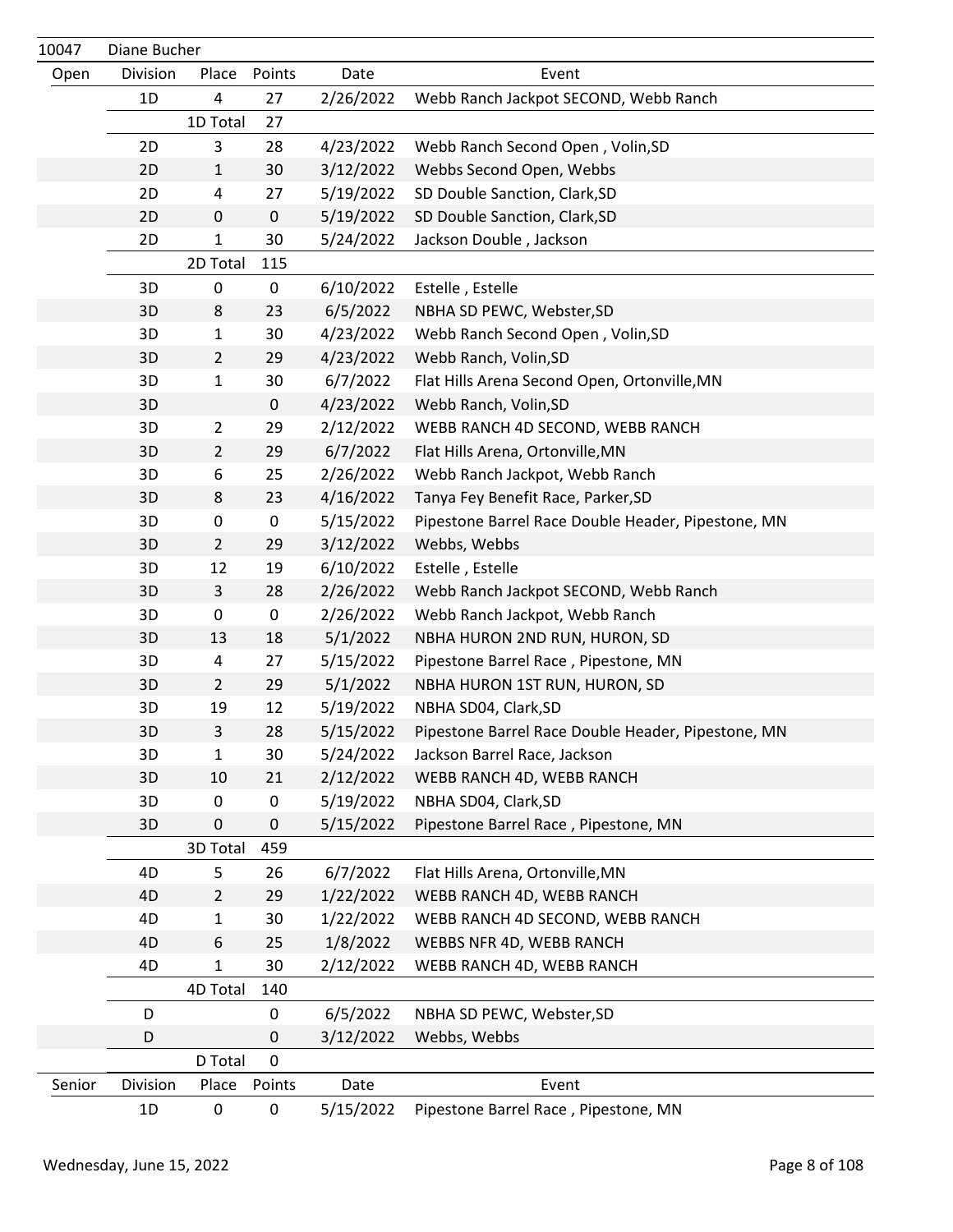|       | 1D           | $\pmb{0}$      | $\pmb{0}$   | 6/7/2022  | Flat Hills Arena, Ortonville, MN                   |
|-------|--------------|----------------|-------------|-----------|----------------------------------------------------|
|       | 1D           | $\pmb{0}$      | 0           | 5/15/2022 | Pipestone Barrel Race Double Header, Pipestone, MN |
|       | 1D           | $\mathbf 1$    | 30          | 5/15/2022 | Pipestone Barrel Race, Pipestone, MN               |
|       | 1D           | $\overline{2}$ | 29          | 5/15/2022 | Pipestone Barrel Race Double Header, Pipestone, MN |
|       | 1D           | 3              | 28          | 6/7/2022  | Flat Hills Arena, Ortonville, MN                   |
|       | 1D           | 0              | 0           | 5/15/2022 | Pipestone Barrel Race, Pipestone, MN               |
|       |              | 1D Total       | 87          |           |                                                    |
|       | 2D           | 0              | $\pmb{0}$   | 5/19/2022 | SD Double Sanction, Clark, SD                      |
|       | 2D           | $\mathbf{1}$   | 30          | 5/24/2022 | Jackson Double, Jackson                            |
|       | 2D           | $\pmb{4}$      | 27          | 5/19/2022 | SD Double Sanction, Clark, SD                      |
|       |              | 2D Total       | 57          |           |                                                    |
|       | 3D           | $\mathbf{1}$   | 30          | 5/24/2022 | Jackson Barrel Race, Jackson                       |
|       | 3D           | 19             | 12          | 5/19/2022 | NBHA SD04, Clark, SD                               |
|       | 3D           | 0              | 0           | 5/19/2022 | NBHA SD04, Clark, SD                               |
|       | 3D           | $\pmb{0}$      | 0           | 6/10/2022 | Estelle, Estelle                                   |
|       | 3D           |                | 0           | 4/23/2022 | Webb Ranch, Volin, SD                              |
|       | 3D           | $\overline{2}$ | 29          | 3/12/2022 | Webbs, Webbs                                       |
|       | 3D           | 8              | 23          | 4/16/2022 | Tanya Fey Benefit Race, Parker, SD                 |
|       | 3D           | $\overline{2}$ | 29          | 5/1/2022  | NBHA HURON 1ST RUN, HURON, SD                      |
|       | 3D           | 6              | 25          | 2/26/2022 | Webb Ranch Jackpot, Webb Ranch                     |
|       | 3D           | 12             | 19          | 6/10/2022 | Estelle, Estelle                                   |
|       | 3D           | 10             | 21          | 2/12/2022 | WEBB RANCH 4D, WEBB RANCH                          |
|       | 3D           | $\overline{2}$ | 29          | 4/23/2022 | Webb Ranch, Volin, SD                              |
|       | 3D           | 0              | 0           | 2/26/2022 | Webb Ranch Jackpot, Webb Ranch                     |
|       | 3D           | 8              | 23          | 6/5/2022  | NBHA SD PEWC, Webster, SD                          |
|       |              | 3D Total       | 240         |           |                                                    |
|       | 4D           | 6              | 25          | 1/8/2022  | WEBBS NFR 4D, WEBB RANCH                           |
|       | 4D           | $\overline{2}$ | 29          | 1/22/2022 | WEBB RANCH 4D, WEBB RANCH                          |
|       | 4D           | $\mathbf{1}$   | 30          | 2/12/2022 | WEBB RANCH 4D, WEBB RANCH                          |
|       |              | 4D Total       | 84          |           |                                                    |
|       | D            |                | $\mathsf 0$ | 3/12/2022 | Webbs, Webbs                                       |
|       | D            |                | 0           | 6/5/2022  | NBHA SD PEWC, Webster, SD                          |
|       |              | D Total        | 0           |           |                                                    |
| 10333 | Tessa Bucher |                |             |           |                                                    |

| ⊥∪ບບ | ו טאט שנטאר     |                |        |           |                                                    |
|------|-----------------|----------------|--------|-----------|----------------------------------------------------|
| Open | <b>Division</b> | Place          | Points | Date      | Event                                              |
|      | 1D              | 4              | 27     | 3/12/2022 | Webbs, Webbs                                       |
|      | 1D              | $\mathbf{1}$   | 30     | 5/15/2022 | Pipestone Barrel Race Double Header, Pipestone, MN |
|      | 1D              | 2              | 29     | 5/15/2022 | Pipestone Barrel Race, Pipestone, MN               |
|      | 1D              | 3              | 28     | 5/19/2022 | NBHA SD04, Clark, SD                               |
|      | 1D              | 3              | 28     | 6/7/2022  | Flat Hills Arena, Ortonville, MN                   |
|      | 1D              | $\overline{2}$ | 29     | 4/23/2022 | Webb Ranch Second Open, Volin, SD                  |
|      | 1D              | 8              | 23     | 5/1/2022  | NBHA HURON 2ND RUN, HURON, SD                      |
|      | 1D              | $\mathbf{1}$   | 30     | 2/12/2022 | WEBB RANCH 4D SECOND, WEBB RANCH                   |
|      | 1D              | 4              | 27     | 2/26/2022 | Webb Ranch Jackpot, Webb Ranch                     |
|      | 1D              | $\overline{2}$ | 29     | 6/7/2022  | Flat Hills Arena Second Open, Ortonville, MN       |
|      | 1D              | 1              | 30     | 5/19/2022 | SD Double Sanction, Clark, SD                      |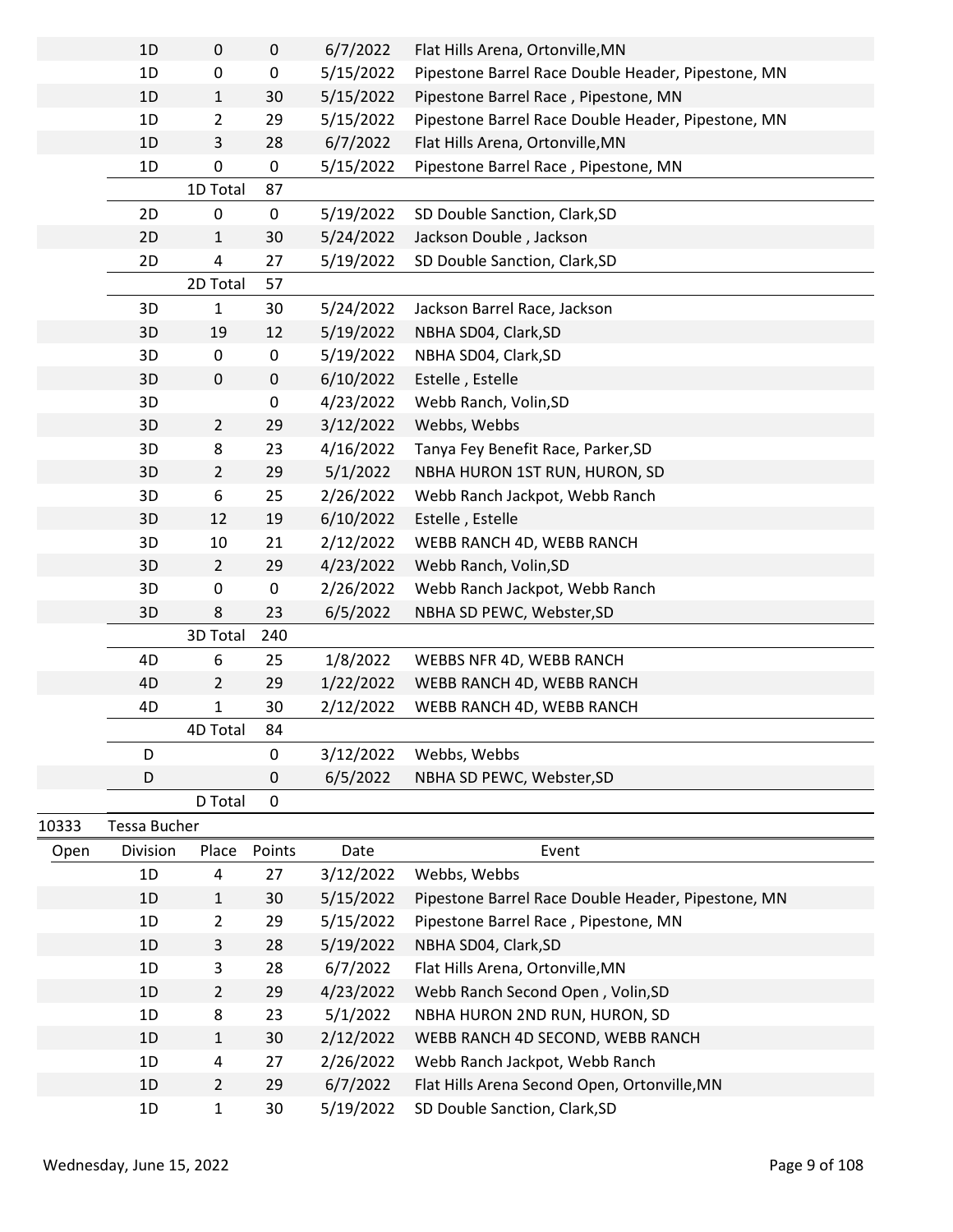|        |                    | 1D Total      | 310             |           |                                                      |
|--------|--------------------|---------------|-----------------|-----------|------------------------------------------------------|
|        | 2D<br>2D           | 1             | 30              | 4/23/2022 | Webb Ranch, Volin, SD                                |
|        |                    | 3             | 28              | 1/22/2022 | WEBB RANCH 4D SECOND, WEBB RANCH<br>Estelle, Estelle |
|        | 2D<br>2D           | 8             | 23              | 6/10/2022 |                                                      |
|        | 2D                 | 26            | 5<br>30         | 4/16/2022 | Tanya Fey Benefit Race, Parker, SD                   |
|        |                    | 1<br>2D Total | 116             | 6/5/2022  | NBHA SD PEWC, Webster, SD                            |
|        |                    |               |                 |           |                                                      |
|        | 3D                 | 7             | 24              | 1/8/2022  | WEBBS NFR 4D, WEBB RANCH                             |
|        | 3D                 | 4             | 27              | 2/26/2022 | Webb Ranch Jackpot SECOND, Webb Ranch                |
|        | 3D                 | 4             | 27              | 1/22/2022 | WEBB RANCH 4D, WEBB RANCH                            |
|        | 3D                 | 11            | 20              | 5/19/2022 | NBHA SD04, Clark, SD<br>Webb Ranch, Volin, SD        |
|        | 3D<br>3D           | 1<br>0        | 30<br>$\pmb{0}$ | 4/23/2022 |                                                      |
|        | 3D                 | 8             |                 | 5/15/2022 | Pipestone Barrel Race Double Header, Pipestone, MN   |
|        | 3D                 | 4             | 23<br>27        | 2/26/2022 | Webb Ranch Jackpot, Webb Ranch                       |
|        |                    | 3D Total      | 178             | 5/1/2022  | NBHA HURON 1ST RUN, HURON, SD                        |
|        | D                  |               | 0               |           |                                                      |
|        |                    |               |                 | 5/24/2022 | Jackson Barrel Race, Jackson                         |
|        | D<br>D             |               | 0<br>0          | 5/24/2022 | Jackson Double, Jackson                              |
|        |                    | D Total       | 0               | 3/12/2022 | Webbs Second Open, Webbs                             |
| 10894  | Angela Burwell     |               |                 |           |                                                      |
|        | Division           |               | Points          | Date      |                                                      |
| Open   |                    | Place         |                 |           | Event                                                |
|        | 4D                 | 7             | 24              | 6/8/2022  | NBHA Double Sanction, LaMoure, ND                    |
|        | 4D                 | 0             | $\pmb{0}$       | 6/8/2022  | NBHA ND02, LaMoure, ND                               |
|        | 4D                 | 9             | 22              | 6/8/2022  | NBHA ND02, LaMoure, ND                               |
|        | 4D                 | 0             | 0               | 6/8/2022  | NBHA Double Sanction, LaMoure, ND                    |
|        |                    | 4D Total      | 46              |           |                                                      |
| 10049  | <b>Kelly Cagle</b> |               |                 |           |                                                      |
| Open   | Division           | Place         | Points          | Date      | Event                                                |
|        | 1D                 | 7             | 24              | 5/28/2022 | MAY MEMORIAL BASH, MONDOVI, WI                       |
|        | 1D                 | 6             | 25              | 3/27/2022 | 2nd Open Spring Runoff Challenge, Cedar Rapids, IA   |
|        |                    | 1D Total      | 49              |           |                                                      |
|        | 2D                 | 3             | 28              | 3/25/2022 | 2nd Open Spring Runoff Challenge, Cedar Rapids, IA   |
|        | 2D                 | 6             | 25              | 3/27/2022 | 2nd Annual Spring Runoff Challenge, Cedar Rapids, IA |
|        | 2D                 | 12            | 19              | 5/14/2022 | Mason City, Mason City                               |
|        | 2D                 | 16            | 15              | 5/28/2022 | MAY MEMORIAL BASH, MONDOVI, WI                       |
|        | 2D                 | 12            | 19              | 3/25/2022 | 2nd Annual Spring Runoff Challenge, Cedar Rapids, IA |
|        | 2D                 | 8             | 23              | 5/27/2022 | MAY MEMORIAL BASH, MONDOVI, WI                       |
|        |                    | 2D Total      | 129             |           |                                                      |
|        | 4D                 | 0             | 0               | 3/26/2022 | 2nd Annual Spring Runoff Challenge, Cedar Rapids, IA |
|        | 4D                 | 0             | 0               | 3/26/2022 | 2nd Open Spring Runoff Challenge, Cedar Rapids, IA   |
|        |                    | 4D Total      | 0               |           |                                                      |
| Senior | Division           | Place         | Points          | Date      | Event                                                |
|        | 1D                 | 0             | 0               | 5/28/2022 | MAY MEMORIAL BASH, MONDOVI, WI                       |
|        | 1D                 | 1             | 30              | 5/28/2022 | MAY MEMORIAL BASH, MONDOVI, WI                       |
|        |                    | 1D Total      | 30              |           |                                                      |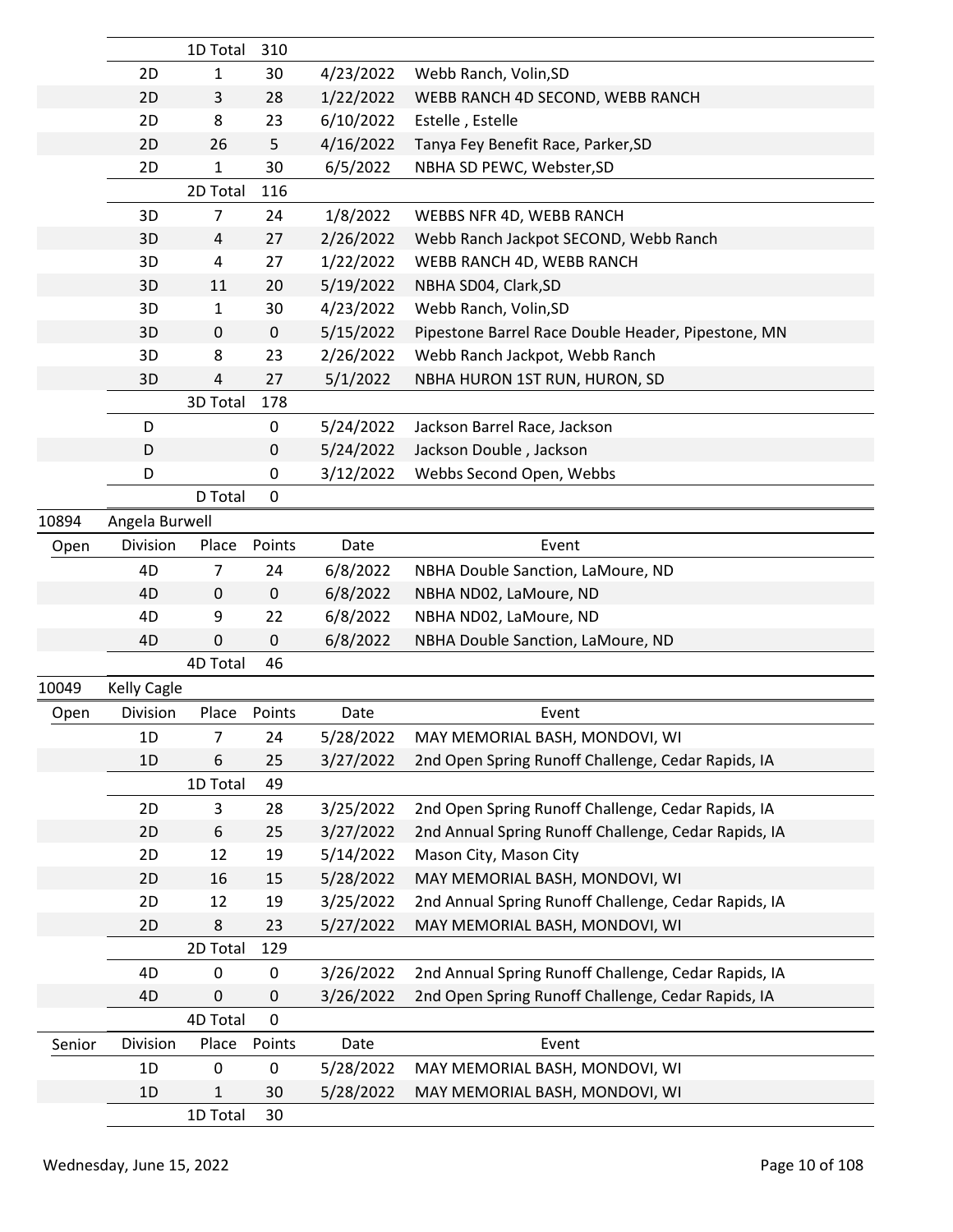|        | 2D            | 6                        | 25          | 3/27/2022 | 2nd Annual Spring Runoff Challenge, Cedar Rapids, IA         |
|--------|---------------|--------------------------|-------------|-----------|--------------------------------------------------------------|
|        | 2D            | 12                       | 19          | 3/25/2022 | 2nd Annual Spring Runoff Challenge, Cedar Rapids, IA         |
|        | 2D            | 8                        | 23          | 5/27/2022 | MAY MEMORIAL BASH, MONDOVI, WI                               |
|        |               | 2D Total                 | 67          |           |                                                              |
|        | 4D            | 0                        | 0           | 3/26/2022 | 2nd Annual Spring Runoff Challenge, Cedar Rapids, IA         |
|        |               | 4D Total                 | $\mathbf 0$ |           |                                                              |
| 11073  | Carmen Cain   |                          |             |           |                                                              |
| Open   | Division      | Place                    | Points      | Date      | Event                                                        |
|        | 2D            | 12                       | 19          | 5/14/2022 | Prospector Challenge Saddle Series PC 1 PEWC, Rapid City, SD |
|        |               | 2D Total                 | 19          |           |                                                              |
|        | 3D            | 1                        | 30          | 5/14/2022 | Prospector Challenge Saddle Series PC 1, Rapid City, SD      |
|        |               | 3D Total                 | 30          |           |                                                              |
| 10332  | Mary Callahan |                          |             |           |                                                              |
| Open   | Division      | Place                    | Points      | Date      | Event                                                        |
|        | 1D            | 13                       | 18          | 5/14/2022 | Prospector Challenge Saddle Series PC 1 PEWC, Rapid City, SD |
|        | 1D            | 19                       | 12          | 5/15/2022 | Prospector Challenge Saddle Series PC 1, Rapid City, SD      |
|        |               | 1D Total                 | 30          |           |                                                              |
|        | 2D            | $\overline{7}$           | 24          | 5/14/2022 | Prospector Challenge Saddle Series PC 1, Rapid City, SD      |
|        |               | 2D Total                 | 24          |           |                                                              |
|        | 5D            | 0                        | 0           | 5/13/2022 | Prospector Challenge Saddle Series PC 1, Rapid City, SD      |
|        | 5D            | 0                        | 0           | 5/15/2022 | Prospector Challenge Saddle Series PC 1 ARC, Rapid City, SD  |
|        |               | 5D Total                 | 0           |           |                                                              |
| Senior | Division      | Place                    | Points      | Date      | Event                                                        |
|        | 1D            | 5                        | 26          | 5/15/2022 | Prospector Challenge Saddle Series PC 1, Rapid City, SD      |
|        | 1D            | 11                       | 20          | 5/14/2022 | Prospector Challenge Saddle Series PC 1, Rapid City, SD      |
|        |               | 1D Total                 | 46          |           |                                                              |
|        | 3D            | 0                        | 0           | 5/13/2022 | Prospector Challenge Saddle Series PC 1, Rapid City, SD      |
|        |               | 3D Total                 | $\mathbf 0$ |           |                                                              |
| 10614  | Alexa Carlson |                          |             |           |                                                              |
| Open   | Division      | Place                    | Points      | Date      | Event                                                        |
|        | 1D            | $\overline{7}$           | 24          | 5/14/2022 | NBHA ND02, NDSU                                              |
|        | 1D            |                          |             |           |                                                              |
|        |               |                          |             |           |                                                              |
|        |               | 3                        | 28          | 5/15/2022 | NBHA ND02 DOUBLE, NDSU                                       |
|        |               | 1D Total                 | 52          |           |                                                              |
|        | 2D            | $\overline{2}$           | 29          | 6/8/2022  | NBHA Double Sanction, LaMoure, ND                            |
|        | 2D            | 5                        | 26          | 6/8/2022  | NBHA ND02, LaMoure, ND                                       |
|        | 2D            | 1                        | 30          | 5/14/2022 | NBHA ND02 DOUBLE, NDSU                                       |
|        | 2D            | $\mathbf{1}$             | 30          | 5/15/2022 | NBHA ND02, NDSU                                              |
|        |               | 2D Total                 | 115         |           |                                                              |
| Youth  | Division      | Place                    | Points      | Date      | Event                                                        |
|        | 1D            | $\overline{2}$           | 29          | 6/8/2022  | NBHA ND02, LaMoure, ND                                       |
|        | 1D            | $\mathbf{1}$             | 30          | 6/8/2022  | NBHA Double Sanction, LaMoure, ND                            |
|        | 1D            | 3                        | 28          | 5/14/2022 | NBHA ND02 DOUBLE, NDSU                                       |
|        | 1D            | $\mathbf{1}$             | 30          | 5/14/2022 | NBHA ND02, NDSU                                              |
|        | 1D            | $\mathbf{1}$             | 30          | 5/15/2022 | NBHA ND02 DOUBLE, NDSU                                       |
|        | 1D            | $\mathbf{1}$<br>1D Total | 30<br>177   | 5/15/2022 | NBHA ND02, NDSU                                              |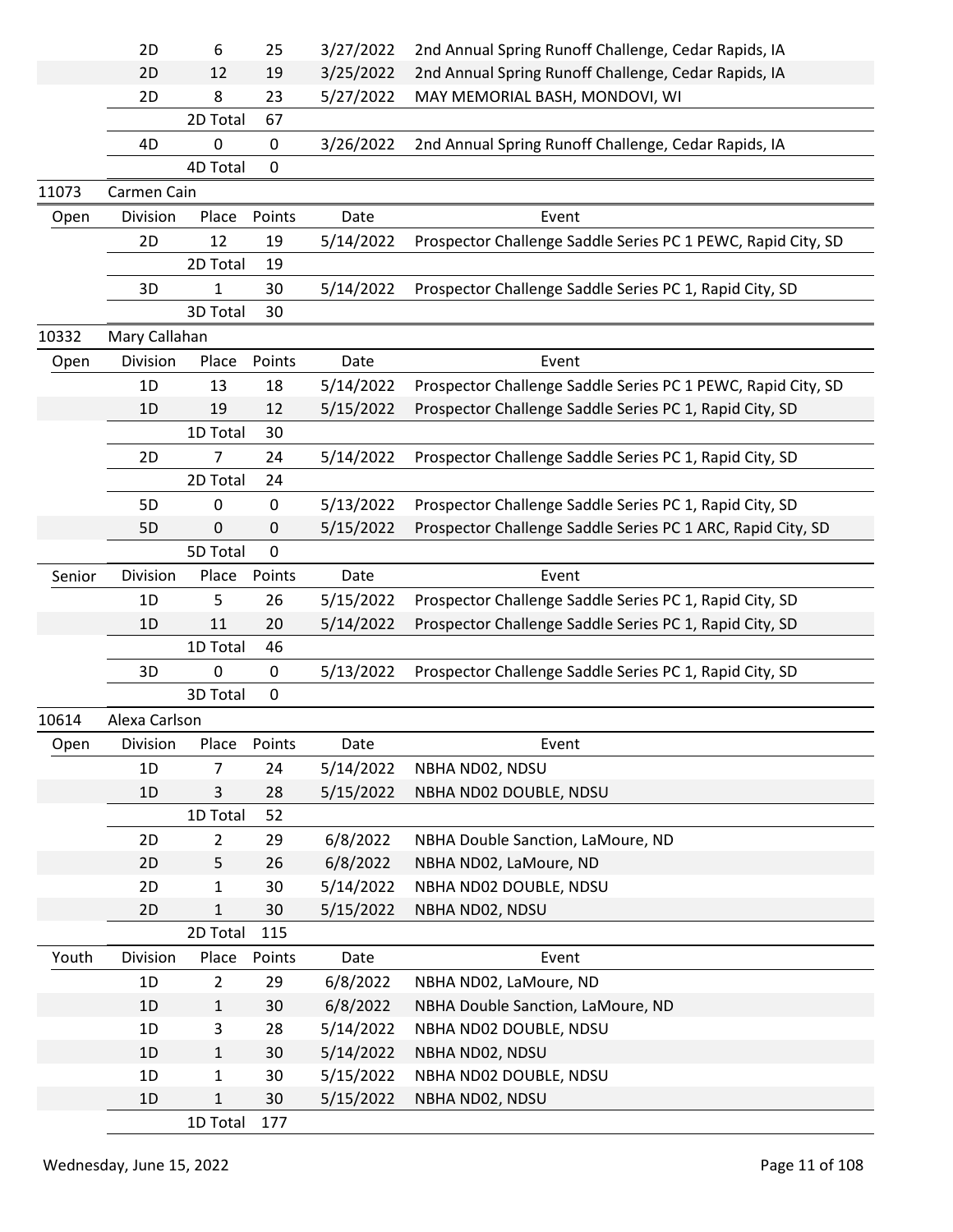|        | 2D                    | 4              | 27             | 6/8/2022  | NBHA ND02, LaMoure, ND                                  |
|--------|-----------------------|----------------|----------------|-----------|---------------------------------------------------------|
|        | 2D                    | 5              | 26             | 5/15/2022 | NBHA ND02, NDSU                                         |
|        |                       | 2D Total       | 53             |           |                                                         |
|        | 4D                    | 2              | 29             | 5/14/2022 | NBHA ND02, NDSU                                         |
|        | 4D                    | 1              | 30             | 5/14/2022 | NBHA ND02 DOUBLE, NDSU                                  |
|        | 4D                    | 0              | 0              | 6/8/2022  | NBHA Double Sanction, LaMoure, ND                       |
|        |                       | 4D Total       | 59             |           |                                                         |
| 10429  | Kathleen Carlson      |                |                |           |                                                         |
| Senior | Division              | Place          | Points         | Date      | Event                                                   |
|        | 1D                    | 9              | 22             | 5/15/2022 | Prospector Challenge Saddle Series PC 1, Rapid City, SD |
|        | 1D                    | $\mathbf 0$    | $\pmb{0}$      | 5/15/2022 | Prospector Challenge Saddle Series PC 1, Rapid City, SD |
|        | 1D                    | 0              | 0              | 5/14/2022 | Prospector Challenge Saddle Series PC 1, Rapid City, SD |
|        | 1D                    | 14             | 17             | 5/14/2022 | Prospector Challenge Saddle Series PC 1, Rapid City, SD |
|        |                       | 1D Total       | 39             |           |                                                         |
|        | 2D                    | 2              | 29             | 5/15/2022 | Prospector Challenge Saddle Series PC 1, Rapid City, SD |
|        | 2D                    | 3              | 28             | 5/13/2022 | Prospector Challenge Saddle Series PC 1, Rapid City, SD |
|        | 2D                    | 0              | 0              | 5/13/2022 | Prospector Challenge Saddle Series PC 1, Rapid City, SD |
|        | 2D                    | 3              | 28             | 5/14/2022 | Prospector Challenge Saddle Series PC 1, Rapid City, SD |
|        |                       | 2D Total       | 85             |           |                                                         |
|        | 3D                    | 0              | 0              | 5/13/2022 | Prospector Challenge Saddle Series PC 1, Rapid City, SD |
|        |                       | 3D Total       | $\mathbf 0$    |           |                                                         |
| 10870  | Shaylee Carpenter     |                |                |           |                                                         |
| Open   | Division              | Place          | Points         | Date      | Event                                                   |
|        | 2D                    | 40             | 0              | 5/8/2022  | 14th Annual Race for the Roses, Verndale, MN            |
|        | 2D                    | 29             | $\overline{2}$ | 5/6/2022  | 14th Annual Race for the Roses, Verndale, MN            |
|        | 2D                    | 65             | 0              | 5/7/2022  | R4R All Runs Count 4DSidepot \$1000, Verndale, MN       |
|        |                       | 2D Total       | $\overline{2}$ |           |                                                         |
|        | 4D                    | 1              | 30             | 5/7/2022  | 14th Annual Race for the Roses, Verndale, MN            |
|        |                       | 4D Total       | 30             |           |                                                         |
| 10703  | <b>Alex Clark</b>     |                |                |           |                                                         |
| Open   | Division              | Place          | Points         | Date      | Event                                                   |
|        | 5D                    | 17             | 14             | 5/21/2022 | La Viva Taco 5D Race, ICRP                              |
|        | 5D                    | 13             | 18             | 5/22/2022 | La Viva Taco 5D Race, ICRP                              |
|        | 5D                    | $\overline{7}$ | 24             | 5/20/2022 | La Viva Taco 5D Race, ICRP                              |
|        | 5D                    | 12             | 19             | 4/16/2022 | ICRP, Palmyra, MO                                       |
|        |                       | 5D Total       | 75             |           |                                                         |
| 10573  | <b>Krissy Clemens</b> |                |                |           |                                                         |
| Open   | Division              | Place          | Points         | Date      | Event                                                   |
|        | 1D                    | $\overline{7}$ | 24             | 4/8/2022  | Spring Tune Up Barrel Race 2nd Open, Verndale, MN       |
|        | 1D                    | $\mathbf{1}$   | 30             | 5/27/2022 | KC Second Open, Saginaw, MN                             |
|        | 1D                    | 8              | 23             | 4/8/2022  | Spring Tune Up Barrel Race, Verndale, MN                |
|        | 1D                    | $\mathbf{1}$   | 30             | 5/27/2022 | KC Arena, Saginaw, MN                                   |
|        |                       | 1D Total       | 107            |           |                                                         |
|        | 2D                    | 18             | 13             | 5/6/2022  | 14th Annual Race for the Roses, Verndale, MN            |
|        | 2D                    | 3              | 28             | 4/10/2022 | Spring Tune Up Barrel Race, Verndale, MN                |
|        |                       | 2D Total       | 41             |           |                                                         |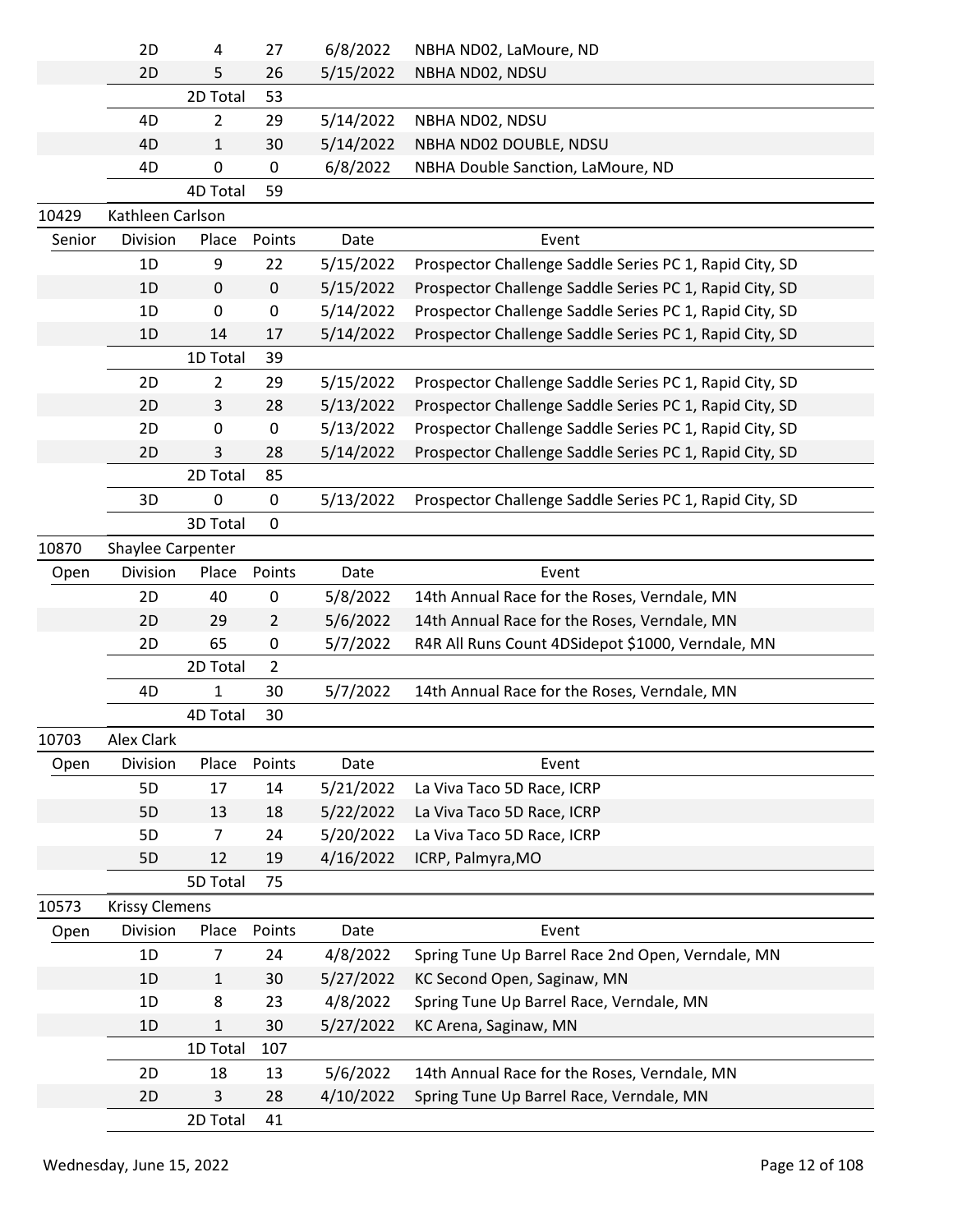|        | 4D                     | 0              | 0              | 3/12/2022 | Twisted Clover Barrel Race 2nd Open, Verndale, MN |
|--------|------------------------|----------------|----------------|-----------|---------------------------------------------------|
|        | 4D                     | 0              | $\pmb{0}$      | 4/9/2022  | Spring Tune Up Barrel Race, Verndale, MN          |
|        | 4D                     | 0              | 0              | 5/7/2022  | 14th Annual Race for the Roses, Verndale, MN      |
|        | 4D                     | 21             | 10             | 5/6/2022  | 14th Annual Race for the Roses, Verndale, MN      |
|        | 4D                     | 0              | 0              | 5/7/2022  | 14th Annual Race for the Roses, Verndale, MN      |
|        | 4D                     | 0              | $\pmb{0}$      | 5/8/2022  | 14th Annual Race for the Roses, Verndale, MN      |
|        | 4D                     | 0              | 0              | 3/12/2022 | Twisted Clover Barrel Race, Verndale, MN          |
|        |                        | 4D Total       | 10             |           |                                                   |
| Senior | Division               | Place          | Points         | Date      | Event                                             |
|        | 1D                     | $\overline{2}$ | 29             | 5/6/2022  | 14th Annual Race for the Roses, Verndale, MN      |
|        | 1D                     | 1              | 30             | 5/27/2022 | KC Arena, Saginaw, MN                             |
|        | 1D                     | 8              | 23             | 4/8/2022  | Spring Tune Up Barrel Race, Verndale, MN          |
|        |                        | 1D Total       | 82             |           |                                                   |
|        | 2D                     | 3              | 28             | 4/10/2022 | Spring Tune Up Barrel Race, Verndale, MN          |
|        | 2D                     | $\overline{2}$ | 29             | 5/6/2022  | 14th Annual Race for the Roses, Verndale, MN      |
|        |                        | 2D Total       | 57             |           |                                                   |
|        | 3D                     | 0              | 0              | 5/7/2022  | 14th Annual Race for the Roses, Verndale, MN      |
|        | 3D                     | 0              | 0              | 5/7/2022  | 14th Annual Race for the Roses, Verndale, MN      |
|        | 3D                     | 0              | 0              | 5/8/2022  | 14th Annual Race for the Roses, Verndale, MN      |
|        |                        | 3D Total       | 0              |           |                                                   |
|        | 4D                     | 0              | $\pmb{0}$      | 3/12/2022 | Twisted Clover Barrel Race, Verndale, MN          |
|        | 4D                     | 0              | 0              | 4/9/2022  | Spring Tune Up Barrel Race, Verndale, MN          |
|        |                        | 4D Total       | $\mathbf{0}$   |           |                                                   |
| 10758  | <b>Indiera Connors</b> |                |                |           |                                                   |
| Youth  | Division               | Place          | Points         | Date      | Event                                             |
|        | 2D                     | 8              | 23             | 3/13/2022 | Twisted Clover Barrel Race, Verndale, MN          |
|        | 2D                     | 9              | 22             | 3/12/2022 | Twisted Clover Barrel Race, Verndale, MN          |
|        | 2D                     | 24             | $\overline{7}$ | 5/8/2022  | 14th Annual Race for the Roses, Verndale, MN      |
|        | 2D                     | 6              | 25             | 3/11/2022 | Twisted Clover Barrel Race, Verndale, MN          |
|        | 2D                     | 11             | 20             | 4/10/2022 | Spring Tune Up Barrel Race, Verndale, MN          |
|        | 2D                     | 23             | 8              | 5/7/2022  | 14th Annual Race for the Roses, Verndale, MN      |
|        | 2D                     | 13             | 18             | 4/8/2022  | Spring Tune Up Barrel Race, Verndale, MN          |
|        |                        | 2D Total       | 123            |           |                                                   |
|        | 3D                     | $\overline{2}$ | 29             | 4/9/2022  | Spring Tune Up Barrel Race, Verndale, MN          |
|        | 3D                     | 0              | 0              | 5/6/2022  | 14th Annual Race for the Roses, Verndale, MN      |
|        |                        | 3D Total       | 29             |           |                                                   |
| 10973  | Kasey Corcoran         |                |                |           |                                                   |
| Open   | Division               | Place          | Points         | Date      | Event                                             |
|        | 2D                     | 5              | 26             | 6/8/2022  | Double S Arena, Detroit Lakes, MN                 |
|        |                        | 2D Total       | 26             |           |                                                   |
|        | 3D                     | 13             | 18             | 3/12/2022 | Twisted Clover Barrel Race, Verndale, MN          |
|        | 3D                     | 3              | 28             | 6/2/2022  | Double S Arena, Detroit Lakes, MN                 |
|        | 3D                     | $\mathbf 0$    | 0              | 6/2/2022  | Double S Arena, Detroit Lakes, MN                 |
|        | 3D                     | 3              | 28             | 6/8/2022  | Double S Double, Detroit Lakes, MN                |
|        | 3D                     | 7              | 24             | 3/12/2022 | Twisted Clover Barrel Race 2nd Open, Verndale, MN |
|        |                        | 3D Total       | 98             |           |                                                   |
|        |                        |                |                |           |                                                   |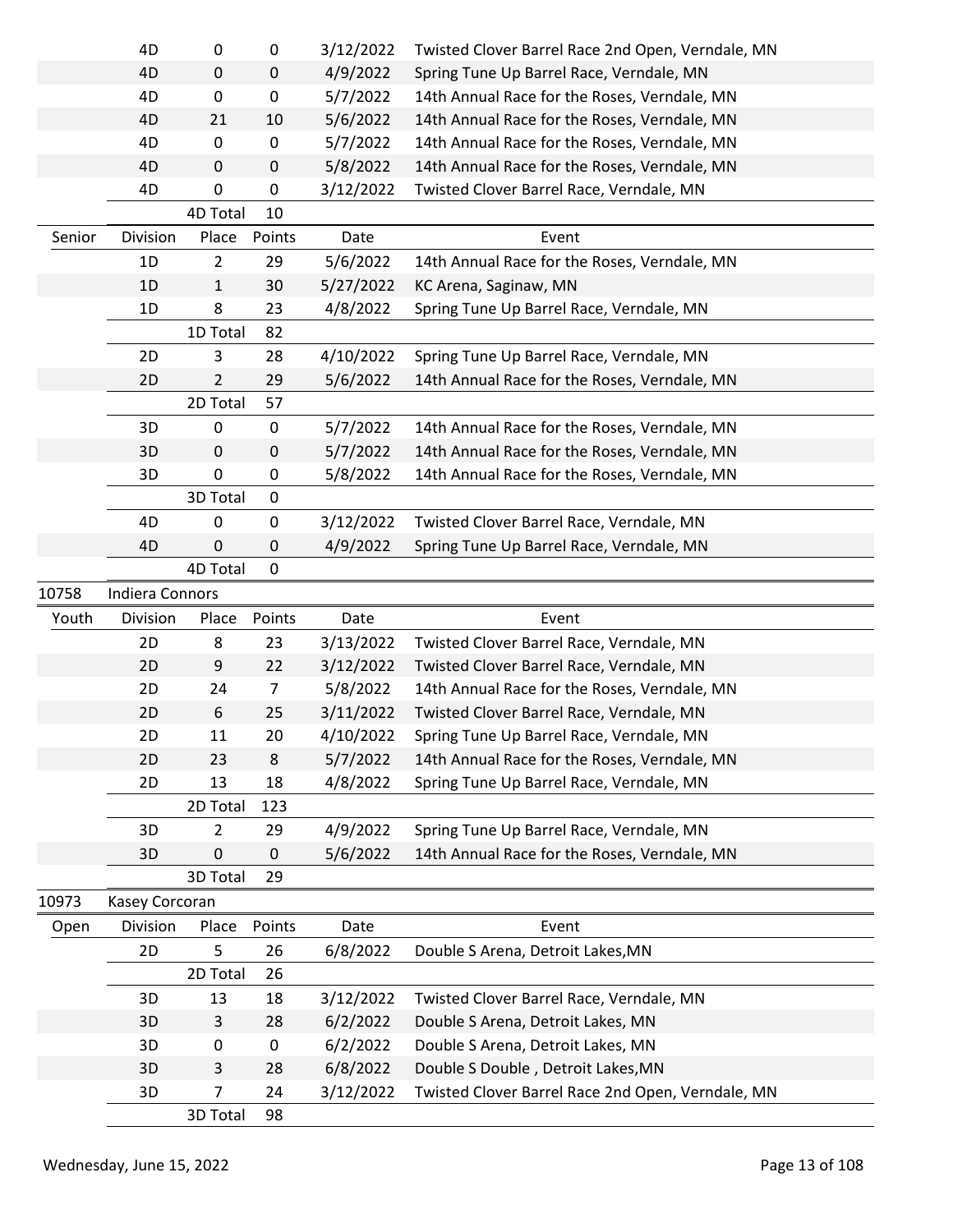|       | 4D                | 4         | 27               | 3/11/2022 | Twisted Clover Barrel Race, Verndale, MN           |  |
|-------|-------------------|-----------|------------------|-----------|----------------------------------------------------|--|
|       | 4D                | 0         | $\mathbf 0$      | 6/2/2022  | Double S Double Sanction, Detroit Lakes, MN        |  |
|       | 4D                | 3         | 28               | 6/2/2022  | Double S Double Sanction, Detroit Lakes, MN        |  |
|       |                   | 4D Total  | 55               |           |                                                    |  |
| 11042 | <b>Emily Cory</b> |           |                  |           |                                                    |  |
| Open  | Division          | Place     | Points           | Date      | Event                                              |  |
|       | 4D                | 2         | 29               | 5/17/2022 | Tuesday Night PEWC Buckle Series, Verndale, MN     |  |
|       |                   | 4D Total  | 29               |           |                                                    |  |
| 10063 | Amber Crandall    |           |                  |           |                                                    |  |
| Open  | Division          | Place     | Points           | Date      | Event                                              |  |
|       | 2D                | 6         | 25               | 5/21/2022 | Grit and Glam, Bemidji, MN                         |  |
|       |                   | 2D Total  | 25               |           |                                                    |  |
|       | 3D                | 1         | 30               | 6/14/2022 | Rafter 4M, Backus, MN                              |  |
|       | 3D                | 5         | 26               | 5/21/2022 | Grit and Glam, Bemidji, MN                         |  |
|       | 3D                | 3         | 28               | 4/30/2022 | Rafter 4M, Backus, MN                              |  |
|       |                   | 3D Total  | 84               |           |                                                    |  |
|       | 4D                | 9         | 22               | 6/14/2022 | Rafter 4M, Backus, MN                              |  |
|       | 4D                | 4         | 27               | 4/26/2022 | Tuesday Night PEWC Buckle Series, Verndale, MN     |  |
|       | 4D                | $\pmb{0}$ | $\boldsymbol{0}$ | 4/26/2022 | Tuesday Night PEWC Buckle Series, Verndale, MN     |  |
|       | 4D                | 0         | $\mathbf 0$      | 5/25/2022 | Bit & Bridle Barrel & Pole Series, Aitkin, MN      |  |
|       |                   | 4D Total  | 49               |           |                                                    |  |
|       | D                 |           | $\mathbf 0$      | 6/7/2022  | Rafter 4M, Backus, MN                              |  |
|       |                   | D Total   | $\mathbf 0$      |           |                                                    |  |
|       |                   |           |                  |           |                                                    |  |
| 10994 | Reese Cronen      |           |                  |           |                                                    |  |
| Youth | Division          | Place     | Points           | Date      | Event                                              |  |
|       | 3D                | 7         | 24               | 6/7/2022  | Flat Hills Arena, Ortonville, MN                   |  |
|       |                   | 3D Total  | 24               |           |                                                    |  |
|       | 4D                | 11        | 20               | 6/5/2022  | NBHA SD PEWC, Webster, SD                          |  |
|       | 4D                | 7         | 24               | 4/16/2022 | Tanya Fey Benefit Race, Parker, SD                 |  |
|       |                   | 4D Total  | 44               |           |                                                    |  |
| 10430 | Makayla Cross     |           |                  |           |                                                    |  |
| Open  | Division          | Place     | Points           | Date      | Event                                              |  |
|       | 2D                | 40        | $\pmb{0}$        | 4/16/2022 | Tanya Fey Benefit Race, Parker, SD                 |  |
|       |                   | 2D Total  | $\mathbf 0$      |           |                                                    |  |
|       | 3D                | 6         | 25               | 5/15/2022 | Pipestone Barrel Race, Pipestone, MN               |  |
|       | 3D                | 16        | 15               | 4/16/2022 | Tanya Fey Benefit Race, Parker, SD                 |  |
|       | 3D                | 38        | $\mathbf 0$      | 4/16/2022 | Tanya Fey Benefit Race, Parker, SD                 |  |
|       |                   | 3D Total  | 40               |           |                                                    |  |
|       | 4D                | 0         | $\mathbf 0$      | 5/15/2022 | Pipestone Barrel Race Double Header, Pipestone, MN |  |
|       | 4D                | 19        | 12               | 5/1/2022  | NBHA HURON 1ST RUN, HURON, SD                      |  |
|       |                   | 4D Total  | 12               |           |                                                    |  |
| Youth | Division          | Place     | Points           | Date      | Event                                              |  |
|       | 2D                | 3         | 28               | 4/16/2022 | Tanya Fey Benefit Race, Parker, SD                 |  |
|       |                   | 2D Total  | 28               |           |                                                    |  |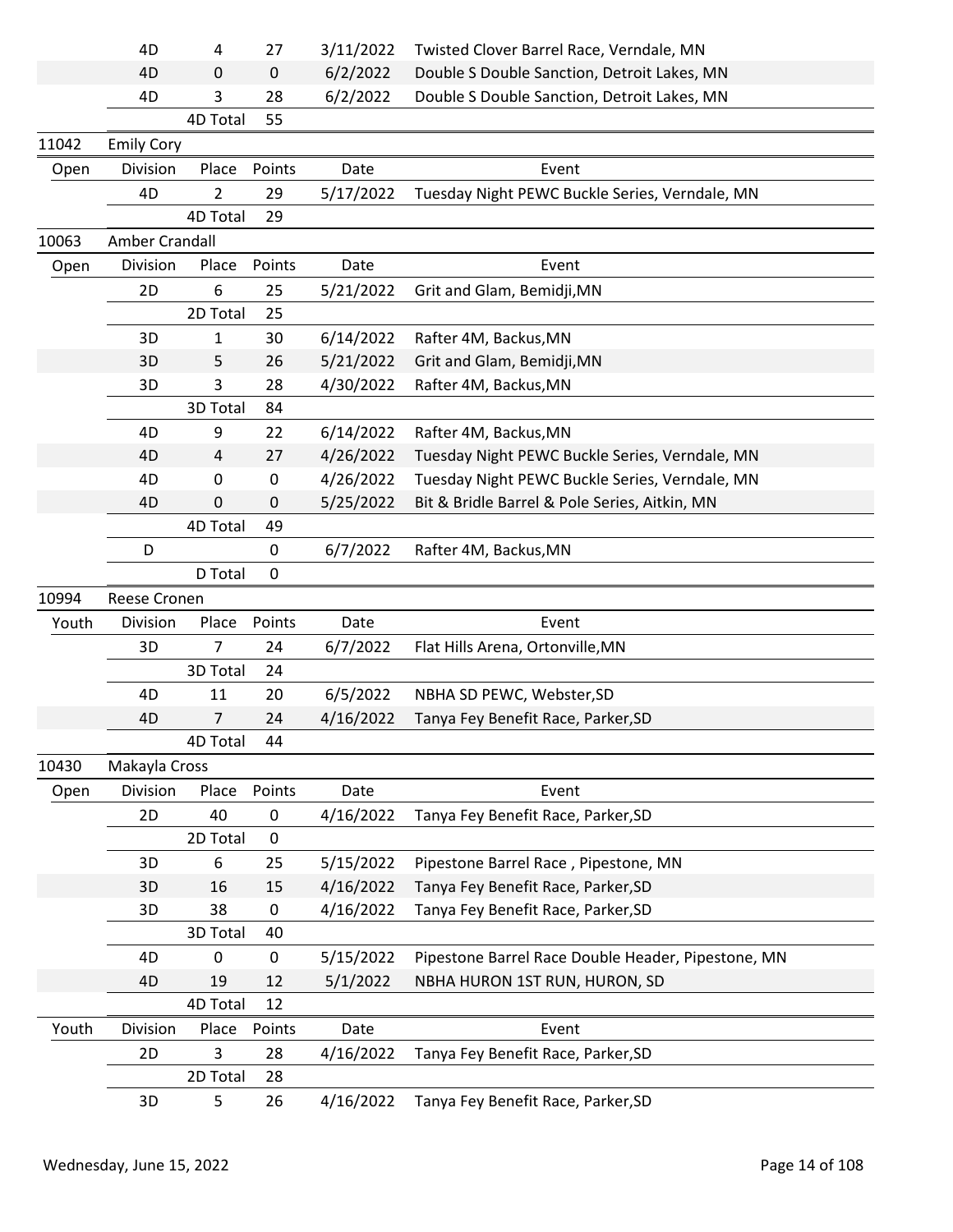|        |                       | 3D Total       | 26          |                      |                                                                                                   |  |
|--------|-----------------------|----------------|-------------|----------------------|---------------------------------------------------------------------------------------------------|--|
|        | 4D                    | 4              | 27          | 5/15/2022            | Pipestone Barrel Race, Pipestone, MN                                                              |  |
|        | 4D                    | $\mathbf 0$    | $\pmb{0}$   | 5/15/2022            | Pipestone Barrel Race Double Header, Pipestone, MN                                                |  |
|        | 4D                    | 19             | 12          | 5/1/2022             | NBHA HURON 1ST RUN, HURON, SD                                                                     |  |
|        |                       | 4D Total       | 39          |                      |                                                                                                   |  |
| 10616  | Linda Crusinberry     |                |             |                      |                                                                                                   |  |
| Open   | Division              | Place          | Points      | Date                 | Event                                                                                             |  |
|        | 1D                    | 4              | 27          | 4/16/2022            | ICRP, Palmyra, MO                                                                                 |  |
|        |                       | 1D Total       | 27          |                      |                                                                                                   |  |
|        | 2D                    | 33             | $\mathbf 0$ | 5/15/2022            | Mason City, Mason City                                                                            |  |
|        | 2D                    | 18             | 13          | 4/3/2022             | ICRP The Breakout, ICRP, MO                                                                       |  |
|        | 2D                    | 8              | 23          | 5/13/2022            | Mason City, Mason City                                                                            |  |
|        | 2D                    | 18             | 13          | 5/14/2022            | Mason City, Mason City                                                                            |  |
|        |                       | 2D Total       | 49          |                      |                                                                                                   |  |
| Senior | Division              | Place          | Points      | Date                 | Event                                                                                             |  |
|        | 1D                    | 3              | 28          | 5/14/2022            | Mason City, Mason City                                                                            |  |
|        | 1D                    | 3              | 28          | 5/15/2022            | Mason City, Mason City                                                                            |  |
|        | 1D                    | 1              | 30          | 4/16/2022            | ICRP, Palmyra, MO                                                                                 |  |
|        | 1D                    | 2              | 29          | 4/3/2022             | ICRP The Breakout, ICRP, MO                                                                       |  |
|        |                       | 1D Total       | 115         |                      |                                                                                                   |  |
|        | 2D                    | 8              | 23          | 5/13/2022            | Mason City, Mason City                                                                            |  |
|        |                       | 2D Total       | 23          |                      |                                                                                                   |  |
| 11028  | Shari Curell          |                |             |                      |                                                                                                   |  |
| Open   | Division              | Place          | Points      | Date                 | Event                                                                                             |  |
|        | 4D                    | 11             | 20          | 4/8/2022             | Spring Tune Up Barrel Race, Verndale, MN                                                          |  |
|        | 4D                    | 3              | 28          | 5/27/2022            | Little Falls, Little Falls, MN                                                                    |  |
|        | 4D                    | 0              | $\pmb{0}$   | 4/9/2022             | Spring Tune Up Barrel Race, Verndale, MN                                                          |  |
|        | 4D                    | 7              | 24          | 4/8/2022             | Spring Tune Up Barrel Race 2nd Open, Verndale, MN                                                 |  |
|        |                       | 4D Total       | 72          |                      |                                                                                                   |  |
| Senior | Division              | Place          | Points      | Date                 | Event                                                                                             |  |
|        | 4D                    | 11             | 20          | 4/8/2022             | Spring Tune Up Barrel Race, Verndale, MN                                                          |  |
|        | 4D                    | $\mathbf 0$    | 0           | 4/9/2022             | Spring Tune Up Barrel Race, Verndale, MN                                                          |  |
|        | 4D                    | 3              | 28          | 5/27/2022            | Little Falls, Little Falls, MN                                                                    |  |
|        |                       | 4D Total       | 48          |                      |                                                                                                   |  |
| 10404  | Elianna Cymbaluk      |                |             |                      |                                                                                                   |  |
| Youth  | Division              | Place          | Points      | Date                 | Event                                                                                             |  |
|        | 2D                    | $\overline{2}$ | 29          | 4/9/2022             | Spring Tune Up Barrel Race, Verndale, MN                                                          |  |
|        |                       |                |             |                      |                                                                                                   |  |
|        |                       | 2D Total       | 29          |                      |                                                                                                   |  |
|        | 3D                    | $\pmb{0}$      | 0           | 4/8/2022             | Spring Tune Up Barrel Race, Verndale, MN                                                          |  |
|        |                       | 3D Total       | 0           |                      |                                                                                                   |  |
| 10905  | <b>Crystal Dahmes</b> |                |             |                      |                                                                                                   |  |
| Open   | Division              | Place          | Points      | Date                 | Event                                                                                             |  |
|        | 4D                    | 0              | 0           | 4/10/2022            | Spring Tune Up Barrel Race, Verndale, MN                                                          |  |
|        | 4D                    | $\mathbf{1}$   | 30          | 5/7/2022             | R4R Charity Run, Verndale, MN                                                                     |  |
|        | 4D                    | 9              | 22          | 5/7/2022<br>5/6/2022 | R4R All Runs Count 4DSidepot \$1000, Verndale, MN<br>14th Annual Race for the Roses, Verndale, MN |  |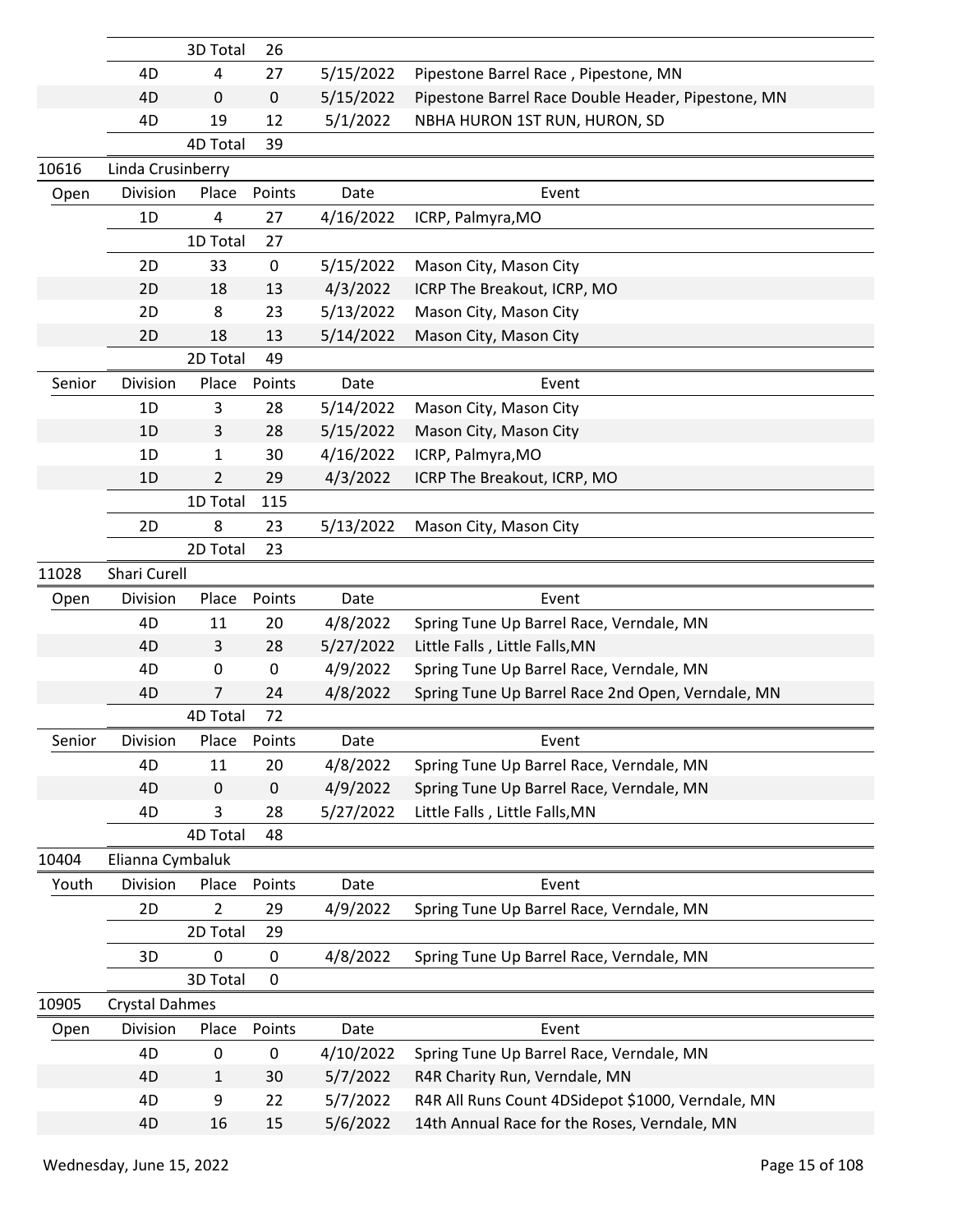|        | 4D             | 1              | 30             | 4/9/2022  | Spring Tune Up Barrel Race, Verndale, MN          |
|--------|----------------|----------------|----------------|-----------|---------------------------------------------------|
|        | 4D             | 10             | 21             | 5/7/2022  | 14th Annual Race for the Roses, Verndale, MN      |
|        |                | 4D Total       | 118            |           |                                                   |
| Senior | Division       | Place          | Points         | Date      | Event                                             |
|        | 2D             | 1              | 30             | 5/6/2022  | 14th Annual Race for the Roses, Verndale, MN      |
|        | 2D             | 5              | 26             | 5/7/2022  | 14th Annual Race for the Roses, Verndale, MN      |
|        |                | 2D Total       | 56             |           |                                                   |
|        | 4D             | 1              | 30             | 4/9/2022  | Spring Tune Up Barrel Race, Verndale, MN          |
|        | 4D             | 0              | 0              | 4/10/2022 | Spring Tune Up Barrel Race, Verndale, MN          |
|        |                | 4D Total       | 30             |           |                                                   |
| 10974  | Elianah Danger |                |                |           |                                                   |
| Open   | Division       | Place          | Points         | Date      | Event                                             |
|        | 2D             | $\overline{2}$ | 29             | 4/8/2022  | Spring Tune Up Barrel Race 2nd Open, Verndale, MN |
|        | 2D             | 42             | $\mathbf 0$    | 5/7/2022  | 14th Annual Race for the Roses, Verndale, MN      |
|        | 2D             | 21             | 10             | 5/8/2022  | 14th Annual Race for the Roses, Verndale, MN      |
|        | 2D             | 5              | 26             | 4/10/2022 | Spring Tune Up Barrel Race, Verndale, MN          |
|        | 2D             | 21             | 10             | 5/7/2022  | R4R All Runs Count 4DSidepot \$1000, Verndale, MN |
|        | 2D             | 6              | 25             | 3/13/2022 | Twisted Clover Barrel Race 2nd Open, Verndale, MN |
|        |                | 2D Total       | 100            |           |                                                   |
|        | 3D             | 6              | 25             | 3/12/2022 | Twisted Clover Barrel Race 2nd Open, Verndale, MN |
|        | 3D             | 13             | 18             | 4/9/2022  | Spring Tune Up Barrel Race, Verndale, MN          |
|        | 3D             | 24             | $\overline{7}$ | 5/6/2022  | 14th Annual Race for the Roses, Verndale, MN      |
|        |                | 3D Total       | 50             |           |                                                   |
|        | 4D             | 1              | 30             | 3/12/2022 | Twisted Clover Barrel Race, Verndale, MN          |
|        | 4D             | $\overline{2}$ | 29             | 4/8/2022  | Spring Tune Up Barrel Race, Verndale, MN          |
|        | 4D             | $\overline{2}$ | 29             | 3/11/2022 | Twisted Clover Barrel Race 2nd Open, Verndale, MN |
|        | 4D             | 1              | 30             | 3/13/2022 | Twisted Clover Barrel Race, Verndale, MN          |
|        | 4D             | 1              | 30             | 3/11/2022 | Twisted Clover Barrel Race, Verndale, MN          |
|        |                | 4D Total       | 148            |           |                                                   |
| Youth  | Division       | Place Points   |                | Date      | Event                                             |
|        | 1D             | 25             | 6              | 5/7/2022  | 14th Annual Race for the Roses, Verndale, MN      |
|        | 1D             | 24             | $\overline{7}$ | 4/9/2022  | Spring Tune Up Barrel Race, Verndale, MN          |
|        | 1D             | 27             | 4              | 5/8/2022  | 14th Annual Race for the Roses, Verndale, MN      |
|        |                | 1D Total       | 17             |           |                                                   |
|        | 2D             | 5              | 26             | 3/12/2022 | Twisted Clover Barrel Race, Verndale, MN          |
|        | 2D             | $\overline{2}$ | 29             | 3/13/2022 | Twisted Clover Barrel Race, Verndale, MN          |
|        | 2D             | 4              | 27             | 4/8/2022  | Spring Tune Up Barrel Race, Verndale, MN          |
|        | 2D             | 26             | 5              | 5/6/2022  | 14th Annual Race for the Roses, Verndale, MN      |
|        | 2D             | 5              | 26             | 3/11/2022 | Twisted Clover Barrel Race, Verndale, MN          |
|        |                | 2D Total       | 113            |           |                                                   |
|        | 3D             | 0              | 0              | 4/10/2022 | Spring Tune Up Barrel Race, Verndale, MN          |
|        |                | 3D Total       | 0              |           |                                                   |
| 10793  | Lacey Demmer   |                |                |           |                                                   |
| Open   | Division       | Place          | Points         | Date      | Event                                             |
|        | 2D             | 4              | 27             | 5/28/2022 | Double S Arena, Detroit Lakes, MN                 |
|        | 2D             | 56             | $\pmb{0}$      | 5/6/2022  | 14th Annual Race for the Roses, Verndale, MN      |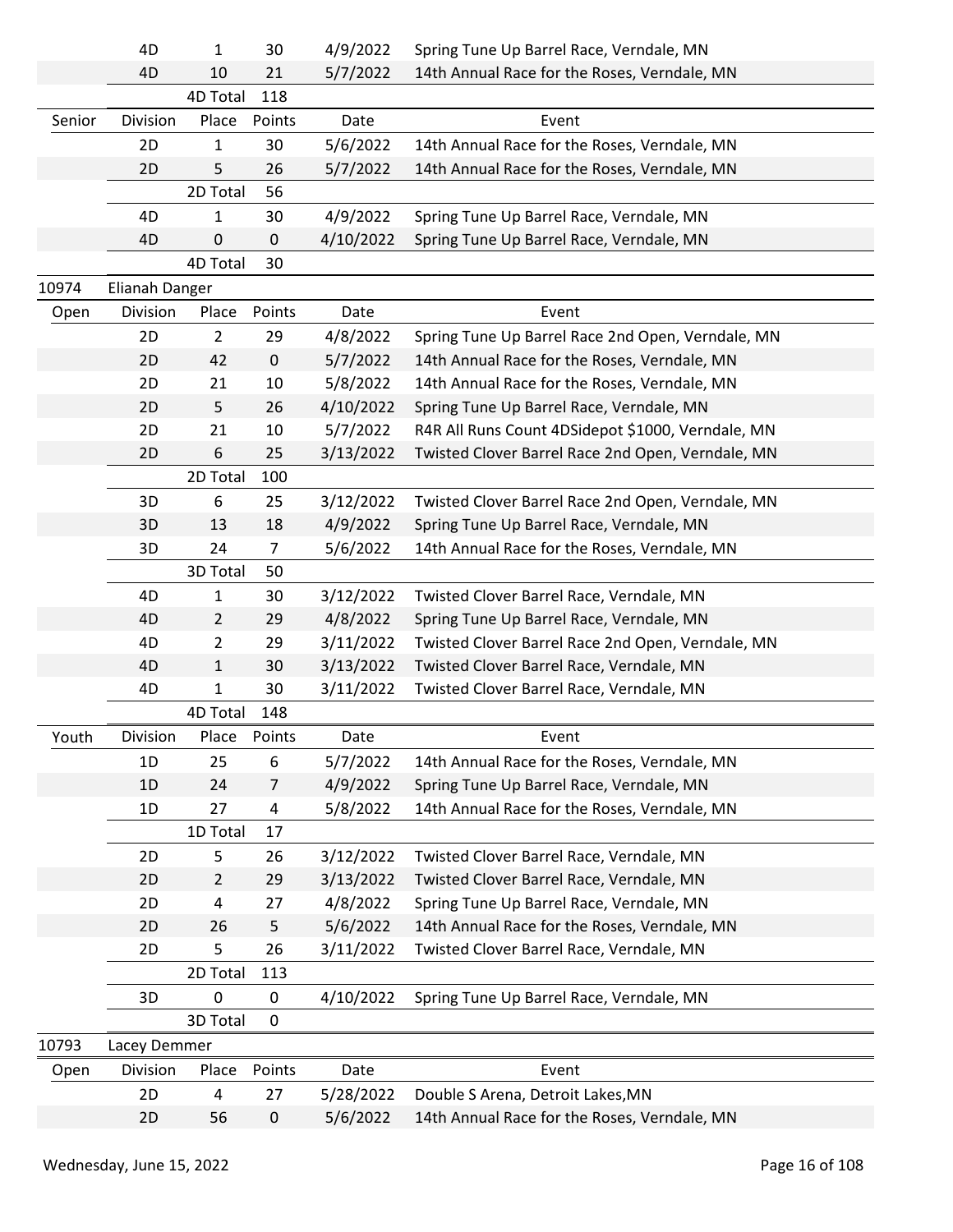|        | 2D       | 47             | 0                | 5/8/2022  | 14th Annual Race for the Roses, Verndale, MN          |
|--------|----------|----------------|------------------|-----------|-------------------------------------------------------|
|        | 2D       | 6              | 25               | 3/12/2022 | Twisted Clover Barrel Race 2nd Open, Verndale, MN     |
|        | 2D       | 3              | 28               | 3/13/2022 | Twisted Clover Barrel Race 2nd Open, Verndale, MN     |
|        | 2D       | $\mathbf{1}$   | 30               | 5/7/2022  | 14th Annual Race for the Roses, Verndale, MN          |
|        | 2D       | 4              | 27               | 6/8/2022  | Double S Double, Detroit Lakes, MN                    |
|        | 2D       | 4              | 27               | 6/8/2022  | Double S Arena, Detroit Lakes, MN                     |
|        | 2D       | 3              | 28               | 5/17/2022 | Tuesday Night PEWC Buckle Series, Verndale, MN        |
|        |          | 2D Total       | 192              |           |                                                       |
|        | 3D       | 10             | 21               | 4/26/2022 | Tuesday Night PEWC Buckle Series, Verndale, MN        |
|        | 3D       | $\overline{2}$ | 29               | 4/12/2022 | Tuesday Night PEWC Buckle Series, Verndale, MN        |
|        | 3D       | $\overline{2}$ | 29               | 5/10/2022 | Tuesday Night PEWC Buckle Series, Verndale, MN        |
|        | 3D       | 5              | 26               | 4/9/2022  | Spring Tune Up Barrel Race, Verndale, MN              |
|        | 3D       | 3              | 28               | 5/10/2022 | Tuesday Night PEWC Buckle Series Second, Verndale, MN |
|        | 3D       | $\mathbf{1}$   | 30               | 3/11/2022 | Twisted Clover Barrel Race 2nd Open, Verndale, MN     |
|        | 3D       | 4              | 27               | 3/13/2022 | Twisted Clover Barrel Race, Verndale, MN              |
|        | 3D       | 8              | 23               | 3/12/2022 | Twisted Clover Barrel Race, Verndale, MN              |
|        | 3D       | 1              | 30               | 4/12/2022 | Tuesday Second Open, Verndale, MN                     |
|        | 3D       | 3              | 28               | 5/28/2022 | Double S Double Sanction, Detroit Lakes, MN           |
|        |          | 3D Total       | 271              |           |                                                       |
|        | 4D       | 11             | 20               | 3/11/2022 | Twisted Clover Barrel Race, Verndale, MN              |
|        | 4D       | 0              | 0                | 4/26/2022 | Tuesday Night Second Open, Verndale, MN               |
|        |          | 4D Total       | 20               |           |                                                       |
| Pee We | Division | Place          | Points           | Date      | Event                                                 |
|        | 1D       | 1              | 30               | 6/8/2022  | Double S Double, Detroit Lakes, MN                    |
|        | 1D       | $\mathbf{1}$   | 30               | 4/26/2022 | Tuesday Night PEWC Buckle Series, Verndale, MN        |
|        | 1D       | 1              | 30               | 5/10/2022 | Tuesday Night PEWC Buckle Series, Verndale, MN        |
|        |          |                |                  | 5/28/2022 | Double S Arena, Detroit Lakes, MN                     |
|        | 1D       | $\overline{2}$ | 29               |           |                                                       |
|        | 1D       | 1              | 30               | 6/8/2022  | Double S Arena, Detroit Lakes, MN                     |
|        | 1D       | 1              | 30               | 4/12/2022 | Tuesday Night PEWC Buckle Series, Verndale, MN        |
|        |          | 1D Total       | 179              |           |                                                       |
|        | D        | 0              | 0                | 5/17/2022 | Tuesday Night PEWC Buckle Series, Verndale, MN        |
|        |          | D Total        | 0                |           |                                                       |
| Youth  | Division | Place          | Points           | Date      | Event                                                 |
|        | 1D       | 5              | 26               | 5/17/2022 | Tuesday Night PEWC Buckle Series, Verndale, MN        |
|        | 1D       | $\overline{2}$ | 29               | 5/28/2022 | Double S Arena, Detroit Lakes, MN                     |
|        | 1D       | $\overline{7}$ | 24               | 4/26/2022 | Tuesday Night PEWC Buckle Series, Verndale, MN        |
|        | 1D       | 4              | 27               | 4/12/2022 | Tuesday Night PEWC Buckle Series, Verndale, MN        |
|        | 1D       | 29             | $\overline{2}$   | 5/7/2022  | 14th Annual Race for the Roses, Verndale, MN          |
|        | 1D       | $\overline{4}$ | 27               | 5/10/2022 | Tuesday Night PEWC Buckle Series, Verndale, MN        |
|        | 1D       | 4              | 27               | 3/11/2022 | Twisted Clover Barrel Race, Verndale, MN              |
|        | 1D       | 25             | $\boldsymbol{6}$ | 4/9/2022  | Spring Tune Up Barrel Race, Verndale, MN              |
|        | 1D       | 9              | 22               | 3/13/2022 | Twisted Clover Barrel Race, Verndale, MN              |
|        | 1D       | 19             | 12               | 5/6/2022  | 14th Annual Race for the Roses, Verndale, MN          |
|        |          | 1D Total       | 202              |           |                                                       |
|        | 2D       | 21             | 10               | 5/8/2022  | 14th Annual Race for the Roses, Verndale, MN          |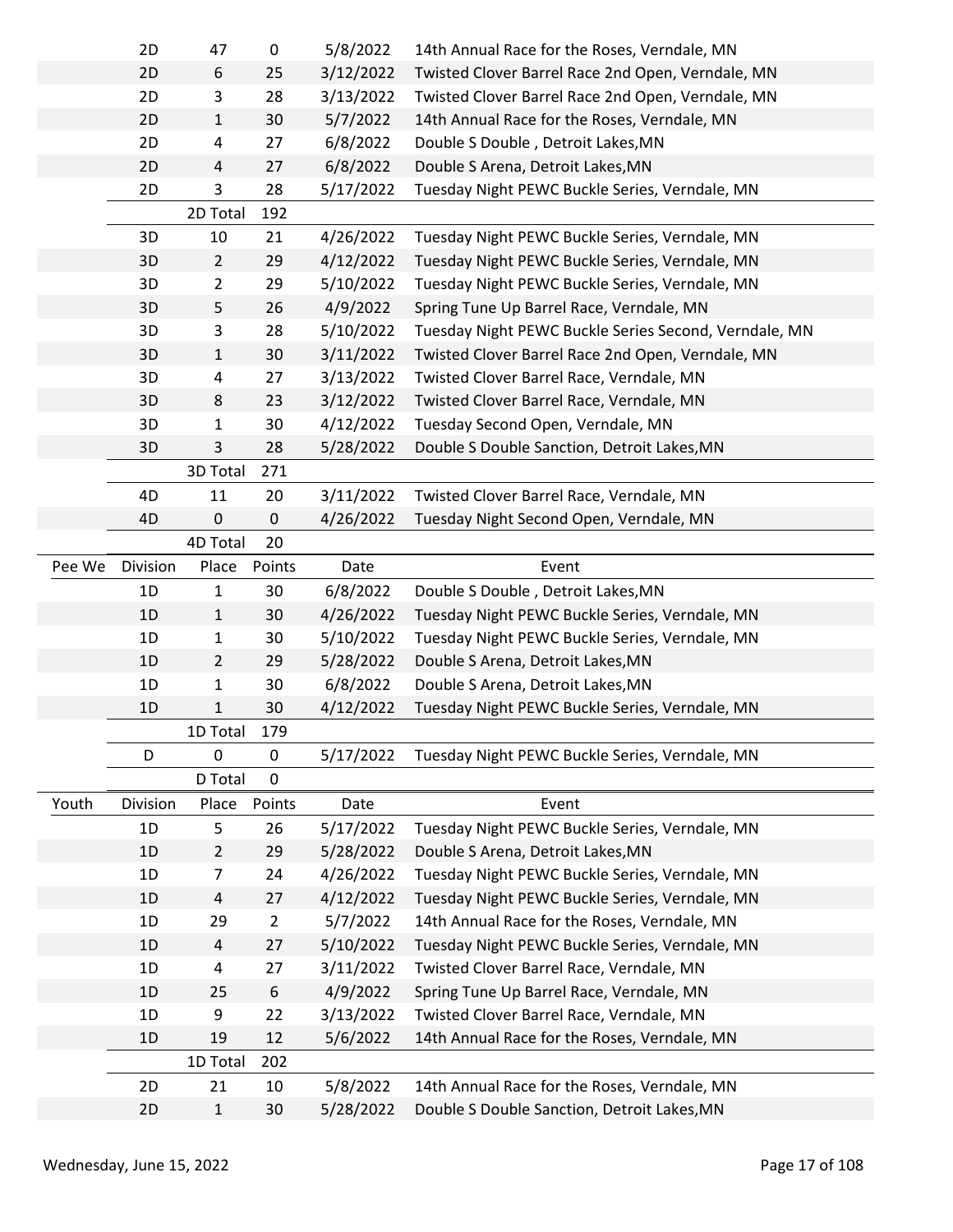|       | 2D          | 9              | 22               | 6/2/2022  | Double S Arena, Detroit Lakes, MN                     |
|-------|-------------|----------------|------------------|-----------|-------------------------------------------------------|
|       |             | 2D Total       | 62               |           |                                                       |
|       | 3D          | 0              | $\pmb{0}$        | 3/12/2022 | Twisted Clover Barrel Race, Verndale, MN              |
|       | 3D          | 6              | 25               | 6/2/2022  | Double S Double Sanction, Detroit Lakes, MN           |
|       |             | 3D Total       | 25               |           |                                                       |
| 10726 | Lexi Demmer |                |                  |           |                                                       |
| Open  | Division    | Place          | Points           | Date      | Event                                                 |
|       | 1D          | 6              | 25               | 6/2/2022  | Double S Double Sanction, Detroit Lakes, MN           |
|       |             | 1D Total       | 25               |           |                                                       |
|       | 2D          | $\overline{7}$ | 24               | 5/28/2022 | Double S Arena, Detroit Lakes, MN                     |
|       | 2D          | 12             | 19               | 4/26/2022 | Tuesday Night PEWC Buckle Series, Verndale, MN        |
|       |             | 2D Total       | 43               |           |                                                       |
|       | 3D          | 5              | 26               | 6/8/2022  | Double S Double, Detroit Lakes, MN                    |
|       | 3D          | 18             | 13               | 5/6/2022  | 14th Annual Race for the Roses, Verndale, MN          |
|       |             | 3D Total       | 39               |           |                                                       |
|       | 4D          | 6              | 25               | 3/12/2022 | Twisted Clover Barrel Race, Verndale, MN              |
|       | 4D          | $\pmb{0}$      | $\pmb{0}$        | 5/17/2022 | Tuesday Night PEWC Buckle Series, Verndale, MN        |
|       | 4D          | 11             | 20               | 6/2/2022  | Double S Arena, Detroit Lakes, MN                     |
|       | 4D          | $\pmb{0}$      | $\pmb{0}$        | 5/28/2022 | Double S Double Sanction, Detroit Lakes, MN           |
|       | 4D          | 0              | $\pmb{0}$        | 3/11/2022 | Twisted Clover Barrel Race, Verndale, MN              |
|       | 4D          | 0              | $\pmb{0}$        | 3/13/2022 | Twisted Clover Barrel Race, Verndale, MN              |
|       | 4D          | 5              | 26               | 3/11/2022 | Twisted Clover Barrel Race 2nd Open, Verndale, MN     |
|       | 4D          | 0              | $\mathbf 0$      | 3/12/2022 | Twisted Clover Barrel Race 2nd Open, Verndale, MN     |
|       | 4D          | 0              | $\pmb{0}$        | 4/9/2022  | Spring Tune Up Barrel Race, Verndale, MN              |
|       | 4D          | 0              | $\pmb{0}$        | 5/10/2022 | Tuesday Night PEWC Buckle Series Second, Verndale, MN |
|       | 4D          | 5              | 26               | 6/8/2022  | Double S Arena, Detroit Lakes, MN                     |
|       | 4D          | 6              | 25               | 5/10/2022 | Tuesday Night PEWC Buckle Series, Verndale, MN        |
|       | 4D          | $\overline{2}$ | 29               | 4/12/2022 | Tuesday Night PEWC Buckle Series, Verndale, MN        |
|       | 4D          | $\mathbf{1}$   | 30               | 4/12/2022 | Tuesday Second Open, Verndale, MN                     |
|       | 4D          | 0              | 0                | 3/13/2022 | Twisted Clover Barrel Race 2nd Open, Verndale, MN     |
|       | 4D          | $\pmb{0}$      | 0                | 5/8/2022  | 14th Annual Race for the Roses, Verndale, MN          |
|       | 4D          | 7              | 24               | 5/7/2022  | 14th Annual Race for the Roses, Verndale, MN          |
|       | 4D          | 0              | 0                | 4/26/2022 | Tuesday Night Second Open, Verndale, MN               |
|       |             | 4D Total       | 205              |           |                                                       |
| Youth | Division    | Place          | Points           | Date      | Event                                                 |
|       | 1D          | $\overline{2}$ | 29               | 6/2/2022  | Double S Double Sanction, Detroit Lakes, MN           |
|       | 1D          | 4              | 27               | 3/12/2022 | Twisted Clover Barrel Race, Verndale, MN              |
|       |             | 1D Total       | 56               |           |                                                       |
|       | 2D          | $\overline{7}$ | 24               | 5/8/2022  | 14th Annual Race for the Roses, Verndale, MN          |
|       | 2D          | $\overline{2}$ | 29               | 6/2/2022  | Double S Arena, Detroit Lakes, MN                     |
|       | 2D          | 10             | 21               | 5/7/2022  | 14th Annual Race for the Roses, Verndale, MN          |
|       |             | 2D Total       | 74               |           |                                                       |
|       | 3D          | $\mathbf 0$    | 0                | 4/26/2022 | Tuesday Night PEWC Buckle Series, Verndale, MN        |
|       | 3D          | 0              | $\boldsymbol{0}$ | 5/6/2022  | 14th Annual Race for the Roses, Verndale, MN          |
|       | 3D          | 0              | $\pmb{0}$        | 3/13/2022 | Twisted Clover Barrel Race, Verndale, MN              |
|       | 3D          | 0              | $\boldsymbol{0}$ | 4/12/2022 | Tuesday Night PEWC Buckle Series, Verndale, MN        |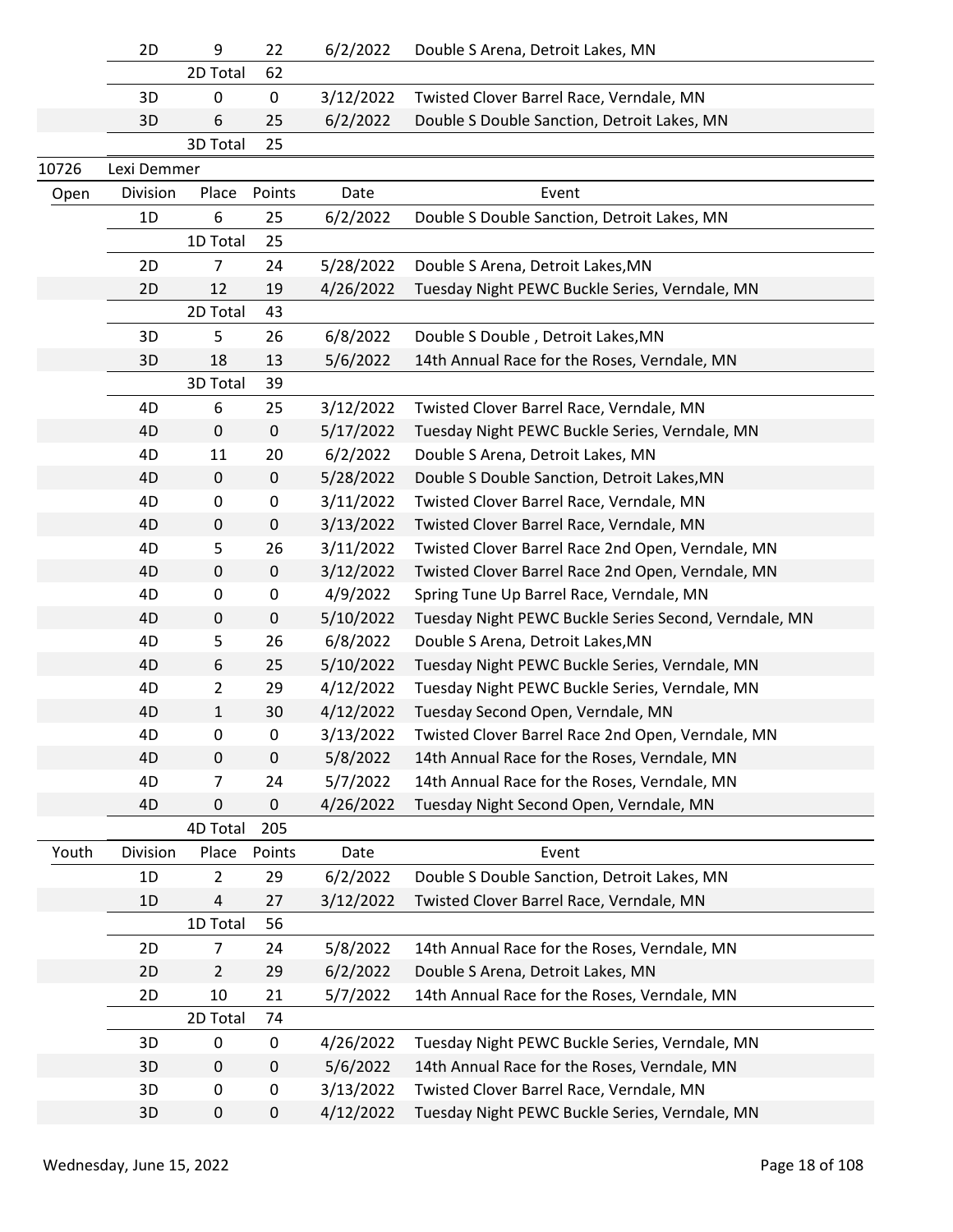|       | 3D             | 11             | 20          | 3/11/2022 | Twisted Clover Barrel Race, Verndale, MN                     |
|-------|----------------|----------------|-------------|-----------|--------------------------------------------------------------|
|       | 3D             | 0              | 0           | 4/9/2022  | Spring Tune Up Barrel Race, Verndale, MN                     |
|       |                | 3D Total       | 20          |           |                                                              |
| 10066 | Paige Determan |                |             |           |                                                              |
| Open  | Division       | Place          | Points      | Date      | Event                                                        |
|       | 1D             | $\overline{2}$ | 29          | 4/26/2022 | Tuesday Night Second Open, Verndale, MN                      |
|       | 1D             | $\pmb{0}$      | $\pmb{0}$   | 5/6/2022  | 14th Annual Race for the Roses, Verndale, MN                 |
|       | 1D             | 3              | 28          | 4/26/2022 | Tuesday Night PEWC Buckle Series, Verndale, MN               |
|       |                | 1D Total       | 57          |           |                                                              |
|       | 2D             | 4              | 27          | 5/6/2022  | 14th Annual Race for the Roses, Verndale, MN                 |
|       |                | 2D Total       | 27          |           |                                                              |
|       | 4D             | 5              | 26          | 4/26/2022 | Tuesday Night PEWC Buckle Series, Verndale, MN               |
|       | 4D             | 8              | 23          | 5/6/2022  | 14th Annual Race for the Roses, Verndale, MN                 |
|       | 4D             | 0              | 0           | 4/9/2022  | Spring Tune Up Barrel Race, Verndale, MN                     |
|       | 4D             | 2              | 29          | 4/26/2022 | Tuesday Night Second Open, Verndale, MN                      |
|       | 4D             | $\pmb{0}$      | $\pmb{0}$   | 4/9/2022  | Spring Tune Up Barrel Race, Verndale, MN                     |
|       |                | 4D Total       | 78          |           |                                                              |
| Youth | Division       | Place          | Points      | Date      | Event                                                        |
|       | 1D             | 7              | 24          | 5/6/2022  | 14th Annual Race for the Roses, Verndale, MN                 |
|       | 1D             | 0              | $\mathbf 0$ | 5/6/2022  | 14th Annual Race for the Roses, Verndale, MN                 |
|       | 1D             | 1              | 30          | 4/26/2022 | Tuesday Night PEWC Buckle Series, Verndale, MN               |
|       |                | 1D Total       | 54          |           |                                                              |
|       | 2D             | 23             | 8           | 5/6/2022  | 14th Annual Race for the Roses, Verndale, MN                 |
|       | 2D             | 5              | 26          | 4/26/2022 | Tuesday Night PEWC Buckle Series, Verndale, MN               |
|       |                | 2D Total       | 34          |           |                                                              |
|       | 3D             | 0              | 0           | 4/9/2022  | Spring Tune Up Barrel Race, Verndale, MN                     |
|       | 3D             | $\mathbf 0$    | 0           | 4/9/2022  | Spring Tune Up Barrel Race, Verndale, MN                     |
|       |                | 3D Total       | $\mathbf 0$ |           |                                                              |
| 10068 | Lexi Diesing   |                |             |           |                                                              |
| Open  | Division       | Place Points   |             | Date      | Event                                                        |
|       | 1D             | 5              | 26          | 5/31/2022 | Oasis, Lindstrom, MN                                         |
|       |                | 1D Total       | 26          |           |                                                              |
|       | 2D             | 6              | 25          | 5/28/2022 | MAY MEMORIAL BASH, MONDOVI, WI                               |
|       | 2D             | 3              | 28          | 5/29/2022 | MAY MEMORIAL BASH, MONDOVI, WI                               |
|       |                | 2D Total       | 53          |           |                                                              |
|       | 4D             | 14             | 17          | 5/31/2022 | Oasis, Lindstrom, MN                                         |
|       |                | 4D Total       | 17          |           |                                                              |
| 10728 | Jamie Dilly    |                |             |           |                                                              |
| Open  | Division       | Place          | Points      | Date      | Event                                                        |
|       | 4D             | 4              | 27          | 5/24/2022 | Oasis Second Open, Lindstrom, MN                             |
|       | 4D             | 11             | 20          | 5/24/2022 | Oasis Equestrian Center, Lindstrom, MN                       |
|       |                | 4D Total       | 47          |           |                                                              |
|       | 5D             | 0              | $\pmb{0}$   | 5/15/2022 | Prospector Challenge Saddle Series PC 1 ARC, Rapid City, SD  |
|       | 5D             | 20             | 11          | 5/15/2022 | Prospector Challenge Saddle Series PC 1, Rapid City, SD      |
|       | 5D             | 0              | $\pmb{0}$   | 5/14/2022 | Prospector Challenge Saddle Series PC 1, Rapid City, SD      |
|       | 5D             | $\pmb{0}$      | $\pmb{0}$   | 5/14/2022 | Prospector Challenge Saddle Series PC 1 PEWC, Rapid City, SD |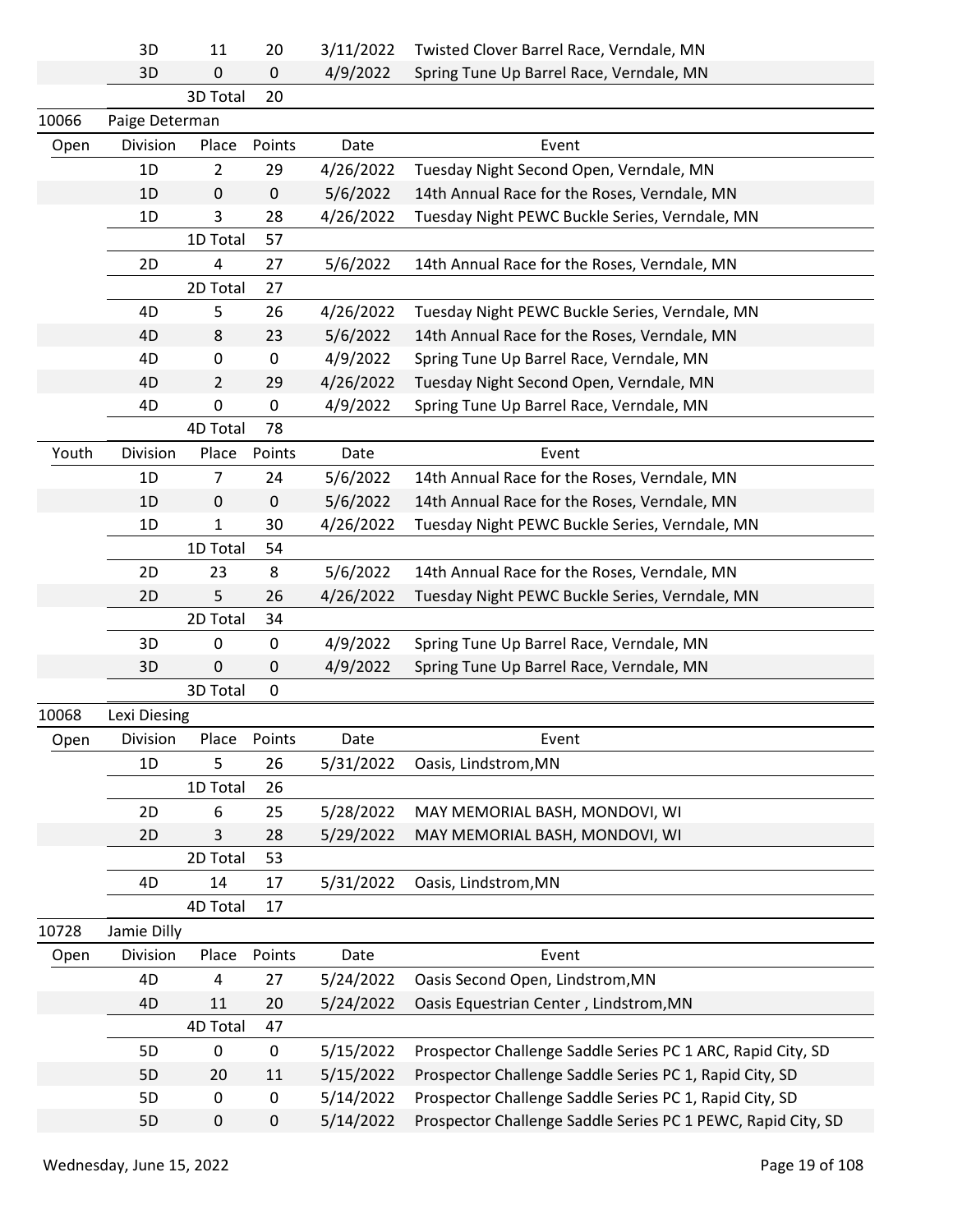|        |                   | 5D Total       | 11          |           |                                                                |
|--------|-------------------|----------------|-------------|-----------|----------------------------------------------------------------|
| 11029  | <b>Tana Dirks</b> |                |             |           |                                                                |
| Open   | Division          | Place          | Points      | Date      | Event                                                          |
|        | 3D                | 8              | 23          | 5/7/2022  | 14th Annual Race for the Roses, Verndale, MN                   |
|        | 3D                | 17             | 14          | 5/7/2022  | R4R All Runs Count 4DSidepot \$1000, Verndale, MN              |
|        | 3D                | 5              | 26          | 5/6/2022  | 14th Annual Race for the Roses, Verndale, MN                   |
|        | 3D                | 7              | 24          | 4/9/2022  | Spring Tune Up Barrel Race, Verndale, MN                       |
|        | 3D                | 2              | 29          | 4/8/2022  | Spring Tune Up Barrel Race, Verndale, MN                       |
|        | 3D                | 21             | 10          | 5/8/2022  | 14th Annual Race for the Roses, Verndale, MN                   |
|        |                   | 3D Total       | 126         |           |                                                                |
| 10953  | Avaya DuPay       |                |             |           |                                                                |
| Pee We | Division          | Place          | Points      | Date      | Event                                                          |
|        | 4D                | $\mathbf{1}$   | 30          | 5/27/2022 | KC Arena, Saginaw, MN                                          |
|        |                   | 4D Total       | 30          |           |                                                                |
| 10759  | Jessica Dvorak    |                |             |           |                                                                |
| Youth  | Division          | Place          | Points      | Date      | Event                                                          |
|        | 1D                | $\overline{2}$ | 29          | 5/24/2022 | Jackson Double, Jackson                                        |
|        | 1D                | 3              | 28          | 5/24/2022 | Jackson Barrel Race, Jackson                                   |
|        |                   | 1D Total       | 57          |           |                                                                |
| 10760  | Josie Dvorak      |                |             |           |                                                                |
| Open   | Division          | Place          | Points      | Date      | Event                                                          |
|        | 1D                | 3              | 28          | 5/24/2022 | Jackson Barrel Race, Jackson                                   |
|        |                   | 1D Total       | 28          |           |                                                                |
|        | 4D                | 10             | 21          | 5/24/2022 | Jackson Barrel Race, Jackson                                   |
|        |                   | 4D Total       | 21          |           |                                                                |
| Youth  | Division          | Place          | Points      | Date      | Event                                                          |
|        | 1D                | 4              | 27          | 5/24/2022 | Jackson Barrel Race, Jackson                                   |
|        |                   | 1D Total       | 27          |           |                                                                |
|        | 4D                | $\overline{2}$ | 29          | 5/24/2022 | Jackson Double, Jackson                                        |
|        |                   | 4D Total       | 29          |           |                                                                |
| 10596  | Paige Easterlund  |                |             |           |                                                                |
| Open   | Division          | Place          | Points      | Date      | Event                                                          |
|        | 1D                | 4              | 27          | 5/27/2022 | Little Falls Double Sanction, Little Falls, MN                 |
|        | 1D                | 5              | 26          | 5/7/2022  | R4R Charity Run, Verndale, MN                                  |
|        | 1D                | 4              | 27          | 3/6/2022  | Dented K Second Open, Dented K Avon MN                         |
|        | 1D                | 17             | 14          | 4/9/2022  | Spring Tune Up Barrel Race, Verndale, MN                       |
|        | 1D                | 4              | 27          | 5/27/2022 | Little Falls, Little Falls, MN                                 |
|        | 1D                | 6              | 25          | 3/6/2022  | Dented K Ranch Barrel and Pole Bending Winter series, Dented K |
|        | 1D                | 64             | $\mathbf 0$ | 5/7/2022  | R4R All Runs Count 4DSidepot \$1000, Verndale, MN              |
|        | 1D                | 8              | 23          | 4/8/2022  | Spring Tune Up Barrel Race 2nd Open, Verndale, MN              |
|        | 1D                | 8              | 23          | 5/7/2022  | 14th Annual Race for the Roses, Verndale, MN                   |
|        | 1D                | $\overline{7}$ | 24          | 4/10/2022 | Spring Tune Up Barrel Race, Verndale, MN                       |
|        | 1D                | 10             | 21          | 5/8/2022  | 14th Annual Race for the Roses, Verndale, MN                   |
|        | 1D                | 15             | 16          | 5/7/2022  | R4R All Runs Count 4DSidepot \$1000, Verndale, MN              |
|        | 1D                | 41             | 0           | 5/7/2022  | 14th Annual Race for the Roses, Verndale, MN                   |
|        | 1D                | 9              | 22          | 4/8/2022  | Spring Tune Up Barrel Race, Verndale, MN                       |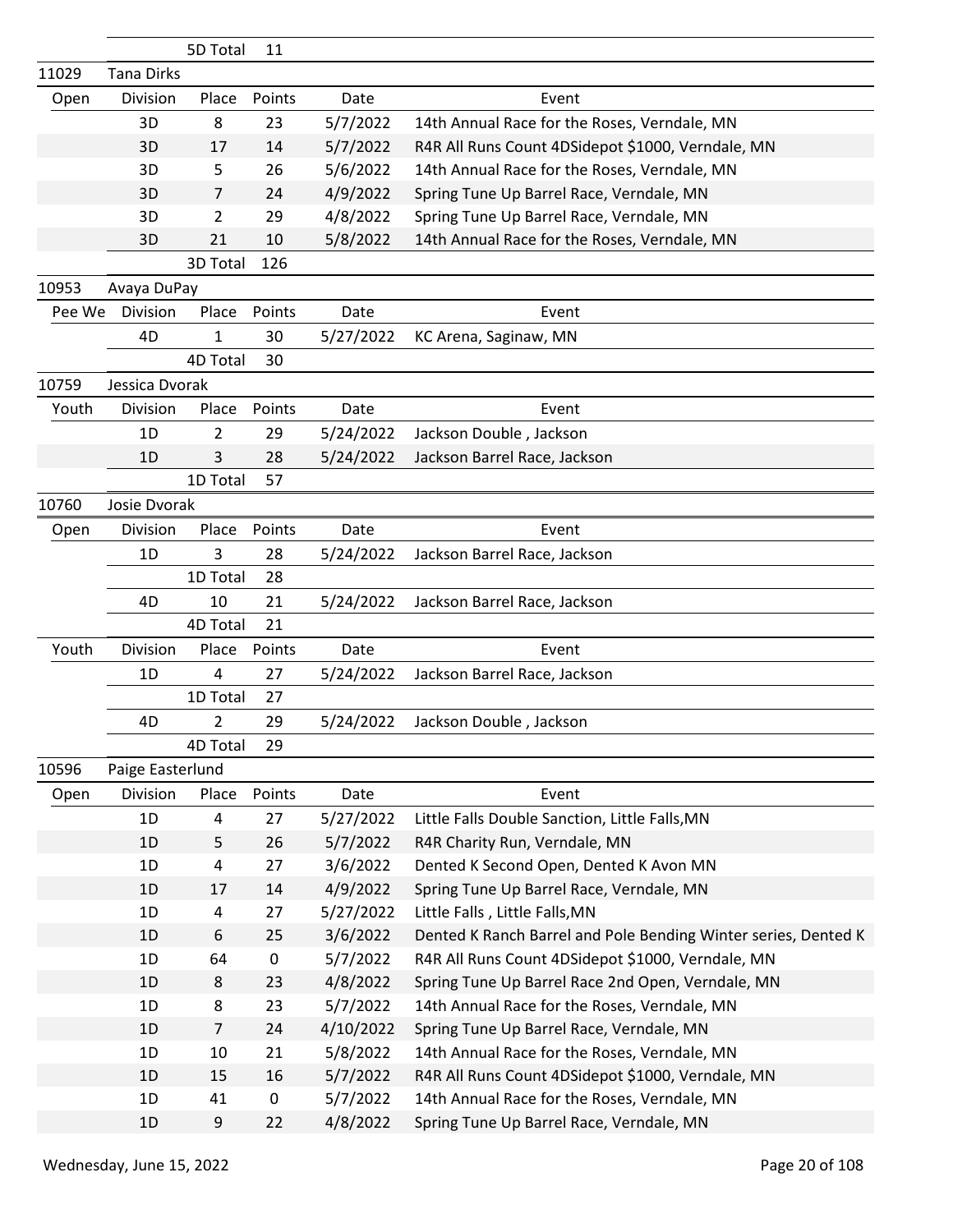|       | 1D             | 0                              | 0           | 5/7/2022               | R4R Charity Run, Verndale, MN                                                            |
|-------|----------------|--------------------------------|-------------|------------------------|------------------------------------------------------------------------------------------|
|       | 1D             | 10                             | 21          | 5/6/2022               | 14th Annual Race for the Roses, Verndale, MN                                             |
|       |                | 1D Total                       | 296         |                        |                                                                                          |
|       | 2D             | 10                             | 21          | 4/26/2022              | Tuesday Night Second Open, Verndale, MN                                                  |
|       | 2D             | $\overline{2}$                 | 29          | 2/20/2022              | Dented K Goats, poles and Barrels SECOND, Avon MN                                        |
|       | 2D             | $11\,$                         | 20          | 5/6/2022               | 14th Annual Race for the Roses, Verndale, MN                                             |
|       | 2D             | 28                             | 3           | 5/8/2022               | 14th Annual Race for the Roses, Verndale, MN                                             |
|       | 2D             | $\overline{2}$                 | 29          | 2/20/2022              | Dented K Goats, poles and Barrels, Avon MN                                               |
|       | 2D             | 3                              | 28          | 3/13/2022              | Twisted Clover Barrel Race, Verndale, MN                                                 |
|       | 2D             | $\overline{7}$                 | 24          | 4/9/2022               | Spring Tune Up Barrel Race, Verndale, MN                                                 |
|       | 2D             | 8                              | 23          | 4/8/2022               | Spring Tune Up Barrel Race 2nd Open, Verndale, MN                                        |
|       | 2D             | 1                              | 30          | 3/13/2022              | Twisted Clover Barrel Race 2nd Open, Verndale, MN                                        |
|       |                | 2D Total                       | 207         |                        |                                                                                          |
|       | 3D             | 9                              | 22          | 4/26/2022              | Tuesday Night PEWC Buckle Series, Verndale, MN                                           |
|       | 3D             | 4                              | 27          | 5/27/2022              | Little Falls, Little Falls, MN                                                           |
|       | 3D             | 4                              | 27          | 3/11/2022              | Twisted Clover Barrel Race 2nd Open, Verndale, MN                                        |
|       | 3D             | 4                              | 27          | 5/27/2022              | Little Falls Double Sanction, Little Falls, MN                                           |
|       | 3D             | 5                              | 26          | 3/11/2022              | Twisted Clover Barrel Race, Verndale, MN                                                 |
|       | 3D             | 3                              | 28          | 4/10/2022              | Spring Tune Up Barrel Race, Verndale, MN                                                 |
|       | 3D             | 3                              | 28          | 5/15/2022              | Dented K Barrel and pole bending jackpot, AVON, MN                                       |
|       |                | 3D Total                       | 185         |                        |                                                                                          |
|       | 4D             | 0                              | 0           | 4/8/2022               | Spring Tune Up Barrel Race, Verndale, MN                                                 |
|       | 4D             | $\pmb{0}$                      | $\mathbf 0$ | 3/12/2022              | Twisted Clover Barrel Race, Verndale, MN                                                 |
|       | 4D             | 1                              | 30          | 3/6/2022               | Dented K Ranch Barrel and Pole Bending Winter series, Dented K                           |
|       | 4D             | $\mathbf 0$                    | $\pmb{0}$   | 3/12/2022              | Twisted Clover Barrel Race 2nd Open, Verndale, MN                                        |
|       |                | 4D Total                       | 30          |                        |                                                                                          |
| Youth | Division       | Place                          | Points      | Date                   | Event                                                                                    |
|       | 1D             | 4                              | 27          | 4/10/2022              | Spring Tune Up Barrel Race, Verndale, MN                                                 |
|       | 1D             | 5                              | 26          | 5/8/2022               | 14th Annual Race for the Roses, Verndale, MN                                             |
|       | 1 <sub>D</sub> | 8                              | 23          | 4/8/2022               | Spring Tune Up Barrel Race, Verndale, MN                                                 |
|       | 1D             | 3                              |             |                        |                                                                                          |
|       |                |                                | 28          |                        |                                                                                          |
|       | 1D             |                                | 22          | 3/11/2022              | Twisted Clover Barrel Race, Verndale, MN<br>14th Annual Race for the Roses, Verndale, MN |
|       | 1D             | 9                              |             | 5/6/2022               |                                                                                          |
|       | 1D             | 3                              | 28          | 3/6/2022               | Dented K Ranch Barrel and Pole Bending Winter series, Dented K                           |
|       | 1D             | 6                              | 25          | 5/15/2022<br>4/9/2022  | Dented K Barrel and pole bending jackpot, AVON, MN                                       |
|       | 1D             | 12                             | 19          |                        | Spring Tune Up Barrel Race, Verndale, MN                                                 |
|       |                | 8                              | 23          | 4/26/2022              | Tuesday Night PEWC Buckle Series, Verndale, MN                                           |
|       | 1D<br>1D       | 18                             | 13          | 5/7/2022               | 14th Annual Race for the Roses, Verndale, MN                                             |
|       |                | 0                              | 0           | 5/7/2022               | 14th Annual Race for the Roses, Verndale, MN                                             |
|       | 1D<br>1D       | $\mathbf 0$                    | 0           | 4/9/2022               | Spring Tune Up Barrel Race, Verndale, MN                                                 |
|       |                | 3                              | 28          | 3/12/2022              | Twisted Clover Barrel Race, Verndale, MN                                                 |
|       | 1D             | $\overline{2}$                 | 29          | 2/20/2022              | Dented K Goats, poles and Barrels, Avon MN                                               |
|       | 1D             | 0                              | 0           | 5/6/2022               | 14th Annual Race for the Roses, Verndale, MN                                             |
|       | 1D             | 0                              | $\pmb{0}$   | 4/8/2022               | Spring Tune Up Barrel Race, Verndale, MN                                                 |
|       |                | 1D Total                       | 291         |                        |                                                                                          |
|       | 2D<br>2D       | $\overline{2}$<br>$\mathbf{1}$ | 29<br>30    | 5/27/2022<br>5/27/2022 | Little Falls, Little Falls, MN<br>Little Falls Double Sanction, Little Falls, MN         |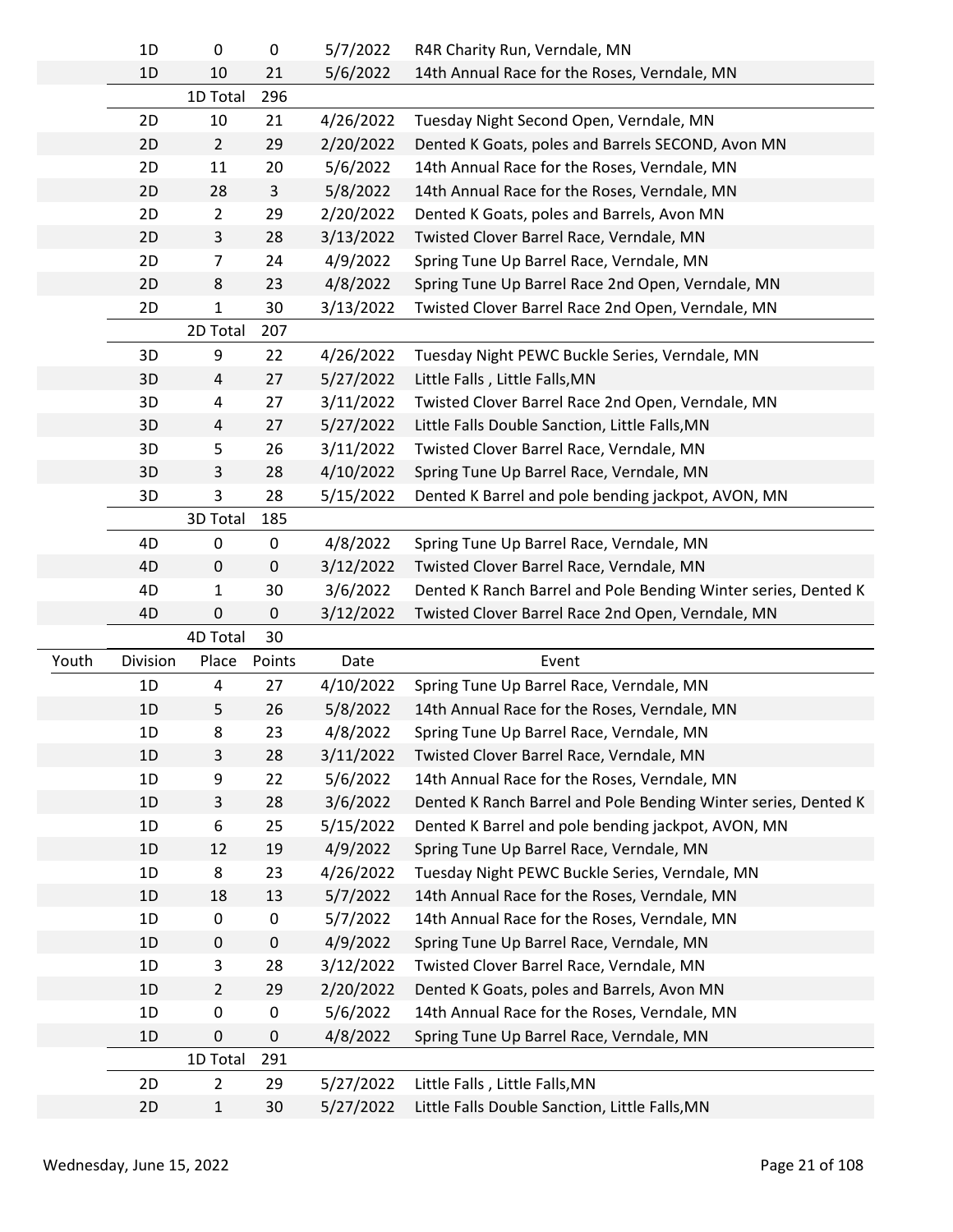|        | 2D                 | $\overline{2}$ | 29          | 4/10/2022            | Spring Tune Up Barrel Race, Verndale, MN                                                     |  |
|--------|--------------------|----------------|-------------|----------------------|----------------------------------------------------------------------------------------------|--|
|        | 2D                 | 20             | 11          | 5/8/2022             | 14th Annual Race for the Roses, Verndale, MN                                                 |  |
|        |                    | 2D Total       | 99          |                      |                                                                                              |  |
|        | 3D                 | 1              | 30          | 5/27/2022            | Little Falls Double Sanction, Little Falls, MN                                               |  |
|        | 3D                 | 1              | 30          | 5/27/2022            | Little Falls, Little Falls, MN                                                               |  |
|        | 3D                 | $\pmb{0}$      | 0           | 3/13/2022            | Twisted Clover Barrel Race, Verndale, MN                                                     |  |
|        |                    | 3D Total       | 60          |                      |                                                                                              |  |
|        | 4D                 | 0              | 0           | 5/27/2022            | Little Falls Double Sanction, Little Falls, MN                                               |  |
|        | 4D                 | 0              | 0           | 5/27/2022            | Little Falls, Little Falls, MN                                                               |  |
|        | 4D                 | 5              | 26          | 5/15/2022            | Dented K Barrel and pole bending jackpot, AVON, MN                                           |  |
|        |                    | 4D Total       | 26          |                      |                                                                                              |  |
| 10995  | <b>Riley Ebert</b> |                |             |                      |                                                                                              |  |
| Open   | Division           | Place          | Points      | Date                 | Event                                                                                        |  |
|        | 2D                 | 11             | 20          | 6/12/2022            | Kuka's, Independence, MN                                                                     |  |
|        | 2D                 | $\mathbf 0$    | 0           | 6/11/2022            | Kuka's, Independence, MN                                                                     |  |
|        |                    | 2D Total       | 20          |                      |                                                                                              |  |
| Youth  | Division           | Place          | Points      | Date                 | Event                                                                                        |  |
|        | 2D                 | 0              | 0           | 6/11/2022            | Kuka's, Independence, MN                                                                     |  |
|        |                    | 2D Total       | $\mathbf 0$ |                      |                                                                                              |  |
| 11074  | Shelly Effertz     |                |             |                      |                                                                                              |  |
| Senior | Division           | Place          | Points      | Date                 | Event                                                                                        |  |
|        | 3D                 | 0              | 0           | 5/14/2022            | Prospector Challenge Saddle Series PC 1, Rapid City, SD                                      |  |
|        |                    | 3D Total       | 0           |                      |                                                                                              |  |
| 10622  | Deanne Elhardt     |                |             |                      |                                                                                              |  |
| Open   | Division           | Place          | Points      | Date                 | Event                                                                                        |  |
|        | 1D                 | 30             | 1           | 5/7/2022             | 14th Annual Race for the Roses, Verndale, MN                                                 |  |
|        | 1D                 | 3              | 28          | 6/3/2022             | Itasca Sunset Saddle Club Barrel Race, Grand Rapids MN                                       |  |
|        |                    | 1D Total       | 29          |                      |                                                                                              |  |
|        | 2D                 | 25             | 6           | 5/6/2022             | 14th Annual Race for the Roses, Verndale, MN                                                 |  |
|        | 2D                 | 8              | 23          | 6/8/2022             | Grit and Glam Second, Bemidji, MN                                                            |  |
|        | 2D                 | 5              | 26          | 6/8/2022             | Grit and Glam, Bemidji, MN                                                                   |  |
|        | 2D                 | 26             | 5           | 5/8/2022             | 14th Annual Race for the Roses, Verndale, MN                                                 |  |
|        |                    | 2D Total       | 60          |                      |                                                                                              |  |
| 10623  | Mason Elhardt      |                |             |                      |                                                                                              |  |
| Open   | Division           | Place          | Points      | Date                 | Event                                                                                        |  |
|        | 3D                 | 9              | 22          | 5/7/2022             | 14th Annual Race for the Roses, Verndale, MN                                                 |  |
|        | 3D                 | $\overline{7}$ |             |                      |                                                                                              |  |
|        |                    |                |             |                      |                                                                                              |  |
|        | 3D                 | 3              | 24          | 6/8/2022             | Grit and Glam Second, Bemidji, MN                                                            |  |
|        |                    | 27             | 28          | 6/3/2022             | Itasca Sunset Saddle Club Barrel Race, Grand Rapids MN                                       |  |
|        | 3D                 |                | 4<br>78     | 5/6/2022             | 14th Annual Race for the Roses, Verndale, MN                                                 |  |
|        | 4D                 | 3D Total<br>4  |             |                      |                                                                                              |  |
|        | 4D                 | $\overline{2}$ | 27          | 5/8/2022             | 14th Annual Race for the Roses, Verndale, MN                                                 |  |
|        |                    | 4D Total       | 29<br>56    | 6/8/2022             | Grit and Glam, Bemidji, MN                                                                   |  |
| Youth  | Division           | Place          | Points      | Date                 | Event                                                                                        |  |
|        | 2D                 | 4              |             |                      |                                                                                              |  |
|        | 2D                 | 14             | 27<br>17    | 5/7/2022<br>5/6/2022 | 14th Annual Race for the Roses, Verndale, MN<br>14th Annual Race for the Roses, Verndale, MN |  |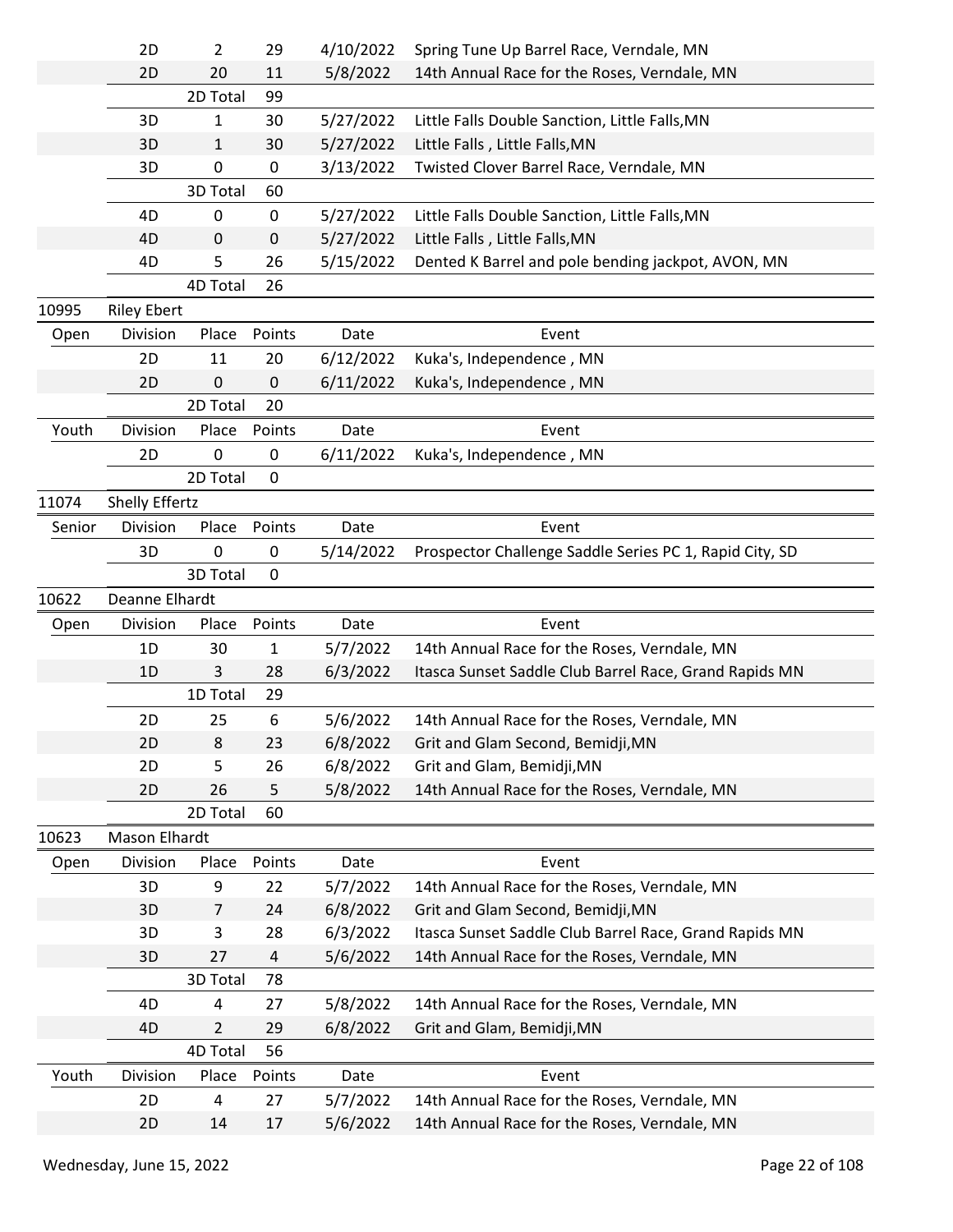|        | 2D                    | 16             | 15          | 5/8/2022  | 14th Annual Race for the Roses, Verndale, MN            |
|--------|-----------------------|----------------|-------------|-----------|---------------------------------------------------------|
|        |                       | 2D Total       | 59          |           |                                                         |
|        | 4D                    | 1              | 30          | 6/8/2022  | Grit and Glam, Bemidji, MN                              |
|        |                       | 4D Total       | 30          |           |                                                         |
| 11075  | <b>Madison Enstad</b> |                |             |           |                                                         |
| Youth  | Division              | Place          | Points      | Date      | Event                                                   |
|        | 3D                    | 4              | 27          | 5/17/2022 | OASIS TUESDAY SERIES, LINDSTROM, MN                     |
|        | 3D                    | 6              | 25          | 5/31/2022 | Oasis, Lindstrom, MN                                    |
|        | 3D                    | 5              | 26          | 5/24/2022 | Oasis Equestrian Center, Lindstrom, MN                  |
|        |                       | 3D Total       | 78          |           |                                                         |
| 10825  | Sarah Entwistle       |                |             |           |                                                         |
| Open   | Division              | Place          | Points      | Date      | Event                                                   |
|        | 2D                    | 23             | 8           | 5/8/2022  | 14th Annual Race for the Roses, Verndale, MN            |
|        | 2D                    | 38             | 0           | 5/6/2022  | 14th Annual Race for the Roses, Verndale, MN            |
|        |                       | 2D Total       | 8           |           |                                                         |
|        | 4D                    | 0              | 0           | 5/7/2022  | 14th Annual Race for the Roses, Verndale, MN            |
|        |                       | 4D Total       | 0           |           |                                                         |
| 10761  | Summer Erickson       |                |             |           |                                                         |
| Open   | Division              | Place          | Points      | Date      | Event                                                   |
|        | 1D                    | 5              | 26          | 6/7/2022  | Flat Hills Arena, Ortonville, MN                        |
|        | 1D                    | 9              | 22          | 4/9/2022  | Spring Tune Up Barrel Race, Verndale, MN                |
|        |                       | 1D Total       | 48          |           |                                                         |
|        | 4D                    | 0              | 0           | 4/8/2022  | Spring Tune Up Barrel Race 2nd Open, Verndale, MN       |
|        | 4D                    | 0              | 0           | 4/8/2022  | Spring Tune Up Barrel Race, Verndale, MN                |
|        |                       | 4D Total       | $\mathbf 0$ |           |                                                         |
|        | D                     |                | 0           | 4/16/2022 | Tanya Fey Benefit Race, Parker, SD                      |
|        |                       | D Total        | $\mathbf 0$ |           |                                                         |
| 11076  | Cheryl Evans          |                |             |           |                                                         |
| Senior | Division              | Place          | Points      | Date      | Event                                                   |
|        | 2D                    | 17             | 14          | 5/15/2022 | Prospector Challenge Saddle Series PC 1, Rapid City, SD |
|        |                       | 2D Total       | 14          |           |                                                         |
|        | 3D                    | 6              | 25          | 5/15/2022 | Prospector Challenge Saddle Series PC 1, Rapid City, SD |
|        | 3D                    | $\mathbf 0$    | $\mathbf 0$ | 5/14/2022 | Prospector Challenge Saddle Series PC 1, Rapid City, SD |
|        | 3D                    | 0              | $\pmb{0}$   | 5/14/2022 | Prospector Challenge Saddle Series PC 1, Rapid City, SD |
|        |                       | 3D Total       | 25          |           |                                                         |
| 10624  | <b>Chloee Faus</b>    |                |             |           |                                                         |
| Open   | Division              | Place          | Points      | Date      | Event                                                   |
|        | 1D                    | 7              | 24          | 3/13/2022 | Twisted Clover Barrel Race, Verndale, MN                |
|        | 1D                    | $\overline{2}$ | 29          | 5/7/2022  | R4R All Runs Count 4DSidepot \$1000, Verndale, MN       |
|        | 1D                    | $\overline{2}$ | 29          | 3/26/2022 | 2nd Open Spring Runoff Challenge, Cedar Rapids, IA      |
|        | 1D                    | 4              | 27          | 4/8/2022  | Spring Tune Up Barrel Race 2nd Open, Verndale, MN       |
|        | 1D                    | $\mathbf{1}$   | 30          | 5/7/2022  | 14th Annual Race for the Roses, Verndale, MN            |
|        | 1D                    | 3              | 28          | 6/7/2022  | Rafter 4M, Backus, MN                                   |
|        | 1D                    | 3              | 28          | 3/12/2022 | Twisted Clover Barrel Race, Verndale, MN                |
|        | 1D                    | 5              | 26          | 3/11/2022 | Twisted Clover Barrel Race, Verndale, MN                |
|        | $1D$                  | $\overline{2}$ | 29          | 3/11/2022 | Twisted Clover Barrel Race 2nd Open, Verndale, MN       |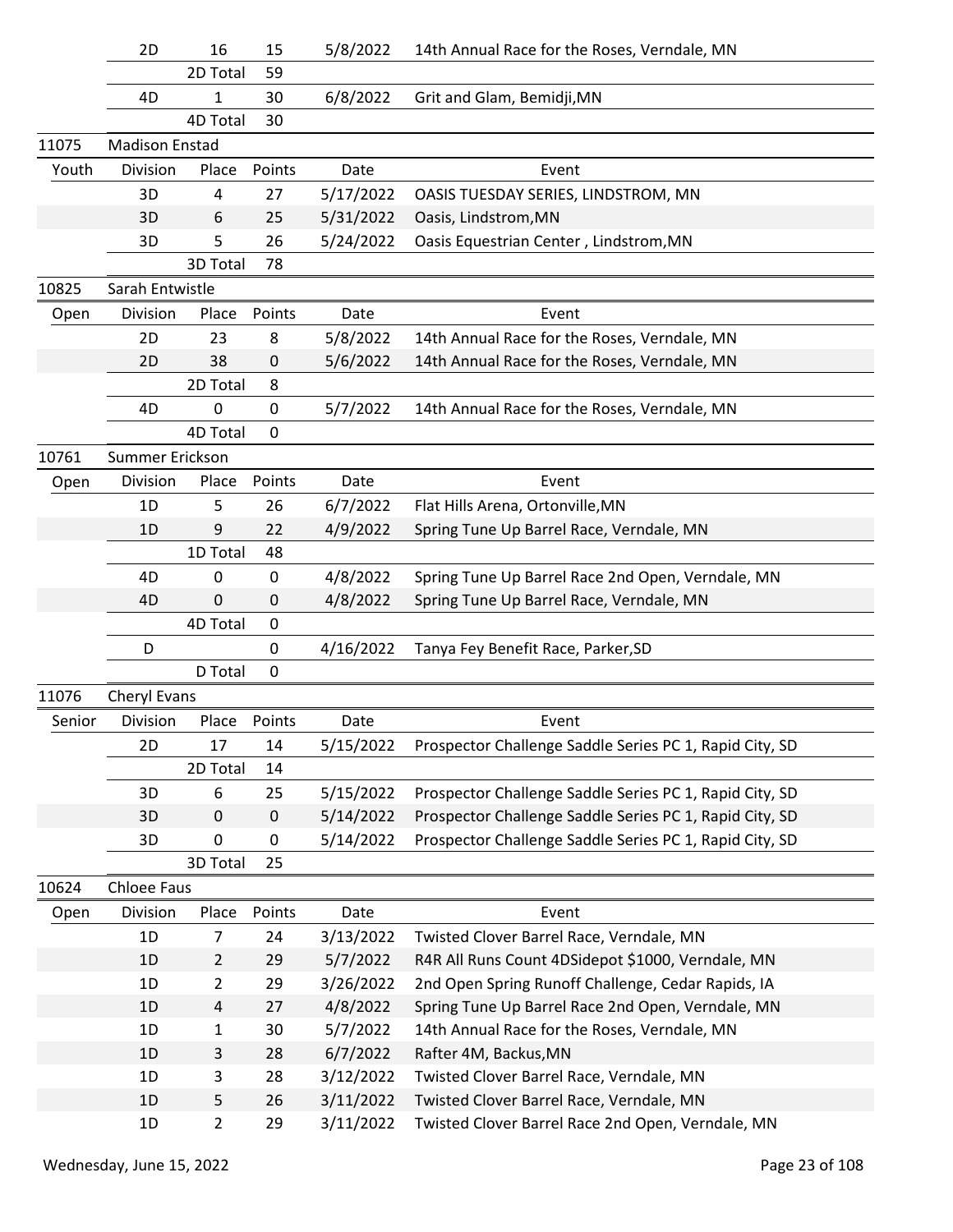|       | 1D       | 5              | 26        | 3/13/2022 | Twisted Clover Barrel Race 2nd Open, Verndale, MN    |
|-------|----------|----------------|-----------|-----------|------------------------------------------------------|
|       | 1D       | $\mathbf{1}$   | 30        | 3/25/2022 | 2nd Open Spring Runoff Challenge, Cedar Rapids, IA   |
|       | 1D       | 3              | 28        | 3/25/2022 | 2nd Annual Spring Runoff Challenge, Cedar Rapids, IA |
|       | 1D       | $\overline{2}$ | 29        | 3/12/2022 | Twisted Clover Barrel Race 2nd Open, Verndale, MN    |
|       | 1D       | 10             | 21        | 3/26/2022 | 2nd Annual Spring Runoff Challenge, Cedar Rapids, IA |
|       | 1D       | 4              | 27        | 3/25/2022 | 2nd Annual Spring Runoff Challenge, Cedar Rapids, IA |
|       | 1D       | 4              | 27        | 3/27/2022 | 2nd Open Spring Runoff Challenge, Cedar Rapids, IA   |
|       | 1D       | 5              | 26        | 4/8/2022  | Spring Tune Up Barrel Race, Verndale, MN             |
|       | 1D       | 9              | 22        | 4/10/2022 | Spring Tune Up Barrel Race, Verndale, MN             |
|       | 1D       | $\overline{2}$ | 29        | 3/25/2022 | 2nd Open Spring Runoff Challenge, Cedar Rapids, IA   |
|       |          | 1D Total       | 515       |           |                                                      |
|       | 2D       | 4              | 27        | 3/27/2022 | 2nd Annual Spring Runoff Challenge, Cedar Rapids, IA |
|       | 2D       | 19             | 12        | 3/12/2022 | Twisted Clover Barrel Race, Verndale, MN             |
|       | 2D       | $\mathbf{1}$   | 30        | 4/12/2022 | Tuesday Night PEWC Buckle Series, Verndale, MN       |
|       | 2D       | 5              | 26        | 3/12/2022 | Twisted Clover Barrel Race 2nd Open, Verndale, MN    |
|       | 2D       | $\overline{2}$ | 29        | 1/15/2022 | Rafter 4M, Backus, MN                                |
|       | 2D       | 90             | $\pmb{0}$ | 5/7/2022  | R4R All Runs Count 4DSidepot \$1000, Verndale, MN    |
|       | 2D       | 51             | 0         | 5/8/2022  | 14th Annual Race for the Roses, Verndale, MN         |
|       |          | 2D Total       | 124       |           |                                                      |
|       | 3D       | 6              | 25        | 6/7/2022  | Rafter 4M, Backus, MN                                |
|       |          | 3D Total       | 25        |           |                                                      |
|       | 4D       | $\pmb{0}$      | 0         | 3/11/2022 | Twisted Clover Barrel Race, Verndale, MN             |
|       | 4D       | 19             | 12        | 3/26/2022 | 2nd Annual Spring Runoff Challenge, Cedar Rapids, IA |
|       | 4D       | 0              | 0         | 4/9/2022  | Spring Tune Up Barrel Race, Verndale, MN             |
|       | 4D       | 0              | 0         | 3/13/2022 | Twisted Clover Barrel Race, Verndale, MN             |
|       | 4D       | 0              | 0         | 5/7/2022  | 14th Annual Race for the Roses, Verndale, MN         |
|       | 4D       | $\pmb{0}$      | $\pmb{0}$ | 3/13/2022 | Twisted Clover Barrel Race 2nd Open, Verndale, MN    |
|       | 4D       | 9              | 22        | 3/26/2022 | 2nd Open Spring Runoff Challenge, Cedar Rapids, IA   |
|       | 4D       | 0              | $\pmb{0}$ | 3/11/2022 | Twisted Clover Barrel Race 2nd Open, Verndale, MN    |
|       | 4D       | 0              | 0         | 4/12/2022 | Tuesday Night PEWC Buckle Series, Verndale, MN       |
|       | 4D       | $\pmb{0}$      | 0         | 4/10/2022 | Spring Tune Up Barrel Race, Verndale, MN             |
|       | 4D       | $\pmb{0}$      | 0         | 3/27/2022 | 2nd Open Spring Runoff Challenge, Cedar Rapids, IA   |
|       | 4D       | 11             | 20        | 4/8/2022  | Spring Tune Up Barrel Race 2nd Open, Verndale, MN    |
|       | 4D       | 0              | 0         | 5/6/2022  | 14th Annual Race for the Roses, Verndale, MN         |
|       | 4D       | $\pmb{0}$      | $\pmb{0}$ | 5/6/2022  | 14th Annual Race for the Roses, Verndale, MN         |
|       | 4D       | 17             | 14        | 4/8/2022  | Spring Tune Up Barrel Race, Verndale, MN             |
|       | 4D       | $\mathbf 0$    | $\pmb{0}$ | 3/27/2022 | 2nd Annual Spring Runoff Challenge, Cedar Rapids, IA |
|       | 4D       | 0              | 0         | 5/8/2022  | 14th Annual Race for the Roses, Verndale, MN         |
|       | 4D       | 0              | 0         | 4/9/2022  | Spring Tune Up Barrel Race, Verndale, MN             |
|       |          | 4D Total       | 68        |           |                                                      |
| Youth | Division | Place          | Points    | Date      | Event                                                |
|       | 1D       | $\mathbf{1}$   | 30        | 3/12/2022 | Twisted Clover Barrel Race, Verndale, MN             |
|       | 1D       | $\overline{4}$ | 27        | 1/15/2022 | Rafter 4M, Backus, MN                                |
|       | 1D       | 3              | 28        | 3/13/2022 | Twisted Clover Barrel Race, Verndale, MN             |
|       | 1D       | $\mathbf{1}$   | 30        | 6/7/2022  | Rafter 4M, Backus, MN                                |
|       | 1D       | 3              | 28        | 4/8/2022  | Spring Tune Up Barrel Race, Verndale, MN             |
|       |          |                |           |           |                                                      |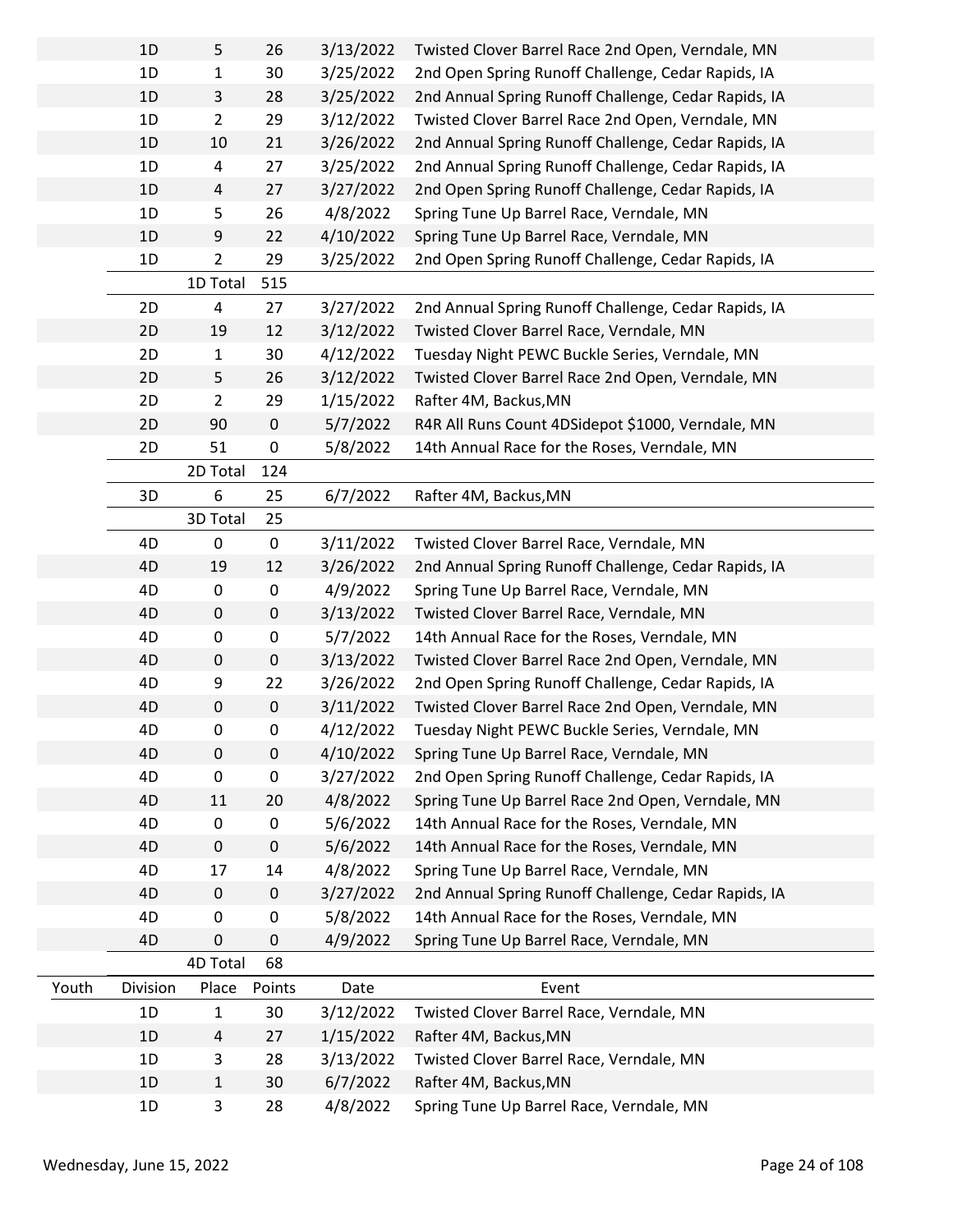|       | 1D            | $\mathbf{1}$   | 30        | 5/7/2022  | 14th Annual Race for the Roses, Verndale, MN                   |
|-------|---------------|----------------|-----------|-----------|----------------------------------------------------------------|
|       | 1D            | $\overline{2}$ | 29        | 3/25/2022 | 2nd Annual Spring Runoff Challenge, Cedar Rapids, IA           |
|       | 1D            | 3              | 28        | 3/27/2022 | 2nd Annual Spring Runoff Challenge, Cedar Rapids, IA           |
|       | 1D            | $\mathbf{1}$   | 30        | 3/25/2022 | 2nd Annual Spring Runoff Challenge, Cedar Rapids, IA           |
|       | 1D            | $\mathbf{1}$   | 30        | 3/26/2022 | 2nd Annual Spring Runoff Challenge, Cedar Rapids, IA           |
|       | 1D            | $\mathbf{1}$   | 30        | 3/11/2022 | Twisted Clover Barrel Race, Verndale, MN                       |
|       | 1D            | $\overline{2}$ | 29        | 4/12/2022 | Tuesday Night PEWC Buckle Series, Verndale, MN                 |
|       | 1D            | 0              | 0         | 3/12/2022 | Twisted Clover Barrel Race, Verndale, MN                       |
|       | 1D            | 6              | 25        | 4/10/2022 | Spring Tune Up Barrel Race, Verndale, MN                       |
|       | 1D            | 30             | 1         | 5/8/2022  | 14th Annual Race for the Roses, Verndale, MN                   |
|       |               | 1D Total       | 375       |           |                                                                |
|       | 2D            | 6              | 25        | 6/7/2022  | Rafter 4M, Backus, MN                                          |
|       |               | 2D Total       | 25        |           |                                                                |
|       | 3D            | 9              | 22        | 4/8/2022  | Spring Tune Up Barrel Race, Verndale, MN                       |
|       | 3D            | 0              | $\pmb{0}$ | 5/6/2022  | 14th Annual Race for the Roses, Verndale, MN                   |
|       | 3D            | 0              | 0         | 4/9/2022  | Spring Tune Up Barrel Race, Verndale, MN                       |
|       | 3D            | 0              | $\pmb{0}$ | 5/8/2022  | 14th Annual Race for the Roses, Verndale, MN                   |
|       | 3D            | 0              | 0         | 4/10/2022 | Spring Tune Up Barrel Race, Verndale, MN                       |
|       | 3D            | 0              | $\pmb{0}$ | 3/13/2022 | Twisted Clover Barrel Race, Verndale, MN                       |
|       | 3D            | 0              | 0         | 3/11/2022 | Twisted Clover Barrel Race, Verndale, MN                       |
|       | 3D            | 0              | $\pmb{0}$ | 4/9/2022  | Spring Tune Up Barrel Race, Verndale, MN                       |
|       | 3D            | 0              | 0         | 3/27/2022 | 2nd Annual Spring Runoff Challenge, Cedar Rapids, IA           |
|       | 3D            | 0              | $\pmb{0}$ | 5/6/2022  | 14th Annual Race for the Roses, Verndale, MN                   |
|       | 3D            | 9              | 22        | 3/26/2022 | 2nd Annual Spring Runoff Challenge, Cedar Rapids, IA           |
|       | 3D            | 0              | $\pmb{0}$ | 5/7/2022  | 14th Annual Race for the Roses, Verndale, MN                   |
|       | 3D            | 0              | 0         | 4/12/2022 | Tuesday Night PEWC Buckle Series, Verndale, MN                 |
|       |               | 3D Total       | 44        |           |                                                                |
| 10082 | Kaydence Feia |                |           |           |                                                                |
| Open  | Division      | Place          | Points    | Date      | Event                                                          |
|       | 1D            | 0              | 0         | 2/6/2022  | Dented K Goats, Poles and Barrels SECOND, Avon MN              |
|       | 1D            | 10             | 21        | 5/15/2022 | Dented K Barrel and pole bending jackpot, AVON, MN             |
|       | 1D            | 3              | 28        | 3/6/2022  | Dented K Second Open, Dented K Avon MN                         |
|       | 1D            | $\mathbf{1}$   | 30        | 2/6/2022  | Dented K Goats, Poles and Barrels SECOND, Avon MN              |
|       | 1D            | 4              | 27        | 2/6/2022  | Dented K Goats, Poles and Barrels, Avon MN                     |
|       | 1D            | 5              | 26        | 3/6/2022  | Dented K Ranch Barrel and Pole Bending Winter series, Dented K |
|       |               | 1D Total       | 132       |           |                                                                |
|       | 2D            | 1              | 30        | 2/20/2022 | Dented K Goats, poles and Barrels, Avon MN                     |
|       | 2D            | 4              | 27        | 1/9/2022  | Dented K Goats, poles and barrels SECOND, Avon MN              |
|       | 2D            | 0              | 0         | 3/6/2022  | Dented K Second Open, Dented K Avon MN                         |
|       | 2D            | 0              | 0         | 2/20/2022 | Dented K Goats, poles and Barrels, Avon MN                     |
|       | 2D            | 11             | 20        | 4/8/2022  | Spring Tune Up Barrel Race 2nd Open, Verndale, MN              |
|       | 2D            | 52             | 0         | 5/6/2022  | 14th Annual Race for the Roses, Verndale, MN                   |
|       | 2D            | 0              | 0         | 5/7/2022  | R4R Charity Run, Verndale, MN                                  |
|       | 2D            | 0              | 0         | 2/6/2022  | Dented K Goats, Poles and Barrels, Avon MN                     |
|       | 2D            | 0              | 0         | 2/20/2022 | Dented K Goats, poles and Barrels SECOND, Avon MN              |
|       | 2D            | 74             | 0         | 5/7/2022  | R4R All Runs Count 4DSidepot \$1000, Verndale, MN              |
|       |               |                |           |           |                                                                |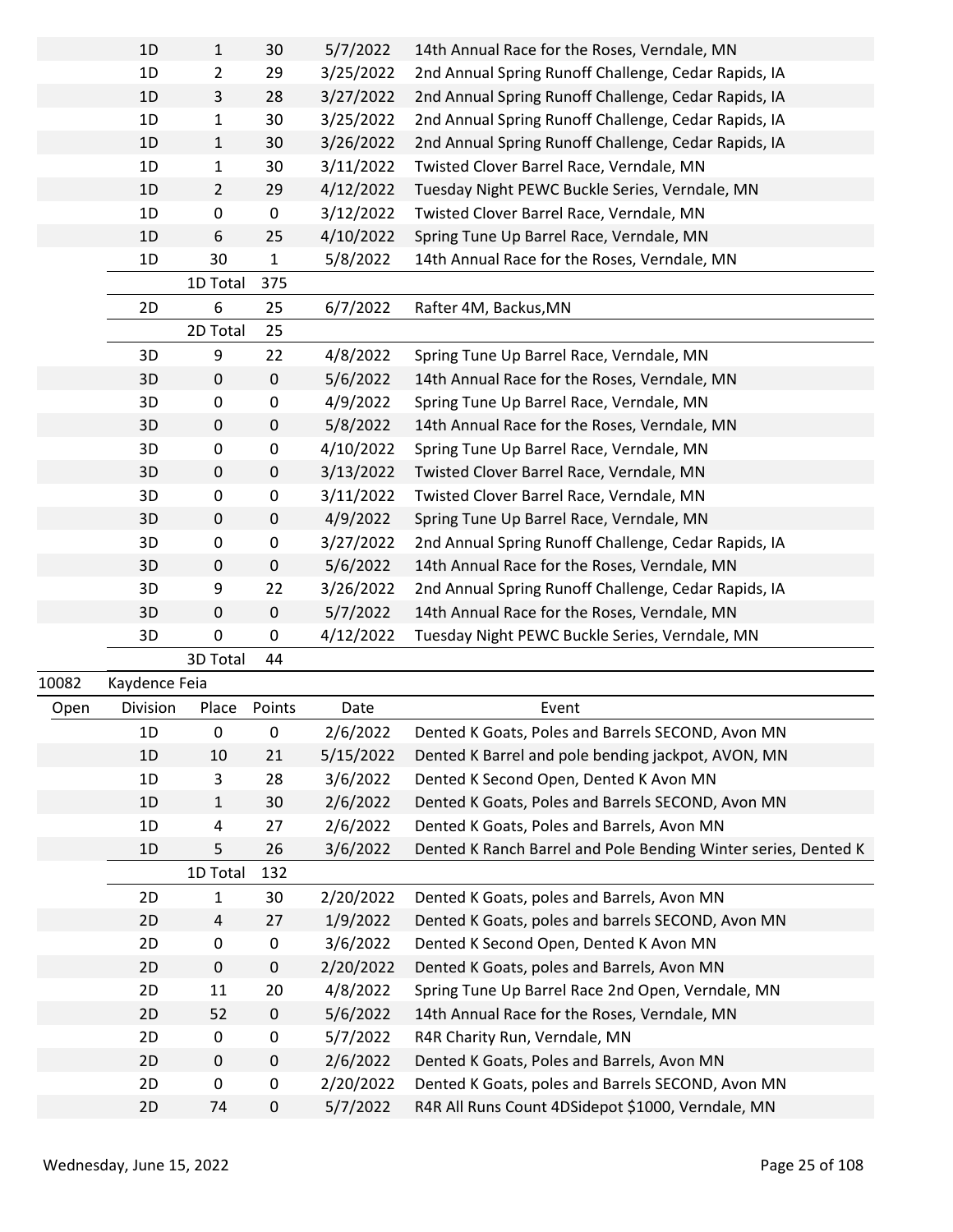|       | 2D       | 45                | $\pmb{0}$   | 5/7/2022  | 14th Annual Race for the Roses, Verndale, MN                   |
|-------|----------|-------------------|-------------|-----------|----------------------------------------------------------------|
|       | 2D       | 20                | 11          | 4/8/2022  | Spring Tune Up Barrel Race, Verndale, MN                       |
|       | 2D       | 40                | $\pmb{0}$   | 5/7/2022  | 14th Annual Race for the Roses, Verndale, MN                   |
|       | 2D       | 5                 | 26          | 3/6/2022  | Dented K Ranch Barrel and Pole Bending Winter series, Dented K |
|       | 2D       | 3                 | 28          | 3/6/2022  | Dented K Second Open, Dented K Avon MN                         |
|       | 2D       | $\mathbf{1}$      | 30          | 2/20/2022 | Dented K Goats, poles and Barrels SECOND, Avon MN              |
|       | 2D       | 4                 | 27          | 2/6/2022  | Dented K Goats, Poles and Barrels SECOND, Avon MN              |
|       | 2D       | $\pmb{0}$         | $\pmb{0}$   | 3/6/2022  | Dented K Ranch Barrel and Pole Bending Winter series, Dented K |
|       | 2D       | 81                | $\pmb{0}$   | 5/7/2022  | R4R All Runs Count 4DSidepot \$1000, Verndale, MN              |
|       | 2D       | 5                 | 26          | 5/7/2022  | R4R Charity Run, Verndale, MN                                  |
|       |          | 2D Total          | 225         |           |                                                                |
|       | 3D       | 8                 | 23          | 4/10/2022 | Spring Tune Up Barrel Race, Verndale, MN                       |
|       | 3D       | 3                 | 28          | 5/7/2022  | R4R Charity Run, Verndale, MN                                  |
|       | 3D       | $\overline{7}$    | 24          | 5/6/2022  | 14th Annual Race for the Roses, Verndale, MN                   |
|       | 3D       | $\pmb{0}$         | $\pmb{0}$   | 5/6/2022  | 14th Annual Race for the Roses, Verndale, MN                   |
|       | 3D       | $\overline{2}$    | 29          | 2/20/2022 | Dented K Goats, poles and Barrels SECOND, Avon MN              |
|       | 3D       | 14                | 17          | 4/9/2022  | Spring Tune Up Barrel Race, Verndale, MN                       |
|       | 3D       | 0                 | $\pmb{0}$   | 1/9/2022  | Dented K Goats, poles and barrels, Avon MN                     |
|       | 3D       | $\mathbf{1}$      | 30          | 1/9/2022  | Dented K Goats, poles and barrels, Avon MN                     |
|       | 3D       | $\overline{2}$    | 29          | 1/9/2022  | Dented K Goats, poles and barrels SECOND, Avon MN              |
|       | 3D       | $\pmb{0}$         | $\pmb{0}$   | 2/20/2022 | Dented K Goats, poles and Barrels, Avon MN                     |
|       | 3D       | 20                | $11\,$      | 5/7/2022  | 14th Annual Race for the Roses, Verndale, MN                   |
|       |          |                   | 26          |           |                                                                |
|       | 3D<br>3D | 5<br>$\mathbf{1}$ | 30          | 5/8/2022  | 14th Annual Race for the Roses, Verndale, MN                   |
|       |          |                   | 247         | 2/6/2022  | Dented K Goats, Poles and Barrels, Avon MN                     |
|       |          | 3D Total          |             |           |                                                                |
|       | 4D       | $\mathbf{1}$      | 30          | 5/15/2022 | Dented K Barrel and pole bending jackpot, AVON, MN             |
|       |          |                   |             |           | Dented K Goats, poles and Barrels, Avon MN                     |
|       | 4D       | 3                 | 28          | 2/20/2022 |                                                                |
|       | 4D       | $\pmb{0}$         | $\pmb{0}$   | 3/6/2022  | Dented K Ranch Barrel and Pole Bending Winter series, Dented K |
|       | 4D       | $\pmb{0}$         | $\pmb{0}$   | 2/20/2022 | Dented K Goats, poles and Barrels, Avon MN                     |
|       | 4D       | 0                 | 0           | 5/8/2022  | 14th Annual Race for the Roses, Verndale, MN                   |
|       | 4D       | 6                 | 25          | 4/8/2022  | Spring Tune Up Barrel Race, Verndale, MN                       |
|       | 4D       | $\overline{7}$    | 24          | 3/6/2022  | Dented K Ranch Barrel and Pole Bending Winter series, Dented K |
|       | 4D       | 10                | 21          | 4/10/2022 | Spring Tune Up Barrel Race, Verndale, MN                       |
|       | 4D       | 3                 | 28          | 1/9/2022  | Dented K Goats, poles and barrels, Avon MN                     |
|       | 4D       | $\overline{2}$    | 29          | 2/6/2022  | Dented K Goats, Poles and Barrels, Avon MN                     |
|       | 4D       | $\overline{7}$    | 24          | 5/8/2022  | 14th Annual Race for the Roses, Verndale, MN                   |
|       | 4D       | 4                 | 27          | 4/9/2022  | Spring Tune Up Barrel Race, Verndale, MN                       |
|       | 4D       | 3                 | 28          | 4/8/2022  | Spring Tune Up Barrel Race 2nd Open, Verndale, MN              |
|       |          | 4D Total          | 264         |           |                                                                |
| Youth | Division | Place             | Points      | Date      | Event                                                          |
|       | 1D       | $\pmb{0}$         | $\pmb{0}$   | 1/9/2022  | Dented K Goats, poles and barrels, Avon MN                     |
|       | 1D       | 0                 | $\pmb{0}$   | 3/6/2022  | Dented K Ranch Barrel and Pole Bending Winter series, Dented K |
|       | 1D       | 0                 | $\pmb{0}$   | 2/20/2022 | Dented K Goats, poles and Barrels, Avon MN                     |
|       | 1D       | 4                 | 27          | 5/15/2022 | Dented K Barrel and pole bending jackpot, AVON, MN             |
|       | 1D       | 28                | $\mathsf 3$ | 5/7/2022  | 14th Annual Race for the Roses, Verndale, MN                   |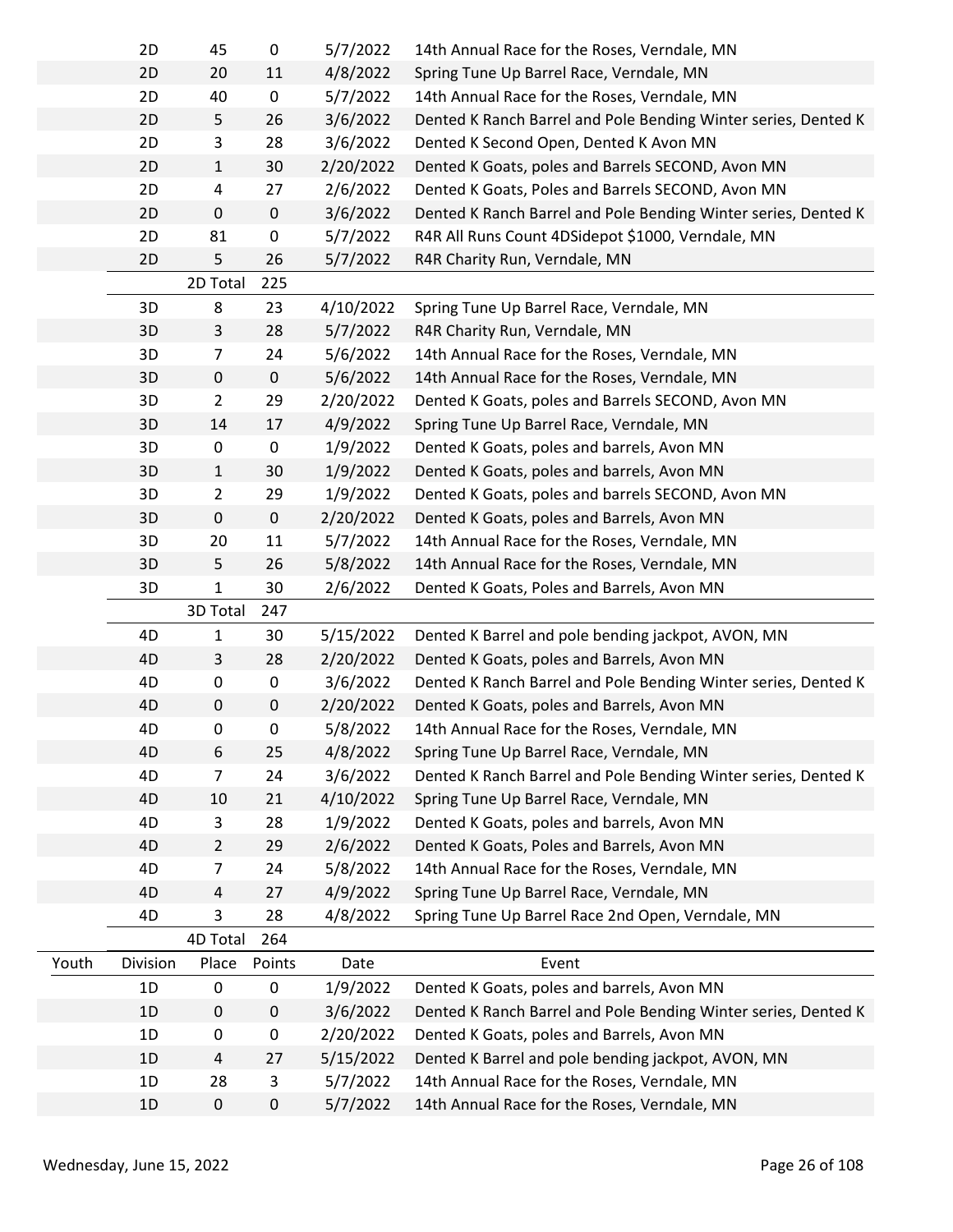|       | 1D          | 4              | 27        | 3/6/2022  | Dented K Ranch Barrel and Pole Bending Winter series, Dented K |
|-------|-------------|----------------|-----------|-----------|----------------------------------------------------------------|
|       | 1D          | 17             | 14        | 4/8/2022  | Spring Tune Up Barrel Race, Verndale, MN                       |
|       | 1D          | $\overline{2}$ | 29        | 2/6/2022  | Dented K Goats, Poles and Barrels, Avon MN                     |
|       |             | 1D Total       | 100       |           |                                                                |
|       | 2D          | 0              | 0         | 5/8/2022  | 14th Annual Race for the Roses, Verndale, MN                   |
|       | 2D          | $\overline{2}$ | 29        | 5/8/2022  | 14th Annual Race for the Roses, Verndale, MN                   |
|       | 2D          | 12             | 19        | 5/7/2022  | 14th Annual Race for the Roses, Verndale, MN                   |
|       | 2D          | $\pmb{0}$      | $\pmb{0}$ | 5/6/2022  | 14th Annual Race for the Roses, Verndale, MN                   |
|       | 2D          | 0              | $\pmb{0}$ | 5/6/2022  | 14th Annual Race for the Roses, Verndale, MN                   |
|       | 2D          | $\overline{2}$ | 29        | 5/6/2022  | 14th Annual Race for the Roses, Verndale, MN                   |
|       | 2D          | 6              | 25        | 4/10/2022 | Spring Tune Up Barrel Race, Verndale, MN                       |
|       | 2D          | $\overline{4}$ | 27        | 4/9/2022  | Spring Tune Up Barrel Race, Verndale, MN                       |
|       | 2D          | 0              | $\pmb{0}$ | 5/8/2022  | 14th Annual Race for the Roses, Verndale, MN                   |
|       | 2D          | $\pmb{0}$      | $\pmb{0}$ | 4/9/2022  | Spring Tune Up Barrel Race, Verndale, MN                       |
|       | 2D          | $\mathbf{1}$   | 30        | 2/20/2022 | Dented K Goats, poles and Barrels, Avon MN                     |
|       | 2D          | $\mathbf{1}$   | 30        | 1/9/2022  | Dented K Goats, poles and barrels, Avon MN                     |
|       | 2D          | 0              | $\pmb{0}$ | 2/6/2022  | Dented K Goats, Poles and Barrels, Avon MN                     |
|       | 2D          | 1              | 30        | 3/6/2022  | Dented K Ranch Barrel and Pole Bending Winter series, Dented K |
|       | 2D          | 9              | 22        | 4/8/2022  | Spring Tune Up Barrel Race, Verndale, MN                       |
|       |             | 2D Total       | 241       |           |                                                                |
|       | 3D          | 3              | 28        | 4/10/2022 | Spring Tune Up Barrel Race, Verndale, MN                       |
|       | 3D          | $\mathbf{1}$   | 30        | 2/20/2022 | Dented K Goats, poles and Barrels, Avon MN                     |
|       | 3D          | $\overline{2}$ | 29        | 1/9/2022  | Dented K Goats, poles and barrels, Avon MN                     |
|       | 3D          | $\mathbf{1}$   | 30        | 2/6/2022  | Dented K Goats, Poles and Barrels, Avon MN                     |
|       |             | 3D Total       | 117       |           |                                                                |
|       | 4D          | $\overline{2}$ | 29        | 5/15/2022 | Dented K Barrel and pole bending jackpot, AVON, MN             |
|       | 4D          | $\pmb{0}$      | $\pmb{0}$ | 2/6/2022  | Dented K Goats, Poles and Barrels, Avon MN                     |
|       | 4D          | $\pmb{0}$      | 0         | 2/20/2022 | Dented K Goats, poles and Barrels, Avon MN                     |
|       |             | 4D Total       | 29        |           |                                                                |
|       | D           |                | $\pmb{0}$ | 3/6/2022  | Dented K Ranch Barrel and Pole Bending Winter series, Dented K |
|       |             | D Total        | 0         |           |                                                                |
| 10083 | Kenzie Feia |                |           |           |                                                                |
| Youth | Division    | Place          | Points    | Date      | Event                                                          |
|       | 1D          | $\overline{2}$ | 29        | 1/9/2022  | Dented K Goats, poles and barrels, Avon MN                     |
|       |             | 1D Total       | 29        |           |                                                                |
|       | 2D          | $\overline{2}$ | 29        | 3/6/2022  | Dented K Ranch Barrel and Pole Bending Winter series, Dented K |
|       | 2D          | 7              | 24        | 4/10/2022 | Spring Tune Up Barrel Race, Verndale, MN                       |
|       | 2D          | $\overline{2}$ | 29        | 4/8/2022  | Spring Tune Up Barrel Race, Verndale, MN                       |
|       | 2D          | 0              | $\pmb{0}$ | 2/20/2022 | Dented K Goats, poles and Barrels, Avon MN                     |
|       | 2D          | $\pmb{0}$      | $\pmb{0}$ | 4/8/2022  | Spring Tune Up Barrel Race, Verndale, MN                       |
|       | 2D          | 18             | 13        | 5/6/2022  | 14th Annual Race for the Roses, Verndale, MN                   |
|       | 2D          | 15             | 16        | 5/8/2022  | 14th Annual Race for the Roses, Verndale, MN                   |
|       | 2D          | $\mathbf 0$    | $\pmb{0}$ | 4/10/2022 | Spring Tune Up Barrel Race, Verndale, MN                       |
|       | 2D          | 0              | $\pmb{0}$ | 4/9/2022  | Spring Tune Up Barrel Race, Verndale, MN                       |
|       | 2D          | 5              | 26        | 4/9/2022  | Spring Tune Up Barrel Race, Verndale, MN                       |
|       | 2D          | 13             | 18        | 5/7/2022  | 14th Annual Race for the Roses, Verndale, MN                   |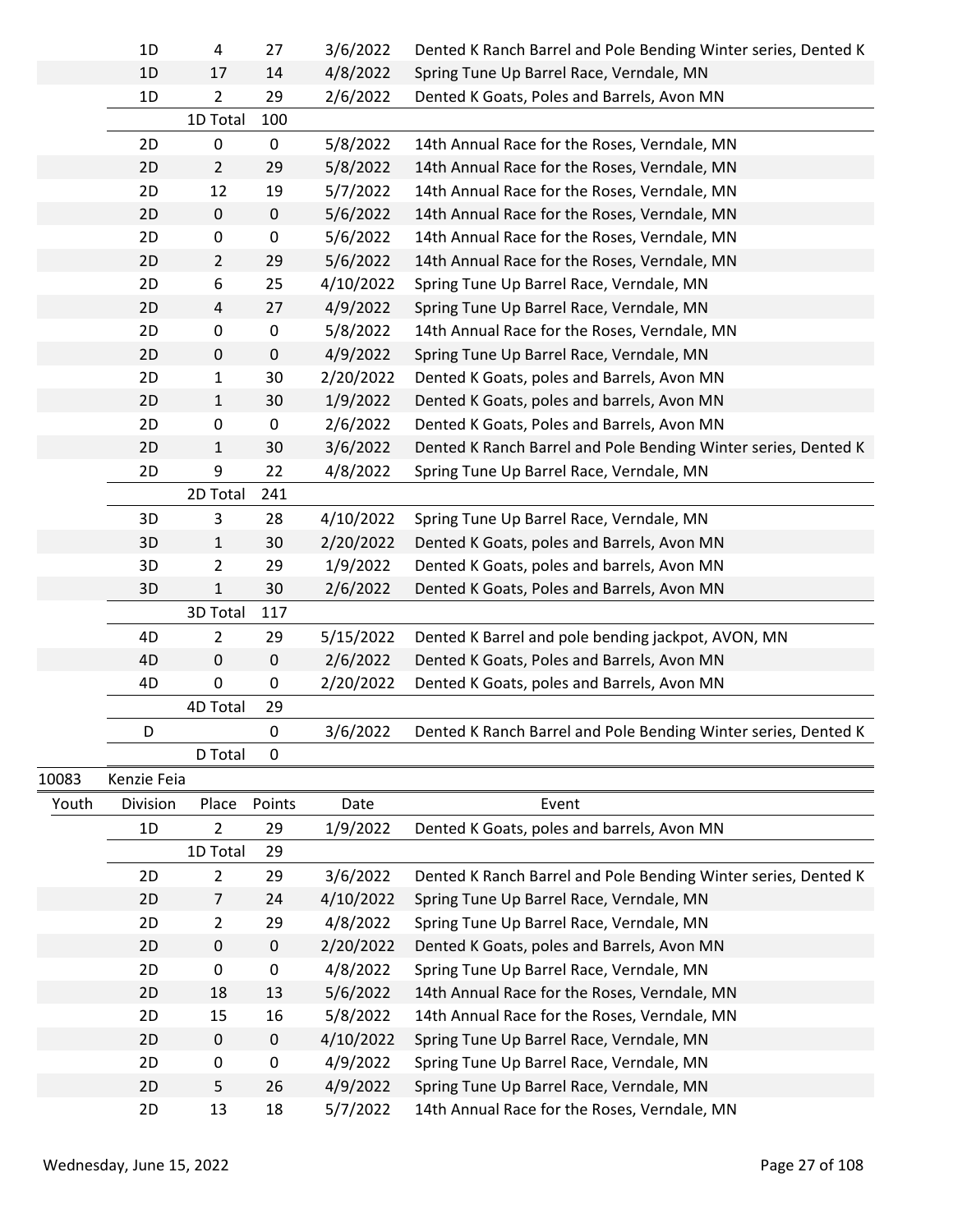|        | 2D            | $\overline{2}$ | 29     | 2/20/2022 | Dented K Goats, poles and Barrels, Avon MN                     |
|--------|---------------|----------------|--------|-----------|----------------------------------------------------------------|
|        |               | 2D Total       | 184    |           |                                                                |
|        | 3D            | $\overline{2}$ | 29     | 5/15/2022 | Dented K Barrel and pole bending jackpot, AVON, MN             |
|        | 3D            | $\overline{2}$ | 29     | 2/6/2022  | Dented K Goats, Poles and Barrels, Avon MN                     |
|        | 3D            | 0              | 0      | 3/6/2022  | Dented K Ranch Barrel and Pole Bending Winter series, Dented K |
|        | 3D            | $\mathbf{1}$   | 30     | 1/9/2022  | Dented K Goats, poles and barrels, Avon MN                     |
|        | 3D            | 0              | 0      | 2/6/2022  | Dented K Goats, Poles and Barrels, Avon MN                     |
|        | 3D            | $\overline{2}$ | 29     | 2/20/2022 | Dented K Goats, poles and Barrels, Avon MN                     |
|        | 3D            | 3              | 28     | 3/6/2022  | Dented K Ranch Barrel and Pole Bending Winter series, Dented K |
|        |               | 3D Total       | 145    |           |                                                                |
|        | 4D            | 3              | 28     | 5/15/2022 | Dented K Barrel and pole bending jackpot, AVON, MN             |
|        |               | 4D Total       | 28     |           |                                                                |
| 10084  | James Finck   |                |        |           |                                                                |
| Open   | Division      | Place          | Points | Date      | Event                                                          |
|        | 2D            | 4              | 27     | 5/21/2022 | Boots N Buckles Second, Brainerd, MN                           |
|        | 2D            | $\overline{2}$ | 29     | 5/21/2022 | Boots N Buckles, Brainerd, MN                                  |
|        | 2D            | 31             | 0      | 5/6/2022  | 14th Annual Race for the Roses, Verndale, MN                   |
|        |               | 2D Total       | 56     |           |                                                                |
|        | 4D            | $\overline{7}$ | 24     | 4/9/2022  | Spring Tune Up Barrel Race, Verndale, MN                       |
|        | 4D            | $\mathbf{1}$   | 30     | 4/8/2022  | Spring Tune Up Barrel Race, Verndale, MN                       |
|        | 4D            | $\mathbf{1}$   | 30     | 4/8/2022  | Spring Tune Up Barrel Race 2nd Open, Verndale, MN              |
|        | 4D            | $\overline{7}$ | 24     | 4/30/2022 | Rafter 4M, Backus, MN                                          |
|        | 4D            | $\overline{2}$ | 29     | 4/26/2022 | Tuesday Night PEWC Buckle Series, Verndale, MN                 |
|        | 4D            | $\mathbf{1}$   | 30     | 4/26/2022 | Tuesday Night Second Open, Verndale, MN                        |
|        | 4D            | 26             | 5      | 3/5/2022  | Rafter 4M, Backus, MN                                          |
|        | 4D            | $\mathbf{1}$   | 30     | 5/27/2022 | Little Falls Double Sanction, Little Falls, MN                 |
|        | 4D            | 4              | 27     | 5/27/2022 | Little Falls, Little Falls, MN                                 |
|        | 4D            | $\overline{2}$ | 29     | 4/10/2022 | Spring Tune Up Barrel Race, Verndale, MN                       |
|        |               | 4D Total       | 258    |           |                                                                |
| Youth  | Division      | Place          | Points | Date      | Event                                                          |
|        | 1D            | 22             | 9      | 5/6/2022  | 14th Annual Race for the Roses, Verndale, MN                   |
|        |               | 1D Total       | 9      |           |                                                                |
|        | 2D            | 4              | 27     | 4/26/2022 | Tuesday Night PEWC Buckle Series, Verndale, MN                 |
|        | 2D            | 5              | 26     | 4/8/2022  | Spring Tune Up Barrel Race, Verndale, MN                       |
|        | 2D            | 10             | 21     | 4/10/2022 | Spring Tune Up Barrel Race, Verndale, MN                       |
|        | 2D            | 15             | 16     | 4/9/2022  | Spring Tune Up Barrel Race, Verndale, MN                       |
|        |               | 2D Total       | 90     |           |                                                                |
|        | 3D            | 1              | 30     | 5/21/2022 | Boots N Buckles, Brainerd, MN                                  |
|        |               | 3D Total       | 30     |           |                                                                |
|        | 4D            | 2              | 29     | 4/30/2022 | Rafter 4M, Backus, MN                                          |
|        | 4D            | 1              | 30     | 5/27/2022 | Little Falls, Little Falls, MN                                 |
|        | 4D            | 1              | 30     | 5/27/2022 | Little Falls Double Sanction, Little Falls, MN                 |
|        | 4D            | 3              | 28     | 3/5/2022  | Rafter 4M, Backus, MN                                          |
|        |               | 4D Total       | 117    |           |                                                                |
| 10975  | Kenzie Fisher |                |        |           |                                                                |
| Pee We | Division      | Place          | Points | Date      | Event                                                          |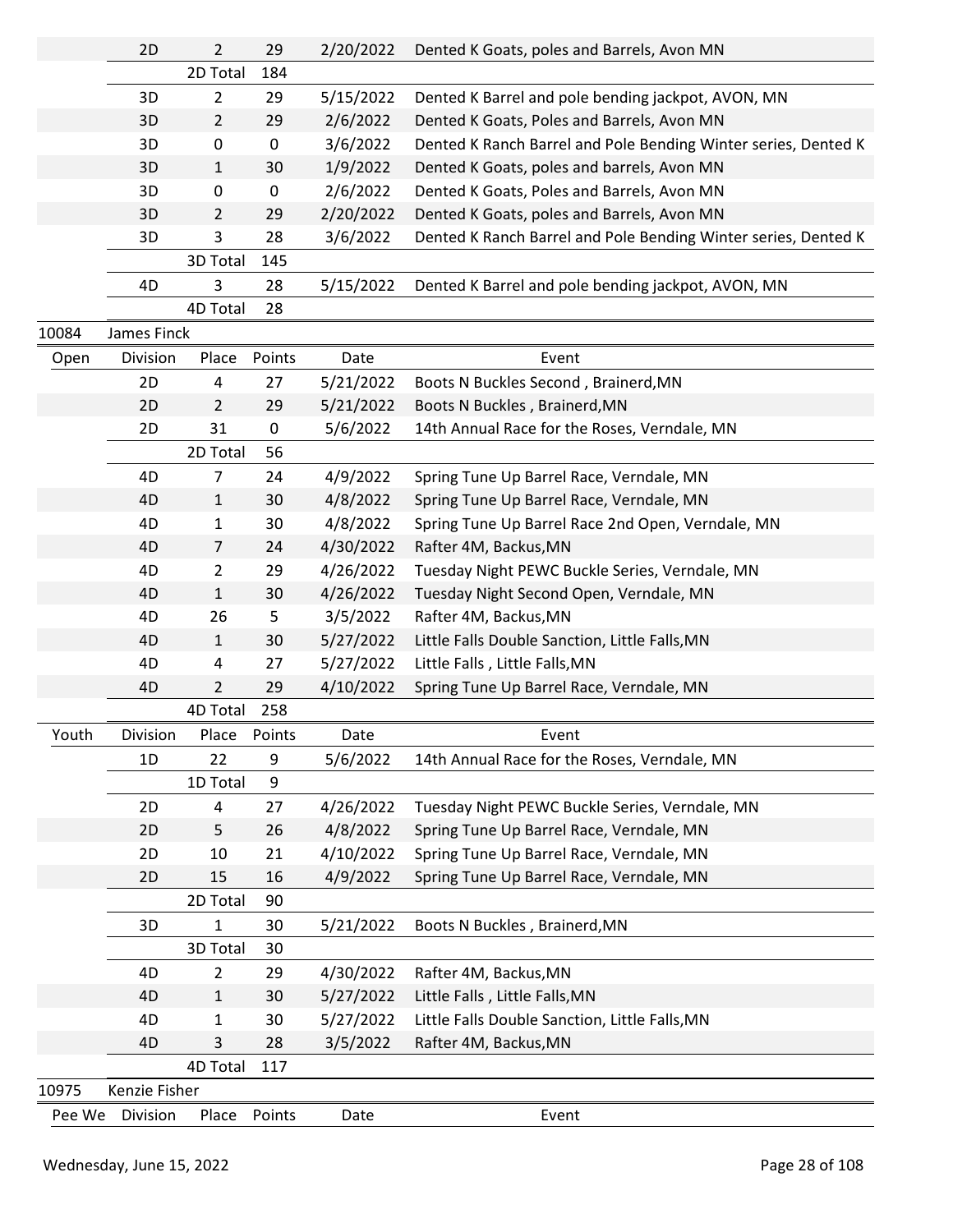|       | 1D                    | 2              | 29     | 1/15/2022 | Rafter 4M, Backus, MN                             |
|-------|-----------------------|----------------|--------|-----------|---------------------------------------------------|
|       | 1D                    | 2              | 29     | 6/14/2022 | Rafter 4M, Backus, MN                             |
|       | 1D                    | 3              | 28     | 4/30/2022 | Rafter 4M, Backus, MN                             |
|       | 1D                    | $\mathbf{1}$   | 30     | 6/7/2022  | Rafter 4M, Backus, MN                             |
|       | 1D                    | 1              | 30     | 6/8/2022  | Grit and Glam, Bemidji, MN                        |
|       | 1 <sub>D</sub>        | 1              | 30     | 3/5/2022  | Rafter 4M, Backus, MN                             |
|       | 1D                    | 4              | 27     | 1/29/2022 | Rafter 4M, Backus, MN                             |
|       |                       | 1D Total       | 203    |           |                                                   |
| 10330 | <b>Madison Fisher</b> |                |        |           |                                                   |
| Open  | Division              | Place          | Points | Date      | Event                                             |
|       | 1D                    | 17             | 14     | 5/7/2022  | 14th Annual Race for the Roses, Verndale, MN      |
|       | 1D                    | 19             | 12     | 5/6/2022  | 14th Annual Race for the Roses, Verndale, MN      |
|       | 1D                    | 6              | 25     | 4/30/2022 | Rafter 4M, Backus, MN                             |
|       | 1D                    | 13             | 18     | 4/10/2022 | Spring Tune Up Barrel Race, Verndale, MN          |
|       | 1D                    | 26             | 5      | 5/7/2022  | R4R All Runs Count 4DSidepot \$1000, Verndale, MN |
|       | 1D                    | 4              | 27     | 1/15/2022 | Rafter 4M, Backus, MN                             |
|       | 1D                    | 8              | 23     | 3/5/2022  | Rafter 4M, Backus, MN                             |
|       | 1D                    | 20             | 11     | 4/9/2022  | Spring Tune Up Barrel Race, Verndale, MN          |
|       |                       | 1D Total       | 135    |           |                                                   |
|       | 2D                    | 15             | 16     | 1/29/2022 | Rafter 4M, Backus, MN                             |
|       | 2D                    | 8              | 23     | 3/5/2022  | Rafter 4M, Backus, MN                             |
|       | 2D                    | 9              | 22     | 1/15/2022 | Rafter 4M, Backus, MN                             |
|       | 2D                    | $\overline{2}$ | 29     | 4/9/2022  | Spring Tune Up Barrel Race, Verndale, MN          |
|       | 2D                    | 14             | 17     | 4/8/2022  | Spring Tune Up Barrel Race, Verndale, MN          |
|       | 2D                    | 8              | 23     | 6/8/2022  | Grit and Glam, Bemidji, MN                        |
|       | 2D                    | $\mathbf{1}$   | 30     | 3/12/2022 | Twisted Clover Barrel Race 2nd Open, Verndale, MN |
|       | 2D                    | $\overline{2}$ | 29     | 5/8/2022  | 14th Annual Race for the Roses, Verndale, MN      |
|       | 2D                    | $\overline{2}$ | 29     | 6/7/2022  | Rafter 4M, Backus, MN                             |
|       | 2D                    | 11             | 20     | 3/12/2022 | Twisted Clover Barrel Race, Verndale, MN          |
|       |                       | 2D Total       | 238    |           |                                                   |
|       | 3D                    | 4              | 27     | 6/14/2022 | Rafter 4M, Backus, MN                             |
|       | 3D                    | 4              | 27     | 4/30/2022 | Rafter 4M, Backus, MN                             |
|       | 3D                    | 5              | 26     | 3/12/2022 | Twisted Clover Barrel Race, Verndale, MN          |
|       | 3D                    | 11             | 20     | 6/8/2022  | Grit and Glam, Bemidji, MN                        |
|       |                       | 3D Total       | 100    |           |                                                   |
|       | 4D                    | 0              | 0      | 4/8/2022  | Spring Tune Up Barrel Race, Verndale, MN          |
|       | 4D                    | 0              | 0      | 4/10/2022 | Spring Tune Up Barrel Race, Verndale, MN          |
|       | 4D                    | 21             | 10     | 6/14/2022 | Rafter 4M, Backus, MN                             |
|       | 4D                    | 0              | 0      | 5/8/2022  | 14th Annual Race for the Roses, Verndale, MN      |
|       | 4D                    | 0              | 0      | 5/7/2022  | 14th Annual Race for the Roses, Verndale, MN      |
|       | 4D                    | 3              | 28     | 6/7/2022  | Rafter 4M, Backus, MN                             |
|       | 4D                    | 0              | 0      | 4/8/2022  | Spring Tune Up Barrel Race 2nd Open, Verndale, MN |
|       |                       | 4D Total       | 38     |           |                                                   |
|       | 5D                    | 0              | 0      | 5/7/2022  | R4R All Runs Count 4DSidepot \$1000, Verndale, MN |
|       |                       | 5D Total       | 0      |           |                                                   |
|       | D                     |                | 0      | 1/29/2022 | Rafter 4M, Backus, MN                             |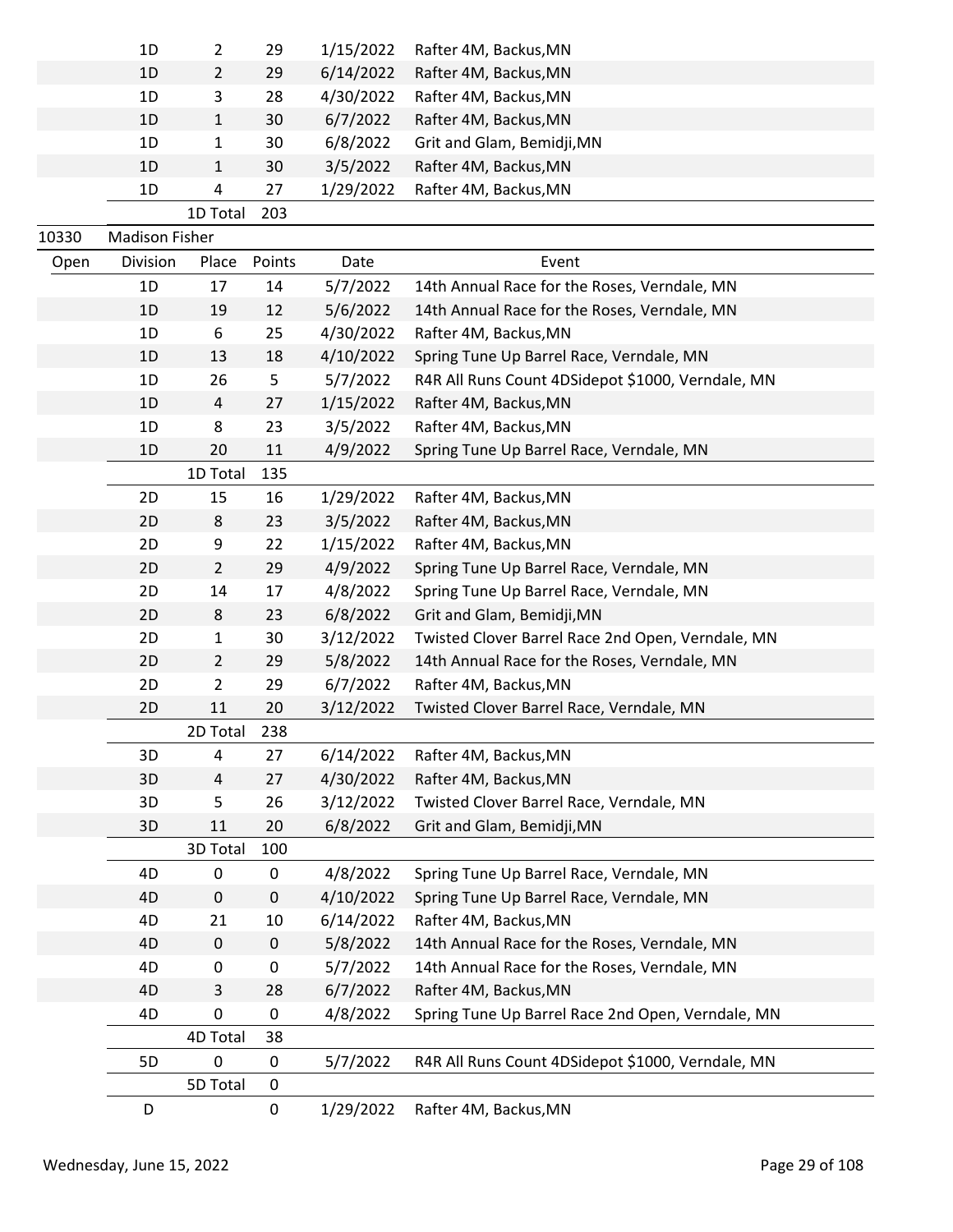|       |                | D Total        | 0           |           |                                                        |
|-------|----------------|----------------|-------------|-----------|--------------------------------------------------------|
| Youth | Division       | Place          | Points      | Date      | Event                                                  |
|       | 1D             | 15             | 16          | 4/9/2022  | Spring Tune Up Barrel Race, Verndale, MN               |
|       | 1D             | 7              | 24          | 5/7/2022  | 14th Annual Race for the Roses, Verndale, MN           |
|       | 1D             | $\overline{2}$ | 29          | 4/30/2022 | Rafter 4M, Backus, MN                                  |
|       | 1D             | 9              | 22          | 4/10/2022 | Spring Tune Up Barrel Race, Verndale, MN               |
|       | 1D             | 15             | 16          | 4/8/2022  | Spring Tune Up Barrel Race, Verndale, MN               |
|       | 1D             | $\overline{2}$ | 29          | 1/15/2022 | Rafter 4M, Backus, MN                                  |
|       | 1D             | 0              | $\pmb{0}$   | 1/15/2022 | Rafter 4M, Backus, MN                                  |
|       | 1D             | 13             | 18          | 5/8/2022  | 14th Annual Race for the Roses, Verndale, MN           |
|       | 1D             | 8              | 23          | 6/7/2022  | Rafter 4M, Backus, MN                                  |
|       | 1D             | 5              | 26          | 3/12/2022 | Twisted Clover Barrel Race, Verndale, MN               |
|       | 1D             | 6              | 25          | 5/6/2022  | 14th Annual Race for the Roses, Verndale, MN           |
|       | 1D             | 0              | $\pmb{0}$   | 4/9/2022  | Spring Tune Up Barrel Race, Verndale, MN               |
|       | 1D             | 4              | 27          | 3/5/2022  | Rafter 4M, Backus, MN                                  |
|       |                | 1D Total       | 255         |           |                                                        |
|       | 2D             | 1              | 30          | 6/14/2022 | Rafter 4M, Backus, MN                                  |
|       | 2D             | 1              | 30          | 3/5/2022  | Rafter 4M, Backus, MN                                  |
|       | 2D             | $\overline{2}$ | 29          | 3/12/2022 | Twisted Clover Barrel Race, Verndale, MN               |
|       | 2D             | 2              | 29          | 1/29/2022 | Rafter 4M, Backus, MN                                  |
|       | 2D             | 3              | 28          | 6/8/2022  | Grit and Glam, Bemidji, MN                             |
|       |                | 2D Total       | 146         |           |                                                        |
|       | 3D             | 1              | 30          | 4/30/2022 | Rafter 4M, Backus, MN                                  |
|       | 3D             | 3              | 28          | 6/7/2022  | Rafter 4M, Backus, MN                                  |
|       | 3D             | 0              | 0           | 5/7/2022  | 14th Annual Race for the Roses, Verndale, MN           |
|       | 3D             | 0              | $\mathbf 0$ | 4/10/2022 | Spring Tune Up Barrel Race, Verndale, MN               |
|       | 3D             | 4              | 27          | 6/8/2022  | Grit and Glam, Bemidji, MN                             |
|       | 3D             | 0              | 0           | 5/8/2022  | 14th Annual Race for the Roses, Verndale, MN           |
|       | 3D             | 0              | 0           | 4/8/2022  | Spring Tune Up Barrel Race, Verndale, MN               |
|       |                | 3D Total       | 85          |           |                                                        |
|       | 4D             | $\overline{2}$ | 29          | 6/14/2022 | Rafter 4M, Backus, MN                                  |
|       |                | 4D Total       | 29          |           |                                                        |
|       | D              |                | 0           | 1/29/2022 | Rafter 4M, Backus, MN                                  |
|       |                | D Total        | 0           |           |                                                        |
| 10762 | Kyla Fleischer |                |             |           |                                                        |
| Open  | Division       | Place          | Points      | Date      | Event                                                  |
|       | 4D             | $\pmb{0}$      | 0           | 3/12/2022 | Twisted Clover Barrel Race 2nd Open, Verndale, MN      |
|       | 4D             | 0              | $\pmb{0}$   | 3/13/2022 | Twisted Clover Barrel Race 2nd Open, Verndale, MN      |
|       | 4D             | 0              | 0           | 3/11/2022 | Twisted Clover Barrel Race 2nd Open, Verndale, MN      |
|       | 4D             | 4              | 27          | 6/3/2022  | Itasca Sunset Saddle Club Barrel Race, Grand Rapids MN |
|       |                | 4D Total       | 27          |           |                                                        |
| Youth | Division       | Place          | Points      | Date      | Event                                                  |
|       | 3D             | 0              | 0           | 3/12/2022 | Twisted Clover Barrel Race, Verndale, MN               |
|       | 3D             | 6              | 25          | 3/11/2022 | Twisted Clover Barrel Race, Verndale, MN               |
|       | 3D             | 0              | 0           | 3/13/2022 | Twisted Clover Barrel Race, Verndale, MN               |
|       |                | 3D Total       | 25          |           |                                                        |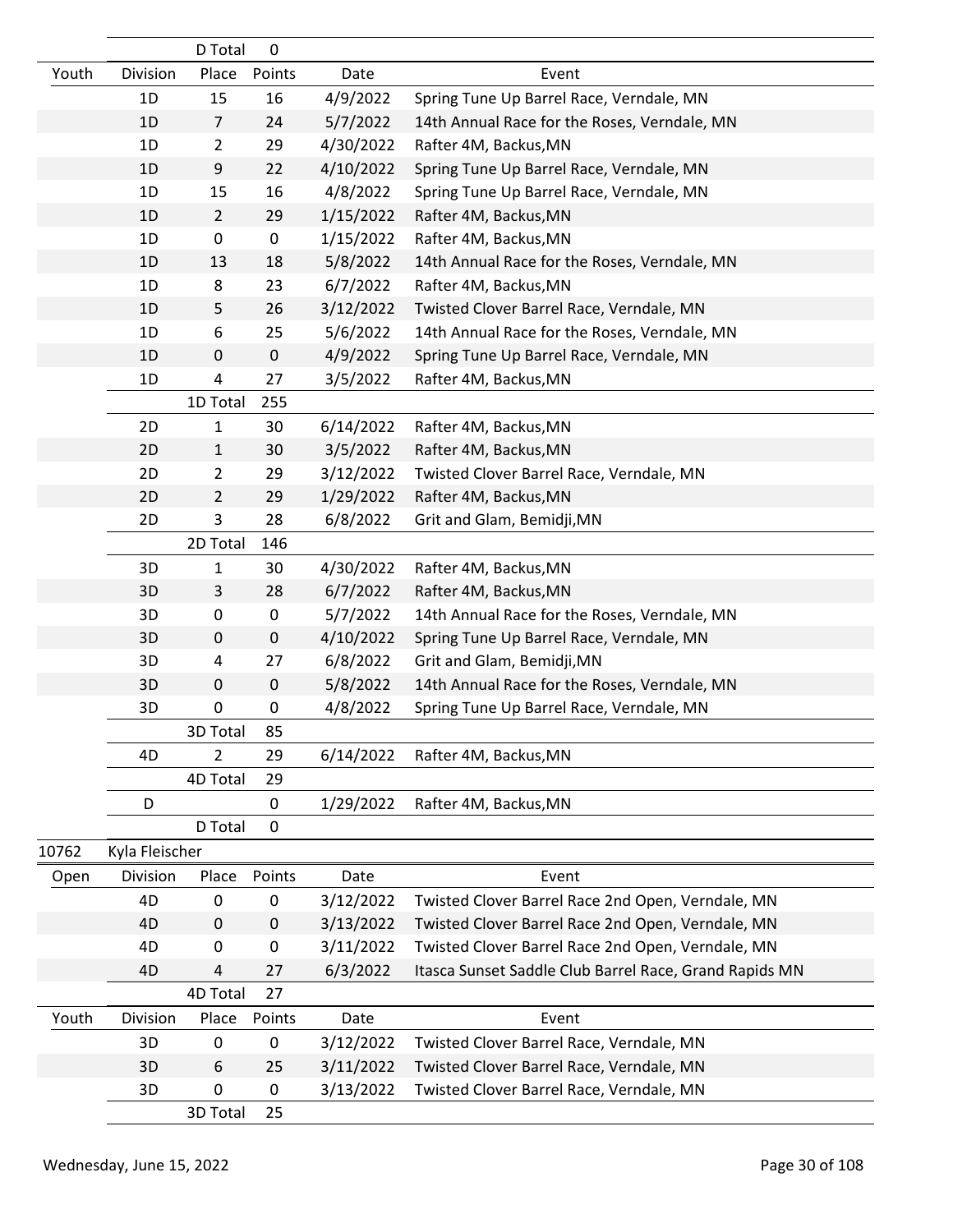| 10826  | Vicki Fogerty |             |                |           |                                                              |
|--------|---------------|-------------|----------------|-----------|--------------------------------------------------------------|
| Open   | Division      | Place       | Points         | Date      | Event                                                        |
|        | 2D            | 11          | 20             | 5/14/2022 | Prospector Challenge Saddle Series PC 1 PEWC, Rapid City, SD |
|        | 2D            | 48          | $\pmb{0}$      | 5/14/2022 | Prospector Challenge Saddle Series PC 1, Rapid City, SD      |
|        |               | 2D Total    | 20             |           |                                                              |
|        | 3D            | 11          | 20             | 5/15/2022 | Prospector Challenge Saddle Series PC 1 ARC, Rapid City, SD  |
|        | 3D            | 4           | 27             | 5/13/2022 | Prospector Challenge Saddle Series PC 1, Rapid City, SD      |
|        | 3D            | 3           | 28             | 5/15/2022 | Prospector Challenge Saddle Series PC 1, Rapid City, SD      |
|        |               | 3D Total    | 75             |           |                                                              |
|        | 4D            | 6           | 25             | 5/15/2022 | Prospector Challenge Saddle Series PC 1, Rapid City, SD      |
|        |               | 4D Total    | 25             |           |                                                              |
|        | 5D            | 14          | 17             | 5/15/2022 | Prospector Challenge Saddle Series PC 1 ARC, Rapid City, SD  |
|        | 5D            | 3           | 28             | 5/13/2022 | Prospector Challenge Saddle Series PC 1, Rapid City, SD      |
|        | 5D            | 20          | 11             | 5/14/2022 | Prospector Challenge Saddle Series PC 1, Rapid City, SD      |
|        | 5D            | 3           | 28             | 5/14/2022 | Prospector Challenge Saddle Series PC 1 PEWC, Rapid City, SD |
|        |               | 5D Total    | 84             |           |                                                              |
| Senior | Division      | Place       | Points         | Date      | Event                                                        |
|        | 1D            | 19          | 12             | 5/14/2022 | Prospector Challenge Saddle Series PC 1, Rapid City, SD      |
|        |               | 1D Total    | 12             |           |                                                              |
|        | 2D            | 1           | 30             | 5/15/2022 | Prospector Challenge Saddle Series PC 1, Rapid City, SD      |
|        | 2D            | 9           | 22             | 5/15/2022 | Prospector Challenge Saddle Series PC 1, Rapid City, SD      |
|        | 2D            | 2           | 29             | 5/13/2022 | Prospector Challenge Saddle Series PC 1, Rapid City, SD      |
|        |               | 2D Total    | 81             |           |                                                              |
|        | 3D            | 8           | 23             | 5/14/2022 | Prospector Challenge Saddle Series PC 1, Rapid City, SD      |
|        | 3D            | 2           | 29             | 5/13/2022 | Prospector Challenge Saddle Series PC 1, Rapid City, SD      |
|        |               | 3D Total    | 52             |           |                                                              |
| 11078  | Morgan Frein  |             |                |           |                                                              |
| Open   | Division      | Place       | Points         | Date      | Event                                                        |
|        | 4D            | 0           | 0              | 5/15/2022 | Prospector Challenge Saddle Series PC 1, Rapid City, SD      |
|        | 4D            | 5           | 26             | 5/15/2022 | Prospector Challenge Saddle Series PC 1, Rapid City, SD      |
|        | 4D            | 2           | 29             | 5/14/2022 | Prospector Challenge Saddle Series PC 1 PEWC, Rapid City, SD |
|        | 4D            | 31          | $\pmb{0}$      | 5/14/2022 | Prospector Challenge Saddle Series PC 1, Rapid City, SD      |
|        |               | 4D Total    | 55             |           |                                                              |
|        | 5D            | 21          | 10             | 5/15/2022 | Prospector Challenge Saddle Series PC 1 ARC, Rapid City, SD  |
|        | 5D            | 33          | $\pmb{0}$      | 5/15/2022 | Prospector Challenge Saddle Series PC 1, Rapid City, SD      |
|        | 5D            | 14          | 17             | 5/13/2022 | Prospector Challenge Saddle Series PC 1, Rapid City, SD      |
|        | 5D            | 18          | 13             | 5/13/2022 | Prospector Challenge Saddle Series PC 1, Rapid City, SD      |
|        | 5D            | 4           | 27             | 5/14/2022 | Prospector Challenge Saddle Series PC 1 PEWC, Rapid City, SD |
|        | 5D            | 43          | $\pmb{0}$      | 5/14/2022 | Prospector Challenge Saddle Series PC 1, Rapid City, SD      |
|        | 5D            | 0           | 0              | 5/14/2022 | Prospector Challenge Saddle Series PC 1, Rapid City, SD      |
|        | 5D            | 9           | 22             | 5/14/2022 | Prospector Challenge Saddle Series PC 1 PEWC, Rapid City, SD |
|        | 5D            | 0           | $\pmb{0}$      | 5/14/2022 | Prospector Challenge Saddle Series PC 1 PEWC, Rapid City, SD |
|        | 5D            | 21          | 10             | 5/15/2022 | Prospector Challenge Saddle Series PC 1, Rapid City, SD      |
|        | 5D            | 29          | $\overline{2}$ | 5/15/2022 | Prospector Challenge Saddle Series PC 1 ARC, Rapid City, SD  |
|        | 5D            | $\mathbf 0$ | $\pmb{0}$      | 5/15/2022 | Prospector Challenge Saddle Series PC 1 ARC, Rapid City, SD  |
|        | 5D            | 21          | 10             | 5/14/2022 | Prospector Challenge Saddle Series PC 1, Rapid City, SD      |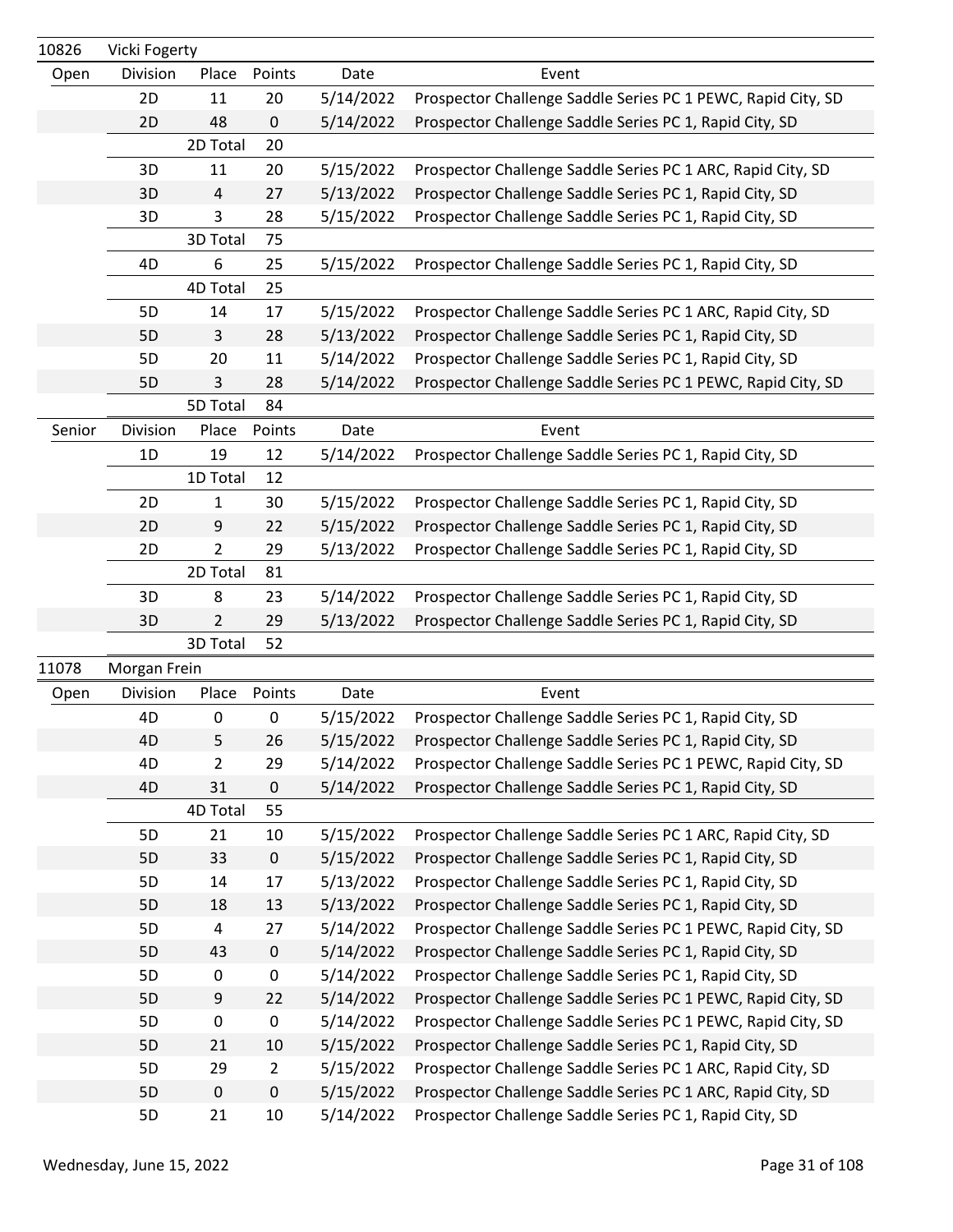|       | 5D Total    |                | 111       |           |                                                    |
|-------|-------------|----------------|-----------|-----------|----------------------------------------------------|
| 10092 | Maddy Fruth |                |           |           |                                                    |
| Open  | Division    | Place          | Points    | Date      | Event                                              |
|       | 1D          | 10             | 21        | 4/10/2022 | Spring Tune Up Barrel Race, Verndale, MN           |
|       | 1D          | $\pmb{0}$      | $\pmb{0}$ | 4/10/2022 | Spring Tune Up Barrel Race, Verndale, MN           |
|       | 1D          | 7              | 24        | 4/30/2022 | Rafter 4M, Backus, MN                              |
|       | 1D          | $\overline{4}$ | 27        | 4/9/2022  | Spring Tune Up Barrel Race, Verndale, MN           |
|       | 1D          | 8              | 23        | 5/7/2022  | R4R All Runs Count 4DSidepot \$1000, Verndale, MN  |
|       | 1D          | $\overline{2}$ | 29        | 5/6/2022  | 14th Annual Race for the Roses, Verndale, MN       |
|       | 1D          | 0              | $\pmb{0}$ | 4/9/2022  | Spring Tune Up Barrel Race, Verndale, MN           |
|       | 1D          | 5              | 26        | 5/7/2022  | 14th Annual Race for the Roses, Verndale, MN       |
|       |             | 1D Total       | 150       |           |                                                    |
|       | 2D          | 25             | 6         | 5/7/2022  | 14th Annual Race for the Roses, Verndale, MN       |
|       | 2D          | 18             | 13        | 1/29/2022 | Rafter 4M, Backus, MN                              |
|       | 2D          | $\overline{2}$ | 29        | 5/15/2022 | Dented K Barrel and pole bending jackpot, AVON, MN |
|       | 2D          | 21             | 10        | 5/6/2022  | 14th Annual Race for the Roses, Verndale, MN       |
|       | 2D          | 42             | $\pmb{0}$ | 5/7/2022  | R4R All Runs Count 4DSidepot \$1000, Verndale, MN  |
|       | 2D          | 4              | 27        | 4/8/2022  | Spring Tune Up Barrel Race, Verndale, MN           |
|       |             | 2D Total       | 85        |           |                                                    |
|       | 3D          | 18             | 13        | 4/9/2022  | Spring Tune Up Barrel Race, Verndale, MN           |
|       | 3D          | 13             | 18        | 4/10/2022 | Spring Tune Up Barrel Race, Verndale, MN           |
|       | 3D          | 17             | 14        | 5/8/2022  | 14th Annual Race for the Roses, Verndale, MN       |
|       |             | 3D Total       | 45        |           |                                                    |
|       | 4D          | 20             | 11        | 1/29/2022 | Rafter 4M, Backus, MN                              |
|       | 4D          | $\mathbf 0$    | $\pmb{0}$ | 4/8/2022  | Spring Tune Up Barrel Race, Verndale, MN           |
|       | 4D          | 0              | 0         | 4/8/2022  | Spring Tune Up Barrel Race 2nd Open, Verndale, MN  |
|       | 4D          | $\pmb{0}$      | 0         | 5/8/2022  | 14th Annual Race for the Roses, Verndale, MN       |
|       | 4D          | 4              | 27        | 4/8/2022  | Spring Tune Up Barrel Race, Verndale, MN           |
|       |             | 4D Total       | 38        |           |                                                    |
| Youth | Division    | Place          | Points    | Date      | Event                                              |
|       | 1D          | $\overline{2}$ | 29        | 5/6/2022  | 14th Annual Race for the Roses, Verndale, MN       |
|       | 1D          | $\pmb{0}$      | $\pmb{0}$ | 5/6/2022  | 14th Annual Race for the Roses, Verndale, MN       |
|       | 1D          | 3              | 28        | 5/7/2022  | 14th Annual Race for the Roses, Verndale, MN       |
|       | 1D          | 3              | 28        | 4/30/2022 | Rafter 4M, Backus, MN                              |
|       | 1D          | $\overline{2}$ | 29        | 4/9/2022  | Spring Tune Up Barrel Race, Verndale, MN           |
|       | 1D          | $\pmb{0}$      | $\pmb{0}$ | 5/7/2022  | 14th Annual Race for the Roses, Verndale, MN       |
|       | 1D          | 0              | 0         | 4/10/2022 | Spring Tune Up Barrel Race, Verndale, MN           |
|       | 1D          | $\mathbf 0$    | $\pmb{0}$ | 4/9/2022  | Spring Tune Up Barrel Race, Verndale, MN           |
|       | 1D          | 7              | 24        | 4/10/2022 | Spring Tune Up Barrel Race, Verndale, MN           |
|       | 1D          | 11             | 20        | 4/8/2022  | Spring Tune Up Barrel Race, Verndale, MN           |
|       |             | 1D Total       | 158       |           |                                                    |
|       | 2D          | 8              | 23        | 4/10/2022 | Spring Tune Up Barrel Race, Verndale, MN           |
|       | 2D          | 10             | 21        | 5/8/2022  | 14th Annual Race for the Roses, Verndale, MN       |
|       | 2D          | 4              | 27        | 1/29/2022 | Rafter 4M, Backus, MN                              |
|       | 2D          | 7              | 24        | 4/8/2022  | Spring Tune Up Barrel Race, Verndale, MN           |
|       | 2D          | 9              | 22        | 4/9/2022  | Spring Tune Up Barrel Race, Verndale, MN           |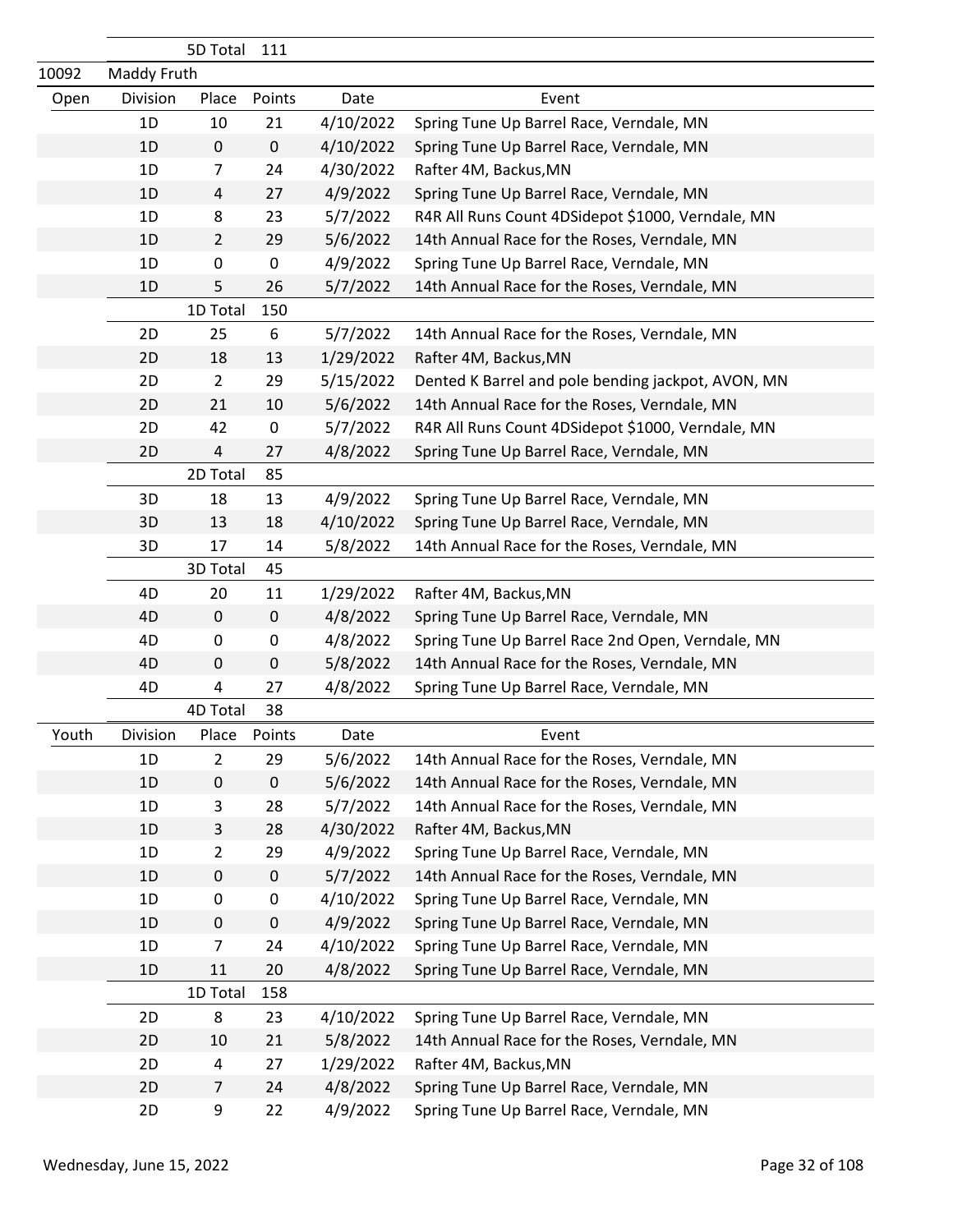|       | 2D                   | $\mathbf{1}$   | 30             | 5/15/2022 | Dented K Barrel and pole bending jackpot, AVON, MN           |
|-------|----------------------|----------------|----------------|-----------|--------------------------------------------------------------|
|       |                      | 2D Total       | 147            |           |                                                              |
|       | 3D                   | 0              | $\pmb{0}$      | 4/8/2022  | Spring Tune Up Barrel Race, Verndale, MN                     |
|       | 3D                   | 0              | 0              | 5/8/2022  | 14th Annual Race for the Roses, Verndale, MN                 |
|       |                      | 3D Total       | 0              |           |                                                              |
|       | 4D                   | 2              | 29             | 1/29/2022 | Rafter 4M, Backus, MN                                        |
|       |                      | 4D Total       | 29             |           |                                                              |
| 10527 | <b>Calley Geigle</b> |                |                |           |                                                              |
| Open  | Division             | Place          | Points         | Date      | Event                                                        |
|       | 1D                   | 17             | 14             | 5/15/2022 | Prospector Challenge Saddle Series PC 1, Rapid City, SD      |
|       |                      | 1D Total       | 14             |           |                                                              |
|       | 2D                   | 10             | 21             | 5/15/2022 | Prospector Challenge Saddle Series PC 1, Rapid City, SD      |
|       |                      | 2D Total       | 21             |           |                                                              |
|       | 5D                   | $\mathbf{0}$   | 0              | 5/14/2022 | Prospector Challenge Saddle Series PC 1, Rapid City, SD      |
|       | 5D                   | 0              | $\pmb{0}$      | 5/14/2022 | Prospector Challenge Saddle Series PC 1 PEWC, Rapid City, SD |
|       | 5D                   | 0              | 0              | 5/14/2022 | Prospector Challenge Saddle Series PC 1, Rapid City, SD      |
|       | 5D                   | 0              | $\pmb{0}$      | 5/14/2022 | Prospector Challenge Saddle Series PC 1 PEWC, Rapid City, SD |
|       | 5D                   | 0              | 0              | 5/15/2022 | Prospector Challenge Saddle Series PC 1 ARC, Rapid City, SD  |
|       | 5D                   | $\mathbf{0}$   | 0              | 5/15/2022 | Prospector Challenge Saddle Series PC 1 ARC, Rapid City, SD  |
|       |                      | 5D Total       | 0              |           |                                                              |
| 10732 | <b>Ashley Gentry</b> |                |                |           |                                                              |
| Open  | Division             | Place          | Points         | Date      | Event                                                        |
|       | 2D                   | 6              | 25             | 5/22/2022 | La Viva Taco 5D Race, ICRP                                   |
|       | 2D                   | 10             | 21             | 3/19/2022 | Indian Creek Holdiday Hustle, Palmyra, MO                    |
|       | 2D                   | 24             | $\overline{7}$ | 4/16/2022 | ICRP, Palmyra, MO                                            |
|       |                      | 2D Total       | 53             |           |                                                              |
|       | 3D                   | 6              | 25             | 5/20/2022 | La Viva Taco 5D Race, ICRP                                   |
|       | 3D                   | 6              | 25             | 5/21/2022 | La Viva Taco 5D Race, ICRP                                   |
|       |                      | 3D Total       | 50             |           |                                                              |
|       | 4D                   | $\overline{2}$ | 29             | 4/2/2022  | ICRP The Breakout, ICRP, MO                                  |
|       |                      | 4D Total       | 29             |           |                                                              |
|       | 5D                   | 17             | 14             | 4/3/2022  | ICRP The Breakout, ICRP, MO                                  |
|       |                      | 5D Total       | 14             |           |                                                              |
|       | D                    |                | 0              | 4/16/2022 | ICRP, Palmyra, MO                                            |
|       | D                    |                | 0              | 2/19/2022 | MGRA, MO                                                     |
|       |                      | D Total        | 0              |           |                                                              |
| 10094 | Amanda Georges       |                |                |           |                                                              |
| Open  | Division             | Place          | Points         | Date      | Event                                                        |
|       | 2D                   | 19             | 12             | 4/9/2022  | Spring Tune Up Barrel Race, Verndale, MN                     |
|       | 2D                   | 97             | $\pmb{0}$      | 5/7/2022  | R4R All Runs Count 4DSidepot \$1000, Verndale, MN            |
|       | 2D                   | 3              | 28             | 3/12/2022 | Twisted Clover Barrel Race 2nd Open, Verndale, MN            |
|       | 2D                   | 53             | $\pmb{0}$      | 5/7/2022  | 14th Annual Race for the Roses, Verndale, MN                 |
|       | 2D                   | 9              | 22             | 5/7/2022  | R4R Charity Run, Verndale, MN                                |
|       |                      | 2D Total       | 62             |           |                                                              |
|       | 3D                   | 7              | 24             | 4/12/2022 | Tuesday Night PEWC Buckle Series, Verndale, MN               |
|       | 3D                   | 5              | 26             | 3/13/2022 | Twisted Clover Barrel Race, Verndale, MN                     |
|       |                      |                |                |           |                                                              |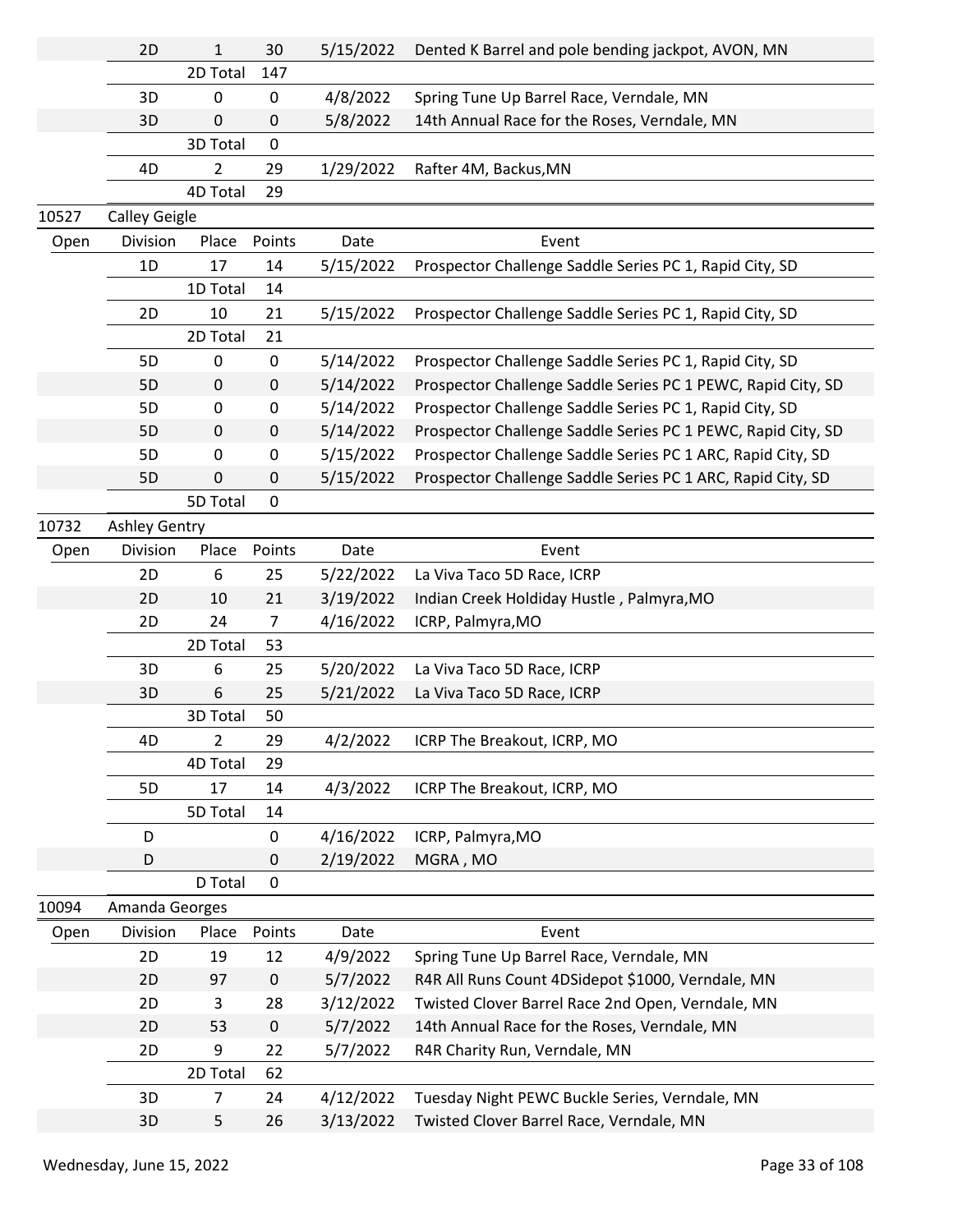|       | 3D                  | 6              | 25               | 5/10/2022 | Tuesday Night PEWC Buckle Series, Verndale, MN               |
|-------|---------------------|----------------|------------------|-----------|--------------------------------------------------------------|
|       | 3D                  | $\overline{2}$ | 29               | 4/12/2022 | Tuesday Second Open, Verndale, MN                            |
|       | 3D                  | 15             | 16               | 5/8/2022  | 14th Annual Race for the Roses, Verndale, MN                 |
|       | 3D                  | 6              | 25               | 3/12/2022 | Twisted Clover Barrel Race, Verndale, MN                     |
|       | 3D                  | 4              | 27               | 4/8/2022  | Spring Tune Up Barrel Race 2nd Open, Verndale, MN            |
|       | 3D                  | $\sqrt{4}$     | 27               | 4/8/2022  | Spring Tune Up Barrel Race, Verndale, MN                     |
|       | 3D                  | 1              | 30               | 3/13/2022 | Twisted Clover Barrel Race 2nd Open, Verndale, MN            |
|       |                     | 3D Total       | 229              |           |                                                              |
|       | 4D                  | 0              | 0                | 5/17/2022 | Tuesday Night PEWC Buckle Series, Verndale, MN               |
|       | 4D                  | $\mathbf 0$    | $\pmb{0}$        | 3/11/2022 | Twisted Clover Barrel Race, Verndale, MN                     |
|       | 4D                  | 0              | $\pmb{0}$        | 4/10/2022 | Spring Tune Up Barrel Race, Verndale, MN                     |
|       | 4D                  | 8              | 23               | 5/27/2022 | Little Falls Double Sanction, Little Falls, MN               |
|       | 4D                  | 0              | $\pmb{0}$        | 5/6/2022  | 14th Annual Race for the Roses, Verndale, MN                 |
|       | 4D                  | $\mathbf 0$    | $\pmb{0}$        | 3/11/2022 | Twisted Clover Barrel Race 2nd Open, Verndale, MN            |
|       | 4D                  | $\overline{2}$ | 29               | 5/27/2022 | Little Falls, Little Falls, MN                               |
|       | 4D                  | 4              | 27               | 1/9/2022  | Dented K Goats, poles and barrels, Avon MN                   |
|       |                     | 4D Total       | 79               |           |                                                              |
| 10854 | <b>Becca Gilley</b> |                |                  |           |                                                              |
| Open  | Division            | Place          | Points           | Date      | Event                                                        |
|       | 1D                  | 0              | 0                | 5/14/2022 | Prospector Challenge Saddle Series PC 1 PEWC, Rapid City, SD |
|       | 1D                  | $\mathbf 0$    | $\mathbf 0$      | 5/14/2022 | Prospector Challenge Saddle Series PC 1 PEWC, Rapid City, SD |
|       | 1D                  | 23             | 8                | 5/14/2022 | Prospector Challenge Saddle Series PC 1, Rapid City, SD      |
|       | 1D                  | $\overline{4}$ | 27               | 5/15/2022 | Prospector Challenge Saddle Series PC 1, Rapid City, SD      |
|       | 1D                  | 8              | 23               | 5/14/2022 | Prospector Challenge Saddle Series PC 1 PEWC, Rapid City, SD |
|       | 1D                  | 29             | $\overline{2}$   | 5/15/2022 | Prospector Challenge Saddle Series PC 1 ARC, Rapid City, SD  |
|       | 1D                  | $\mathbf 0$    | $\pmb{0}$        | 5/15/2022 | Prospector Challenge Saddle Series PC 1, Rapid City, SD      |
|       |                     | 1D Total       | 60               |           |                                                              |
|       | 2D                  | 17             | 14               | 5/15/2022 | Prospector Challenge Saddle Series PC 1, Rapid City, SD      |
|       | 2D                  | $\pmb{0}$      | $\boldsymbol{0}$ | 5/15/2022 | Prospector Challenge Saddle Series PC 1 ARC, Rapid City, SD  |
|       | 2D.                 | 8              | 23               | 5/15/2022 | Prospector Challenge Saddle Series PC 1 ARC, Rapid City, SD  |
|       | 2D                  | $\mathbf{1}$   | 30               | 5/14/2022 | Prospector Challenge Saddle Series PC 1, Rapid City, SD      |
|       | 2D                  | 0              | $\mathbf 0$      | 5/14/2022 | Prospector Challenge Saddle Series PC 1, Rapid City, SD      |
|       |                     | 2D Total       | 67               |           |                                                              |
|       | 3D                  | 14             | 17               | 5/15/2022 | Prospector Challenge Saddle Series PC 1, Rapid City, SD      |
|       | 3D                  | 34             | $\mathbf 0$      | 5/14/2022 | Prospector Challenge Saddle Series PC 1, Rapid City, SD      |
|       | 3D                  | $\mathbf 0$    | $\pmb{0}$        | 5/15/2022 | Prospector Challenge Saddle Series PC 1, Rapid City, SD      |
|       | 3D                  | 4              | 27               | 5/14/2022 | Prospector Challenge Saddle Series PC 1 PEWC, Rapid City, SD |
|       |                     | 3D Total       | 44               |           |                                                              |
|       | 5D                  | 0              | 0                | 5/14/2022 | Prospector Challenge Saddle Series PC 1 PEWC, Rapid City, SD |
|       | 5D                  | $\mathbf 0$    | $\boldsymbol{0}$ | 5/14/2022 | Prospector Challenge Saddle Series PC 1, Rapid City, SD      |
|       | 5D                  | 0              | 0                | 5/15/2022 | Prospector Challenge Saddle Series PC 1 ARC, Rapid City, SD  |
|       |                     | 5D Total       | 0                |           |                                                              |
| 10327 | Madison Glacken     |                |                  |           |                                                              |
| Open  | Division            | Place          | Points           | Date      | Event                                                        |
|       | 1D                  | 4              | 27               | 5/21/2022 | Boots N Buckles, Brainerd, MN                                |
|       | 1D                  | 3              | 28               | 5/21/2022 | Boots N Buckles Second, Brainerd, MN                         |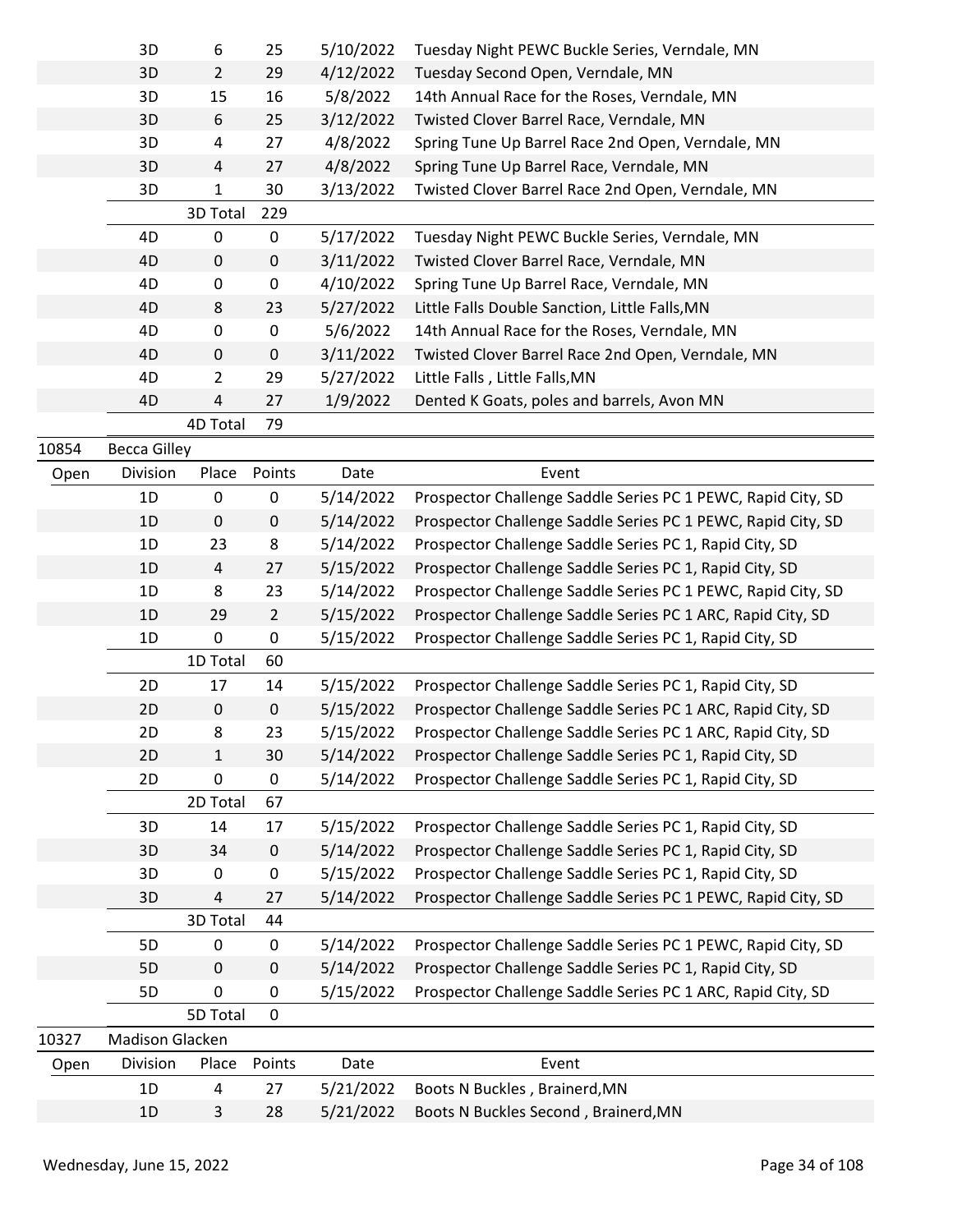| 1D | 3              | 28  | 4/26/2022 | Tuesday Night Second Open, Verndale, MN                |
|----|----------------|-----|-----------|--------------------------------------------------------|
| 1D | 21             | 10  | 5/7/2022  | 14th Annual Race for the Roses, Verndale, MN           |
| 1D | 3              | 28  | 5/17/2022 | Tuesday Night PEWC Buckle Series, Verndale, MN         |
| 1D | 8              | 23  | 5/7/2022  | R4R Charity Run, Verndale, MN                          |
| 1D | 1              | 30  | 6/3/2022  | Itasca Sunset Saddle Club Barrel Race, Grand Rapids MN |
|    | 1D Total       | 174 |           |                                                        |
| 2D | 10             | 21  | 4/12/2022 | Tuesday Night PEWC Buckle Series, Verndale, MN         |
| 2D | $\,8\,$        | 23  | 4/9/2022  | Spring Tune Up Barrel Race, Verndale, MN               |
| 2D | $\overline{7}$ | 24  | 6/14/2022 | Rafter 4M, Backus, MN                                  |
| 2D | 9              | 22  | 4/26/2022 | Tuesday Night PEWC Buckle Series, Verndale, MN         |
| 2D | 4              | 27  | 5/10/2022 | Tuesday Night PEWC Buckle Series, Verndale, MN         |
| 2D | 10             | 21  | 5/8/2022  | 14th Annual Race for the Roses, Verndale, MN           |
| 2D | 42             | 0   | 5/6/2022  | 14th Annual Race for the Roses, Verndale, MN           |
| 2D | 3              | 28  | 4/12/2022 | Tuesday Second Open, Verndale, MN                      |
| 2D | 3              | 28  | 5/10/2022 | Tuesday Night PEWC Buckle Series Second, Verndale, MN  |
| 2D | 8              | 23  | 6/7/2022  | Rafter 4M, Backus, MN                                  |
| 2D | 5              | 26  | 3/13/2022 | Twisted Clover Barrel Race 2nd Open, Verndale, MN      |
|    | 2D Total       | 243 |           |                                                        |
| 3D | 14             | 17  | 1/29/2022 | Rafter 4M, Backus, MN                                  |
| 3D | 5              | 26  | 3/11/2022 | Twisted Clover Barrel Race 2nd Open, Verndale, MN      |
| 3D | $\mathbf{1}$   | 30  | 3/13/2022 | Twisted Clover Barrel Race, Verndale, MN               |
| 3D | 9              | 22  | 3/12/2022 | Twisted Clover Barrel Race, Verndale, MN               |
| 3D | $\overline{7}$ | 24  | 4/10/2022 | Spring Tune Up Barrel Race, Verndale, MN               |
| 3D | $\mathbf{1}$   | 30  | 4/8/2022  | Spring Tune Up Barrel Race, Verndale, MN               |
| 3D | 7              | 24  | 4/30/2022 | Rafter 4M, Backus, MN                                  |
| 3D | 8              | 23  | 3/12/2022 | Twisted Clover Barrel Race 2nd Open, Verndale, MN      |
| 3D | $\mathbf{1}$   | 30  | 4/8/2022  | Spring Tune Up Barrel Race 2nd Open, Verndale, MN      |
|    | 3D Total       | 226 |           |                                                        |
| 4D | 0              | 0   | 5/10/2022 | Tuesday Night PEWC Buckle Series, Verndale, MN         |
| 4D | 8              | 23  | 5/7/2022  | R4R Charity Run, Verndale, MN                          |
| 4D | 45             | 0   | 5/6/2022  | 14th Annual Race for the Roses, Verndale, MN           |
| 4D | $\mathbf 0$    | 0   | 4/26/2022 | Tuesday Night Second Open, Verndale, MN                |
| 4D | 28             | 3   | 5/8/2022  | 14th Annual Race for the Roses, Verndale, MN           |
| 4D | 11             | 20  | 4/12/2022 | Tuesday Second Open, Verndale, MN                      |
| 4D | 12             | 19  | 5/17/2022 | Tuesday Night PEWC Buckle Series, Verndale, MN         |
| 4D | $\overline{2}$ | 29  | 1/29/2022 | Rafter 4M, Backus, MN                                  |
| 4D | 0              | 0   | 1/15/2022 | Rafter 4M, Backus, MN                                  |
| 4D | 40             | 0   | 5/7/2022  | 14th Annual Race for the Roses, Verndale, MN           |
| 4D | 12             | 19  | 4/10/2022 | Spring Tune Up Barrel Race, Verndale, MN               |
| 4D | 5              | 26  | 1/15/2022 | Rafter 4M, Backus, MN                                  |
| 4D | 8              | 23  | 3/13/2022 | Twisted Clover Barrel Race 2nd Open, Verndale, MN      |
| 4D | 13             | 18  | 3/12/2022 | Twisted Clover Barrel Race 2nd Open, Verndale, MN      |
| 4D | 15             | 16  | 4/26/2022 | Tuesday Night PEWC Buckle Series, Verndale, MN         |
| 4D | 20             | 11  | 3/5/2022  | Rafter 4M, Backus, MN                                  |
| 4D | 8              | 23  | 4/30/2022 | Rafter 4M, Backus, MN                                  |
| 4D | 0              | 0   | 5/10/2022 | Tuesday Night PEWC Buckle Series Second, Verndale, MN  |
|    |                |     |           |                                                        |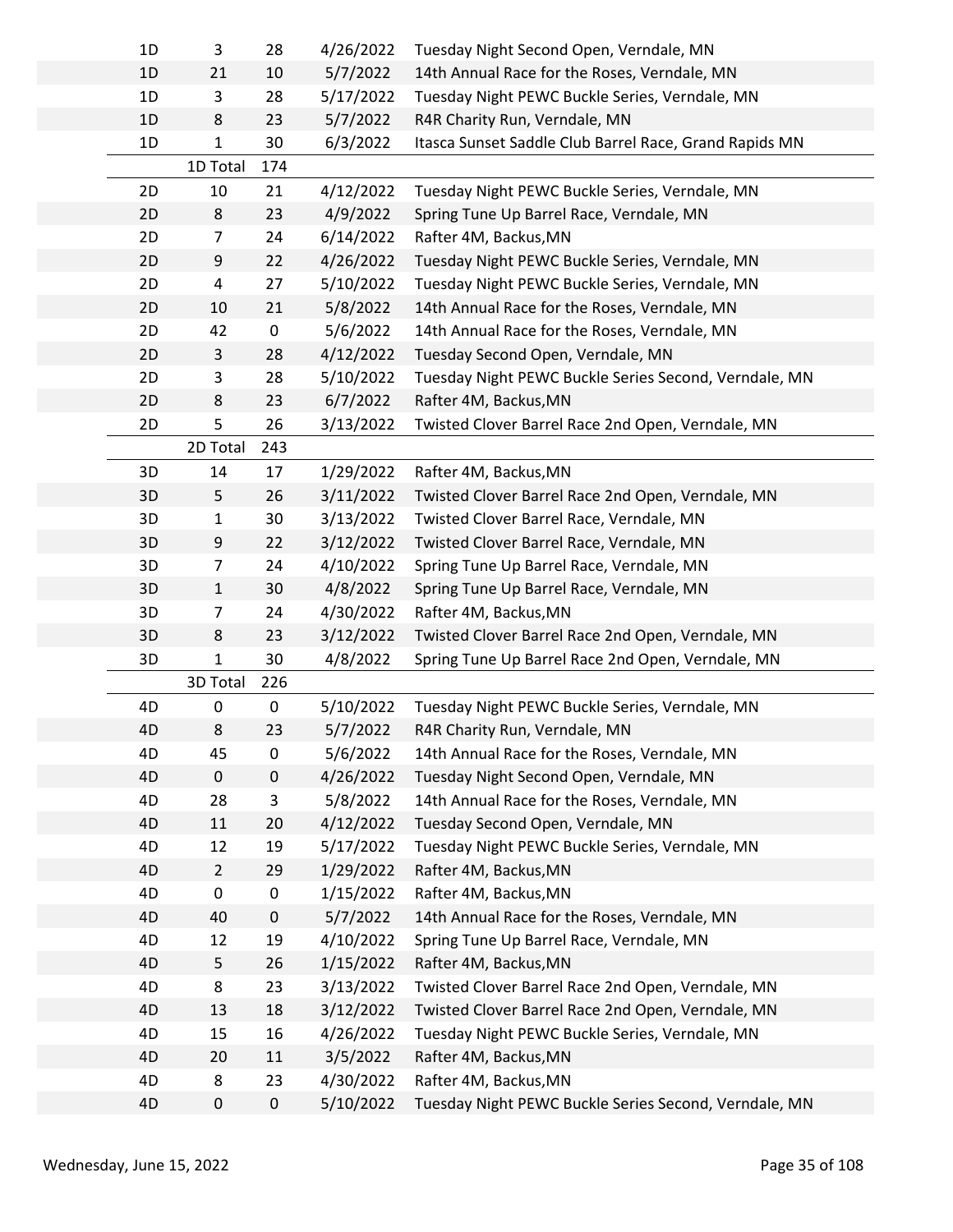|       | 4D       | $\overline{2}$ | 29          | 3/11/2022 | Twisted Clover Barrel Race, Verndale, MN               |
|-------|----------|----------------|-------------|-----------|--------------------------------------------------------|
|       | 4D       | $\mathbf 0$    | $\mathsf 0$ | 3/11/2022 | Twisted Clover Barrel Race, Verndale, MN               |
|       | 4D       | 30             | 1           | 3/12/2022 | Twisted Clover Barrel Race, Verndale, MN               |
|       | 4D       | 17             | 14          | 3/13/2022 | Twisted Clover Barrel Race, Verndale, MN               |
|       | 4D       | 7              | 24          | 3/11/2022 | Twisted Clover Barrel Race 2nd Open, Verndale, MN      |
|       | 4D       | $\mathbf 0$    | $\mathsf 0$ | 3/5/2022  | Rafter 4M, Backus, MN                                  |
|       | 4D       | 27             | 4           | 6/14/2022 | Rafter 4M, Backus, MN                                  |
|       | 4D       | 19             | 12          | 4/9/2022  | Spring Tune Up Barrel Race, Verndale, MN               |
|       | 4D       | 15             | 16          | 4/8/2022  | Spring Tune Up Barrel Race, Verndale, MN               |
|       | 4D       | 10             | 21          | 4/8/2022  | Spring Tune Up Barrel Race 2nd Open, Verndale, MN      |
|       | 4D       | 13             | 18          | 4/12/2022 | Tuesday Night PEWC Buckle Series, Verndale, MN         |
|       |          | 4D Total       | 369         |           |                                                        |
|       | D        |                | 0           | 6/7/2022  | Rafter 4M, Backus, MN                                  |
|       |          | D Total        | $\mathbf 0$ |           |                                                        |
| Youth | Division | Place          | Points      | Date      | Event                                                  |
|       | 1D       | 19             | 12          | 5/7/2022  | 14th Annual Race for the Roses, Verndale, MN           |
|       | 1D       | 10             | 21          | 3/12/2022 | Twisted Clover Barrel Race, Verndale, MN               |
|       | 1D       | 12             | 19          | 5/8/2022  | 14th Annual Race for the Roses, Verndale, MN           |
|       | 1D       | 6              | 25          | 3/13/2022 | Twisted Clover Barrel Race, Verndale, MN               |
|       | 1D       | 19             | 12          | 4/9/2022  | Spring Tune Up Barrel Race, Verndale, MN               |
|       | 1D       | 8              | 23          | 4/10/2022 | Spring Tune Up Barrel Race, Verndale, MN               |
|       | 1D       | 1              | 30          | 5/17/2022 | Tuesday Night PEWC Buckle Series, Verndale, MN         |
|       | 1D       | 5              | 26          | 4/12/2022 | Tuesday Night PEWC Buckle Series, Verndale, MN         |
|       | 1D       | 5              | 26          | 6/14/2022 | Rafter 4M, Backus, MN                                  |
|       | 1D       | 4              | 27          | 4/26/2022 | Tuesday Night PEWC Buckle Series, Verndale, MN         |
|       | 1D       | 1              | 30          | 6/3/2022  | Itasca Sunset Saddle Club Barrel Race, Grand Rapids MN |
|       | 1D       | 1              | 30          | 5/21/2022 | Boots N Buckles, Brainerd, MN                          |
|       | 1D       | 2              | 29          | 5/10/2022 | Tuesday Night PEWC Buckle Series, Verndale, MN         |
|       | 1D       | 15             | 16          | 5/6/2022  | 14th Annual Race for the Roses, Verndale, MN           |
|       |          | 1D Total       | 326         |           |                                                        |
|       | 2D       | 1              | 30          | 4/8/2022  | Spring Tune Up Barrel Race, Verndale, MN               |
|       | 2D       | 2              | 29          | 3/11/2022 | Twisted Clover Barrel Race, Verndale, MN               |
|       |          | 2D Total       | 59          |           |                                                        |
|       | 3D       | 5              | 26          | 3/5/2022  | Rafter 4M, Backus, MN                                  |
|       | 3D       | 9              | 22          | 4/9/2022  | Spring Tune Up Barrel Race, Verndale, MN               |
|       | 3D       | 0              | $\pmb{0}$   | 5/10/2022 | Tuesday Night PEWC Buckle Series, Verndale, MN         |
|       | 3D       | 5              | 26          | 4/8/2022  | Spring Tune Up Barrel Race, Verndale, MN               |
|       | 3D       | 5              | 26          | 4/26/2022 | Tuesday Night PEWC Buckle Series, Verndale, MN         |
|       | 3D       | $\mathbf{1}$   | 30          | 6/7/2022  | Rafter 4M, Backus, MN                                  |
|       | 3D       | 5              | 26          | 5/17/2022 | Tuesday Night PEWC Buckle Series, Verndale, MN         |
|       | 3D       | 6              | 25          | 4/12/2022 | Tuesday Night PEWC Buckle Series, Verndale, MN         |
|       | 3D       | 0              | 0           | 1/29/2022 | Rafter 4M, Backus, MN                                  |
|       |          |                |             |           |                                                        |
|       | 3D       | 9              | 22          | 5/7/2022  | 14th Annual Race for the Roses, Verndale, MN           |
|       | 3D       | 0              | $\mathbf 0$ | 1/15/2022 | Rafter 4M, Backus, MN                                  |
|       | 3D       | 6              | 25          | 4/10/2022 | Spring Tune Up Barrel Race, Verndale, MN               |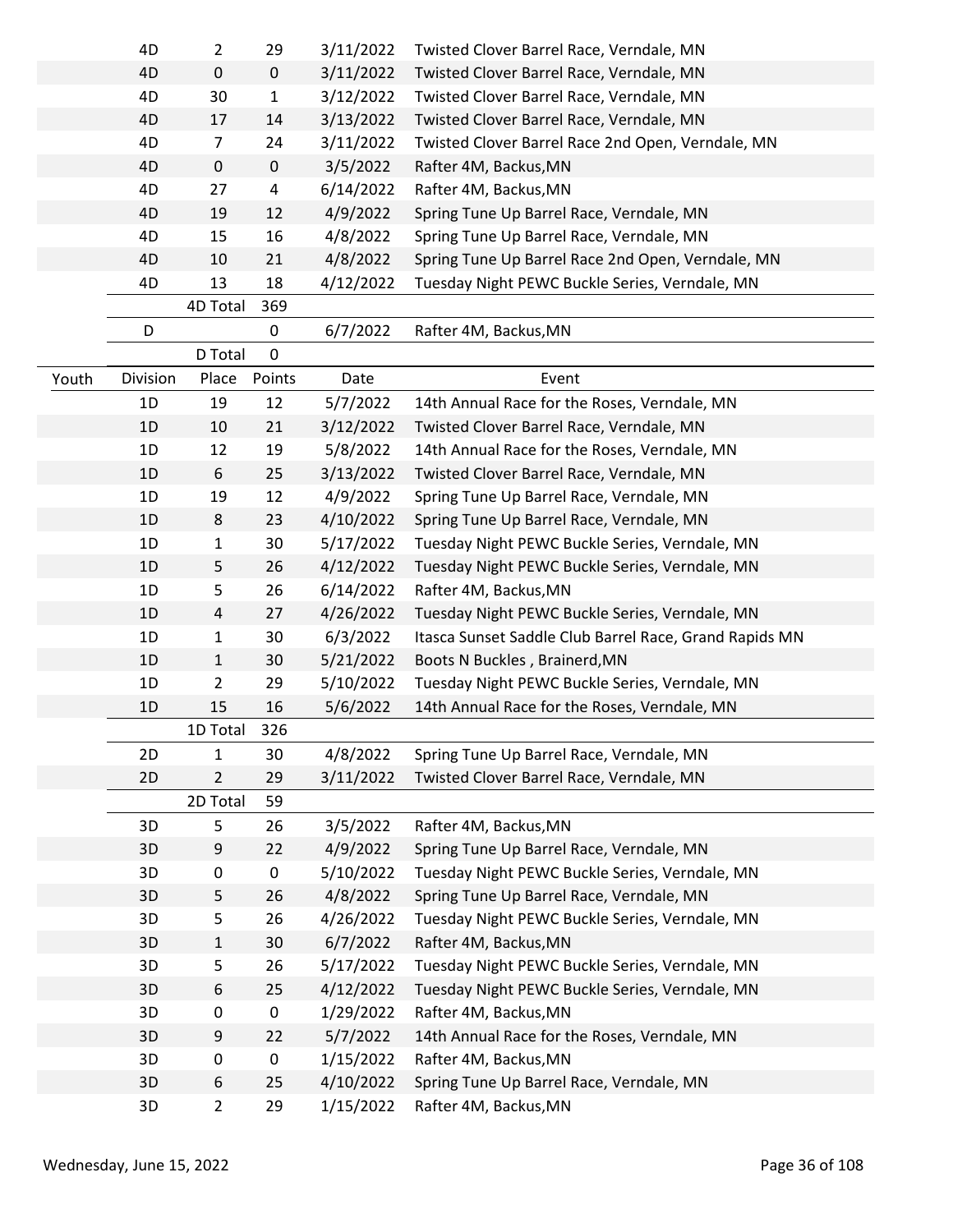|       | 3D            | 11             | 20        | 5/8/2022  | 14th Annual Race for the Roses, Verndale, MN      |
|-------|---------------|----------------|-----------|-----------|---------------------------------------------------|
|       | 3D            | 9              | 22        | 3/13/2022 | Twisted Clover Barrel Race, Verndale, MN          |
|       | 3D            | $\overline{2}$ | 29        | 4/30/2022 | Rafter 4M, Backus, MN                             |
|       | 3D            | 10             | 21        | 3/11/2022 | Twisted Clover Barrel Race, Verndale, MN          |
|       | 3D            | 8              | 23        | 3/12/2022 | Twisted Clover Barrel Race, Verndale, MN          |
|       | 3D            | 4              | 27        | 1/29/2022 | Rafter 4M, Backus, MN                             |
|       | 3D            | 8              | 23        | 5/6/2022  | 14th Annual Race for the Roses, Verndale, MN      |
|       |               | 3D Total       | 422       |           |                                                   |
|       | 4D            | 8              | 23        | 6/7/2022  | Rafter 4M, Backus, MN                             |
|       | 4D            | 1              | 30        | 3/5/2022  | Rafter 4M, Backus, MN                             |
|       | 4D            | 6              | 25        | 6/14/2022 | Rafter 4M, Backus, MN                             |
|       | 4D            | 3              | 28        | 4/30/2022 | Rafter 4M, Backus, MN                             |
|       |               | 4D Total       | 106       |           |                                                   |
| 10328 | Riley Glacken |                |           |           |                                                   |
| Open  | Division      | Place          | Points    | Date      | Event                                             |
|       | 2D            | 9              | 22        | 4/26/2022 | Tuesday Night Second Open, Verndale, MN           |
|       | 2D            | 48             | $\pmb{0}$ | 5/6/2022  | 14th Annual Race for the Roses, Verndale, MN      |
|       | 2D            | 42             | 0         | 5/8/2022  | 14th Annual Race for the Roses, Verndale, MN      |
|       | 2D            | 38             | 0         | 5/7/2022  | 14th Annual Race for the Roses, Verndale, MN      |
|       | 2D            | 4              | 27        | 5/7/2022  | R4R Charity Run, Verndale, MN                     |
|       | 2D            | $\overline{2}$ | 29        | 4/26/2022 | Tuesday Night PEWC Buckle Series, Verndale, MN    |
|       |               | 2D Total       | 78        |           |                                                   |
|       | 3D            | 11             | 20        | 4/26/2022 | Tuesday Night PEWC Buckle Series, Verndale, MN    |
|       | 3D            | 5              | 26        | 3/12/2022 | Twisted Clover Barrel Race 2nd Open, Verndale, MN |
|       | 3D            | $\overline{2}$ | 29        | 5/21/2022 | Boots N Buckles, Brainerd, MN                     |
|       | 3D            | $\mathbf{1}$   | 30        | 5/21/2022 | Boots N Buckles Second, Brainerd, MN              |
|       | 3D            | 8              | 23        | 6/14/2022 | Rafter 4M, Backus, MN                             |
|       |               | 3D Total       | 128       |           |                                                   |
|       | 4D            | 23             | 8         | 6/14/2022 | Rafter 4M, Backus, MN                             |
|       | 4D            | 0              | 0         | 3/13/2022 | Twisted Clover Barrel Race 2nd Open, Verndale, MN |
|       | 4D            |                | 27        | 5/7/2022  | R4R Charity Run, Verndale, MN                     |
|       | 4D            | 4<br>0         | $\pmb{0}$ |           |                                                   |
|       |               |                |           | 5/10/2022 | Tuesday Night PEWC Buckle Series, Verndale, MN    |
|       | 4D            | 11             | 20        | 3/12/2022 | Twisted Clover Barrel Race, Verndale, MN          |
|       | 4D            | $\overline{2}$ | 29        | 3/13/2022 | Twisted Clover Barrel Race, Verndale, MN          |
|       | 4D            | 6              | 25        | 5/17/2022 | Tuesday Night PEWC Buckle Series, Verndale, MN    |
|       | 4D            | 0              | 0         | 5/10/2022 | Tuesday Night PEWC Buckle Series, Verndale, MN    |
|       | 4D            | 0              | 0         | 3/11/2022 | Twisted Clover Barrel Race 2nd Open, Verndale, MN |
|       | 4D            | $\mathbf{1}$   | 30        | 3/11/2022 | Twisted Clover Barrel Race 2nd Open, Verndale, MN |
|       | 4D            | 9              | 22        | 5/6/2022  | 14th Annual Race for the Roses, Verndale, MN      |
|       | 4D            | 0              | 0         | 3/13/2022 | Twisted Clover Barrel Race, Verndale, MN          |
|       | 4D            | 0              | 0         | 3/12/2022 | Twisted Clover Barrel Race, Verndale, MN          |
|       | 4D            | $\overline{2}$ | 29        | 4/12/2022 | Tuesday Second Open, Verndale, MN                 |
|       | 4D            | 13             | 18        | 5/8/2022  | 14th Annual Race for the Roses, Verndale, MN      |
|       | 4D            | 6              | 25        | 3/11/2022 | Twisted Clover Barrel Race, Verndale, MN          |
|       | 4D            | 0              | 0         | 3/11/2022 | Twisted Clover Barrel Race, Verndale, MN          |
|       | 4D            | 8              | 23        | 1/29/2022 | Rafter 4M, Backus, MN                             |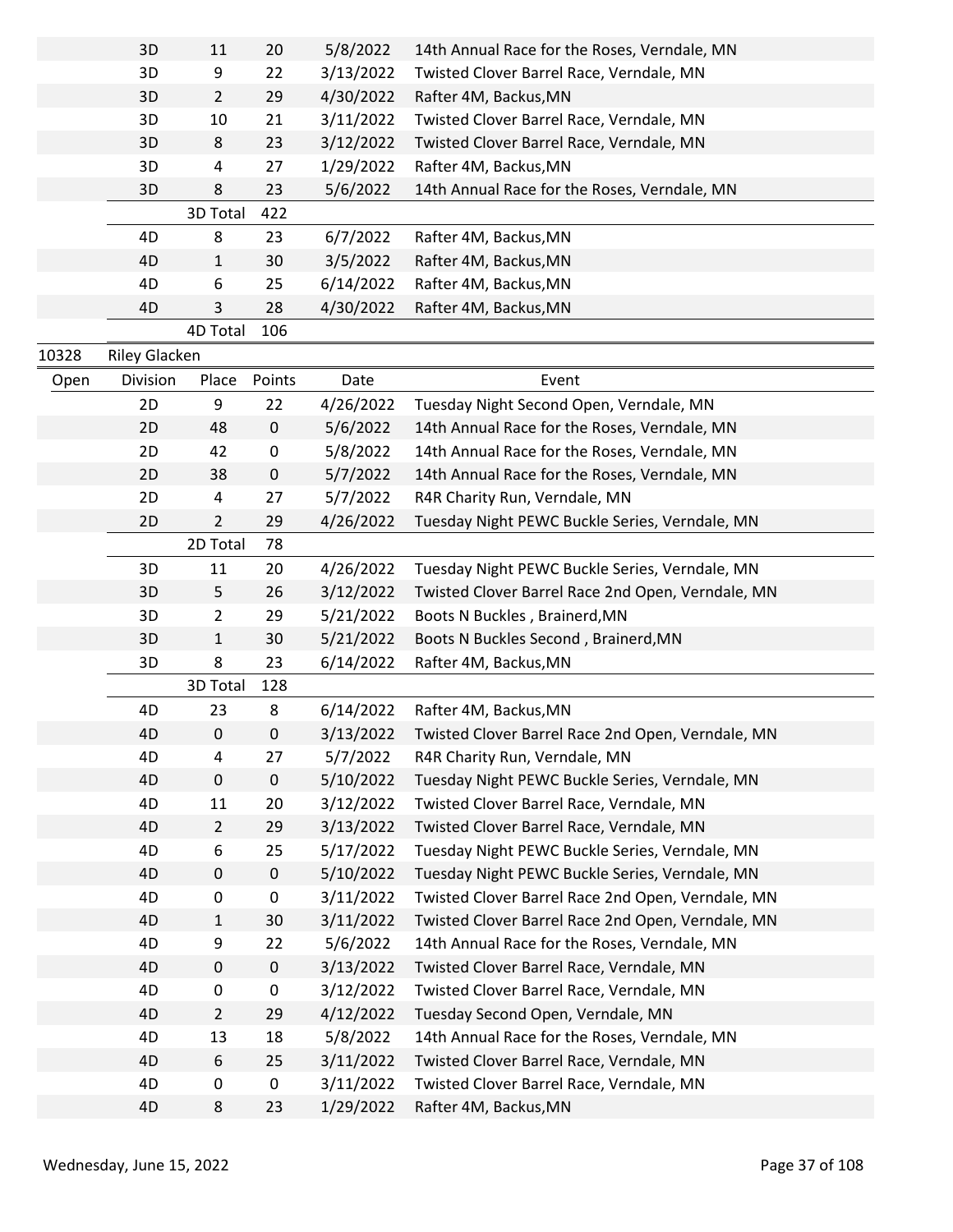|       | 4D       | 12             | 19        | 4/26/2022 | Tuesday Night Second Open, Verndale, MN                |
|-------|----------|----------------|-----------|-----------|--------------------------------------------------------|
|       | 4D       | 5              | 26        | 4/12/2022 | Tuesday Night PEWC Buckle Series, Verndale, MN         |
|       | 4D       | $\mathbf{1}$   | 30        | 3/13/2022 | Twisted Clover Barrel Race 2nd Open, Verndale, MN      |
|       | 4D       | 0              | 0         | 5/10/2022 | Tuesday Night PEWC Buckle Series Second, Verndale, MN  |
|       | 4D       | $\pmb{0}$      | 0         | 3/12/2022 | Twisted Clover Barrel Race 2nd Open, Verndale, MN      |
|       | 4D       | 25             | 6         | 5/7/2022  | 14th Annual Race for the Roses, Verndale, MN           |
|       | 4D       | 0              | 0         | 6/7/2022  | Rafter 4M, Backus, MN                                  |
|       | 4D       | 0              | 0         | 5/10/2022 | Tuesday Night PEWC Buckle Series Second, Verndale, MN  |
|       | 4D       | 5              | 26        | 6/7/2022  | Rafter 4M, Backus, MN                                  |
|       |          | 4D Total       | 363       |           |                                                        |
|       | D        |                | 0         | 1/15/2022 | Rafter 4M, Backus, MN                                  |
|       | D        |                | 0         | 3/5/2022  | Rafter 4M, Backus, MN                                  |
|       | D        |                | 0         | 4/30/2022 | Rafter 4M, Backus, MN                                  |
|       |          | D Total        | 0         |           |                                                        |
| Youth | Division | Place          | Points    | Date      | Event                                                  |
|       | 1D       | 5              | 26        | 4/26/2022 | Tuesday Night PEWC Buckle Series, Verndale, MN         |
|       |          | 1D Total       | 26        |           |                                                        |
|       | 2D       | 5              | 26        | 5/8/2022  | 14th Annual Race for the Roses, Verndale, MN           |
|       | 2D       | 8              | 23        | 5/7/2022  | 14th Annual Race for the Roses, Verndale, MN           |
|       | 2D       | $\mathbf 1$    | 30        | 5/6/2022  | 14th Annual Race for the Roses, Verndale, MN           |
|       | 2D       | 4              | 27        | 6/14/2022 | Rafter 4M, Backus, MN                                  |
|       | 2D       | $\overline{2}$ | 29        | 4/12/2022 | Tuesday Night PEWC Buckle Series, Verndale, MN         |
|       | 2D       | $\mathbf{1}$   | 30        | 6/3/2022  | Itasca Sunset Saddle Club Barrel Race, Grand Rapids MN |
|       | 2D       | 9              | 22        | 3/13/2022 | Twisted Clover Barrel Race, Verndale, MN               |
|       | 2D       | 6              | 25        | 4/26/2022 | Tuesday Night PEWC Buckle Series, Verndale, MN         |
|       | 2D       | 0              | $\pmb{0}$ | 5/7/2022  | 14th Annual Race for the Roses, Verndale, MN           |
|       | 2D       | 0              | 0         | 5/6/2022  | 14th Annual Race for the Roses, Verndale, MN           |
|       | 2D       | 8              | 23        | 3/12/2022 | Twisted Clover Barrel Race, Verndale, MN               |
|       |          | 2D Total       | 235       |           |                                                        |
|       | 3D       | $\pmb{0}$      | 0         | 5/10/2022 | Tuesday Night PEWC Buckle Series, Verndale, MN         |
|       | 3D       | 0              | 0         | 3/12/2022 | Twisted Clover Barrel Race, Verndale, MN               |
|       | 3D       | 0              | $\pmb{0}$ | 3/11/2022 | Twisted Clover Barrel Race, Verndale, MN               |
|       | 3D       | 10             | 21        | 3/13/2022 | Twisted Clover Barrel Race, Verndale, MN               |
|       | 3D       | $\overline{2}$ | 29        | 5/17/2022 | Tuesday Night PEWC Buckle Series, Verndale, MN         |
|       | 3D       | $\mathbf{1}$   | 30        | 3/11/2022 | Twisted Clover Barrel Race, Verndale, MN               |
|       | 3D       | 0              | $\pmb{0}$ | 5/10/2022 | Tuesday Night PEWC Buckle Series, Verndale, MN         |
|       | 3D       | $\pmb{0}$      | 0         | 5/8/2022  | 14th Annual Race for the Roses, Verndale, MN           |
|       |          | 3D Total       | 80        |           |                                                        |
|       | 4D       | 0              | 0         | 6/7/2022  | Rafter 4M, Backus, MN                                  |
|       | 4D       | 4              | 27        | 6/14/2022 | Rafter 4M, Backus, MN                                  |
|       | 4D       | $\overline{2}$ | 29        | 5/21/2022 | Boots N Buckles, Brainerd, MN                          |
|       | 4D       | 3              | 28        | 6/7/2022  | Rafter 4M, Backus, MN                                  |
|       |          | 4D Total       | 84        |           |                                                        |
|       | D        |                | 0         | 1/15/2022 | Rafter 4M, Backus, MN                                  |
|       | D        |                | $\pmb{0}$ | 3/5/2022  | Rafter 4M, Backus, MN                                  |
|       | D        |                | 0         | 4/30/2022 | Rafter 4M, Backus, MN                                  |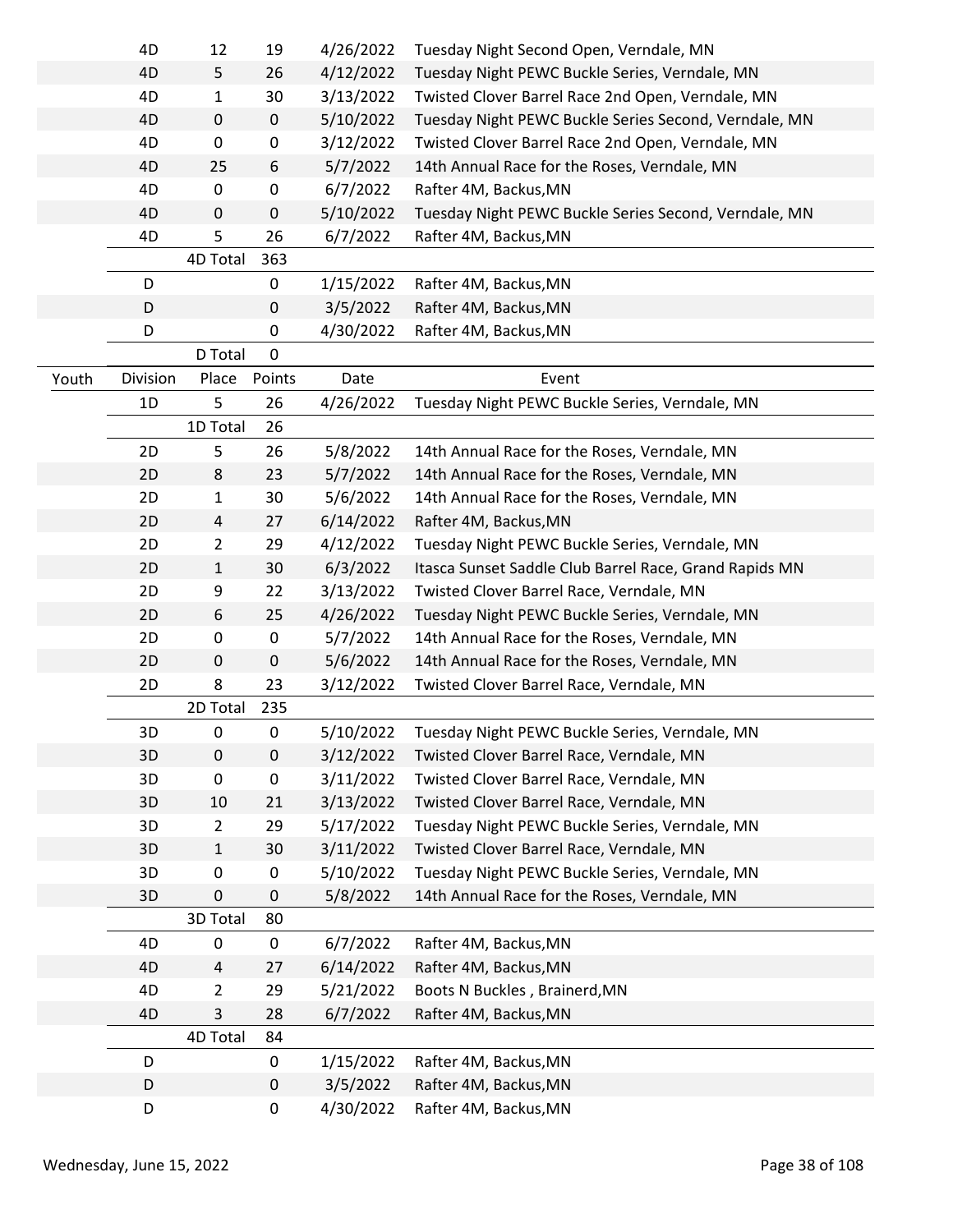|       | D                   |                | 0            | 1/29/2022         | Rafter 4M, Backus, MN                                        |
|-------|---------------------|----------------|--------------|-------------------|--------------------------------------------------------------|
|       |                     | D Total        | $\mathbf 0$  |                   |                                                              |
| 11015 | Lacey Gorder        |                |              |                   |                                                              |
| Open  | Division            | Place          | Points       | Date              | Event                                                        |
|       | 3D                  | 5              | 26           | 5/1/2022          | NBHA HURON 2ND RUN, HURON, SD                                |
|       | 3D                  | 8              | 23           | 5/1/2022          | NBHA HURON 1ST RUN, HURON, SD                                |
|       |                     | 3D Total       | 49           |                   |                                                              |
| 10431 | Sue Kay Gorman      |                |              |                   |                                                              |
| Open  | Division            | Place          | Points       | Date              | Event                                                        |
|       | 1D                  | 14             | 17           | 5/14/2022         | Prospector Challenge Saddle Series PC 1 PEWC, Rapid City, SD |
|       |                     | 1D Total       | 17           |                   |                                                              |
|       | 2D                  | 3              | 28           | 5/14/2022         | Prospector Challenge Saddle Series PC 1 PEWC, Rapid City, SD |
|       | 2D                  | $\mathbf 0$    | $\mathbf 0$  | 5/14/2022         | Prospector Challenge Saddle Series PC 1, Rapid City, SD      |
|       | 2D                  | 8              | 23           | 5/14/2022         | Prospector Challenge Saddle Series PC 1, Rapid City, SD      |
|       | 2D                  | 12             | 19           | 5/13/2022         | Prospector Challenge Saddle Series PC 1, Rapid City, SD      |
|       | 2D                  | 0              | 0            | 5/14/2022         | Prospector Challenge Saddle Series PC 1 PEWC, Rapid City, SD |
|       |                     | 2D Total       | 70           |                   |                                                              |
|       | 3D                  | 14             | 17           | 5/14/2022         | Prospector Challenge Saddle Series PC 1, Rapid City, SD      |
|       |                     | 3D Total       | 17           |                   |                                                              |
|       | 5D                  | 0              | 0            | 5/15/2022         | Prospector Challenge Saddle Series PC 1 ARC, Rapid City, SD  |
|       | 5D                  | 0              | 0            | 5/15/2022         | Prospector Challenge Saddle Series PC 1, Rapid City, SD      |
|       |                     | 5D Total       | $\mathbf 0$  |                   |                                                              |
| 10103 | Elizabeth Grandbois |                |              |                   |                                                              |
|       |                     |                |              |                   |                                                              |
| Open  | Division            | Place          | Points       | Date              | Event                                                        |
|       | 1D                  | 8              | 23           | 4/10/2022         | Spring Tune Up Barrel Race, Verndale, MN                     |
|       | 1D                  | 15             | 16           | 4/9/2022          | Spring Tune Up Barrel Race, Verndale, MN                     |
|       | 1D                  | 3              | 28           | 1/8/2022          | Northwoods Arena, solway, MN                                 |
|       | 1D                  | 4              | 27           | 1/29/2022         | Rafter 4M, Backus, MN                                        |
|       | 1D                  | 5              | 26           | 4/8/2022          | Spring Tune Up Barrel Race 2nd Open, Verndale, MN            |
|       | 1D                  | $\overline{7}$ | 24           | 3/12/2022         | Twisted Clover Barrel Race, Verndale, MN                     |
|       | 1D                  | 6              | 25           | 4/8/2022          | Spring Tune Up Barrel Race, Verndale, MN                     |
|       | 1D                  | 5              | 26           | 3/12/2022         | Twisted Clover Barrel Race 2nd Open, Verndale, MN            |
|       | 1D                  | $\mathbf{1}$   | 30           | 3/5/2022          | Rafter 4M, Backus, MN                                        |
|       | 1D                  | 3              | 28           | 1/8/2022          | Northwoods Second Open, solway, MN                           |
|       |                     | 1D Total       | 253          |                   |                                                              |
|       | 2D                  | 4              | 27           | 3/13/2022         | Twisted Clover Barrel Race 2nd Open, Verndale, MN            |
|       | 2D                  | 9              | 22           | 3/13/2022         | Twisted Clover Barrel Race, Verndale, MN                     |
|       |                     | 2D Total       | 49           |                   |                                                              |
|       | 4D                  | 0              | 0            | 3/11/2022         | Twisted Clover Barrel Race, Verndale, MN                     |
|       | 4D                  | 0              | 0            | 3/11/2022         | Twisted Clover Barrel Race 2nd Open, Verndale, MN            |
|       |                     | 4D Total       | 0            |                   |                                                              |
|       | D                   |                | 0            | 4/30/2022         | Rafter 4M, Backus, MN                                        |
|       | D                   |                | 0            | 1/15/2022         | Rafter 4M, Backus, MN                                        |
|       |                     | D Total        | 0            |                   |                                                              |
| Youth | Division            | Place          | Points<br>26 | Date<br>4/10/2022 | Event                                                        |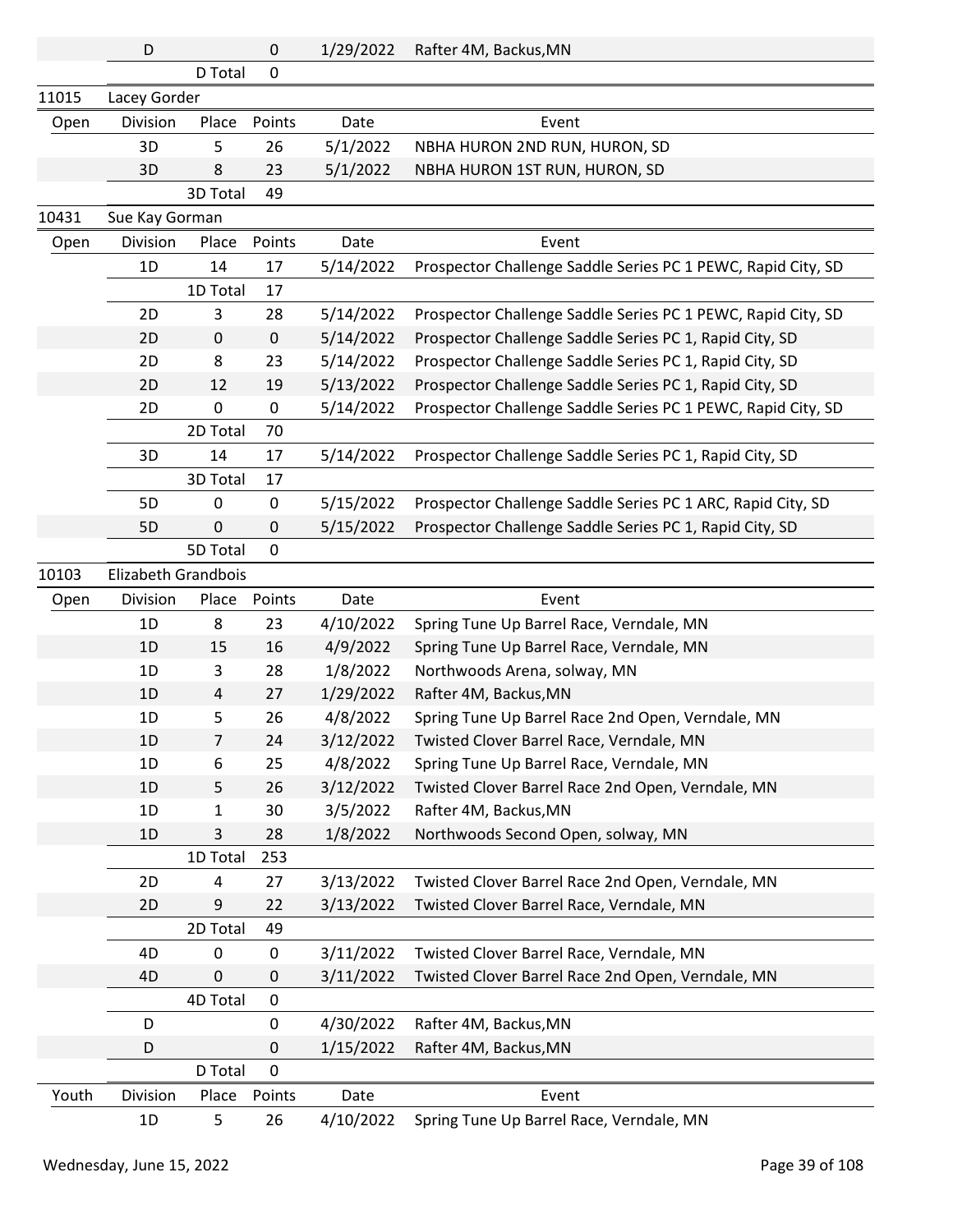| Open  | Division           | Place               | Points         | Date                  | Event                                                                                |
|-------|--------------------|---------------------|----------------|-----------------------|--------------------------------------------------------------------------------------|
| 10104 | Hannah Gully       |                     |                |                       |                                                                                      |
|       |                    | 4D Total            | 0              |                       |                                                                                      |
|       | 4D                 | 0                   | 0              | 5/6/2022              | 14th Annual Race for the Roses, Verndale, MN                                         |
|       |                    | 2D Total            | 54             |                       |                                                                                      |
|       | 2D                 | 38                  | 0              | 5/7/2022              | R4R All Runs Count 4DSidepot \$1000, Verndale, MN                                    |
|       | 2D                 | $\mathbf{1}$        | 30             | 4/10/2022             | Spring Tune Up Barrel Race, Verndale, MN                                             |
|       | 2D                 | 36                  | 0              | 5/8/2022              | 14th Annual Race for the Roses, Verndale, MN                                         |
|       | 2D                 | 24                  | $\overline{7}$ | 5/7/2022              | 14th Annual Race for the Roses, Verndale, MN                                         |
|       | 2D                 | 14                  | 17             | 4/9/2022              | Spring Tune Up Barrel Race, Verndale, MN                                             |
|       |                    | 1D Total            | 101            |                       |                                                                                      |
|       | 1D                 | $\overline{2}$      | 29             | 5/27/2022             | KC Arena, Saginaw, MN                                                                |
|       | 1D                 | 10                  | 21             | 4/8/2022              | Spring Tune Up Barrel Race, Verndale, MN                                             |
|       | 1D                 | 9                   | 22             | 4/8/2022              | Spring Tune Up Barrel Race 2nd Open, Verndale, MN                                    |
|       | 1D                 | $\overline{2}$      | 29             | 5/27/2022             | KC Second Open, Saginaw, MN                                                          |
| Open  | Division           | Place               | Points         | Date                  | Event                                                                                |
| 10528 | Katie Grymala      |                     |                |                       |                                                                                      |
|       |                    | 3D Total            | 12             |                       |                                                                                      |
|       | 3D                 | 19                  | 12             | 1/8/2022              | WEBBS NFR 4D, WEBB RANCH                                                             |
|       |                    | 2D Total            | $\mathbf 0$    |                       |                                                                                      |
|       | 2D                 | 35                  | $\pmb{0}$      | 4/16/2022             | Tanya Fey Benefit Race, Parker, SD                                                   |
| Open  | Division           | Place               | Points         | Date                  | Event                                                                                |
| 10976 | Tasha Gruhot       |                     |                |                       |                                                                                      |
|       |                    | 4D Total            | 117            |                       |                                                                                      |
|       | 4D                 | 0                   | 0              | 6/2/2022              | Double S Double Sanction, Detroit Lakes, MN                                          |
|       | 4D                 | 13                  | 18             | 6/2/2022              | Double S Arena, Detroit Lakes, MN                                                    |
|       | 4D                 | 7                   | 24             | 6/2/2022              | Double S Double Sanction, Detroit Lakes, MN                                          |
|       | 4D                 | $\mathbf 0$         | $\mathbf 0$    | 6/2/2022              | Double S Arena, Detroit Lakes, MN                                                    |
|       | 4D                 | 4                   | 27             | 5/17/2022             | Tuesday Night PEWC Buckle Series, Verndale, MN                                       |
|       | 4D                 | 10                  | 21             | 5/10/2022             | Tuesday Night PEWC Buckle Series, Verndale, MN                                       |
|       | 4D                 | 4                   | 27             | 5/10/2022             | Tuesday Night PEWC Buckle Series Second, Verndale, MN                                |
| Open  | Division           | Place               | Points         | Date                  | Event                                                                                |
| 10627 | McKinna Greggersen |                     |                |                       |                                                                                      |
|       |                    | D Total             | $\mathbf 0$    |                       |                                                                                      |
|       | D                  |                     | 0              | 1/15/2022             | Rafter 4M, Backus, MN                                                                |
|       | D                  |                     | 0              | 4/30/2022             | Rafter 4M, Backus, MN                                                                |
|       |                    | 3D Total            | $\mathbf 0$    |                       |                                                                                      |
|       | 3D                 | 0                   | 0              | 3/11/2022             | Twisted Clover Barrel Race, Verndale, MN                                             |
|       |                    | 1D Total            | 215            |                       |                                                                                      |
|       | 1D                 | 1                   | 30             | 1/8/2022              | Northwoods Arena, solway, MN                                                         |
|       | 1D                 | 11                  | 20             | 4/9/2022              | Spring Tune Up Barrel Race, Verndale, MN                                             |
|       | 1D<br>1D           | $\overline{7}$<br>4 | 24<br>27       | 3/13/2022<br>4/8/2022 | Twisted Clover Barrel Race, Verndale, MN<br>Spring Tune Up Barrel Race, Verndale, MN |
|       | 1D                 | $\overline{2}$      | 29             | 3/12/2022             | Twisted Clover Barrel Race, Verndale, MN                                             |
|       | 1D                 | 2                   | 29             | 3/5/2022              | Rafter 4M, Backus, MN                                                                |
|       | 1D                 | $\mathbf{1}$        | 30             | 1/29/2022             | Rafter 4M, Backus, MN                                                                |
|       |                    |                     |                |                       |                                                                                      |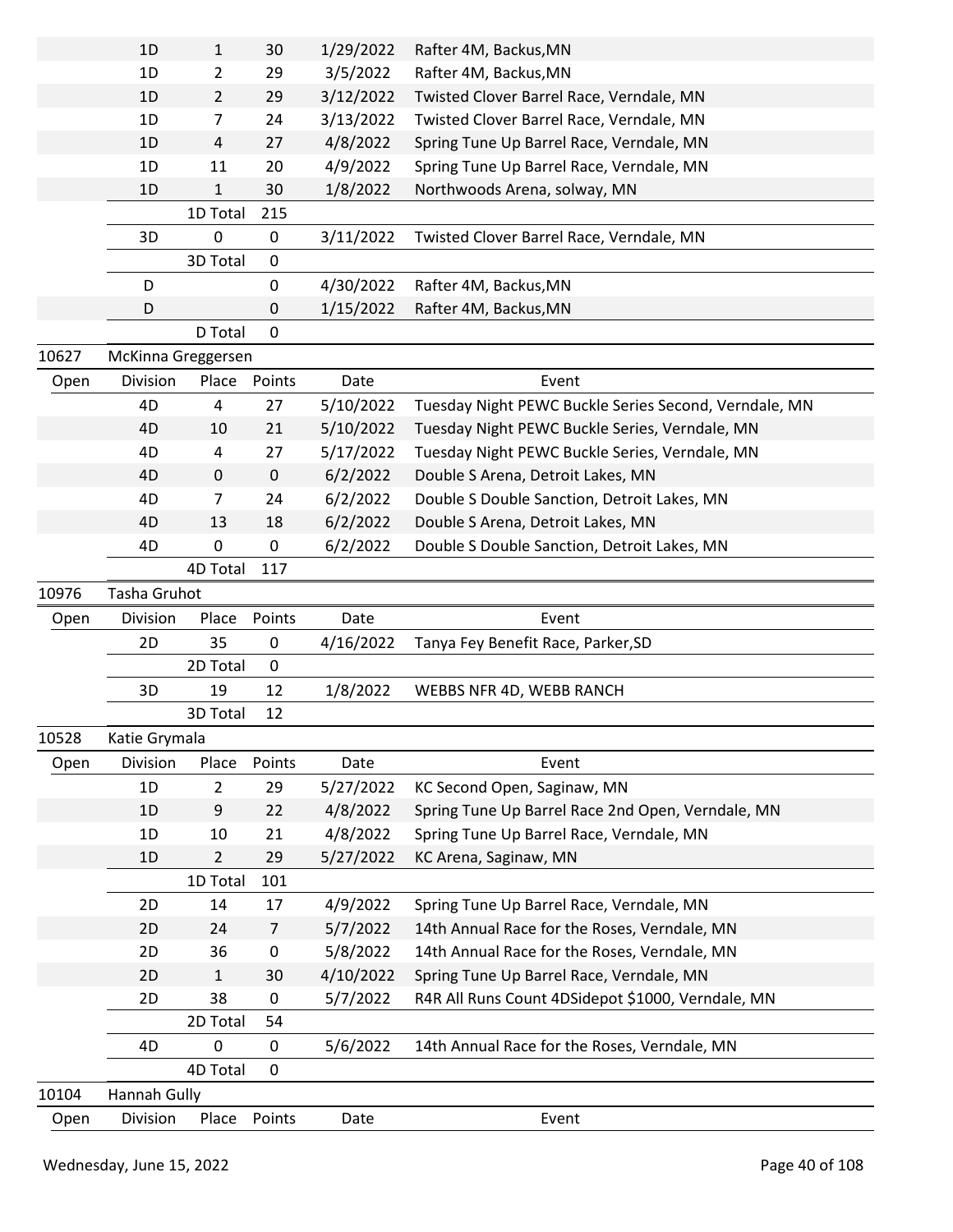|                                                  | 1D              | 2              | 29        | 2/6/2022  | Dented K Goats, Poles and Barrels, Avon MN                     |
|--------------------------------------------------|-----------------|----------------|-----------|-----------|----------------------------------------------------------------|
|                                                  | 1D              | 1              | 30        | 2/6/2022  | Dented K Goats, Poles and Barrels SECOND, Avon MN              |
|                                                  |                 | 1D Total       | 59        |           |                                                                |
| 10796<br>Open<br>10526<br>Open<br>Youth<br>10105 | 2D              | 1              | 30        | 5/14/2022 | Prospector Challenge Saddle Series PC 1 PEWC, Rapid City, SD   |
|                                                  | 2D              | 31             | $\pmb{0}$ | 5/15/2022 | Prospector Challenge Saddle Series PC 1 ARC, Rapid City, SD    |
|                                                  | 2D              | $\mathbf{1}$   | 30        | 5/24/2022 | Oasis Second Open, Lindstrom, MN                               |
|                                                  | 2D              | 20             | 11        | 5/15/2022 | Prospector Challenge Saddle Series PC 1, Rapid City, SD        |
|                                                  | 2D              | 9              | 22        | 5/13/2022 | Prospector Challenge Saddle Series PC 1, Rapid City, SD        |
|                                                  | 2D              | 18             | 13        | 5/14/2022 | Prospector Challenge Saddle Series PC 1, Rapid City, SD        |
|                                                  | 2D              | 3              | 28        | 5/24/2022 | Oasis Equestrian Center, Lindstrom, MN                         |
|                                                  |                 | 2D Total       | 134       |           |                                                                |
|                                                  | D               |                | $\pmb{0}$ | 3/6/2022  | Dented K Ranch Barrel and Pole Bending Winter series, Dented K |
|                                                  | D               |                | 0         | 3/6/2022  | Dented K Second Open, Dented K Avon MN                         |
|                                                  |                 | D Total        | 0         |           |                                                                |
|                                                  | Heidi Gunderson |                |           |           |                                                                |
|                                                  | Division        | Place          | Points    | Date      | Event                                                          |
|                                                  | 1D              | 1              | 30        | 5/10/2022 | Tuesday Night PEWC Buckle Series, Verndale, MN                 |
| Open<br>10939<br>Open                            | 1D              | 1              | 30        | 5/10/2022 | Tuesday Night PEWC Buckle Series Second, Verndale, MN          |
|                                                  |                 | 1D Total       | 60        |           |                                                                |
|                                                  | 2D              | 1              | 30        | 5/10/2022 | Tuesday Night PEWC Buckle Series Second, Verndale, MN          |
|                                                  | 2D              | $\overline{2}$ | 29        | 5/10/2022 | Tuesday Night PEWC Buckle Series Second, Verndale, MN          |
|                                                  | 2D              | 1              | 30        | 5/10/2022 | Tuesday Night PEWC Buckle Series, Verndale, MN                 |
|                                                  | 2D              | 0              | $\pmb{0}$ | 5/10/2022 | Tuesday Night PEWC Buckle Series, Verndale, MN                 |
|                                                  |                 | 2D Total       | 89        |           |                                                                |
|                                                  | 3D              | 0              | 0         | 5/10/2022 | Tuesday Night PEWC Buckle Series, Verndale, MN                 |
|                                                  | 3D              | $\pmb{0}$      | $\pmb{0}$ | 5/10/2022 | Tuesday Night PEWC Buckle Series Second, Verndale, MN          |
|                                                  | 3D              | 0              | 0         | 5/10/2022 | Tuesday Night PEWC Buckle Series Second, Verndale, MN          |
|                                                  | 3D              | 0              | 0         | 5/10/2022 | Tuesday Night PEWC Buckle Series, Verndale, MN                 |
|                                                  |                 | 3D Total       | 0         |           |                                                                |
|                                                  | Hailey Haarstad |                |           |           |                                                                |
| 3D<br>2D<br>4D                                   | Division        | Place          | Points    | Date      | Event                                                          |
|                                                  |                 | $\overline{2}$ | 29        | 4/9/2022  | Spring Tune Up Barrel Race, Verndale, MN                       |
|                                                  |                 | 3D Total       | 29        |           |                                                                |
|                                                  | Division        | Place          | Points    | Date      | Event                                                          |
|                                                  |                 | 1              | 30        | 4/9/2022  | Spring Tune Up Barrel Race, Verndale, MN                       |
|                                                  |                 | 2D Total       | 30        |           |                                                                |
|                                                  | Mackenzie Haas  |                |           |           |                                                                |
|                                                  | Division        | Place          | Points    | Date      | Event                                                          |
|                                                  |                 | 12             | 19        | 5/28/2022 | MAY MEMORIAL BASH, MONDOVI, WI                                 |
|                                                  |                 | 4D Total       | 19        |           |                                                                |
|                                                  | Anna Haggberg   |                |           |           |                                                                |
|                                                  | Division        | Place          | Points    | Date      | Event                                                          |
|                                                  | 4D              | 10             | 21        | 4/8/2022  | Spring Tune Up Barrel Race, Verndale, MN                       |
|                                                  | 4D              | 12             | 19        | 5/25/2022 | Bit & Bridle Barrel & Pole Series, Aitkin, MN                  |
|                                                  | 4D              | 0              | 0         | 5/25/2022 | Bit & Bridle Barrel & Pole Series, Aitkin, MN                  |
|                                                  | 4D              | $\overline{7}$ | 24        | 5/7/2022  | R4R Charity Run, Verndale, MN                                  |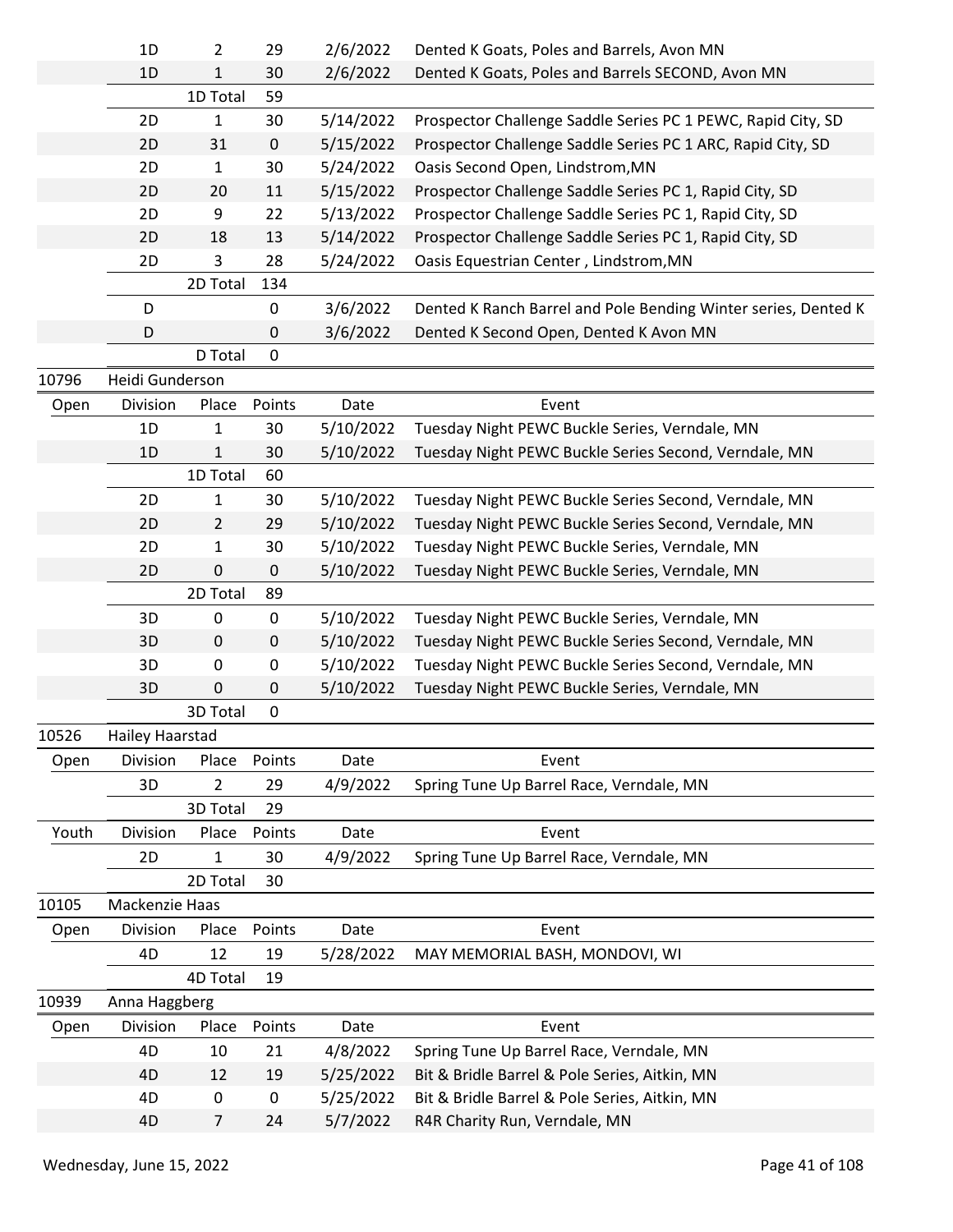|                                                     | 4D                                                                                                                                                                                                                                                                                                                                                                                                                                                                                                                                                                                                                                                                                                                                                                                                                                                                                                                                                                                                                                                                                                                                                                                                                                                                                                                                                                                                                                                                                                                                                                                                                                                                                                                                                                                                                                                                                                                                                                                                           | 39             | 0         | 5/7/2022  | 14th Annual Race for the Roses, Verndale, MN |
|-----------------------------------------------------|--------------------------------------------------------------------------------------------------------------------------------------------------------------------------------------------------------------------------------------------------------------------------------------------------------------------------------------------------------------------------------------------------------------------------------------------------------------------------------------------------------------------------------------------------------------------------------------------------------------------------------------------------------------------------------------------------------------------------------------------------------------------------------------------------------------------------------------------------------------------------------------------------------------------------------------------------------------------------------------------------------------------------------------------------------------------------------------------------------------------------------------------------------------------------------------------------------------------------------------------------------------------------------------------------------------------------------------------------------------------------------------------------------------------------------------------------------------------------------------------------------------------------------------------------------------------------------------------------------------------------------------------------------------------------------------------------------------------------------------------------------------------------------------------------------------------------------------------------------------------------------------------------------------------------------------------------------------------------------------------------------------|----------------|-----------|-----------|----------------------------------------------|
|                                                     | 4D                                                                                                                                                                                                                                                                                                                                                                                                                                                                                                                                                                                                                                                                                                                                                                                                                                                                                                                                                                                                                                                                                                                                                                                                                                                                                                                                                                                                                                                                                                                                                                                                                                                                                                                                                                                                                                                                                                                                                                                                           | 39             | 0         | 5/6/2022  | 14th Annual Race for the Roses, Verndale, MN |
|                                                     | 4D                                                                                                                                                                                                                                                                                                                                                                                                                                                                                                                                                                                                                                                                                                                                                                                                                                                                                                                                                                                                                                                                                                                                                                                                                                                                                                                                                                                                                                                                                                                                                                                                                                                                                                                                                                                                                                                                                                                                                                                                           | 8              |           |           |                                              |
|                                                     | 4D                                                                                                                                                                                                                                                                                                                                                                                                                                                                                                                                                                                                                                                                                                                                                                                                                                                                                                                                                                                                                                                                                                                                                                                                                                                                                                                                                                                                                                                                                                                                                                                                                                                                                                                                                                                                                                                                                                                                                                                                           |                |           |           |                                              |
|                                                     | 4D<br>0<br>37<br>5/8/2022<br>14th Annual Race for the Roses, Verndale, MN<br>23<br>4/10/2022<br>Spring Tune Up Barrel Race, Verndale, MN<br>17<br>3/13/2022<br>14<br>Twisted Clover Barrel Race, Verndale, MN<br>18<br>3/11/2022<br>13<br>Twisted Clover Barrel Race, Verndale, MN<br>4D<br>14<br>3/12/2022<br>Twisted Clover Barrel Race, Verndale, MN<br>4D<br>17<br>25<br>4/8/2022<br>4D<br>6<br>Spring Tune Up Barrel Race 2nd Open, Verndale, MN<br>4D<br>14<br>6/7/2022<br>17<br>Rafter 4M, Backus, MN<br>4/9/2022<br>11<br>20<br>Spring Tune Up Barrel Race, Verndale, MN<br>4D<br>0<br>4D<br>6/7/2022<br>Rafter 4M, Backus, MN<br>0<br>0<br>4D<br>44<br>5/6/2022<br>14th Annual Race for the Roses, Verndale, MN<br>4D Total<br>195<br>20<br>11<br>R4R All Runs Count 4DSidepot \$1000, Verndale, MN<br>5D<br>5/7/2022<br>5D Total<br>11<br>Kameron Hahn<br>Division<br>Points<br>Event<br>Place<br>Date<br>3D<br>16<br>15<br>4/2/2022<br>ICRP The Breakout, ICRP, MO<br>3D<br>23<br>5/21/2022<br>8<br>La Viva Taco 5D Race, ICRP<br>3D<br>4<br>27<br>5/22/2022<br>La Viva Taco 5D Race, ICRP<br>3D Total<br>65<br>13<br>18<br>4D<br>2/19/2022<br>MGRA, MO<br>4D Total<br>18<br>Kaylee Hahn<br>Division<br>Points<br>Place<br>Date<br>Event<br>2D<br>7<br>24<br>5/22/2022<br>La Viva Taco 5D Race, ICRP<br>5/21/2022<br>2D<br>6<br>25<br>La Viva Taco 5D Race, ICRP<br>3<br>28<br>2D<br>5/20/2022<br>La Viva Taco 5D Race, ICRP<br>2D Total<br>77<br>3D<br>$\overline{2}$<br>29<br>4/3/2022<br>ICRP The Breakout, ICRP, MO<br>9<br>4/2/2022<br>3D<br>22<br>ICRP The Breakout, ICRP, MO<br>3D<br>20<br>11<br>2/19/2022<br>MGRA, MO<br>3/19/2022<br>Indian Creek Holdiday Hustle, Palmyra, MO<br>3D<br>12<br>19<br>3D Total<br>81<br>Roxie Hammill<br>Division<br>Points<br>Date<br>Place<br>Event<br>3D<br>28<br>5/15/2022<br>Prospector Challenge Saddle Series PC 1, Rapid City, SD<br>3<br>Prospector Challenge Saddle Series PC 1, Rapid City, SD<br>3D<br>5<br>26<br>5/14/2022<br>3D Total<br>54 |                |           |           |                                              |
| 10996<br>Youth<br>10997<br>Youth<br>11102<br>Senior |                                                                                                                                                                                                                                                                                                                                                                                                                                                                                                                                                                                                                                                                                                                                                                                                                                                                                                                                                                                                                                                                                                                                                                                                                                                                                                                                                                                                                                                                                                                                                                                                                                                                                                                                                                                                                                                                                                                                                                                                              |                |           |           |                                              |
|                                                     |                                                                                                                                                                                                                                                                                                                                                                                                                                                                                                                                                                                                                                                                                                                                                                                                                                                                                                                                                                                                                                                                                                                                                                                                                                                                                                                                                                                                                                                                                                                                                                                                                                                                                                                                                                                                                                                                                                                                                                                                              |                |           |           |                                              |
|                                                     |                                                                                                                                                                                                                                                                                                                                                                                                                                                                                                                                                                                                                                                                                                                                                                                                                                                                                                                                                                                                                                                                                                                                                                                                                                                                                                                                                                                                                                                                                                                                                                                                                                                                                                                                                                                                                                                                                                                                                                                                              |                |           |           |                                              |
|                                                     |                                                                                                                                                                                                                                                                                                                                                                                                                                                                                                                                                                                                                                                                                                                                                                                                                                                                                                                                                                                                                                                                                                                                                                                                                                                                                                                                                                                                                                                                                                                                                                                                                                                                                                                                                                                                                                                                                                                                                                                                              |                |           |           |                                              |
|                                                     |                                                                                                                                                                                                                                                                                                                                                                                                                                                                                                                                                                                                                                                                                                                                                                                                                                                                                                                                                                                                                                                                                                                                                                                                                                                                                                                                                                                                                                                                                                                                                                                                                                                                                                                                                                                                                                                                                                                                                                                                              |                |           |           |                                              |
|                                                     |                                                                                                                                                                                                                                                                                                                                                                                                                                                                                                                                                                                                                                                                                                                                                                                                                                                                                                                                                                                                                                                                                                                                                                                                                                                                                                                                                                                                                                                                                                                                                                                                                                                                                                                                                                                                                                                                                                                                                                                                              |                |           |           |                                              |
|                                                     |                                                                                                                                                                                                                                                                                                                                                                                                                                                                                                                                                                                                                                                                                                                                                                                                                                                                                                                                                                                                                                                                                                                                                                                                                                                                                                                                                                                                                                                                                                                                                                                                                                                                                                                                                                                                                                                                                                                                                                                                              |                |           |           |                                              |
|                                                     |                                                                                                                                                                                                                                                                                                                                                                                                                                                                                                                                                                                                                                                                                                                                                                                                                                                                                                                                                                                                                                                                                                                                                                                                                                                                                                                                                                                                                                                                                                                                                                                                                                                                                                                                                                                                                                                                                                                                                                                                              |                |           |           |                                              |
|                                                     |                                                                                                                                                                                                                                                                                                                                                                                                                                                                                                                                                                                                                                                                                                                                                                                                                                                                                                                                                                                                                                                                                                                                                                                                                                                                                                                                                                                                                                                                                                                                                                                                                                                                                                                                                                                                                                                                                                                                                                                                              |                |           |           |                                              |
|                                                     |                                                                                                                                                                                                                                                                                                                                                                                                                                                                                                                                                                                                                                                                                                                                                                                                                                                                                                                                                                                                                                                                                                                                                                                                                                                                                                                                                                                                                                                                                                                                                                                                                                                                                                                                                                                                                                                                                                                                                                                                              |                |           |           |                                              |
|                                                     |                                                                                                                                                                                                                                                                                                                                                                                                                                                                                                                                                                                                                                                                                                                                                                                                                                                                                                                                                                                                                                                                                                                                                                                                                                                                                                                                                                                                                                                                                                                                                                                                                                                                                                                                                                                                                                                                                                                                                                                                              |                |           |           |                                              |
|                                                     |                                                                                                                                                                                                                                                                                                                                                                                                                                                                                                                                                                                                                                                                                                                                                                                                                                                                                                                                                                                                                                                                                                                                                                                                                                                                                                                                                                                                                                                                                                                                                                                                                                                                                                                                                                                                                                                                                                                                                                                                              |                |           |           |                                              |
|                                                     |                                                                                                                                                                                                                                                                                                                                                                                                                                                                                                                                                                                                                                                                                                                                                                                                                                                                                                                                                                                                                                                                                                                                                                                                                                                                                                                                                                                                                                                                                                                                                                                                                                                                                                                                                                                                                                                                                                                                                                                                              |                |           |           |                                              |
|                                                     |                                                                                                                                                                                                                                                                                                                                                                                                                                                                                                                                                                                                                                                                                                                                                                                                                                                                                                                                                                                                                                                                                                                                                                                                                                                                                                                                                                                                                                                                                                                                                                                                                                                                                                                                                                                                                                                                                                                                                                                                              |                |           |           |                                              |
|                                                     |                                                                                                                                                                                                                                                                                                                                                                                                                                                                                                                                                                                                                                                                                                                                                                                                                                                                                                                                                                                                                                                                                                                                                                                                                                                                                                                                                                                                                                                                                                                                                                                                                                                                                                                                                                                                                                                                                                                                                                                                              |                |           |           |                                              |
|                                                     |                                                                                                                                                                                                                                                                                                                                                                                                                                                                                                                                                                                                                                                                                                                                                                                                                                                                                                                                                                                                                                                                                                                                                                                                                                                                                                                                                                                                                                                                                                                                                                                                                                                                                                                                                                                                                                                                                                                                                                                                              |                |           |           |                                              |
|                                                     |                                                                                                                                                                                                                                                                                                                                                                                                                                                                                                                                                                                                                                                                                                                                                                                                                                                                                                                                                                                                                                                                                                                                                                                                                                                                                                                                                                                                                                                                                                                                                                                                                                                                                                                                                                                                                                                                                                                                                                                                              |                |           |           |                                              |
|                                                     |                                                                                                                                                                                                                                                                                                                                                                                                                                                                                                                                                                                                                                                                                                                                                                                                                                                                                                                                                                                                                                                                                                                                                                                                                                                                                                                                                                                                                                                                                                                                                                                                                                                                                                                                                                                                                                                                                                                                                                                                              |                |           |           |                                              |
|                                                     |                                                                                                                                                                                                                                                                                                                                                                                                                                                                                                                                                                                                                                                                                                                                                                                                                                                                                                                                                                                                                                                                                                                                                                                                                                                                                                                                                                                                                                                                                                                                                                                                                                                                                                                                                                                                                                                                                                                                                                                                              |                |           |           |                                              |
|                                                     |                                                                                                                                                                                                                                                                                                                                                                                                                                                                                                                                                                                                                                                                                                                                                                                                                                                                                                                                                                                                                                                                                                                                                                                                                                                                                                                                                                                                                                                                                                                                                                                                                                                                                                                                                                                                                                                                                                                                                                                                              |                |           |           |                                              |
|                                                     |                                                                                                                                                                                                                                                                                                                                                                                                                                                                                                                                                                                                                                                                                                                                                                                                                                                                                                                                                                                                                                                                                                                                                                                                                                                                                                                                                                                                                                                                                                                                                                                                                                                                                                                                                                                                                                                                                                                                                                                                              |                |           |           |                                              |
|                                                     |                                                                                                                                                                                                                                                                                                                                                                                                                                                                                                                                                                                                                                                                                                                                                                                                                                                                                                                                                                                                                                                                                                                                                                                                                                                                                                                                                                                                                                                                                                                                                                                                                                                                                                                                                                                                                                                                                                                                                                                                              |                |           |           |                                              |
|                                                     |                                                                                                                                                                                                                                                                                                                                                                                                                                                                                                                                                                                                                                                                                                                                                                                                                                                                                                                                                                                                                                                                                                                                                                                                                                                                                                                                                                                                                                                                                                                                                                                                                                                                                                                                                                                                                                                                                                                                                                                                              |                |           |           |                                              |
|                                                     |                                                                                                                                                                                                                                                                                                                                                                                                                                                                                                                                                                                                                                                                                                                                                                                                                                                                                                                                                                                                                                                                                                                                                                                                                                                                                                                                                                                                                                                                                                                                                                                                                                                                                                                                                                                                                                                                                                                                                                                                              |                |           |           |                                              |
|                                                     |                                                                                                                                                                                                                                                                                                                                                                                                                                                                                                                                                                                                                                                                                                                                                                                                                                                                                                                                                                                                                                                                                                                                                                                                                                                                                                                                                                                                                                                                                                                                                                                                                                                                                                                                                                                                                                                                                                                                                                                                              |                |           |           |                                              |
|                                                     |                                                                                                                                                                                                                                                                                                                                                                                                                                                                                                                                                                                                                                                                                                                                                                                                                                                                                                                                                                                                                                                                                                                                                                                                                                                                                                                                                                                                                                                                                                                                                                                                                                                                                                                                                                                                                                                                                                                                                                                                              |                |           |           |                                              |
|                                                     |                                                                                                                                                                                                                                                                                                                                                                                                                                                                                                                                                                                                                                                                                                                                                                                                                                                                                                                                                                                                                                                                                                                                                                                                                                                                                                                                                                                                                                                                                                                                                                                                                                                                                                                                                                                                                                                                                                                                                                                                              |                |           |           |                                              |
|                                                     |                                                                                                                                                                                                                                                                                                                                                                                                                                                                                                                                                                                                                                                                                                                                                                                                                                                                                                                                                                                                                                                                                                                                                                                                                                                                                                                                                                                                                                                                                                                                                                                                                                                                                                                                                                                                                                                                                                                                                                                                              |                |           |           |                                              |
|                                                     |                                                                                                                                                                                                                                                                                                                                                                                                                                                                                                                                                                                                                                                                                                                                                                                                                                                                                                                                                                                                                                                                                                                                                                                                                                                                                                                                                                                                                                                                                                                                                                                                                                                                                                                                                                                                                                                                                                                                                                                                              |                |           |           |                                              |
|                                                     |                                                                                                                                                                                                                                                                                                                                                                                                                                                                                                                                                                                                                                                                                                                                                                                                                                                                                                                                                                                                                                                                                                                                                                                                                                                                                                                                                                                                                                                                                                                                                                                                                                                                                                                                                                                                                                                                                                                                                                                                              |                |           |           |                                              |
|                                                     |                                                                                                                                                                                                                                                                                                                                                                                                                                                                                                                                                                                                                                                                                                                                                                                                                                                                                                                                                                                                                                                                                                                                                                                                                                                                                                                                                                                                                                                                                                                                                                                                                                                                                                                                                                                                                                                                                                                                                                                                              |                |           |           |                                              |
|                                                     |                                                                                                                                                                                                                                                                                                                                                                                                                                                                                                                                                                                                                                                                                                                                                                                                                                                                                                                                                                                                                                                                                                                                                                                                                                                                                                                                                                                                                                                                                                                                                                                                                                                                                                                                                                                                                                                                                                                                                                                                              |                |           |           |                                              |
|                                                     |                                                                                                                                                                                                                                                                                                                                                                                                                                                                                                                                                                                                                                                                                                                                                                                                                                                                                                                                                                                                                                                                                                                                                                                                                                                                                                                                                                                                                                                                                                                                                                                                                                                                                                                                                                                                                                                                                                                                                                                                              |                |           |           |                                              |
|                                                     |                                                                                                                                                                                                                                                                                                                                                                                                                                                                                                                                                                                                                                                                                                                                                                                                                                                                                                                                                                                                                                                                                                                                                                                                                                                                                                                                                                                                                                                                                                                                                                                                                                                                                                                                                                                                                                                                                                                                                                                                              |                |           |           |                                              |
|                                                     |                                                                                                                                                                                                                                                                                                                                                                                                                                                                                                                                                                                                                                                                                                                                                                                                                                                                                                                                                                                                                                                                                                                                                                                                                                                                                                                                                                                                                                                                                                                                                                                                                                                                                                                                                                                                                                                                                                                                                                                                              |                |           |           |                                              |
| 10423                                               | Tara Hansen                                                                                                                                                                                                                                                                                                                                                                                                                                                                                                                                                                                                                                                                                                                                                                                                                                                                                                                                                                                                                                                                                                                                                                                                                                                                                                                                                                                                                                                                                                                                                                                                                                                                                                                                                                                                                                                                                                                                                                                                  |                |           |           |                                              |
| Open                                                | Division                                                                                                                                                                                                                                                                                                                                                                                                                                                                                                                                                                                                                                                                                                                                                                                                                                                                                                                                                                                                                                                                                                                                                                                                                                                                                                                                                                                                                                                                                                                                                                                                                                                                                                                                                                                                                                                                                                                                                                                                     | Place          | Points    | Date      | Event                                        |
|                                                     | 2D                                                                                                                                                                                                                                                                                                                                                                                                                                                                                                                                                                                                                                                                                                                                                                                                                                                                                                                                                                                                                                                                                                                                                                                                                                                                                                                                                                                                                                                                                                                                                                                                                                                                                                                                                                                                                                                                                                                                                                                                           | $\overline{2}$ | 29        | 5/28/2022 | GF Double, Grand Forks, ND                   |
|                                                     | 2D                                                                                                                                                                                                                                                                                                                                                                                                                                                                                                                                                                                                                                                                                                                                                                                                                                                                                                                                                                                                                                                                                                                                                                                                                                                                                                                                                                                                                                                                                                                                                                                                                                                                                                                                                                                                                                                                                                                                                                                                           | $\pmb{0}$      | $\pmb{0}$ | 6/8/2022  | NBHA ND02, LaMoure, ND                       |
|                                                     | 2D                                                                                                                                                                                                                                                                                                                                                                                                                                                                                                                                                                                                                                                                                                                                                                                                                                                                                                                                                                                                                                                                                                                                                                                                                                                                                                                                                                                                                                                                                                                                                                                                                                                                                                                                                                                                                                                                                                                                                                                                           | $\mathbf{1}$   | 30        | 6/8/2022  | NBHA ND02, LaMoure, ND                       |
|                                                     | 3D                                                                                                                                                                                                                                                                                                                                                                                                                                                                                                                                                                                                                                                                                                                                                                                                                                                                                                                                                                                                                                                                                                                                                                                                                                                                                                                                                                                                                                                                                                                                                                                                                                                                                                                                                                                                                                                                                                                                                                                                           | 2D Total<br>1  | 59<br>30  | 5/14/2022 | NBHA ND02 DOUBLE, NDSU                       |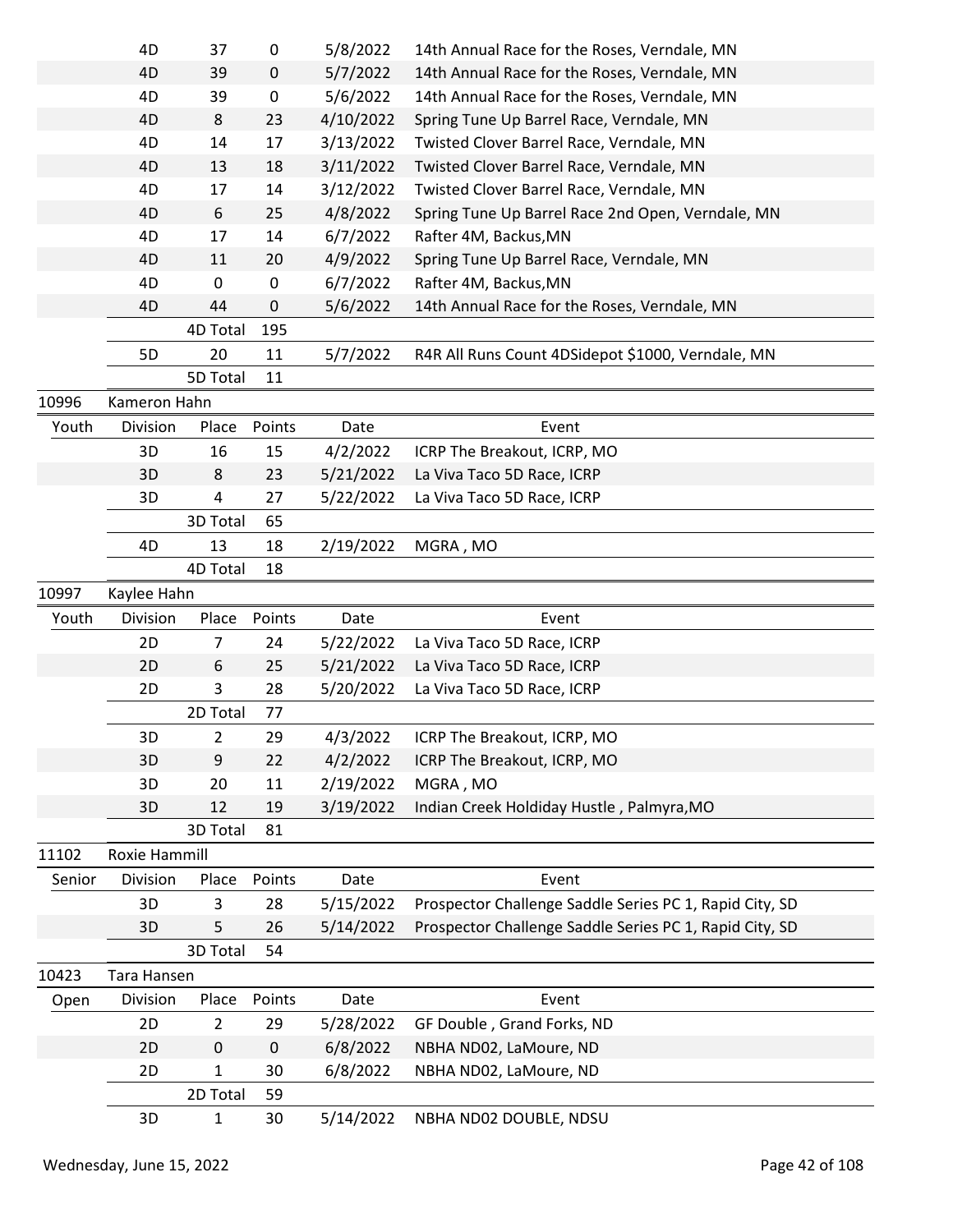|       | 3D             | 6                       | 25          | 5/15/2022 | NBHA ND02 DOUBLE, NDSU                                       |
|-------|----------------|-------------------------|-------------|-----------|--------------------------------------------------------------|
|       | 3D             | 13                      | 18          | 5/14/2022 | NBHA ND02, NDSU                                              |
|       | 3D             | 8                       | 23          | 5/15/2022 | NBHA ND02, NDSU                                              |
|       | 3D             | $\overline{2}$          | 29          | 5/28/2022 | GF Double, Grand Forks, ND                                   |
|       | 3D             | 6                       | 25          | 5/28/2022 | Grand Forks Fairgrounds Arena, Grand Forks, ND               |
|       | 3D             | 0                       | $\pmb{0}$   | 5/14/2022 | NBHA ND02 DOUBLE, NDSU                                       |
|       | 3D             | 5.                      | 26          | 5/28/2022 | Grand Forks Fairgrounds Arena, Grand Forks, ND               |
|       | 3D             | 1                       | 30          | 6/8/2022  | NBHA Double Sanction, LaMoure, ND                            |
|       | 3D             | 8                       | 23          | 6/8/2022  | NBHA Double Sanction, LaMoure, ND                            |
|       |                | 3D Total                | 229         |           |                                                              |
| 10827 | Audrey Hanson  |                         |             |           |                                                              |
| Open  | Division       | Place                   | Points      | Date      | Event                                                        |
|       | 3D             | 18                      | 13          | 5/7/2022  | 14th Annual Race for the Roses, Verndale, MN                 |
|       | 3D             | 16                      | 15          | 5/8/2022  | 14th Annual Race for the Roses, Verndale, MN                 |
|       |                | 3D Total                | 28          |           |                                                              |
|       | 4D             | 0                       | 0           | 5/6/2022  | 14th Annual Race for the Roses, Verndale, MN                 |
|       |                | <b>4D Total</b>         | 0           |           |                                                              |
| 10999 | Chelsey Hanson |                         |             |           |                                                              |
| Open  | Division       | Place                   | Points      | Date      | Event                                                        |
|       | 5 <sub>D</sub> | $\pmb{0}$               | $\pmb{0}$   | 5/15/2022 | Prospector Challenge Saddle Series PC 1, Rapid City, SD      |
|       | 5D             | 0                       | $\mathbf 0$ | 5/14/2022 | Prospector Challenge Saddle Series PC 1, Rapid City, SD      |
|       | 5D             | 0                       | 0           | 5/14/2022 | Prospector Challenge Saddle Series PC 1 PEWC, Rapid City, SD |
|       |                | 5D Total                | $\mathbf 0$ |           |                                                              |
| 11089 | Rachel Hauser  |                         |             |           |                                                              |
|       |                |                         |             |           |                                                              |
|       |                |                         |             | Date      |                                                              |
| Open  | Division       | Place<br>7              | Points      |           | Event                                                        |
|       | 3D             |                         | 24          | 6/7/2022  | Rafter 4M, Backus, MN                                        |
|       | Rebecca Hawkes | 3D Total                | 24          |           |                                                              |
| 10684 |                | Place                   | Points      | Date      | Event                                                        |
| Open  | Division       |                         |             |           |                                                              |
|       | 3D             | 9                       | 22          | 4/16/2022 | ICRP, Palmyra, MO                                            |
|       | 3D             | 7                       | 24          | 4/16/2022 | ICRP, Palmyra, MO                                            |
|       |                | 3D Total                | 46          |           |                                                              |
|       | 4D             | 13                      | 18          | 4/3/2022  | ICRP The Breakout, ICRP, MO                                  |
|       | 4D             | 3                       | 28          | 4/2/2022  | ICRP The Breakout, ICRP, MO                                  |
|       |                | 4D Total                | 46          |           |                                                              |
|       | 5D             | 8                       | 23          | 4/3/2022  | ICRP The Breakout, ICRP, MO                                  |
|       |                | 5D Total                | 23          |           |                                                              |
| 10632 | Ava Heitman    |                         |             |           |                                                              |
| Open  | Division<br>4D | Place<br>$\overline{2}$ | Points      | Date      | Event                                                        |
|       |                |                         | 29          | 5/28/2022 | Double S Arena, Detroit Lakes, MN                            |
|       | 4D             | 8                       | 23          | 4/8/2022  | Spring Tune Up Barrel Race 2nd Open, Verndale, MN            |
|       | 4D             | 12                      | 19          | 4/8/2022  | Spring Tune Up Barrel Race, Verndale, MN                     |
|       | 4D             | 10<br>9                 | 21          | 4/9/2022  | Spring Tune Up Barrel Race, Verndale, MN                     |
|       | 4D             | 4D Total                | 22<br>114   | 4/10/2022 | Spring Tune Up Barrel Race, Verndale, MN                     |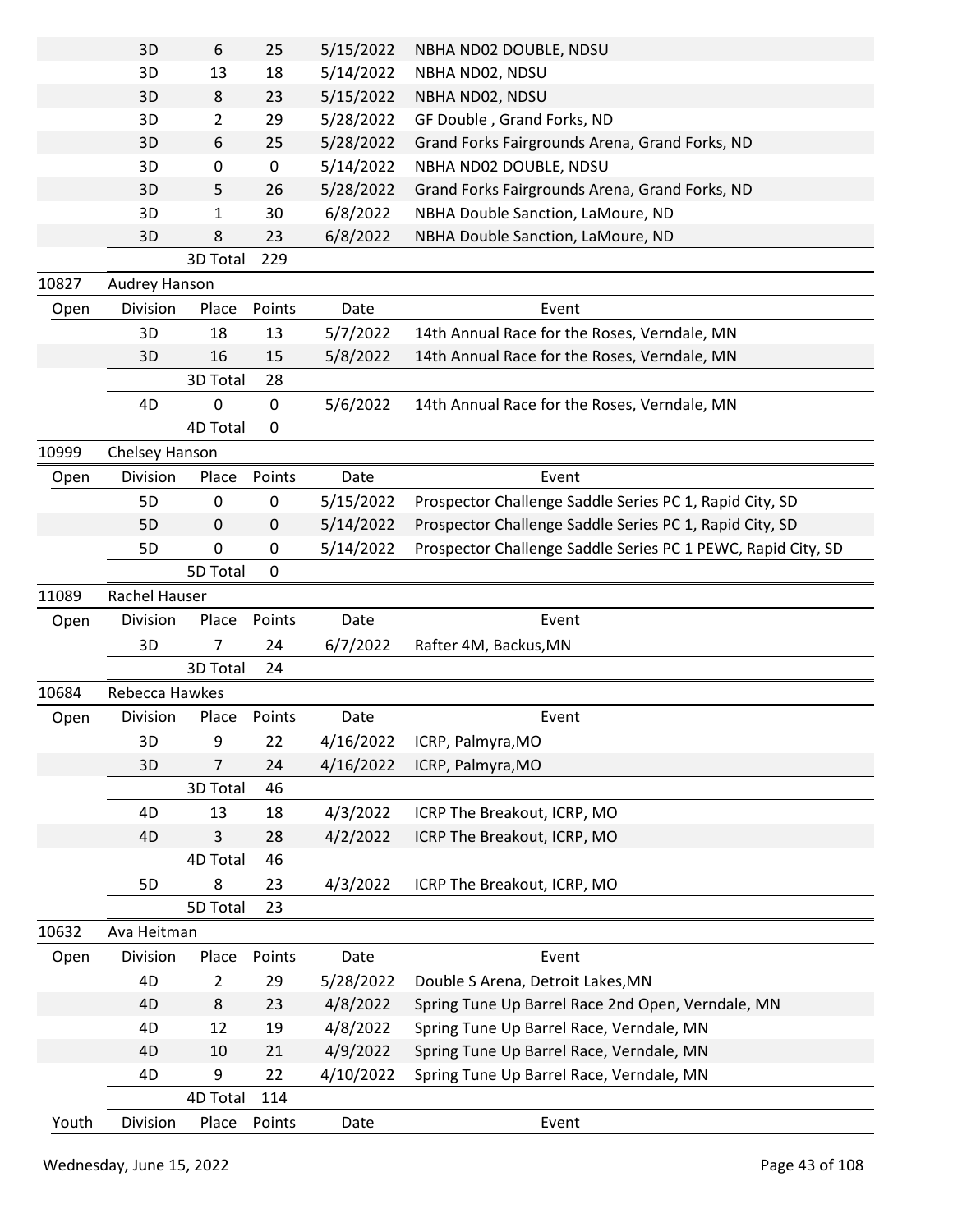|        | 2D                  | 3              | 28        | 5/28/2022 | Double S Arena, Detroit Lakes, MN                 |
|--------|---------------------|----------------|-----------|-----------|---------------------------------------------------|
|        |                     | 2D Total       | 28        |           |                                                   |
|        | 3D                  | 4              | 27        | 4/8/2022  | Spring Tune Up Barrel Race, Verndale, MN          |
|        | 3D                  | 2              | 29        | 4/10/2022 | Spring Tune Up Barrel Race, Verndale, MN          |
|        | 3D                  | 3              | 28        | 4/9/2022  | Spring Tune Up Barrel Race, Verndale, MN          |
|        |                     | 3D Total       | 84        |           |                                                   |
| 11000  | <b>Stacy Helvik</b> |                |           |           |                                                   |
| Open   | Division            | Place          | Points    | Date      | Event                                             |
|        | 5D                  | 35             | 0         | 5/14/2022 | Mason City, Mason City                            |
|        |                     | 5D Total       | $\pmb{0}$ |           |                                                   |
|        | D                   |                | 0         | 5/15/2022 | Mason City, Mason City                            |
|        |                     | D Total        | 0         |           |                                                   |
| 10578  | Dianna Hersch       |                |           |           |                                                   |
| Open   | Division            | Place          | Points    | Date      | Event                                             |
|        | 2D                  | 17             | 14        | 5/7/2022  | R4R All Runs Count 4DSidepot \$1000, Verndale, MN |
|        | 2D                  | 17             | 14        | 5/8/2022  | 14th Annual Race for the Roses, Verndale, MN      |
|        | 2D                  | 4              | 27        | 5/15/2022 | NBHA ND02 DOUBLE, NDSU                            |
|        | 2D                  | 44             | $\pmb{0}$ | 5/7/2022  | 14th Annual Race for the Roses, Verndale, MN      |
|        |                     | 2D Total       | 55        |           |                                                   |
|        | 3D                  | 13             | 18        | 6/8/2022  | NBHA Double Sanction, LaMoure, ND                 |
|        | 3D                  | 3              | 28        | 5/15/2022 | NBHA ND02, NDSU                                   |
|        | 3D                  | 3              | 28        | 5/14/2022 | NBHA ND02 DOUBLE, NDSU                            |
|        | 3D                  | 6              | 25        | 4/10/2022 | Spring Tune Up Barrel Race, Verndale, MN          |
|        | 3D                  | 1              | 30        | 3/12/2022 | Twisted Clover Barrel Race 2nd Open, Verndale, MN |
|        | 3D                  | 11             | 20        | 5/6/2022  | 14th Annual Race for the Roses, Verndale, MN      |
|        | 3D                  | 16             | 15        | 5/15/2022 | NBHA ND02 DOUBLE, NDSU                            |
|        | 3D                  | 6              | 25        | 3/13/2022 | Twisted Clover Barrel Race, Verndale, MN          |
|        | 3D                  | 4              | 27        | 3/13/2022 | Twisted Clover Barrel Race 2nd Open, Verndale, MN |
|        | 3D                  | 16             | 15        | 3/12/2022 | Twisted Clover Barrel Race, Verndale, MN          |
|        | 3D                  | 2              | 29        | 3/11/2022 | Twisted Clover Barrel Race 2nd Open, Verndale, MN |
|        | 3D                  | 7              | 24        | 3/11/2022 | Twisted Clover Barrel Race, Verndale, MN          |
|        |                     | 3D Total       | 284       |           |                                                   |
|        | 4D                  | 0              | 0         | 4/8/2022  | Spring Tune Up Barrel Race, Verndale, MN          |
|        | 4D                  | 5              | 26        | 5/14/2022 | NBHA ND02, NDSU                                   |
|        | 4D                  | $\overline{2}$ | 29        | 4/9/2022  | Spring Tune Up Barrel Race, Verndale, MN          |
|        | 4D                  | $\mathbf 0$    | $\pmb{0}$ | 6/8/2022  | NBHA ND02, LaMoure, ND                            |
|        | 4D                  | 1              | 30        | 5/15/2022 | NBHA ND02, NDSU                                   |
|        | 4D                  | 4              | 27        | 5/14/2022 | NBHA ND02 DOUBLE, NDSU                            |
|        | 4D                  | 4              | 27        | 6/8/2022  | NBHA Double Sanction, LaMoure, ND                 |
|        | 4D                  | $\pmb{0}$      | $\pmb{0}$ | 4/8/2022  | Spring Tune Up Barrel Race 2nd Open, Verndale, MN |
|        | 4D                  | $\overline{2}$ | 29        | 6/8/2022  | NBHA ND02, LaMoure, ND                            |
|        |                     | 4D Total       | 168       |           |                                                   |
| Senior | Division            | Place          | Points    | Date      | Event                                             |
|        | 1D                  | 1              | 30        | 5/14/2022 | NBHA ND02 DOUBLE, NDSU                            |
|        | 1D                  | $\mathbf{1}$   | 30        | 5/15/2022 | NBHA ND02, NDSU                                   |
|        | 1D                  | $\mathbf{1}$   | 30        | 5/14/2022 | NBHA ND02, NDSU                                   |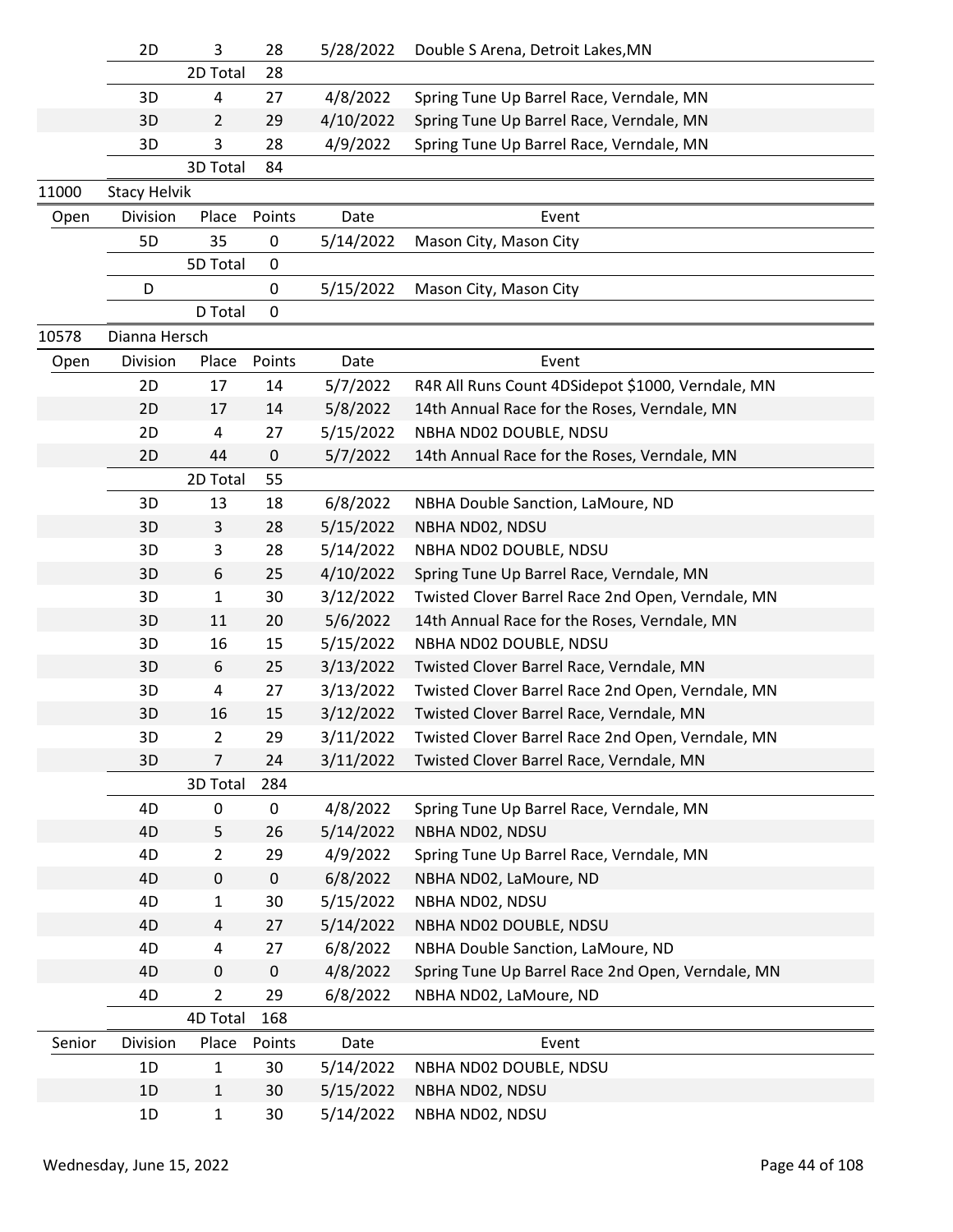|                         | 1D           | $\overline{2}$ | 29           | 5/8/2022  | 14th Annual Race for the Roses, Verndale, MN       |
|-------------------------|--------------|----------------|--------------|-----------|----------------------------------------------------|
|                         | 1D           | 1              | 30           | 6/8/2022  | NBHA Double Sanction, LaMoure, ND                  |
|                         | 1D           | $\mathbf{1}$   | 30           | 5/15/2022 | NBHA ND02 DOUBLE, NDSU                             |
| 10405<br>Open<br>Senior | 1D           | 6              | 25           | 5/7/2022  | 14th Annual Race for the Roses, Verndale, MN       |
|                         | 1D           | 5.             | 26           | 5/6/2022  | 14th Annual Race for the Roses, Verndale, MN       |
|                         | 1D           | 1              | 30           | 6/8/2022  | NBHA ND02, LaMoure, ND                             |
|                         |              | 1D Total       | 260          |           |                                                    |
|                         | 2D           | 1              | 30           | 5/15/2022 | NBHA ND02 DOUBLE, NDSU                             |
|                         |              | 2D Total       | 30           |           |                                                    |
|                         | 3D           | 6              | 25           | 4/10/2022 | Spring Tune Up Barrel Race, Verndale, MN           |
|                         | 3D           | $\overline{7}$ | 24           | 3/11/2022 | Twisted Clover Barrel Race, Verndale, MN           |
|                         | 3D           | $\mathbf{1}$   | 30           | 5/14/2022 | NBHA ND02 DOUBLE, NDSU                             |
|                         | 3D           | 16             | 15           | 3/12/2022 | Twisted Clover Barrel Race, Verndale, MN           |
|                         | 3D           | 1              | 30           | 5/15/2022 | NBHA ND02, NDSU                                    |
|                         |              | 3D Total       | 124          |           |                                                    |
|                         | 4D           | 2              | 29           | 4/9/2022  | Spring Tune Up Barrel Race, Verndale, MN           |
|                         | 4D           | 0              | $\pmb{0}$    | 4/8/2022  | Spring Tune Up Barrel Race, Verndale, MN           |
|                         |              | 4D Total       | 29           |           |                                                    |
|                         | Joanie Hills |                |              |           |                                                    |
|                         | Division     | Place          | Points       | Date      | Event                                              |
|                         | 1D           | 4              | 27           |           | SD Double Sanction, Clark, SD                      |
|                         |              | 1D Total       | 27           | 5/19/2022 |                                                    |
|                         |              |                |              |           |                                                    |
|                         | 2D           | 30             | $\mathbf{1}$ | 4/9/2022  | Spring Tune Up Barrel Race, Verndale, MN           |
|                         | 2D           | $\mathbf{1}$   | 30           | 5/15/2022 | Pipestone Barrel Race Double Header, Pipestone, MN |
|                         | 2D           | $\mathbf{1}$   | 30           | 5/19/2022 | NBHA SD04, Clark, SD                               |
|                         | 2D           | 6              | 25           | 4/8/2022  | Spring Tune Up Barrel Race 2nd Open, Verndale, MN  |
|                         | 2D           | 4              | 27           | 6/7/2022  | Flat Hills Arena, Ortonville, MN                   |
|                         | 2D           | $\overline{2}$ | 29           | 6/7/2022  | Flat Hills Arena Second Open, Ortonville, MN       |
|                         |              | 2D Total       | 142          |           |                                                    |
|                         | 3D           | 14             | 17           | 5/1/2022  | NBHA HURON 2ND RUN, HURON, SD                      |
|                         | 3D           | $\overline{7}$ | 24           | 4/16/2022 | Tanya Fey Benefit Race, Parker, SD                 |
|                         |              | 3D Total       | 41           |           |                                                    |
|                         | 4D           | 0              | 0            | 4/10/2022 | Spring Tune Up Barrel Race, Verndale, MN           |
|                         | 4D           | 0              | 0            | 5/15/2022 | Pipestone Barrel Race, Pipestone, MN               |
|                         | 4D           | 0              | 0            | 4/8/2022  | Spring Tune Up Barrel Race, Verndale, MN           |
|                         |              | 4D Total       | $\pmb{0}$    |           |                                                    |
|                         | D            |                | 0            | 6/5/2022  | NBHA SD PEWC, Webster, SD                          |
|                         |              | D Total        | 0            |           |                                                    |
|                         | Division     | Place          | Points       | Date      | Event                                              |
|                         | 1D           | 1              | 30           | 5/15/2022 | Pipestone Barrel Race Double Header, Pipestone, MN |
|                         | 1D           | $\overline{2}$ | 29           | 6/7/2022  | Flat Hills Arena, Ortonville, MN                   |
|                         | 1D           | 4              | 27           | 5/19/2022 | SD Double Sanction, Clark, SD                      |
|                         |              | 1D Total       | 86           |           |                                                    |
|                         | 2D           | 1              | 30           | 5/19/2022 | NBHA SD04, Clark, SD                               |
|                         | 2D           | 30             | 1            | 4/9/2022  | Spring Tune Up Barrel Race, Verndale, MN           |
|                         |              | 2D Total       | 31           |           |                                                    |
|                         |              |                |              |           |                                                    |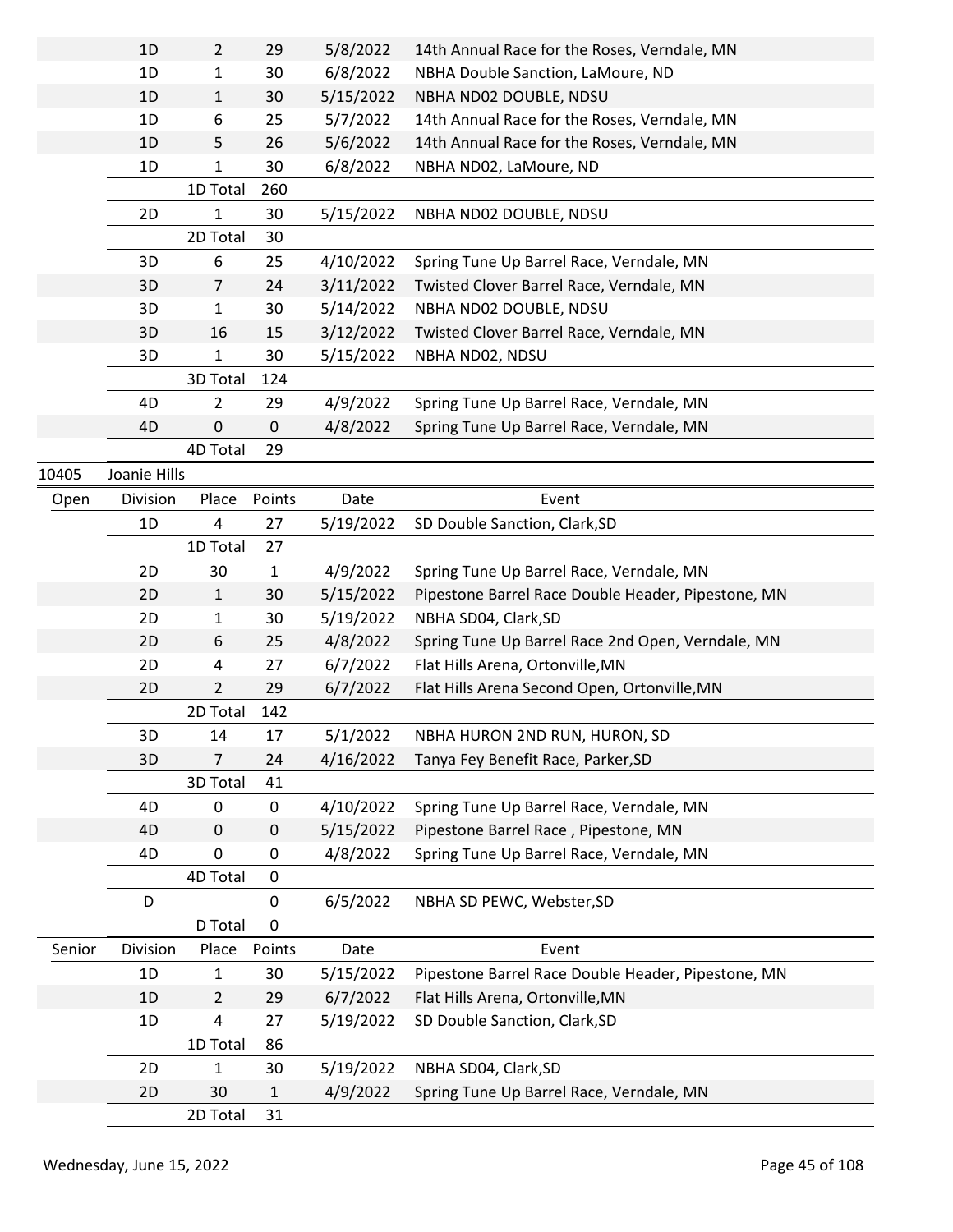|       | 3D                    | 7              | 24          | 4/16/2022 | Tanya Fey Benefit Race, Parker, SD                |
|-------|-----------------------|----------------|-------------|-----------|---------------------------------------------------|
|       |                       | 3D Total       | 24          |           |                                                   |
|       | 4D                    | 0              | $\mathbf 0$ | 4/8/2022  | Spring Tune Up Barrel Race, Verndale, MN          |
|       | 4D                    | 0              | 0           | 4/10/2022 | Spring Tune Up Barrel Race, Verndale, MN          |
|       |                       | 4D Total       | 0           |           |                                                   |
|       | D                     |                | 0           | 6/5/2022  | NBHA SD PEWC, Webster, SD                         |
|       | D                     |                | 0           | 5/15/2022 | Pipestone Barrel Race, Pipestone, MN              |
|       |                       | D Total        | $\mathbf 0$ |           |                                                   |
| 10117 | Heidi Hoffelt         |                |             |           |                                                   |
| Open  | Division              | Place          | Points      | Date      | Event                                             |
|       | 1D                    | 2              | 29          | 5/3/2022  | TUESDAY NIGHT SERIES, OASIS EQUESTRIAN CENTER     |
|       |                       | 1D Total       | 29          |           |                                                   |
| 11047 | Kaelyn Holmquist      |                |             |           |                                                   |
| Youth | Division              | Place          | Points      | Date      | Event                                             |
|       | 3D                    | 0              | $\mathbf 0$ | 5/17/2022 | Tuesday Night PEWC Buckle Series, Verndale, MN    |
|       |                       | 3D Total       | $\mathbf 0$ |           |                                                   |
| 10119 | Ashtin Holzer         |                |             |           |                                                   |
| Youth | Division              | Place          | Points      | Date      | Event                                             |
|       | 1D                    | 3              | 28          | 5/14/2022 | Mason City, Mason City                            |
|       | 1D                    | $\mathbf 1$    | 30          | 5/15/2022 | Mason City, Mason City                            |
|       |                       | 1D Total       | 58          |           |                                                   |
|       | D                     |                | $\mathbf 0$ | 5/15/2022 | Mason City, Mason City                            |
|       | D                     |                | 0           | 5/14/2022 | Mason City, Mason City                            |
|       |                       | D Total        | $\mathbf 0$ |           |                                                   |
| 10635 | <b>Emmalee Hoover</b> |                |             |           |                                                   |
| Open  | Division              | Place          | Points      | Date      | Event                                             |
|       | 2D                    | 34             | 0           | 5/7/2022  | 14th Annual Race for the Roses, Verndale, MN      |
|       | 2D                    | 20             | 11          | 5/7/2022  | R4R All Runs Count 4DSidepot \$1000, Verndale, MN |
|       | 2D                    | 20             | 11          | 5/8/2022  | 14th Annual Race for the Roses, Verndale, MN      |
|       | 2D                    | 40             | $\pmb{0}$   | 5/6/2022  | 14th Annual Race for the Roses, Verndale, MN      |
|       | 2D                    | 3              | 28          | 5/7/2022  | R4R Charity Run, Verndale, MN                     |
|       |                       | 2D Total       | 50          |           |                                                   |
|       | 4D                    | 0              | 0           | 5/25/2022 | Bit & Bridle Barrel & Pole Series, Aitkin, MN     |
|       |                       | 4D Total       | $\mathbf 0$ |           |                                                   |
| 10637 | Sadie Hotzler         |                |             |           |                                                   |
| Open  | Division              | Place          | Points      | Date      | Event                                             |
|       | 1D                    | 6              | 25          | 1/8/2022  | WEBBS NFR 4D, WEBB RANCH                          |
|       |                       | 1D Total       | 25          |           |                                                   |
|       | 4D                    | 5              | 26          | 1/8/2022  | WEBBS NFR 4D, WEBB RANCH                          |
|       |                       | 4D Total       | 26          |           |                                                   |
|       | D                     |                | 0           | 5/24/2022 | Jackson Barrel Race, Jackson                      |
|       |                       | D Total        | 0           |           |                                                   |
| Youth | Division              | Place          | Points      | Date      | Event                                             |
|       | 1D                    | $\overline{2}$ | 29          | 1/8/2022  | WEBBS NFR 4D, WEBB RANCH                          |
|       |                       | 1D Total       | 29          |           |                                                   |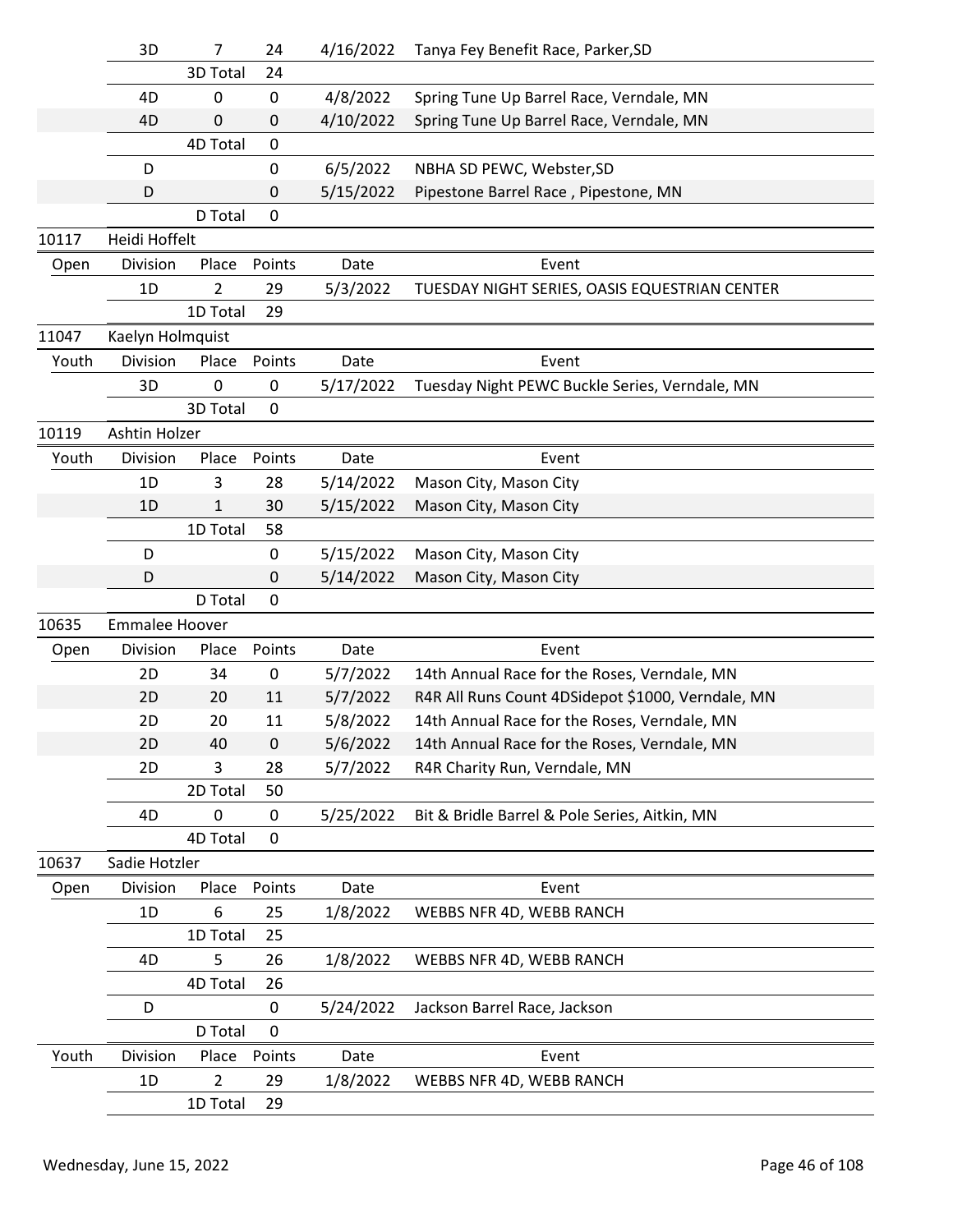|                                                                             | 4D               | 1               | 30           | 1/8/2022  | WEBBS NFR 4D, WEBB RANCH                          |
|-----------------------------------------------------------------------------|------------------|-----------------|--------------|-----------|---------------------------------------------------|
|                                                                             |                  | <b>4D Total</b> | 30           |           |                                                   |
|                                                                             | D                |                 | 0            | 5/24/2022 | Jackson Double, Jackson                           |
| 10879<br>Open<br>Senior<br>11001<br>Open<br>10821<br>Open<br>11048<br>Youth | D                |                 | 0            | 5/24/2022 | Jackson Barrel Race, Jackson                      |
|                                                                             |                  | D Total         | 0            |           |                                                   |
|                                                                             | Debra Hove       |                 |              |           |                                                   |
|                                                                             | Division         | Place           | Points       | Date      | Event                                             |
|                                                                             | 2D               | 1               | 30           | 6/7/2022  | Flat Hills Arena, Ortonville, MN                  |
|                                                                             |                  | 2D Total        | 30           |           |                                                   |
|                                                                             | D                |                 | 0            | 6/5/2022  | NBHA SD PEWC, Webster, SD                         |
|                                                                             | D                |                 | 0            | 6/7/2022  | Flat Hills Arena Second Open, Ortonville, MN      |
|                                                                             |                  | D Total         | $\mathbf{0}$ |           |                                                   |
|                                                                             | Division         | Place           | Points       | Date      | Event                                             |
|                                                                             | 1D               | $\mathbf{1}$    | 30           | 6/7/2022  | Flat Hills Arena, Ortonville, MN                  |
|                                                                             |                  | 1D Total        | 30           |           |                                                   |
|                                                                             | D                |                 | 0            | 6/5/2022  | NBHA SD PEWC, Webster, SD                         |
|                                                                             |                  | D Total         | $\mathbf 0$  |           |                                                   |
|                                                                             | Annaliese Howell |                 |              |           |                                                   |
|                                                                             | Division         | Place           | Points       | Date      | Event                                             |
|                                                                             | 3D               | 15              | 16           | 5/1/2022  | NBHA HURON 2ND RUN, HURON, SD                     |
|                                                                             | 3D               | 17              | 14           | 5/1/2022  | NBHA HURON 1ST RUN, HURON, SD                     |
|                                                                             |                  | 3D Total        | 30           |           |                                                   |
|                                                                             | Chandra Hustad   |                 |              |           |                                                   |
|                                                                             | Division         | Place           | Points       | Date      | Event                                             |
|                                                                             | 1D               | $\overline{2}$  | 29           | 6/2/2022  | Double S Arena, Detroit Lakes, MN                 |
|                                                                             | 1D               | $\overline{2}$  | 29           | 6/2/2022  | Double S Double Sanction, Detroit Lakes, MN       |
|                                                                             | 1D               | 69              | 0            | 5/7/2022  | R4R All Runs Count 4DSidepot \$1000, Verndale, MN |
|                                                                             |                  | 1D Total        | 58           |           |                                                   |
|                                                                             | 2D               | 3               | 28           | 5/8/2022  | 14th Annual Race for the Roses, Verndale, MN      |
|                                                                             | 2D               | 46              | $\pmb{0}$    | 5/6/2022  | 14th Annual Race for the Roses, Verndale, MN      |
|                                                                             |                  | 2D Total        | 28           |           |                                                   |
|                                                                             | 3D               | 11              | 20           | 1/15/2022 | Rafter 4M, Backus, MN                             |
|                                                                             |                  | 3D Total        | 20           |           |                                                   |
|                                                                             | 4D               | 4               | 27           | 5/7/2022  | 14th Annual Race for the Roses, Verndale, MN      |
|                                                                             |                  | 4D Total        | 27           |           |                                                   |
|                                                                             | Natalie Iserman  |                 |              |           |                                                   |
|                                                                             | Division         | Place           | Points       | Date      | Event                                             |
|                                                                             | 2D               | 7               | 24           | 6/7/2022  | Oasis, Lindstrom, MN                              |
|                                                                             |                  | 2D Total        | 24           |           |                                                   |
|                                                                             | 3D               | 1               | 30           | 5/31/2022 | Oasis, Lindstrom, MN                              |
|                                                                             | 3D               | $\overline{2}$  | 29           | 5/17/2022 | OASIS TUESDAY SERIES, LINDSTROM, MN               |
|                                                                             | 3D               | 0               | 0            | 5/24/2022 | Oasis Equestrian Center, Lindstrom, MN            |
|                                                                             |                  | 3D Total        | 59           |           |                                                   |
| 11003                                                                       | Jennifer Janson  |                 |              |           |                                                   |
| Open                                                                        | Division         | Place           | Points       | Date      | Event                                             |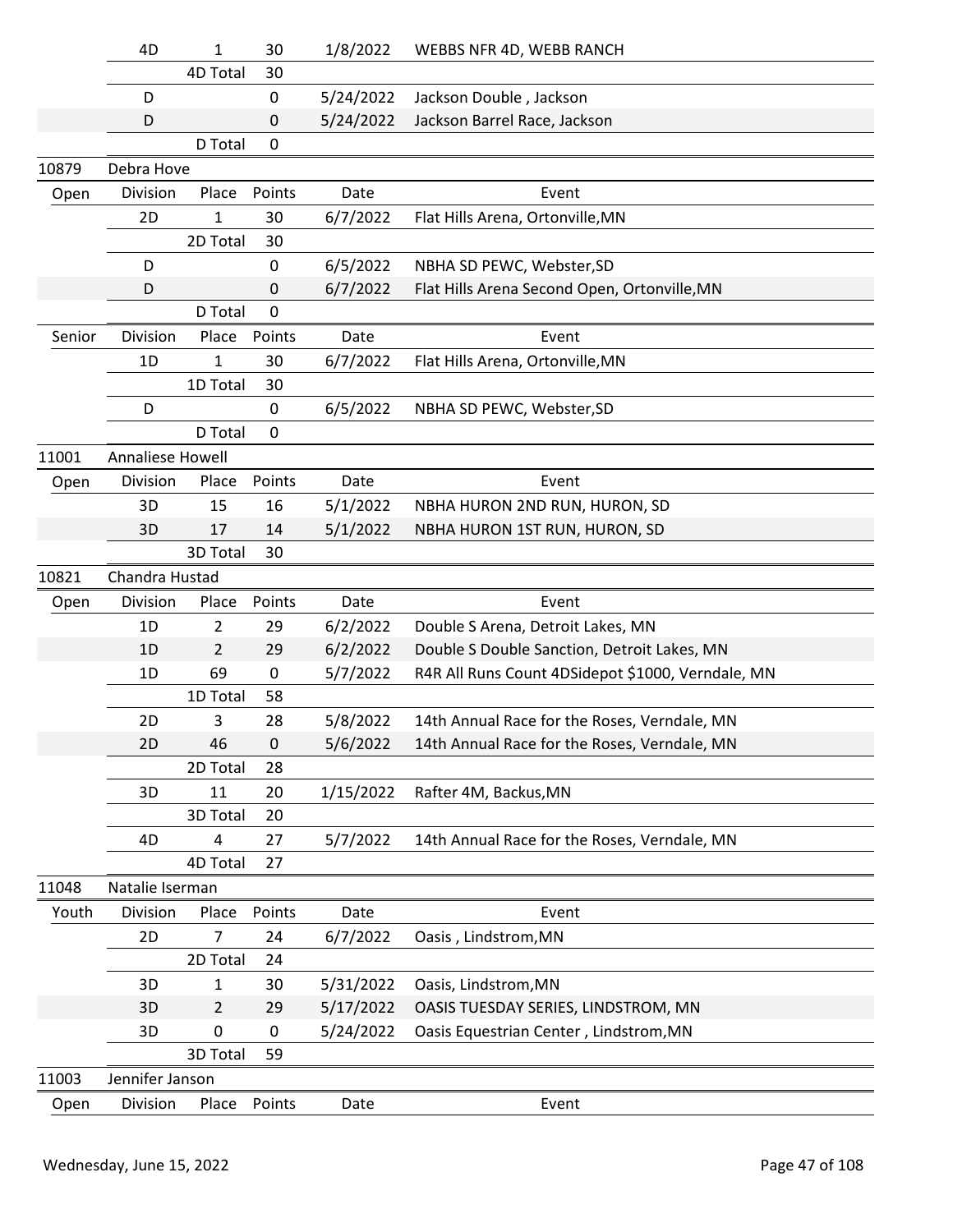|        | 3D                 | 1              | 30     | 5/27/2022 | Little Falls Double Sanction, Little Falls, MN |  |
|--------|--------------------|----------------|--------|-----------|------------------------------------------------|--|
|        | 3D                 | 6              | 25     | 5/27/2022 | Little Falls, Little Falls, MN                 |  |
|        |                    | 3D Total       | 55     |           |                                                |  |
|        | 4D                 | 9              | 22     | 5/25/2022 | Bit & Bridle Barrel & Pole Series, Aitkin, MN  |  |
|        |                    | 4D Total       | 22     |           |                                                |  |
| 11004  | Ashley Janssen     |                |        |           |                                                |  |
| Open   | Division           | Place          | Points | Date      | Event                                          |  |
|        | 4D                 | 7              | 24     | 5/25/2022 | Bit & Bridle Barrel & Pole Series, Aitkin, MN  |  |
|        | 4D                 | $\mathbf{1}$   | 30     | 5/21/2022 | Boots N Buckles, Brainerd, MN                  |  |
|        | 4D                 | 0              | 0      | 5/21/2022 | Boots N Buckles, Brainerd, MN                  |  |
|        | 4D                 | 0              | 0      | 5/25/2022 | Bit & Bridle Barrel & Pole Series, Aitkin, MN  |  |
|        |                    | 4D Total       | 54     |           |                                                |  |
|        | D                  |                | 0      | 1/15/2022 | Rafter 4M, Backus, MN                          |  |
|        | D                  |                | 0      | 4/30/2022 | Rafter 4M, Backus, MN                          |  |
|        |                    | D Total        | 0      |           |                                                |  |
| 10798  | Michelle Jennissen |                |        |           |                                                |  |
| Open   | Division           | Place          | Points | Date      | Event                                          |  |
|        | 2D                 | 8              | 23     | 5/10/2022 | Tuesday Night PEWC Buckle Series, Verndale, MN |  |
|        |                    | 2D Total       | 23     |           |                                                |  |
| Senior | Division           | Place          | Points | Date      | Event                                          |  |
|        | 2D                 | 8              | 23     | 5/10/2022 | Tuesday Night PEWC Buckle Series, Verndale, MN |  |
|        |                    | 2D Total       | 23     |           |                                                |  |
| 10641  | Kris Jensen        |                |        |           |                                                |  |
| Open   | Division           | Place          | Points | Date      | Event                                          |  |
|        | 4D                 | $\overline{2}$ | 29     | 6/8/2022  | Double S Arena, Detroit Lakes, MN              |  |
|        | 4D                 | 3              | 28     | 6/8/2022  | Double S Double, Detroit Lakes, MN             |  |
|        | 4D                 | 24             | 7      | 6/2/2022  | Double S Arena, Detroit Lakes, MN              |  |
|        |                    | 4D Total       | 64     |           |                                                |  |
| Senior | Division           | Place          | Points | Date      | Event                                          |  |
|        | 4D                 | 24             | 7      | 6/2/2022  | Double S Arena, Detroit Lakes, MN              |  |
|        | 4D                 | $\overline{2}$ | 29     | 6/8/2022  | Double S Arena, Detroit Lakes, MN              |  |
|        |                    | 4D Total       | 36     |           |                                                |  |
| 10978  | Monica Jenson      |                |        |           |                                                |  |
| Open   | Division           | Place          | Points | Date      | Event                                          |  |
|        | 1D                 | 6              | 25     | 6/12/2022 | Kuka's, Independence, MN                       |  |
|        | 1D                 | 10             | 21     | 1/29/2022 | Rafter 4M, Backus, MN                          |  |
|        |                    | 1D Total       | 46     |           |                                                |  |
| 10453  | Sherry Johnson     |                |        |           |                                                |  |
| Open   | Division           | Place          | Points | Date      | Event                                          |  |
|        | 2D                 | 8              | 23     | 6/14/2022 | Rafter 4M, Backus, MN                          |  |
|        |                    | 2D Total       | 23     |           |                                                |  |
| Senior | Division           | Place          | Points | Date      | Event                                          |  |
|        | 1D                 | 2              | 29     | 6/14/2022 | Rafter 4M, Backus, MN                          |  |
|        |                    | 1D Total       | 29     |           |                                                |  |
| 10208  | Tori Johnson       |                |        |           |                                                |  |
|        |                    |                |        |           |                                                |  |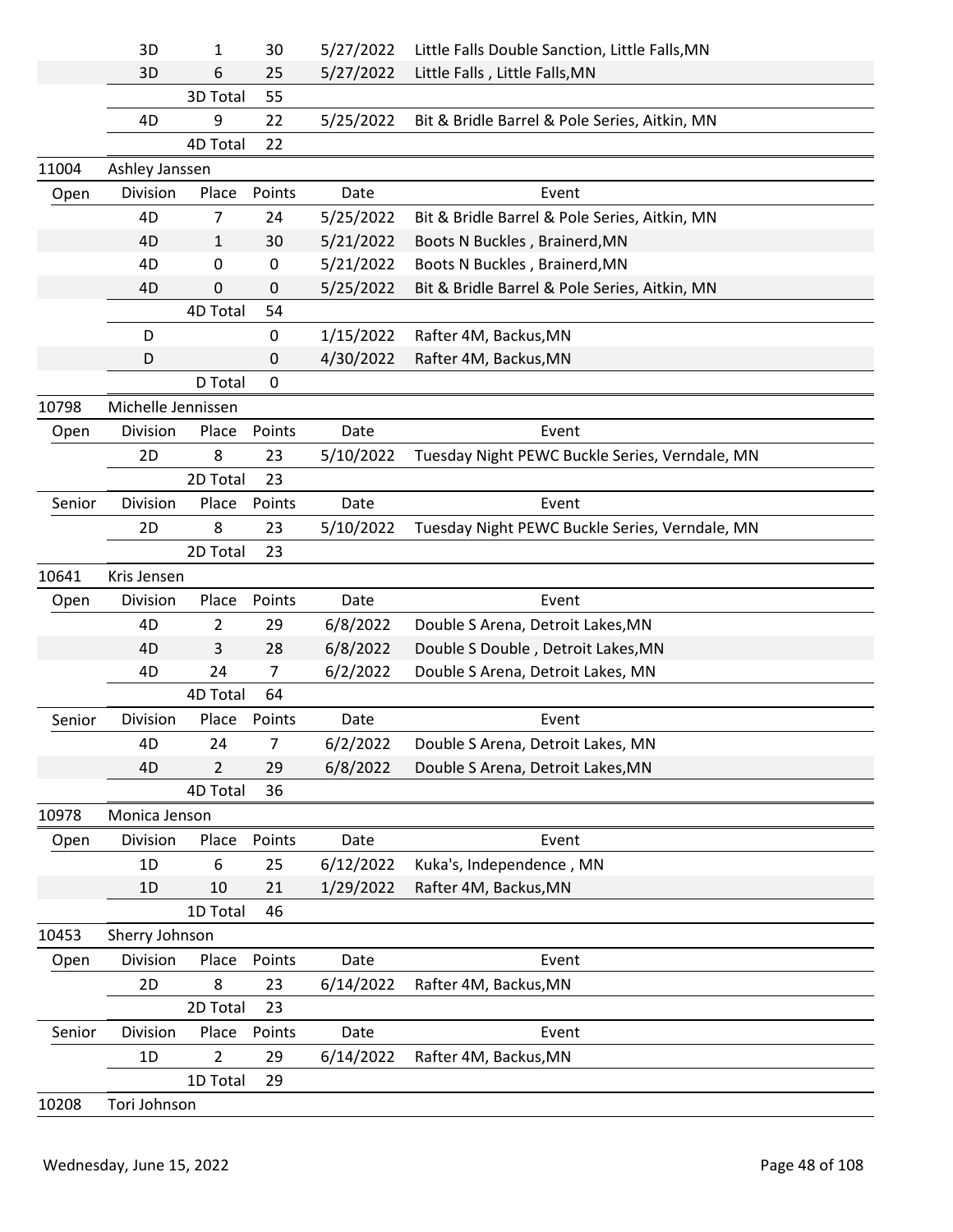| Open   | Division               | Place          | Points         | Date                   | Event                                                                   |
|--------|------------------------|----------------|----------------|------------------------|-------------------------------------------------------------------------|
|        | 3D                     | 4              | 27             | 6/8/2022               | Double S Double, Detroit Lakes, MN                                      |
|        |                        | 3D Total       | 27             |                        |                                                                         |
|        | 4D                     | 0              | 0              | 6/8/2022               | Double S Arena, Detroit Lakes, MN                                       |
|        |                        | 4D Total       | $\mathbf 0$    |                        |                                                                         |
| 10433  | Lorie Johnston         |                |                |                        |                                                                         |
| Senior | Division               | Place          | Points         | Date                   | Event                                                                   |
|        | 2D                     | 19             | 12             | 5/15/2022              | Prospector Challenge Saddle Series PC 1, Rapid City, SD                 |
|        |                        | 2D Total       | 12             |                        |                                                                         |
|        | 3D                     | $\mathbf 0$    | $\pmb{0}$      | 5/14/2022              | Prospector Challenge Saddle Series PC 1, Rapid City, SD                 |
|        | 3D                     | 10             | 21             | 5/14/2022              | Prospector Challenge Saddle Series PC 1, Rapid City, SD                 |
|        | 3D                     | 5              | 26             | 5/15/2022              | Prospector Challenge Saddle Series PC 1, Rapid City, SD                 |
|        |                        | 3D Total       | 47             |                        |                                                                         |
| 11080  | Cindy Jons             |                |                |                        |                                                                         |
| Senior | Division               | Place          | Points         | Date                   | Event                                                                   |
|        | 1D                     | 16             | 15             | 5/14/2022              | Prospector Challenge Saddle Series PC 1, Rapid City, SD                 |
|        |                        | 1D Total       | 15             |                        |                                                                         |
|        | 2D                     | 4              | 27             | 5/13/2022              | Prospector Challenge Saddle Series PC 1, Rapid City, SD                 |
|        |                        | 2D Total       | 27             |                        |                                                                         |
|        | 3D                     | 0              | 0              | 5/15/2022              | Prospector Challenge Saddle Series PC 1, Rapid City, SD                 |
|        |                        | 3D Total       | $\mathbf 0$    |                        |                                                                         |
| 10981  | <b>Claire Kallberg</b> |                |                |                        |                                                                         |
| Open   | Division               | Place          | Points         | Date                   | Event                                                                   |
|        | 4D                     | 29             | $\overline{2}$ | 3/12/2022              | Twisted Clover Barrel Race, Verndale, MN                                |
|        | 4D                     | $\overline{7}$ | 24             | 5/27/2022              | KC Arena, Saginaw, MN                                                   |
|        | 4D<br>4D               | 18<br>6        | 13<br>25       | 3/13/2022<br>5/27/2022 | Twisted Clover Barrel Race, Verndale, MN<br>KC Second Open, Saginaw, MN |
|        | 4D                     | $\pmb{0}$      | $\pmb{0}$      | 3/12/2022              | Twisted Clover Barrel Race 2nd Open, Verndale, MN                       |
|        |                        | 4D Total       | 64             |                        |                                                                         |
| 10135  | Val Kamen              |                |                |                        |                                                                         |
| Open   | Division               | Place          | Points         | Date                   | Event                                                                   |
|        | 2D                     | 3              | 28             | 6/5/2022               | NBHA SD PEWC, Webster, SD                                               |
|        |                        | 2D Total       | 28             |                        |                                                                         |
| Senior | Division               | Place          | Points         | Date                   | Event                                                                   |
|        | 2D                     | 3              | 28             | 6/5/2022               | NBHA SD PEWC, Webster, SD                                               |
|        |                        | 2D Total       | 28             |                        |                                                                         |
| 10982  | Grace Kampa            |                |                |                        |                                                                         |
| Open   | Division               | Place          | Points         | Date                   | Event                                                                   |
|        | 4D                     | 18             | 13             | 5/8/2022               | 14th Annual Race for the Roses, Verndale, MN                            |
|        | 4D                     | 24             | $\overline{7}$ | 3/12/2022              | Twisted Clover Barrel Race, Verndale, MN                                |
|        | 4D                     | 12             | 19             | 3/11/2022              | Twisted Clover Barrel Race, Verndale, MN                                |
|        | 4D                     | 6              | 25             | 2/20/2022              | Dented K Goats, poles and Barrels, Avon MN                              |
|        | 4D                     | 15             | 16             | 3/13/2022              | Twisted Clover Barrel Race, Verndale, MN                                |
|        | 4D                     | 28             | $\mathsf{3}$   | 5/7/2022               | 14th Annual Race for the Roses, Verndale, MN                            |
|        | 4D                     | 14             | 17             | 5/20/2022              | Friday In The Park, Oak Park                                            |
|        |                        |                |                |                        |                                                                         |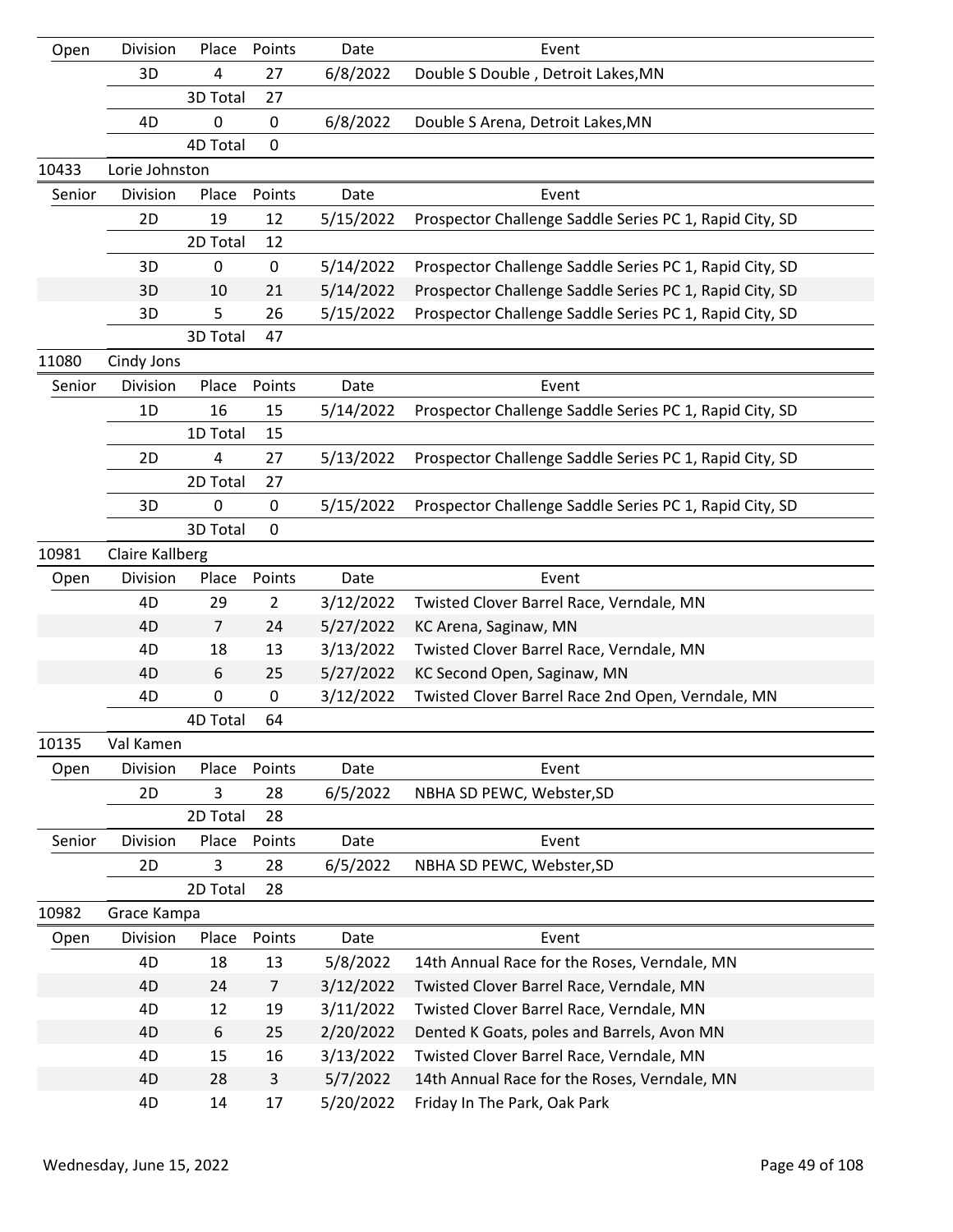|        | 4D              | 31          | $\mathbf 0$ | 5/6/2022  | 14th Annual Race for the Roses, Verndale, MN      |
|--------|-----------------|-------------|-------------|-----------|---------------------------------------------------|
|        | 4D              | 11          | 20          | 3/12/2022 | Twisted Clover Barrel Race 2nd Open, Verndale, MN |
|        |                 | 4D Total    | 120         |           |                                                   |
| 10139  | Lori King       |             |             |           |                                                   |
| Senior | Division        | Place       | Points      | Date      | Event                                             |
|        | 3D              | 28          | 3           | 5/1/2022  | NBHA HURON 1ST RUN, HURON, SD                     |
|        | 3D              | 16          | 15          | 5/19/2022 | NBHA SD04, Clark, SD                              |
|        | 3D              | 22          | 9           | 6/10/2022 | Estelle, Estelle                                  |
|        | 3D              | 10          | 21          | 6/5/2022  | NBHA SD PEWC, Webster, SD                         |
|        |                 | 3D Total    | 48          |           |                                                   |
|        | 4D              | 9           | 22          | 5/1/2022  | NBHA HURON 1ST RUN, HURON, SD                     |
|        | 4D              | 18          | 13          | 6/10/2022 | Estelle, Estelle                                  |
|        | 4D              | 8           | 23          | 6/5/2022  | NBHA SD PEWC, Webster, SD                         |
|        | 4D              | 16          | 15          | 5/19/2022 | NBHA SD04, Clark, SD                              |
|        |                 | 4D Total    | 73          |           |                                                   |
|        | D               | 0           | $\mathbf 0$ | 5/19/2022 | NBHA SD04, Clark, SD                              |
|        |                 | D Total     | 0           |           |                                                   |
| 10397  | Carly Klimek    |             |             |           |                                                   |
| Open   | Division        | Place       | Points      | Date      | Event                                             |
|        | 4D              | 0           | 0           | 4/12/2022 | Tuesday Night PEWC Buckle Series, Verndale, MN    |
|        |                 | 4D Total    | $\mathbf 0$ |           |                                                   |
| 10473  | MacCayle Kobluk |             |             |           |                                                   |
| Open   | Division        | Place       | Points      | Date      | Event                                             |
|        | 1D              | 1           | 30          | 2/6/2022  | Dented K Goats, Poles and Barrels, Avon MN        |
|        | 1 <sub>D</sub>  | 5           | 26          | 1/15/2022 | Rafter 4M, Backus, MN                             |
|        |                 | 1D Total    | 56          |           |                                                   |
|        | 2D              | 2           | 29          | 3/11/2022 | Twisted Clover Barrel Race, Verndale, MN          |
|        | 2D              | 8           | 23          | 1/15/2022 | Rafter 4M, Backus, MN                             |
|        | 2D              | 18          | 13          | 3/12/2022 | Twisted Clover Barrel Race, Verndale, MN          |
|        | 2D              | 5           | 26          | 5/10/2022 | Tuesday Night PEWC Buckle Series, Verndale, MN    |
|        | 2D              | 1           | 30          | 1/9/2022  | Dented K Goats, poles and barrels, Avon MN        |
|        |                 | 2D Total    | 121         |           |                                                   |
|        | 3D              | 3           | 28          | 1/29/2022 | Rafter 4M, Backus, MN                             |
|        | 3D              | 3           | 28          | 4/8/2022  | Spring Tune Up Barrel Race, Verndale, MN          |
|        |                 | 3D Total    | 56          |           |                                                   |
|        | 4D              | 4           | 27          | 5/10/2022 | Tuesday Night PEWC Buckle Series, Verndale, MN    |
|        | 4D              | 0           | $\mathbf 0$ | 4/9/2022  | Spring Tune Up Barrel Race, Verndale, MN          |
|        |                 | 4D Total    | 27          |           |                                                   |
|        | D               |             | $\mathbf 0$ | 1/29/2022 | Rafter 4M, Backus, MN                             |
|        |                 | D Total     | 0           |           |                                                   |
| Youth  | Division        | Place       | Points      | Date      | Event                                             |
|        | 1D              | 20          | 11          | 4/8/2022  | Spring Tune Up Barrel Race, Verndale, MN          |
|        | 1D              | $\mathbf 0$ | $\mathbf 0$ | 1/15/2022 | Rafter 4M, Backus, MN                             |
|        | 1D              | 2           | 29          | 3/11/2022 | Twisted Clover Barrel Race, Verndale, MN          |
|        | 1D              | 6           | 25          | 3/12/2022 | Twisted Clover Barrel Race, Verndale, MN          |
|        | 1D              | 3           | 28          | 5/10/2022 | Tuesday Night PEWC Buckle Series, Verndale, MN    |
|        |                 |             |             |           |                                                   |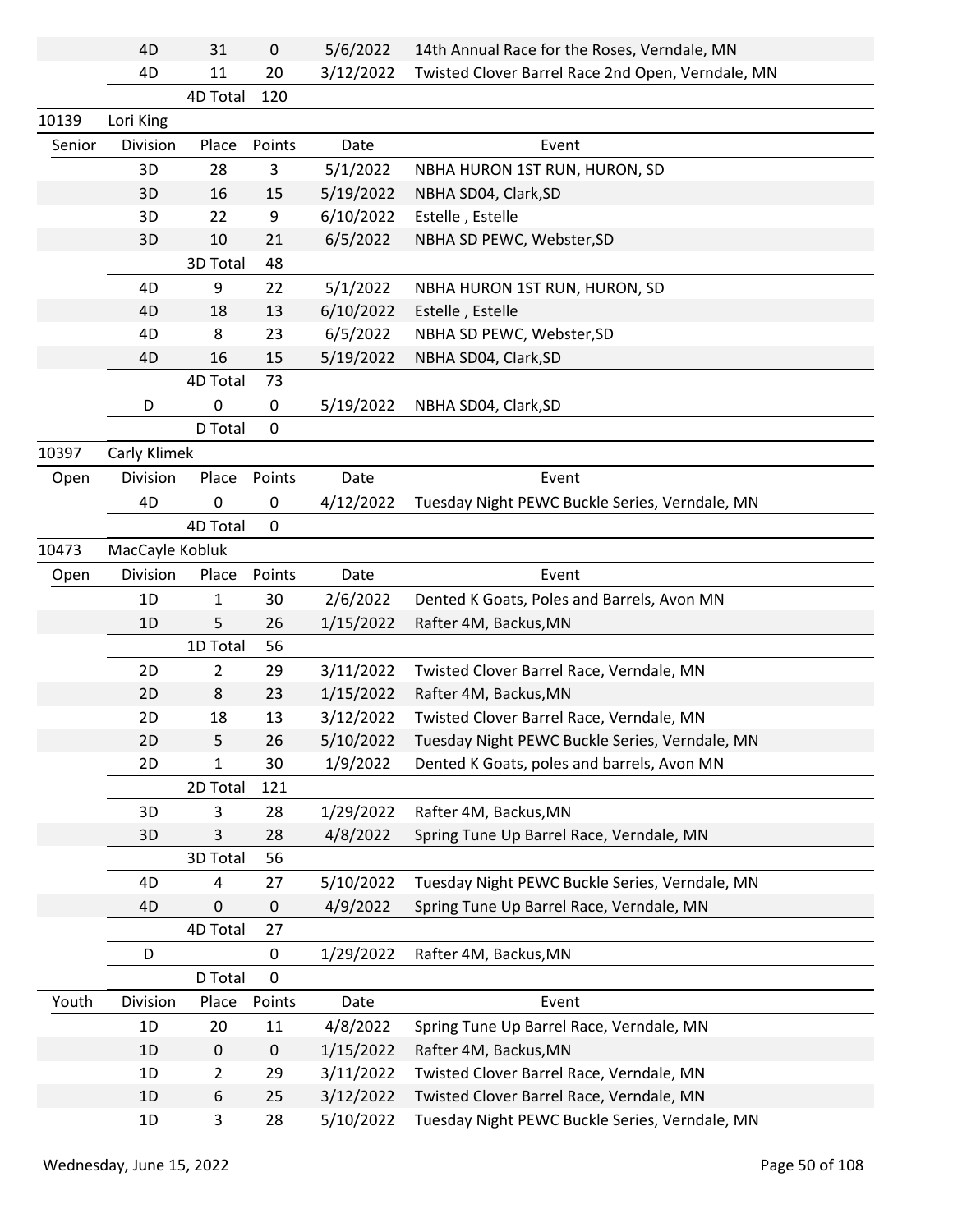|        | 1D                   | 1            | 30     | 1/9/2022  | Dented K Goats, poles and barrels, Avon MN     |  |
|--------|----------------------|--------------|--------|-----------|------------------------------------------------|--|
|        | 1D                   | 3            | 28     | 1/15/2022 | Rafter 4M, Backus, MN                          |  |
|        | 1D                   | 1            | 30     | 2/6/2022  | Dented K Goats, Poles and Barrels, Avon MN     |  |
|        |                      | 1D Total     | 181    |           |                                                |  |
|        | 2D                   | 5            | 26     | 1/29/2022 | Rafter 4M, Backus, MN                          |  |
|        | 2D                   | 3            | 28     | 5/10/2022 | Tuesday Night PEWC Buckle Series, Verndale, MN |  |
|        |                      | 2D Total     | 54     |           |                                                |  |
|        | 3D                   | 0            | 0      | 4/9/2022  | Spring Tune Up Barrel Race, Verndale, MN       |  |
|        |                      | 3D Total     | 0      |           |                                                |  |
| 10142  | <b>Faith Koning</b>  |              |        |           |                                                |  |
| Youth  | Division             | Place        | Points | Date      | Event                                          |  |
|        | 1D                   | 21           | 10     | 5/8/2022  | 14th Annual Race for the Roses, Verndale, MN   |  |
|        | 1D                   | 3            | 28     | 4/26/2022 | Tuesday Night PEWC Buckle Series, Verndale, MN |  |
|        | 1D                   | 14           | 17     | 4/8/2022  | Spring Tune Up Barrel Race, Verndale, MN       |  |
|        | 1D                   | 26           | 5      | 5/7/2022  | 14th Annual Race for the Roses, Verndale, MN   |  |
|        | 1D                   | 20           | 11     | 4/9/2022  | Spring Tune Up Barrel Race, Verndale, MN       |  |
|        | 1 <sub>D</sub>       | $\mathbf{1}$ | 30     | 5/21/2022 | River Trail Riders, River Trail                |  |
|        |                      | 1D Total     | 101    |           |                                                |  |
|        | 2D                   | 4            | 27     | 3/13/2022 | Twisted Clover Barrel Race, Verndale, MN       |  |
|        | 2D                   | 4            | 27     | 4/10/2022 | Spring Tune Up Barrel Race, Verndale, MN       |  |
|        |                      | 2D Total     | 54     |           |                                                |  |
|        | 3D                   | 0            | 0      | 5/6/2022  | 14th Annual Race for the Roses, Verndale, MN   |  |
|        | 3D                   | 0            | 0      | 3/11/2022 | Twisted Clover Barrel Race, Verndale, MN       |  |
|        | 3D                   | 0            | 0      | 3/12/2022 | Twisted Clover Barrel Race, Verndale, MN       |  |
|        |                      |              |        |           |                                                |  |
|        |                      | 3D Total     | 0      |           |                                                |  |
| 10144  | Carrie Kriel         |              |        |           |                                                |  |
| Open   | Division             | Place        | Points | Date      | Event                                          |  |
|        | 3D                   | 14           | 17     | 5/29/2022 | MAY MEMORIAL BASH, MONDOVI, WI                 |  |
|        |                      | 3D Total     | 17     |           |                                                |  |
|        | 4D                   | 12           | 19     | 5/27/2022 | MAY MEMORIAL BASH, MONDOVI, WI                 |  |
|        | 4D                   | 21           | 10     | 5/7/2022  | 14th Annual Race for the Roses, Verndale, MN   |  |
|        | 4D                   | 3            | 28     | 5/28/2022 | MAY MEMORIAL BASH, MONDOVI, WI                 |  |
|        | 4D                   | 3            | 28     | 5/7/2022  | R4R Charity Run, Verndale, MN                  |  |
|        |                      | 4D Total     | 85     |           |                                                |  |
| Senior | Division             | Place        | Points | Date      | Event                                          |  |
|        | 2D                   | 1            | 30     | 5/29/2022 | MAY MEMORIAL BASH, MONDOVI, WI                 |  |
|        | 2D                   | 6            | 25     | 5/7/2022  | 14th Annual Race for the Roses, Verndale, MN   |  |
|        |                      | 2D Total     | 55     |           |                                                |  |
|        | 3D                   | 3            | 28     | 5/28/2022 | MAY MEMORIAL BASH, MONDOVI, WI                 |  |
|        |                      | 3D Total     | 28     |           |                                                |  |
|        | 4D                   | 12           | 19     | 5/27/2022 | MAY MEMORIAL BASH, MONDOVI, WI                 |  |
|        |                      | 4D Total     | 19     |           |                                                |  |
| 10367  | <b>Betsy Kuschel</b> |              |        |           |                                                |  |
| Open   | Division             | Place        | Points | Date      | Event                                          |  |
|        | 1D                   | 14           | 17     | 4/10/2022 | Spring Tune Up Barrel Race, Verndale, MN       |  |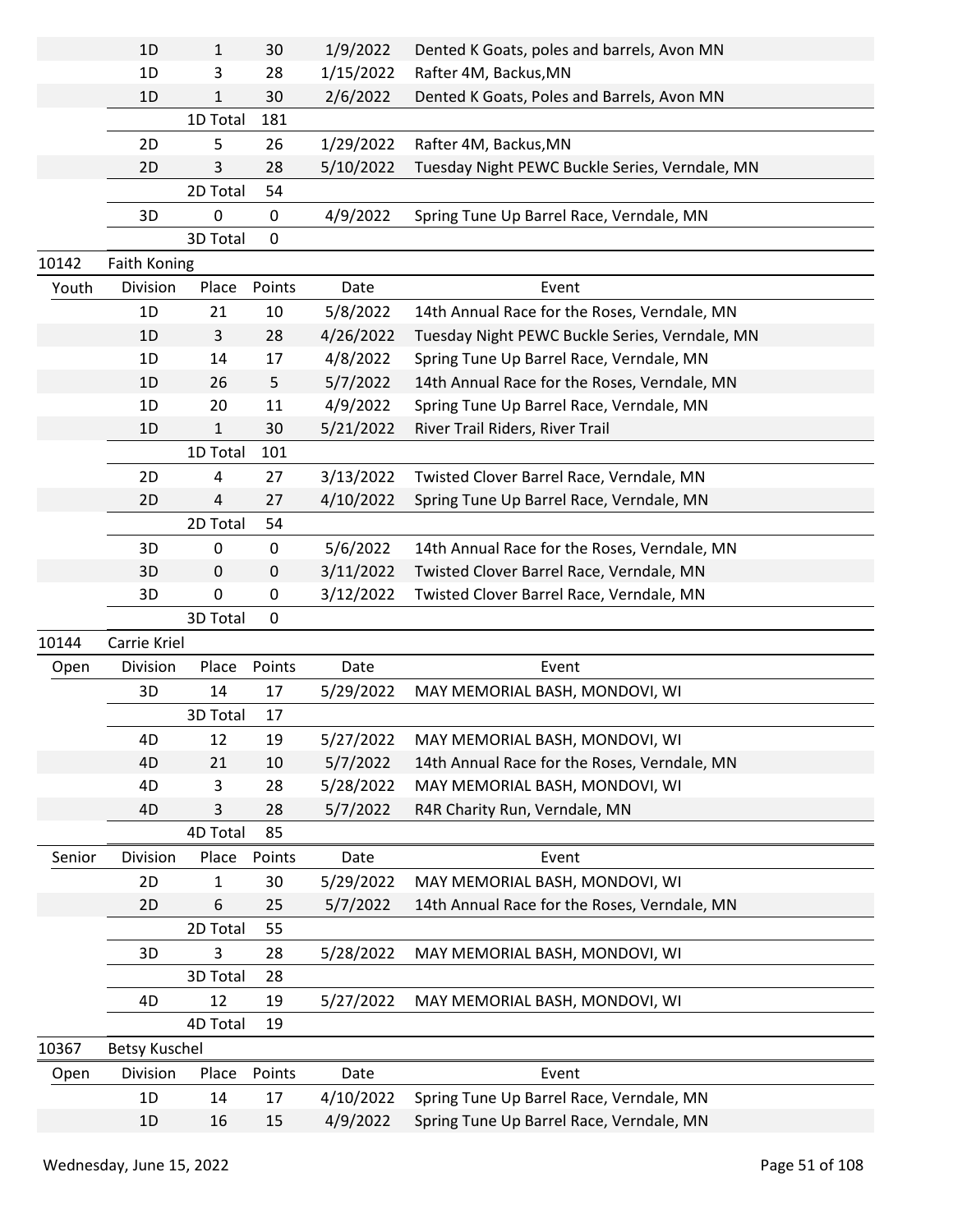|        |                | 1D Total       | 32               |           |                                                      |
|--------|----------------|----------------|------------------|-----------|------------------------------------------------------|
| 10477  | Lonnie Kuschel |                |                  |           |                                                      |
| Open   | Division       | Place          | Points           | Date      | Event                                                |
|        | 1D             | 1              | 30               | 4/9/2022  | Spring Tune Up Barrel Race, Verndale, MN             |
|        | 1D             | 1              | 30               | 4/10/2022 | Spring Tune Up Barrel Race, Verndale, MN             |
|        |                | 1D Total       | 60               |           |                                                      |
| 10645  | Lily Kwako     |                |                  |           |                                                      |
| Open   | Division       | Place          | Points           | Date      | Event                                                |
|        | 4D             | 22             | 9                | 4/9/2022  | Spring Tune Up Barrel Race, Verndale, MN             |
|        |                | 4D Total       | 9                |           |                                                      |
| Youth  | Division       | Place          | Points           | Date      | Event                                                |
|        | 3D             | 12             | 19               | 4/9/2022  | Spring Tune Up Barrel Race, Verndale, MN             |
|        |                | 3D Total       | 19               |           |                                                      |
| 11033  | Maren Lamusga  |                |                  |           |                                                      |
| Open   | Division       | Place          | Points           | Date      | Event                                                |
|        | 1D             | 13             | 18               | 6/12/2022 | Kuka's, Independence, MN                             |
|        |                | 1D Total       | 18               |           |                                                      |
|        | 2D             | 6              | 25               | 3/25/2022 | 2nd Open Spring Runoff Challenge, Cedar Rapids, IA   |
|        | 2D             | 43             | $\pmb{0}$        | 5/8/2022  | 14th Annual Race for the Roses, Verndale, MN         |
|        | 2D             | 72             | $\boldsymbol{0}$ | 5/7/2022  | R4R All Runs Count 4DSidepot \$1000, Verndale, MN    |
|        | 2D             | 8              | 23               | 6/11/2022 | Kuka's, Independence, MN                             |
|        | 2D             | 6              | 25               | 3/27/2022 | 2nd Open Spring Runoff Challenge, Cedar Rapids, IA   |
|        |                | 2D Total       | 73               |           |                                                      |
|        | 3D             | 5              | 26               | 3/27/2022 | 2nd Annual Spring Runoff Challenge, Cedar Rapids, IA |
|        | 3D             | 5              | 26               | 3/25/2022 | 2nd Annual Spring Runoff Challenge, Cedar Rapids, IA |
|        |                | 3D Total       | 52               |           |                                                      |
|        | 4D             | 0              | $\pmb{0}$        | 5/7/2022  | 14th Annual Race for the Roses, Verndale, MN         |
|        | 4D             | 0              | $\pmb{0}$        | 5/6/2022  | 14th Annual Race for the Roses, Verndale, MN         |
|        | 4D             | $\pmb{0}$      | $\boldsymbol{0}$ | 3/26/2022 | 2nd Open Spring Runoff Challenge, Cedar Rapids, IA   |
|        | 4D             | 0              | 0                | 3/26/2022 | 2nd Annual Spring Runoff Challenge, Cedar Rapids, IA |
|        |                | 4D Total       | $\mathbf 0$      |           |                                                      |
| Youth  | Division       | Place          | Points           | Date      | Event                                                |
|        | 1D             | $\overline{7}$ | 24               | 3/25/2022 | 2nd Annual Spring Runoff Challenge, Cedar Rapids, IA |
|        | 1D             | 11             | 20               | 3/27/2022 | 2nd Annual Spring Runoff Challenge, Cedar Rapids, IA |
|        | 1D             | 4              | 27               | 6/12/2022 | Kuka's, Independence, MN                             |
|        | 1D             | 26             | 5                | 5/8/2022  | 14th Annual Race for the Roses, Verndale, MN         |
|        | 1D             | 8              | 23               | 6/11/2022 | Kuka's, Independence, MN                             |
|        |                | 1D Total       | 99               |           |                                                      |
|        | 3D             | 0              | $\pmb{0}$        | 3/26/2022 | 2nd Annual Spring Runoff Challenge, Cedar Rapids, IA |
|        | 3D             | $\pmb{0}$      | $\mathbf 0$      | 5/7/2022  | 14th Annual Race for the Roses, Verndale, MN         |
|        | 3D             | $\pmb{0}$      | $\boldsymbol{0}$ | 5/6/2022  | 14th Annual Race for the Roses, Verndale, MN         |
|        |                | 3D Total       | $\mathbf 0$      |           |                                                      |
| 11034  | Nora Lamusga   |                |                  |           |                                                      |
| Pee We | Division       | Place          | Points           | Date      | Event                                                |
|        | 1D             | 1              | 30               | 6/11/2022 | Kuka's, Independence, MN                             |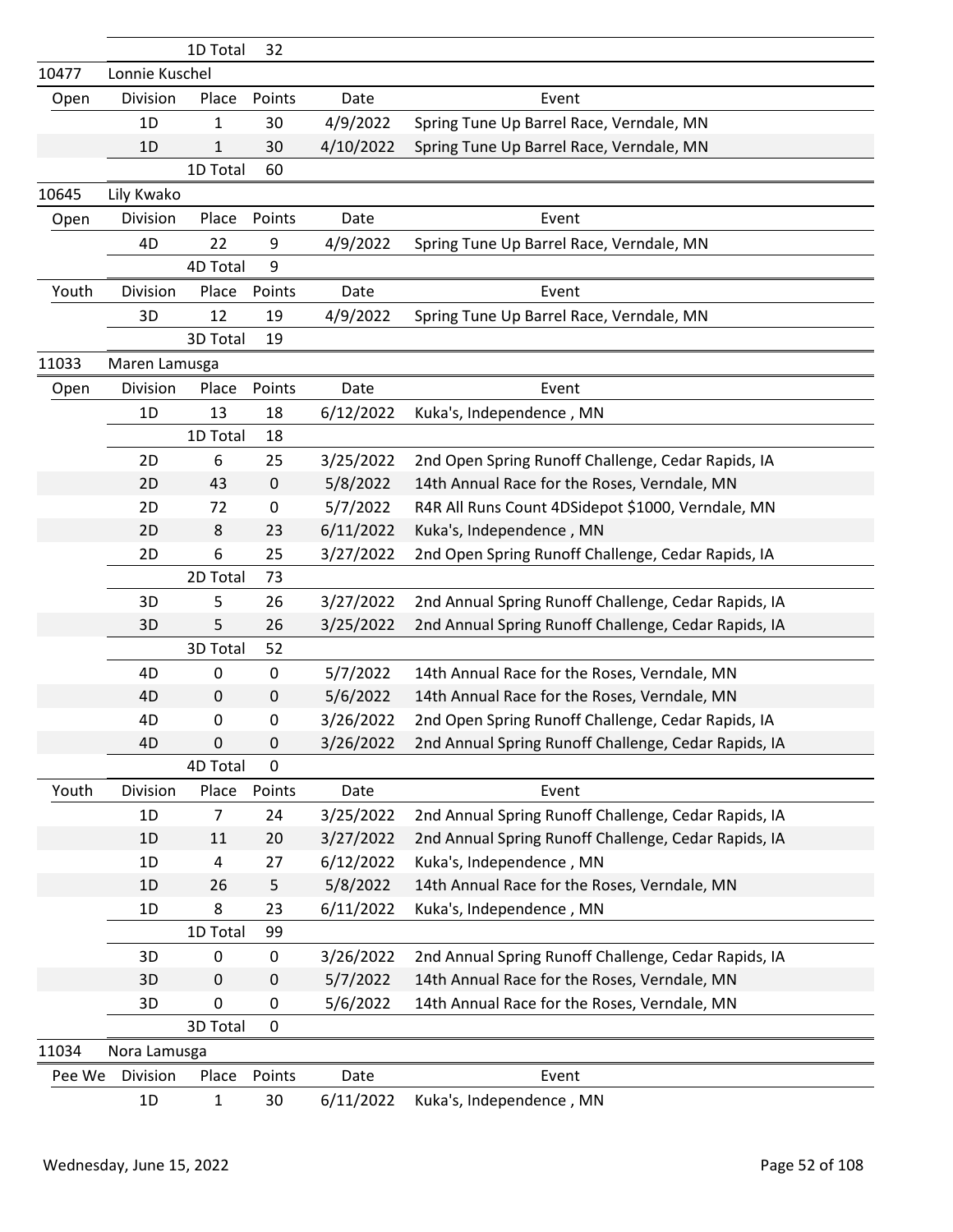|       |                  | 1D Total        | 30               |           |                                                              |
|-------|------------------|-----------------|------------------|-----------|--------------------------------------------------------------|
|       | 3D               | 0               | 0                | 6/12/2022 | Kuka's, Independence, MN                                     |
|       |                  | 3D Total        | $\mathbf 0$      |           |                                                              |
| 11082 | Shania Larive    |                 |                  |           |                                                              |
| Open  | Division         | Place           | Points           | Date      | Event                                                        |
|       | 1D               | 7               | 24               | 5/14/2022 | Prospector Challenge Saddle Series PC 1 PEWC, Rapid City, SD |
|       | 1D               | 21              | 10               | 5/14/2022 | Prospector Challenge Saddle Series PC 1, Rapid City, SD      |
|       |                  | 1D Total        | 34               |           |                                                              |
|       | 3D               | 2               | 29               | 5/14/2022 | Prospector Challenge Saddle Series PC 1 PEWC, Rapid City, SD |
|       | 3D               | 22              | 9                | 5/14/2022 | Prospector Challenge Saddle Series PC 1, Rapid City, SD      |
|       |                  | 3D Total        | 38               |           |                                                              |
|       | 4D               | $\mathbf{1}$    | 30               | 5/15/2022 | Prospector Challenge Saddle Series PC 1, Rapid City, SD      |
|       |                  | 4D Total        | 30               |           |                                                              |
|       | 5D               | 0               | $\mathbf 0$      | 5/15/2022 | Prospector Challenge Saddle Series PC 1, Rapid City, SD      |
|       |                  | 5D Total        | $\mathbf 0$      |           |                                                              |
| 11049 | Angelica Larson  |                 |                  |           |                                                              |
| Open  | Division         | Place           | Points           | Date      | Event                                                        |
|       | 4D               | 0               | $\mathbf 0$      | 5/17/2022 | Tuesday Night PEWC Buckle Series, Verndale, MN               |
|       |                  | 4D Total        | $\mathbf 0$      |           |                                                              |
| 10559 | Ariana Larson    |                 |                  |           |                                                              |
| Open  | Division         | Place           | Points           | Date      | Event                                                        |
|       | 3D               | 10              | 21               | 5/6/2022  | 14th Annual Race for the Roses, Verndale, MN                 |
|       |                  | 3D Total        | 21               |           |                                                              |
|       | 4D               | 0               | $\mathbf 0$      | 5/7/2022  | R4R Charity Run, Verndale, MN                                |
|       | 4D               | 0               | 0                | 5/7/2022  | 14th Annual Race for the Roses, Verndale, MN                 |
|       | 4D               | 0               | $\boldsymbol{0}$ | 5/8/2022  | 14th Annual Race for the Roses, Verndale, MN                 |
|       |                  | <b>4D Total</b> | $\mathbf 0$      |           |                                                              |
| 10147 | Megan Larson     |                 |                  |           |                                                              |
| Open  | Division         | Place           | Points           | Date      | Event                                                        |
|       | 1D               | 12              | 19               | 4/8/2022  | Spring Tune Up Barrel Race, Verndale, MN                     |
|       | 1D               | 18              | 13               | 4/9/2022  | Spring Tune Up Barrel Race, Verndale, MN                     |
|       |                  | 1D Total        | 32               |           |                                                              |
|       | 2D               | 21              | 10               | 4/8/2022  | Spring Tune Up Barrel Race, Verndale, MN                     |
|       | 2D               | 26              | 5                | 4/9/2022  | Spring Tune Up Barrel Race, Verndale, MN                     |
|       |                  | 2D Total        | 15               |           |                                                              |
| Youth | Division         | Place           | Points           | Date      | Event                                                        |
|       | 1D               | 0               | 0                | 4/9/2022  | Spring Tune Up Barrel Race, Verndale, MN                     |
|       | 1D               | 13              | 18               | 4/9/2022  | Spring Tune Up Barrel Race, Verndale, MN                     |
|       | 1D               | 7               | 24               | 4/8/2022  | Spring Tune Up Barrel Race, Verndale, MN                     |
|       | 1D               | 0               | $\pmb{0}$        | 4/8/2022  | Spring Tune Up Barrel Race, Verndale, MN                     |
|       |                  | 1D Total        | 42               |           |                                                              |
| 10984 | Brandi Lashinski |                 |                  |           |                                                              |
| Open  | Division         | Place           | Points           | Date      | Event                                                        |
|       | 1D               | 3               | 28               | 5/15/2022 | Dented K Barrel and pole bending jackpot, AVON, MN           |
|       |                  | 1D Total        | 28               |           |                                                              |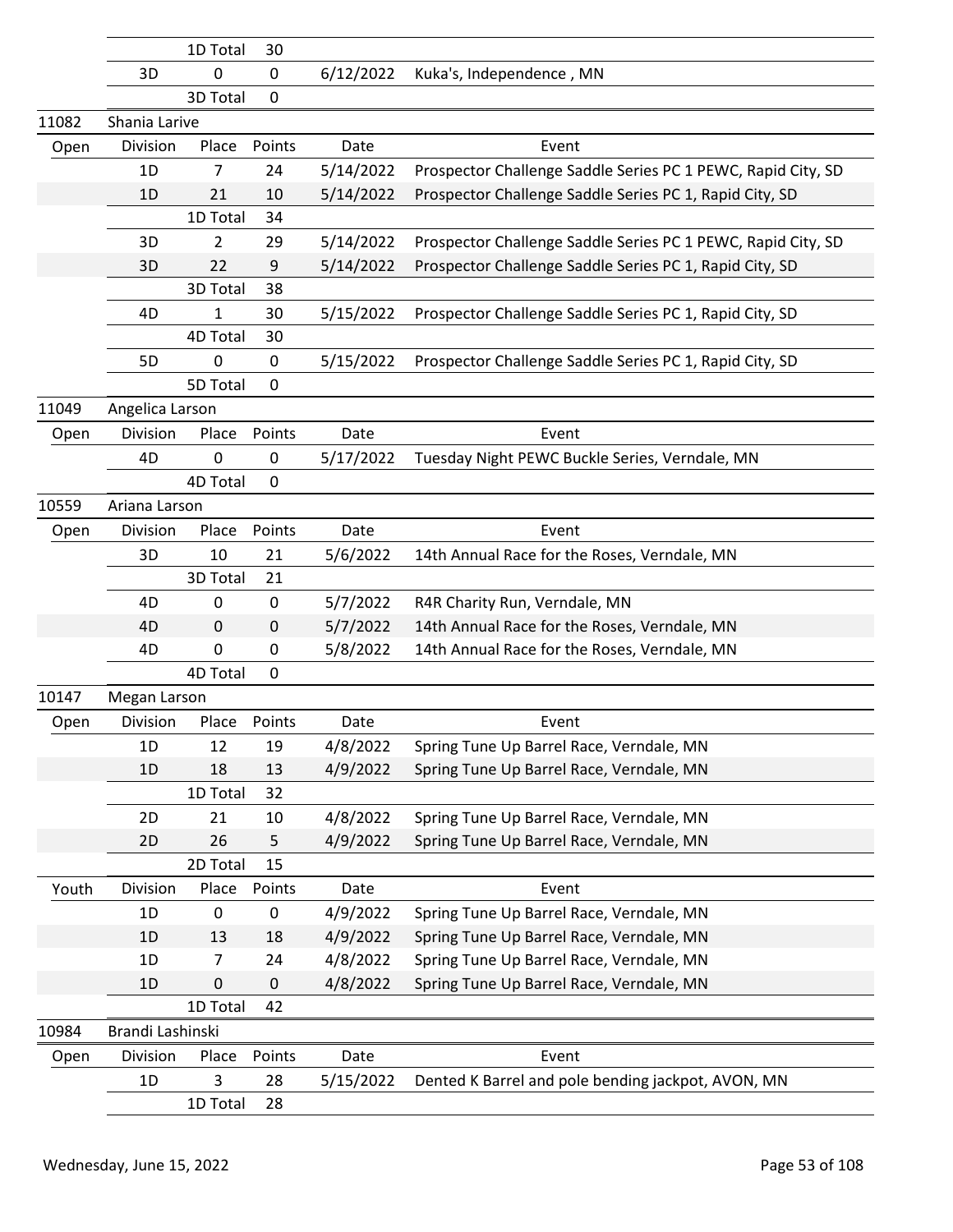|       | 2D             | 6                       | 25               | 4/12/2022 | Tuesday Night PEWC Buckle Series, Verndale, MN        |
|-------|----------------|-------------------------|------------------|-----------|-------------------------------------------------------|
|       | 2D             | 1                       | 30               | 4/8/2022  | Spring Tune Up Barrel Race, Verndale, MN              |
|       | 2D             | 0                       | $\pmb{0}$        | 5/10/2022 | Tuesday Night PEWC Buckle Series, Verndale, MN        |
|       | 2D             | 17                      | 14               | 4/9/2022  | Spring Tune Up Barrel Race, Verndale, MN              |
|       | 2D             | 0                       | $\pmb{0}$        | 4/8/2022  | Spring Tune Up Barrel Race, Verndale, MN              |
|       | 2D             | 4                       | 27               | 5/10/2022 | Tuesday Night PEWC Buckle Series Second, Verndale, MN |
|       | 2D             | 1                       | 30               | 4/26/2022 | Tuesday Night Second Open, Verndale, MN               |
|       | 2D             | 1                       | 30               | 5/20/2022 | Friday In The Park, Oak Park                          |
|       | 2D             | 5                       | 26               | 4/26/2022 | Tuesday Night Second Open, Verndale, MN               |
|       | 2D             | 5                       | 26               | 4/26/2022 | Tuesday Night PEWC Buckle Series, Verndale, MN        |
|       | 2D             | 6                       | 25               | 5/10/2022 | Tuesday Night PEWC Buckle Series, Verndale, MN        |
|       | 2D             | 1                       | 30               | 4/26/2022 | Tuesday Night PEWC Buckle Series, Verndale, MN        |
|       | 2D             | $\pmb{0}$               | $\pmb{0}$        | 5/10/2022 | Tuesday Night PEWC Buckle Series Second, Verndale, MN |
|       |                | 2D Total                | 263              |           |                                                       |
|       | 3D             | 1                       | 30               | 4/12/2022 | Tuesday Night PEWC Buckle Series, Verndale, MN        |
|       |                | 3D Total                | 30               |           |                                                       |
|       | 4D             | 0                       | $\mathbf 0$      | 4/9/2022  | Spring Tune Up Barrel Race, Verndale, MN              |
|       |                | 4D Total                | 0                |           |                                                       |
|       | D              |                         | 0                | 5/20/2022 | Friday In The Park, Oak Park                          |
|       |                | D Total                 | $\mathbf 0$      |           |                                                       |
| 10735 | Miranda LaTour |                         |                  |           |                                                       |
| Open  | Division       | Place                   | Points           | Date      | Event                                                 |
|       | 1D             | $\overline{\mathbf{4}}$ | 27               | 5/27/2022 | KC Arena, Saginaw, MN                                 |
|       |                |                         |                  |           |                                                       |
|       |                |                         | 27               |           |                                                       |
|       |                | 1D Total                |                  |           |                                                       |
|       | 2D             | 12                      | 19               | 3/13/2022 | Twisted Clover Barrel Race, Verndale, MN              |
|       | 2D             | $\overline{2}$          | 29               | 5/28/2022 | Grit and Glam, Bemidji, MN                            |
|       | 2D             | 4                       | 27               | 3/26/2022 | 2nd Open Spring Runoff Challenge, Cedar Rapids, IA    |
|       | 2D             | 3                       | 28               | 3/27/2022 | 2nd Open Spring Runoff Challenge, Cedar Rapids, IA    |
|       | 2D<br>2D       | 3<br>1                  | 28               | 5/28/2022 | Grit and Glam Second, Bemidji, MN                     |
|       |                |                         | 30               | 5/27/2022 | KC Second Open, Saginaw, MN                           |
|       |                | 2D Total                | 161              |           |                                                       |
|       | 3D             | $\overline{7}$          | 24               | 3/27/2022 | 2nd Annual Spring Runoff Challenge, Cedar Rapids, IA  |
|       | 3D             | $\overline{2}$          | 29               | 4/8/2022  | Spring Tune Up Barrel Race 2nd Open, Verndale, MN     |
|       | 3D             | $\overline{2}$          | 29               | 3/13/2022 | Twisted Clover Barrel Race 2nd Open, Verndale, MN     |
|       | 3D             | 12                      | 19               | 5/6/2022  | 14th Annual Race for the Roses, Verndale, MN          |
|       | 3D             | 15                      | 16               | 4/10/2022 | Spring Tune Up Barrel Race, Verndale, MN              |
|       | 3D             | 25                      | $\boldsymbol{6}$ | 5/7/2022  | R4R All Runs Count 4DSidepot \$1000, Verndale, MN     |
|       | 3D             | 28<br>3D Total          | 3<br>126         | 5/7/2022  | 14th Annual Race for the Roses, Verndale, MN          |
|       | 4D             | 4                       | 27               | 5/25/2022 | Bit & Bridle Barrel & Pole Series, Aitkin, MN         |
|       | 4D             | $\mathbf 0$             | $\mathbf 0$      | 4/9/2022  | Spring Tune Up Barrel Race, Verndale, MN              |
|       | 4D             | $\pmb{0}$               | $\pmb{0}$        | 4/8/2022  | Spring Tune Up Barrel Race, Verndale, MN              |
|       | 4D             | $\pmb{0}$               | $\pmb{0}$        | 3/11/2022 | Twisted Clover Barrel Race, Verndale, MN              |
|       | 4D             | 21                      | 10               | 3/12/2022 | Twisted Clover Barrel Race, Verndale, MN              |
|       | 4D             | $\mathbf 0$             | $\mathbf 0$      | 3/12/2022 | Twisted Clover Barrel Race 2nd Open, Verndale, MN     |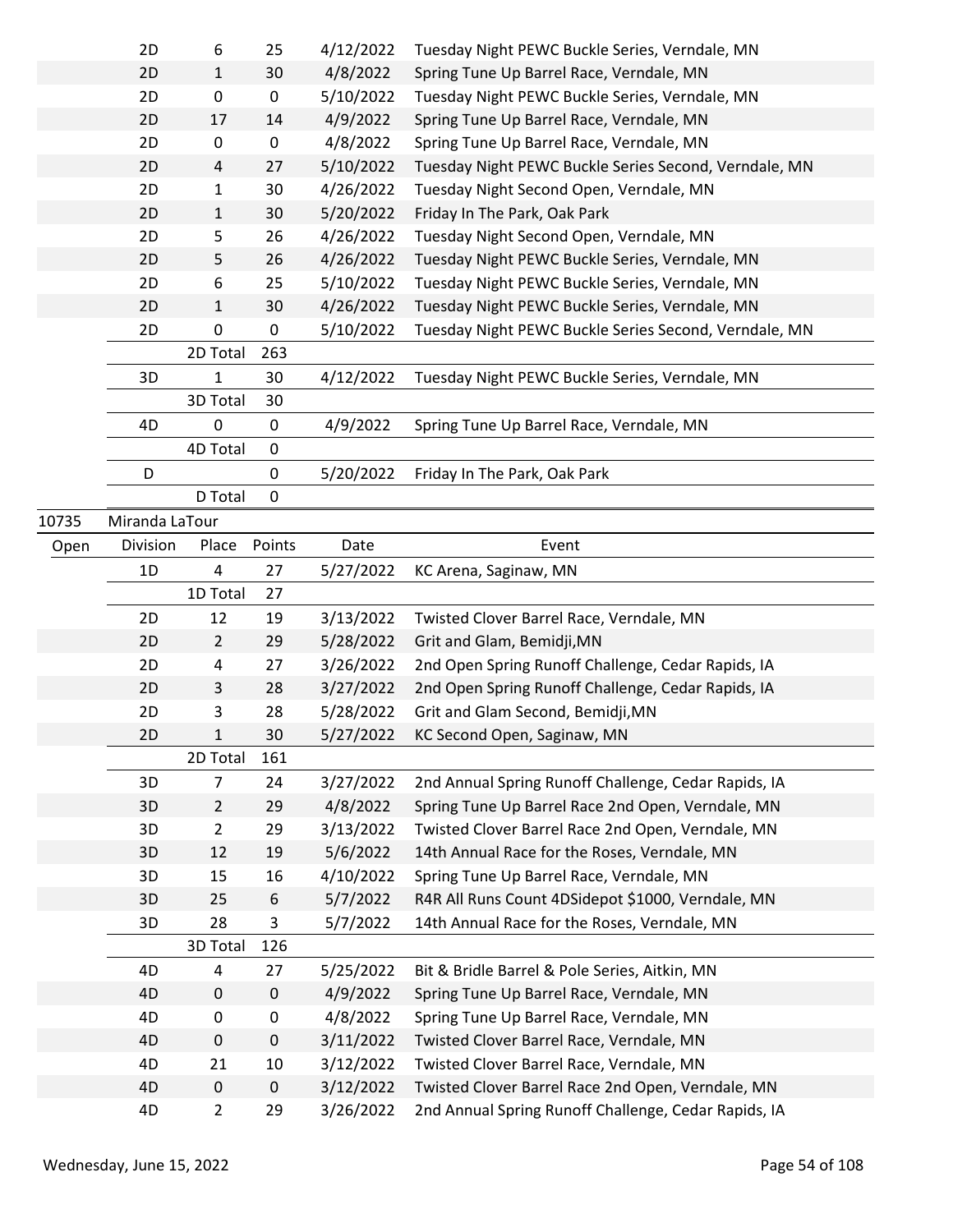|       | 4D              | 0              | $\mathbf 0$ | 5/8/2022  | 14th Annual Race for the Roses, Verndale, MN         |
|-------|-----------------|----------------|-------------|-----------|------------------------------------------------------|
|       |                 | 4D Total       | 66          |           |                                                      |
| Youth | Division        | Place          | Points      | Date      | Event                                                |
|       | 1 <sub>D</sub>  | 7              | 24          | 3/27/2022 | 2nd Annual Spring Runoff Challenge, Cedar Rapids, IA |
|       | 1D              | $\overline{2}$ | 29          | 5/27/2022 | KC Arena, Saginaw, MN                                |
|       | 1D              | 17             | 14          | 5/8/2022  | 14th Annual Race for the Roses, Verndale, MN         |
|       |                 | 1D Total       | 67          |           |                                                      |
|       | 2D              | 3              | 28          | 4/8/2022  | Spring Tune Up Barrel Race, Verndale, MN             |
|       | 2D              | $\mathbf{1}$   | 30          | 5/28/2022 | Grit and Glam, Bemidji, MN                           |
|       | 2D              | 3              | 28          | 5/7/2022  | 14th Annual Race for the Roses, Verndale, MN         |
|       | 2D              | $\mathbf{1}$   | 30          | 3/26/2022 | 2nd Annual Spring Runoff Challenge, Cedar Rapids, IA |
|       | 2D              | 5              | 26          | 5/6/2022  | 14th Annual Race for the Roses, Verndale, MN         |
|       |                 | 2D Total       | 142         |           |                                                      |
|       | 3D              | 0              | $\pmb{0}$   | 3/12/2022 | Twisted Clover Barrel Race, Verndale, MN             |
|       | 3D              | 0              | $\pmb{0}$   | 3/11/2022 | Twisted Clover Barrel Race, Verndale, MN             |
|       | 3D              | 1              | 30          | 4/10/2022 | Spring Tune Up Barrel Race, Verndale, MN             |
|       | 3D              | 7              | 24          | 3/13/2022 | Twisted Clover Barrel Race, Verndale, MN             |
|       | 3D              | 0              | $\pmb{0}$   | 4/9/2022  | Spring Tune Up Barrel Race, Verndale, MN             |
|       |                 | 3D Total       | 54          |           |                                                      |
|       | 4D              | 0              | $\mathbf 0$ | 5/25/2022 | Bit & Bridle Barrel & Pole Series, Aitkin, MN        |
|       |                 | 4D Total       | 0           |           |                                                      |
| 10153 | Melissa Lehmann |                |             |           |                                                      |
| Open  | Division        | Place          | Points      | Date      | Event                                                |
|       | 1D              | 43             | 0           | 5/7/2022  | 14th Annual Race for the Roses, Verndale, MN         |
|       | 1D              | 5              | 26          | 5/6/2022  | 14th Annual Race for the Roses, Verndale, MN         |
|       | 1D              | 5              | 26          | 3/5/2022  | Rafter 4M, Backus, MN                                |
|       | 1D              | 11             | 20          | 4/10/2022 | Spring Tune Up Barrel Race, Verndale, MN             |
|       | 1D              | 3              | 28          | 4/30/2022 | Rafter 4M, Backus, MN                                |
|       | 1D              | $\pmb{0}$      | $\pmb{0}$   | 4/30/2022 | Rafter 4M, Backus, MN                                |
|       | 1D              | U              | U           | 4/30/2022 | Rafter 4M, Backus, MN                                |
|       | 1D              | 0              | $\pmb{0}$   | 3/5/2022  | Rafter 4M, Backus, MN                                |
|       | 1D              | 7              | 24          | 1/15/2022 | Rafter 4M, Backus, MN                                |
|       | 1D              | 6              | 25          | 1/29/2022 | Rafter 4M, Backus, MN                                |
|       | 1D              | 16             | 15          | 5/7/2022  | R4R All Runs Count 4DSidepot \$1000, Verndale, MN    |
|       |                 | 1D Total       | 164         |           |                                                      |
|       | 2D              | 33             | 0           | 5/6/2022  | 14th Annual Race for the Roses, Verndale, MN         |
|       | 2D              | 32             | $\pmb{0}$   | 5/7/2022  | 14th Annual Race for the Roses, Verndale, MN         |
|       | 2D              | 0              | $\pmb{0}$   | 3/11/2022 | Twisted Clover Barrel Race, Verndale, MN             |
|       | 2D              | $\overline{7}$ | 24          | 3/12/2022 | Twisted Clover Barrel Race, Verndale, MN             |
|       | 2D              | 59             | $\pmb{0}$   | 5/7/2022  | R4R All Runs Count 4DSidepot \$1000, Verndale, MN    |
|       | 2D              | 13             | 18          | 3/13/2022 | Twisted Clover Barrel Race, Verndale, MN             |
|       | 2D              | 21             | 10          | 4/9/2022  | Spring Tune Up Barrel Race, Verndale, MN             |
|       | 2D              | 37             | $\mathbf 0$ | 5/6/2022  | 14th Annual Race for the Roses, Verndale, MN         |
|       | 2D              | 4              | 27          | 3/11/2022 | Twisted Clover Barrel Race, Verndale, MN             |
|       | 2D              | 8              | 23          | 1/29/2022 | Rafter 4M, Backus, MN                                |
|       | 2D              | 3              | 28          | 5/14/2022 | Grit and Glam, Bemdji, MN                            |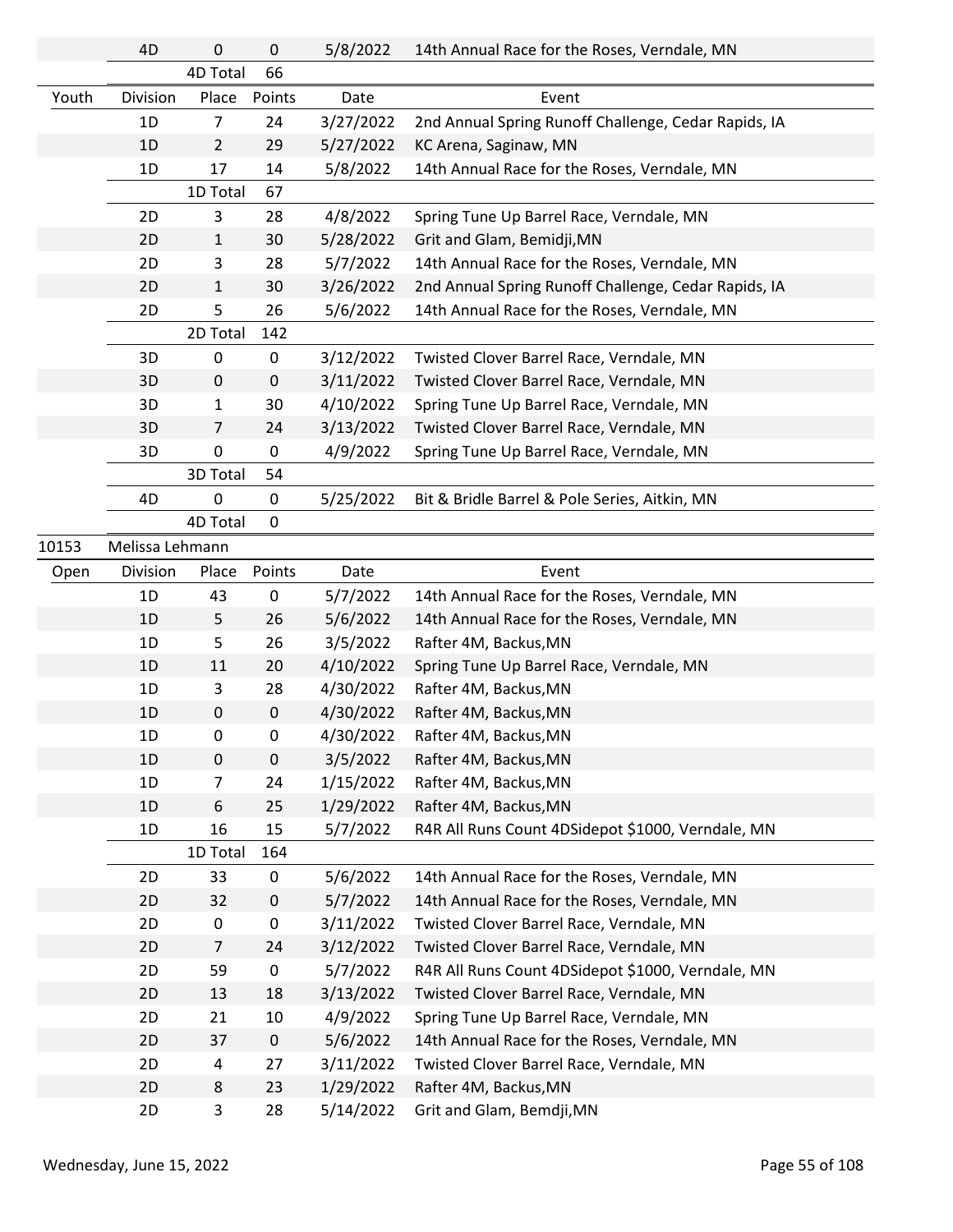|       | 2D             | 46              | $\pmb{0}$        | 5/8/2022  | 14th Annual Race for the Roses, Verndale, MN      |
|-------|----------------|-----------------|------------------|-----------|---------------------------------------------------|
|       | 2D             | 70              | $\pmb{0}$        | 5/7/2022  | R4R All Runs Count 4DSidepot \$1000, Verndale, MN |
|       | 2D             | 10              | 21               | 3/5/2022  | Rafter 4M, Backus, MN                             |
|       | 2D             | 47              | $\pmb{0}$        | 5/7/2022  | 14th Annual Race for the Roses, Verndale, MN      |
|       | 2D             | 44              | 0                | 5/8/2022  | 14th Annual Race for the Roses, Verndale, MN      |
|       |                | 2D Total        | 151              |           |                                                   |
|       | 3D             | $\overline{2}$  | 29               | 3/11/2022 | Twisted Clover Barrel Race, Verndale, MN          |
|       | 3D             | 6               | 25               | 5/14/2022 | Grit and Glam, Bemdji, MN                         |
|       | 3D             | 3               | 28               | 6/8/2022  | Grit and Glam, Bemidji, MN                        |
|       | 3D             | $\mathbf{1}$    | 30               | 3/12/2022 | Twisted Clover Barrel Race, Verndale, MN          |
|       | 3D             | 5               | 26               | 4/10/2022 | Spring Tune Up Barrel Race, Verndale, MN          |
|       | 3D             | 10              | 21               | 6/7/2022  | Rafter 4M, Backus, MN                             |
|       | 3D             | 8               | 23               | 1/15/2022 | Rafter 4M, Backus, MN                             |
|       |                | 3D Total        | 182              |           |                                                   |
|       | 4D             | 0               | $\mathbf 0$      | 3/12/2022 | Twisted Clover Barrel Race, Verndale, MN          |
|       | 4D             | $\mathbf 0$     | $\mathbf 0$      | 4/9/2022  | Spring Tune Up Barrel Race, Verndale, MN          |
|       | 4D             | 0               | $\boldsymbol{0}$ | 5/8/2022  | 14th Annual Race for the Roses, Verndale, MN      |
|       | 4D             | 22              | 9                | 6/7/2022  | Rafter 4M, Backus, MN                             |
|       | 4D             | $\pmb{0}$       | $\pmb{0}$        | 3/13/2022 | Twisted Clover Barrel Race, Verndale, MN          |
|       |                | 4D Total        | 9                |           |                                                   |
| 10600 | Kambria LePage |                 |                  |           |                                                   |
| Open  | Division       | Place           | Points           | Date      | Event                                             |
|       | 1D             | 11              | 20               | 4/8/2022  | Spring Tune Up Barrel Race 2nd Open, Verndale, MN |
|       | 1D             | 10              | 21               | 4/9/2022  | Spring Tune Up Barrel Race, Verndale, MN          |
|       | 1D             | 16              | 15               | 5/7/2022  | 14th Annual Race for the Roses, Verndale, MN      |
|       | 1D             | 24              | $\overline{7}$   | 5/7/2022  | R4R All Runs Count 4DSidepot \$1000, Verndale, MN |
|       | 1D             | 13              | 18               | 4/8/2022  | Spring Tune Up Barrel Race, Verndale, MN          |
|       | 1 <sub>D</sub> | 6               | 25               | 4/10/2022 | Spring Tune Up Barrel Race, Verndale, MN          |
|       |                | 1D Total        | 106              |           |                                                   |
|       | 4D             | 0               | 0                | 5/6/2022  | 14th Annual Race for the Roses, Verndale, MN      |
|       | 4D             | 0               | $\mathbf 0$      | 5/8/2022  | 14th Annual Race for the Roses, Verndale, MN      |
|       | 4D             | 0               | $\pmb{0}$        | 5/27/2022 | KC Arena, Saginaw, MN                             |
|       | 4D             | 0               | 0                | 5/27/2022 | KC Second Open, Saginaw, MN                       |
|       |                | <b>4D Total</b> | $\mathbf 0$      |           |                                                   |
| Youth | Division       | Place           | Points           | Date      | Event                                             |
|       | 1D             | 7               | 24               | 4/9/2022  | Spring Tune Up Barrel Race, Verndale, MN          |
|       | 1D             | 9               | 22               | 4/8/2022  | Spring Tune Up Barrel Race, Verndale, MN          |
|       | 1D             | 6               | 25               | 5/7/2022  | 14th Annual Race for the Roses, Verndale, MN      |
|       | 1D             | 3               | 28               | 4/10/2022 | Spring Tune Up Barrel Race, Verndale, MN          |
|       |                | 1D Total        | 99               |           |                                                   |
|       | 3D             | 0               | 0                | 5/6/2022  | 14th Annual Race for the Roses, Verndale, MN      |
|       | 3D             | 0               | $\mathbf 0$      | 5/8/2022  | 14th Annual Race for the Roses, Verndale, MN      |
|       |                | 3D Total        | 0                |           |                                                   |
|       | 4D             | 0               | $\mathbf 0$      | 5/27/2022 | KC Arena, Saginaw, MN                             |
|       |                | 4D Total        | $\mathbf 0$      |           |                                                   |
| 10439 | Shawna Letcher |                 |                  |           |                                                   |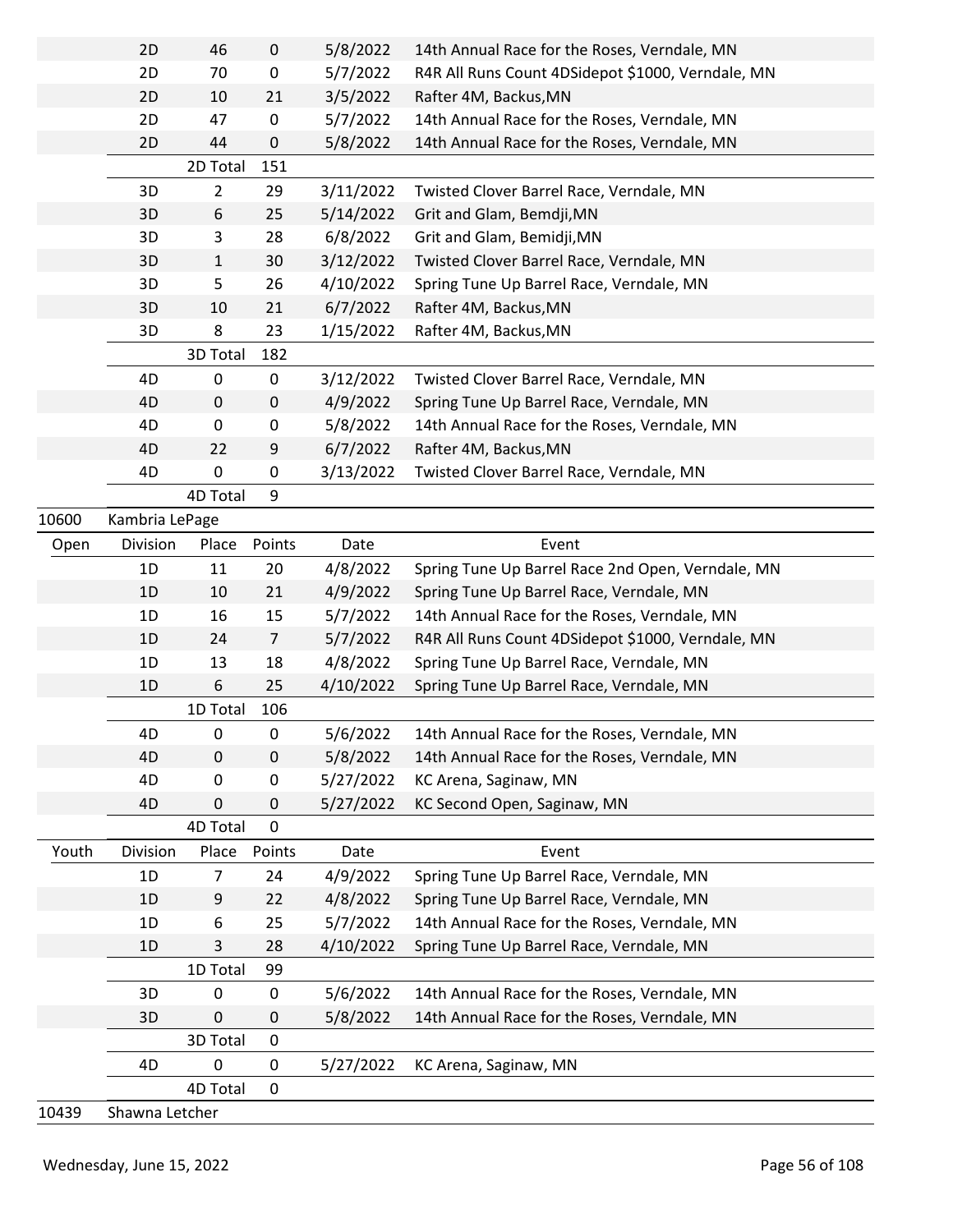| Open   | Division        | Place     | Points      | Date      | Event                                                        |
|--------|-----------------|-----------|-------------|-----------|--------------------------------------------------------------|
|        | 2D              | 9         | 22          | 5/14/2022 | Prospector Challenge Saddle Series PC 1 PEWC, Rapid City, SD |
|        | 2D              | 45        | 0           | 5/14/2022 | Prospector Challenge Saddle Series PC 1, Rapid City, SD      |
|        |                 | 2D Total  | 22          |           |                                                              |
|        | 3D              | 23        | 8           | 5/15/2022 | Prospector Challenge Saddle Series PC 1, Rapid City, SD      |
|        | 3D              | 33        | 0           | 5/15/2022 | Prospector Challenge Saddle Series PC 1 ARC, Rapid City, SD  |
|        |                 | 3D Total  | 8           |           |                                                              |
| Senior | Division        | Place     | Points      | Date      | Event                                                        |
|        | 1D              | 17        | 14          | 5/14/2022 | Prospector Challenge Saddle Series PC 1, Rapid City, SD      |
|        |                 | 1D Total  | 14          |           |                                                              |
|        | 2D              | 5         | 26          | 5/15/2022 | Prospector Challenge Saddle Series PC 1, Rapid City, SD      |
|        |                 | 2D Total  | 26          |           |                                                              |
| 10156  | Deena Lorton    |           |             |           |                                                              |
| Open   | Division        | Place     | Points      | Date      | Event                                                        |
|        | 4D              | 3         | 28          | 5/28/2022 | GF Double, Grand Forks, ND                                   |
|        | 4D              | 1         | 30          | 5/28/2022 | Grand Forks Fairgrounds Arena, Grand Forks, ND               |
|        |                 | 4D Total  | 58          |           |                                                              |
| 10155  | Meghan Lorton   |           |             |           |                                                              |
| Open   | Division        | Place     | Points      | Date      | Event                                                        |
|        | 3D              | 4         | 27          | 5/28/2022 | Grand Forks Fairgrounds Arena, Grand Forks, ND               |
|        | 3D              | 7         | 24          | 5/28/2022 | GF Double, Grand Forks, ND                                   |
|        |                 | 3D Total  | 51          |           |                                                              |
|        | 4D              | 5         | 26          | 5/28/2022 | Grand Forks Fairgrounds Arena, Grand Forks, ND               |
|        |                 | 4D Total  | 26          |           |                                                              |
| 10920  | Cadyn Luedemann |           |             |           |                                                              |
| Open   | Division        | Place     | Points      | Date      | Event                                                        |
|        | 1D              | 16        | 15          | 6/11/2022 | Kuka's, Independence, MN                                     |
|        |                 | 1D Total  | 15          |           |                                                              |
|        | 2D              | 9         | 22          | 6/11/2022 | Kuka's, Independence, MN                                     |
|        | 2D              | $\pmb{0}$ | $\pmb{0}$   | 6/12/2022 | Kuka's, Independence, MN                                     |
|        |                 | 2D Total  | 22          |           |                                                              |
|        | 3D              | 4         | 27          | 4/26/2022 | Tuesday Night PEWC Buckle Series, Verndale, MN               |
|        | 3D              | 4         | 27          | 4/26/2022 | Tuesday Night Second Open, Verndale, MN                      |
|        |                 | 3D Total  | 54          |           |                                                              |
|        | 4D              | 0         | 0           | 4/26/2022 | Tuesday Night Second Open, Verndale, MN                      |
|        | 4D              | $\pmb{0}$ | 0           | 4/26/2022 | Tuesday Night PEWC Buckle Series, Verndale, MN               |
|        |                 | 4D Total  | $\pmb{0}$   |           |                                                              |
|        | D               |           | $\mathbf 0$ | 1/29/2022 | Rafter 4M, Backus, MN                                        |
|        |                 | D Total   | $\mathbf 0$ |           |                                                              |
| 11083  | Maren Luedemann |           |             |           |                                                              |
| Open   | Division        | Place     | Points      | Date      | Event                                                        |
|        | 2D              | 0         | 0           | 4/30/2022 | Rafter 4M, Backus, MN                                        |
|        | 2D              | 14        | 17          | 6/12/2022 | Kuka's, Independence, MN                                     |
|        | 2D              | 4         | 27          | 4/30/2022 | Rafter 4M, Backus, MN                                        |
|        |                 | 2D Total  | 44          |           |                                                              |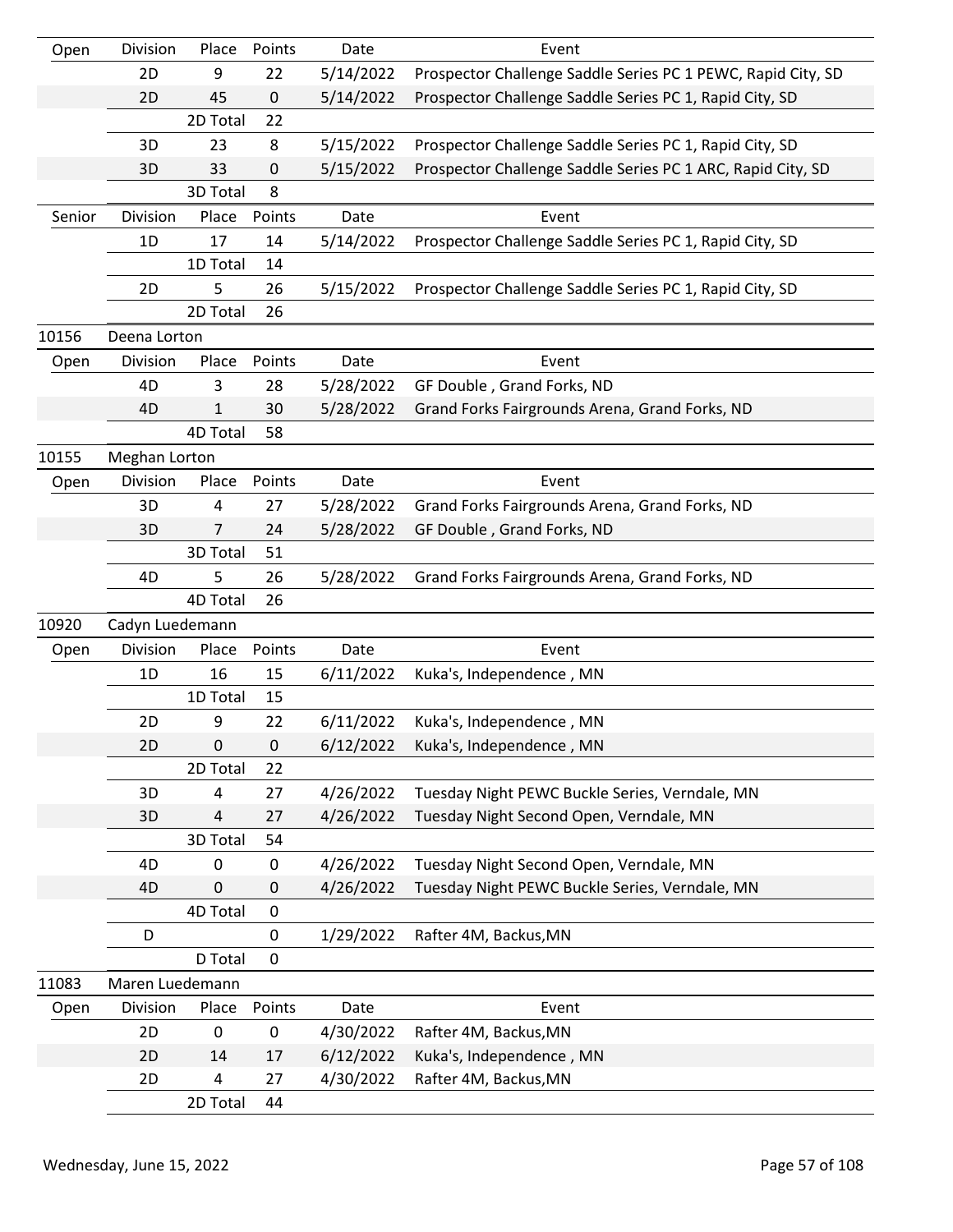|        | 4D                   | 0              | 0         | 4/30/2022 | Rafter 4M, Backus, MN                                          |
|--------|----------------------|----------------|-----------|-----------|----------------------------------------------------------------|
|        |                      | 4D Total       | 0         |           |                                                                |
| Senior | Division             | Place          | Points    | Date      | Event                                                          |
|        | 2D                   | 4              | 27        | 4/30/2022 | Rafter 4M, Backus, MN                                          |
|        | 2D                   | 0              | 0         | 4/30/2022 | Rafter 4M, Backus, MN                                          |
|        |                      | 2D Total       | 27        |           |                                                                |
|        | 4D                   | 0              | 0         | 4/30/2022 | Rafter 4M, Backus, MN                                          |
|        |                      | 4D Total       | 0         |           |                                                                |
| 11105  | <b>Hadley Mack</b>   |                |           |           |                                                                |
| Open   | Division             | Place          | Points    | Date      | Event                                                          |
|        | 1D                   | $\overline{2}$ | 29        | 6/8/2022  | Double S Arena, Detroit Lakes, MN                              |
|        |                      | 1D Total       | 29        |           |                                                                |
|        | 3D                   | 1              | 30        | 6/8/2022  | Double S Double, Detroit Lakes, MN                             |
|        |                      | 3D Total       | 30        |           |                                                                |
| 10159  | Stephanie Mackissock |                |           |           |                                                                |
| Open   | Division             | Place          | Points    | Date      | Event                                                          |
|        | 1D                   | 4              | 27        | 2/20/2022 | Dented K Goats, poles and Barrels SECOND, Avon MN              |
|        | 1D                   | 6              | 25        | 2/20/2022 | Dented K Goats, poles and Barrels, Avon MN                     |
|        |                      | 1D Total       | 52        |           |                                                                |
|        | 2D                   | $\overline{2}$ | 29        | 2/6/2022  | Dented K Goats, Poles and Barrels SECOND, Avon MN              |
|        | 2D                   | 5              | 26        | 3/6/2022  | Dented K Second Open, Dented K Avon MN                         |
|        | 2D                   | 12             | 19        | 3/5/2022  | Rafter 4M, Backus, MN                                          |
|        | 2D                   | 9              | 22        | 5/10/2022 | Tuesday Night PEWC Buckle Series, Verndale, MN                 |
|        | 2D                   | 2              | 29        | 5/27/2022 | Little Falls Double Sanction, Little Falls, MN                 |
|        | 2D                   | $\mathbf{1}$   | 30        | 5/27/2022 | Little Falls, Little Falls, MN                                 |
|        | 2D                   | 9              | 22        | 3/6/2022  | Dented K Ranch Barrel and Pole Bending Winter series, Dented K |
|        | 2D                   | 2              | 29        | 2/6/2022  | Dented K Goats, Poles and Barrels, Avon MN                     |
|        |                      | 2D Total       | 206       |           |                                                                |
|        | 3D                   | 1              | 30        | 1/29/2022 | Rafter 4M, Backus, MN                                          |
|        | 3D                   | 14             | 17        | 4/10/2022 | Spring Tune Up Barrel Race, Verndale, MN                       |
|        | 3D                   | 9              | 22        | 4/30/2022 | Rafter 4M, Backus, MN                                          |
|        | 3D                   | 8              | 23        | 5/27/2022 | Little Falls Double Sanction, Little Falls, MN                 |
|        | 3D                   | 12             | 19        | 4/9/2022  | Spring Tune Up Barrel Race, Verndale, MN                       |
|        | 3D                   | $\mathbf{1}$   | 30        | 1/15/2022 | Rafter 4M, Backus, MN                                          |
|        |                      | 3D Total       | 141       |           |                                                                |
|        | 4D                   | 0              | 0         | 4/8/2022  | Spring Tune Up Barrel Race 2nd Open, Verndale, MN              |
|        | 4D                   | $\mathbf 0$    | $\pmb{0}$ | 4/8/2022  | Spring Tune Up Barrel Race, Verndale, MN                       |
|        | 4D                   | 1              | 30        | 5/27/2022 | Little Falls, Little Falls, MN                                 |
|        |                      | 4D Total       | 30        |           |                                                                |
| 10161  | Kaija Madsen         |                |           |           |                                                                |
| Open   | Division             | Place          | Points    | Date      | Event                                                          |
|        | 1D                   | 12             | 19        | 5/8/2022  | 14th Annual Race for the Roses, Verndale, MN                   |
|        | 1D                   | 27             | 4         | 5/7/2022  | R4R All Runs Count 4DSidepot \$1000, Verndale, MN              |
|        |                      | 1D Total       | 23        |           |                                                                |
|        | 2D                   | 1              | 30        | 6/14/2022 | Rafter 4M, Backus, MN                                          |
|        | 2D                   | $\mathbf{1}$   | 30        | 6/7/2022  | Rafter 4M, Backus, MN                                          |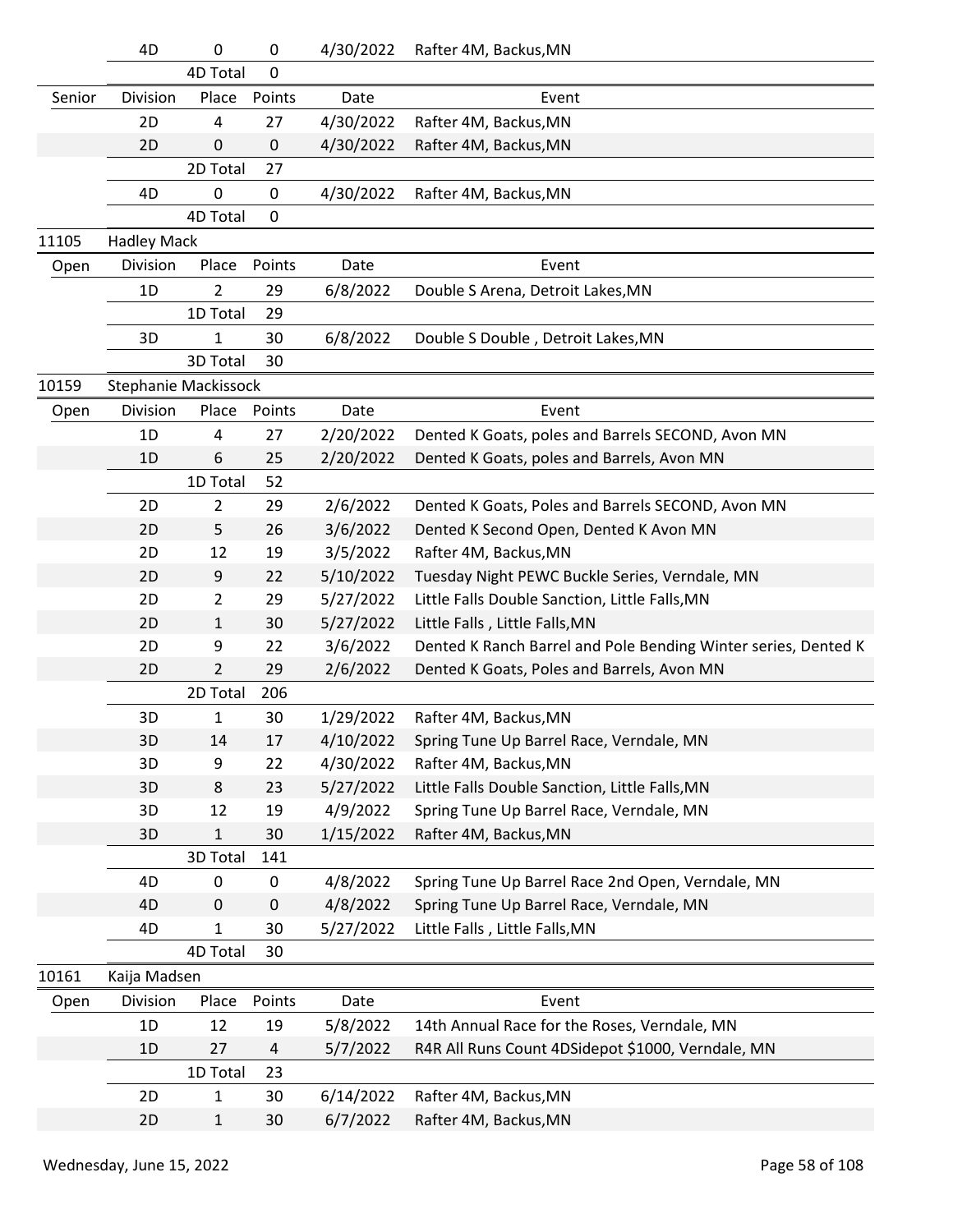|       |                     | 2D Total       | 60          |           |                                                              |
|-------|---------------------|----------------|-------------|-----------|--------------------------------------------------------------|
|       | 3D                  | 19             | 12          | 5/6/2022  | 14th Annual Race for the Roses, Verndale, MN                 |
|       |                     | 3D Total       | 12          |           |                                                              |
|       | 4D                  | 20             | 11          | 6/7/2022  | Rafter 4M, Backus, MN                                        |
|       | 4D                  | 26             | 5           | 6/14/2022 | Rafter 4M, Backus, MN                                        |
|       | 4D                  | 0              | 0           | 5/7/2022  | 14th Annual Race for the Roses, Verndale, MN                 |
|       |                     | 4D Total       | 16          |           |                                                              |
| Youth | Division            | Place          | Points      | Date      | Event                                                        |
|       | 1D                  | 3              | 28          | 6/14/2022 | Rafter 4M, Backus, MN                                        |
|       | 1D                  | 5              | 26          | 6/7/2022  | Rafter 4M, Backus, MN                                        |
|       | 1D                  | 8              | 23          | 5/8/2022  | 14th Annual Race for the Roses, Verndale, MN                 |
|       |                     | 1D Total       | 77          |           |                                                              |
|       | 2D                  | 8              | 23          | 5/6/2022  | 14th Annual Race for the Roses, Verndale, MN                 |
|       |                     | 2D Total       | 23          |           |                                                              |
|       | 3D                  | 0              | 0           | 5/7/2022  | 14th Annual Race for the Roses, Verndale, MN                 |
|       |                     | 3D Total       | $\mathbf 0$ |           |                                                              |
|       | 4D                  | 10             | 21          | 6/7/2022  | Rafter 4M, Backus, MN                                        |
|       |                     | 4D Total       | 21          |           |                                                              |
| 10160 | Sarah Madsen        |                |             |           |                                                              |
| Open  | Division            | Place          | Points      | Date      | Event                                                        |
|       | 4D                  | 2              | 29          | 6/7/2022  | Rafter 4M, Backus, MN                                        |
|       |                     | 4D Total       | 29          |           |                                                              |
| 10164 | <b>Lilly Mankie</b> |                |             |           |                                                              |
|       |                     |                |             |           |                                                              |
| Open  | Division            | Place          | Points      | Date      | Event                                                        |
|       | 3D                  | 26             | 5           | 5/7/2022  | 14th Annual Race for the Roses, Verndale, MN                 |
|       |                     | 3D Total       | 5           |           |                                                              |
|       | 4D                  | 0              | 0           | 5/8/2022  | 14th Annual Race for the Roses, Verndale, MN                 |
|       | 4D                  | 0              | 0           | 5/6/2022  | 14th Annual Race for the Roses, Verndale, MN                 |
|       |                     | 4D Total       | 0           |           |                                                              |
| 10165 | Kyndra Mannel       |                |             |           |                                                              |
| Youth | Division            | Place          | Points      | Date      | Event                                                        |
|       | 1D                  | 3              | 28          | 3/25/2022 | 2nd Annual Spring Runoff Challenge, Cedar Rapids, IA         |
|       | 1D                  | 1              | 30          | 3/27/2022 | 2nd Annual Spring Runoff Challenge, Cedar Rapids, IA         |
|       | 1D                  | 5              | 26          | 3/27/2022 | 2nd Annual Spring Runoff Challenge, Cedar Rapids, IA         |
|       | 1D                  | 4              | 27          | 3/26/2022 | 2nd Annual Spring Runoff Challenge, Cedar Rapids, IA         |
|       |                     | 1D Total       | 111         |           |                                                              |
|       | 3D                  | 0              | $\pmb{0}$   | 3/26/2022 | 2nd Annual Spring Runoff Challenge, Cedar Rapids, IA         |
|       | 3D                  | 0              | 0           | 3/25/2022 | 2nd Annual Spring Runoff Challenge, Cedar Rapids, IA         |
|       |                     | 3D Total       | $\mathbf 0$ |           |                                                              |
| 10166 | <b>Ethel Martin</b> |                |             |           |                                                              |
| Open  | Division            | Place          | Points      | Date      | Event                                                        |
|       | 5D                  | 0              | $\pmb{0}$   | 5/15/2022 | Prospector Challenge Saddle Series PC 1, Rapid City, SD      |
|       | 5D                  | $\overline{2}$ | 29          | 5/14/2022 | Prospector Challenge Saddle Series PC 1 PEWC, Rapid City, SD |
|       | 5D                  | 25             | 6           | 5/13/2022 | Prospector Challenge Saddle Series PC 1, Rapid City, SD      |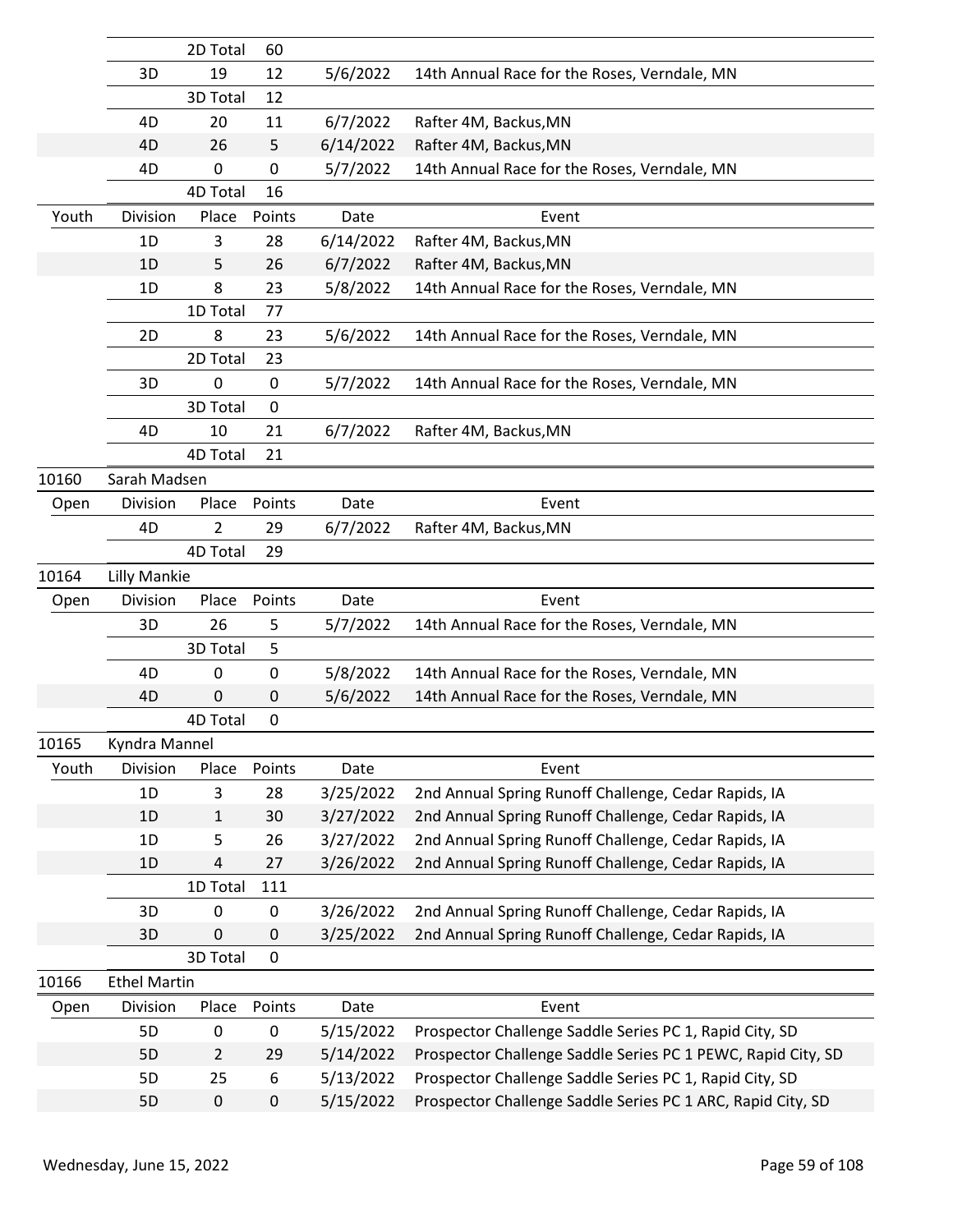|        | 5D            | 14             | 17          | 5/14/2022 | Prospector Challenge Saddle Series PC 1, Rapid City, SD |
|--------|---------------|----------------|-------------|-----------|---------------------------------------------------------|
|        |               | 5D Total       | 52          |           |                                                         |
| Senior | Division      | Place          | Points      | Date      | Event                                                   |
|        | 3D            | 10             | 21          | 5/13/2022 | Prospector Challenge Saddle Series PC 1, Rapid City, SD |
|        | 3D            | $\mathbf 0$    | $\mathbf 0$ | 5/15/2022 | Prospector Challenge Saddle Series PC 1, Rapid City, SD |
|        | 3D            | $\overline{7}$ | 24          | 5/14/2022 | Prospector Challenge Saddle Series PC 1, Rapid City, SD |
|        |               | 3D Total       | 45          |           |                                                         |
| 10964  | Ava Mauer     |                |             |           |                                                         |
| Pee We | Division      | Place          | Points      | Date      | Event                                                   |
|        | 1D            | $\mathbf{1}$   | 30          | 3/13/2022 | Twisted Clover Barrel Race, Verndale, MN                |
|        | 1D            | $\overline{2}$ | 29          | 4/9/2022  | Spring Tune Up Barrel Race, Verndale, MN                |
|        | 1D            | 0              | $\pmb{0}$   | 6/7/2022  | Rafter 4M, Backus, MN                                   |
|        | 1D            | $\mathbf{1}$   | 30          | 4/10/2022 | Spring Tune Up Barrel Race, Verndale, MN                |
|        | 1D            | $\overline{2}$ | 29          | 6/7/2022  | Rafter 4M, Backus, MN                                   |
|        | 1D            | $\overline{2}$ | 29          | 3/12/2022 | Twisted Clover Barrel Race, Verndale, MN                |
|        | 1D            | 0              | $\pmb{0}$   | 5/25/2022 | Bit & Bridle Barrel & Pole Series, Aitkin, MN           |
|        | 1D            | $\overline{2}$ | 29          | 5/25/2022 | Bit & Bridle Barrel & Pole Series, Aitkin, MN           |
|        | 1D            | $\overline{2}$ | 29          | 3/11/2022 | Twisted Clover Barrel Race, Verndale, MN                |
|        |               | 1D Total       | 205         |           |                                                         |
|        | 3D            | 0              | 0           | 4/8/2022  | Spring Tune Up Barrel Race, Verndale, MN                |
|        |               | 3D Total       | $\mathbf 0$ |           |                                                         |
| Youth  | Division      | Place          | Points      | Date      | Event                                                   |
|        | 3D            | 5              | 26          | 3/11/2022 | Twisted Clover Barrel Race, Verndale, MN                |
|        | 3D            | 0              | $\mathbf 0$ | 4/8/2022  | Spring Tune Up Barrel Race, Verndale, MN                |
|        | 3D            | 6              | 25          | 3/13/2022 | Twisted Clover Barrel Race, Verndale, MN                |
|        | 3D            | 4              | 27          | 4/10/2022 | Spring Tune Up Barrel Race, Verndale, MN                |
|        | 3D            | $\overline{7}$ | 24          | 4/9/2022  | Spring Tune Up Barrel Race, Verndale, MN                |
|        | 3D            | 5              | 26          | 3/12/2022 | Twisted Clover Barrel Race, Verndale, MN                |
|        |               | 3D Total       | 128         |           |                                                         |
|        | 4D            | 8              | 23          | 5/25/2022 | Bit & Bridle Barrel & Pole Series, Aitkin, MN           |
|        | 4D            | 0              | $\pmb{0}$   | 5/25/2022 | Bit & Bridle Barrel & Pole Series, Aitkin, MN           |
|        | 4D            | 7              | 24          | 6/7/2022  | Rafter 4M, Backus, MN                                   |
|        | 4D            | 0              | 0           | 6/7/2022  | Rafter 4M, Backus, MN                                   |
|        |               | 4D Total       | 47          |           |                                                         |
| 10505  | Mikalie Maunu |                |             |           |                                                         |
| Open   | Division      | Place          | Points      | Date      | Event                                                   |
|        | 1D            | 4              | 27          | 4/26/2022 | Tuesday Night PEWC Buckle Series, Verndale, MN          |
|        | 1D            | 25             | 6           | 5/7/2022  | 14th Annual Race for the Roses, Verndale, MN            |
|        |               | 1D Total       | 33          |           |                                                         |
|        | 2D            | 14             | 17          | 5/7/2022  | 14th Annual Race for the Roses, Verndale, MN            |
|        | 2D            | 13             | 18          | 4/26/2022 | Tuesday Night PEWC Buckle Series, Verndale, MN          |
|        | 2D            | 27             | 4           | 5/6/2022  | 14th Annual Race for the Roses, Verndale, MN            |
|        |               | 2D Total       | 39          |           |                                                         |
|        | 4D            | 0              | 0           | 5/8/2022  | 14th Annual Race for the Roses, Verndale, MN            |
|        | 4D            | 0              | 0           | 5/6/2022  | 14th Annual Race for the Roses, Verndale, MN            |
|        |               | 4D Total       | 0           |           |                                                         |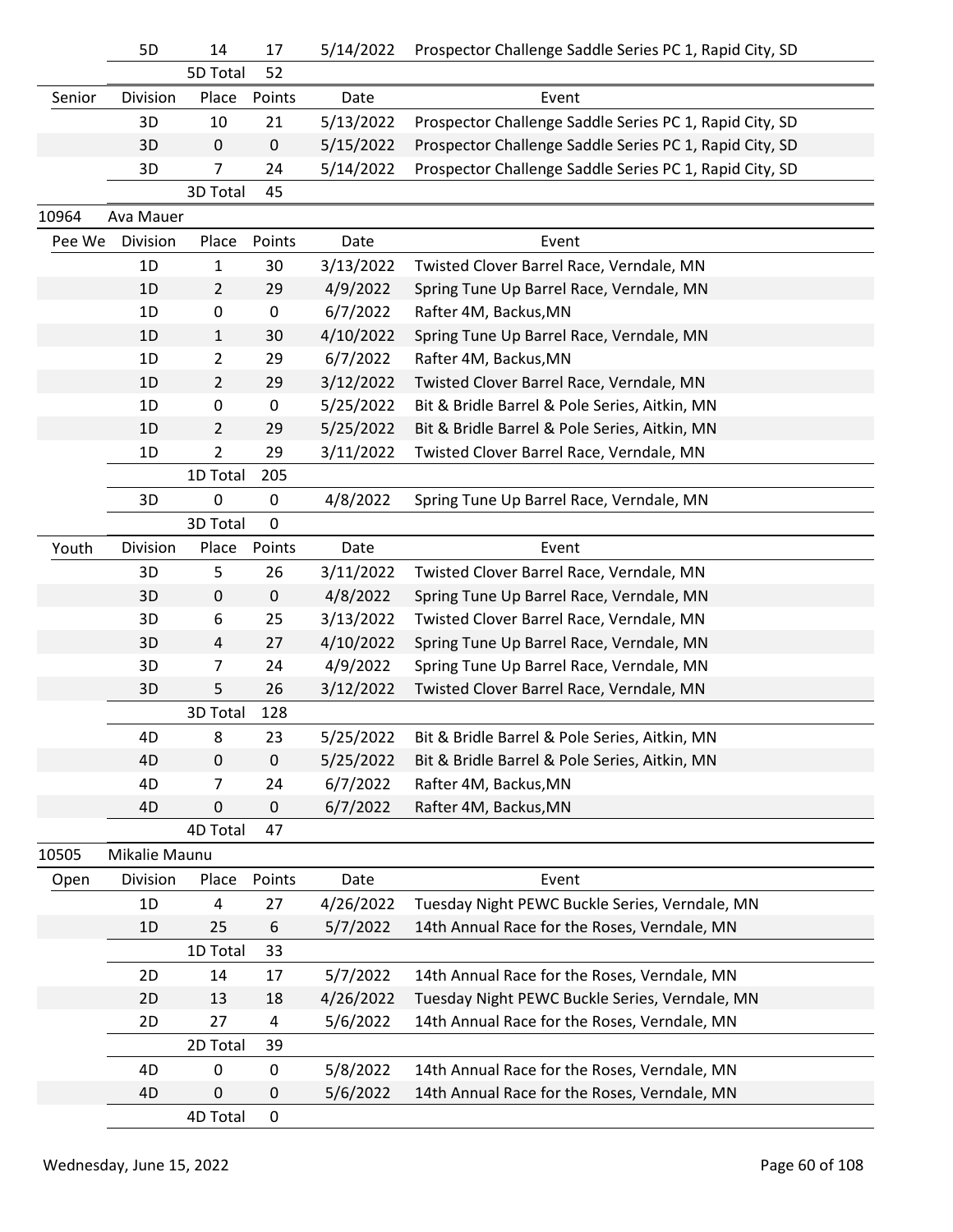| 11084  | Paula McCollam        |                 |                |           |                                                              |
|--------|-----------------------|-----------------|----------------|-----------|--------------------------------------------------------------|
| Open   | Division              | Place           | Points         | Date      | Event                                                        |
|        | 3D                    | 8               | 23             | 5/14/2022 | Prospector Challenge Saddle Series PC 1 PEWC, Rapid City, SD |
|        | 3D                    | 20              | 11             | 5/15/2022 | Prospector Challenge Saddle Series PC 1, Rapid City, SD      |
|        |                       | 3D Total        | 34             |           |                                                              |
|        | 4D                    | 4               | 27             | 5/13/2022 | Prospector Challenge Saddle Series PC 1, Rapid City, SD      |
|        | 4D                    | 13              | 18             | 5/14/2022 | Prospector Challenge Saddle Series PC 1, Rapid City, SD      |
|        | 4D                    | 10              | 21             | 5/15/2022 | Prospector Challenge Saddle Series PC 1, Rapid City, SD      |
|        |                       | <b>4D Total</b> | 66             |           |                                                              |
|        | 5D                    | 1               | 30             | 5/14/2022 | Prospector Challenge Saddle Series PC 1 PEWC, Rapid City, SD |
|        | 5D                    | $\pmb{0}$       | $\mathsf 0$    | 5/13/2022 | Prospector Challenge Saddle Series PC 1, Rapid City, SD      |
|        | 5D                    | 4               | 27             | 5/14/2022 | Prospector Challenge Saddle Series PC 1, Rapid City, SD      |
|        |                       | 5D Total        | 57             |           |                                                              |
| 11085  | Fran McCoy            |                 |                |           |                                                              |
| Open   | Division              | Place           | Points         | Date      | Event                                                        |
|        | 2D                    | $\overline{7}$  | 24             | 5/14/2022 | Prospector Challenge Saddle Series PC 1 PEWC, Rapid City, SD |
|        | 2D                    | 37              | $\pmb{0}$      | 5/15/2022 | Prospector Challenge Saddle Series PC 1, Rapid City, SD      |
|        | 2D                    | 44              | $\pmb{0}$      | 5/15/2022 | Prospector Challenge Saddle Series PC 1 ARC, Rapid City, SD  |
|        | 2D                    | 32              | $\mathbf 0$    | 5/14/2022 | Prospector Challenge Saddle Series PC 1, Rapid City, SD      |
|        | 2D                    | 29              | $\overline{2}$ | 5/15/2022 | Prospector Challenge Saddle Series PC 1, Rapid City, SD      |
|        |                       | 2D Total        | 26             |           |                                                              |
|        | 5D                    | $\pmb{0}$       | $\pmb{0}$      | 5/15/2022 | Prospector Challenge Saddle Series PC 1 ARC, Rapid City, SD  |
|        | 5D                    | 0               | $\mathbf 0$    | 5/14/2022 | Prospector Challenge Saddle Series PC 1, Rapid City, SD      |
|        | 5D                    | $\mathbf 0$     | $\mathbf 0$    | 5/14/2022 | Prospector Challenge Saddle Series PC 1 PEWC, Rapid City, SD |
|        |                       | 5D Total        | $\overline{0}$ |           |                                                              |
| Senior | Division              | Place           | Points         | Date      | Event                                                        |
|        | 1D                    | 15              | 16             | 5/14/2022 | Prospector Challenge Saddle Series PC 1, Rapid City, SD      |
|        | 1D                    | 13              | 18             | 5/15/2022 | Prospector Challenge Saddle Series PC 1, Rapid City, SD      |
|        | 1D                    | 16              | 15             | 5/15/2022 | Prospector Challenge Saddle Series PC 1, Rapid City, SD      |
|        |                       | 1D Total        | 49             |           |                                                              |
|        | 3D                    | $\mathbf 0$     | 0              | 5/14/2022 | Prospector Challenge Saddle Series PC 1, Rapid City, SD      |
|        |                       | 3D Total        | $\mathbf 0$    |           |                                                              |
| 10765  | <b>Rylee Mehrhoff</b> |                 |                |           |                                                              |
| Youth  | Division              | Place           | Points         | Date      | Event                                                        |
|        | 3D                    | $\mathbf{1}$    | 30             | 3/26/2022 | Pot of Gold, MGRA                                            |
|        |                       | 3D Total        | 30             |           |                                                              |
|        | 4D                    | 0               | $\pmb{0}$      | 2/19/2022 | MGRA, MO                                                     |
|        | 4D                    | 4               | 27             | 2/19/2022 | MGRA, MO                                                     |
|        |                       | 4D Total        | 27             |           |                                                              |
| 11056  | Samantha Meier        |                 |                |           |                                                              |
| Open   | Division              | Place           | Points         | Date      | Event                                                        |
|        | 2D                    | 2               | 29             | 5/21/2022 | Boots N Buckles Second, Brainerd, MN                         |
|        |                       | 2D Total        | 29             |           |                                                              |
|        | 3D                    | $\mathbf{1}$    | $30\,$         | 5/21/2022 | Boots N Buckles, Brainerd, MN                                |
|        |                       | 3D Total        | 30             |           |                                                              |
|        | 4D                    | $\pmb{0}$       | $\pmb{0}$      | 5/25/2022 | Bit & Bridle Barrel & Pole Series, Aitkin, MN                |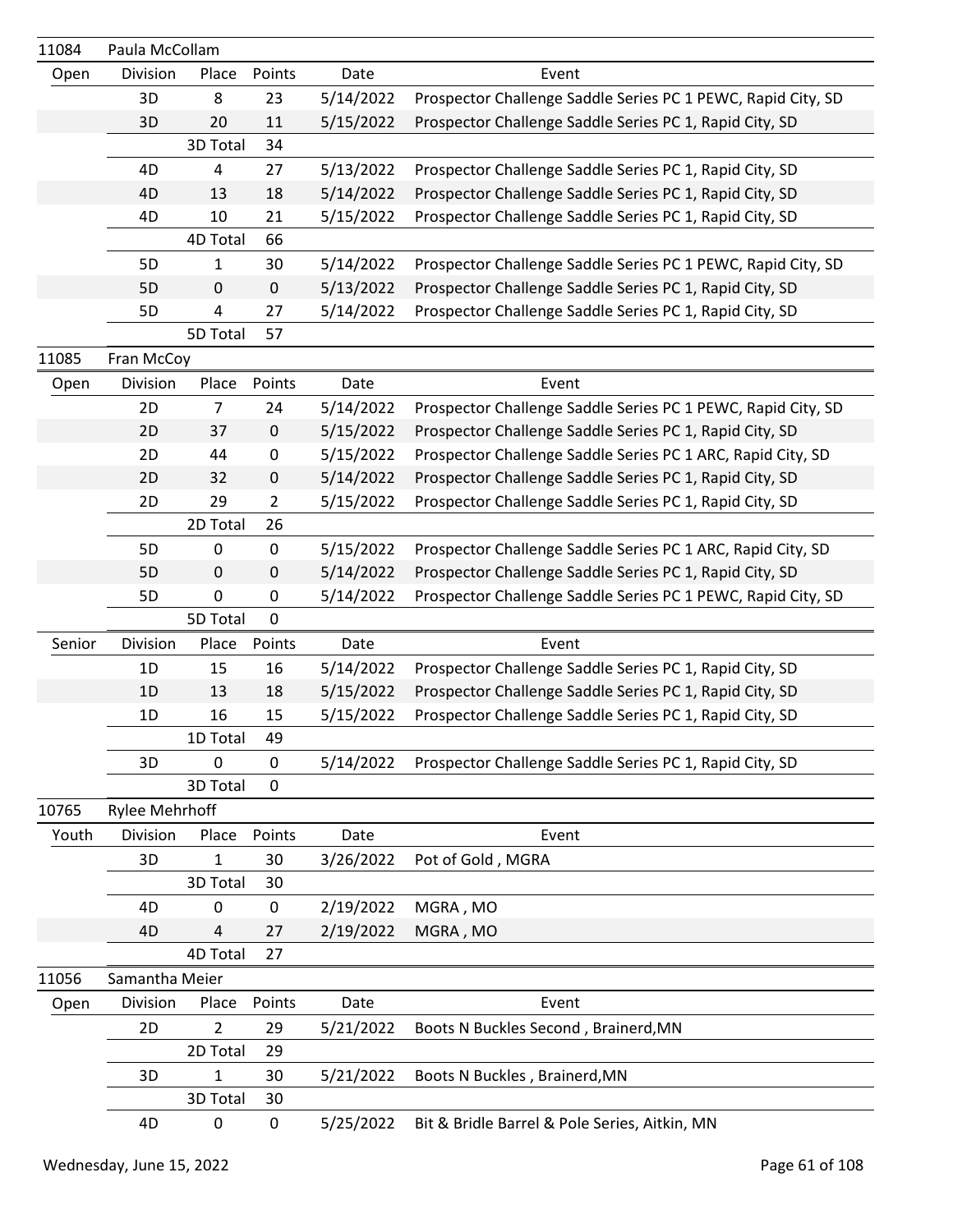|        |                      | 4D Total     | 0                |           |                                                                |
|--------|----------------------|--------------|------------------|-----------|----------------------------------------------------------------|
| 10174  | <b>Brianna Melby</b> |              |                  |           |                                                                |
| Open   | Division             | Place        | Points           | Date      | Event                                                          |
|        | 2D                   | 18           | 13               | 1/15/2022 | Rafter 4M, Backus, MN                                          |
|        |                      | 2D Total     | 13               |           |                                                                |
|        | 3D                   | 16           | 15               | 1/29/2022 | Rafter 4M, Backus, MN                                          |
|        | 3D                   | 13           | 18               | 1/15/2022 | Rafter 4M, Backus, MN                                          |
|        |                      | 3D Total     | 33               |           |                                                                |
|        | 4D                   | 11           | 20               | 1/29/2022 | Rafter 4M, Backus, MN                                          |
|        |                      | 4D Total     | 20               |           |                                                                |
| 10175  | Kinzie Melvie        |              |                  |           |                                                                |
| Open   | Division             | Place        | Points           | Date      | Event                                                          |
|        | 3D                   | 2            | 29               | 5/28/2022 | Double S Arena, Detroit Lakes, MN                              |
|        |                      | 3D Total     | 29               |           |                                                                |
|        | 4D                   | 4            | 27               | 5/28/2022 | Double S Double Sanction, Detroit Lakes, MN                    |
|        |                      | 4D Total     | 27               |           |                                                                |
| 10771  | Alicia Meyer         |              |                  |           |                                                                |
| Open   | Division             | Place        | Points           | Date      | Event                                                          |
|        | 2D                   | 19           | 12               | 5/8/2022  | 14th Annual Race for the Roses, Verndale, MN                   |
|        | 2D                   | 38           | $\mathbf 0$      | 5/8/2022  | 14th Annual Race for the Roses, Verndale, MN                   |
|        | 2D                   | 6            | 25               | 5/7/2022  | 14th Annual Race for the Roses, Verndale, MN                   |
|        | 2D                   | 41           | 0                | 5/7/2022  | 14th Annual Race for the Roses, Verndale, MN                   |
|        | 2D                   | 39           | 0                | 5/6/2022  | 14th Annual Race for the Roses, Verndale, MN                   |
|        |                      | 2D Total     | 37               |           |                                                                |
|        | 3D                   | 21           | 10               | 5/6/2022  | 14th Annual Race for the Roses, Verndale, MN                   |
|        |                      | 3D Total     | 10               |           |                                                                |
| 11006  | Jenna Midthun        |              |                  |           |                                                                |
| Open   | Division             | Place        | Points           | Date      | Event                                                          |
|        | 2D                   | 1            | 30               | 5/21/2022 | Boots N Buckles, Brainerd, MN                                  |
|        |                      | 2D Total     | 30               |           |                                                                |
|        | 4D                   | 1            | 30               | 5/25/2022 | Bit & Bridle Barrel & Pole Series, Aitkin, MN                  |
|        | 4D                   | 3            | 28               | 4/30/2022 | Rafter 4M, Backus, MN                                          |
|        | 4D                   | 4            | 27               | 1/15/2022 | Rafter 4M, Backus, MN                                          |
|        | 4D                   | 14           | 17               | 1/29/2022 | Rafter 4M, Backus, MN                                          |
|        |                      | 4D Total     | 102              |           |                                                                |
| 10986  | Adalynn Mielke       |              |                  |           |                                                                |
| Pee We | Division             | Place        | Points           | Date      | Event                                                          |
|        | 1D                   | 11           | 20               | 1/29/2022 | Rafter 4M, Backus, MN                                          |
|        |                      | 1D Total     | 20               |           |                                                                |
|        | 2D                   | $\mathbf{1}$ | 30               | 1/9/2022  | Dented K Goats, poles and barrels, Avon MN                     |
|        |                      | 2D Total     | 30               |           |                                                                |
|        | D                    |              | $\pmb{0}$        | 3/6/2022  | Dented K Ranch Barrel and Pole Bending Winter series, Dented K |
|        |                      | D Total      | $\boldsymbol{0}$ |           |                                                                |
| 10179  | <b>Whyatt Mielke</b> |              |                  |           |                                                                |
| Pee We | Division             | Place        | Points           | Date      | Event                                                          |
|        |                      |              |                  |           |                                                                |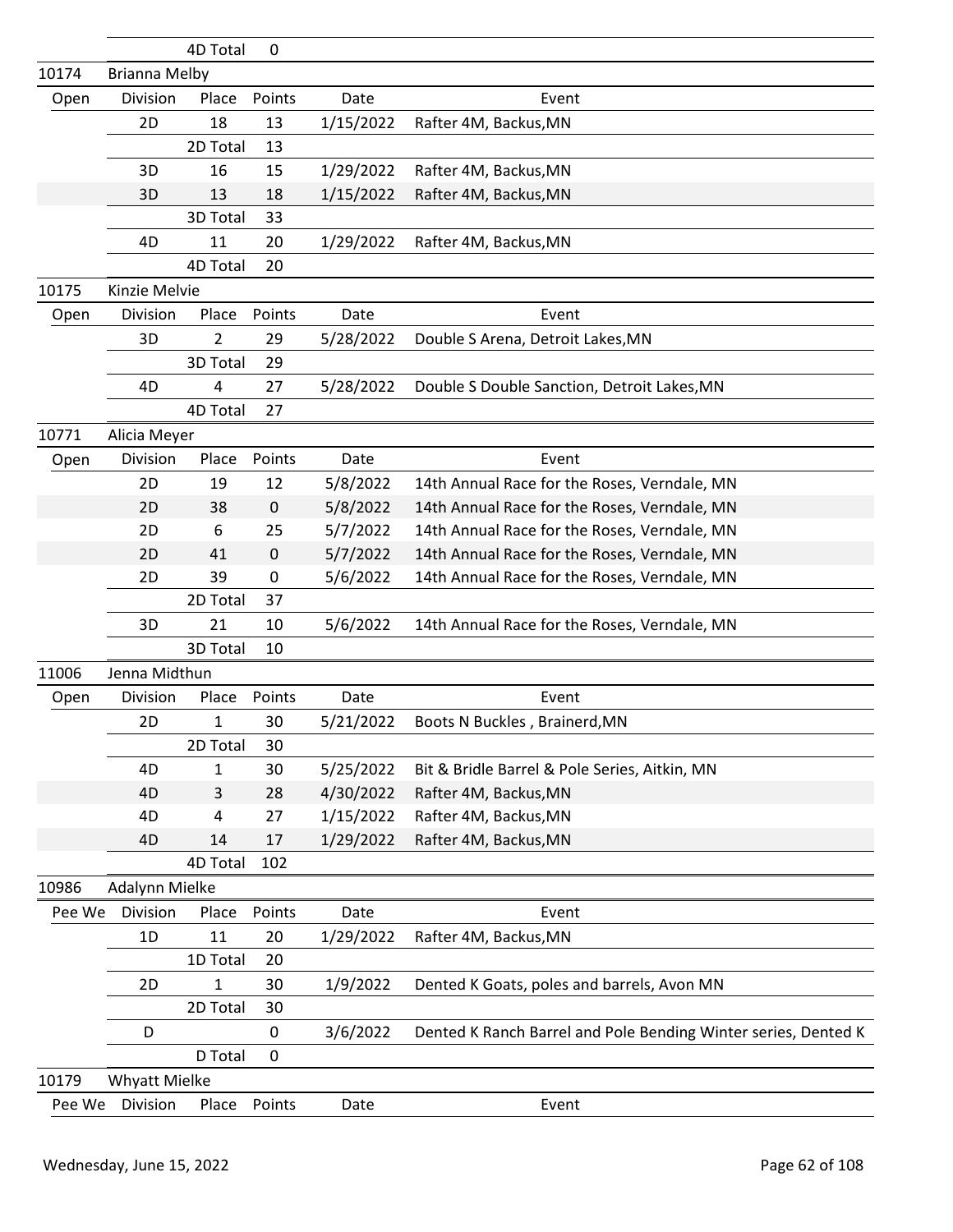|        | 1D                   | 0              | 0      | 1/9/2022  | Dented K Goats, poles and barrels, Avon MN                     |
|--------|----------------------|----------------|--------|-----------|----------------------------------------------------------------|
|        | 1D                   | 2              | 29     | 1/9/2022  | Dented K Goats, poles and barrels, Avon MN                     |
|        | 1D                   | 4              | 27     | 1/15/2022 | Rafter 4M, Backus, MN                                          |
|        |                      | 1D Total       | 56     |           |                                                                |
|        | D                    |                | 0      | 1/29/2022 | Rafter 4M, Backus, MN                                          |
|        | D                    |                | 0      | 3/6/2022  | Dented K Ranch Barrel and Pole Bending Winter series, Dented K |
|        |                      | D Total        | 0      |           |                                                                |
| 11092  | <b>Aubrey Miller</b> |                |        |           |                                                                |
| Open   | Division             | Place          | Points | Date      | Event                                                          |
|        | 3D                   | 5              | 26     | 5/21/2022 | Grit and Glam Second, Bemidji, MN                              |
|        |                      | 3D Total       | 26     |           |                                                                |
|        | 4D                   | 7              | 24     | 5/21/2022 | Grit and Glam, Bemidji, MN                                     |
|        | 4D                   | 4              | 27     | 6/8/2022  | Grit and Glam, Bemidji, MN                                     |
|        | 4D                   | 2              | 29     | 6/8/2022  | Grit and Glam Second, Bemidji, MN                              |
|        | 4D                   | 18             | 13     | 6/14/2022 | Rafter 4M, Backus, MN                                          |
|        |                      | 4D Total       | 93     |           |                                                                |
| Youth  | Division             | Place          | Points | Date      | Event                                                          |
|        | 4D                   | 3              | 28     | 5/21/2022 | Grit and Glam, Bemidji, MN                                     |
|        | 4D                   | 3              | 28     | 6/8/2022  | Grit and Glam, Bemidji, MN                                     |
|        | 4D                   | 1              | 30     | 6/14/2022 | Rafter 4M, Backus, MN                                          |
|        |                      | 4D Total       | 86     |           |                                                                |
| 10987  | Cali Miller-Lee      |                |        |           |                                                                |
| Pee We | Division             | Place          | Points | Date      | Event                                                          |
|        | 2D                   | $\overline{2}$ | 29     | 3/6/2022  | Dented K Ranch Barrel and Pole Bending Winter series, Dented K |
|        |                      | 2D Total       | 29     |           |                                                                |
| 10877  | Lynn Miller          |                |        |           |                                                                |
| Open   | Division             | Place          | Points | Date      | Event                                                          |
|        | 2D                   | 10             | 21     | 5/1/2022  | NBHA HURON 1ST RUN, HURON, SD                                  |
|        | 2D                   | $\overline{2}$ | 29     | 5/1/2022  | NBHA HURON 2ND RUN, HURON, SD                                  |
|        |                      | 2D Total       | 50     |           |                                                                |
|        | -D                   |                |        | 4/30/2022 | SD NBHA, Fort Pierre, SD                                       |
|        | -D                   |                |        | 4/30/2022 | NBHA SD Second Open, Fort Pierre, SD                           |
|        |                      | -D Total       |        |           |                                                                |
| Senior | Division             | Place          | Points | Date      | Event                                                          |
|        | 2D                   | 10             | 21     | 5/1/2022  | NBHA HURON 1ST RUN, HURON, SD                                  |
|        |                      | 2D Total       | 21     |           |                                                                |
|        | -D                   |                |        | 4/30/2022 | SD NBHA, Fort Pierre, SD                                       |
|        |                      | -D Total       |        |           |                                                                |
| 10180  | Diane Moe            |                |        |           |                                                                |
| Open   | Division             | Place          | Points | Date      | Event                                                          |
|        | 1D                   | 4              | 27     | 4/10/2022 | Spring Tune Up Barrel Race, Verndale, MN                       |
|        | 1D                   | 3              | 28     | 4/9/2022  | Spring Tune Up Barrel Race, Verndale, MN                       |
|        |                      | 1D Total       | 55     |           |                                                                |
| 10747  | Sierra Monahan       |                |        |           |                                                                |
| Open   | Division             | Place          | Points | Date      | Event                                                          |
|        |                      |                |        |           |                                                                |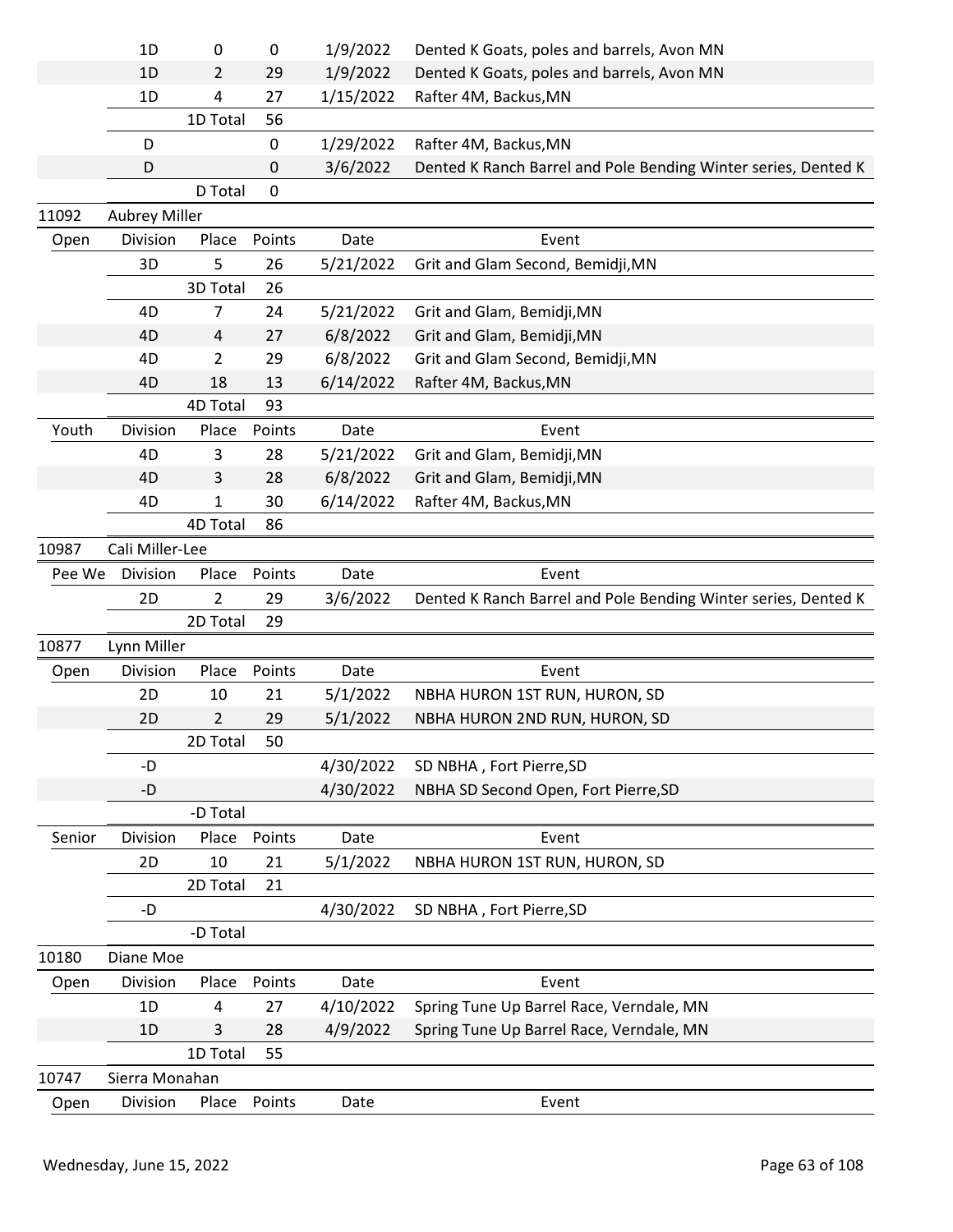|        | 1D                     | 6              | 25          | 3/25/2022 | 2nd Open Spring Runoff Challenge, Cedar Rapids, IA   |
|--------|------------------------|----------------|-------------|-----------|------------------------------------------------------|
|        | 1D                     | 7              | 24          | 3/27/2022 | 2nd Open Spring Runoff Challenge, Cedar Rapids, IA   |
|        | 1D                     | 6              | 25          | 3/26/2022 | 2nd Open Spring Runoff Challenge, Cedar Rapids, IA   |
|        |                        | 1D Total       | 74          |           |                                                      |
|        | 2D                     | 34             | $\pmb{0}$   | 5/7/2022  | R4R All Runs Count 4DSidepot \$1000, Verndale, MN    |
|        | 2D                     | $\overline{7}$ | 24          | 3/26/2022 | 2nd Annual Spring Runoff Challenge, Cedar Rapids, IA |
|        | 2D                     | 20             | 11          | 6/11/2022 | Kuka's, Independence, MN                             |
|        | 2D                     | 55             | $\pmb{0}$   | 5/6/2022  | 14th Annual Race for the Roses, Verndale, MN         |
|        | 2D                     | 17             | 14          | 5/7/2022  | 14th Annual Race for the Roses, Verndale, MN         |
|        |                        | 2D Total       | 49          |           |                                                      |
|        | 3D                     | 6              | 25          | 5/8/2022  | 14th Annual Race for the Roses, Verndale, MN         |
|        | 3D                     | 3              | 28          | 3/25/2022 | 2nd Annual Spring Runoff Challenge, Cedar Rapids, IA |
|        |                        | 3D Total       | 53          |           |                                                      |
|        | 4D                     | 0              | 0           | 3/27/2022 | 2nd Annual Spring Runoff Challenge, Cedar Rapids, IA |
|        |                        | 4D Total       | $\pmb{0}$   |           |                                                      |
| Youth  | Division               | Place          | Points      | Date      | Event                                                |
|        | 1D                     | 26             | 5           | 5/6/2022  | 14th Annual Race for the Roses, Verndale, MN         |
|        | 1D                     | 4              | 27          | 3/27/2022 | 2nd Annual Spring Runoff Challenge, Cedar Rapids, IA |
|        | 1D                     | 23             | 8           | 5/7/2022  | 14th Annual Race for the Roses, Verndale, MN         |
|        | 1D                     | 6              | 25          | 6/11/2022 | Kuka's, Independence, MN                             |
|        | 1D                     | 4              | 27          | 3/25/2022 | 2nd Annual Spring Runoff Challenge, Cedar Rapids, IA |
|        |                        | 1D Total       | 92          |           |                                                      |
|        | 2D                     | 3              | 28          | 5/8/2022  | 14th Annual Race for the Roses, Verndale, MN         |
|        |                        | 2D Total       | 28          |           |                                                      |
|        | 3D                     | 0              | 0           | 3/26/2022 | 2nd Annual Spring Runoff Challenge, Cedar Rapids, IA |
|        |                        | 3D Total       | $\mathbf 0$ |           |                                                      |
| 10570  | Maci Moody             |                |             |           |                                                      |
| Pee We | Division               | Place          | Points      | Date      | Event                                                |
|        | 1D                     | 4              | 27          | 3/13/2022 | Twisted Clover Barrel Race, Verndale, MN             |
|        | $1D$                   | 3              | 28          | 3/12/2022 | Twisted Clover Barrel Race, Verndale, MN             |
|        |                        | 1D Total       | 55          |           |                                                      |
|        | 2D                     | 1              | 30          | 4/9/2022  | Spring Tune Up Barrel Race, Verndale, MN             |
|        | 2D                     | 0              | $\pmb{0}$   | 6/7/2022  | Oasis, Lindstrom, MN                                 |
|        | 2D                     | 5              | 26          | 6/7/2022  | Oasis, Lindstrom, MN                                 |
|        | 2D                     | $\mathbf{1}$   | 30          | 3/11/2022 | Twisted Clover Barrel Race, Verndale, MN             |
|        |                        | 2D Total       | 86          |           |                                                      |
|        | 3D                     | 1              | 30          | 4/10/2022 | Spring Tune Up Barrel Race, Verndale, MN             |
|        |                        | 3D Total       | 30          |           |                                                      |
| 11036  | <b>Allison Moore</b>   |                |             |           |                                                      |
| Open   | Division               | Place          | Points      | Date      | Event                                                |
|        | 3D                     | 11             | 20          | 6/10/2022 | Estelle, Estelle                                     |
|        | 3D                     | 6              | 25          | 5/1/2022  | NBHA HURON 2ND RUN, HURON, SD                        |
|        | 3D                     | 9              | 22          | 5/1/2022  | NBHA HURON 1ST RUN, HURON, SD                        |
|        |                        | 3D Total       | 67          |           |                                                      |
| 10692  | <b>Emily Mortensen</b> |                |             |           |                                                      |
| Open   | Division               | Place          | Points      | Date      | Event                                                |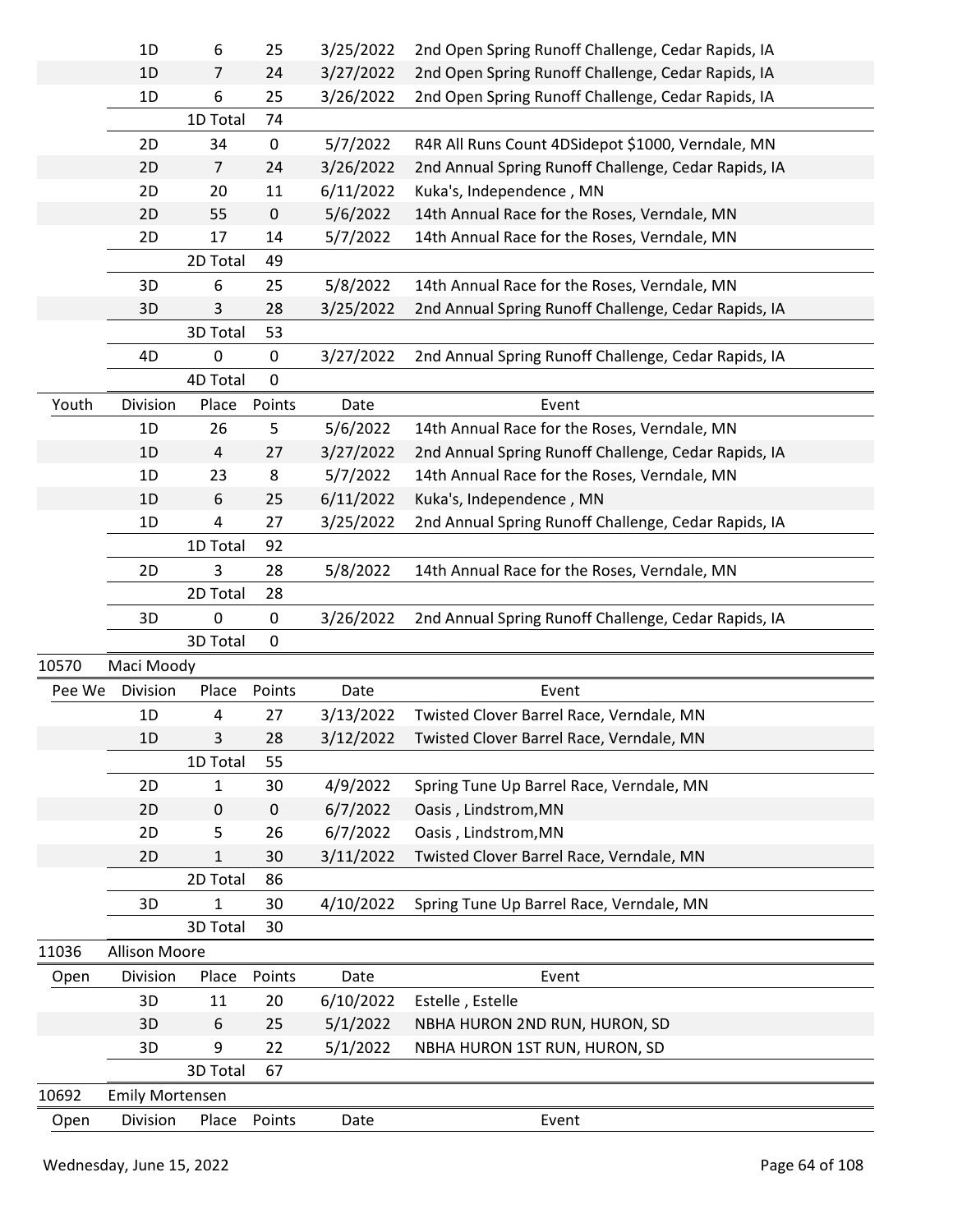|        | 2D                | 20             | 11          | 5/15/2022 | Mason City, Mason City                                       |
|--------|-------------------|----------------|-------------|-----------|--------------------------------------------------------------|
|        |                   | 2D Total       | 11          |           |                                                              |
|        | 3D                | 13             | 18          | 5/13/2022 | Mason City, Mason City                                       |
|        | 3D                | 10             | 21          | 5/14/2022 | Mason City, Mason City                                       |
|        | 3D                | 3              | 28          | 4/2/2022  | ICRP The Breakout, ICRP, MO                                  |
|        |                   | 3D Total       | 67          |           |                                                              |
|        | 4D                | 7              | 24          | 3/19/2022 | Indian Creek Holdiday Hustle, Palmyra, MO                    |
|        | 4D                | $\overline{2}$ | 29          | 4/3/2022  | ICRP The Breakout, ICRP, MO                                  |
|        |                   | 4D Total       | 53          |           |                                                              |
|        | D                 |                | 0           | 4/16/2022 | ICRP, Palmyra, MO                                            |
|        |                   | D Total        | $\mathbf 0$ |           |                                                              |
| Senior | Division          | Place          | Points      | Date      | Event                                                        |
|        | 3D                | 13             | 18          | 5/13/2022 | Mason City, Mason City                                       |
|        |                   | 3D Total       | 18          |           |                                                              |
|        | 4D                | 7              | 24          | 3/19/2022 | Indian Creek Holdiday Hustle, Palmyra, MO                    |
|        |                   | 4D Total       | 24          |           |                                                              |
| 10693  | Raeden Mortensen  |                |             |           |                                                              |
| Youth  | Division          | Place          | Points      | Date      | Event                                                        |
|        | 1D                | 13             | 18          | 4/3/2022  | ICRP The Breakout, ICRP, MO                                  |
|        | 1D                | $\overline{4}$ | 27          | 4/2/2022  | ICRP The Breakout, ICRP, MO                                  |
|        | 1D                | 4              | 27          | 4/16/2022 | ICRP, Palmyra, MO                                            |
|        |                   | 1D Total       | 72          |           |                                                              |
|        | 2D                | 5              | 26          | 5/14/2022 | Mason City, Mason City                                       |
|        |                   | 2D Total       | 26          |           |                                                              |
|        | D                 |                | 0           | 3/19/2022 | Indian Creek Holdiday Hustle, Palmyra, MO                    |
|        | D                 |                | 0           | 5/15/2022 | Mason City, Mason City                                       |
|        |                   | D Total        | 0           |           |                                                              |
| 11016  | <b>Bella Muir</b> |                |             |           |                                                              |
| Youth  | Division          | Place          | Points      | Date      | Event                                                        |
|        | 1D                | 12             | 19          | 5/14/2022 | Prospector Challenge Saddle Series PC 1, Rapid City, SD      |
|        | 1D                | 5              | 26          | 5/15/2022 | Prospector Challenge Saddle Series PC 1, Rapid City, SD      |
|        |                   | 1D Total       | 45          |           |                                                              |
| 11017  | Rebecca Muir      |                |             |           |                                                              |
| Open   | Division          | Place          | Points      | Date      | Event                                                        |
|        | 1D                | 17             | 14          | 5/14/2022 | Prospector Challenge Saddle Series PC 1, Rapid City, SD      |
|        | 1D                | 6              | 25          | 5/14/2022 | Prospector Challenge Saddle Series PC 1 PEWC, Rapid City, SD |
|        |                   | 1D Total       | 39          |           |                                                              |
|        | 2D                | 1              | 30          | 5/15/2022 | Prospector Challenge Saddle Series PC 1, Rapid City, SD      |
|        |                   | 2D Total       | 30          |           |                                                              |
|        | 5D                | 36             | $\pmb{0}$   | 5/14/2022 | Prospector Challenge Saddle Series PC 1, Rapid City, SD      |
|        | 5D                | 13             | 18          | 5/15/2022 | Prospector Challenge Saddle Series PC 1, Rapid City, SD      |
|        | 5D                | $\overline{7}$ | 24          | 5/14/2022 | Prospector Challenge Saddle Series PC 1 PEWC, Rapid City, SD |
|        | 5D                | $\mathbf 0$    | $\mathbf 0$ | 5/14/2022 | Prospector Challenge Saddle Series PC 1 PEWC, Rapid City, SD |
|        | 5D                | 0              | $\pmb{0}$   | 5/14/2022 | Prospector Challenge Saddle Series PC 1, Rapid City, SD      |
|        | 5D                | 31             | $\pmb{0}$   | 5/15/2022 | Prospector Challenge Saddle Series PC 1, Rapid City, SD      |
|        |                   | 5D Total       | 42          |           |                                                              |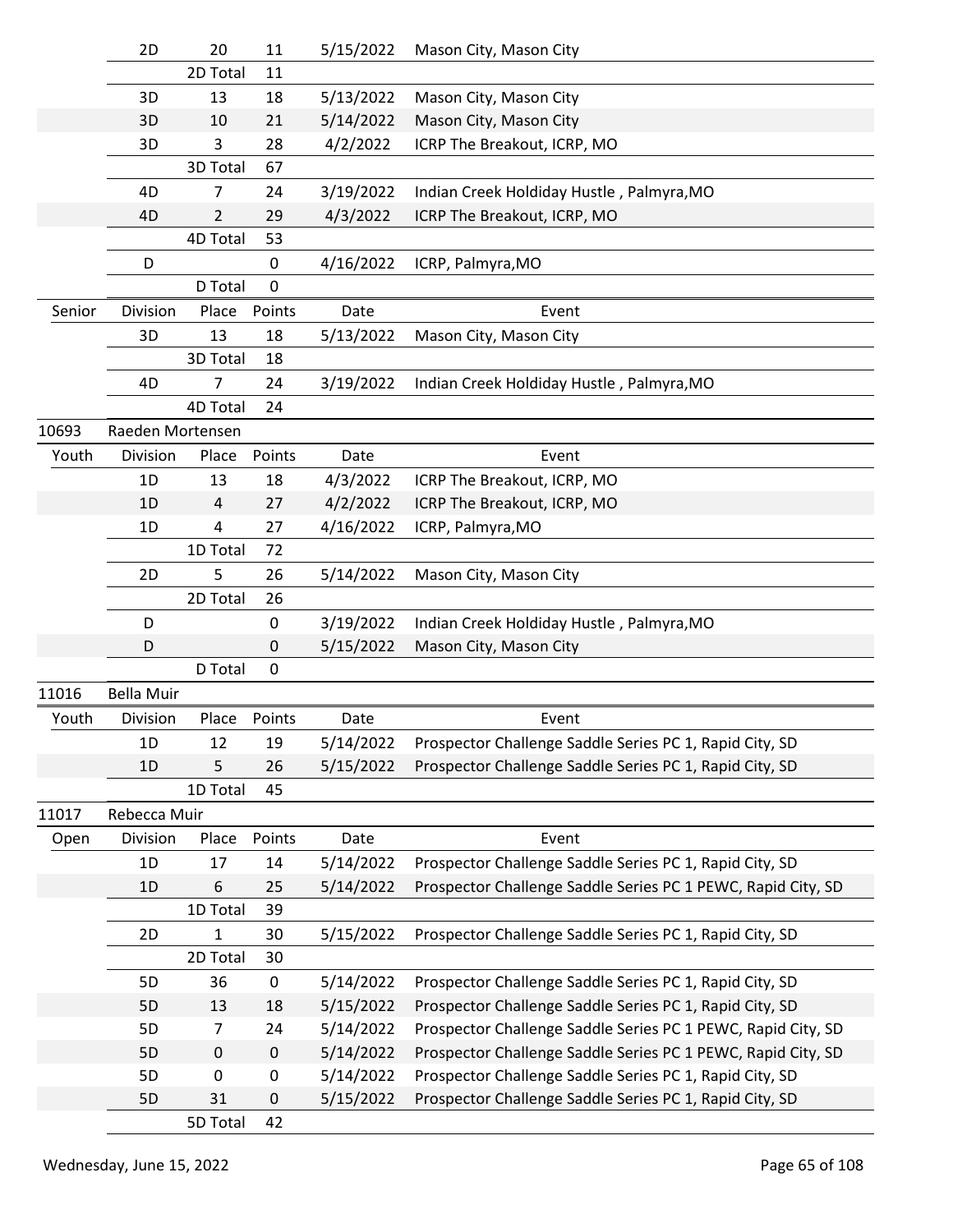| 11018  | <b>Suzy Muir</b> |                |           |           |                                                         |
|--------|------------------|----------------|-----------|-----------|---------------------------------------------------------|
| Pee We | Division         | Place          | Points    | Date      | Event                                                   |
|        | 3D               | $\mathbf 0$    | $\pmb{0}$ | 5/14/2022 | Prospector Challenge Saddle Series PC 1, Rapid City, SD |
|        | 3D               | 2              | 29        | 5/15/2022 | Prospector Challenge Saddle Series PC 1, Rapid City, SD |
|        |                  | 3D Total       | 29        |           |                                                         |
| 10373  | Autumn Murphy    |                |           |           |                                                         |
| Open   | Division         | Place          | Points    | Date      | Event                                                   |
|        | 4D               | 13             | 18        | 4/9/2022  | Spring Tune Up Barrel Race, Verndale, MN                |
|        | 4D               | 6              | 25        | 5/7/2022  | R4R Charity Run, Verndale, MN                           |
|        | 4D               | 36             | 0         | 5/8/2022  | 14th Annual Race for the Roses, Verndale, MN            |
|        | 4D               | 27             | 4         | 5/8/2022  | 14th Annual Race for the Roses, Verndale, MN            |
|        | 4D               | 6              | 25        | 3/11/2022 | Twisted Clover Barrel Race 2nd Open, Verndale, MN       |
|        | 4D               | 19             | 12        | 3/11/2022 | Twisted Clover Barrel Race, Verndale, MN                |
|        | 4D               | 47             | 0         | 5/6/2022  | 14th Annual Race for the Roses, Verndale, MN            |
|        | 4D               | 41             | 0         | 5/7/2022  | 14th Annual Race for the Roses, Verndale, MN            |
|        | 4D               | 43             | $\pmb{0}$ | 5/6/2022  | 14th Annual Race for the Roses, Verndale, MN            |
|        | 4D               | 10             | 21        | 3/12/2022 | Twisted Clover Barrel Race 2nd Open, Verndale, MN       |
|        | 4D               | $\pmb{0}$      | $\pmb{0}$ | 5/27/2022 | KC Arena, Saginaw, MN                                   |
|        | 4D               | 13             | 18        | 4/8/2022  | Spring Tune Up Barrel Race, Verndale, MN                |
|        | 4D               | 3              | 28        | 5/27/2022 | KC Arena, Saginaw, MN                                   |
|        | 4D               | 38             | $\pmb{0}$ | 5/7/2022  | 14th Annual Race for the Roses, Verndale, MN            |
|        | 4D               | 26             | 5         | 3/12/2022 | Twisted Clover Barrel Race, Verndale, MN                |
|        | 4D               | 0              | 0         | 5/27/2022 | KC Second Open, Saginaw, MN                             |
|        | 4D               | 1              | 30        | 5/27/2022 | KC Second Open, Saginaw, MN                             |
|        | 4D               | 11             | 20        | 4/10/2022 | Spring Tune Up Barrel Race, Verndale, MN                |
|        |                  | 4D Total       | 206       |           |                                                         |
|        | 5D               | 17             | 14        | 5/7/2022  | R4R All Runs Count 4DSidepot \$1000, Verndale, MN       |
|        |                  | 5D Total       | 14        |           |                                                         |
| 10481  | Adyline Nelson   |                |           |           |                                                         |
| Pee We | Division         | Place          | Points    | Date      | Event                                                   |
|        | 2D               | $\mathbf{1}$   | 30        | 5/20/2022 | Friday In The Park, Oak Park                            |
|        | 2D               | 3              | 28        | 5/31/2022 | Oasis, Lindstrom, MN                                    |
|        | 2D               | 0              | 0         | 5/24/2022 | Oasis Equestrian Center, Lindstrom, MN                  |
|        | 2D               | $\overline{2}$ | 29        | 5/17/2022 | OASIS TUESDAY SERIES, LINDSTROM, MN                     |
|        | 2D               | $\pmb{0}$      | 0         | 6/7/2022  | Oasis, Lindstrom, MN                                    |
| 10482  | Ami Nelson       | 2D Total       | 87        |           |                                                         |
| Open   | Division         | Place          | Points    | Date      | Event                                                   |
|        | 4D               | 11             | 20        | 5/3/2022  | TUESDAY NIGHT SERIES, OASIS EQUESTRIAN CENTER           |
|        | 4D               | 10             | 21        | 5/24/2022 | Oasis Equestrian Center, Lindstrom, MN                  |
|        | 4D               | 3              | 28        | 5/24/2022 | Oasis Second Open, Lindstrom, MN                        |
|        | 4D               | 8              | 23        | 5/31/2022 | Oasis, Lindstrom, MN                                    |
|        | 4D               | 18             | 13        | 5/20/2022 | Friday In The Park, Oak Park                            |
|        | 4D               | 5              | 26        | 5/31/2022 | Oasis Equestrian Secpnd, Lindstrom, MN                  |
|        | 4D               | $\overline{2}$ | 29        | 5/17/2022 | OASIS TUESDAY SERIES DOUBLE, LINDSTROM, MN              |
|        | 4D               | 16             | 15        | 5/17/2022 | OASIS TUESDAY SERIES, LINDSTROM, MN                     |
|        |                  |                |           |           |                                                         |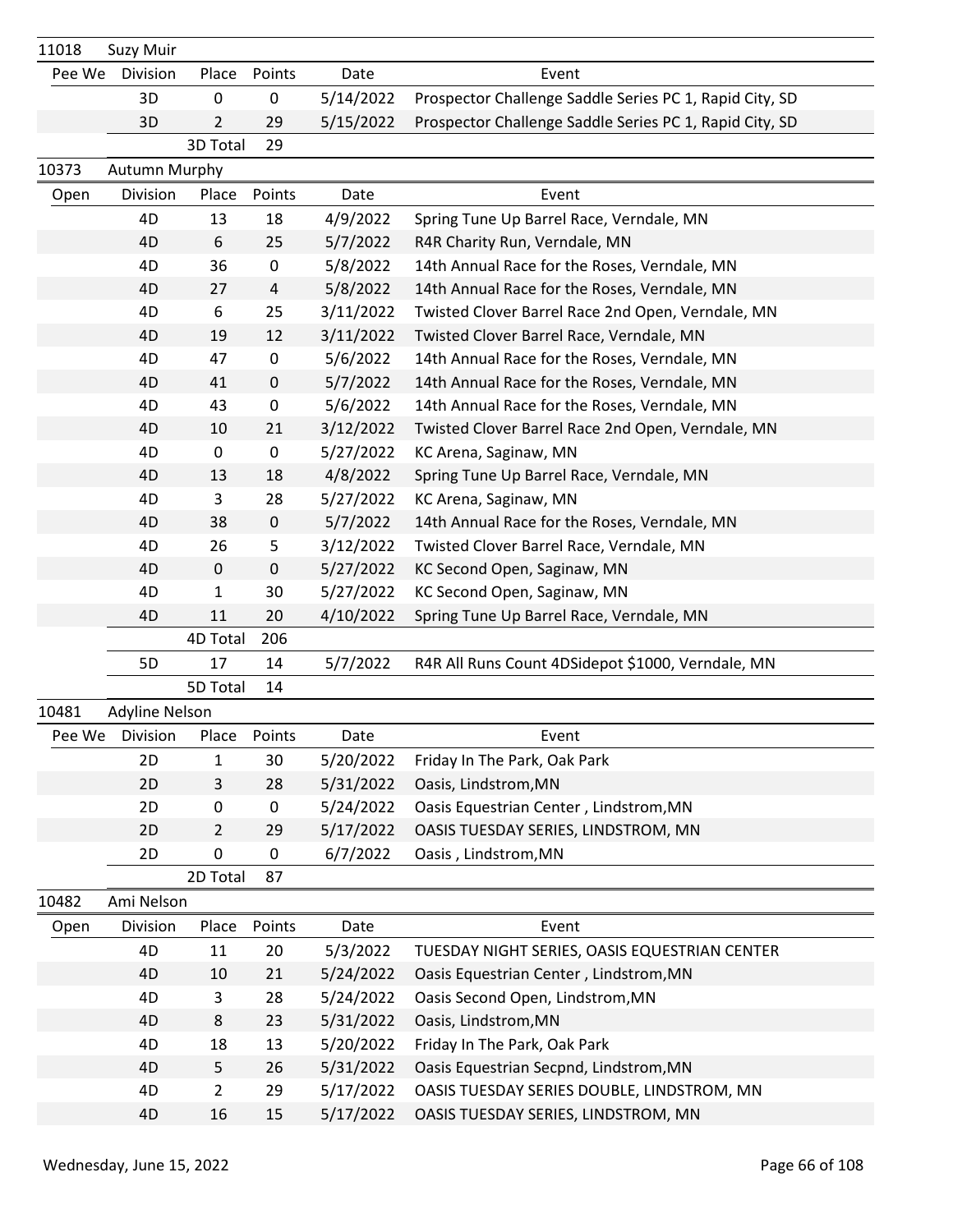|        | 4D                  | 4              | 27        | 6/7/2022  | Oasis Second Open, Lindstrom, MN                  |
|--------|---------------------|----------------|-----------|-----------|---------------------------------------------------|
|        | 4D                  | 9              | 22        | 6/7/2022  | Oasis, Lindstrom, MN                              |
|        |                     | 4D Total       | 224       |           |                                                   |
| 10712  | Michelle Nelson     |                |           |           |                                                   |
| Open   | Division            | Place          | Points    | Date      | Event                                             |
|        | 1D                  | 21             | 10        | 4/9/2022  | Spring Tune Up Barrel Race, Verndale, MN          |
|        |                     | 1D Total       | 10        |           |                                                   |
|        | 2D                  | 6              | 25        | 4/10/2022 | Spring Tune Up Barrel Race, Verndale, MN          |
|        |                     | 2D Total       | 25        |           |                                                   |
|        | 4D                  | 0              | 0         | 4/8/2022  | Spring Tune Up Barrel Race 2nd Open, Verndale, MN |
|        | 4D                  | $\mathbf 0$    | 0         | 4/8/2022  | Spring Tune Up Barrel Race, Verndale, MN          |
|        |                     | 4D Total       | 0         |           |                                                   |
| 11058  | <b>Rylee Nelson</b> |                |           |           |                                                   |
| Youth  | Division            | Place          | Points    | Date      | Event                                             |
|        | 2D                  | 3              | 28        | 5/17/2022 | Tuesday Night PEWC Buckle Series, Verndale, MN    |
|        |                     | 2D Total       | 28        |           |                                                   |
|        | 3D                  | 13             | 18        | 6/2/2022  | Double S Arena, Detroit Lakes, MN                 |
|        |                     | 3D Total       | 18        |           |                                                   |
| 10483  | <b>Allison Ness</b> |                |           |           |                                                   |
| Open   | Division            | Place          | Points    | Date      | Event                                             |
|        | 1D                  | $\overline{2}$ | 29        | 5/7/2022  | 14th Annual Race for the Roses, Verndale, MN      |
|        | 1D                  | $\mathbf{1}$   | 30        | 4/26/2022 | Tuesday Night PEWC Buckle Series, Verndale, MN    |
|        | 1D                  | 0              | 0         | 5/6/2022  | 14th Annual Race for the Roses, Verndale, MN      |
|        | 1D                  | $\mathbf{1}$   | 30        | 5/7/2022  | R4R Charity Run, Verndale, MN                     |
|        | 1D                  | 0              | $\pmb{0}$ | 5/7/2022  | R4R Charity Run, Verndale, MN                     |
|        | 1D                  | 5              | 26        | 5/7/2022  | R4R All Runs Count 4DSidepot \$1000, Verndale, MN |
|        | 1D                  | 0              | $\pmb{0}$ | 5/7/2022  | R4R All Runs Count 4DSidepot \$1000, Verndale, MN |
|        | 1D                  | 9              | 22        | 5/8/2022  | 14th Annual Race for the Roses, Verndale, MN      |
|        | 1D                  | 1              | 30        | 4/26/2022 | Tuesday Night Second Open, Verndale, MN           |
|        | 1D                  | 6              | 25        | 5/6/2022  | 14th Annual Race for the Roses, Verndale, MN      |
|        |                     | 1D Total       | 192       |           |                                                   |
|        | 2D                  | $\overline{2}$ | 29        | 5/7/2022  | 14th Annual Race for the Roses, Verndale, MN      |
|        | 2D                  | 11             | 20        | 4/26/2022 | Tuesday Night PEWC Buckle Series, Verndale, MN    |
|        | 2D                  | 8              | 23        | 4/26/2022 | Tuesday Night Second Open, Verndale, MN           |
|        |                     | 2D Total       | 72        |           |                                                   |
|        | 4D                  | 0              | $\pmb{0}$ | 5/28/2022 | GF Double, Grand Forks, ND                        |
|        | 4D                  | 0              | 0         | 5/8/2022  | 14th Annual Race for the Roses, Verndale, MN      |
|        | 4D                  | 0              | 0         | 5/28/2022 | Grand Forks Fairgrounds Arena, Grand Forks, ND    |
|        | 4D                  | 0              | 0         | 4/26/2022 | Tuesday Night PEWC Buckle Series, Verndale, MN    |
|        | 4D                  | 0              | 0         | 4/26/2022 | Tuesday Night Second Open, Verndale, MN           |
|        |                     | 4D Total       | 0         |           |                                                   |
| 10988  | <b>Ruby Neuleib</b> |                |           |           |                                                   |
| Pee We | Division            | Place          | Points    | Date      | Event                                             |
|        | 1D                  | 0              | 0         | 5/21/2022 | Boots N Buckles, Brainerd, MN                     |
|        | 1D                  | $\overline{2}$ | 29        | 5/21/2022 | Boots N Buckles, Brainerd, MN                     |
|        |                     | 1D Total       | 29        |           |                                                   |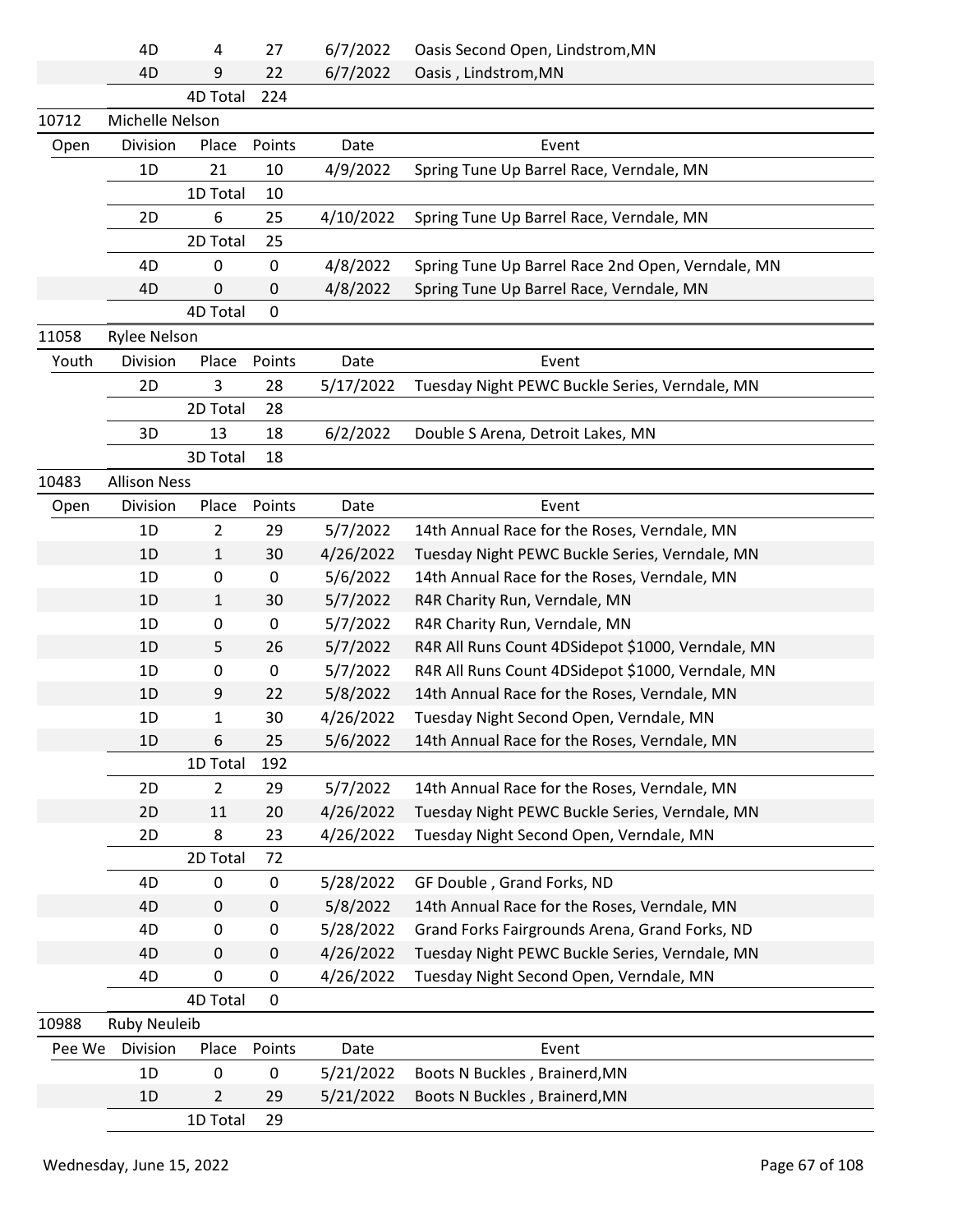|       | 3D            | 3              | 28             | 3/13/2022 | Twisted Clover Barrel Race, Verndale, MN                |  |
|-------|---------------|----------------|----------------|-----------|---------------------------------------------------------|--|
|       | 3D            | 5              | 26             | 4/26/2022 | Tuesday Night PEWC Buckle Series, Verndale, MN          |  |
|       | 3D            | 6              | 25             | 3/11/2022 | Twisted Clover Barrel Race, Verndale, MN                |  |
|       | 3D            | 3              | 28             | 3/12/2022 | Twisted Clover Barrel Race, Verndale, MN                |  |
|       |               | 3D Total       | 107            |           |                                                         |  |
| 10204 | Hope Neuman   |                |                |           |                                                         |  |
| Youth | Division      | Place          | Points         | Date      | Event                                                   |  |
|       | 1D            | 1              | 30             | 5/13/2022 | Prospector Challenge Saddle Series PC 1, Rapid City, SD |  |
|       | 1D            | $\mathbf{1}$   | 30             | 5/14/2022 | Prospector Challenge Saddle Series PC 1, Rapid City, SD |  |
|       | 1D            | $\overline{2}$ | 29             | 5/8/2022  | 14th Annual Race for the Roses, Verndale, MN            |  |
|       | 1D            | 11             | 20             | 5/15/2022 | Prospector Challenge Saddle Series PC 1, Rapid City, SD |  |
|       | 1D            | 4              | 27             | 5/7/2022  | 14th Annual Race for the Roses, Verndale, MN            |  |
|       |               | 1D Total       | 136            |           |                                                         |  |
|       | 3D            | 0              | $\mathbf 0$    | 5/6/2022  | 14th Annual Race for the Roses, Verndale, MN            |  |
|       |               | 3D Total       | 0              |           |                                                         |  |
| 10203 | Naomi Neuman  |                |                |           |                                                         |  |
| Youth | Division      | Place          | Points         | Date      | Event                                                   |  |
|       | 1D            | 10             | 21             | 5/15/2022 | Prospector Challenge Saddle Series PC 1, Rapid City, SD |  |
|       | 1D            | 6              | 25             | 5/13/2022 | Prospector Challenge Saddle Series PC 1, Rapid City, SD |  |
|       | 1D            | 13             | 18             | 5/6/2022  | 14th Annual Race for the Roses, Verndale, MN            |  |
|       |               |                |                | 5/8/2022  |                                                         |  |
|       | 1D            | 29             | $\overline{2}$ |           | 14th Annual Race for the Roses, Verndale, MN            |  |
|       |               | 1D Total       | 66             |           |                                                         |  |
|       | 2D            | $\mathbf{1}$   | 30             | 5/14/2022 | Prospector Challenge Saddle Series PC 1, Rapid City, SD |  |
|       |               |                |                |           |                                                         |  |
|       | 2D            | 1              | 30             | 5/7/2022  | 14th Annual Race for the Roses, Verndale, MN            |  |
|       |               | 2D Total       | 60             |           |                                                         |  |
| 10485 | Kamryn Nissen |                |                |           |                                                         |  |
| Open  | Division      | Place          | Points         | Date      | Event                                                   |  |
|       | 3D            | 13             | 18             | 5/8/2022  | 14th Annual Race for the Roses, Verndale, MN            |  |
|       | 3D            | 14             | 17             | 5/7/2022  | 14th Annual Race for the Roses, Verndale, MN            |  |
|       | 3D            | 0              | 0              | 5/7/2022  | R4R All Runs Count 4DSidepot \$1000, Verndale, MN       |  |
|       | 3D            | 4              | 27             | 5/28/2022 | GF Double, Grand Forks, ND                              |  |
|       | 3D            | 3              | 28             | 5/28/2022 | Grand Forks Fairgrounds Arena, Grand Forks, ND          |  |
|       |               | 3D Total       | 90             |           |                                                         |  |
|       | 4D            | 10             | 21             | 5/6/2022  | 14th Annual Race for the Roses, Verndale, MN            |  |
|       |               | 4D Total       | 21             |           |                                                         |  |
| Youth | Division      | Place          | Points         | Date      | Event                                                   |  |
|       | 1D            | $\overline{2}$ | 29             | 5/28/2022 | Grand Forks Fairgrounds Arena, Grand Forks, ND          |  |
|       | 1D            | 31             | $\pmb{0}$      | 5/7/2022  | 14th Annual Race for the Roses, Verndale, MN            |  |
|       | 1D            | 24             | 7              | 5/8/2022  | 14th Annual Race for the Roses, Verndale, MN            |  |
|       | 1D            | 0              | 0              | 5/28/2022 | Grand Forks Fairgrounds Arena, Grand Forks, ND          |  |
|       |               | 1D Total       | 36             |           |                                                         |  |
|       | 2D            | 19             | 12             | 5/6/2022  | 14th Annual Race for the Roses, Verndale, MN            |  |
|       | 2D            | 9              | 22             | 5/7/2022  | 14th Annual Race for the Roses, Verndale, MN            |  |
|       | 2D            | 0              | 0              | 5/6/2022  | 14th Annual Race for the Roses, Verndale, MN            |  |
|       | 2D            | 9              | 22             | 5/8/2022  | 14th Annual Race for the Roses, Verndale, MN            |  |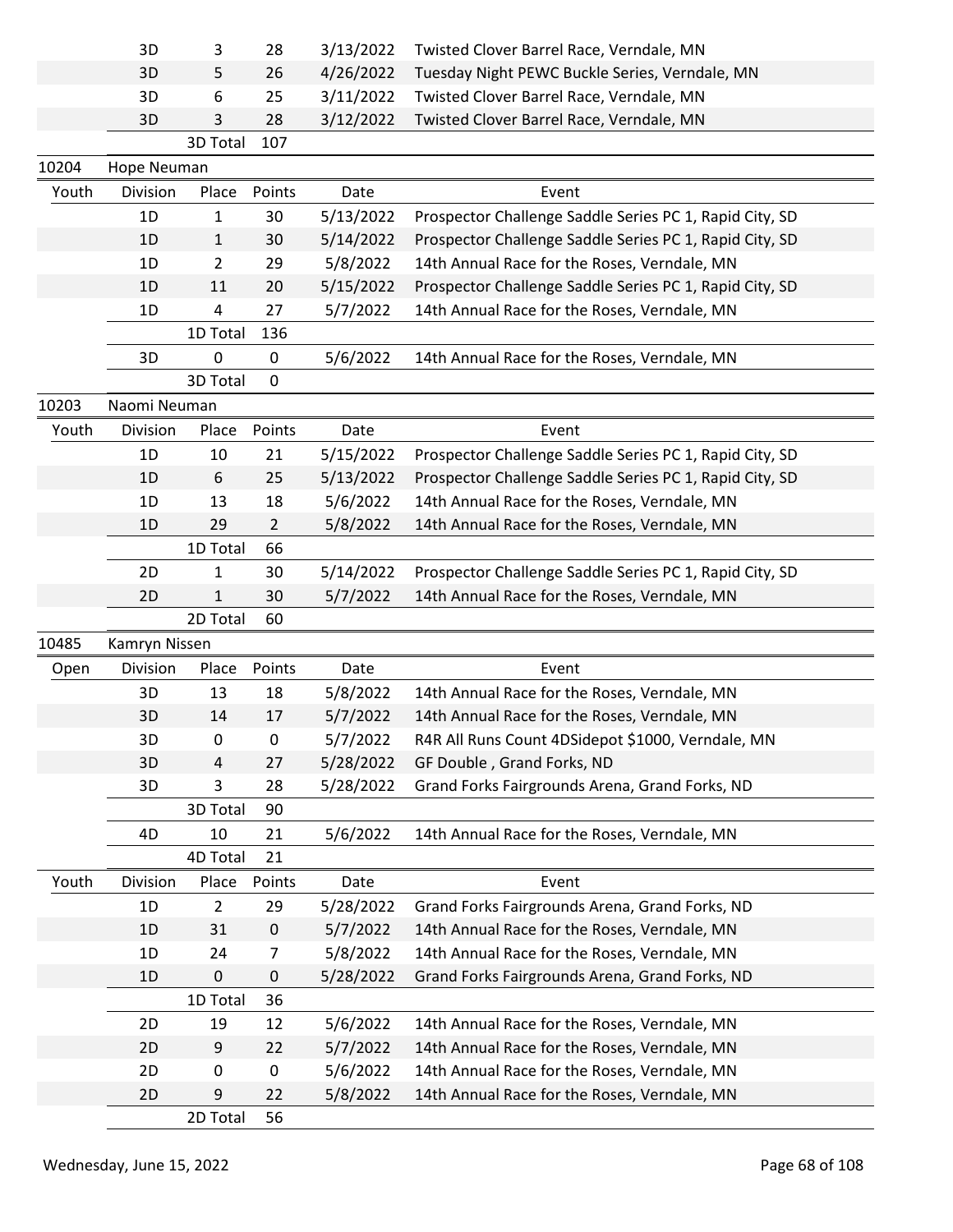| 10486 | Kylie Nissen         |                |           |           |                                                    |
|-------|----------------------|----------------|-----------|-----------|----------------------------------------------------|
| Open  | Division             | Place          | Points    | Date      | Event                                              |
|       | 1D                   | 19             | 12        | 5/7/2022  | R4R Charity Run, Verndale, MN                      |
|       | 1D                   | 23             | 8         | 5/6/2022  | 14th Annual Race for the Roses, Verndale, MN       |
|       |                      | 1D Total       | 20        |           |                                                    |
|       | 2D                   | 6              | 25        | 5/7/2022  | R4R All Runs Count 4DSidepot \$1000, Verndale, MN  |
|       | 2D                   | 7              | 24        | 5/7/2022  | 14th Annual Race for the Roses, Verndale, MN       |
|       |                      | 2D Total       | 49        |           |                                                    |
|       | 4D                   | 0              | 0         | 5/8/2022  | 14th Annual Race for the Roses, Verndale, MN       |
|       |                      | 4D Total       | 0         |           |                                                    |
| 10512 | <b>Grace Nordick</b> |                |           |           |                                                    |
| Open  | Division             | Place          | Points    | Date      | Event                                              |
|       | 2D                   | 10             | 21        | 4/9/2022  | Spring Tune Up Barrel Race, Verndale, MN           |
|       |                      | 2D Total       | 21        |           |                                                    |
| 10989 | Ava Novak            |                |           |           |                                                    |
| Open  | Division             | Place          | Points    | Date      | Event                                              |
|       | 1D                   | 9              | 22        | 5/15/2022 | Dented K Barrel and pole bending jackpot, AVON, MN |
|       | 1D                   | 32             | $\pmb{0}$ | 5/7/2022  | R4R All Runs Count 4DSidepot \$1000, Verndale, MN  |
|       | 1D                   | 7              | 24        | 5/6/2022  | 14th Annual Race for the Roses, Verndale, MN       |
|       | 1D                   | 14             | 17        | 4/30/2022 | Rafter 4M, Backus, MN                              |
|       |                      | 1D Total       | 63        |           |                                                    |
|       | 2D                   | 10             | 21        | 4/26/2022 | Tuesday Night PEWC Buckle Series, Verndale, MN     |
|       | 2D                   | $\overline{7}$ | 24        | 4/30/2022 | Rafter 4M, Backus, MN                              |
|       | 2D                   | 1              | 30        | 5/17/2022 | Tuesday Night PEWC Buckle Series, Verndale, MN     |
|       | 2D                   | 45             | $\pmb{0}$ | 5/8/2022  | 14th Annual Race for the Roses, Verndale, MN       |
|       | 2D                   | 4              | 27        | 1/9/2022  | Dented K Goats, poles and barrels, Avon MN         |
|       | 2D                   | 12             | 19        | 3/12/2022 | Twisted Clover Barrel Race, Verndale, MN           |
|       | 2D                   | 7              | 24        | 4/12/2022 | Tuesday Night PEWC Buckle Series, Verndale, MN     |
|       | 2D                   | 7              | 24        | 3/13/2022 | Twisted Clover Barrel Race, Verndale, MN           |
|       | 2D                   | 16             | 15        | 5/7/2022  | 14th Annual Race for the Roses, Verndale, MN       |
|       |                      | 2D Total       | 184       |           |                                                    |
|       | 3D                   | 12             | 19        | 5/7/2022  | 14th Annual Race for the Roses, Verndale, MN       |
|       | 3D                   | $\mathsf{3}$   | 28        | 5/27/2022 | Little Falls, Little Falls, MN                     |
|       | 3D                   | 25             | 6         | 5/6/2022  | 14th Annual Race for the Roses, Verndale, MN       |
|       | 3D                   | $\overline{a}$ | 27        | 5/8/2022  | 14th Annual Race for the Roses, Verndale, MN       |
|       | 3D                   | 0              | 0         | 5/27/2022 | Little Falls Double Sanction, Little Falls, MN     |
|       | 3D                   | $\pmb{0}$      | $\pmb{0}$ | 5/27/2022 | Little Falls, Little Falls, MN                     |
|       | 3D                   | 10             | 21        | 5/10/2022 | Tuesday Night PEWC Buckle Series, Verndale, MN     |
|       | 3D                   | 3              | 28        | 5/27/2022 | Little Falls Double Sanction, Little Falls, MN     |
|       | 3D                   | 4              | 27        | 1/15/2022 | Rafter 4M, Backus, MN                              |
|       | 3D                   | $\overline{2}$ | 29        | 5/15/2022 | Dented K Barrel and pole bending jackpot, AVON, MN |
|       | 3D                   | $\overline{2}$ | 29        | 5/17/2022 | Tuesday Night PEWC Buckle Series, Verndale, MN     |
|       | 3D                   | 3              | 28        | 5/20/2022 | Friday In The Park, Oak Park                       |
|       | 3D                   | 2              | 29        | 5/7/2022  | R4R All Runs Count 4DSidepot \$1000, Verndale, MN  |
|       |                      | 3D Total       | 271       |           |                                                    |
|       | 4D                   | 0              | 0         | 6/14/2022 | Rafter 4M, Backus, MN                              |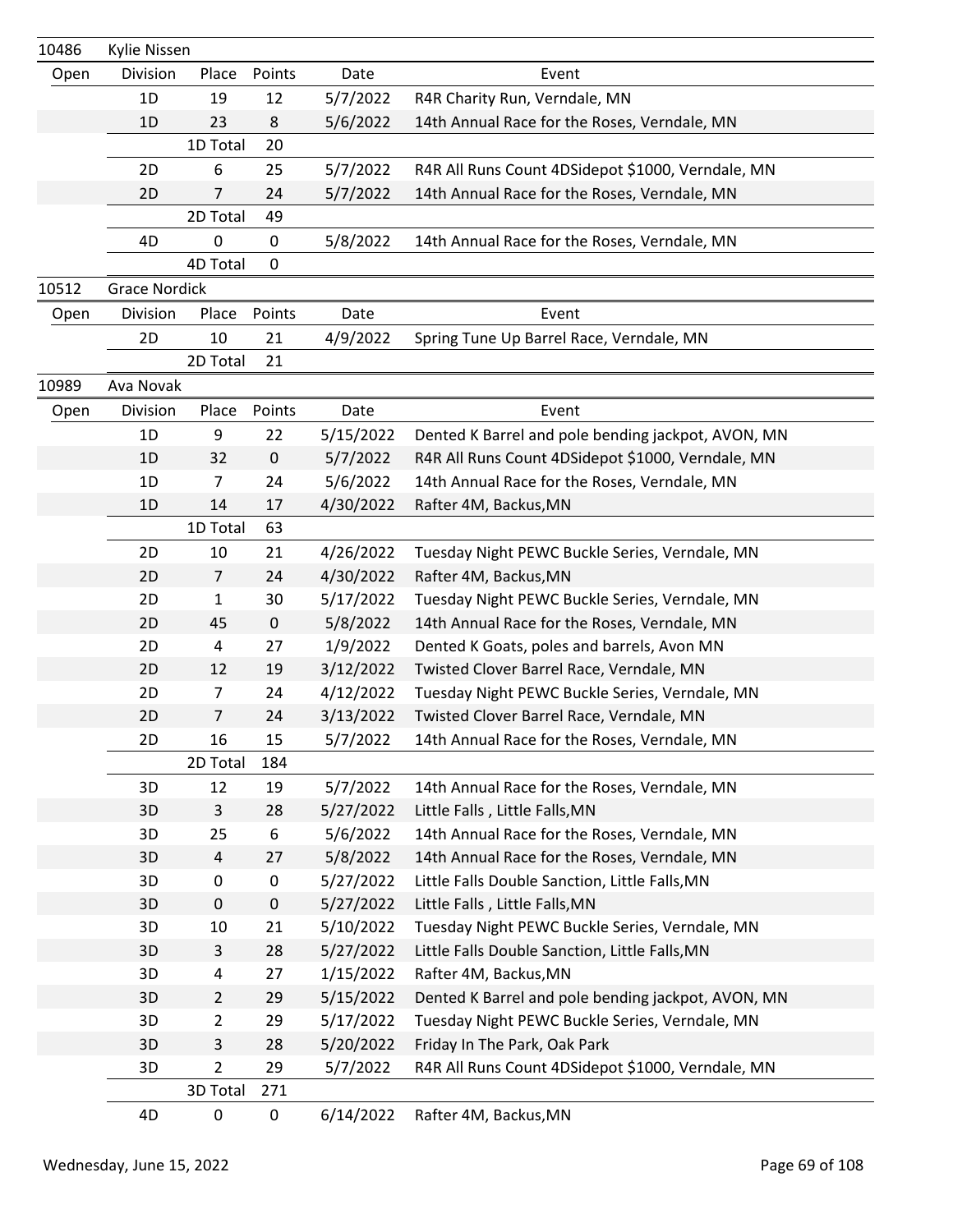|       | 4D       | 3              | 28          | 1/29/2022 | Rafter 4M, Backus, MN                                          |
|-------|----------|----------------|-------------|-----------|----------------------------------------------------------------|
|       | 4D       | 0              | 0           | 3/11/2022 | Twisted Clover Barrel Race, Verndale, MN                       |
|       | 4D       | $\mathbf{1}$   | 30          | 6/14/2022 | Rafter 4M, Backus, MN                                          |
|       | 4D       | 33             | $\mathbf 0$ | 3/5/2022  | Rafter 4M, Backus, MN                                          |
|       | 4D       | 0              | 0           | 5/10/2022 | Tuesday Night PEWC Buckle Series, Verndale, MN                 |
|       | 4D       | 6              | 25          | 3/6/2022  | Dented K Ranch Barrel and Pole Bending Winter series, Dented K |
|       |          | 4D Total       | 83          |           |                                                                |
|       | D        |                | 0           | 5/20/2022 | Friday In The Park, Oak Park                                   |
|       |          | D Total        | $\mathbf 0$ |           |                                                                |
| Youth | Division | Place          | Points      | Date      | Event                                                          |
|       | 1D       | 28             | 3           | 5/8/2022  | 14th Annual Race for the Roses, Verndale, MN                   |
|       | 1D       | 3              | 28          | 5/15/2022 | Dented K Barrel and pole bending jackpot, AVON, MN             |
|       | 1D       | 6              | 25          | 4/26/2022 | Tuesday Night PEWC Buckle Series, Verndale, MN                 |
|       | 1D       | 3              | 28          | 4/12/2022 | Tuesday Night PEWC Buckle Series, Verndale, MN                 |
|       | 1D       | 4              | 27          | 5/17/2022 | Tuesday Night PEWC Buckle Series, Verndale, MN                 |
|       | 1D       | 4              | 27          | 4/30/2022 | Rafter 4M, Backus, MN                                          |
|       | 1D       | 20             | 11          | 5/7/2022  | 14th Annual Race for the Roses, Verndale, MN                   |
|       | 1D       | 4              | 27          | 5/6/2022  | 14th Annual Race for the Roses, Verndale, MN                   |
|       |          | 1D Total       | 176         |           |                                                                |
|       | 2D       | $\overline{7}$ | 24          | 5/7/2022  | 14th Annual Race for the Roses, Verndale, MN                   |
|       | 2D       | $\overline{2}$ | 29          | 4/26/2022 | Tuesday Night PEWC Buckle Series, Verndale, MN                 |
|       | 2D       | $\mathbf{1}$   | 30          | 5/8/2022  | 14th Annual Race for the Roses, Verndale, MN                   |
|       | 2D       | 4              | 27          | 3/12/2022 | Twisted Clover Barrel Race, Verndale, MN                       |
|       | 2D       | 3              | 28          | 2/20/2022 | Dented K Goats, poles and Barrels, Avon MN                     |
|       | 2D       | $\overline{2}$ | 29          | 1/9/2022  | Dented K Goats, poles and barrels, Avon MN                     |
|       | 2D       | 1              | 30          | 3/13/2022 | Twisted Clover Barrel Race, Verndale, MN                       |
|       | 2D       | 3              | 28          | 5/27/2022 | Little Falls, Little Falls, MN                                 |
|       | 2D       | 0              | $\pmb{0}$   | 5/27/2022 | Little Falls Double Sanction, Little Falls, MN                 |
|       | 2D       | $\mathbf{1}$   | 30          | 5/17/2022 | Tuesday Night PEWC Buckle Series, Verndale, MN                 |
|       | 2D       | 1              | 30          | 5/20/2022 | Friday In The Park, Oak Park                                   |
|       | 2D       | 0              | $\mathbf 0$ | 5/27/2022 | Little Falls, Little Falls, MN                                 |
|       | 2D       | $\overline{2}$ | 29          | 5/10/2022 | Tuesday Night PEWC Buckle Series, Verndale, MN                 |
|       | 2D       | $\overline{2}$ | 29          | 5/27/2022 | Little Falls Double Sanction, Little Falls, MN                 |
|       | 2D       | 13             | 18          | 5/6/2022  | 14th Annual Race for the Roses, Verndale, MN                   |
|       |          | 2D Total       | 361         |           |                                                                |
|       | 3D       | 3              | 28          | 4/30/2022 | Rafter 4M, Backus, MN                                          |
|       | 3D       | 0              | $\mathbf 0$ | 3/11/2022 | Twisted Clover Barrel Race, Verndale, MN                       |
|       | 3D       | 3              | 28          | 2/6/2022  | Dented K Goats, Poles and Barrels, Avon MN                     |
|       | 3D       | $\overline{2}$ | 29          | 6/14/2022 | Rafter 4M, Backus, MN                                          |
|       | 3D       | 1              | 30          | 1/15/2022 | Rafter 4M, Backus, MN                                          |
|       | 3D       | $\overline{2}$ | 29          | 3/6/2022  | Dented K Ranch Barrel and Pole Bending Winter series, Dented K |
|       | 3D       | 0              | $\pmb{0}$   | 5/10/2022 | Tuesday Night PEWC Buckle Series, Verndale, MN                 |
|       | 3D       | $\mathbf{1}$   | 30          | 5/15/2022 | Dented K Barrel and pole bending jackpot, AVON, MN             |
|       | 3D       | $\overline{2}$ | 29          | 1/29/2022 | Rafter 4M, Backus, MN                                          |
|       |          | 3D Total       | 203         |           |                                                                |
|       | 4D       | 5              | 26          | 6/14/2022 | Rafter 4M, Backus, MN                                          |
|       |          |                |             |           |                                                                |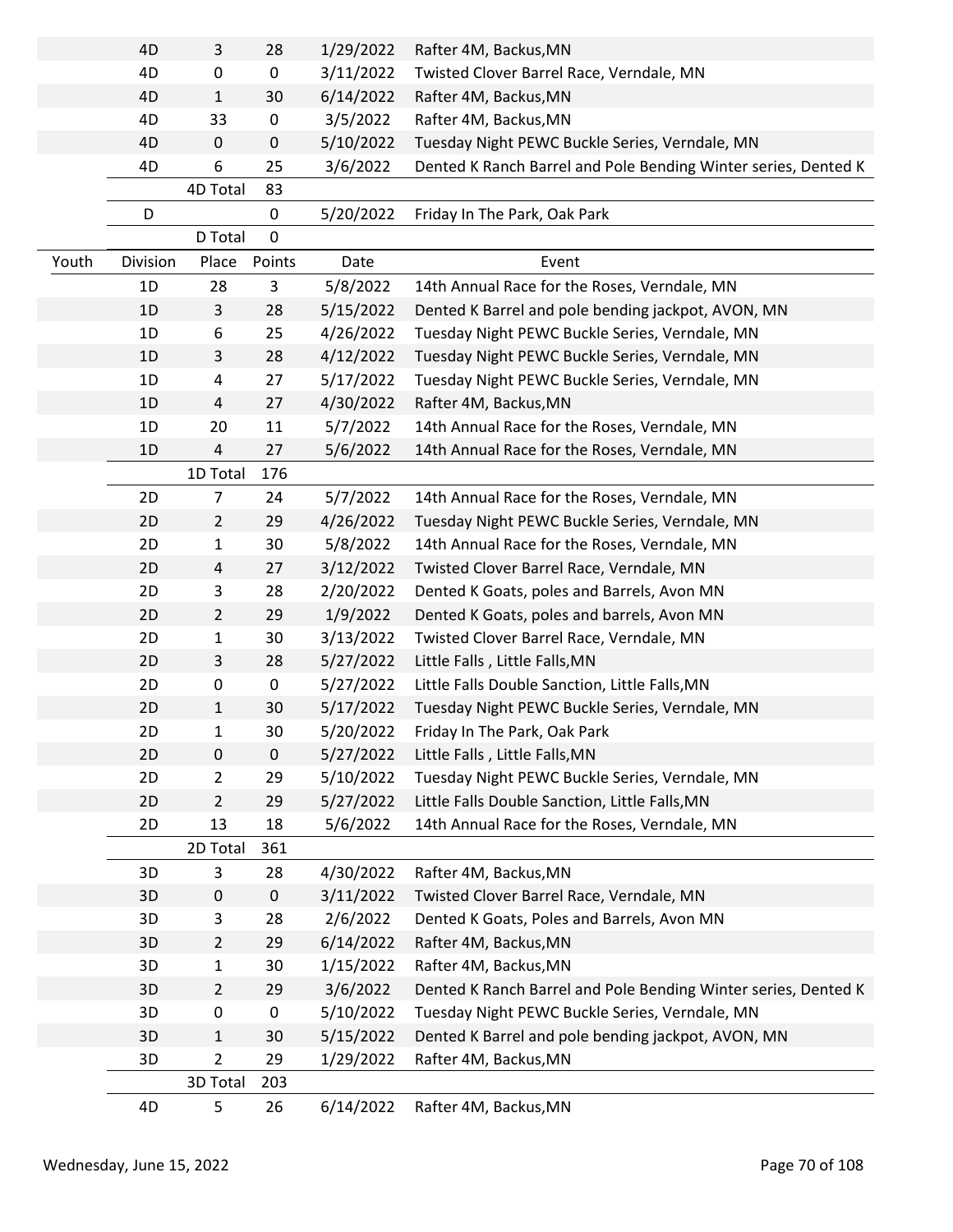|       | 4D                   | 2         | 29          | 3/5/2022  | Rafter 4M, Backus, MN                                          |
|-------|----------------------|-----------|-------------|-----------|----------------------------------------------------------------|
|       | 4D                   | 2         | 29          | 3/6/2022  | Dented K Ranch Barrel and Pole Bending Winter series, Dented K |
|       |                      | 4D Total  | 84          |           |                                                                |
|       | D                    |           | 0           | 5/20/2022 | Friday In The Park, Oak Park                                   |
|       |                      | D Total   | 0           |           |                                                                |
| 11059 | Laramie Nutter       |           |             |           |                                                                |
| Youth | Division             | Place     | Points      | Date      | Event                                                          |
|       | 1D                   | 5         | 26          | 5/14/2022 | Prospector Challenge Saddle Series PC 1, Rapid City, SD        |
|       |                      | 1D Total  | 26          |           |                                                                |
| 11060 | Alivia Obregon       |           |             |           |                                                                |
| Youth | Division             | Place     | Points      | Date      | Event                                                          |
|       | 3D                   | 0         | 0           | 5/28/2022 | Grand Forks Fairgrounds Arena, Grand Forks, ND                 |
|       |                      | 3D Total  | 0           |           |                                                                |
| 10213 | Jena O'Connor        |           |             |           |                                                                |
| Open  | Division             | Place     | Points      | Date      | Event                                                          |
|       | 2D                   | 17        | 14          | 5/1/2022  | NBHA HURON 1ST RUN, HURON, SD                                  |
|       |                      | 2D Total  | 14          |           |                                                                |
|       | 3D                   | 4         | 27          | 4/16/2022 | Tanya Fey Benefit Race, Parker, SD                             |
|       |                      | 3D Total  | 27          |           |                                                                |
| 10215 | <b>Bethany Oland</b> |           |             |           |                                                                |
| Open  | Division             | Place     | Points      | Date      | Event                                                          |
|       | 4D                   | 0         | 0           | 4/9/2022  | Spring Tune Up Barrel Race, Verndale, MN                       |
|       |                      | 4D Total  | 0           |           |                                                                |
| 10412 | Lydia Oland          |           |             |           |                                                                |
| Youth | Division             | Place     | Points      | Date      | Event                                                          |
|       | 3D                   | $\pmb{0}$ | 0           | 4/9/2022  | Spring Tune Up Barrel Race, Verndale, MN                       |
|       |                      | 3D Total  | 0           |           |                                                                |
|       | D                    |           | 0           | 6/7/2022  | Flat Hills Arena, Ortonville, MN                               |
|       |                      | D Total   | 0           |           |                                                                |
| 10413 | Stella Oland         |           |             |           |                                                                |
| Open  | Division             | Place     | Points      | Date      | Event                                                          |
|       | 1D                   | 6         | 25          | 4/9/2022  | Spring Tune Up Barrel Race, Verndale, MN                       |
|       | 1D                   | $\pmb{0}$ | $\pmb{0}$   | 4/9/2022  | Spring Tune Up Barrel Race, Verndale, MN                       |
|       | 1D                   | 6         | 25          | 6/7/2022  | Flat Hills Arena, Ortonville, MN                               |
|       | 1D                   | 5         | 26          | 6/7/2022  | Flat Hills Arena Second Open, Ortonville, MN                   |
|       |                      | 1D Total  | 76          |           |                                                                |
|       | 2D                   | 6         | 25          | 6/7/2022  | Flat Hills Arena, Ortonville, MN                               |
|       | 2D                   | 3         | 28          | 6/7/2022  | Flat Hills Arena Second Open, Ortonville, MN                   |
|       | 2D                   | 30        | $\mathbf 1$ | 4/9/2022  | Spring Tune Up Barrel Race, Verndale, MN                       |
|       |                      | 2D Total  | 54          |           |                                                                |
| Youth | Division             | Place     | Points      | Date      | Event                                                          |
|       | 1D                   | $\pmb{0}$ | $\pmb{0}$   | 4/9/2022  | Spring Tune Up Barrel Race, Verndale, MN                       |
|       | 1D                   | 0         | $\pmb{0}$   | 6/7/2022  | Flat Hills Arena, Ortonville, MN                               |
|       | 1D                   | 4         | 27          | 4/9/2022  | Spring Tune Up Barrel Race, Verndale, MN                       |
|       | 1D                   | 4         | 27          | 6/7/2022  | Flat Hills Arena, Ortonville, MN                               |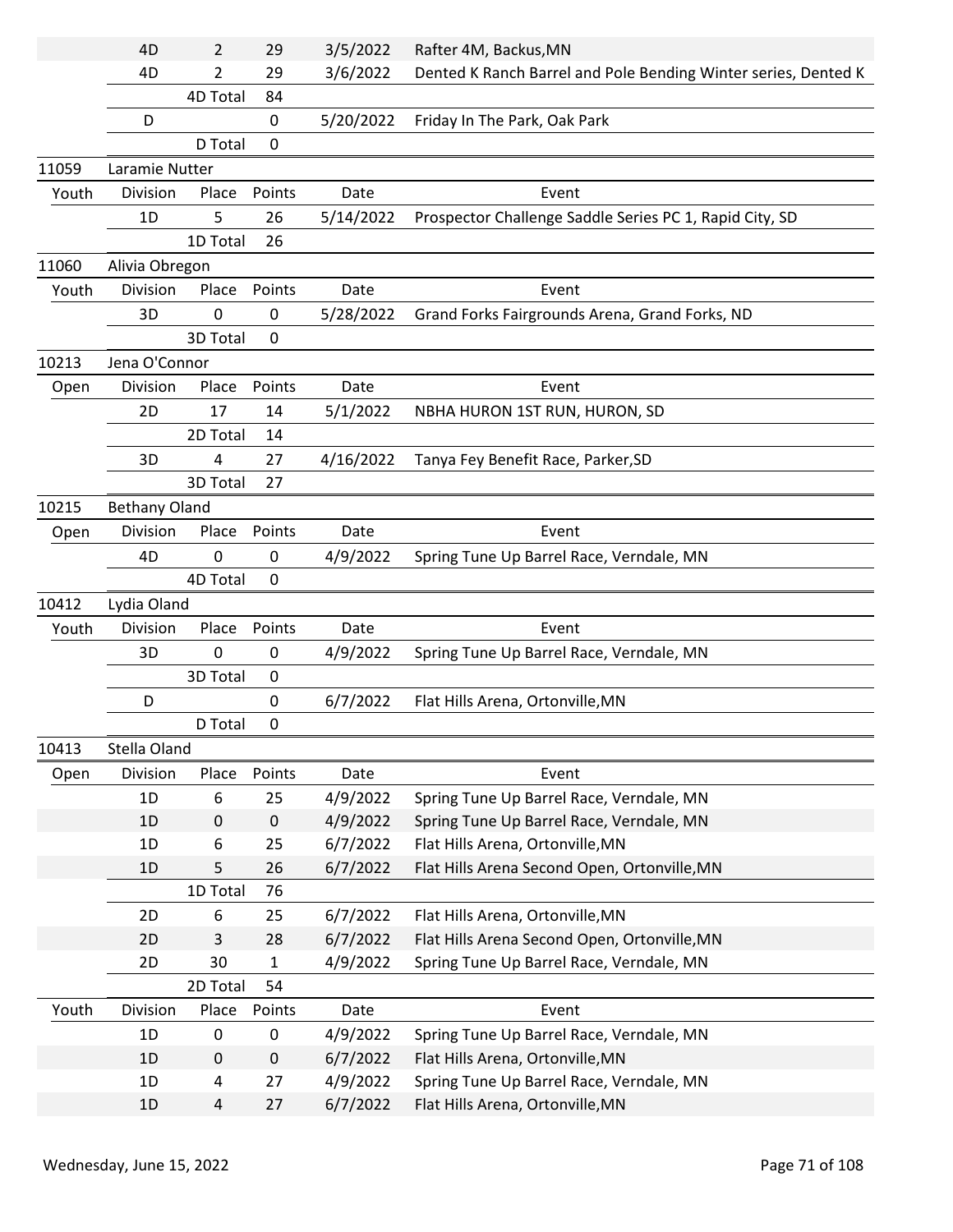1D Total 54

| 10695 | Aanika Olson |                |             |           |                                                        |
|-------|--------------|----------------|-------------|-----------|--------------------------------------------------------|
| Youth | Division     | Place          | Points      | Date      | Event                                                  |
|       | 2D           | 11             | 20          | 3/13/2022 | Twisted Clover Barrel Race, Verndale, MN               |
|       |              | 2D Total       | 20          |           |                                                        |
|       | 3D           | $\overline{2}$ | 29          | 5/27/2022 | Little Falls, Little Falls, MN                         |
|       | 3D           | 5              | 26          | 4/30/2022 | Rafter 4M, Backus, MN                                  |
|       | 3D           | 2              | 29          | 5/27/2022 | Little Falls Double Sanction, Little Falls, MN         |
|       | 3D           | 3              | 28          | 4/26/2022 | Tuesday Night PEWC Buckle Series, Verndale, MN         |
|       | 3D           | 2              | 29          | 3/11/2022 | Twisted Clover Barrel Race, Verndale, MN               |
|       | 3D           | 3              | 28          | 3/12/2022 | Twisted Clover Barrel Race, Verndale, MN               |
|       |              | 3D Total       | 169         |           |                                                        |
|       | 4D           | 3              | 28          | 1/15/2022 | Rafter 4M, Backus, MN                                  |
|       | 4D           | 10             | 21          | 1/29/2022 | Rafter 4M, Backus, MN                                  |
|       | 4D           | 0              | $\pmb{0}$   | 5/21/2022 | Boots N Buckles, Brainerd, MN                          |
|       | 4D           | 1              | 30          | 5/21/2022 | Boots N Buckles, Brainerd, MN                          |
|       | 4D           | 3              | 28          | 6/14/2022 | Rafter 4M, Backus, MN                                  |
|       | 4D           | 0              | $\mathbf 0$ | 1/29/2022 | Rafter 4M, Backus, MN                                  |
|       | 4D           | 4              | 27          | 4/30/2022 | Rafter 4M, Backus, MN                                  |
|       | 4D           | 2              | 29          | 6/7/2022  | Rafter 4M, Backus, MN                                  |
|       | 4D           | 0              | $\pmb{0}$   | 1/15/2022 | Rafter 4M, Backus, MN                                  |
|       |              | 4D Total       | 163         |           |                                                        |
| 10653 | Calais Olson |                |             |           |                                                        |
| Youth | Division     | Place          | Points      | Date      | Event                                                  |
|       | 2D           | 12             | 19          | 3/13/2022 | Twisted Clover Barrel Race, Verndale, MN               |
|       |              | 2D Total       | 19          |           |                                                        |
|       | 3D           | 0              | 0           | 6/8/2022  | Double S Double, Detroit Lakes, MN                     |
|       | 3D           | $\overline{2}$ | 29          | 3/12/2022 | Twisted Clover Barrel Race, Verndale, MN               |
|       | 3D           | 1              | 30          | 5/6/2022  | 14th Annual Race for the Roses, Verndale, MN           |
|       | 3D           | 1              | 30          | 5/7/2022  | 14th Annual Race for the Roses, Verndale, MN           |
|       | 3D           | 3              | 28          | 3/11/2022 | Twisted Clover Barrel Race, Verndale, MN               |
|       | 3D           | $\pmb{0}$      | $\pmb{0}$   | 6/8/2022  | Double S Arena, Detroit Lakes, MN                      |
|       | 3D           | 1              | 30          | 6/8/2022  | Double S Arena, Detroit Lakes, MN                      |
|       | 3D           | 3              | 28          | 6/8/2022  | Double S Double, Detroit Lakes, MN                     |
|       |              | 3D Total       | 175         |           |                                                        |
| 10654 | Faith Olson  |                |             |           |                                                        |
| Open  | Division     | Place          | Points      | Date      | Event                                                  |
|       | 4D           | 17             | 14          | 5/6/2022  | 14th Annual Race for the Roses, Verndale, MN           |
|       | 4D           | 20             | 11          | 5/7/2022  | 14th Annual Race for the Roses, Verndale, MN           |
|       | 4D           | 8              | 23          | 3/11/2022 | Twisted Clover Barrel Race, Verndale, MN               |
|       | 4D           | 22             | 9           | 5/8/2022  | 14th Annual Race for the Roses, Verndale, MN           |
|       | 4D           | 12             | 19          | 3/12/2022 | Twisted Clover Barrel Race, Verndale, MN               |
|       | 4D           | 20             | 11          | 5/7/2022  | R4R All Runs Count 4DSidepot \$1000, Verndale, MN      |
|       | 4D           | 3              | 28          | 6/3/2022  | Itasca Sunset Saddle Club Barrel Race, Grand Rapids MN |
|       | 4D           | $\overline{7}$ | 24          | 3/13/2022 | Twisted Clover Barrel Race, Verndale, MN               |
|       |              |                |             |           |                                                        |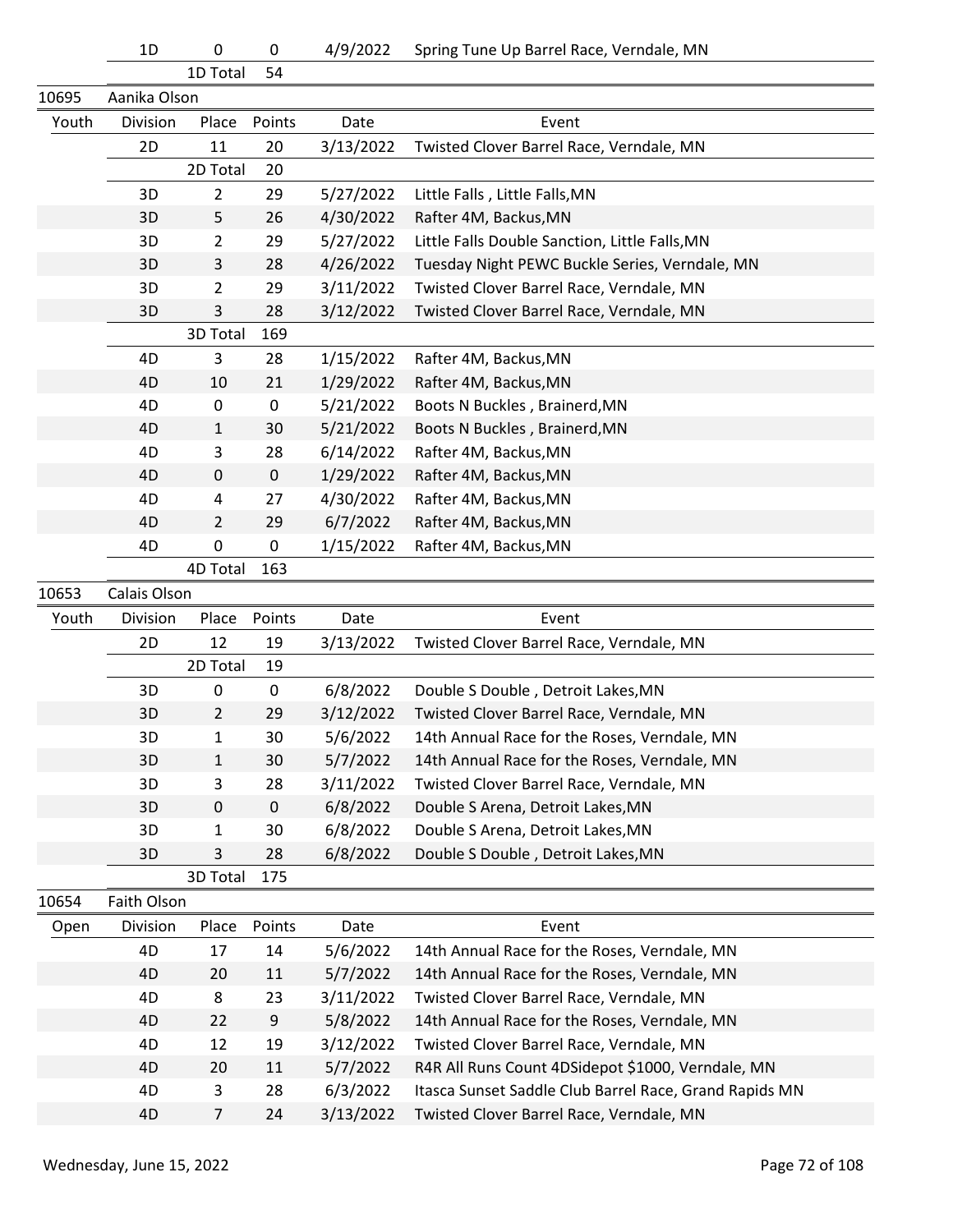|       |               | 4D Total       | 139         |           |                                                                |
|-------|---------------|----------------|-------------|-----------|----------------------------------------------------------------|
| Youth | Division      | Place          | Points      | Date      | Event                                                          |
|       | 2D            | 25             | 6           | 5/7/2022  | 14th Annual Race for the Roses, Verndale, MN                   |
|       | 2D            | 11             | 20          | 3/12/2022 | Twisted Clover Barrel Race, Verndale, MN                       |
|       | 2D            | $\overline{7}$ | 24          | 3/11/2022 | Twisted Clover Barrel Race, Verndale, MN                       |
|       | 2D            | 28             | 3           | 5/6/2022  | 14th Annual Race for the Roses, Verndale, MN                   |
|       |               | 2D Total       | 53          |           |                                                                |
|       | 3D            | 1              | 30          | 3/13/2022 | Twisted Clover Barrel Race, Verndale, MN                       |
|       | 3D            | 5              | 26          | 5/8/2022  | 14th Annual Race for the Roses, Verndale, MN                   |
|       |               | 3D Total       | 56          |           |                                                                |
|       | 4D            | 3              | 28          | 6/3/2022  | Itasca Sunset Saddle Club Barrel Race, Grand Rapids MN         |
|       |               | 4D Total       | 28          |           |                                                                |
| 10216 | Jessica Olson |                |             |           |                                                                |
| Open  | Division      | Place          | Points      | Date      | Event                                                          |
|       | 1D            | 0              | $\mathbf 0$ | 5/14/2022 | Mason City, Mason City                                         |
|       |               | 1D Total       | $\pmb{0}$   |           |                                                                |
|       | 2D            | 5              | 26          | 3/25/2022 | 2nd Annual Spring Runoff Challenge, Cedar Rapids, IA           |
|       | 2D            | 22             | 9           | 5/13/2022 | Mason City, Mason City                                         |
|       |               | 2D Total       | 35          |           |                                                                |
|       | 3D            | 18             | 13          | 5/15/2022 | Mason City, Mason City                                         |
|       | 3D            | $\overline{2}$ | 29          | 3/27/2022 | 2nd Annual Spring Runoff Challenge, Cedar Rapids, IA           |
|       | 3D            | 3              | 28          | 3/26/2022 | 2nd Annual Spring Runoff Challenge, Cedar Rapids, IA           |
|       |               | 3D Total       | 70          |           |                                                                |
|       | 4D            | 19             | 12          | 3/13/2022 | Twisted Clover Barrel Race, Verndale, MN                       |
|       | 4D            | 35             | $\pmb{0}$   | 1/29/2022 | Rafter 4M, Backus, MN                                          |
|       | 4D            | 19             | 12          | 6/14/2022 | Rafter 4M, Backus, MN                                          |
|       | 4D            | 22             | 9           | 3/11/2022 | Twisted Clover Barrel Race, Verndale, MN                       |
|       | 4D            | 0              | $\pmb{0}$   | 5/21/2022 | Boots N Buckles, Brainerd, MN                                  |
|       | 4D            | 11             | 20          | 5/27/2022 | Little Falls, Little Falls, MN                                 |
|       | 4D            | 19             | 12          | 6/7/2022  | Rafter 4M, Backus, MN                                          |
|       | 4D            | 23             | $\,8$       | 1/15/2022 | Rafter 4M, Backus, MN                                          |
|       | 4D            | 10             | 21          | 5/27/2022 | Little Falls Double Sanction, Little Falls, MN                 |
|       | 4D            | 34             | $\mathbf 0$ | 3/12/2022 | Twisted Clover Barrel Race, Verndale, MN                       |
|       |               | 4D Total       | 94          |           |                                                                |
|       | D             |                | $\pmb{0}$   | 4/30/2022 | Rafter 4M, Backus, MN                                          |
|       |               | D Total        | $\mathbf 0$ |           |                                                                |
| 11008 | Kristina Orth |                |             |           |                                                                |
| Open  | Division      | Place          | Points      | Date      | Event                                                          |
|       | 1D            | 4              | 27          | 3/6/2022  | Dented K Ranch Barrel and Pole Bending Winter series, Dented K |
|       | 1D            | $\overline{2}$ | 29          | 2/20/2022 | Dented K Goats, poles and Barrels SECOND, Avon MN              |
|       | 1D            | 16             | 15          | 4/10/2022 | Spring Tune Up Barrel Race, Verndale, MN                       |
|       |               | 1D Total       | 71          |           |                                                                |
|       | 2D            | 8              | 23          | 4/30/2022 | Rafter 4M, Backus, MN                                          |
|       | 2D            | $\overline{2}$ | 29          | 3/6/2022  | Dented K Second Open, Dented K Avon MN                         |
|       | 2D            | 7              | 24          | 5/10/2022 | Tuesday Night PEWC Buckle Series, Verndale, MN                 |
|       | 2D            | 5              | 26          | 4/9/2022  | Spring Tune Up Barrel Race, Verndale, MN                       |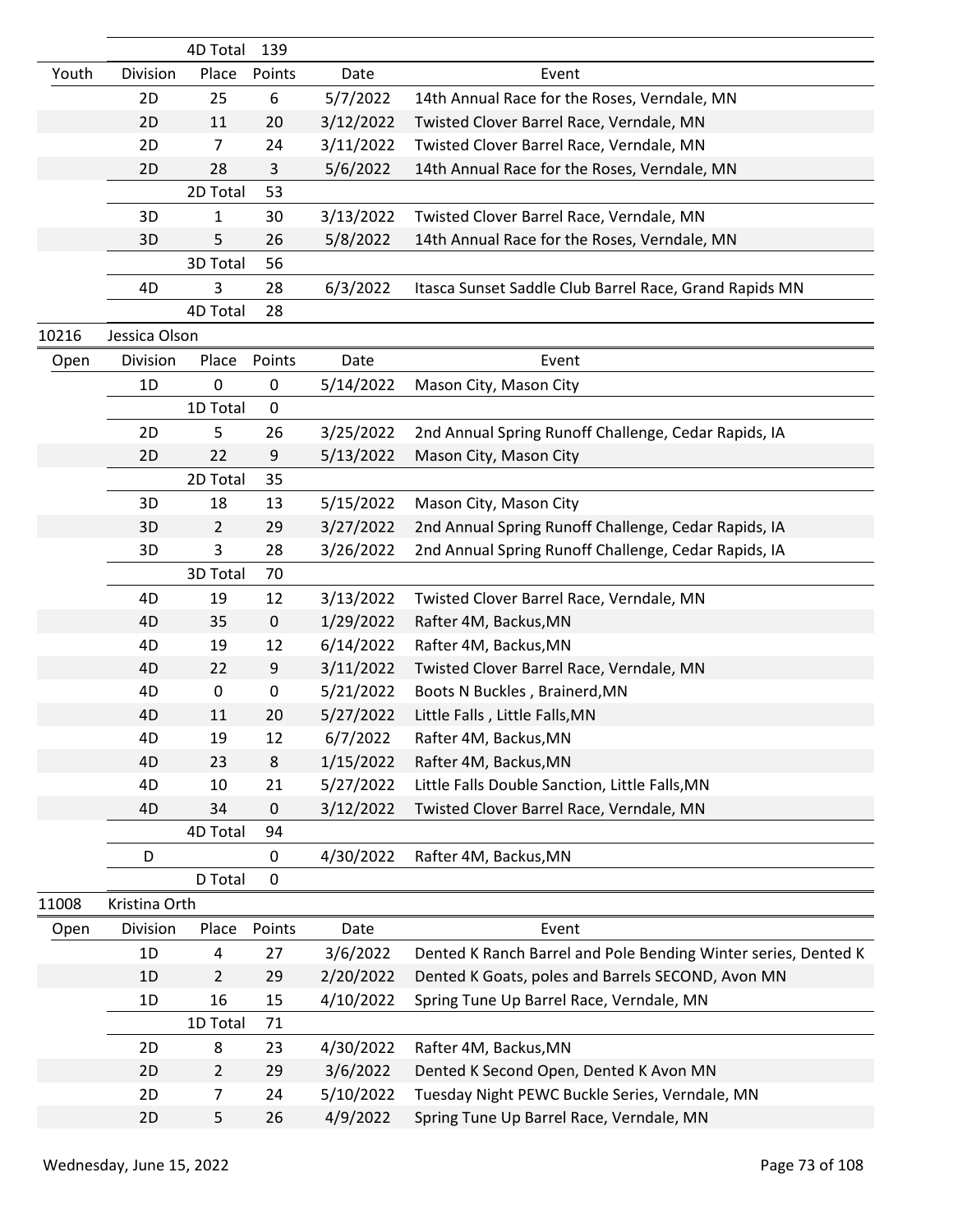|        | 2D                     | 22             | 9                | 4/8/2022  | Spring Tune Up Barrel Race, Verndale, MN          |
|--------|------------------------|----------------|------------------|-----------|---------------------------------------------------|
|        | 2D                     | 9              | 22               | 4/8/2022  | Spring Tune Up Barrel Race 2nd Open, Verndale, MN |
|        |                        | 2D Total       | 133              |           |                                                   |
|        | 3D                     | 6              | 25               | 5/27/2022 | Little Falls Double Sanction, Little Falls, MN    |
|        | 3D                     | 1              | 30               | 5/27/2022 | Little Falls, Little Falls, MN                    |
|        |                        | 3D Total       | 55               |           |                                                   |
| 10218  | <b>Brittani Oyster</b> |                |                  |           |                                                   |
| Open   | Division               | Place          | Points           | Date      | Event                                             |
|        | 1D                     | $\overline{2}$ | 29               | 5/17/2022 | Tuesday Night PEWC Buckle Series, Verndale, MN    |
|        |                        | 1D Total       | 29               |           |                                                   |
|        | 2D                     | 4              | 27               | 4/12/2022 | Tuesday Night PEWC Buckle Series, Verndale, MN    |
|        |                        | 2D Total       | 27               |           |                                                   |
|        | 3D                     | 13             | 18               | 6/14/2022 | Rafter 4M, Backus, MN                             |
|        |                        | 3D Total       | 18               |           |                                                   |
|        | 4D                     | 6              | 25               | 1/29/2022 | Rafter 4M, Backus, MN                             |
|        |                        | 4D Total       | 25               |           |                                                   |
|        | D                      |                | $\boldsymbol{0}$ | 4/30/2022 | Rafter 4M, Backus, MN                             |
|        | D                      |                | 0                | 4/30/2022 | Rafter 4M, Backus, MN                             |
|        |                        | D Total        | $\boldsymbol{0}$ |           |                                                   |
| 11009  | Mariah Parker          |                |                  |           |                                                   |
| Open   | Division               | Place          | Points           | Date      | Event                                             |
|        | 4D                     | 9              | 22               | 3/12/2022 | Twisted Clover Barrel Race 2nd Open, Verndale, MN |
|        | 4D                     | 19             | 12               | 3/12/2022 | Twisted Clover Barrel Race, Verndale, MN          |
|        | 4D                     | 8              | 23               | 3/13/2022 | Twisted Clover Barrel Race, Verndale, MN          |
|        |                        | 4D Total       | 57               |           |                                                   |
| 10656  | <b>Danielle Parks</b>  |                |                  |           |                                                   |
| Open   | Division               | Place          | Points           | Date      | Event                                             |
|        | 2D                     | 1              | 30               | 5/20/2022 | La Viva Taco 5D Race, ICRP                        |
|        | 2D                     | 9              | 22               | 1/29/2022 | ICRP, PALMYRA, MO                                 |
|        | 2D                     | 4              | 27               | 2/13/2022 | ICRP, New Bloomfield, MO                          |
|        | 2D                     | $\overline{2}$ | 29               | 5/21/2022 | La Viva Taco 5D Race, ICRP                        |
|        | 2D                     | 3              | 28               | 3/19/2022 | Indian Creek Holdiday Hustle, Palmyra, MO         |
|        |                        | 2D Total       | 136              |           |                                                   |
|        | 3D                     | 18             | 13               | 5/22/2022 | La Viva Taco 5D Race, ICRP                        |
|        |                        | 3D Total       | 13               |           |                                                   |
| 10772  | Ava Perry              |                |                  |           |                                                   |
| Pee We | Division               | Place          | Points           | Date      | Event                                             |
|        | 1D                     | 8              | 23               | 3/26/2022 | Pot of Gold, MGRA                                 |
|        |                        | 1D Total       | 23               |           |                                                   |
| 10773  | Leah Perry             |                |                  |           |                                                   |
| Youth  | Division               | Place          | Points           | Date      | Event                                             |
|        | D                      |                | $\mathbf 0$      | 3/26/2022 | Pot of Gold, MGRA                                 |
|        |                        | D Total        | $\mathbf 0$      |           |                                                   |
| 11051  | Amy Peterson           |                |                  |           |                                                   |
| Open   | Division               | Place          | Points           | Date      | Event                                             |
|        |                        |                |                  |           |                                                   |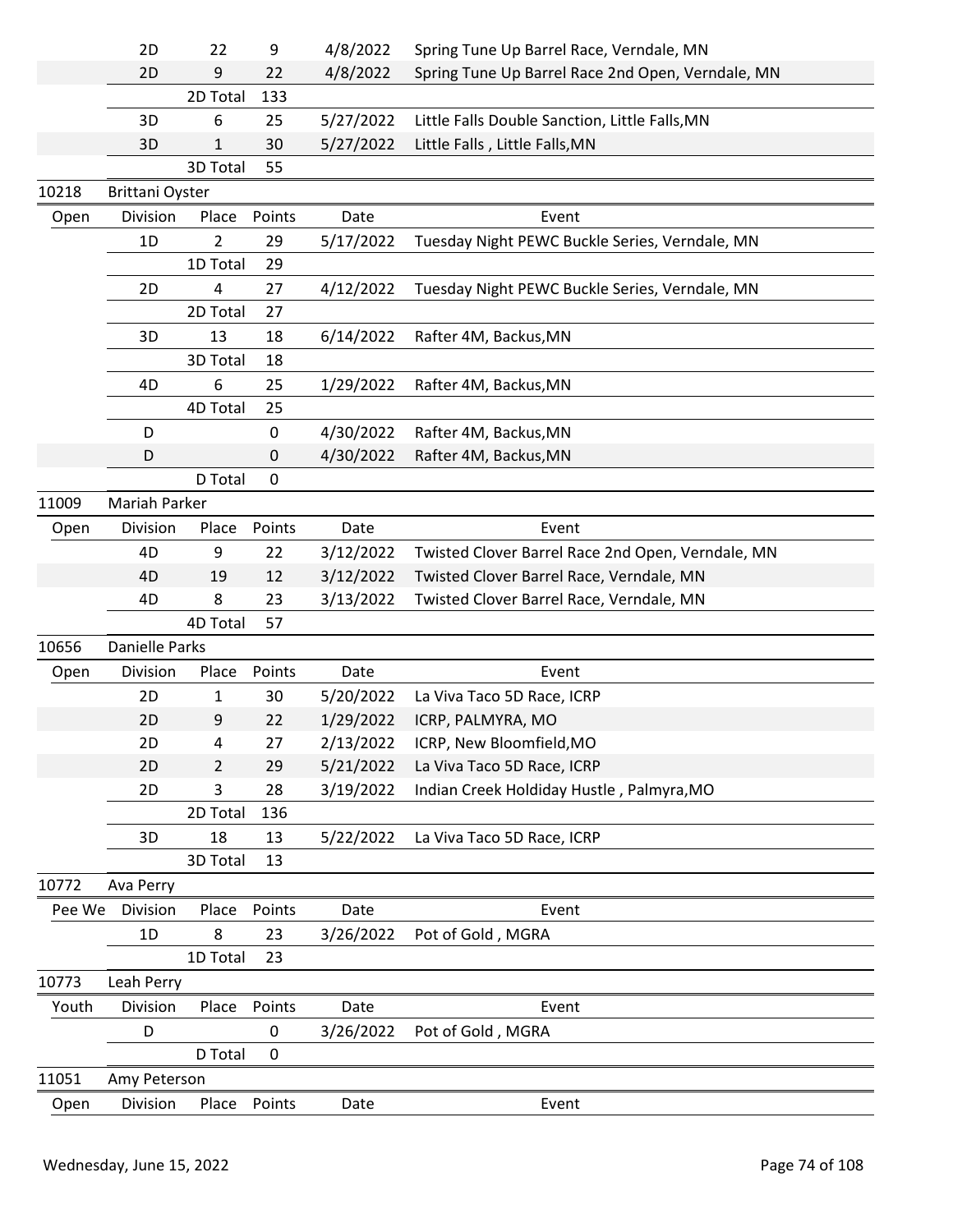|        | 2D                   | 5              | 26          | 6/12/2022 | Kuka's, Independence, MN                                |
|--------|----------------------|----------------|-------------|-----------|---------------------------------------------------------|
|        | 2D                   | 3              | 28          | 6/11/2022 | Kuka's, Independence, MN                                |
|        |                      | 2D Total       | 54          |           |                                                         |
| 11061  | Jayda Peterson       |                |             |           |                                                         |
| Open   | Division             | Place          | Points      | Date      | Event                                                   |
|        | 3D                   | 24             | 7           | 5/14/2022 | Prospector Challenge Saddle Series PC 1, Rapid City, SD |
|        |                      | 3D Total       | 7           |           |                                                         |
|        | 4D                   | 23             | 8           | 5/15/2022 | Prospector Challenge Saddle Series PC 1, Rapid City, SD |
|        |                      | 4D Total       | 8           |           |                                                         |
| Youth  | Division             | Place          | Points      | Date      | Event                                                   |
|        | 1 <sub>D</sub>       | 14             | 17          | 5/14/2022 | Prospector Challenge Saddle Series PC 1, Rapid City, SD |
|        |                      | 1D Total       | 17          |           |                                                         |
|        | 2D                   | 2              | 29          | 5/15/2022 | Prospector Challenge Saddle Series PC 1, Rapid City, SD |
|        |                      | 2D Total       | 29          |           |                                                         |
| 10220  | Lenna Peterson       |                |             |           |                                                         |
| Youth  | Division             | Place          | Points      | Date      | Event                                                   |
|        | 1D                   | 1              | 30          | 6/12/2022 | Kuka's, Independence, MN                                |
|        | 1D                   | 1              | 30          | 5/8/2022  | 14th Annual Race for the Roses, Verndale, MN            |
|        | 1D                   | 2              | 29          | 6/7/2022  | Rafter 4M, Backus, MN                                   |
|        | 1D                   | $\mathbf 1$    | 30          | 5/15/2022 | Dented K Barrel and pole bending jackpot, AVON, MN      |
|        |                      | 1D Total       | 119         |           |                                                         |
| 10219  | Teresa Peterson      |                |             |           |                                                         |
| Open   | Division             | Place          | Points      | Date      | Event                                                   |
|        | 2D                   | 20             | 11          | 6/12/2022 | Kuka's, Independence, MN                                |
|        |                      | 2D Total       | 11          |           |                                                         |
|        | 4D                   | 31             | 0           | 5/8/2022  | 14th Annual Race for the Roses, Verndale, MN            |
|        |                      | 4D Total       | $\mathbf 0$ |           |                                                         |
| 10223  | Palynn Phillips      |                |             |           |                                                         |
| Open   | Division             | Place          | Points      | Date      | Event                                                   |
|        | 1D                   | $\mathbf{1}$   | 30          | 5/21/2022 | Glenwood City, Glenwood City                            |
|        |                      | 1D Total       | 30          |           |                                                         |
|        | 4D                   | $\pmb{0}$      | $\pmb{0}$   | 5/7/2022  | 14th Annual Race for the Roses, Verndale, MN            |
|        | 4D                   | $\mathbf 0$    | $\pmb{0}$   | 5/8/2022  | 14th Annual Race for the Roses, Verndale, MN            |
|        | 4D                   | 0              | 0           | 4/9/2022  | Spring Tune Up Barrel Race, Verndale, MN                |
|        | 4D                   | 0              | 0           | 5/6/2022  | 14th Annual Race for the Roses, Verndale, MN            |
|        |                      | 4D Total       | $\mathbf 0$ |           |                                                         |
|        | 5D                   | 0              | 0           | 5/7/2022  | R4R All Runs Count 4DSidepot \$1000, Verndale, MN       |
|        |                      | 5D Total       | $\mathbf 0$ |           |                                                         |
| 11010  | <b>Hailey Prince</b> |                |             |           |                                                         |
| Pee We | Division             | Place          | Points      | Date      | Event                                                   |
|        | 1D                   | $\overline{2}$ | 29          | 4/16/2022 | ICRP, Palmyra, MO                                       |
|        | 1D                   | 1              | 30          | 4/16/2022 | ICRP, Palmyra, MO                                       |
|        | 1D                   | 1              | 30          | 4/3/2022  | ICRP The Breakout, ICRP, MO                             |
|        | 1D                   | $\mathbf{1}$   | 30          | 3/19/2022 | Indian Creek Holdiday Hustle, Palmyra, MO               |
|        |                      | 1D Total       | 119         |           |                                                         |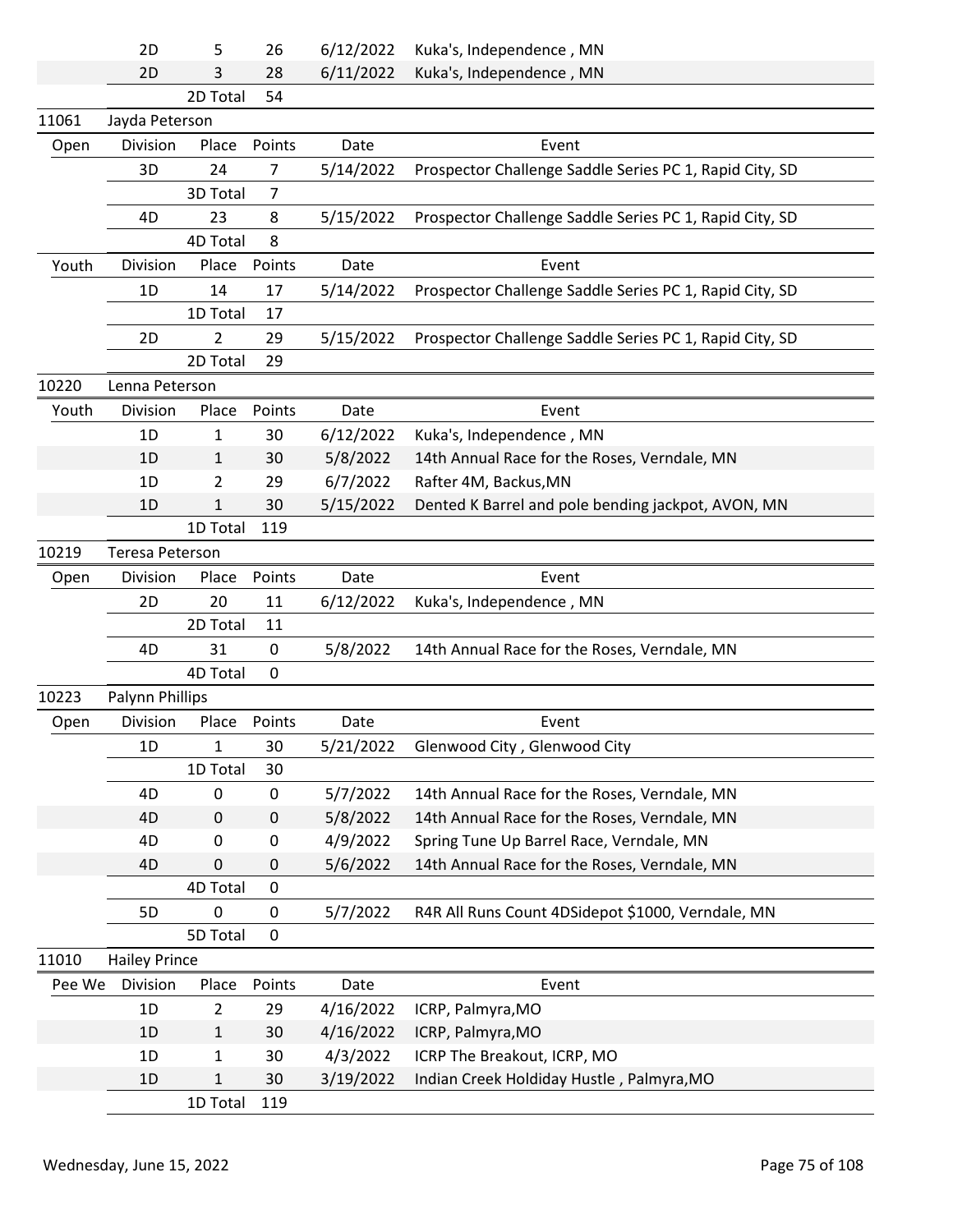| 10696 | Randee Prindle  |              |                |           |                                                      |
|-------|-----------------|--------------|----------------|-----------|------------------------------------------------------|
| Open  | Division        | Place        | Points         | Date      | Event                                                |
|       | 1D              | 1            | 30             | 4/3/2022  | ICRP The Breakout, ICRP, MO                          |
|       | 1D              | $\mathbf{1}$ | 30             | 4/2/2022  | ICRP The Breakout, ICRP, MO                          |
|       |                 | 1D Total     | 60             |           |                                                      |
|       | 2D              | 9            | 22             | 4/3/2022  | ICRP The Breakout, ICRP, MO                          |
|       | 2D              | 1            | 30             | 4/2/2022  | ICRP The Breakout, ICRP, MO                          |
|       |                 | 2D Total     | 52             |           |                                                      |
| 10753 | Karlie Proesch  |              |                |           |                                                      |
| Open  | Division        | Place        | Points         | Date      | Event                                                |
|       | 4D              | $\mathbf 0$  | $\pmb{0}$      | 3/27/2022 | 2nd Annual Spring Runoff Challenge, Cedar Rapids, IA |
|       | 4D              | 0            | 0              | 3/27/2022 | 2nd Open Spring Runoff Challenge, Cedar Rapids, IA   |
|       |                 | 4D Total     | $\mathbf 0$    |           |                                                      |
| 10422 | Lilly Quern     |              |                |           |                                                      |
| Youth | Division        | Place        | Points         | Date      | Event                                                |
|       | 3D              | 9            | 22             | 5/15/2022 | NBHA ND02 DOUBLE, NDSU                               |
|       |                 | 3D Total     | 22             |           |                                                      |
|       | 4D              | 0            | $\mathbf 0$    | 5/15/2022 | NBHA ND02, NDSU                                      |
|       |                 | 4D Total     | $\mathbf 0$    |           |                                                      |
| 10834 | Hanna Rasmussen |              |                |           |                                                      |
| Open  | Division        | Place        | Points         | Date      | Event                                                |
|       | 4D              | 24           | 7              | 5/6/2022  | 14th Annual Race for the Roses, Verndale, MN         |
|       | 4D              | 26           | 5              | 5/8/2022  | 14th Annual Race for the Roses, Verndale, MN         |
|       | 4D              | 32           | $\pmb{0}$      | 5/6/2022  | 14th Annual Race for the Roses, Verndale, MN         |
|       | 4D              | 24           | $\overline{7}$ | 5/7/2022  | 14th Annual Race for the Roses, Verndale, MN         |
|       | 4D              | 0            | $\mathbf 0$    | 3/11/2022 | Twisted Clover Barrel Race 2nd Open, Verndale, MN    |
|       | 4D              | 33           | $\mathbf 0$    | 5/8/2022  | 14th Annual Race for the Roses, Verndale, MN         |
|       | 4D              | 21           | 10             | 5/7/2022  | R4R All Runs Count 4DSidepot \$1000, Verndale, MN    |
|       | 4D              | $\pmb{0}$    | $\mathbf 0$    | 3/11/2022 | Twisted Clover Barrel Race, Verndale, MN             |
|       | 4D              | 0            | 0              | 5/7/2022  | 14th Annual Race for the Roses, Verndale, MN         |
|       |                 | 4D Total     | 29             |           |                                                      |
|       | 5D              | 4            | 27             | 5/7/2022  | R4R All Runs Count 4DSidepot \$1000, Verndale, MN    |
|       |                 | 5D Total     | 27             |           |                                                      |
| 10532 | Marissa Rayburn |              |                |           |                                                      |
| Open  | Division        | Place        | Points         | Date      | Event                                                |
|       | 4D              | 8            | 23             | 5/25/2022 | Bit & Bridle Barrel & Pole Series, Aitkin, MN        |
|       | 4D              | 34           | $\mathbf 0$    | 5/6/2022  | 14th Annual Race for the Roses, Verndale, MN         |
|       | 4D              | 0            | $\pmb{0}$      | 5/7/2022  | 14th Annual Race for the Roses, Verndale, MN         |
|       | 4D              | 0            | 0              | 5/8/2022  | 14th Annual Race for the Roses, Verndale, MN         |
|       |                 | 4D Total     | 23             |           |                                                      |
|       | 5D              | 12           | 19             | 5/7/2022  | R4R All Runs Count 4DSidepot \$1000, Verndale, MN    |
|       |                 | 5D Total     | 19             |           |                                                      |
| 10487 | Sondra Rayer    |              |                |           |                                                      |
| Open  | Division        | Place        | Points         | Date      | Event                                                |
|       | 3D              | 8            | 23             | 5/27/2022 | MAY MEMORIAL BASH, MONDOVI, WI                       |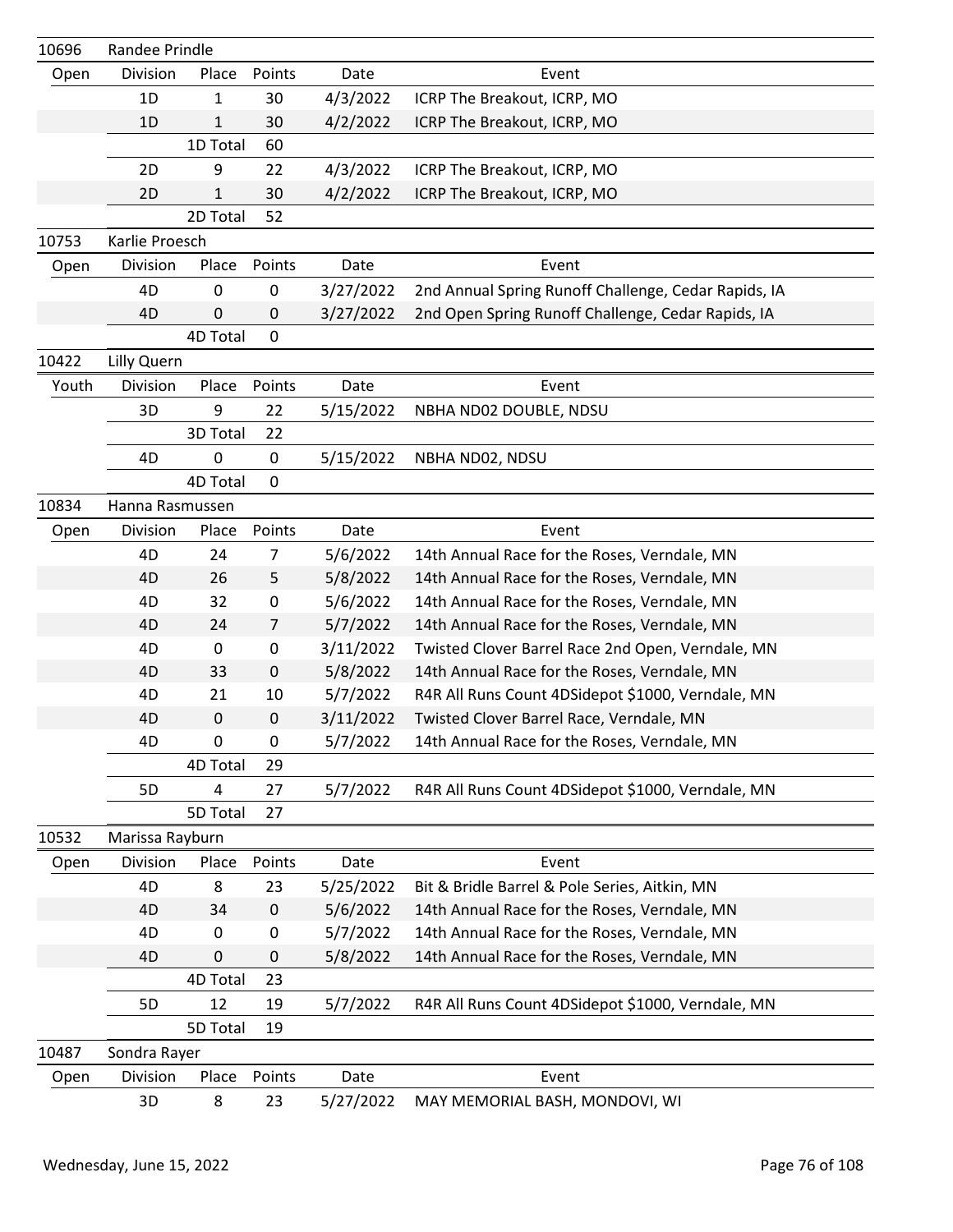|       |                     | 3D Total       | 23        |           |                                                   |
|-------|---------------------|----------------|-----------|-----------|---------------------------------------------------|
| 11019 | <b>Tiarra Reich</b> |                |           |           |                                                   |
| Open  | Division            | Place          | Points    | Date      | Event                                             |
|       | 5 <sub>D</sub>      | $\mathbf{1}$   | 30        | 5/22/2022 | La Viva Taco 5D Race, ICRP                        |
|       | 5 <sub>D</sub>      | 5              | 26        | 5/20/2022 | La Viva Taco 5D Race, ICRP                        |
|       | 5D                  | 11             | 20        | 5/21/2022 | La Viva Taco 5D Race, ICRP                        |
|       |                     | 5D Total       | 76        |           |                                                   |
| 10380 | Courtney Reisdorf   |                |           |           |                                                   |
| Open  | Division            | Place          | Points    | Date      | Event                                             |
|       | 2D                  | 79             | $\pmb{0}$ | 5/7/2022  | R4R All Runs Count 4DSidepot \$1000, Verndale, MN |
|       | 2D                  | 13             | 18        | 4/8/2022  | Spring Tune Up Barrel Race, Verndale, MN          |
|       | 2D                  | 6              | 25        | 5/7/2022  | R4R Charity Run, Verndale, MN                     |
|       | 2D                  | 10             | 21        | 4/8/2022  | Spring Tune Up Barrel Race 2nd Open, Verndale, MN |
|       | 2D                  | 43             | $\pmb{0}$ | 5/7/2022  | 14th Annual Race for the Roses, Verndale, MN      |
|       |                     | 2D Total       | 64        |           |                                                   |
|       | 3D                  | 1              | 30        | 4/9/2022  | Spring Tune Up Barrel Race, Verndale, MN          |
|       | 3D                  | $\mathbf{1}$   | 30        | 5/6/2022  | 14th Annual Race for the Roses, Verndale, MN      |
|       |                     | 3D Total       | 60        |           |                                                   |
|       | 4D                  | 15             | 16        | 5/8/2022  | 14th Annual Race for the Roses, Verndale, MN      |
|       |                     | 4D Total       | 16        |           |                                                   |
| 10659 | Kelly Reno          |                |           |           |                                                   |
| Open  | Division            | Place          | Points    | Date      | Event                                             |
|       | 2D                  | $\overline{2}$ | 29        | 5/27/2022 | KC Second Open, Saginaw, MN                       |
|       |                     | 2D Total       | 29        |           |                                                   |
|       | 3D                  | 2              | 29        | 5/27/2022 | KC Arena, Saginaw, MN                             |
|       |                     | 3D Total       | 29        |           |                                                   |
|       | 4D                  | 25             | 6         | 5/8/2022  | 14th Annual Race for the Roses, Verndale, MN      |
|       | 4D                  | 28             | 3         | 5/6/2022  | 14th Annual Race for the Roses, Verndale, MN      |
|       | 4D                  | 33             | 0         | 5/7/2022  | 14th Annual Race for the Roses, Verndale, MN      |
|       | 4D                  | 5              | 26        | 5/7/2022  | R4R Charity Run, Verndale, MN                     |
|       |                     | 4D Total       | 35        |           |                                                   |
|       | 5D                  | 7              | 24        | 5/7/2022  | R4R All Runs Count 4DSidepot \$1000, Verndale, MN |
|       |                     | 5D Total       | 24        |           |                                                   |
| 11020 | <b>Brilee Rieck</b> |                |           |           |                                                   |
| Open  | Division            | Place          | Points    | Date      | Event                                             |
|       | 2D                  | $\overline{2}$ | 29        | 4/23/2022 | Webb Ranch Second Open, Volin, SD                 |
|       |                     | 2D Total       | 29        |           |                                                   |
|       | 3D                  | 12             | 19        | 2/26/2022 | Webb Ranch Jackpot, Webb Ranch                    |
|       | 3D                  | $\overline{2}$ | 29        | 3/12/2022 | Webbs Second Open, Webbs                          |
|       | 3D                  | $\overline{2}$ | 29        | 2/26/2022 | Webb Ranch Jackpot SECOND, Webb Ranch             |
|       | 3D                  | 3              | 28        | 4/23/2022 | Webb Ranch, Volin, SD                             |
|       | 3D                  | $\mathbf{1}$   | 30        | 5/15/2022 | Pipestone Barrel Race, Pipestone, MN              |
|       | 3D                  | 4              | 27        | 6/7/2022  | Flat Hills Arena Second Open, Ortonville, MN      |
|       | 3D                  | 22             | 9         | 4/16/2022 | Tanya Fey Benefit Race, Parker, SD                |
|       |                     | 3D Total       | 171       |           |                                                   |
|       | 4D                  | $\mathbf{1}$   | 30        | 6/7/2022  | Flat Hills Arena, Ortonville, MN                  |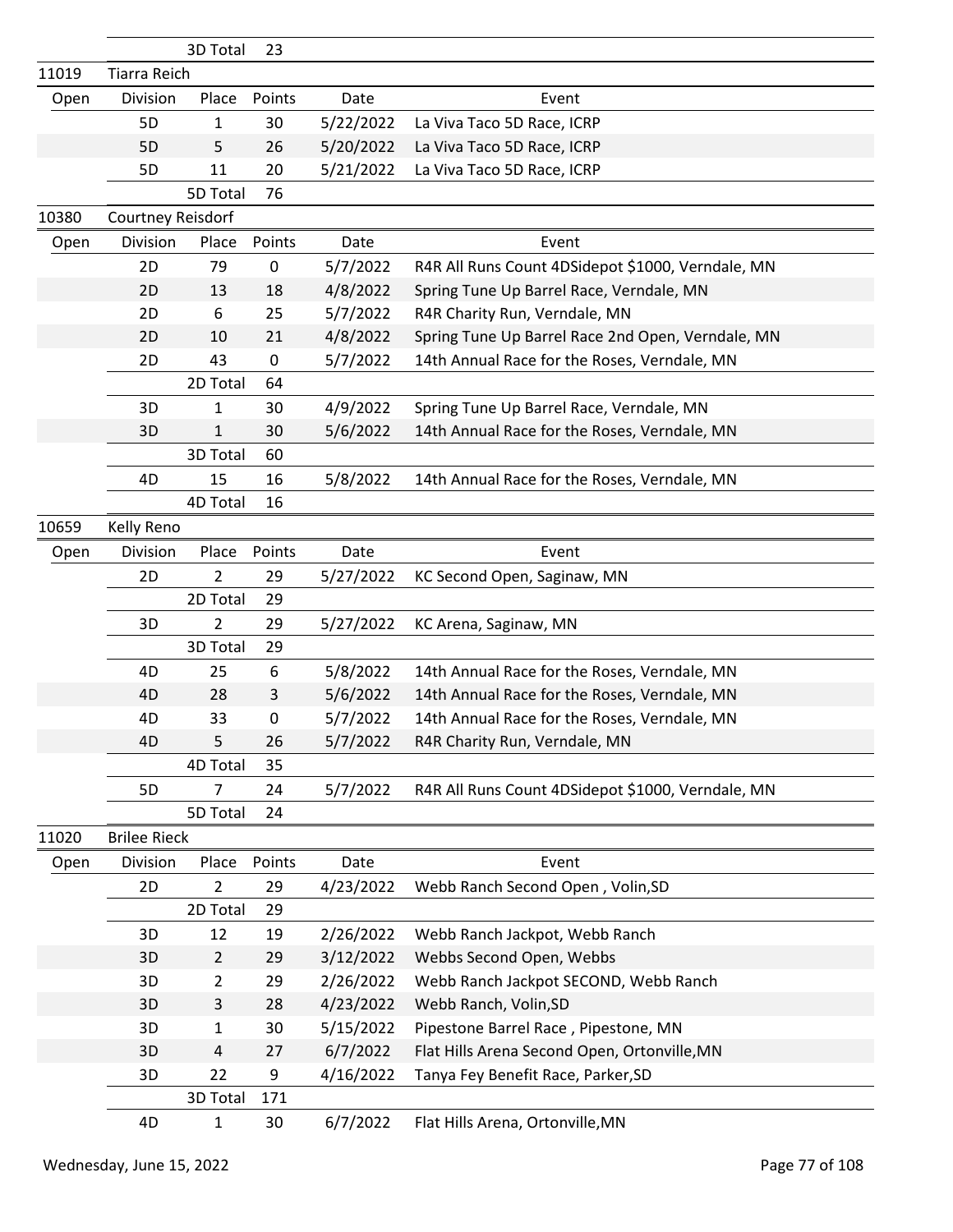|        | 4D                | $\mathbf{1}$   | 30          | 3/12/2022 | Webbs, Webbs                                                   |
|--------|-------------------|----------------|-------------|-----------|----------------------------------------------------------------|
|        |                   | 4D Total       | 60          |           |                                                                |
| 11021  | Adelyn Rinehart   |                |             |           |                                                                |
| Open   | Division          | Place          | Points      | Date      | Event                                                          |
|        | 4D                | 1              | 30          | 3/6/2022  | Dented K Second Open, Dented K Avon MN                         |
|        | 4D                | $\overline{2}$ | 29          | 3/6/2022  | Dented K Ranch Barrel and Pole Bending Winter series, Dented K |
|        |                   | 4D Total       | 59          |           |                                                                |
| Youth  | Division          | Place          | Points      | Date      | Event                                                          |
|        | D                 |                | 0           | 3/6/2022  | Dented K Ranch Barrel and Pole Bending Winter series, Dented K |
|        |                   | D Total        | $\mathbf 0$ |           |                                                                |
| 10925  | Kayla Rodgers     |                |             |           |                                                                |
| Open   | Division          | Place          | Points      | Date      | Event                                                          |
|        | 1D                | 6              | 25          | 5/14/2022 | NBHA ND02 DOUBLE, NDSU                                         |
|        |                   | 1D Total       | 25          |           |                                                                |
|        | 2D                | $\overline{2}$ | 29          | 5/14/2022 | NBHA ND02, NDSU                                                |
|        |                   | 2D Total       | 29          |           |                                                                |
|        | 3D                | 10             | 21          | 5/15/2022 | NBHA ND02 DOUBLE, NDSU                                         |
|        | 3D                | 5              | 26          | 5/14/2022 | NBHA ND02 DOUBLE, NDSU                                         |
|        | 3D                | 8              | 23          | 5/14/2022 | NBHA ND02, NDSU                                                |
|        | 3D                | 5              | 26          | 5/15/2022 | NBHA ND02, NDSU                                                |
|        |                   | 3D Total       | 96          |           |                                                                |
| 11022  | Mason Roemmich    |                |             |           |                                                                |
| Pee We | Division          | Place          | Points      | Date      | Event                                                          |
|        | 1D                | 4              | 27          | 6/7/2022  | Rafter 4M, Backus, MN                                          |
|        | 1D                | 4              | 27          | 6/14/2022 | Rafter 4M, Backus, MN                                          |
|        |                   | 1D Total       | 54          |           |                                                                |
|        | 3D                | $\mathbf{1}$   | 30          | 5/10/2022 | Tuesday Night PEWC Buckle Series, Verndale, MN                 |
|        |                   | 3D Total       | 30          |           |                                                                |
|        | D                 | 0              | 0           | 5/17/2022 | Tuesday Night PEWC Buckle Series, Verndale, MN                 |
|        |                   | D Total        | 0           |           |                                                                |
| 10235  | Michaela Roemmich |                |             |           |                                                                |
| Open   | Division          | Place          | Points      | Date      | Event                                                          |
|        | 1D                | 3              | 28          | 5/6/2022  | 14th Annual Race for the Roses, Verndale, MN                   |
|        | 1D                | 5              | 26          | 3/13/2022 | Twisted Clover Barrel Race, Verndale, MN                       |
|        | 1D                | $\mathbf{1}$   | 30          | 6/2/2022  | Double S Double Sanction, Detroit Lakes, MN                    |
|        | 1D                | 9              | 22          | 5/17/2022 | Tuesday Night PEWC Buckle Series, Verndale, MN                 |
|        | 1D                | $\mathbf{1}$   | 30          | 4/8/2022  | Spring Tune Up Barrel Race 2nd Open, Verndale, MN              |
|        | 1D                | 39             | $\mathbf 0$ | 5/7/2022  | 14th Annual Race for the Roses, Verndale, MN                   |
|        | 1D                | 9              | 22          | 5/7/2022  | R4R All Runs Count 4DSidepot \$1000, Verndale, MN              |
|        | 1D                | $\mathbf{1}$   | 30          | 3/11/2022 | Twisted Clover Barrel Race 2nd Open, Verndale, MN              |
|        | 1D                | $\overline{2}$ | 29          | 3/12/2022 | Twisted Clover Barrel Race, Verndale, MN                       |
|        | 1D                | 14             | 17          | 5/7/2022  | R4R Charity Run, Verndale, MN                                  |
|        | 1D                | $\mathbf{1}$   | 30          | 5/28/2022 | Double S Arena, Detroit Lakes, MN                              |
|        | 1D                | 4              | 27          | 3/13/2022 | Twisted Clover Barrel Race 2nd Open, Verndale, MN              |
|        | 1D                | 8              | 23          | 4/9/2022  | Spring Tune Up Barrel Race, Verndale, MN                       |
|        | 1D                | $\mathbf 1$    | 30          | 4/8/2022  | Spring Tune Up Barrel Race, Verndale, MN                       |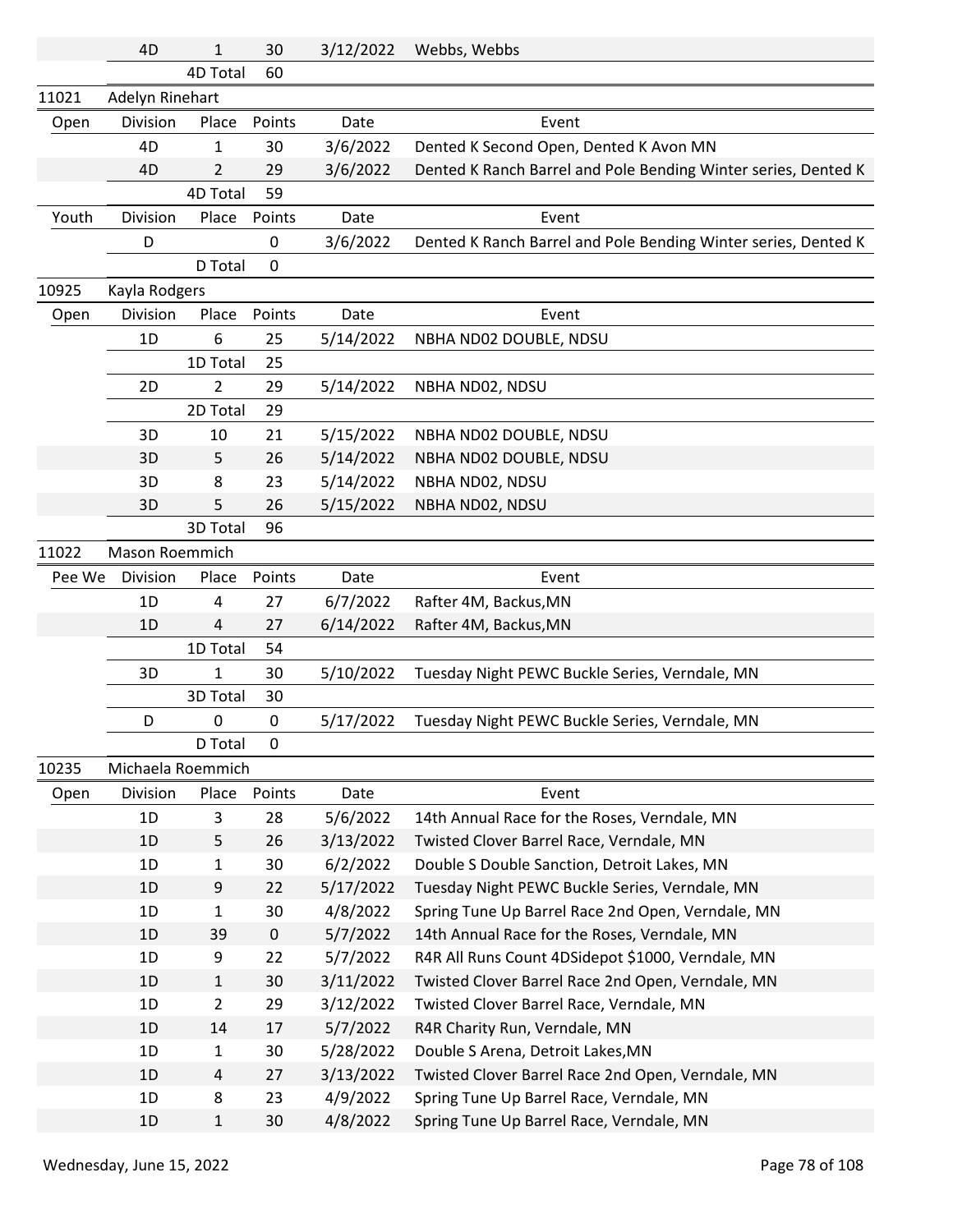|        | 1D                  | 3              | 28        | 5/28/2022 | Double S Double Sanction, Detroit Lakes, MN             |
|--------|---------------------|----------------|-----------|-----------|---------------------------------------------------------|
|        | 1D                  | 1              | 30        | 3/11/2022 | Twisted Clover Barrel Race, Verndale, MN                |
|        | 1D                  | 1              | 30        | 3/12/2022 | Twisted Clover Barrel Race 2nd Open, Verndale, MN       |
|        | 1D                  | 1              | 30        | 6/2/2022  | Double S Arena, Detroit Lakes, MN                       |
|        |                     | 1D Total       | 462       |           |                                                         |
|        | 2D                  | 9              | 22        | 5/8/2022  | 14th Annual Race for the Roses, Verndale, MN            |
|        |                     | 2D Total       | 22        |           |                                                         |
|        | 4D                  | 0              | 0         | 4/10/2022 | Spring Tune Up Barrel Race, Verndale, MN                |
|        |                     | 4D Total       | 0         |           |                                                         |
|        | D                   |                | 0         | 6/7/2022  | Rafter 4M, Backus, MN                                   |
|        |                     | D Total        | 0         |           |                                                         |
| 10241  | Tammy Rudningen     |                |           |           |                                                         |
| Open   | Division            | Place          | Points    | Date      | Event                                                   |
|        | 2D                  | 2              | 29        | 6/12/2022 | Kuka's, Independence, MN                                |
|        |                     | 2D Total       | 29        |           |                                                         |
| 10242  | McKayla Sanasack    |                |           |           |                                                         |
| Open   | Division            | Place          | Points    | Date      | Event                                                   |
|        | 3D                  | 4              | 27        | 6/8/2022  | Double S Arena, Detroit Lakes, MN                       |
|        |                     | 3D Total       | 27        |           |                                                         |
|        | 4D                  | 1              | 30        | 6/7/2022  | Flat Hills Arena Second Open, Ortonville, MN            |
|        | 4D                  | 7              | 24        | 4/12/2022 | Tuesday Second Open, Verndale, MN                       |
|        | 4D                  | 14             | 17        | 6/8/2022  | Double S Double, Detroit Lakes, MN                      |
|        | 4D                  | 9              | 22        | 4/12/2022 | Tuesday Night PEWC Buckle Series, Verndale, MN          |
|        | 4D                  | 13             | 18        | 6/7/2022  | Flat Hills Arena, Ortonville, MN                        |
|        |                     | 4D Total       | 111       |           |                                                         |
| 11064  | <b>Denise Sauer</b> |                |           |           |                                                         |
| Senior | Division            | Place          | Points    | Date      | Event                                                   |
|        | 3D                  | 8              | 23        | 5/15/2022 | Prospector Challenge Saddle Series PC 1, Rapid City, SD |
|        | 3D                  | $\mathbf 0$    | $\pmb{0}$ | 5/13/2022 | Prospector Challenge Saddle Series PC 1, Rapid City, SD |
|        | 3D                  | 0              | $\pmb{0}$ | 5/14/2022 | Prospector Challenge Saddle Series PC 1, Rapid City, SD |
|        |                     | 3D Total       | 23        |           |                                                         |
| 10414  | Alyssa Sauvageau    |                |           |           |                                                         |
| Open   | Division            | Place          | Points    | Date      | Event                                                   |
|        | 3D                  | 15             | 16        | 6/8/2022  | NBHA Double Sanction, LaMoure, ND                       |
|        | 3D                  | $\overline{2}$ | 29        | 5/14/2022 | NBHA ND02 DOUBLE, NDSU                                  |
|        | 3D                  | 10             | 21        | 5/15/2022 | NBHA ND02, NDSU                                         |
|        | 3D                  | 8              | 23        | 6/8/2022  | NBHA ND02, LaMoure, ND                                  |
|        | 3D                  | 11             | 20        | 5/14/2022 | NBHA ND02, NDSU                                         |
|        |                     | 3D Total       | 109       |           |                                                         |
|        | 4D                  | 10             | 21        | 6/8/2022  | NBHA ND02, LaMoure, ND                                  |
|        |                     | 4D Total       | 21        |           |                                                         |
| 10513  | Carrie Schiotz      |                |           |           |                                                         |
| Open   | Division            | Place          | Points    | Date      | Event                                                   |
|        | 1D                  | 10             | 21        | 5/7/2022  | 14th Annual Race for the Roses, Verndale, MN            |
|        |                     | 1D Total       | 21        |           |                                                         |
|        |                     |                |           |           |                                                         |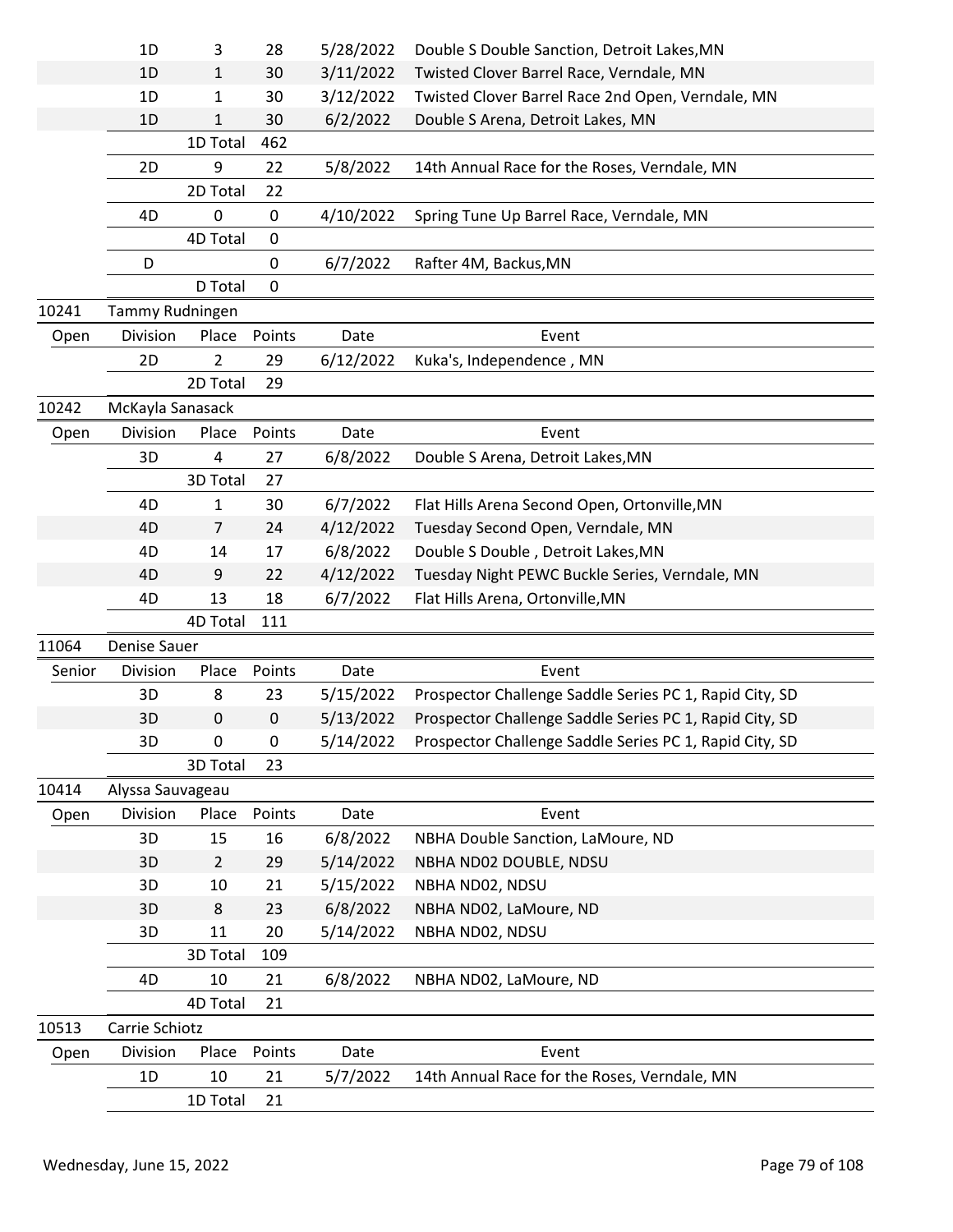|        | 2D                  | 19             | 12          | 4/9/2022  | Spring Tune Up Barrel Race, Verndale, MN              |
|--------|---------------------|----------------|-------------|-----------|-------------------------------------------------------|
|        |                     | 2D Total       | 12          |           |                                                       |
|        | 3D                  | 15             | 16          | 4/9/2022  | Spring Tune Up Barrel Race, Verndale, MN              |
|        | 3D                  | $\overline{2}$ | 29          | 5/7/2022  | 14th Annual Race for the Roses, Verndale, MN          |
|        |                     | 3D Total       | 45          |           |                                                       |
| 10249  | Audrianna Schneider |                |             |           |                                                       |
| Youth  | Division            | Place          | Points      | Date      | Event                                                 |
|        | 3D                  | 1              | 30          | 5/25/2022 | Bit & Bridle Barrel & Pole Series, Aitkin, MN         |
|        |                     | 3D Total       | 30          |           |                                                       |
|        | 4D                  | 13             | 18          | 1/15/2022 | Rafter 4M, Backus, MN                                 |
|        |                     | 4D Total       | 18          |           |                                                       |
|        | D                   |                | 0           | 1/15/2022 | Rafter 4M, Backus, MN                                 |
|        |                     | D Total        | $\mathbf 0$ |           |                                                       |
| 10250  | Sidney Schonhoff    |                |             |           |                                                       |
| Open   | Division            | Place          | Points      | Date      | Event                                                 |
|        | 2D                  | $\overline{7}$ | 24          | 5/14/2022 | NBHA ND02 DOUBLE, NDSU                                |
|        | 2D                  | 10             | 21          | 5/15/2022 | NBHA ND02, NDSU                                       |
|        |                     | 2D Total       | 45          |           |                                                       |
|        | 3D                  | 2              | 29          | 5/14/2022 | NBHA ND02, NDSU                                       |
|        | 3D                  | 4              | 27          | 5/15/2022 | NBHA ND02 DOUBLE, NDSU                                |
|        |                     | 3D Total       | 56          |           |                                                       |
| 10251  | <b>Brent Schoon</b> |                |             |           |                                                       |
| Open   | Division            | Place          | Points      | Date      | Event                                                 |
|        | 2D                  | 5              | 26          | 5/10/2022 | Tuesday Night PEWC Buckle Series Second, Verndale, MN |
|        | 2D                  | 4              | 27          | 5/17/2022 | Tuesday Night PEWC Buckle Series, Verndale, MN        |
|        |                     | 2D Total       | 53          |           |                                                       |
|        | 3D                  | 13             | 18          | 6/7/2022  | Rafter 4M, Backus, MN                                 |
|        | 3D                  | 11             | 20          | 5/10/2022 | Tuesday Night PEWC Buckle Series, Verndale, MN        |
|        |                     | 3D Total       | 38          |           |                                                       |
|        | 4D                  | 14             | 17          | 6/14/2022 | Rafter 4M, Backus, MN                                 |
|        | 4D                  | 0              | $\mathbf 0$ | 4/9/2022  | Spring Tune Up Barrel Race, Verndale, MN              |
|        | 4D                  | 7              | 24          | 6/14/2022 | Rafter 4M, Backus, MN                                 |
|        | 4D                  | 6              | 25          | 6/14/2022 | Rafter 4M, Backus, MN                                 |
|        | 4D                  | $\mathbf{1}$   | 30          | 6/7/2022  | Rafter 4M, Backus, MN                                 |
|        |                     | 4D Total       | 96          |           |                                                       |
| Senior | Division            | Place          | Points      | Date      | Event                                                 |
|        | 2D                  | 4              | 27          | 5/17/2022 | Tuesday Night PEWC Buckle Series, Verndale, MN        |
|        |                     | 2D Total       | 27          |           |                                                       |
|        | 3D                  | 1              | 30          | 6/14/2022 | Rafter 4M, Backus, MN                                 |
|        | 3D                  | 13             | 18          | 6/7/2022  | Rafter 4M, Backus, MN                                 |
|        | 3D                  | 11             | 20          | 5/10/2022 | Tuesday Night PEWC Buckle Series, Verndale, MN        |
|        |                     | 3D Total       | 68          |           |                                                       |
|        | 4D                  | 1              | 30          | 6/7/2022  | Rafter 4M, Backus, MN                                 |
|        | 4D                  | 0              | 0           | 4/9/2022  | Spring Tune Up Barrel Race, Verndale, MN              |
|        |                     | 4D Total       | 30          |           |                                                       |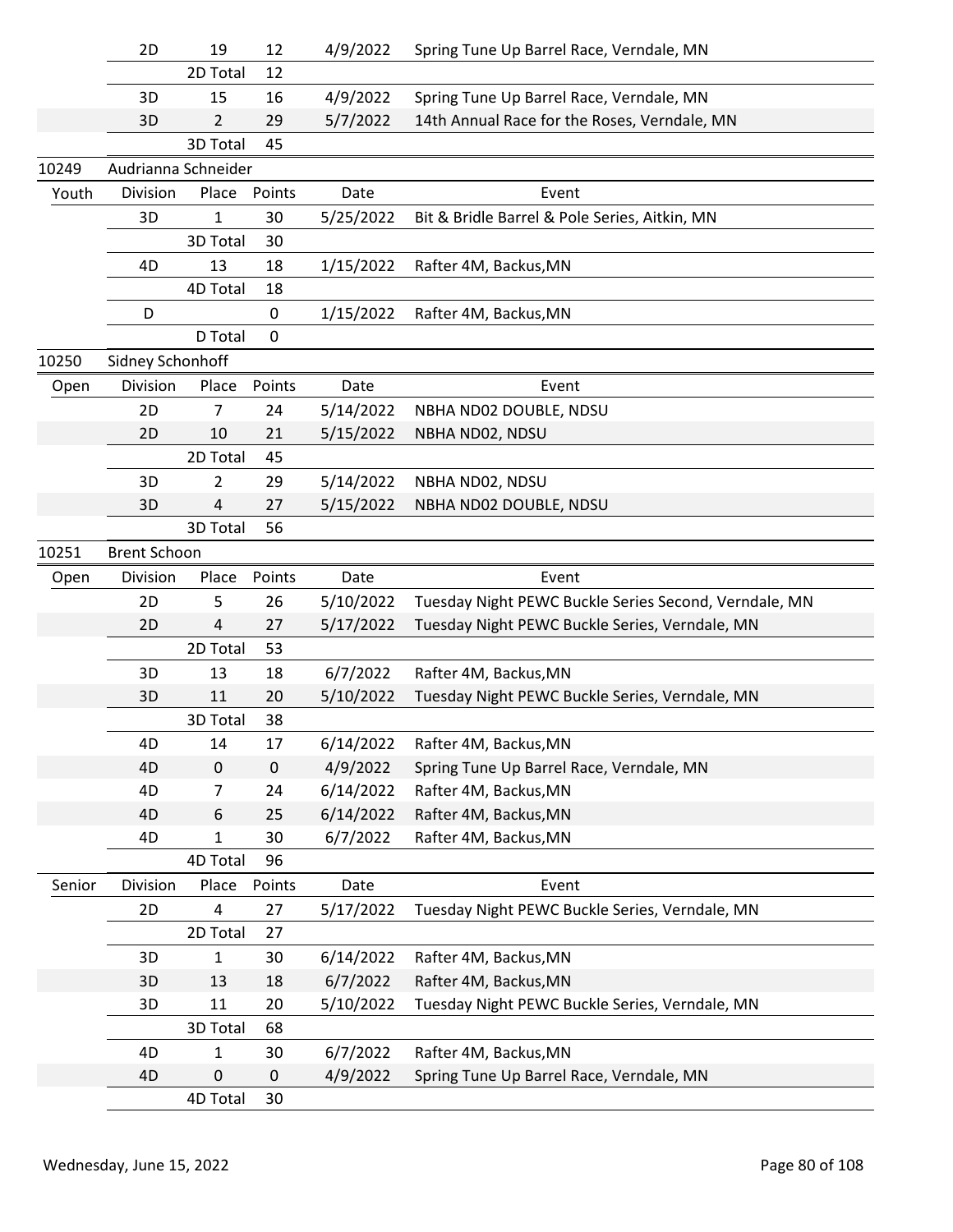| 10253 | Sydni Schroeder        |              |           |           |                                                   |
|-------|------------------------|--------------|-----------|-----------|---------------------------------------------------|
| Open  | Division               | Place        | Points    | Date      | Event                                             |
|       | 1D                     | 28           | 3         | 5/7/2022  | R4R All Runs Count 4DSidepot \$1000, Verndale, MN |
|       | 1D                     | $\mathbf 0$  | $\pmb{0}$ | 5/7/2022  | R4R All Runs Count 4DSidepot \$1000, Verndale, MN |
|       | 1D                     | 0            | 0         | 5/8/2022  | 14th Annual Race for the Roses, Verndale, MN      |
|       | 1D                     | 45           | $\pmb{0}$ | 5/7/2022  | 14th Annual Race for the Roses, Verndale, MN      |
|       | 1D                     | 8            | 23        | 3/13/2022 | Twisted Clover Barrel Race, Verndale, MN          |
|       | 1D                     | 13           | 18        | 5/8/2022  | 14th Annual Race for the Roses, Verndale, MN      |
|       | 1D                     | 0            | $\pmb{0}$ | 5/14/2022 | Grit and Glam Second Open, Bemdji, MN             |
|       | 1D                     | 8            | 23        | 3/11/2022 | Twisted Clover Barrel Race, Verndale, MN          |
|       | 1D                     | 4            | 27        | 3/11/2022 | Twisted Clover Barrel Race, Verndale, MN          |
|       | 1D                     | $\mathbf{1}$ | 30        | 5/14/2022 | Grit and Glam, Bemdji, MN                         |
|       | 1D                     | 0            | $\pmb{0}$ | 5/14/2022 | Grit and Glam, Bemdji, MN                         |
|       | 1D                     | $\mathbf{1}$ | 30        | 5/14/2022 | Grit and Glam Second Open, Bemdji, MN             |
|       | 1D                     | 8            | 23        | 5/6/2022  | 14th Annual Race for the Roses, Verndale, MN      |
|       |                        | 1D Total     | 177       |           |                                                   |
|       | 2D                     | 5            | 26        | 3/13/2022 | Twisted Clover Barrel Race, Verndale, MN          |
|       | 2D                     | 23           | 8         | 5/7/2022  | 14th Annual Race for the Roses, Verndale, MN      |
|       | 2D                     | 53           | $\pmb{0}$ | 5/6/2022  | 14th Annual Race for the Roses, Verndale, MN      |
|       | 2D                     | $\mathbf 0$  | $\pmb{0}$ | 3/12/2022 | Twisted Clover Barrel Race, Verndale, MN          |
|       | 2D                     | 12           | 19        | 1/15/2022 | Rafter 4M, Backus, MN                             |
|       | 2D                     | 1            | 30        | 3/12/2022 | Twisted Clover Barrel Race, Verndale, MN          |
|       |                        | 2D Total     | 83        |           |                                                   |
| 10255 | <b>Brooke Schubert</b> |              |           |           |                                                   |
| Open  | Division               | Place        | Points    | Date      | Event                                             |
|       | 1D                     | 41           | 0         | 5/7/2022  | 14th Annual Race for the Roses, Verndale, MN      |
|       | 1D                     | 64           | $\pmb{0}$ | 5/7/2022  | R4R All Runs Count 4DSidepot \$1000, Verndale, MN |
|       | 1D                     | 19           | 12        | 4/10/2022 | Spring Tune Up Barrel Race, Verndale, MN          |
|       |                        | 1D Total     | 12        |           |                                                   |
|       | 2D                     | 27           | 4         | 5/8/2022  | 14th Annual Race for the Roses, Verndale, MN      |
|       | 2D                     | 26           | 5         | 5/6/2022  | 14th Annual Race for the Roses, Verndale, MN      |
|       | 2D                     | 2            | 29        | 4/8/2022  | Spring Tune Up Barrel Race, Verndale, MN          |
|       | 2D                     | 4            | 27        | 4/9/2022  | Spring Tune Up Barrel Race, Verndale, MN          |
|       | 2D                     | 1            | 30        | 4/8/2022  | Spring Tune Up Barrel Race 2nd Open, Verndale, MN |
|       |                        | 2D Total     | 95        |           |                                                   |
|       | 3D                     | 3            | 28        | 3/12/2022 | Twisted Clover Barrel Race 2nd Open, Verndale, MN |
|       | 3D                     | 3            | 28        | 3/12/2022 | Twisted Clover Barrel Race, Verndale, MN          |
|       |                        | 3D Total     | 56        |           |                                                   |
| Youth | Division               | Place        | Points    | Date      | Event                                             |
|       | 1D                     | 17           | 14        | 4/9/2022  | Spring Tune Up Barrel Race, Verndale, MN          |
|       | 1D                     | 20           | 11        | 5/8/2022  | 14th Annual Race for the Roses, Verndale, MN      |
|       | 1D                     | 11           | 20        | 5/7/2022  | 14th Annual Race for the Roses, Verndale, MN      |
|       | 1D                     | 20           | 11        | 5/6/2022  | 14th Annual Race for the Roses, Verndale, MN      |
|       | 1D                     | 10           | 21        | 4/8/2022  | Spring Tune Up Barrel Race, Verndale, MN          |
|       | 1D                     | 12           | 19        | 4/10/2022 | Spring Tune Up Barrel Race, Verndale, MN          |
|       |                        | 1D Total     | 96        |           |                                                   |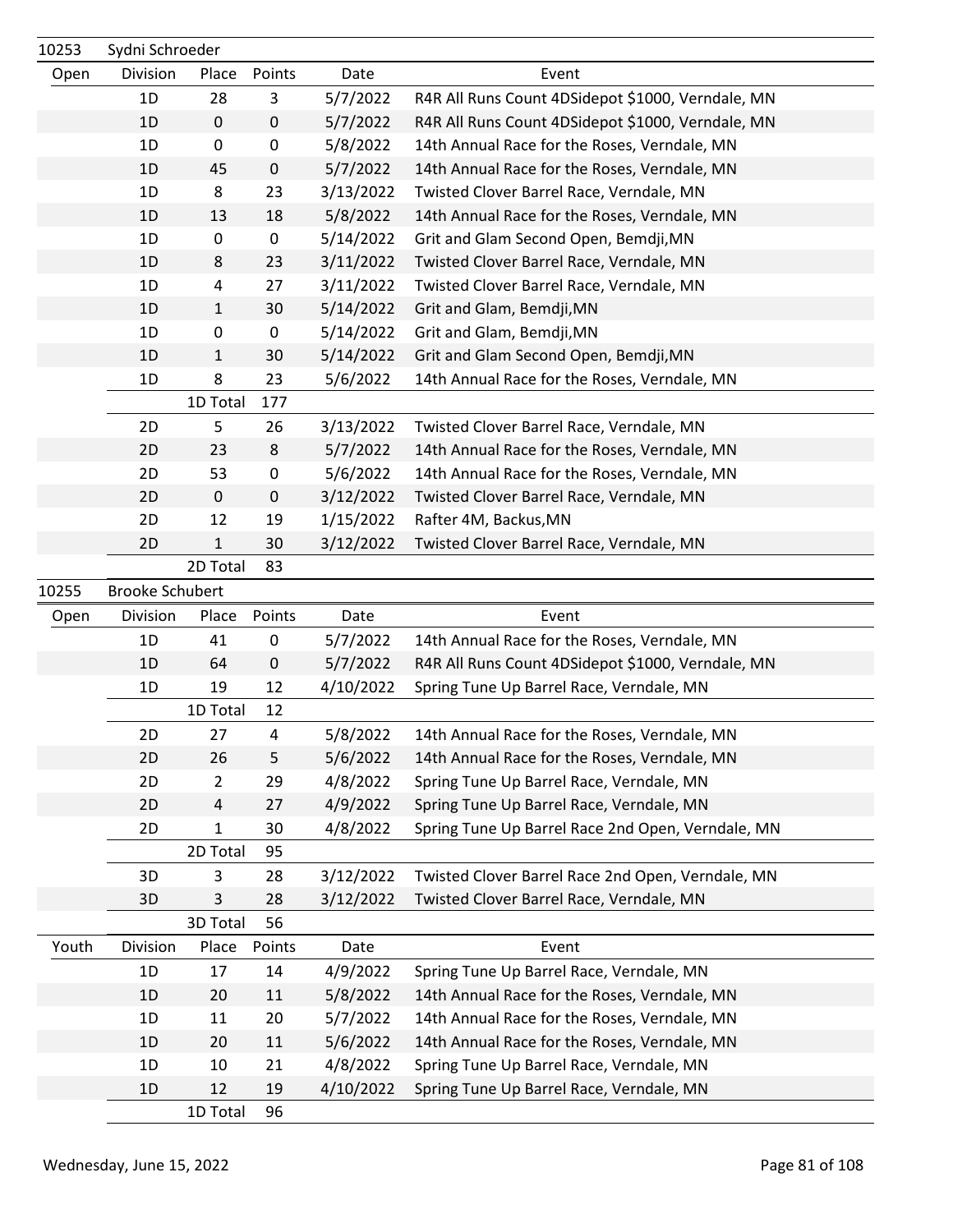|       | 2D              | 1              | 30     | 3/12/2022 | Twisted Clover Barrel Race, Verndale, MN               |
|-------|-----------------|----------------|--------|-----------|--------------------------------------------------------|
|       |                 | 2D Total       | 30     |           |                                                        |
| 10257 | Alexis Schulner |                |        |           |                                                        |
| Open  | Division        | Place          | Points | Date      | Event                                                  |
|       | 4D              | 0              | 0      | 5/24/2022 | Oasis Equestrian Center, Lindstrom, MN                 |
|       | 4D              | 17             | 14     | 5/24/2022 | Oasis Equestrian Center, Lindstrom, MN                 |
|       |                 | 4D Total       | 14     |           |                                                        |
| 10258 | Indy Schulner   |                |        |           |                                                        |
| Youth | Division        | Place          | Points | Date      | Event                                                  |
|       | 4D              | 4              | 27     | 5/28/2022 | MAY MEMORIAL BASH, MONDOVI, WI                         |
|       | 4D              | $\mathbf{1}$   | 30     | 5/29/2022 | MAY MEMORIAL BASH, MONDOVI, WI                         |
|       |                 | 4D Total       | 57     |           |                                                        |
| 10256 | Janell Schulner |                |        |           |                                                        |
| Open  | Division        | Place          | Points | Date      | Event                                                  |
|       | 2D              | 17             | 14     | 5/28/2022 | MAY MEMORIAL BASH, MONDOVI, WI                         |
|       | 2D              | 11             | 20     | 5/27/2022 | MAY MEMORIAL BASH, MONDOVI, WI                         |
|       |                 | 2D Total       | 34     |           |                                                        |
|       | 3D              | 20             | 11     | 5/28/2022 | MAY MEMORIAL BASH, MONDOVI, WI                         |
|       |                 | 3D Total       | 11     |           |                                                        |
| 10259 | Maezee Schulner |                |        |           |                                                        |
| Youth | Division        | Place          | Points | Date      | Event                                                  |
|       | 1D              | $\mathbf{1}$   | 30     | 5/28/2022 | MAY MEMORIAL BASH, MONDOVI, WI                         |
|       |                 | 1D Total       | 30     |           |                                                        |
|       | 3D              | $\mathbf{1}$   | 30     | 5/29/2022 | MAY MEMORIAL BASH, MONDOVI, WI                         |
|       |                 | 3D Total       | 30     |           |                                                        |
|       | 4D              | 3              | 28     | 5/28/2022 | MAY MEMORIAL BASH, MONDOVI, WI                         |
|       | 4D              | 10             | 21     | 5/27/2022 | MAY MEMORIAL BASH, MONDOVI, WI                         |
|       |                 | 4D Total       | 49     |           |                                                        |
| 11023 | Nicole Schulz   |                |        |           |                                                        |
| Open  | Division        | Place          | Points | Date      | Event                                                  |
|       | 2D              | 14             | 17     | 4/26/2022 | Tuesday Night PEWC Buckle Series, Verndale, MN         |
|       | 2D              | 9              | 22     | 4/12/2022 | Tuesday Night PEWC Buckle Series, Verndale, MN         |
|       | 2D              | 6              | 25     | 4/12/2022 | Tuesday Second Open, Verndale, MN                      |
|       | 2D              | $\overline{2}$ | 29     | 5/27/2022 | Little Falls, Little Falls, MN                         |
|       | 2D              | $\overline{2}$ | 29     | 4/30/2022 | Rafter 4M, Backus, MN                                  |
|       | 2D              | 10             | 21     | 5/10/2022 | Tuesday Night PEWC Buckle Series, Verndale, MN         |
|       | 2D              | 6              | 25     | 5/10/2022 | Tuesday Night PEWC Buckle Series Second, Verndale, MN  |
|       |                 | 2D Total       | 168    |           |                                                        |
|       | 4D              | 5              | 26     | 5/25/2022 | Bit & Bridle Barrel & Pole Series, Aitkin, MN          |
|       | 4D              | 11             | 20     | 6/7/2022  | Rafter 4M, Backus, MN                                  |
|       | 4D              | 0              | 0      | 4/26/2022 | Tuesday Night Second Open, Verndale, MN                |
|       |                 | 4D Total       | 46     |           |                                                        |
| 10262 | Emma Schussman  |                |        |           |                                                        |
| Open  | Division        | Place          | Points | Date      | Event                                                  |
|       | 2D              | 5              | 26     | 6/3/2022  | Itasca Sunset Saddle Club Barrel Race, Grand Rapids MN |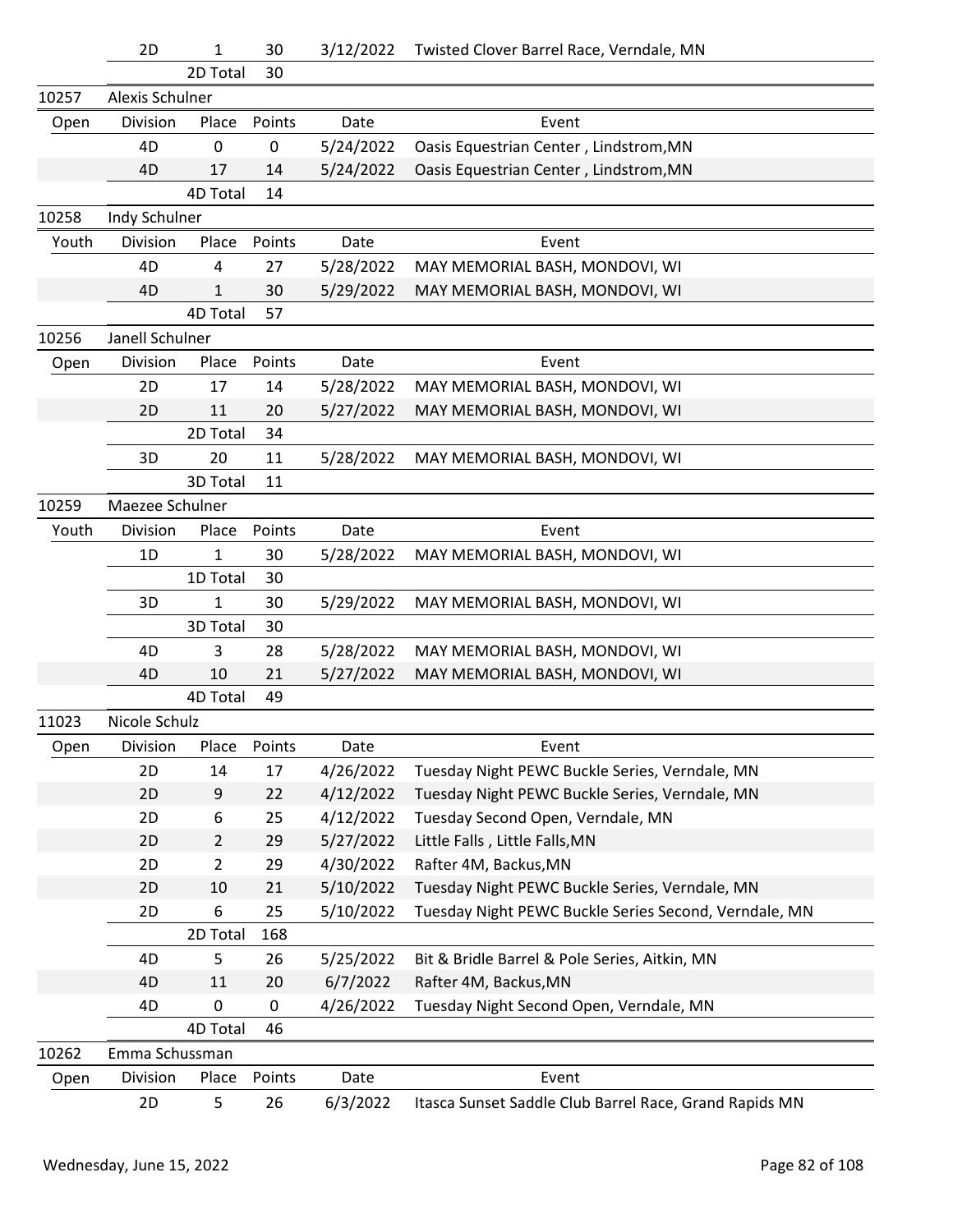|       |                  | 2D Total       | 26          |           |                                                         |
|-------|------------------|----------------|-------------|-----------|---------------------------------------------------------|
|       | 3D               | 11             | 20          | 5/8/2022  | 14th Annual Race for the Roses, Verndale, MN            |
|       | 3D               | 20             | 11          | 5/7/2022  | R4R All Runs Count 4DSidepot \$1000, Verndale, MN       |
|       | 3D               | 16             | 15          | 5/7/2022  | 14th Annual Race for the Roses, Verndale, MN            |
|       |                  | 3D Total       | 46          |           |                                                         |
|       | 4D               | 0              | 0           | 5/6/2022  | 14th Annual Race for the Roses, Verndale, MN            |
|       |                  | 4D Total       | $\mathbf 0$ |           |                                                         |
| 11011 | Mckenzi Schwartz |                |             |           |                                                         |
| Open  | Division         | Place          | Points      | Date      | Event                                                   |
|       | 4D               | 17             | 14          | 4/9/2022  | Spring Tune Up Barrel Race, Verndale, MN                |
|       | 4D               | $\overline{7}$ | 24          | 4/10/2022 | Spring Tune Up Barrel Race, Verndale, MN                |
|       | 4D               | 6              | 25          | 5/15/2022 | Dented K Barrel and pole bending jackpot, AVON, MN      |
|       |                  | 4D Total       | 63          |           |                                                         |
| 11065 | Kaysen Scott     |                |             |           |                                                         |
| Youth | Division         | Place          | Points      | Date      | Event                                                   |
|       | 1D               | 4              | 27          | 5/14/2022 | Prospector Challenge Saddle Series PC 1, Rapid City, SD |
|       |                  | 1D Total       | 27          |           |                                                         |
|       | 2D               | 3              | 28          | 5/14/2022 | Prospector Challenge Saddle Series PC 1, Rapid City, SD |
|       |                  | 2D Total       | 28          |           |                                                         |
| 10265 | Ava Seeger       |                |             |           |                                                         |
| Open  | Division         | Place          | Points      | Date      | Event                                                   |
|       | 1D               | 47             | 0           | 5/7/2022  | 14th Annual Race for the Roses, Verndale, MN            |
|       | 1D               | $\overline{7}$ | 24          | 2/20/2022 | Dented K Goats, poles and Barrels, Avon MN              |
|       | 1D               | 44             | $\pmb{0}$   | 5/7/2022  | 14th Annual Race for the Roses, Verndale, MN            |
|       | 1D               | 71             | $\pmb{0}$   | 5/7/2022  | R4R All Runs Count 4DSidepot \$1000, Verndale, MN       |
|       | 1D               | 8              | 23          | 5/8/2022  | 14th Annual Race for the Roses, Verndale, MN            |
|       | 1D               | 0              | $\mathbf 0$ | 5/7/2022  | R4R Charity Run, Verndale, MN                           |
|       | 1D               | $\overline{2}$ | 29          | 3/13/2022 | Twisted Clover Barrel Race 2nd Open, Verndale, MN       |
|       | 1D               | 0              | 0           | 3/13/2022 | Twisted Clover Barrel Race 2nd Open, Verndale, MN       |
|       | 1D               | 16             | 15          | 5/7/2022  | R4R Charity Run, Verndale, MN                           |
|       | 1D               | 5              | 26          | 2/20/2022 | Dented K Goats, poles and Barrels SECOND, Avon MN       |
|       | 1D               | 0              | 0           | 3/13/2022 | Twisted Clover Barrel Race, Verndale, MN                |
|       | 1D               | 3              | 28          | 3/13/2022 | Twisted Clover Barrel Race, Verndale, MN                |
|       |                  | 1D Total       | 145         |           |                                                         |
|       | 2D               | 7              | 24          | 5/8/2022  | 14th Annual Race for the Roses, Verndale, MN            |
|       | 2D               | 22             | 9           | 5/6/2022  | 14th Annual Race for the Roses, Verndale, MN            |
|       |                  | 2D Total       | 33          |           |                                                         |
| Youth | Division         | Place          | Points      | Date      | Event                                                   |
|       | 1D               | 7              | 24          | 5/8/2022  | 14th Annual Race for the Roses, Verndale, MN            |
|       | 1D               | 3              | 28          | 2/20/2022 | Dented K Goats, poles and Barrels, Avon MN              |
|       | 1D               | 0              | $\pmb{0}$   | 5/8/2022  | 14th Annual Race for the Roses, Verndale, MN            |
|       | 1D               | $\pmb{0}$      | $\mathbf 0$ | 5/7/2022  | 14th Annual Race for the Roses, Verndale, MN            |
|       | 1D               | 17             | 14          | 5/6/2022  | 14th Annual Race for the Roses, Verndale, MN            |
|       | 1D               | 12             | 19          | 5/7/2022  | 14th Annual Race for the Roses, Verndale, MN            |
|       | 1D               | 0              | $\pmb{0}$   | 3/13/2022 | Twisted Clover Barrel Race, Verndale, MN                |
|       | 1D               | $\mathbf{1}$   | 30          | 3/13/2022 | Twisted Clover Barrel Race, Verndale, MN                |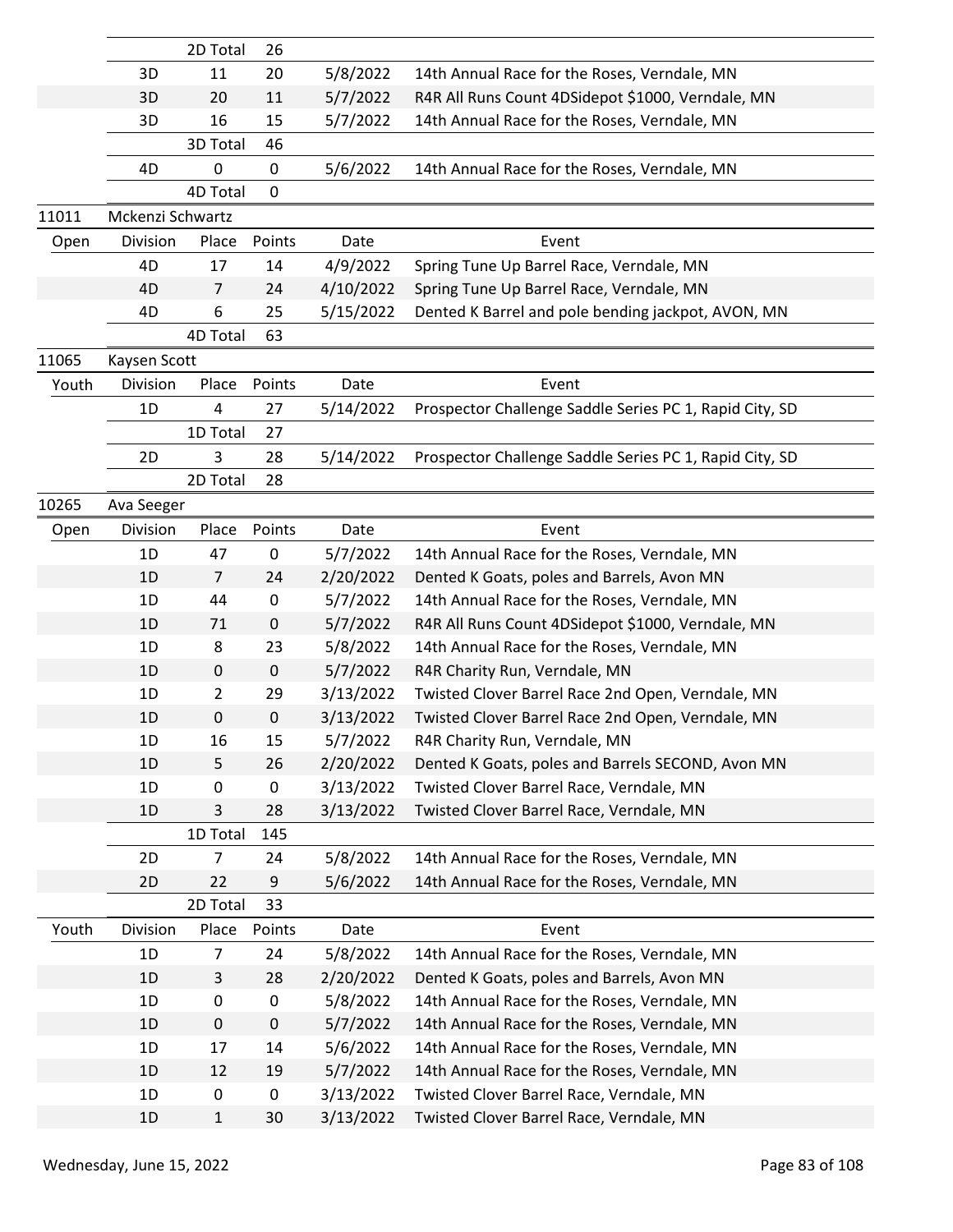|        |                       | 1D Total       | 115              |           |                                                                |
|--------|-----------------------|----------------|------------------|-----------|----------------------------------------------------------------|
| 10266  | <b>Charity Seeger</b> |                |                  |           |                                                                |
| Open   | Division              | Place          | Points           | Date      | Event                                                          |
|        | 1D                    | 37             | $\pmb{0}$        | 5/7/2022  | 14th Annual Race for the Roses, Verndale, MN                   |
|        | 1D                    | 11             | 20               | 5/6/2022  | 14th Annual Race for the Roses, Verndale, MN                   |
|        | 1D                    | 1              | 30               | 2/6/2022  | Dented K Goats, Poles and Barrels SECOND, Avon MN              |
|        | 1D                    | 13             | 18               | 5/7/2022  | R4R Charity Run, Verndale, MN                                  |
|        |                       | 1D Total       | 68               |           |                                                                |
|        | 2D                    | 41             | $\pmb{0}$        | 5/8/2022  | 14th Annual Race for the Roses, Verndale, MN                   |
|        | 2D                    | 6              | 25               | 3/13/2022 | Twisted Clover Barrel Race, Verndale, MN                       |
|        | 2D                    | 5              | 26               | 2/20/2022 | Dented K Goats, poles and Barrels SECOND, Avon MN              |
|        | 2D                    | 1              | 30               | 2/6/2022  | Dented K Goats, Poles and Barrels SECOND, Avon MN              |
|        | 2D                    | 2              | 29               | 3/13/2022 | Twisted Clover Barrel Race 2nd Open, Verndale, MN              |
|        | 2D                    | 1              | 30               | 2/6/2022  | Dented K Goats, Poles and Barrels, Avon MN                     |
|        | 2D                    | 6              | 25               | 2/20/2022 | Dented K Goats, poles and Barrels, Avon MN                     |
|        | 2D                    | 47             | $\mathbf 0$      | 5/6/2022  | 14th Annual Race for the Roses, Verndale, MN                   |
|        | 2D                    | 37             | $\pmb{0}$        | 5/8/2022  | 14th Annual Race for the Roses, Verndale, MN                   |
|        |                       | 2D Total       | 165              |           |                                                                |
|        | 3D                    | $\overline{2}$ | 29               | 5/7/2022  | R4R Charity Run, Verndale, MN                                  |
|        | 3D                    | 15             | 16               | 5/7/2022  | 14th Annual Race for the Roses, Verndale, MN                   |
|        |                       | 3D Total       | 45               |           |                                                                |
|        | 4D                    | $\overline{2}$ | 29               | 2/20/2022 | Dented K Goats, poles and Barrels SECOND, Avon MN              |
|        | 4D                    | 4              | 27               | 2/20/2022 | Dented K Goats, poles and Barrels, Avon MN                     |
|        | 4D                    | 1              | 30               | 2/6/2022  | Dented K Goats, Poles and Barrels, Avon MN                     |
|        | 4D                    | 5              | 26               | 3/13/2022 | Twisted Clover Barrel Race, Verndale, MN                       |
|        | 4D                    | 2              | 29               | 3/13/2022 | Twisted Clover Barrel Race 2nd Open, Verndale, MN              |
|        |                       | 4D Total       | 141              |           |                                                                |
| Senior | Division              | Place          | Points           | Date      | Event                                                          |
|        | 1D                    | 5              | 26               | 5/8/2022  | 14th Annual Race for the Roses, Verndale, MN                   |
|        | 1D                    | 4              | 27               | 5/7/2022  | 14th Annual Race for the Roses, Verndale, MN                   |
|        | 1D                    | $\pmb{0}$      | $\mathbf 0$      | 5/8/2022  | 14th Annual Race for the Roses, Verndale, MN                   |
|        |                       | 1D Total       | 53               |           |                                                                |
|        | 2D                    | 1              | 30               | 5/7/2022  | 14th Annual Race for the Roses, Verndale, MN                   |
|        | 2D                    | 6              | 25               | 2/20/2022 | Dented K Goats, poles and Barrels, Avon MN                     |
|        | 2D                    | 1              | 30               | 2/6/2022  | Dented K Goats, Poles and Barrels, Avon MN                     |
|        |                       | 2D Total       | 85               |           |                                                                |
|        | 4D                    | 1              | 30               | 2/6/2022  | Dented K Goats, Poles and Barrels, Avon MN                     |
|        | 4D                    | 4              | 27               | 2/20/2022 | Dented K Goats, poles and Barrels, Avon MN                     |
|        |                       | 4D Total       | 57               |           |                                                                |
| 10270  | Breana Seifermann     |                |                  |           |                                                                |
| Open   | Division              | Place          | Points           | Date      | Event                                                          |
|        | 1D                    | 1              | 30               | 3/6/2022  | Dented K Second Open, Dented K Avon MN                         |
|        | 1D                    | $\mathbf{1}$   | 30               | 3/6/2022  | Dented K Ranch Barrel and Pole Bending Winter series, Dented K |
|        | 1D                    | 47             | $\boldsymbol{0}$ | 5/7/2022  | R4R All Runs Count 4DSidepot \$1000, Verndale, MN              |
|        | 1D                    | $\overline{2}$ | 29               | 1/9/2022  | Dented K Goats, poles and barrels, Avon MN                     |
|        | 1D                    | 25             | 6                | 5/6/2022  | 14th Annual Race for the Roses, Verndale, MN                   |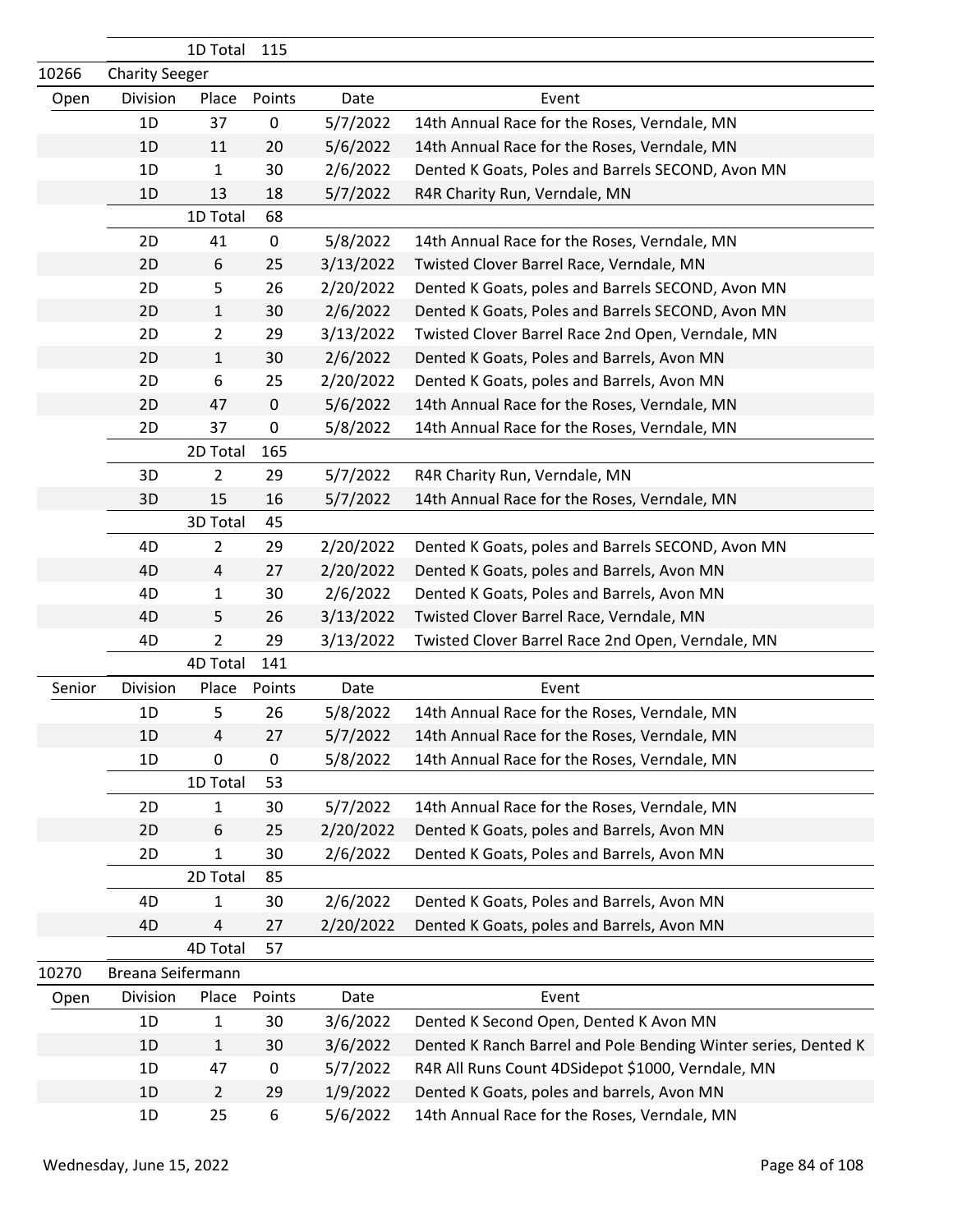|       | 1D             | $\mathbf{1}$   | 30           | 2/20/2022 | Dented K Goats, poles and Barrels, Avon MN         |  |
|-------|----------------|----------------|--------------|-----------|----------------------------------------------------|--|
|       | 1D             | 1              | 30           | 2/20/2022 | Dented K Goats, poles and Barrels SECOND, Avon MN  |  |
|       | 1D             | $\overline{4}$ | 27           | 5/15/2022 | Dented K Barrel and pole bending jackpot, AVON, MN |  |
|       | 1D             | 32             | $\pmb{0}$    | 5/7/2022  | 14th Annual Race for the Roses, Verndale, MN       |  |
|       | 1D             | $\mathbf{1}$   | 30           | 1/9/2022  | Dented K Goats, poles and barrels SECOND, Avon MN  |  |
|       |                | 1D Total       | 212          |           |                                                    |  |
|       | 2D             | 9              | 22           | 4/9/2022  | Spring Tune Up Barrel Race, Verndale, MN           |  |
|       | 2D             | 30             | $\mathbf{1}$ | 5/8/2022  | 14th Annual Race for the Roses, Verndale, MN       |  |
|       |                | 2D Total       | 23           |           |                                                    |  |
| 10267 | Marija Seker   |                |              |           |                                                    |  |
| Open  | Division       | Place          | Points       | Date      | Event                                              |  |
|       | 1D             | 4              | 27           | 5/7/2022  | 14th Annual Race for the Roses, Verndale, MN       |  |
|       | 1D             | 15             | 16           | 5/6/2022  | 14th Annual Race for the Roses, Verndale, MN       |  |
|       | 1D             | 3              | 28           | 5/7/2022  | R4R Charity Run, Verndale, MN                      |  |
|       | 1D             | 3              | 28           | 5/8/2022  | 14th Annual Race for the Roses, Verndale, MN       |  |
|       | 1D             | 11             | 20           | 5/28/2022 | MAY MEMORIAL BASH, MONDOVI, WI                     |  |
|       | 1D             | $\mathbf{1}$   | 30           | 5/7/2022  | R4R All Runs Count 4DSidepot \$1000, Verndale, MN  |  |
|       |                | 1D Total       | 149          |           |                                                    |  |
|       | 3D             | 26             | 5            | 5/8/2022  | 14th Annual Race for the Roses, Verndale, MN       |  |
|       |                | 3D Total       | 5            |           |                                                    |  |
|       | 4D             | 22             | 9            | 5/6/2022  | 14th Annual Race for the Roses, Verndale, MN       |  |
|       | 4D             | $\mathbf 0$    | 0            | 5/7/2022  | 14th Annual Race for the Roses, Verndale, MN       |  |
|       |                | 4D Total       | 9            |           |                                                    |  |
|       |                |                |              |           |                                                    |  |
| 11024 | Isabella Seppo |                |              |           |                                                    |  |
| Youth | Division       | Place          | Points       | Date      | Event                                              |  |
|       | 3D             | 0              | 0            | 4/10/2022 | Spring Tune Up Barrel Race, Verndale, MN           |  |
|       | 3D             | $\mathbf 0$    | $\pmb{0}$    | 4/9/2022  | Spring Tune Up Barrel Race, Verndale, MN           |  |
|       | 3D             | $\overline{2}$ | 29           | 4/8/2022  | Spring Tune Up Barrel Race, Verndale, MN           |  |
|       |                | 3D Total       | 29           |           |                                                    |  |
| 11066 | Melody Shepard |                |              |           |                                                    |  |
| Open  | Division       | Place          | Points       | Date      | Event                                              |  |
|       | 4D             | 7              | 24           | 5/17/2022 | Tuesday Night PEWC Buckle Series, Verndale, MN     |  |
|       | 4D             | $\overline{7}$ | 24           | 5/28/2022 | Double S Double Sanction, Detroit Lakes, MN        |  |
|       | 4D             | $\pmb{0}$      | $\pmb{0}$    | 5/28/2022 | Double S Arena, Detroit Lakes, MN                  |  |
|       |                | 4D Total       | 48           |           |                                                    |  |
| 10661 | Adyn Shepersky |                |              |           |                                                    |  |
| Open  | Division       | Place          | Points       | Date      | Event                                              |  |
|       | 3D             | $\overline{4}$ | 27           | 5/17/2022 | Tuesday Night PEWC Buckle Series, Verndale, MN     |  |
|       |                | 3D Total       | 27           |           |                                                    |  |
|       | 4D             | 8              | 23           | 4/26/2022 | Tuesday Night PEWC Buckle Series, Verndale, MN     |  |
|       | 4D             | 3              | 28           | 4/8/2022  | Spring Tune Up Barrel Race, Verndale, MN           |  |
|       | 4D             | 5              | 26           | 3/13/2022 | Twisted Clover Barrel Race 2nd Open, Verndale, MN  |  |
|       | 4D             | 4              | 27           | 3/12/2022 | Twisted Clover Barrel Race 2nd Open, Verndale, MN  |  |
|       | 4D             | 3              | 28           | 3/11/2022 | Twisted Clover Barrel Race 2nd Open, Verndale, MN  |  |
|       | 4D             | $\overline{4}$ | 27           | 4/10/2022 | Spring Tune Up Barrel Race, Verndale, MN           |  |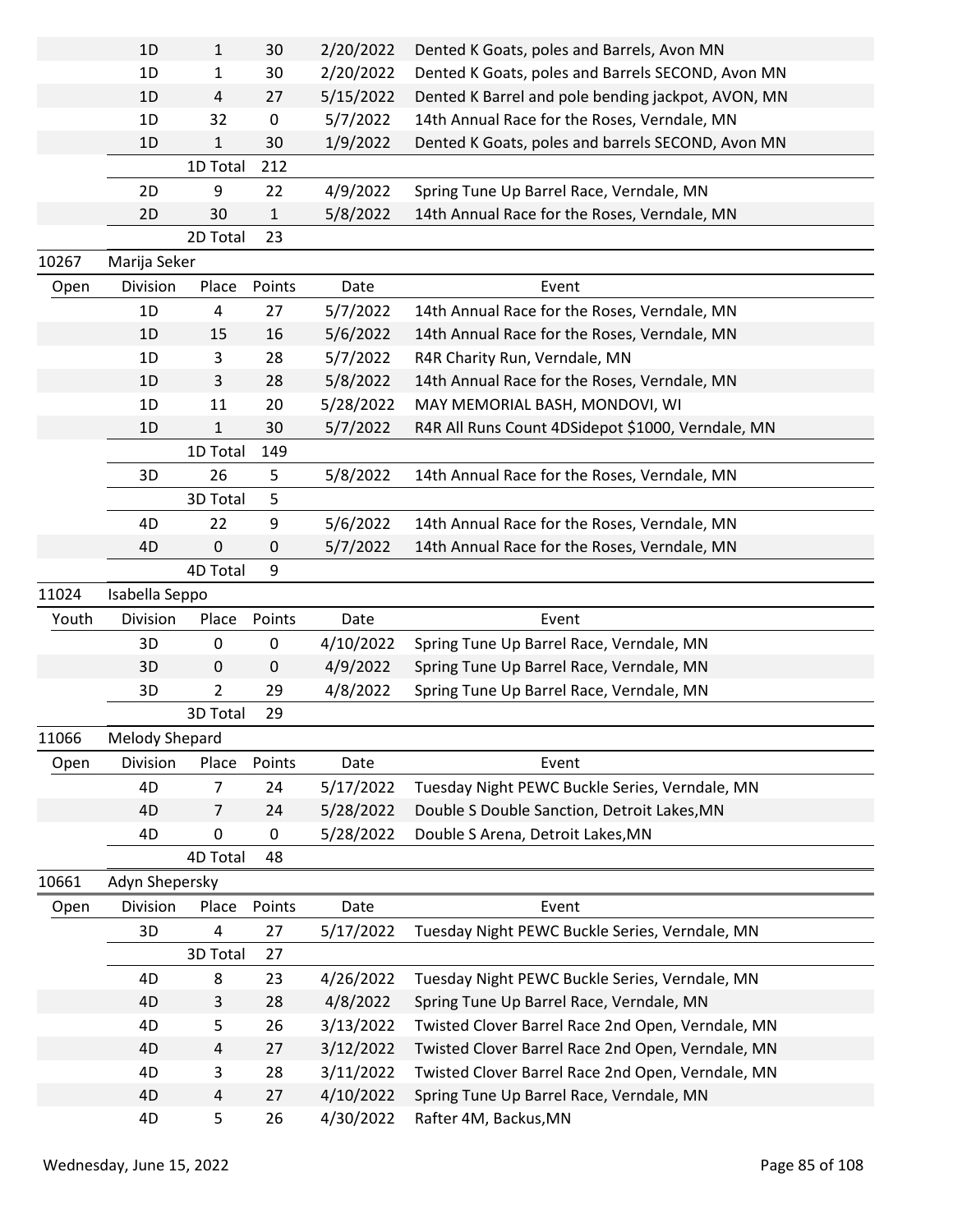|       | 4D               | $\overline{2}$ | 29          | 5/7/2022  | R4R Charity Run, Verndale, MN                         |
|-------|------------------|----------------|-------------|-----------|-------------------------------------------------------|
|       | 4D               | 8              | 23          | 5/10/2022 | Tuesday Night PEWC Buckle Series, Verndale, MN        |
|       | 4D               | 14             | 17          | 5/7/2022  | R4R All Runs Count 4DSidepot \$1000, Verndale, MN     |
|       | 4D               | $\overline{2}$ | 29          | 5/10/2022 | Tuesday Night PEWC Buckle Series Second, Verndale, MN |
|       | 4D               | 11             | 20          | 5/6/2022  | 14th Annual Race for the Roses, Verndale, MN          |
|       | 4D               | 21             | 10          | 1/29/2022 | Rafter 4M, Backus, MN                                 |
|       | 4D               | 16             | 15          | 5/8/2022  | 14th Annual Race for the Roses, Verndale, MN          |
|       | 4D               | 10             | 21          | 3/13/2022 | Twisted Clover Barrel Race, Verndale, MN              |
|       | 4D               | $\mathbf{1}$   | 30          | 5/28/2022 | Double S Double Sanction, Detroit Lakes, MN           |
|       | 4D               | $\mathbf 1$    | 30          | 5/28/2022 | Double S Arena, Detroit Lakes, MN                     |
|       | 4D               | 16             | 15          | 5/7/2022  | 14th Annual Race for the Roses, Verndale, MN          |
|       | 4D               | 13             | 18          | 3/12/2022 | Twisted Clover Barrel Race, Verndale, MN              |
|       | 4D               | 9              | 22          | 3/11/2022 | Twisted Clover Barrel Race, Verndale, MN              |
|       | 4D               | 0              | $\pmb{0}$   | 6/8/2022  | Double S Double, Detroit Lakes, MN                    |
|       | 4D               | 20             | 11          | 1/15/2022 | Rafter 4M, Backus, MN                                 |
|       | 4D               | 6              | 25          | 4/9/2022  | Spring Tune Up Barrel Race, Verndale, MN              |
|       | 4D               | 0              | $\mathbf 0$ | 6/8/2022  | Double S Arena, Detroit Lakes, MN                     |
|       | 4D               | 5              | 26          | 4/26/2022 | Tuesday Night Second Open, Verndale, MN               |
|       | 4D               | 31             | $\mathbf 0$ | 3/5/2022  | Rafter 4M, Backus, MN                                 |
|       | 4D               | $\overline{2}$ | 29          | 4/8/2022  | Spring Tune Up Barrel Race 2nd Open, Verndale, MN     |
|       |                  | 4D Total       | 555         |           |                                                       |
| Youth | Division         | Place          | Points      | Date      | Event                                                 |
|       | 2D               | 13             | 18          | 4/10/2022 | Spring Tune Up Barrel Race, Verndale, MN              |
|       | 2D               | 6              | 25          | 5/10/2022 | Tuesday Night PEWC Buckle Series, Verndale, MN        |
|       | 2D               | 6              | 25          | 4/8/2022  | Spring Tune Up Barrel Race, Verndale, MN              |
|       | 2D               | $\overline{7}$ | 24          | 4/26/2022 | Tuesday Night PEWC Buckle Series, Verndale, MN        |
|       | 2D               | 14             | 17          | 4/9/2022  | Spring Tune Up Barrel Race, Verndale, MN              |
|       | 2D               | $\overline{2}$ | 29          | 6/8/2022  | Double S Arena, Detroit Lakes, MN                     |
|       | 2D               | 2              | 29          | 5/17/2022 | Tuesday Night PEWC Buckle Series, Verndale, MN        |
|       | 2D               | 12             | 19          | 3/12/2022 | Twisted Clover Barrel Race, Verndale, MN              |
|       | 2D               | 10             | 21          | 3/11/2022 | Twisted Clover Barrel Race, Verndale, MN              |
|       | 2D               | $\mathbf{1}$   | 30          | 5/28/2022 | Double S Arena, Detroit Lakes, MN                     |
|       | 2D               | 24             | 7           | 5/7/2022  | 14th Annual Race for the Roses, Verndale, MN          |
|       | 2D               | 25             | 6           | 5/6/2022  | 14th Annual Race for the Roses, Verndale, MN          |
|       | 2D               | 3              | 28          | 5/28/2022 | Double S Double Sanction, Detroit Lakes, MN           |
|       |                  | 2D Total       | 278         |           |                                                       |
|       | 3D               | $\mathbf{1}$   | 30          | 5/8/2022  | 14th Annual Race for the Roses, Verndale, MN          |
|       | 3D               | 4              | 27          | 3/13/2022 | Twisted Clover Barrel Race, Verndale, MN              |
|       | 3D               | 6              | 25          | 4/30/2022 | Rafter 4M, Backus, MN                                 |
|       | 3D               | 1              | 30          | 6/8/2022  | Double S Double, Detroit Lakes, MN                    |
|       |                  | 3D Total       | 112         |           |                                                       |
|       | 4D               | 6              | 25          | 3/5/2022  | Rafter 4M, Backus, MN                                 |
|       | 4D               | 3              | 28          | 1/29/2022 | Rafter 4M, Backus, MN                                 |
|       | 4D               | 7              | 24          | 1/15/2022 | Rafter 4M, Backus, MN                                 |
|       |                  | 4D Total       | 77          |           |                                                       |
| 11067 | Chelsey Sheridan |                |             |           |                                                       |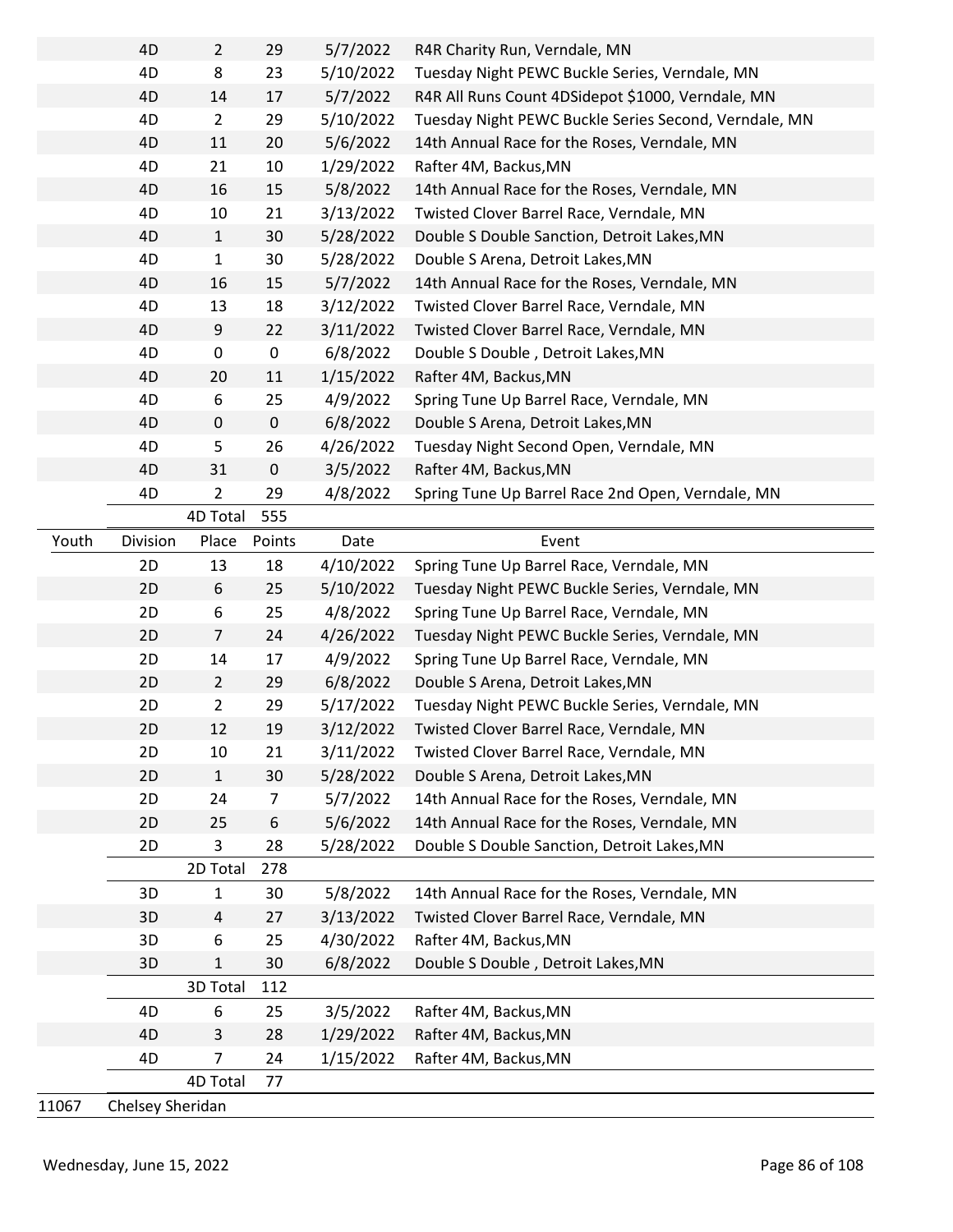| Open   | Division       | Place          | Points    | Date      | Event                                                        |
|--------|----------------|----------------|-----------|-----------|--------------------------------------------------------------|
|        | 3D             | 23             | 8         | 5/1/2022  | NBHA HURON 2ND RUN, HURON, SD                                |
|        | 3D             | 5.             | 26        | 4/30/2022 | NBHA SD Second Open, Fort Pierre, SD                         |
|        |                | 3D Total       | 34        |           |                                                              |
|        | 4D             | 7              | 24        | 5/1/2022  | NBHA HURON 1ST RUN, HURON, SD                                |
|        | 4D             | 3              | 28        | 6/5/2022  | NBHA SD PEWC, Webster, SD                                    |
|        |                | 4D Total       | 52        |           |                                                              |
| 10536  | Jean Shultz    |                |           |           |                                                              |
| Open   | Division       | Place          | Points    | Date      | Event                                                        |
|        | 1D             | 21             | 10        | 5/15/2022 | Prospector Challenge Saddle Series PC 1, Rapid City, SD      |
|        | 1D             | 4              | 27        | 5/1/2022  | NBHA HURON 1ST RUN, HURON, SD                                |
|        | 1D             | 11             | 20        | 5/14/2022 | Prospector Challenge Saddle Series PC 1 PEWC, Rapid City, SD |
|        | 1D             | $\overline{4}$ | 27        | 5/1/2022  | NBHA HURON 2ND RUN, HURON, SD                                |
|        |                | 1D Total       | 84        |           |                                                              |
|        | 2D             | 3              | 28        | 5/14/2022 | Prospector Challenge Saddle Series PC 1, Rapid City, SD      |
|        | 2D             | 10             | 21        | 5/15/2022 | Prospector Challenge Saddle Series PC 1 ARC, Rapid City, SD  |
|        | 2D             | 1              | 30        | 5/13/2022 | Prospector Challenge Saddle Series PC 1, Rapid City, SD      |
|        |                | 2D Total       | 79        |           |                                                              |
| Senior | Division       | Place          | Points    | Date      | Event                                                        |
|        | 1D             | 10             | 21        | 5/14/2022 | Prospector Challenge Saddle Series PC 1, Rapid City, SD      |
|        | 1D             | 6              | 25        | 5/15/2022 | Prospector Challenge Saddle Series PC 1, Rapid City, SD      |
|        | 1D             | 4              | 27        | 5/1/2022  | NBHA HURON 1ST RUN, HURON, SD                                |
|        | 1D             | 3              | 28        | 5/13/2022 | Prospector Challenge Saddle Series PC 1, Rapid City, SD      |
|        |                | 1D Total       | 101       |           |                                                              |
| 10990  | Kenzie Sik     |                |           |           |                                                              |
| Pee We | Division       | Place          | Points    | Date      | Event                                                        |
|        | 1D             | 12             | 19        | 4/16/2022 | Tanya Fey Benefit Race, Parker, SD                           |
|        |                | 1D Total       | 19        |           |                                                              |
| 10385  | Jodi Simons    |                |           |           |                                                              |
| Open   | Division       | Place          | Points    | Date      | Event                                                        |
|        | 1D             | 10             | 21        | 5/14/2022 | Prospector Challenge Saddle Series PC 1 PEWC, Rapid City, SD |
|        |                | 1D Total       | 21        |           |                                                              |
|        | 2D             | 36             | 0         | 5/15/2022 | Prospector Challenge Saddle Series PC 1, Rapid City, SD      |
|        | 2D             | $\overline{2}$ | 29        | 5/14/2022 | Prospector Challenge Saddle Series PC 1, Rapid City, SD      |
|        |                | 2D Total       | 29        |           |                                                              |
|        | 5D             | 0              | $\pmb{0}$ | 5/13/2022 | Prospector Challenge Saddle Series PC 1, Rapid City, SD      |
|        | 5D             | 0              | 0         | 5/15/2022 | Prospector Challenge Saddle Series PC 1 ARC, Rapid City, SD  |
|        |                | 5D Total       | 0         |           |                                                              |
| 10603  | Paige Skelton  |                |           |           |                                                              |
| Open   | Division       | Place          | Points    | Date      | Event                                                        |
|        | 3D             | 10             | 21        | 5/28/2022 | MAY MEMORIAL BASH, MONDOVI, WI                               |
|        |                | 3D Total       | 21        |           |                                                              |
| 11068  | Courtnie Smith |                |           |           |                                                              |
| Open   | Division       | Place          | Points    | Date      | Event                                                        |
|        | 3D             | 4              | 27        | 5/21/2022 | Boots N Buckles, Brainerd, MN                                |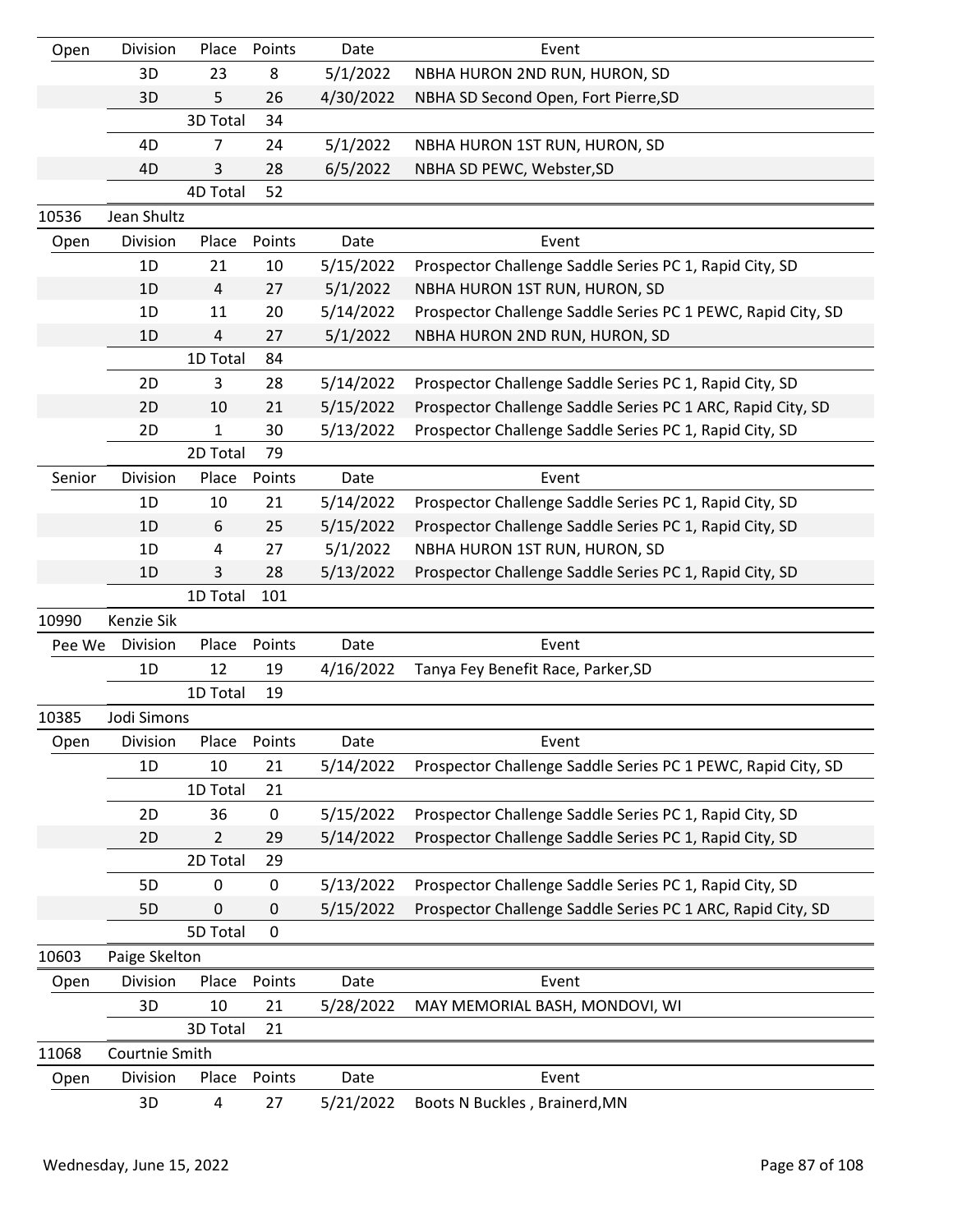| 6<br>25<br>5/25/2022<br>Bit & Bridle Barrel & Pole Series, Aitkin, MN<br>4D<br>4D Total<br>25<br>10698<br>Sarah Smith<br>Division<br>Place<br>Points<br>Event<br>Date<br>Open<br>4D<br>0<br>0<br>5/24/2022<br>Oasis Equestrian Center, Lindstrom, MN<br>4D Total<br>0<br>11025<br>Nichyla Solmon<br>Division<br>Place<br>Event<br>Open<br>Points<br>Date<br>3D<br>0<br>0<br>5/17/2022<br>Tuesday Night PEWC Buckle Series, Verndale, MN<br>Tuesday Night PEWC Buckle Series, Verndale, MN<br>3D<br>6<br>25<br>5/17/2022<br>3D Total<br>25<br>4D<br>$\pmb{0}$<br>0<br>4/12/2022<br>Tuesday Second Open, Verndale, MN<br>5/17/2022<br>4D<br>0<br>0<br>Tuesday Night PEWC Buckle Series, Verndale, MN<br>4/12/2022<br>4D<br>0<br>Tuesday Night PEWC Buckle Series, Verndale, MN<br>0<br>4/12/2022<br>4D<br>27<br>Tuesday Night PEWC Buckle Series, Verndale, MN<br>4<br>4D<br>11<br>20<br>5/17/2022<br>Tuesday Night PEWC Buckle Series, Verndale, MN<br>4D Total<br>47 |       | 3D Total | 27 |  |  |
|----------------------------------------------------------------------------------------------------------------------------------------------------------------------------------------------------------------------------------------------------------------------------------------------------------------------------------------------------------------------------------------------------------------------------------------------------------------------------------------------------------------------------------------------------------------------------------------------------------------------------------------------------------------------------------------------------------------------------------------------------------------------------------------------------------------------------------------------------------------------------------------------------------------------------------------------------------------------|-------|----------|----|--|--|
|                                                                                                                                                                                                                                                                                                                                                                                                                                                                                                                                                                                                                                                                                                                                                                                                                                                                                                                                                                      |       |          |    |  |  |
|                                                                                                                                                                                                                                                                                                                                                                                                                                                                                                                                                                                                                                                                                                                                                                                                                                                                                                                                                                      |       |          |    |  |  |
|                                                                                                                                                                                                                                                                                                                                                                                                                                                                                                                                                                                                                                                                                                                                                                                                                                                                                                                                                                      |       |          |    |  |  |
|                                                                                                                                                                                                                                                                                                                                                                                                                                                                                                                                                                                                                                                                                                                                                                                                                                                                                                                                                                      |       |          |    |  |  |
|                                                                                                                                                                                                                                                                                                                                                                                                                                                                                                                                                                                                                                                                                                                                                                                                                                                                                                                                                                      |       |          |    |  |  |
|                                                                                                                                                                                                                                                                                                                                                                                                                                                                                                                                                                                                                                                                                                                                                                                                                                                                                                                                                                      |       |          |    |  |  |
|                                                                                                                                                                                                                                                                                                                                                                                                                                                                                                                                                                                                                                                                                                                                                                                                                                                                                                                                                                      |       |          |    |  |  |
|                                                                                                                                                                                                                                                                                                                                                                                                                                                                                                                                                                                                                                                                                                                                                                                                                                                                                                                                                                      |       |          |    |  |  |
|                                                                                                                                                                                                                                                                                                                                                                                                                                                                                                                                                                                                                                                                                                                                                                                                                                                                                                                                                                      |       |          |    |  |  |
|                                                                                                                                                                                                                                                                                                                                                                                                                                                                                                                                                                                                                                                                                                                                                                                                                                                                                                                                                                      |       |          |    |  |  |
|                                                                                                                                                                                                                                                                                                                                                                                                                                                                                                                                                                                                                                                                                                                                                                                                                                                                                                                                                                      |       |          |    |  |  |
|                                                                                                                                                                                                                                                                                                                                                                                                                                                                                                                                                                                                                                                                                                                                                                                                                                                                                                                                                                      |       |          |    |  |  |
|                                                                                                                                                                                                                                                                                                                                                                                                                                                                                                                                                                                                                                                                                                                                                                                                                                                                                                                                                                      |       |          |    |  |  |
|                                                                                                                                                                                                                                                                                                                                                                                                                                                                                                                                                                                                                                                                                                                                                                                                                                                                                                                                                                      |       |          |    |  |  |
|                                                                                                                                                                                                                                                                                                                                                                                                                                                                                                                                                                                                                                                                                                                                                                                                                                                                                                                                                                      |       |          |    |  |  |
|                                                                                                                                                                                                                                                                                                                                                                                                                                                                                                                                                                                                                                                                                                                                                                                                                                                                                                                                                                      |       |          |    |  |  |
|                                                                                                                                                                                                                                                                                                                                                                                                                                                                                                                                                                                                                                                                                                                                                                                                                                                                                                                                                                      |       |          |    |  |  |
| Katie Sowada                                                                                                                                                                                                                                                                                                                                                                                                                                                                                                                                                                                                                                                                                                                                                                                                                                                                                                                                                         | 10275 |          |    |  |  |
| Division<br>Place<br>Points<br>Date<br>Event<br>Open                                                                                                                                                                                                                                                                                                                                                                                                                                                                                                                                                                                                                                                                                                                                                                                                                                                                                                                 |       |          |    |  |  |
| 1D<br>20<br>11<br>5/7/2022<br>14th Annual Race for the Roses, Verndale, MN                                                                                                                                                                                                                                                                                                                                                                                                                                                                                                                                                                                                                                                                                                                                                                                                                                                                                           |       |          |    |  |  |
| 1D<br>30<br>Dented K Barrel and pole bending jackpot, AVON, MN<br>$\mathbf{1}$<br>5/15/2022                                                                                                                                                                                                                                                                                                                                                                                                                                                                                                                                                                                                                                                                                                                                                                                                                                                                          |       |          |    |  |  |
| 5/17/2022<br>Tuesday Night PEWC Buckle Series, Verndale, MN<br>1D<br>30<br>1                                                                                                                                                                                                                                                                                                                                                                                                                                                                                                                                                                                                                                                                                                                                                                                                                                                                                         |       |          |    |  |  |
| $\mathbf 0$<br>$\pmb{0}$<br>5/17/2022<br>1D<br>Tuesday Night PEWC Buckle Series, Verndale, MN                                                                                                                                                                                                                                                                                                                                                                                                                                                                                                                                                                                                                                                                                                                                                                                                                                                                        |       |          |    |  |  |
| 5<br>5/6/2022<br>1D<br>26<br>14th Annual Race for the Roses, Verndale, MN                                                                                                                                                                                                                                                                                                                                                                                                                                                                                                                                                                                                                                                                                                                                                                                                                                                                                            |       |          |    |  |  |
| 10<br>5/8/2022<br>1D<br>21<br>14th Annual Race for the Roses, Verndale, MN                                                                                                                                                                                                                                                                                                                                                                                                                                                                                                                                                                                                                                                                                                                                                                                                                                                                                           |       |          |    |  |  |
| 5/7/2022<br>R4R All Runs Count 4DSidepot \$1000, Verndale, MN<br>1D<br>31<br>0                                                                                                                                                                                                                                                                                                                                                                                                                                                                                                                                                                                                                                                                                                                                                                                                                                                                                       |       |          |    |  |  |
| 24<br>4/26/2022<br>Tuesday Night PEWC Buckle Series, Verndale, MN<br>1D<br>$\overline{7}$                                                                                                                                                                                                                                                                                                                                                                                                                                                                                                                                                                                                                                                                                                                                                                                                                                                                            |       |          |    |  |  |
| 26<br>4/26/2022<br>Tuesday Night Second Open, Verndale, MN<br>1D<br>5                                                                                                                                                                                                                                                                                                                                                                                                                                                                                                                                                                                                                                                                                                                                                                                                                                                                                                |       |          |    |  |  |
| 1D<br>27<br>2/20/2022<br>Dented K Goats, poles and Barrels, Avon MN<br>4                                                                                                                                                                                                                                                                                                                                                                                                                                                                                                                                                                                                                                                                                                                                                                                                                                                                                             |       |          |    |  |  |
| 1D<br>2/20/2022<br>3<br>28<br>Dented K Goats, poles and Barrels SECOND, Avon MN                                                                                                                                                                                                                                                                                                                                                                                                                                                                                                                                                                                                                                                                                                                                                                                                                                                                                      |       |          |    |  |  |
| 1D<br>$\pmb{0}$<br>0<br>3/12/2022<br>Twisted Clover Barrel Race, Verndale, MN                                                                                                                                                                                                                                                                                                                                                                                                                                                                                                                                                                                                                                                                                                                                                                                                                                                                                        |       |          |    |  |  |
| 3/12/2022<br>Twisted Clover Barrel Race, Verndale, MN<br>1D<br>25<br>6                                                                                                                                                                                                                                                                                                                                                                                                                                                                                                                                                                                                                                                                                                                                                                                                                                                                                               |       |          |    |  |  |
| 6<br>25<br>3/12/2022<br>1D<br>Twisted Clover Barrel Race 2nd Open, Verndale, MN                                                                                                                                                                                                                                                                                                                                                                                                                                                                                                                                                                                                                                                                                                                                                                                                                                                                                      |       |          |    |  |  |
| 3/12/2022<br>Twisted Clover Barrel Race 2nd Open, Verndale, MN<br>1D<br>27<br>4                                                                                                                                                                                                                                                                                                                                                                                                                                                                                                                                                                                                                                                                                                                                                                                                                                                                                      |       |          |    |  |  |
| 27<br>4/12/2022<br>1D<br>Tuesday Night PEWC Buckle Series, Verndale, MN<br>4                                                                                                                                                                                                                                                                                                                                                                                                                                                                                                                                                                                                                                                                                                                                                                                                                                                                                         |       |          |    |  |  |
| 4/12/2022<br>Tuesday Second Open, Verndale, MN<br>1D<br>27<br>4                                                                                                                                                                                                                                                                                                                                                                                                                                                                                                                                                                                                                                                                                                                                                                                                                                                                                                      |       |          |    |  |  |
| 0<br>0<br>1D<br>4/12/2022<br>Tuesday Second Open, Verndale, MN                                                                                                                                                                                                                                                                                                                                                                                                                                                                                                                                                                                                                                                                                                                                                                                                                                                                                                       |       |          |    |  |  |
| 1D Total<br>322                                                                                                                                                                                                                                                                                                                                                                                                                                                                                                                                                                                                                                                                                                                                                                                                                                                                                                                                                      |       |          |    |  |  |
| 26<br>5<br>14th Annual Race for the Roses, Verndale, MN<br>2D<br>5/7/2022                                                                                                                                                                                                                                                                                                                                                                                                                                                                                                                                                                                                                                                                                                                                                                                                                                                                                            |       |          |    |  |  |
| 9<br>2D<br>22<br>5/8/2022<br>14th Annual Race for the Roses, Verndale, MN<br>2D<br>8<br>23<br>4/12/2022<br>Tuesday Night PEWC Buckle Series, Verndale, MN                                                                                                                                                                                                                                                                                                                                                                                                                                                                                                                                                                                                                                                                                                                                                                                                            |       |          |    |  |  |
| 4/26/2022<br>Tuesday Night Second Open, Verndale, MN<br>2D<br>24<br>7                                                                                                                                                                                                                                                                                                                                                                                                                                                                                                                                                                                                                                                                                                                                                                                                                                                                                                |       |          |    |  |  |
| 28<br>2/20/2022<br>Dented K Goats, poles and Barrels, Avon MN<br>2D<br>3                                                                                                                                                                                                                                                                                                                                                                                                                                                                                                                                                                                                                                                                                                                                                                                                                                                                                             |       |          |    |  |  |
| 2/20/2022<br>Dented K Goats, poles and Barrels SECOND, Avon MN<br>2D<br>27<br>4                                                                                                                                                                                                                                                                                                                                                                                                                                                                                                                                                                                                                                                                                                                                                                                                                                                                                      |       |          |    |  |  |
| 2D<br>8<br>23<br>4/26/2022<br>Tuesday Night PEWC Buckle Series, Verndale, MN                                                                                                                                                                                                                                                                                                                                                                                                                                                                                                                                                                                                                                                                                                                                                                                                                                                                                         |       |          |    |  |  |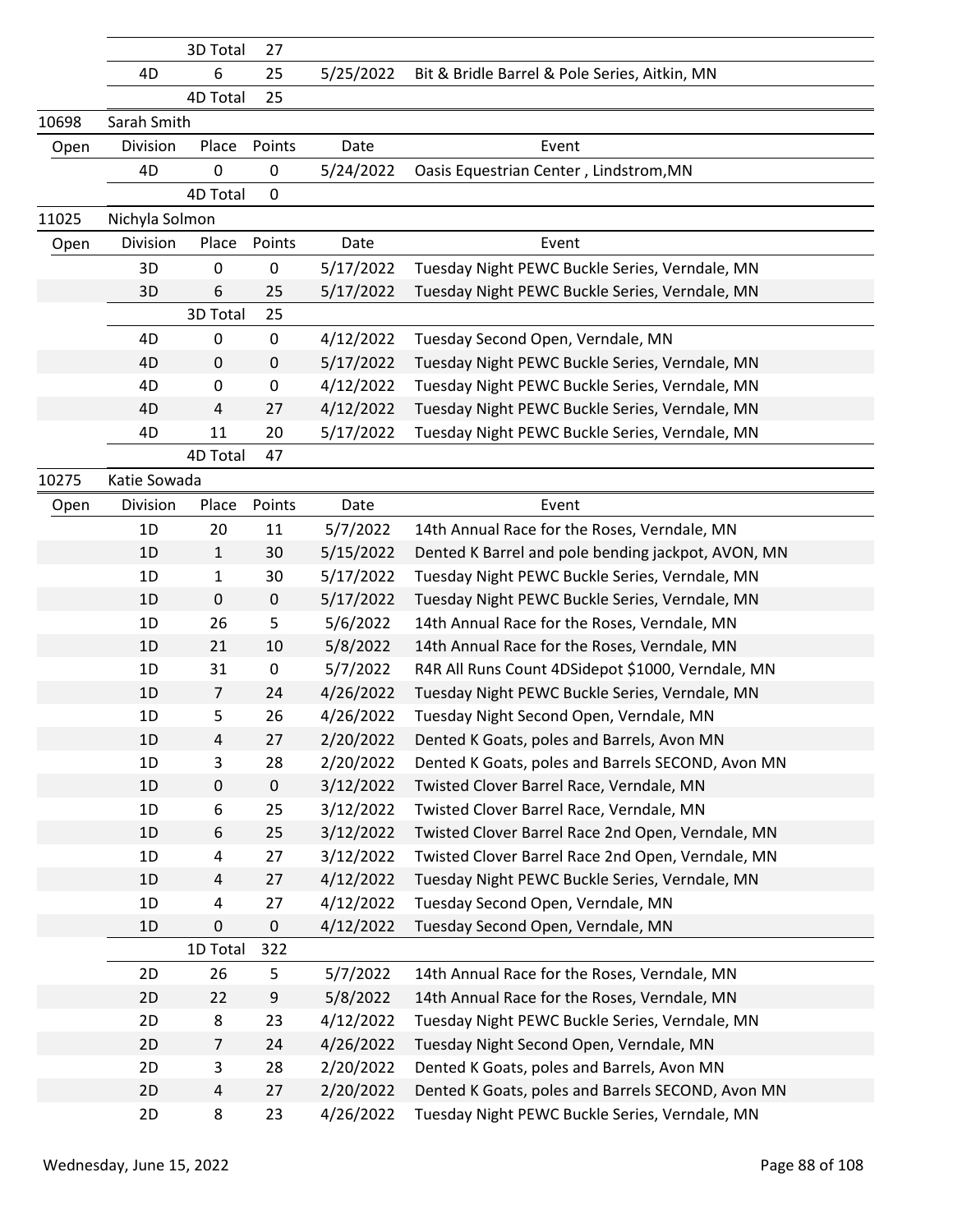|       | 2D               | 9            | 22             | 5/7/2022  | R4R All Runs Count 4DSidepot \$1000, Verndale, MN |
|-------|------------------|--------------|----------------|-----------|---------------------------------------------------|
|       |                  | 2D Total     | 161            |           |                                                   |
|       | 4D               | $\pmb{0}$    | $\pmb{0}$      | 5/6/2022  | 14th Annual Race for the Roses, Verndale, MN      |
|       |                  | 4D Total     | $\overline{0}$ |           |                                                   |
| 10604 | Locklynn Steele  |              |                |           |                                                   |
| Open  | Division         | Place        | Points         | Date      | Event                                             |
|       | 1D               | 7            | 24             | 5/14/2022 | NBHA ND02 DOUBLE, NDSU                            |
|       |                  | 1D Total     | 24             |           |                                                   |
|       | 2D               | 5            | 26             | 5/14/2022 | NBHA ND02, NDSU                                   |
|       | 2D               | 5            | 26             | 5/15/2022 | NBHA ND02, NDSU                                   |
|       | 2D               | $\mathbf{1}$ | 30             | 5/15/2022 | NBHA ND02 DOUBLE, NDSU                            |
|       |                  | 2D Total     | 82             |           |                                                   |
|       | 3D               | 1            | 30             | 6/8/2022  | NBHA ND02, LaMoure, ND                            |
|       | 3D               | 6            | 25             | 6/8/2022  | NBHA Double Sanction, LaMoure, ND                 |
|       |                  | 3D Total     | 55             |           |                                                   |
|       | 4D               | 0            | $\pmb{0}$      | 6/8/2022  | NBHA ND02, LaMoure, ND                            |
|       | 4D               | 13           | 18             | 6/8/2022  | NBHA Double Sanction, LaMoure, ND                 |
|       |                  | 4D Total     | 18             |           |                                                   |
| Youth | Division         | Place        | Points         | Date      | Event                                             |
|       | 1D               | 3            | 28             | 5/15/2022 | NBHA ND02 DOUBLE, NDSU                            |
|       | 1D               | 4            | 27             | 5/15/2022 | NBHA ND02, NDSU                                   |
|       | 1D               | 5            | 26             | 5/14/2022 | NBHA ND02, NDSU                                   |
|       | 1 <sub>D</sub>   | 1            | 30             | 5/14/2022 | NBHA ND02 DOUBLE, NDSU                            |
|       |                  | 1D Total     | 111            |           |                                                   |
|       | 2D               | $\mathbf{1}$ | 30             | 6/8/2022  | NBHA Double Sanction, LaMoure, ND                 |
|       | 2D               | 1            | 30             | 6/8/2022  | NBHA ND02, LaMoure, ND                            |
|       |                  | 2D Total     | 60             |           |                                                   |
| 10499 | Cayley Steen     |              |                |           |                                                   |
| Open  | Division         | Place        | Points         | Date      | Event                                             |
|       | 4D               | 6            | 25             | 5/28/2022 | GF Double, Grand Forks, ND                        |
|       | 4D               | 10           | 21             | 3/12/2022 | Twisted Clover Barrel Race, Verndale, MN          |
|       | 4D               | 0            | $\pmb{0}$      | 3/13/2022 | Twisted Clover Barrel Race 2nd Open, Verndale, MN |
|       | 4D               | 8            | 23             | 5/28/2022 | Grand Forks Fairgrounds Arena, Grand Forks, ND    |
|       | 4D               | 3            | 28             | 3/12/2022 | Twisted Clover Barrel Race 2nd Open, Verndale, MN |
|       | 4D               | 0            | $\pmb{0}$      | 3/13/2022 | Twisted Clover Barrel Race, Verndale, MN          |
|       |                  | 4D Total     | 97             |           |                                                   |
| 11026 | Sydney Stiarwalt |              |                |           |                                                   |
| Youth | Division         | Place        | Points         | Date      | Event                                             |
|       | 2D               | 5            | 26             | 3/26/2022 | Pot of Gold, MGRA                                 |
|       |                  | 2D Total     | 26             |           |                                                   |
|       | 3D               | 10           | 21             | 4/2/2022  | ICRP The Breakout, ICRP, MO                       |
|       | 3D               | 3            | 28             | 4/3/2022  | ICRP The Breakout, ICRP, MO                       |
|       |                  | 3D Total     | 49             |           |                                                   |
|       | 4D               | 10           | 21             | 2/19/2022 | MGRA, MO                                          |
|       |                  | 4D Total     | 21             |           |                                                   |
| 10992 | Claire Stinar    |              |                |           |                                                   |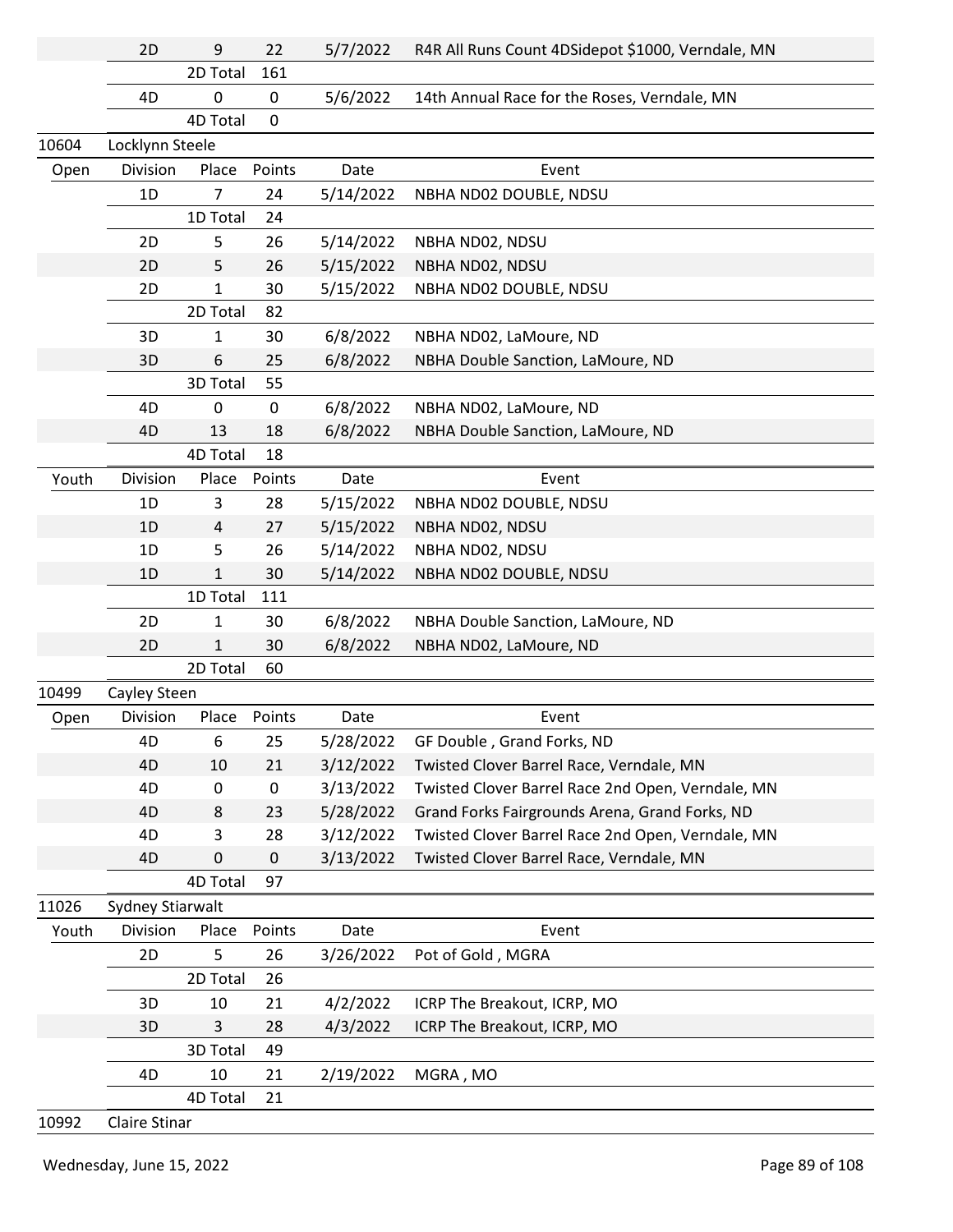| Youth | Division            | Place          | Points    | Date      | Event                                          |
|-------|---------------------|----------------|-----------|-----------|------------------------------------------------|
|       | 1D                  | 5              | 26        | 4/30/2022 | Rafter 4M, Backus, MN                          |
|       | 1D                  | $\mathbf{1}$   | 30        | 5/28/2022 | Double S Arena, Detroit Lakes, MN              |
|       | 1D                  | 3              | 28        | 5/6/2022  | 14th Annual Race for the Roses, Verndale, MN   |
|       | 1D                  | 7              | 24        | 6/7/2022  | Rafter 4M, Backus, MN                          |
|       | 1D                  | $\mathbf{1}$   | 30        | 5/10/2022 | Tuesday Night PEWC Buckle Series, Verndale, MN |
|       | 1D                  | $\mathbf{1}$   | 30        | 4/12/2022 | Tuesday Night PEWC Buckle Series, Verndale, MN |
|       | 1D                  | 3              | 28        | 5/8/2022  | 14th Annual Race for the Roses, Verndale, MN   |
|       | 1D                  | $\overline{2}$ | 29        | 5/17/2022 | Tuesday Night PEWC Buckle Series, Verndale, MN |
|       | 1D                  | $\mathbf{1}$   | 30        | 6/8/2022  | Double S Double, Detroit Lakes, MN             |
|       | 1D                  | $\mathbf{1}$   | 30        | 5/28/2022 | Double S Double Sanction, Detroit Lakes, MN    |
|       | 1D                  | $\overline{2}$ | 29        | 5/7/2022  | 14th Annual Race for the Roses, Verndale, MN   |
|       | 1D                  | 9              | 22        | 4/9/2022  | Spring Tune Up Barrel Race, Verndale, MN       |
|       | 1D                  | $\mathbf{1}$   | 30        | 6/8/2022  | Double S Arena, Detroit Lakes, MN              |
|       | 1D                  | $\overline{2}$ | 29        | 4/10/2022 | Spring Tune Up Barrel Race, Verndale, MN       |
|       | 1D                  | $\overline{2}$ | 29        | 6/14/2022 | Rafter 4M, Backus, MN                          |
|       |                     | 1D Total       | 424       |           |                                                |
|       | 3D                  | $\pmb{0}$      | 0         | 4/8/2022  | Spring Tune Up Barrel Race, Verndale, MN       |
|       | 3D                  | 0              | $\pmb{0}$ | 4/26/2022 | Tuesday Night PEWC Buckle Series, Verndale, MN |
|       |                     | 3D Total       | $\pmb{0}$ |           |                                                |
|       | 4D                  | 4              | 27        | 1/15/2022 | Rafter 4M, Backus, MN                          |
|       |                     | 4D Total       | 27        |           |                                                |
|       | D                   |                | 0         | 1/29/2022 | Rafter 4M, Backus, MN                          |
|       |                     | D Total        | $\pmb{0}$ |           |                                                |
| 10884 | <b>Kersey Strom</b> |                |           |           |                                                |
| Open  | Division            | Place          | Points    | Date      | Event                                          |
|       | 1D                  | 4              | 27        | 6/2/2022  | Double S Arena, Detroit Lakes, MN              |
|       |                     | 1D Total       | 27        |           |                                                |
|       | 2D                  | 9              | 22        | 4/10/2022 | Spring Tune Up Barrel Race, Verndale, MN       |
|       |                     | 2D Total       | 22        |           |                                                |
|       | 4D                  | $\mathbf 0$    | $\pmb{0}$ | 6/8/2022  | Double S Arena, Detroit Lakes, MN              |
|       | 4D                  | $\pmb{0}$      | $\pmb{0}$ | 6/2/2022  | Double S Double Sanction, Detroit Lakes, MN    |
|       | 4D                  | 13             | 18        | 6/8/2022  | Double S Double, Detroit Lakes, MN             |
|       | 4D                  | 10             | 21        | 5/17/2022 | Tuesday Night PEWC Buckle Series, Verndale, MN |
|       | 4D                  | 15             | 16        | 4/10/2022 | Spring Tune Up Barrel Race, Verndale, MN       |
|       | 4D                  | 13             | 18        | 6/8/2022  | Double S Arena, Detroit Lakes, MN              |
|       |                     | 4D Total       | 73        |           |                                                |
| Youth | Division            | Place          | Points    | Date      | Event                                          |
|       | 1D                  | 15             | 16        | 4/10/2022 | Spring Tune Up Barrel Race, Verndale, MN       |
|       |                     | 1D Total       | 16        |           |                                                |
|       | 3D                  | 4              | 27        | 5/17/2022 | Tuesday Night PEWC Buckle Series, Verndale, MN |
|       | 3D                  | $\pmb{0}$      | $\pmb{0}$ | 6/2/2022  | Double S Arena, Detroit Lakes, MN              |
|       | 3D                  | 0              | 0         | 4/10/2022 | Spring Tune Up Barrel Race, Verndale, MN       |
|       | 3D                  | 3              | 28        | 6/8/2022  | Double S Arena, Detroit Lakes, MN              |
|       |                     |                |           |           |                                                |
|       | 3D                  | 0              | 0         | 6/8/2022  | Double S Arena, Detroit Lakes, MN              |
|       | 3D                  | 5              | 26        | 6/8/2022  | Double S Double, Detroit Lakes, MN             |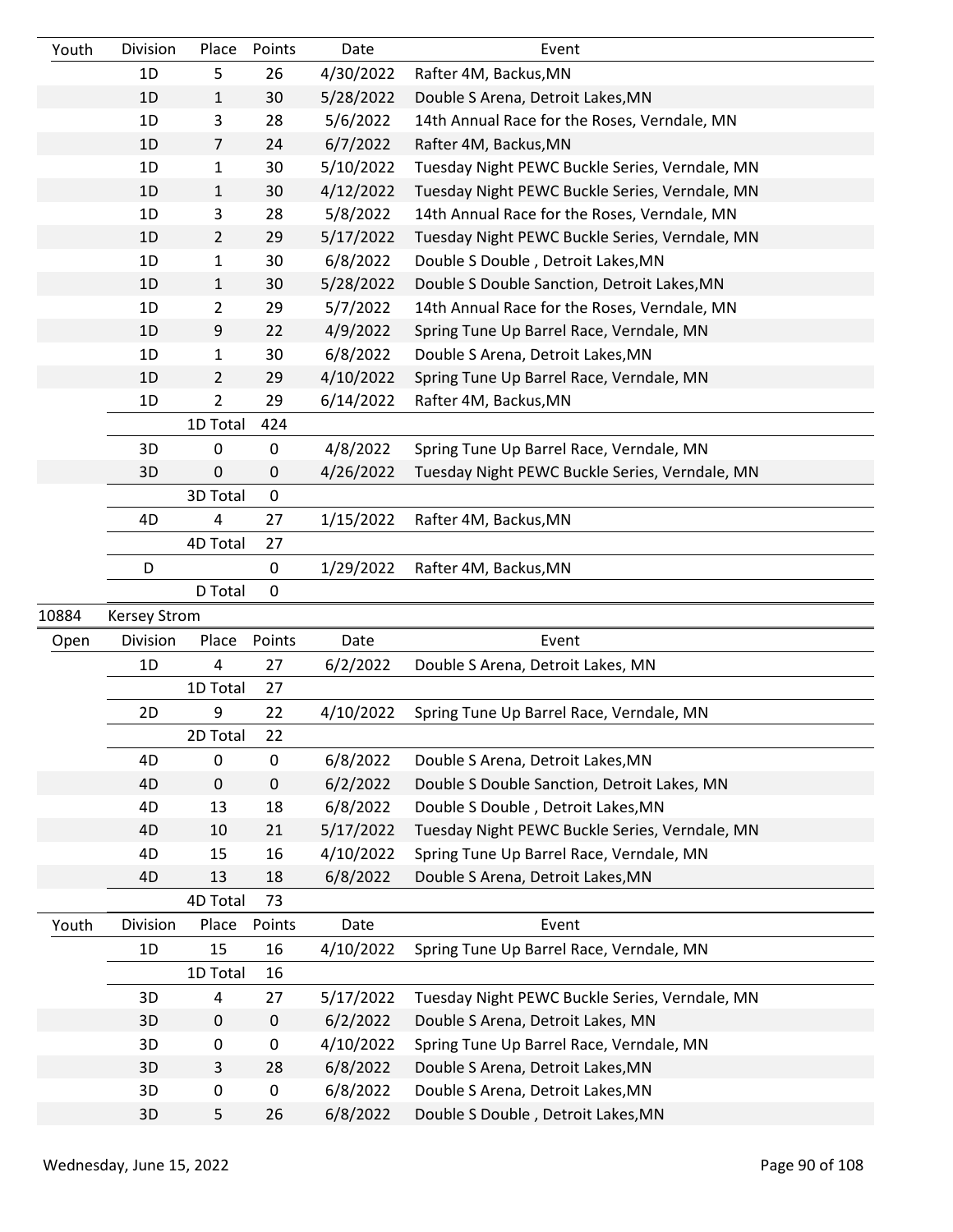|        | 3D               | $\pmb{0}$      | 0         | 6/2/2022  | Double S Double Sanction, Detroit Lakes, MN                  |
|--------|------------------|----------------|-----------|-----------|--------------------------------------------------------------|
|        |                  | 3D Total       | 81        |           |                                                              |
| 10714  | Ava Strommen     |                |           |           |                                                              |
| Pee We | Division         | Place          | Points    | Date      | Event                                                        |
|        | 2D               | 8              | 23        | 5/15/2022 | Dented K Barrel and pole bending jackpot, AVON, MN           |
|        |                  | 2D Total       | 23        |           |                                                              |
|        | 3D               | 1              | 30        | 5/20/2022 | Friday In The Park, Oak Park                                 |
|        | 3D               | 8              | 23        | 5/7/2022  | 14th Annual Race for the Roses, Verndale, MN                 |
|        | 3D               | 3              | 28        | 5/27/2022 | Little Falls, Little Falls, MN                               |
|        | 3D               | 7              | 24        | 5/8/2022  | 14th Annual Race for the Roses, Verndale, MN                 |
|        |                  | 3D Total       | 105       |           |                                                              |
| 10537  | Lindsey Strommen |                |           |           |                                                              |
| Open   | Division         | Place          | Points    | Date      | Event                                                        |
|        | 2D               | 35             | 0         | 5/7/2022  | R4R All Runs Count 4DSidepot \$1000, Verndale, MN            |
|        | 2D               | 19             | 12        | 5/7/2022  | 14th Annual Race for the Roses, Verndale, MN                 |
|        |                  | 2D Total       | 12        |           |                                                              |
|        | 4D               | $\overline{2}$ | 29        | 5/27/2022 | Little Falls, Little Falls, MN                               |
|        | 4D               | 4              | 27        | 5/15/2022 | Dented K Barrel and pole bending jackpot, AVON, MN           |
|        | 4D               | $\overline{2}$ | 29        | 5/20/2022 | Friday In The Park, Oak Park                                 |
|        | 4D               | 0              | 0         | 5/8/2022  | 14th Annual Race for the Roses, Verndale, MN                 |
|        |                  | 4D Total       | 85        |           |                                                              |
| 10283  | Emma Stuewe      |                |           |           |                                                              |
| Open   | Division         | Place          | Points    | Date      | Event                                                        |
|        | 1D               | 21             | 10        | 5/6/2022  | 14th Annual Race for the Roses, Verndale, MN                 |
|        | 1 <sub>D</sub>   | 68             | 0         | 5/7/2022  | R4R All Runs Count 4DSidepot \$1000, Verndale, MN            |
|        |                  | 1D Total       | 10        |           |                                                              |
|        | 2D               | 4              | 27        | 5/27/2022 | MAY MEMORIAL BASH, MONDOVI, WI                               |
|        | 2D               | $\overline{2}$ | 29        | 5/28/2022 | MAY MEMORIAL BASH, MONDOVI, WI                               |
|        | 2D               | 0              | 0         | 6/12/2022 | Kuka's, Independence, MN                                     |
|        | 2D               | 12             | 19        | 5/7/2022  | R4R All Runs Count 4DSidepot \$1000, Verndale, MN            |
|        | 2D               | 35             | 0         | 5/8/2022  | 14th Annual Race for the Roses, Verndale, MN                 |
|        | 2D               | $\mathbf{3}$   | 28        | 6/12/2022 | Kuka's, Independence, MN                                     |
|        | 2D               | 11             | 20        | 5/29/2022 | MAY MEMORIAL BASH, MONDOVI, WI                               |
|        | 2D               | $\pmb{0}$      | 0         | 5/28/2022 | MAY MEMORIAL BASH, MONDOVI, WI                               |
|        | 2D               | 10             | 21        | 5/7/2022  | R4R Charity Run, Verndale, MN                                |
|        | 2D               | 56             | 0         | 5/7/2022  | 14th Annual Race for the Roses, Verndale, MN                 |
|        | 2D               | 0              | 0         | 6/11/2022 | Kuka's, Independence, MN                                     |
|        | 2D               | $\overline{2}$ | 29        | 6/11/2022 | Kuka's, Independence, MN                                     |
|        | 2D               | $\overline{2}$ | 29        | 5/6/2022  | 14th Annual Race for the Roses, Verndale, MN                 |
|        |                  | 2D Total       | 202       |           |                                                              |
|        | 3D               | 21             | 10        | 5/14/2022 | Prospector Challenge Saddle Series PC 1, Rapid City, SD      |
|        | 3D               | 49             | $\pmb{0}$ | 5/14/2022 | Prospector Challenge Saddle Series PC 1, Rapid City, SD      |
|        | 3D               | 41             | 0         | 5/13/2022 | Prospector Challenge Saddle Series PC 1, Rapid City, SD      |
|        | 3D               | 16             | 15        | 5/15/2022 | Prospector Challenge Saddle Series PC 1, Rapid City, SD      |
|        | 3D               | $\mathbf{1}$   | 30        | 5/14/2022 | Prospector Challenge Saddle Series PC 1 PEWC, Rapid City, SD |
|        | 3D               | 31             | 0         | 5/13/2022 | Prospector Challenge Saddle Series PC 1, Rapid City, SD      |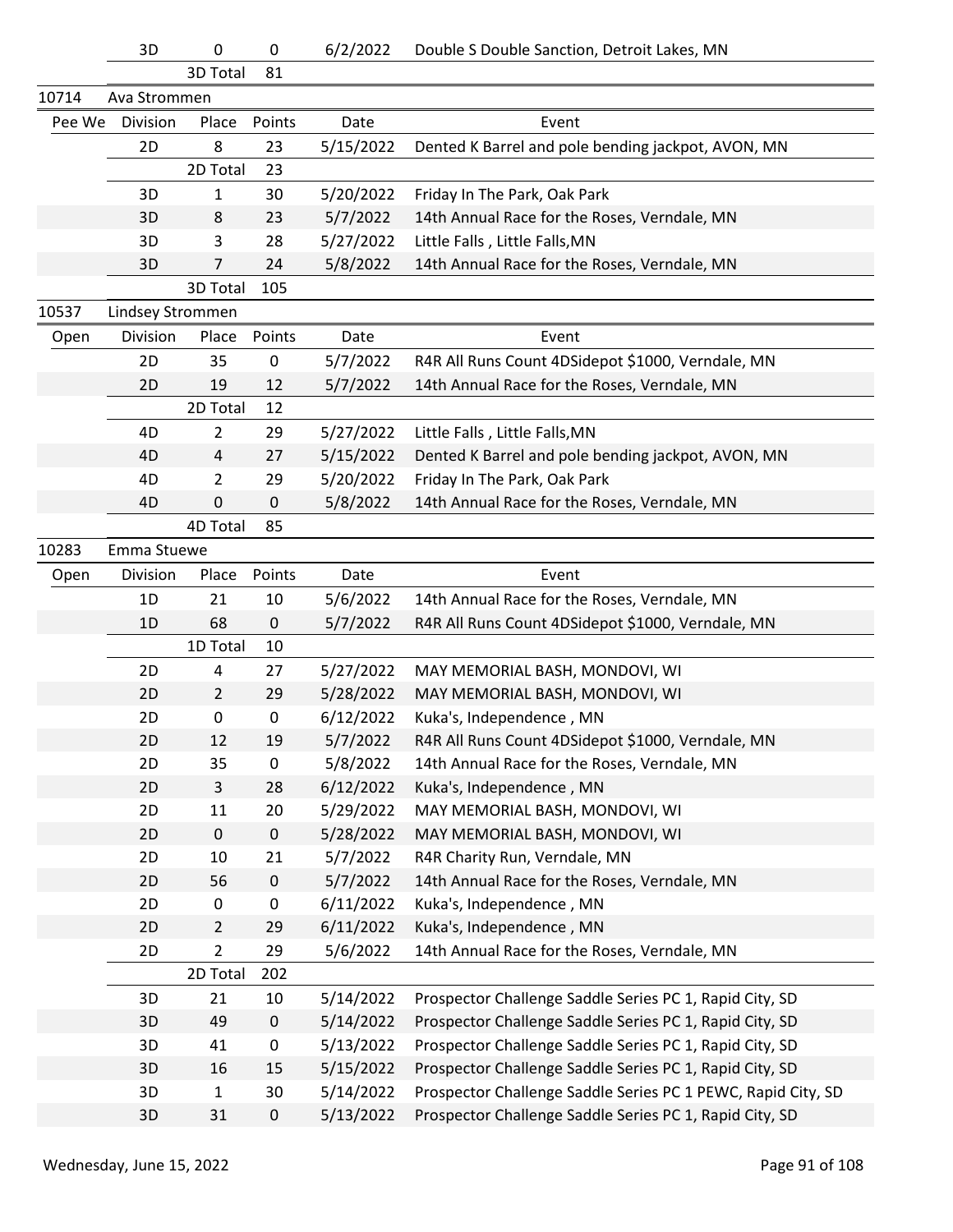|       | 3D             | 9              | 22          | 5/8/2022  | 14th Annual Race for the Roses, Verndale, MN                 |
|-------|----------------|----------------|-------------|-----------|--------------------------------------------------------------|
|       | 3D             | 0              | 0           | 5/14/2022 | Prospector Challenge Saddle Series PC 1 PEWC, Rapid City, SD |
|       |                | 3D Total       | 77          |           |                                                              |
|       | 4D             | 11             | 20          | 5/15/2022 | Prospector Challenge Saddle Series PC 1, Rapid City, SD      |
|       | 4D             | $\pmb{0}$      | $\pmb{0}$   | 5/7/2022  | 14th Annual Race for the Roses, Verndale, MN                 |
|       | 4D             | $\overline{2}$ | 29          | 5/15/2022 | Prospector Challenge Saddle Series PC 1 ARC, Rapid City, SD  |
|       | 4D             | $\pmb{0}$      | $\pmb{0}$   | 5/7/2022  | R4R Charity Run, Verndale, MN                                |
|       | 4D             | $\pmb{0}$      | 0           | 5/15/2022 | Prospector Challenge Saddle Series PC 1 ARC, Rapid City, SD  |
|       |                | 4D Total       | 49          |           |                                                              |
| Youth | Division       | Place          | Points      | Date      | Event                                                        |
|       | 1D             | 22             | 9           | 5/8/2022  | 14th Annual Race for the Roses, Verndale, MN                 |
|       | 1D             | 9              | 22          | 5/15/2022 | Prospector Challenge Saddle Series PC 1, Rapid City, SD      |
|       | 1D             | 0              | 0           | 6/11/2022 | Kuka's, Independence, MN                                     |
|       | 1D             | 33             | $\pmb{0}$   | 5/7/2022  | 14th Annual Race for the Roses, Verndale, MN                 |
|       | 1D             | 0              | 0           | 5/6/2022  | 14th Annual Race for the Roses, Verndale, MN                 |
|       | 1D             | 8              | 23          | 5/6/2022  | 14th Annual Race for the Roses, Verndale, MN                 |
|       | 1D             | 13             | 18          | 5/14/2022 | Prospector Challenge Saddle Series PC 1, Rapid City, SD      |
|       | 1D             | 5              | 26          | 6/11/2022 | Kuka's, Independence, MN                                     |
|       |                | 1D Total       | 98          |           |                                                              |
|       | 2D             | $\overline{4}$ | 27          | 5/8/2022  | 14th Annual Race for the Roses, Verndale, MN                 |
|       | 2D             | $\overline{2}$ | 29          | 5/14/2022 | Prospector Challenge Saddle Series PC 1, Rapid City, SD      |
|       | 2D             | $\mathbf{1}$   | 30          | 5/29/2022 | MAY MEMORIAL BASH, MONDOVI, WI                               |
|       | 2D             | $\mathbf{1}$   | 30          | 5/13/2022 | Prospector Challenge Saddle Series PC 1, Rapid City, SD      |
|       | 2D             | 4              | 27          | 5/27/2022 | MAY MEMORIAL BASH, MONDOVI, WI                               |
|       | 2D             | $\mathbf{1}$   | 30          | 5/28/2022 | MAY MEMORIAL BASH, MONDOVI, WI                               |
|       | 2D             | $\mathbf{1}$   | 30          | 6/12/2022 | Kuka's, Independence, MN                                     |
|       | 2D             | 0              | $\mathbf 0$ | 5/13/2022 | Prospector Challenge Saddle Series PC 1, Rapid City, SD      |
|       | 2D             | 0              | 0           | 6/12/2022 | Kuka's, Independence, MN                                     |
|       | 2D             | $\mathbf{1}$   | 30          | 5/15/2022 | Prospector Challenge Saddle Series PC 1, Rapid City, SD      |
|       | 2D             | 0              | 0           | 5/28/2022 | MAY MEMORIAL BASH, MONDOVI, WI                               |
|       |                | 2D Total       | 233         |           |                                                              |
|       | 3D             | 0              | 0           | 5/7/2022  | 14th Annual Race for the Roses, Verndale, MN                 |
|       |                | 3D Total       | $\mathbf 0$ |           |                                                              |
| 10666 | James Sullivan |                |             |           |                                                              |
| Open  | Division       | Place          | Points      | Date      | Event                                                        |
|       | 3D             | $\overline{2}$ | 29          | 3/26/2022 | 2nd Open Spring Runoff Challenge, Cedar Rapids, IA           |
|       | 3D             | 9              | 22          | 3/19/2022 | Indian Creek Holdiday Hustle, Palmyra, MO                    |
|       | 3D             | 7              | 24          | 3/26/2022 | 2nd Annual Spring Runoff Challenge, Cedar Rapids, IA         |
|       | 3D             | 6              | 25          | 3/27/2022 | 2nd Annual Spring Runoff Challenge, Cedar Rapids, IA         |
|       | 3D             | 1              | 30          | 3/27/2022 | 2nd Open Spring Runoff Challenge, Cedar Rapids, IA           |
|       |                | 3D Total       | 130         |           |                                                              |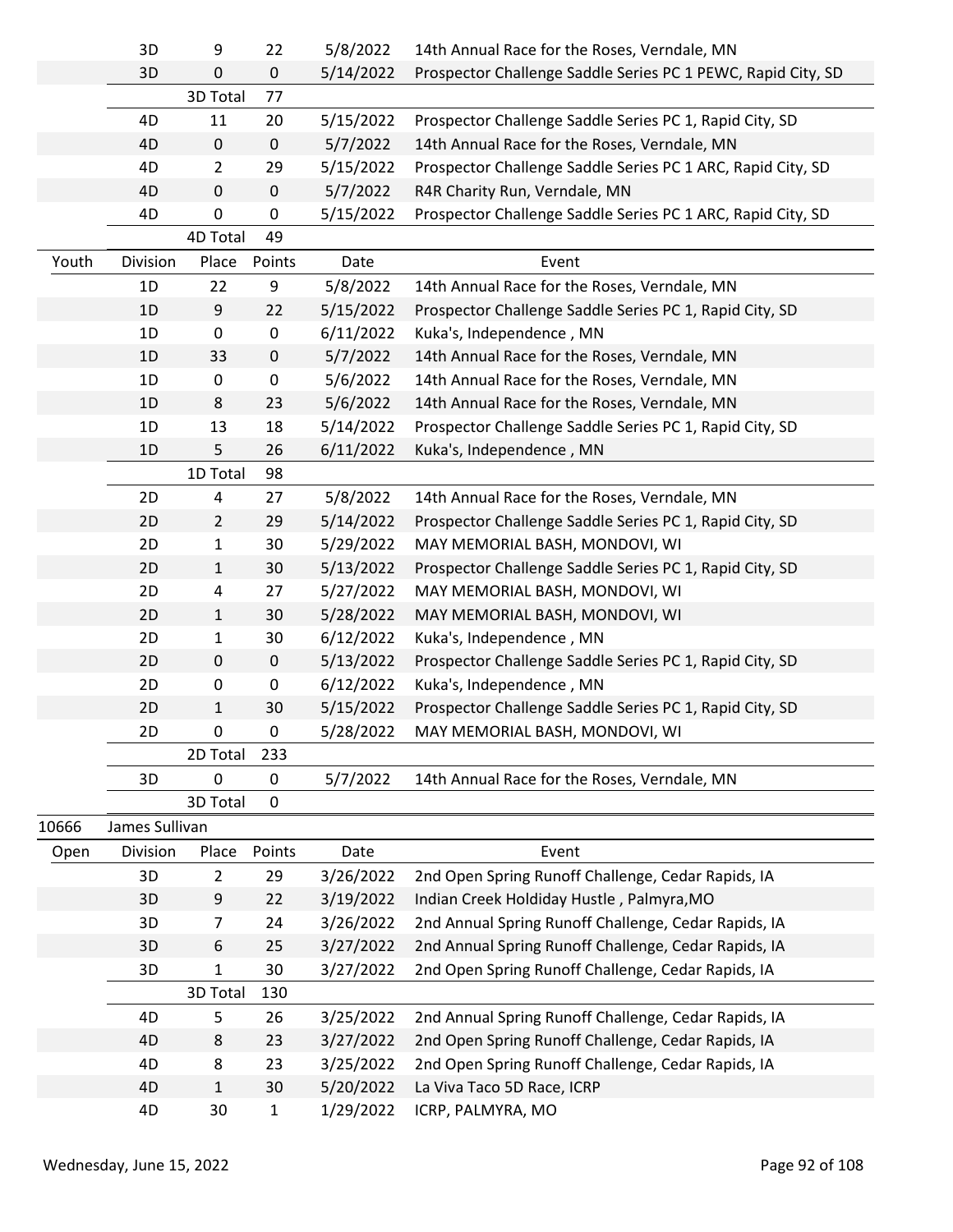|        | 4D            | $\mathbf{1}$ | 30        | 4/2/2022  | ICRP The Breakout, ICRP, MO                          |
|--------|---------------|--------------|-----------|-----------|------------------------------------------------------|
|        | 4D            | 0            | $\pmb{0}$ | 3/26/2022 | 2nd Open Spring Runoff Challenge, Cedar Rapids, IA   |
|        |               | 4D Total     | 133       |           |                                                      |
|        | 5D            | 10           | 21        | 3/19/2022 | Indian Creek Holdiday Hustle, Palmyra, MO            |
|        | 5D            | 11           | 20        | 4/3/2022  | ICRP The Breakout, ICRP, MO                          |
|        | 5D            | 11           | 20        | 4/16/2022 | ICRP, Palmyra, MO                                    |
|        | 5D            | 15           | 16        | 5/21/2022 | La Viva Taco 5D Race, ICRP                           |
|        | 5D            | 9            | 22        | 5/20/2022 | La Viva Taco 5D Race, ICRP                           |
|        | 5D            | 11           | 20        | 5/22/2022 | La Viva Taco 5D Race, ICRP                           |
|        |               | 5D Total     | 119       |           |                                                      |
|        | D             |              | 0         | 5/22/2022 | La Viva Taco 5D Race, ICRP                           |
|        | D             |              | 0         | 5/21/2022 | La Viva Taco 5D Race, ICRP                           |
|        |               | D Total      | 0         |           |                                                      |
| Senior | Division      | Place        | Points    | Date      | Event                                                |
|        | 1D            | 4            | 27        | 5/20/2022 | La Viva Taco 5D Race, ICRP                           |
|        |               | 1D Total     | 27        |           |                                                      |
|        | 2D            | 1            | 30        | 4/2/2022  | ICRP The Breakout, ICRP, MO                          |
|        | 2D            | 3            | 28        | 4/3/2022  | ICRP The Breakout, ICRP, MO                          |
|        |               | 2D Total     | 58        |           |                                                      |
|        | 3D            | 6            | 25        | 3/27/2022 | 2nd Annual Spring Runoff Challenge, Cedar Rapids, IA |
|        | 3D            | $\mathbf{1}$ | 30        | 1/29/2022 | ICRP, PALMYRA, MO                                    |
|        | 3D            | $\mathbf{1}$ | 30        | 5/22/2022 | La Viva Taco 5D Race, ICRP                           |
|        | 3D            | $\mathbf{1}$ | 30        | 5/21/2022 | La Viva Taco 5D Race, ICRP                           |
|        | 3D            | 7            | 24        | 3/26/2022 | 2nd Annual Spring Runoff Challenge, Cedar Rapids, IA |
|        | 3D            | $\mathbf{1}$ | 30        | 4/16/2022 | ICRP, Palmyra, MO                                    |
|        | 3D            | 9            | 22        | 3/19/2022 | Indian Creek Holdiday Hustle, Palmyra, MO            |
|        | 3D            | 1            | 30        | 5/20/2022 | La Viva Taco 5D Race, ICRP                           |
|        |               | 3D Total     | 221       |           |                                                      |
|        | 4D            | 5            | 26        | 3/25/2022 | 2nd Annual Spring Runoff Challenge, Cedar Rapids, IA |
|        |               | 4D Total     | 26        |           |                                                      |
|        | 5D            | 10           | 21        | 3/19/2022 | Indian Creek Holdiday Hustle, Palmyra, MO            |
|        |               | 5D Total     | 21        |           |                                                      |
|        | D             |              | 0         | 5/22/2022 | La Viva Taco 5D Race, ICRP                           |
|        | D             |              | 0         | 5/21/2022 | La Viva Taco 5D Race, ICRP                           |
|        |               | D Total      | 0         |           |                                                      |
| 10582  | Carson Sundby |              |           |           |                                                      |
| Youth  | Division      | Place        | Points    | Date      | Event                                                |
|        | 1D            | 32           | 0         | 5/7/2022  | 14th Annual Race for the Roses, Verndale, MN         |
|        |               | 1D Total     | $\pmb{0}$ |           |                                                      |
|        | 2D            | 0            | 0         | 5/8/2022  | 14th Annual Race for the Roses, Verndale, MN         |
|        | 2D            | 12           | 19        | 5/6/2022  | 14th Annual Race for the Roses, Verndale, MN         |
|        | 2D            | 6            | 25        | 5/8/2022  | 14th Annual Race for the Roses, Verndale, MN         |
|        | 2D            | $\mathbf{1}$ | 30        | 5/10/2022 | Tuesday Night PEWC Buckle Series, Verndale, MN       |
|        |               | 2D Total     | 74        |           |                                                      |
|        | 3D            | 0            | 0         | 5/6/2022  | 14th Annual Race for the Roses, Verndale, MN         |
|        | 3D            | 0            | $\pmb{0}$ | 5/17/2022 | Tuesday Night PEWC Buckle Series, Verndale, MN       |
|        |               |              |           |           |                                                      |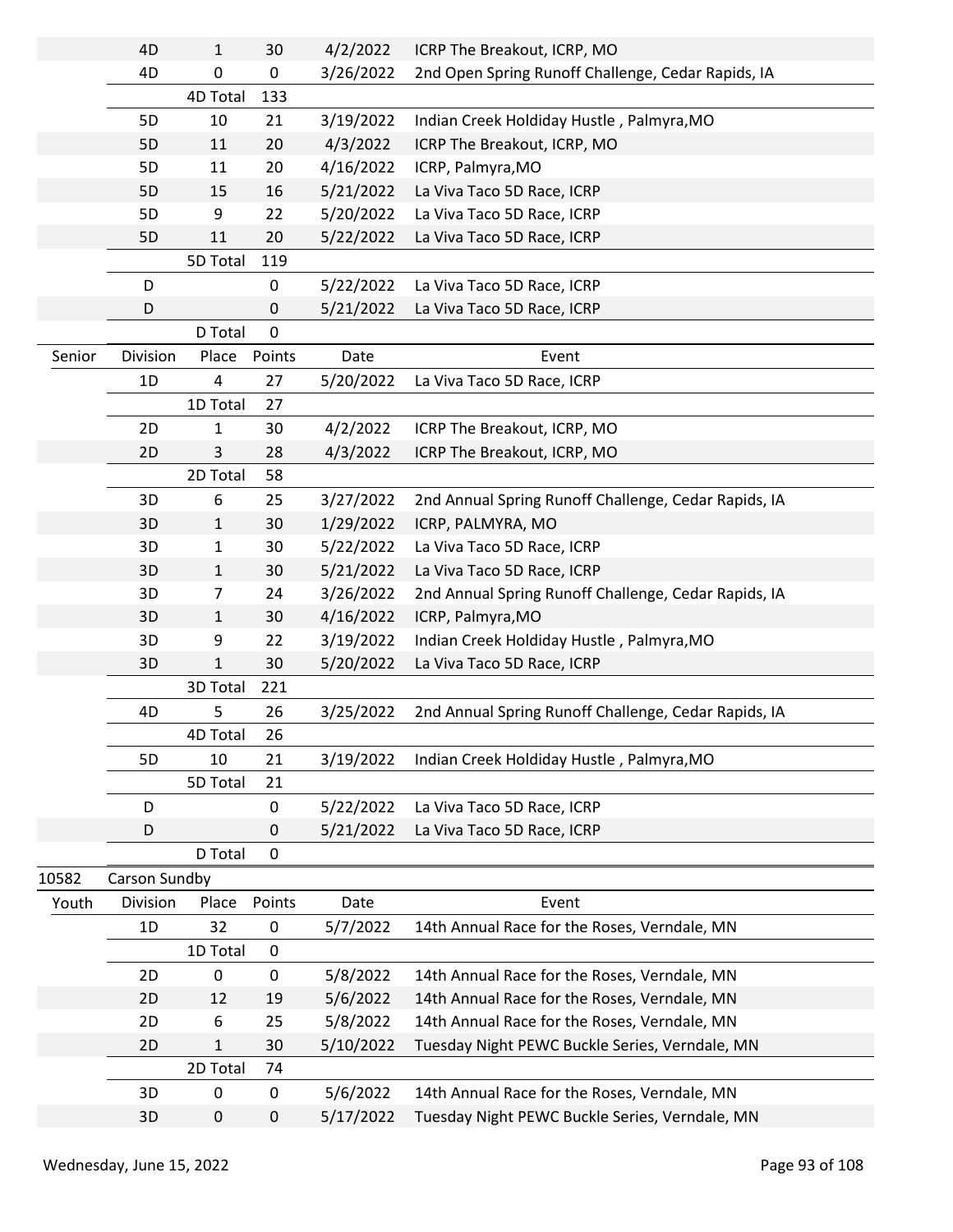3D 0 0 5/7/2022 14th Annual Race for the Roses, Verndale, MN

|        |                     |              |             | -------   |                                                   |
|--------|---------------------|--------------|-------------|-----------|---------------------------------------------------|
|        | 3D                  | 0            | $\pmb{0}$   | 4/26/2022 | Tuesday Night PEWC Buckle Series, Verndale, MN    |
|        |                     | 3D Total     | $\pmb{0}$   |           |                                                   |
| 10285  | Kayla Sundby        |              |             |           |                                                   |
| Open   | Division            | Place        | Points      | Date      | Event                                             |
|        | 1D                  | 4            | 27          | 5/17/2022 | Tuesday Night PEWC Buckle Series, Verndale, MN    |
|        | 1D                  | 26           | 5           | 5/7/2022  | 14th Annual Race for the Roses, Verndale, MN      |
|        | 1D                  | 38           | 0           | 5/7/2022  | R4R All Runs Count 4DSidepot \$1000, Verndale, MN |
|        | 1D                  | 17           | 14          | 5/8/2022  | 14th Annual Race for the Roses, Verndale, MN      |
|        |                     | 1D Total     | 46          |           |                                                   |
|        | 2D                  | 41           | $\pmb{0}$   | 5/6/2022  | 14th Annual Race for the Roses, Verndale, MN      |
|        | 2D                  | 46           | $\pmb{0}$   | 5/7/2022  | 14th Annual Race for the Roses, Verndale, MN      |
|        | 2D                  | 82           | 0           | 5/7/2022  | R4R All Runs Count 4DSidepot \$1000, Verndale, MN |
|        |                     | 2D Total     | $\pmb{0}$   |           |                                                   |
|        | 4D                  | 0            | $\mathbf 0$ | 5/6/2022  | 14th Annual Race for the Roses, Verndale, MN      |
|        | 4D                  | $\mathbf 0$  | $\pmb{0}$   | 5/8/2022  | 14th Annual Race for the Roses, Verndale, MN      |
|        | 4D                  | 1            | 30          | 4/26/2022 | Tuesday Night PEWC Buckle Series, Verndale, MN    |
|        |                     | 4D Total     | 30          |           |                                                   |
| 10748  | <b>Tyson Sundby</b> |              |             |           |                                                   |
| Pee We | Division            | Place        | Points      | Date      | Event                                             |
|        | 3D                  | 2            | 29          | 5/10/2022 | Tuesday Night PEWC Buckle Series, Verndale, MN    |
|        | 3D                  | 1            | 30          | 5/8/2022  | 14th Annual Race for the Roses, Verndale, MN      |
|        | 3D                  | 2            | 29          | 5/6/2022  | 14th Annual Race for the Roses, Verndale, MN      |
|        | 3D                  | $\mathbf{1}$ | 30          | 4/26/2022 | Tuesday Night PEWC Buckle Series, Verndale, MN    |
|        | 3D                  | 1            | 30          | 5/7/2022  | 14th Annual Race for the Roses, Verndale, MN      |
|        |                     | 3D Total     | 148         |           |                                                   |
|        | D                   | 0            | 0           | 5/17/2022 | Tuesday Night PEWC Buckle Series, Verndale, MN    |
|        |                     | D Total      | $\mathbf 0$ |           |                                                   |
| 10531  | Audrey Sundell      |              |             |           |                                                   |
| Youth  | Division            | Place        | Points      | Date      | Event                                             |
|        | 2D                  | 13           | 18          | 4/9/2022  | Spring Tune Up Barrel Race, Verndale, MN          |
|        |                     | 2D Total     | 18          |           |                                                   |
|        | 3D                  | 3            | 28          | 4/8/2022  | Spring Tune Up Barrel Race, Verndale, MN          |
|        | 3D                  | 0            | $\pmb{0}$   | 4/9/2022  | Spring Tune Up Barrel Race, Verndale, MN          |
|        |                     | 3D Total     | 28          |           |                                                   |
| 10287  | Cotie Suter         |              |             |           |                                                   |
| Open   | Division            | Place        | Points      | Date      | Event                                             |
|        | 2D                  | 11           | 20          | 4/9/2022  | Spring Tune Up Barrel Race, Verndale, MN          |
|        | 2D                  | 11           | 20          | 4/8/2022  | Spring Tune Up Barrel Race, Verndale, MN          |
|        |                     | 2D Total     | 40          |           |                                                   |
|        | 4D                  | $\mathbf 0$  | $\pmb{0}$   | 4/10/2022 | Spring Tune Up Barrel Race, Verndale, MN          |
|        |                     | 4D Total     | 0           |           |                                                   |
|        |                     |              |             |           |                                                   |

| 10288 | Jayda Swegarden |   |              |      |                                                      |  |
|-------|-----------------|---|--------------|------|------------------------------------------------------|--|
| Open  | <b>Division</b> |   | Place Points | Date | Event                                                |  |
|       | 2D.             | b | 25           |      | 6/2/2022 Double S Double Sanction, Detroit Lakes, MN |  |
|       | 2D.             |   | 30           |      | 6/2/2022 Double S Arena, Detroit Lakes, MN           |  |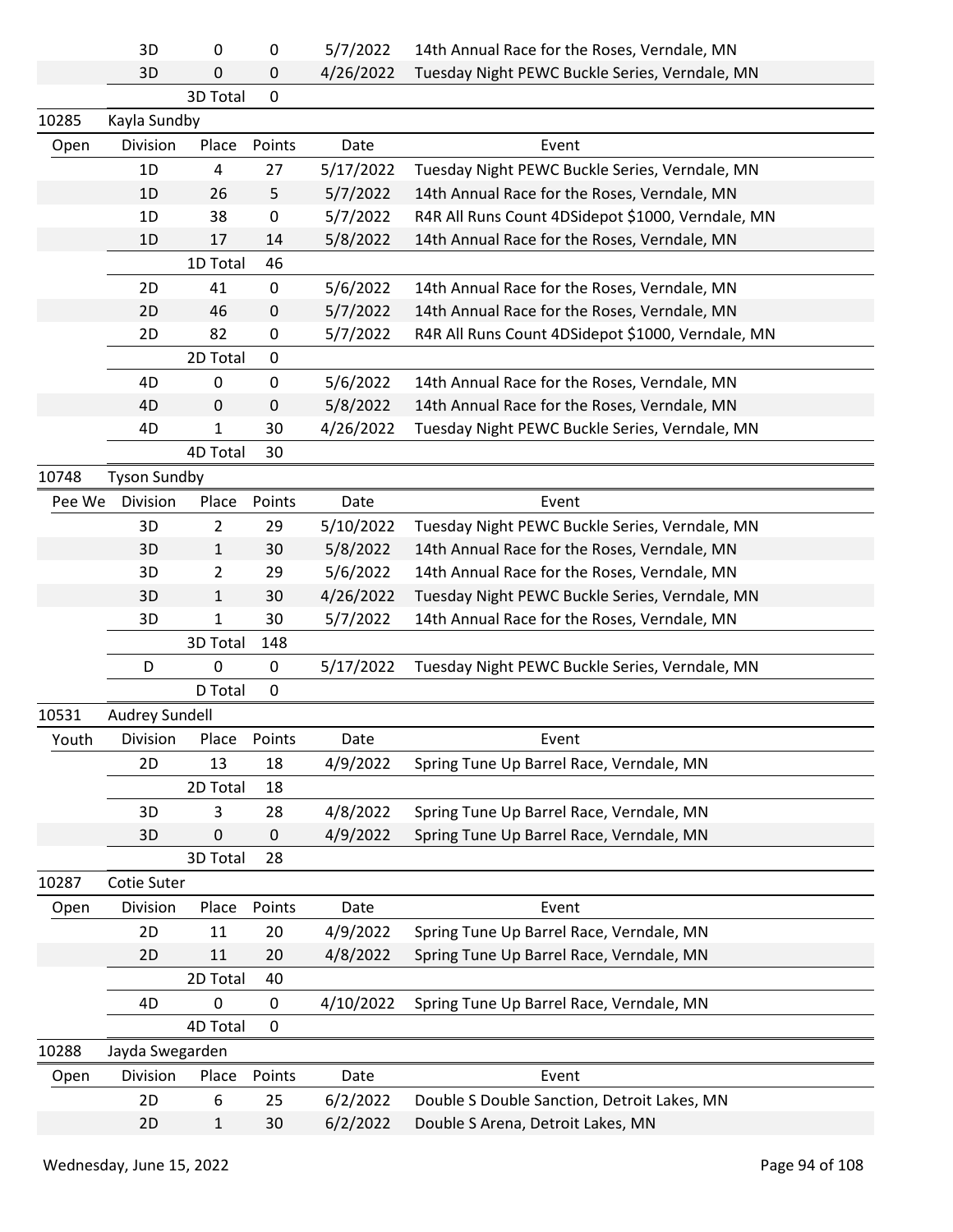|       |                    | 2D Total       | 55           |           |                                                   |
|-------|--------------------|----------------|--------------|-----------|---------------------------------------------------|
|       | 3D                 | 3              | 28           | 6/8/2022  | Double S Arena, Detroit Lakes, MN                 |
|       |                    | 3D Total       | 28           |           |                                                   |
|       | 4D                 | 7              | 24           | 5/6/2022  | 14th Annual Race for the Roses, Verndale, MN      |
|       | 4D                 | 6              | 25           | 6/2/2022  | Double S Double Sanction, Detroit Lakes, MN       |
|       | 4D                 | 30             | 1            | 5/7/2022  | 14th Annual Race for the Roses, Verndale, MN      |
|       | 4D                 | 0              | 0            | 6/8/2022  | Double S Arena, Detroit Lakes, MN                 |
|       | 4D                 | 5              | 26           | 6/8/2022  | Double S Double, Detroit Lakes, MN                |
|       | 4D                 | $\mathbf{1}$   | 30           | 6/8/2022  | Double S Double, Detroit Lakes, MN                |
|       | 4D                 | 12             | 19           | 6/2/2022  | Double S Arena, Detroit Lakes, MN                 |
|       | 4D                 | 0              | 0            | 5/8/2022  | 14th Annual Race for the Roses, Verndale, MN      |
|       |                    | 4D Total       | 125          |           |                                                   |
| 10291 | Isabella Syvertson |                |              |           |                                                   |
| Open  | Division           | Place          | Points       | Date      | Event                                             |
|       | 1D                 | 34             | 0            | 5/7/2022  | R4R All Runs Count 4DSidepot \$1000, Verndale, MN |
|       | 1D                 | 15             | 16           | 5/8/2022  | 14th Annual Race for the Roses, Verndale, MN      |
|       |                    | 1D Total       | 16           |           |                                                   |
|       | 2D                 | 15             | 16           | 5/8/2022  | 14th Annual Race for the Roses, Verndale, MN      |
|       | 2D                 | 3              | 28           | 6/8/2022  | Double S Arena, Detroit Lakes, MN                 |
|       | 2D                 | 3              | 28           | 6/8/2022  | Double S Double, Detroit Lakes, MN                |
|       | 2D                 | $\mathbf{1}$   | 30           | 5/6/2022  | 14th Annual Race for the Roses, Verndale, MN      |
|       | 2D                 | 44             | 0            | 5/6/2022  | 14th Annual Race for the Roses, Verndale, MN      |
|       | 2D                 | 30             | $\mathbf{1}$ | 5/7/2022  | 14th Annual Race for the Roses, Verndale, MN      |
|       | 2D                 | 3              | 28           | 6/2/2022  | Double S Arena, Detroit Lakes, MN                 |
|       | 2D                 | 11             | 20           | 5/7/2022  | R4R All Runs Count 4DSidepot \$1000, Verndale, MN |
|       |                    | 2D Total       | 151          |           |                                                   |
|       | 3D                 | $\overline{2}$ | 29           | 6/2/2022  | Double S Double Sanction, Detroit Lakes, MN       |
|       |                    | 3D Total       | 29           |           |                                                   |
|       | 4D                 | $\pmb{0}$      | $\pmb{0}$    | 6/8/2022  | Double S Double, Detroit Lakes, MN                |
|       | 4D                 | $\overline{4}$ | 27           | 6/2/2022  | Double S Arena, Detroit Lakes, MN                 |
|       | 4D                 | 8              | 23           | 6/2/2022  | Double S Double Sanction, Detroit Lakes, MN       |
|       | 4D                 | 4              | 27           | 6/8/2022  | Double S Arena, Detroit Lakes, MN                 |
|       | 4D                 | 0              | 0            | 5/7/2022  | 14th Annual Race for the Roses, Verndale, MN      |
|       |                    | 4D Total       | 77           |           |                                                   |
| 10667 | Kaylie Thomas      |                |              |           |                                                   |
| Open  | Division           | Place          | Points       | Date      | Event                                             |
|       | 4D                 | 0              | 0            | 4/8/2022  | Spring Tune Up Barrel Race, Verndale, MN          |
|       | 4D                 | $\mathbf 0$    | $\pmb{0}$    | 4/9/2022  | Spring Tune Up Barrel Race, Verndale, MN          |
|       | 4D                 | 9              | 22           | 4/8/2022  | Spring Tune Up Barrel Race 2nd Open, Verndale, MN |
|       | 4D                 | 14             | 17           | 4/10/2022 | Spring Tune Up Barrel Race, Verndale, MN          |
|       |                    | 4D Total       | 39           |           |                                                   |
| Youth | Division           | Place          | Points       | Date      | Event                                             |
|       | 3D                 | 0              | 0            | 4/10/2022 | Spring Tune Up Barrel Race, Verndale, MN          |
|       | 3D                 | $\overline{7}$ | 24           | 4/8/2022  | Spring Tune Up Barrel Race, Verndale, MN          |
|       | 3D                 | $\pmb{0}$      | 0            | 4/9/2022  | Spring Tune Up Barrel Race, Verndale, MN          |
|       |                    | 3D Total       | 24           |           |                                                   |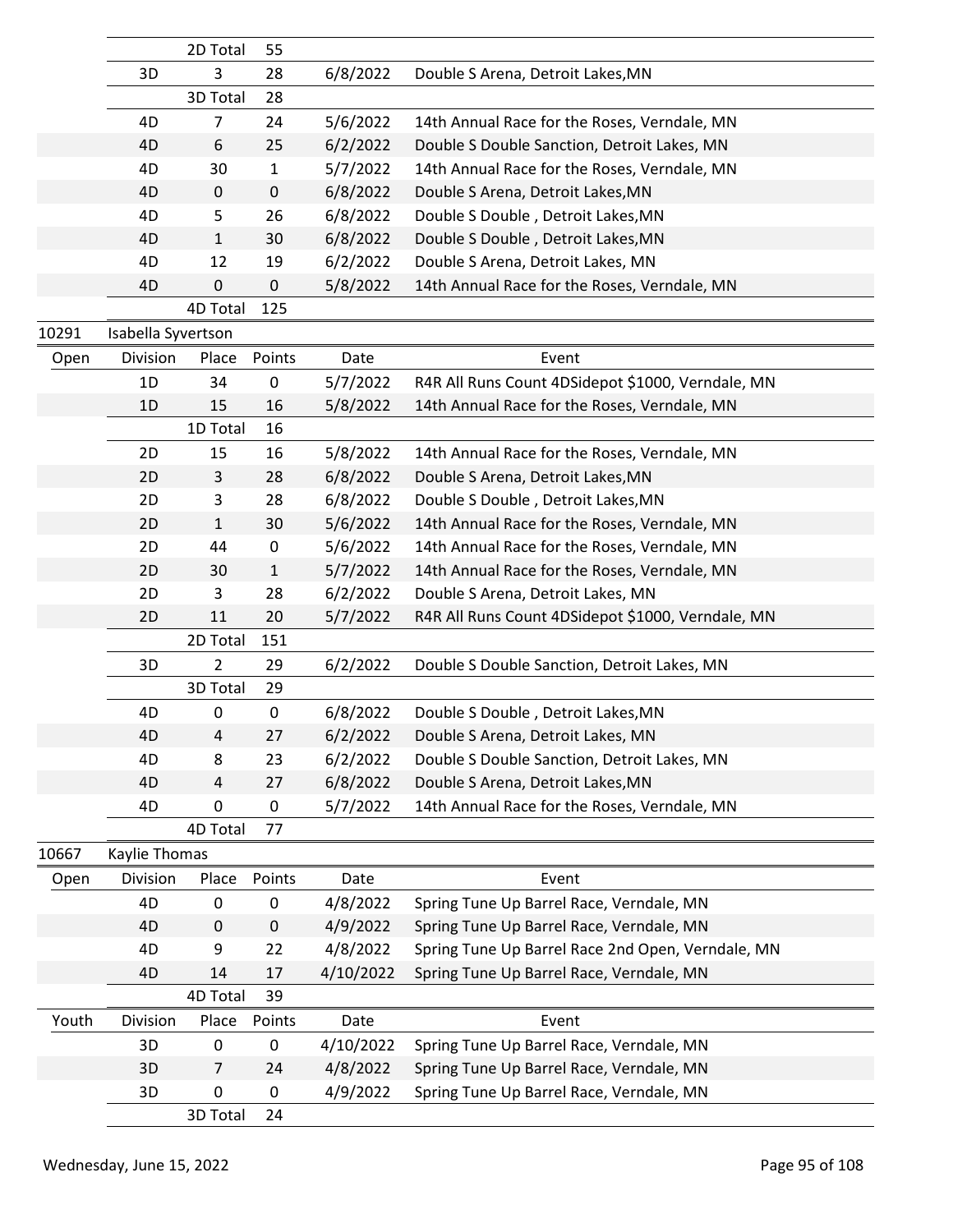| 10934 | Keri Thygeson   |              |           |           |                                                   |
|-------|-----------------|--------------|-----------|-----------|---------------------------------------------------|
| Open  | Division        | Place        | Points    | Date      | Event                                             |
|       | 3D              | $\mathbf{1}$ | 30        | 5/27/2022 | KC Second Open, Saginaw, MN                       |
|       |                 | 3D Total     | 30        |           |                                                   |
|       | 4D              | 2            | 29        | 5/27/2022 | KC Arena, Saginaw, MN                             |
|       |                 | 4D Total     | 29        |           |                                                   |
| 10293 | Anna Tietz      |              |           |           |                                                   |
| Open  | Division        | Place        | Points    | Date      | Event                                             |
|       | 4D              | 9            | 22        | 4/26/2022 | Tuesday Night PEWC Buckle Series, Verndale, MN    |
|       | 4D              | $\mathbf 0$  | $\pmb{0}$ | 6/8/2022  | Double S Arena, Detroit Lakes, MN                 |
|       | 4D              | 4            | 27        | 4/30/2022 | Rafter 4M, Backus, MN                             |
|       | 4D              | 0            | 0         | 6/8/2022  | Double S Double, Detroit Lakes, MN                |
|       |                 | 4D Total     | 49        |           |                                                   |
|       | D               |              | 0         | 1/15/2022 | Rafter 4M, Backus, MN                             |
|       |                 | D Total      | 0         |           |                                                   |
| 10295 | Sarah Tiry      |              |           |           |                                                   |
| Open  | Division        | Place        | Points    | Date      | Event                                             |
|       | 3D              | 25           | 6         | 5/7/2022  | 14th Annual Race for the Roses, Verndale, MN      |
|       | 3D              | 4            | 27        | 5/6/2022  | 14th Annual Race for the Roses, Verndale, MN      |
|       | 3D              | 15           | 16        | 5/7/2022  | R4R All Runs Count 4DSidepot \$1000, Verndale, MN |
|       |                 | 3D Total     | 49        |           |                                                   |
|       | 4D              | 3            | 28        | 5/8/2022  | 14th Annual Race for the Roses, Verndale, MN      |
|       | 4D              | 0            | $\pmb{0}$ | 5/7/2022  | 14th Annual Race for the Roses, Verndale, MN      |
|       | 4D              | 12           | 19        | 5/7/2022  | 14th Annual Race for the Roses, Verndale, MN      |
|       | 4D              | $\mathbf 0$  | $\pmb{0}$ | 5/8/2022  | 14th Annual Race for the Roses, Verndale, MN      |
|       | 4D              | 0            | 0         | 5/6/2022  | 14th Annual Race for the Roses, Verndale, MN      |
|       | 4D              | 36           | 0         | 5/6/2022  | 14th Annual Race for the Roses, Verndale, MN      |
|       |                 | 4D Total     | 47        |           |                                                   |
| 10294 | Zach Tiry       |              |           |           |                                                   |
| Open  | Division        | Place        | Points    | Date      | Event                                             |
|       | 3D              | 25           | 6         | 5/7/2022  | 14th Annual Race for the Roses, Verndale, MN      |
|       | 3D              | 4            | 27        | 5/6/2022  | 14th Annual Race for the Roses, Verndale, MN      |
|       | 3D              | 15           | 16        | 5/7/2022  | R4R All Runs Count 4DSidepot \$1000, Verndale, MN |
|       |                 | 3D Total     | 49        |           |                                                   |
|       | 4D              | 3            | 28        | 5/8/2022  | 14th Annual Race for the Roses, Verndale, MN      |
|       | 4D              | 0            | $\pmb{0}$ | 5/6/2022  | 14th Annual Race for the Roses, Verndale, MN      |
|       | 4D              | 0            | 0         | 5/8/2022  | 14th Annual Race for the Roses, Verndale, MN      |
|       | 4D              | 12           | 19        | 5/7/2022  | 14th Annual Race for the Roses, Verndale, MN      |
|       | 4D              | 0            | 0         | 5/7/2022  | 14th Annual Race for the Roses, Verndale, MN      |
|       | 4D              | 36           | 0         | 5/6/2022  | 14th Annual Race for the Roses, Verndale, MN      |
|       |                 | 4D Total     | 47        |           |                                                   |
| 11069 | Jenna Tollefson |              |           |           |                                                   |
| Open  | Division        | Place        | Points    | Date      | Event                                             |
|       | 4D              | 3            | 28        | 5/28/2022 | Double S Double Sanction, Detroit Lakes, MN       |
|       | 4D              | 6            | 25        | 6/8/2022  | Double S Double, Detroit Lakes, MN                |
|       | 4D              | 15           | 16        | 6/2/2022  | Double S Arena, Detroit Lakes, MN                 |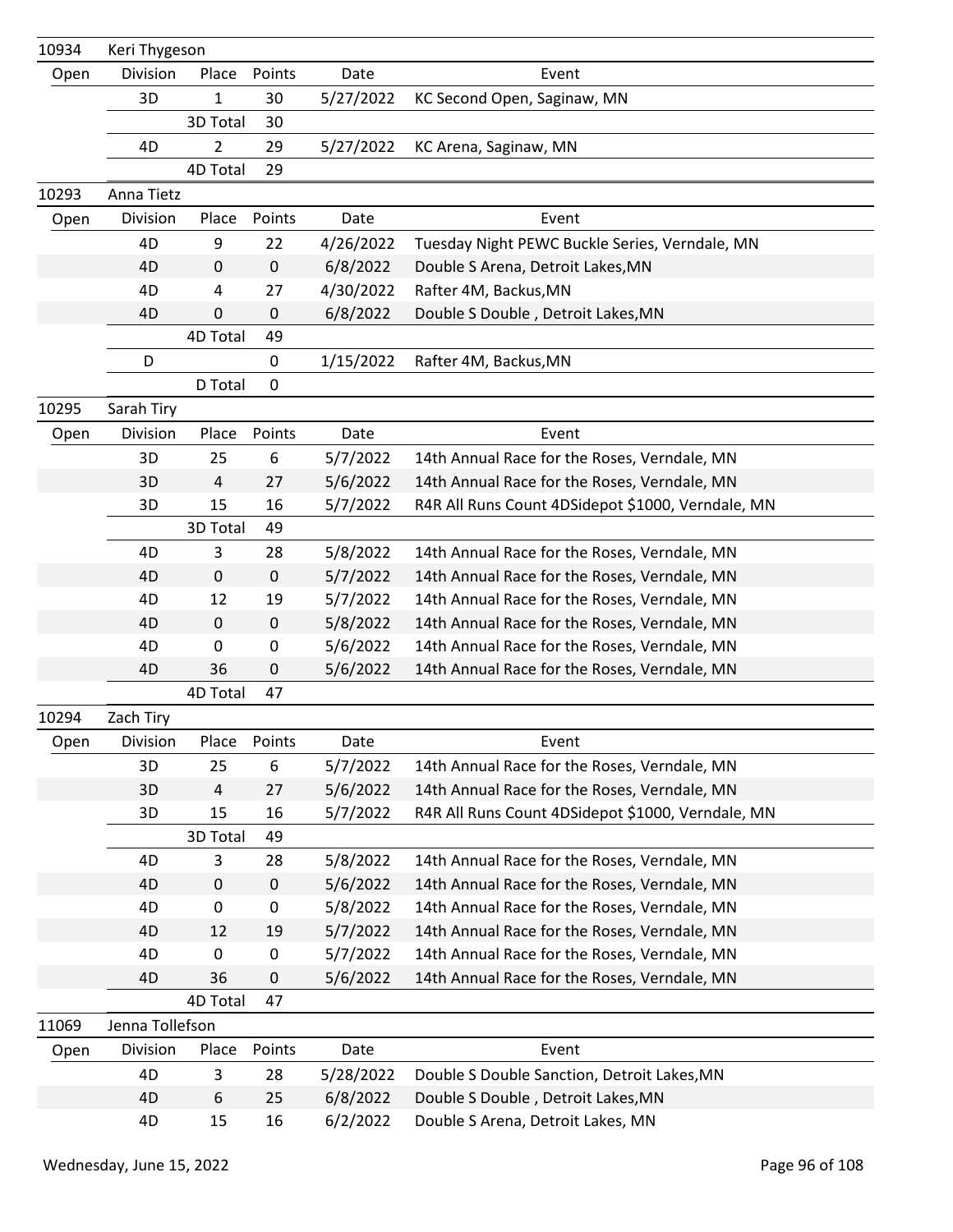|       | 4D                | 4              | 27        | 6/2/2022  | Double S Double Sanction, Detroit Lakes, MN       |
|-------|-------------------|----------------|-----------|-----------|---------------------------------------------------|
|       | 4D                | 6              | 25        | 6/8/2022  | Double S Arena, Detroit Lakes, MN                 |
|       | 4D                | 3              | 28        | 5/28/2022 | Double S Arena, Detroit Lakes, MN                 |
|       |                   | 4D Total       | 149       |           |                                                   |
| 10837 | Maggie Tutor      |                |           |           |                                                   |
| Youth | Division          | Place          | Points    | Date      | Event                                             |
|       | 2D                | 1              | 30        | 5/21/2022 | Glenwood City, Glenwood City                      |
|       |                   | 2D Total       | 30        |           |                                                   |
|       | 3D                | $\overline{2}$ | 29        | 5/21/2022 | Glenwood City, Glenwood City                      |
|       |                   | 3D Total       | 29        |           |                                                   |
| 10374 | Shelby Twardowski |                |           |           |                                                   |
| Open  | Division          | Place          | Points    | Date      | Event                                             |
|       | 1D                | 1              | 30        | 5/27/2022 | Little Falls, Little Falls, MN                    |
|       | 1D                | $\overline{2}$ | 29        | 4/8/2022  | Spring Tune Up Barrel Race, Verndale, MN          |
|       | 1D                | 1              | 30        | 5/27/2022 | Little Falls Double Sanction, Little Falls, MN    |
|       | 1D                | 6              | 25        | 5/8/2022  | 14th Annual Race for the Roses, Verndale, MN      |
|       | 1D                | 34             | 0         | 5/7/2022  | 14th Annual Race for the Roses, Verndale, MN      |
|       | 1D                | 0              | $\pmb{0}$ | 5/15/2022 | Mason City, Mason City                            |
|       | 1D                | 5              | 26        | 5/15/2022 | Mason City, Mason City                            |
|       | 1D                | 15             | 16        | 5/7/2022  | 14th Annual Race for the Roses, Verndale, MN      |
|       | 1D                | $\overline{2}$ | 29        | 4/8/2022  | Spring Tune Up Barrel Race 2nd Open, Verndale, MN |
|       | 1 <sub>D</sub>    | 9              | 22        | 5/13/2022 | Mason City, Mason City                            |
|       | 1D                | 7              | 24        | 5/7/2022  | R4R Charity Run, Verndale, MN                     |
|       | 1D                | 6              | 25        | 5/14/2022 | Mason City, Mason City                            |
|       | 1D                | 0              | 0         | 5/7/2022  | 14th Annual Race for the Roses, Verndale, MN      |
|       | 1 <sub>D</sub>    | 0              | 0         | 5/7/2022  | R4R Charity Run, Verndale, MN                     |
|       | 1D                | 36             | 0         | 5/7/2022  | R4R All Runs Count 4DSidepot \$1000, Verndale, MN |
|       | 1D                | 17             | 14        | 4/10/2022 | Spring Tune Up Barrel Race, Verndale, MN          |
|       | 1D                | 6              | 25        | 5/7/2022  | R4R All Runs Count 4DSidepot \$1000, Verndale, MN |
|       | 1D                | 0              | $\pmb{0}$ | 5/7/2022  | R4R Charity Run, Verndale, MN                     |
|       | 1D                | 14             | 17        | 5/6/2022  | 14th Annual Race for the Roses, Verndale, MN      |
|       | 1D                | 52             | 0         | 5/7/2022  | R4R All Runs Count 4DSidepot \$1000, Verndale, MN |
|       |                   | 1D Total       | 312       |           |                                                   |
|       | 2D                | 5              | 26        | 5/15/2022 | Mason City, Mason City                            |
|       | 2D                | 3              | 28        | 5/27/2022 | Little Falls, Little Falls, MN                    |
|       | 2D                | 0              | $\pmb{0}$ | 5/14/2022 | Mason City, Mason City                            |
|       | 2D                | $\overline{7}$ | 24        | 4/8/2022  | Spring Tune Up Barrel Race, Verndale, MN          |
|       | 2D                | 12             | 19        | 5/13/2022 | Mason City, Mason City                            |
|       | 2D                | 3              | 28        | 5/14/2022 | Mason City, Mason City                            |
|       | 2D                | 3              | 28        | 4/8/2022  | Spring Tune Up Barrel Race 2nd Open, Verndale, MN |
|       | 2D                | $\pmb{0}$      | $\pmb{0}$ | 5/13/2022 | Mason City, Mason City                            |
|       | 2D                | 34             | 0         | 5/6/2022  | 14th Annual Race for the Roses, Verndale, MN      |
|       | 2D                | $\mathsf{3}$   | 28        | 5/27/2022 | Little Falls Double Sanction, Little Falls, MN    |
|       | 2D                | 12             | 19        | 5/8/2022  | 14th Annual Race for the Roses, Verndale, MN      |
|       | 2D                | $\overline{2}$ | 29        | 4/10/2022 | Spring Tune Up Barrel Race, Verndale, MN          |
|       |                   | 2D Total       | 229       |           |                                                   |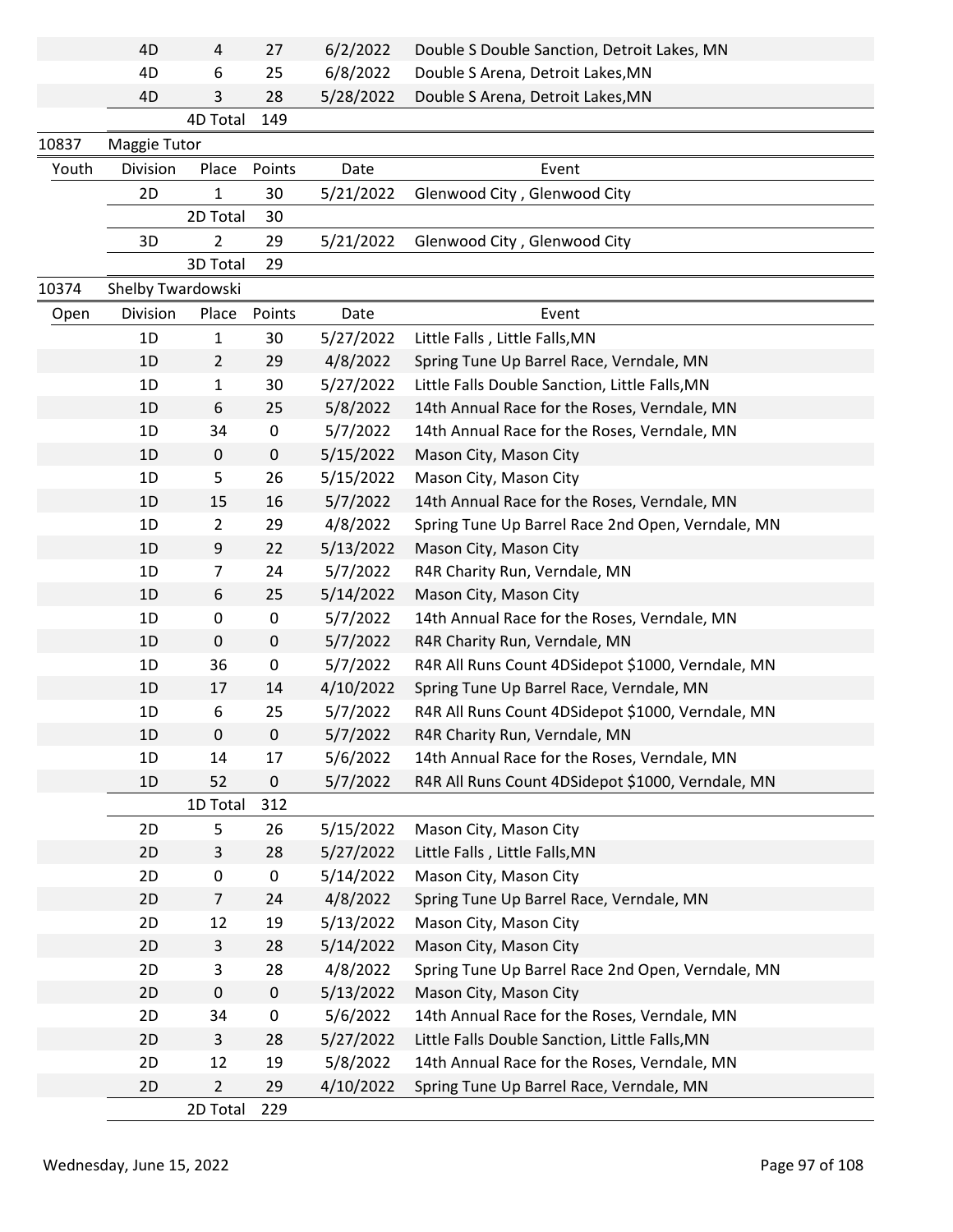|       | 3D             | 0              | 0           | 5/27/2022 | Little Falls Double Sanction, Little Falls, MN |
|-------|----------------|----------------|-------------|-----------|------------------------------------------------|
|       | 3D             | 0              | $\pmb{0}$   | 5/27/2022 | Little Falls, Little Falls, MN                 |
|       |                | 3D Total       | 0           |           |                                                |
|       | 4D             | 0              | $\pmb{0}$   | 5/6/2022  | 14th Annual Race for the Roses, Verndale, MN   |
|       | 4D             | 0              | 0           | 5/8/2022  | 14th Annual Race for the Roses, Verndale, MN   |
|       |                | 4D Total       | 0           |           |                                                |
| Youth | Division       | Place          | Points      | Date      | Event                                          |
|       | 1 <sub>D</sub> | 0              | 0           | 5/13/2022 | Mason City, Mason City                         |
|       | 1D             | $\overline{2}$ | 29          | 5/14/2022 | Mason City, Mason City                         |
|       | 1D             | 10             | 21          | 4/10/2022 | Spring Tune Up Barrel Race, Verndale, MN       |
|       | 1D             | $\mathbf 0$    | $\pmb{0}$   | 4/8/2022  | Spring Tune Up Barrel Race, Verndale, MN       |
|       | 1D             | 1              | 30          | 4/8/2022  | Spring Tune Up Barrel Race, Verndale, MN       |
|       | 1D             | 5              | 26          | 5/6/2022  | 14th Annual Race for the Roses, Verndale, MN   |
|       | 1D             | 3              | 28          | 5/15/2022 | Mason City, Mason City                         |
|       | 1D             | $\mathbf 0$    | $\pmb{0}$   | 5/14/2022 | Mason City, Mason City                         |
|       | 1D             | 1              | 30          | 5/27/2022 | Little Falls Double Sanction, Little Falls, MN |
|       | 1D             | 0              | $\pmb{0}$   | 5/6/2022  | 14th Annual Race for the Roses, Verndale, MN   |
|       | 1D             | 0              | 0           | 5/13/2022 | Mason City, Mason City                         |
|       | 1D             | $\overline{2}$ | 29          | 5/13/2022 | Mason City, Mason City                         |
|       | 1D             | 1              | 30          | 5/27/2022 | Little Falls, Little Falls, MN                 |
|       | 1D             | 5              | 26          | 5/7/2022  | 14th Annual Race for the Roses, Verndale, MN   |
|       | 1D             | 0              | 0           | 5/8/2022  | 14th Annual Race for the Roses, Verndale, MN   |
|       | 1D             | 0              | $\pmb{0}$   | 5/7/2022  | 14th Annual Race for the Roses, Verndale, MN   |
|       | 1D             | 4              | 27          | 5/8/2022  | 14th Annual Race for the Roses, Verndale, MN   |
|       | 1D             | 0              | $\pmb{0}$   | 5/15/2022 | Mason City, Mason City                         |
|       | 1D             | 0              | 0           | 4/10/2022 | Spring Tune Up Barrel Race, Verndale, MN       |
|       | 1D             | 0              | $\pmb{0}$   | 5/7/2022  | 14th Annual Race for the Roses, Verndale, MN   |
|       |                | 1D Total       | 276         |           |                                                |
|       | 2D             | 1              | 30          | 5/15/2022 | Mason City, Mason City                         |
|       | 2D             | 1              | 30          | 5/14/2022 | Mason City, Mason City                         |
|       |                | 2D Total       | 60          |           |                                                |
|       | 3D             | 0              | $\mathbf 0$ | 5/6/2022  | 14th Annual Race for the Roses, Verndale, MN   |
|       | 3D             | 0              | 0           | 5/8/2022  | 14th Annual Race for the Roses, Verndale, MN   |
|       |                | 3D Total       | 0           |           |                                                |
|       | D              |                | 0           | 5/27/2022 | Little Falls, Little Falls, MN                 |
|       | D              |                | 0           | 5/27/2022 | Little Falls Double Sanction, Little Falls, MN |
|       | D              |                | 0           | 5/27/2022 | Little Falls Double Sanction, Little Falls, MN |
|       | D              |                | 0           | 5/27/2022 | Little Falls, Little Falls, MN                 |
|       |                | D Total        | $\pmb{0}$   |           |                                                |
| 10299 | Korrey Tweed   |                |             |           |                                                |
| Open  | Division       | Place          | Points      | Date      | Event                                          |
|       | 1D             | 5              | 26          | 5/14/2022 | NBHA ND02, NDSU                                |
|       | 1D             | 3              | 28          | 5/14/2022 | NBHA ND02 DOUBLE, NDSU                         |
|       |                | 1D Total       | 54          |           |                                                |
|       | 2D             | $\overline{2}$ | 29          | 5/15/2022 | NBHA ND02, NDSU                                |
|       | 2D             | $\overline{2}$ | 29          | 5/15/2022 | NBHA ND02 DOUBLE, NDSU                         |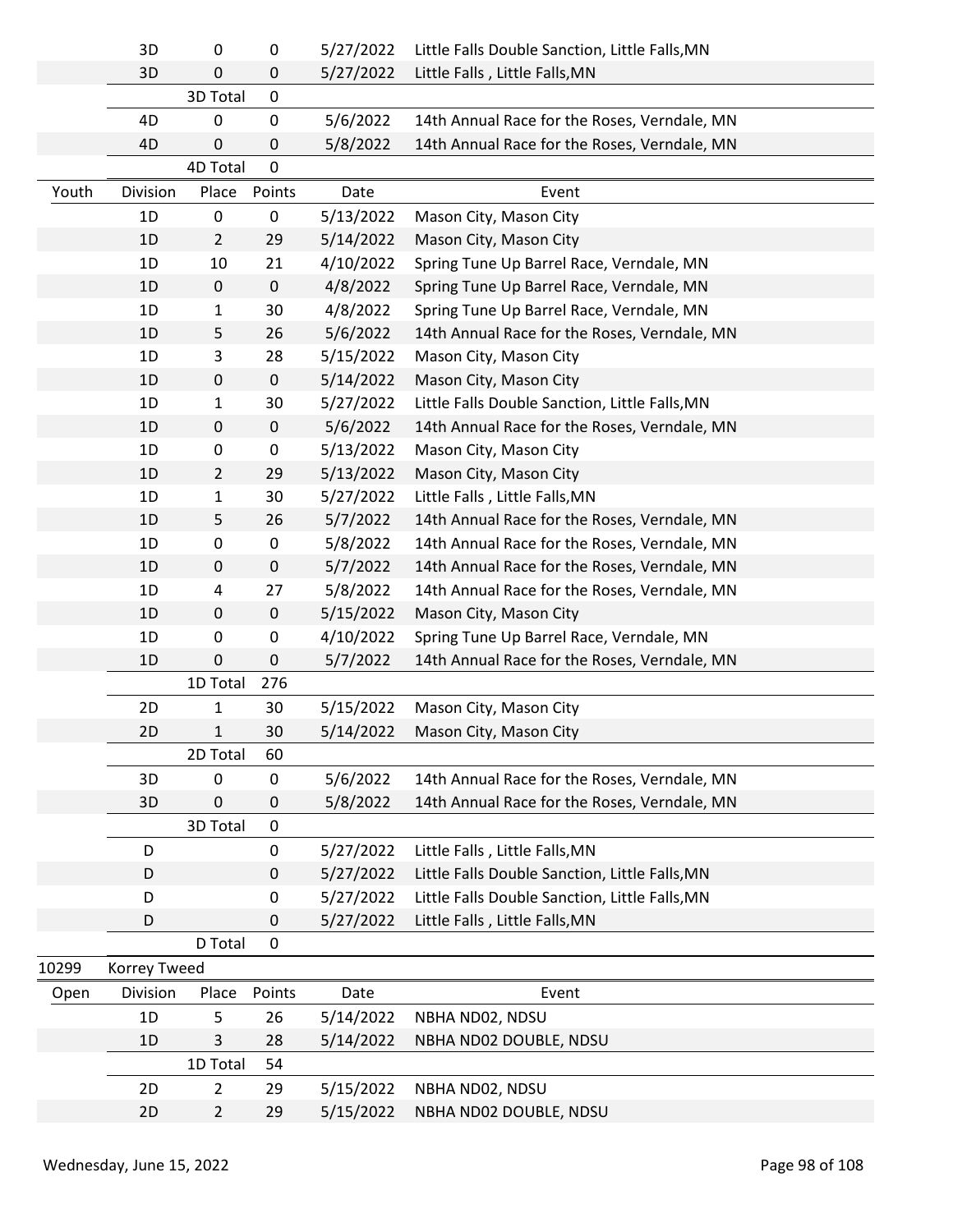|       |                     | 2D Total     | 58          |           |                                                              |
|-------|---------------------|--------------|-------------|-----------|--------------------------------------------------------------|
| 11070 | Paige Twitchell     |              |             |           |                                                              |
| Youth | Division            | Place        | Points      | Date      | Event                                                        |
|       | 1D                  | 6            | 25          | 5/15/2022 | Prospector Challenge Saddle Series PC 1, Rapid City, SD      |
|       | 1D                  | 9            | 22          | 5/14/2022 | Prospector Challenge Saddle Series PC 1, Rapid City, SD      |
|       |                     | 1D Total     | 47          |           |                                                              |
| 11037 | Jenn Van Booven     |              |             |           |                                                              |
| Open  | Division            | Place        | Points      | Date      | Event                                                        |
|       | 3D                  | 4            | 27          | 4/2/2022  | ICRP The Breakout, ICRP, MO                                  |
|       |                     | 3D Total     | 27          |           |                                                              |
| 11038 | Ashley Vandervoort  |              |             |           |                                                              |
| Youth | Division            | Place        | Points      | Date      | Event                                                        |
|       | 2D                  | 4            | 27          | 6/12/2022 | Kuka's, Independence, MN                                     |
|       | 2D                  | 6            | 25          | 3/25/2022 | 2nd Annual Spring Runoff Challenge, Cedar Rapids, IA         |
|       | 2D                  | 0            | 0           | 6/11/2022 | Kuka's, Independence, MN                                     |
|       |                     | 2D Total     | 52          |           |                                                              |
|       | 3D                  | 1            | 30          | 3/26/2022 | 2nd Annual Spring Runoff Challenge, Cedar Rapids, IA         |
|       | 3D                  | 0            | $\mathbf 0$ | 3/27/2022 | 2nd Annual Spring Runoff Challenge, Cedar Rapids, IA         |
|       |                     | 3D Total     | 30          |           |                                                              |
| 11086 | Madisen Vansurksum  |              |             |           |                                                              |
| Youth | Division            | Place        | Points      | Date      | Event                                                        |
|       | 3D                  | 7            | 24          | 5/15/2022 | Pipestone Barrel Race Double Header, Pipestone, MN           |
|       |                     | 3D Total     | 24          |           |                                                              |
|       | 4D                  | 1            | 30          | 5/15/2022 | Pipestone Barrel Race, Pipestone, MN                         |
|       |                     | 4D Total     | 30          |           |                                                              |
| 10303 | Danielle Villeneuve |              |             |           |                                                              |
| Open  | Division            | Place        | Points      | Date      | Event                                                        |
|       | 1D                  | 7            | 24          | 5/31/2022 | Oasis, Lindstrom, MN                                         |
|       | 1D                  | 3            | 28          | 5/24/2022 | Oasis Equestrian Center, Lindstrom, MN                       |
|       | 1D                  | $\mathbf{1}$ | 30          | 5/3/2022  | TUESDAY NIGHT SERIES, OASIS EQUESTRIAN CENTER                |
|       | 1D                  | 1            | 30          | 5/3/2022  | TUESDAY NIGHT SERIES SECOND, OASIS EQUESTRIAN CENTER         |
|       | 1D                  | 2            | 29          | 5/24/2022 | Oasis Second Open, Lindstrom, MN                             |
|       |                     | 1D Total     | 141         |           |                                                              |
|       | 2D                  | 1            | 30          | 5/31/2022 | Oasis Equestrian Secpnd, Lindstrom, MN                       |
|       | 2D                  | 2            | 29          | 4/12/2022 | Tuesday Night PEWC Buckle Series, Verndale, MN               |
|       |                     | 2D Total     | 59          |           |                                                              |
| 10860 | Ashlee Waldbillig   |              |             |           |                                                              |
| Youth | Division            | Place        | Points      | Date      | Event                                                        |
|       | 1D                  | 22           | 9           | 5/7/2022  | 14th Annual Race for the Roses, Verndale, MN                 |
|       |                     | 1D Total     | 9           |           |                                                              |
|       | 4D                  | 0            | 0           | 5/25/2022 | Bit & Bridle Barrel & Pole Series, Aitkin, MN                |
|       |                     | 4D Total     | 0           |           |                                                              |
| 11071 | <b>Tatum Ward</b>   |              |             |           |                                                              |
| Open  | Division            | Place        | Points      | Date      | Event                                                        |
|       | 1D                  | $\mathbf{1}$ | 30          | 5/14/2022 | Prospector Challenge Saddle Series PC 1 PEWC, Rapid City, SD |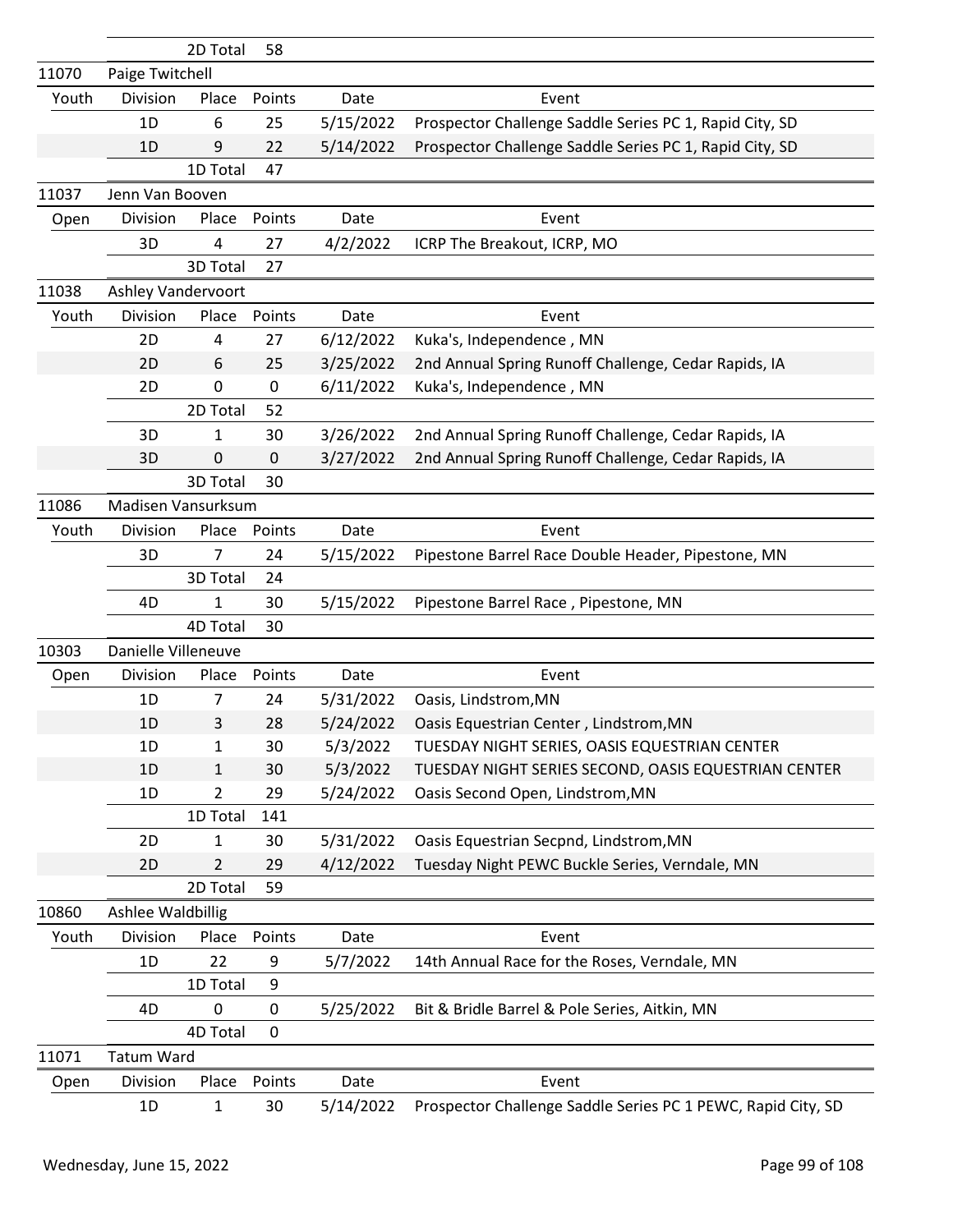|        | 1D           | 19                       | 12             | 5/15/2022 | Prospector Challenge Saddle Series PC 1 ARC, Rapid City, SD  |
|--------|--------------|--------------------------|----------------|-----------|--------------------------------------------------------------|
|        | 1D           | 2                        | 29             | 5/14/2022 | Prospector Challenge Saddle Series PC 1, Rapid City, SD      |
|        | 1D           | 5                        | 26             | 5/15/2022 | Prospector Challenge Saddle Series PC 1, Rapid City, SD      |
|        |              | 1D Total                 | 97             |           |                                                              |
| 10310  | Amber Webber |                          |                |           |                                                              |
| Open   | Division     | Place                    | Points         | Date      | Event                                                        |
|        | 1D           | 58                       | $\pmb{0}$      | 5/7/2022  | R4R All Runs Count 4DSidepot \$1000, Verndale, MN            |
|        | 1D           | 28                       | 3              | 5/8/2022  | 14th Annual Race for the Roses, Verndale, MN                 |
|        | 1D           | 4                        | 27             | 3/26/2022 | 2nd Open Spring Runoff Challenge, Cedar Rapids, IA           |
|        |              | 1D Total                 | 30             |           |                                                              |
|        | 2D           | 8                        | 23             | 4/8/2022  | Spring Tune Up Barrel Race, Verndale, MN                     |
|        | 2D           | 29                       | $\overline{2}$ | 4/9/2022  | Spring Tune Up Barrel Race, Verndale, MN                     |
|        | 2D           | 21                       | 10             | 5/7/2022  | 14th Annual Race for the Roses, Verndale, MN                 |
|        | 2D           | $\overline{2}$           | 29             | 3/26/2022 | 2nd Annual Spring Runoff Challenge, Cedar Rapids, IA         |
|        | 2D           | $\overline{7}$           | 24             | 4/10/2022 | Spring Tune Up Barrel Race, Verndale, MN                     |
|        | 2D           | $\overline{2}$           | 29             | 5/7/2022  | R4R Charity Run, Verndale, MN                                |
|        | 2D           | 13                       | 18             | 5/14/2022 | Prospector Challenge Saddle Series PC 1 PEWC, Rapid City, SD |
|        | 2D           | $\overline{\mathcal{L}}$ | 27             | 4/8/2022  | Spring Tune Up Barrel Race 2nd Open, Verndale, MN            |
|        |              | 2D Total                 | 162            |           |                                                              |
|        | 3D           | 51                       | $\pmb{0}$      | 5/15/2022 | Prospector Challenge Saddle Series PC 1 ARC, Rapid City, SD  |
|        | 3D           | 11                       | 20             | 5/13/2022 | Prospector Challenge Saddle Series PC 1, Rapid City, SD      |
|        | 3D           | $\overline{2}$           | 29             | 5/14/2022 | Prospector Challenge Saddle Series PC 1, Rapid City, SD      |
|        | 3D           | 37                       | $\mathbf 0$    | 5/15/2022 | Prospector Challenge Saddle Series PC 1, Rapid City, SD      |
|        |              | 3D Total                 | 49             |           |                                                              |
|        | 4D           | 0                        | $\pmb{0}$      | 3/27/2022 | 2nd Annual Spring Runoff Challenge, Cedar Rapids, IA         |
|        | 4D           | $\mathbf 0$              | $\pmb{0}$      | 3/27/2022 | 2nd Open Spring Runoff Challenge, Cedar Rapids, IA           |
|        | 4D           | 0                        | $\pmb{0}$      | 5/6/2022  | 14th Annual Race for the Roses, Verndale, MN                 |
|        |              | 4D Total                 | $\mathbf 0$    |           |                                                              |
| 10311  | Tripp Webber |                          |                |           |                                                              |
| Pee We | Division     | Place                    | Points         | Date      | Event                                                        |
|        | 1D           | $\overline{2}$           | 29             | 3/26/2022 | 2nd Annual Spring Runoff Challenge, Cedar Rapids, IA         |
|        | 1D           | 2                        | 29             | 3/27/2022 | 2nd Annual Spring Runoff Challenge, Cedar Rapids, IA         |
|        |              | 1D Total                 | 58             |           |                                                              |
|        | 3D           | 1                        | 30             | 4/8/2022  | Spring Tune Up Barrel Race, Verndale, MN                     |
|        | 3D           | 3                        | 28             | 4/10/2022 | Spring Tune Up Barrel Race, Verndale, MN                     |
|        | 3D           | $\overline{2}$           | 29             | 3/25/2022 | 2nd Annual Spring Runoff Challenge, Cedar Rapids, IA         |
|        | 3D           | 5                        | 26             | 5/6/2022  | 14th Annual Race for the Roses, Verndale, MN                 |
|        | 3D           | 3                        | 28             | 5/7/2022  | 14th Annual Race for the Roses, Verndale, MN                 |
|        | 3D           | 4                        | 27             | 5/8/2022  | 14th Annual Race for the Roses, Verndale, MN                 |
|        | 3D           | 6                        | 25             | 4/9/2022  | Spring Tune Up Barrel Race, Verndale, MN                     |
|        |              | 3D Total                 | 193            |           |                                                              |
| 10815  | Lily Wehmer  |                          |                |           |                                                              |
| Open   | Division     | Place                    | Points         | Date      | Event                                                        |
|        | 2D           | 20                       | 11             | 4/16/2022 | ICRP, Palmyra, MO                                            |
|        |              | 2D Total                 | 11             |           |                                                              |
|        | 4D           | 8                        | 23             | 1/29/2022 | ICRP, PALMYRA, MO                                            |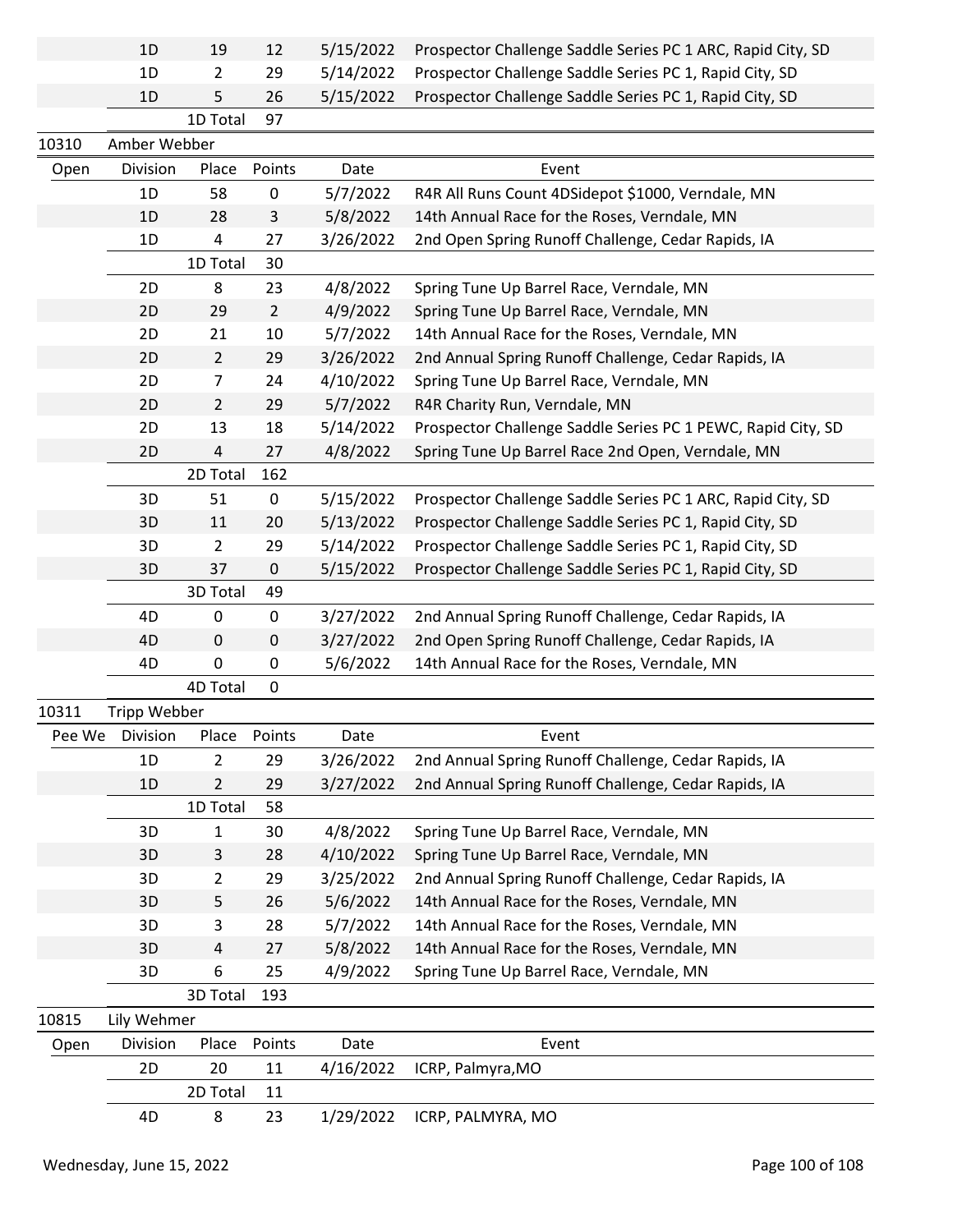|       | 4D            | 8                   | 23       | 3/19/2022             | Indian Creek Holdiday Hustle, Palmyra, MO                                                                    |
|-------|---------------|---------------------|----------|-----------------------|--------------------------------------------------------------------------------------------------------------|
|       | 4D            | 5                   | 26       | 4/2/2022              | ICRP The Breakout, ICRP, MO                                                                                  |
|       |               | 4D Total            | 72       |                       |                                                                                                              |
| Youth | Division      | Place               | Points   | Date                  | Event                                                                                                        |
|       | 1D            | 8                   | 23       | 4/16/2022             | ICRP, Palmyra, MO                                                                                            |
|       |               | 1D Total            | 23       |                       |                                                                                                              |
|       | 2D            | 5                   | 26       | 1/29/2022             | ICRP, PALMYRA, MO                                                                                            |
|       |               | 2D Total            | 26       |                       |                                                                                                              |
|       | 3D            | $\overline{2}$      | 29       | 4/2/2022              | ICRP The Breakout, ICRP, MO                                                                                  |
|       |               | 3D Total            | 29       |                       |                                                                                                              |
|       | 4D            | 8                   | 23       | 3/19/2022             | Indian Creek Holdiday Hustle, Palmyra, MO                                                                    |
|       |               | 4D Total            | 23       |                       |                                                                                                              |
| 10568 | Kierra Weight |                     |          |                       |                                                                                                              |
| Youth | Division      | Place               | Points   | Date                  | Event                                                                                                        |
|       | 2D            | 0                   | 0        | 6/8/2022              | NBHA ND02, LaMoure, ND                                                                                       |
|       | 2D            | 3                   | 28       | 6/8/2022              | NBHA Double Sanction, LaMoure, ND                                                                            |
|       | 2D            | 3                   | 28       | 6/8/2022              | NBHA ND02, LaMoure, ND                                                                                       |
|       | 2D            | $\overline{4}$      | 27       | 5/15/2022             | NBHA ND02, NDSU                                                                                              |
|       |               | 2D Total            | 83       |                       |                                                                                                              |
|       | 3D            | $\overline{2}$      | 29       | 5/15/2022             | NBHA ND02 DOUBLE, NDSU                                                                                       |
|       | 3D            | $\mathbf{1}$        | 30       | 6/8/2022              | NBHA Double Sanction, LaMoure, ND                                                                            |
|       |               | 3D Total            | 59       |                       |                                                                                                              |
| 10567 | Sheri Weight  |                     |          |                       |                                                                                                              |
|       |               |                     |          |                       |                                                                                                              |
| Open  | Division      | Place               | Points   | Date                  | Event                                                                                                        |
|       | 4D            | 1                   | 30       | 6/8/2022              | NBHA Double Sanction, LaMoure, ND                                                                            |
|       | 4D            | 1                   | 30       | 6/8/2022              | NBHA ND02, LaMoure, ND                                                                                       |
|       |               | 4D Total            | 60       |                       |                                                                                                              |
| 10671 | John Weir     |                     |          |                       |                                                                                                              |
| Open  | Division      | Place               | Points   | Date                  | Event                                                                                                        |
|       | 2D            | 49                  | 0        | 5/6/2022              | 14th Annual Race for the Roses, Verndale, MN                                                                 |
|       | 2D            | 8                   | 23       | 5/7/2022              | R4R Charity Run, Verndale, MN                                                                                |
|       | 2D            | 50                  | 0        | 5/7/2022              | 14th Annual Race for the Roses, Verndale, MN                                                                 |
|       | 2D            | 94                  | 0        | 5/7/2022              | R4R All Runs Count 4DSidepot \$1000, Verndale, MN                                                            |
|       |               | 2D Total            | 23       |                       |                                                                                                              |
|       | 3D            | 0                   | 0        | 5/7/2022              | R4R All Runs Count 4DSidepot \$1000, Verndale, MN                                                            |
|       | 3D            | 8                   | 23       | 5/8/2022              | 14th Annual Race for the Roses, Verndale, MN                                                                 |
|       | 3D            | 3                   | 28       | 5/6/2022              | 14th Annual Race for the Roses, Verndale, MN                                                                 |
|       | 3D            | $\overline{4}$      | 27       | 5/7/2022              | R4R Charity Run, Verndale, MN                                                                                |
|       | 3D            | $\overline{2}$      | 29       | 5/8/2022              | 14th Annual Race for the Roses, Verndale, MN                                                                 |
|       | 3D            | 21                  | $10\,$   | 5/7/2022              | 14th Annual Race for the Roses, Verndale, MN                                                                 |
|       |               | 3D Total            | 117      |                       |                                                                                                              |
| 10673 | Akeelah Welsh |                     |          |                       |                                                                                                              |
| Open  | Division      | Place               | Points   | Date                  | Event                                                                                                        |
|       | 1D            | 12                  | 19       | 5/15/2022             | Dented K Barrel and pole bending jackpot, AVON, MN                                                           |
|       | 1D<br>1D      | $\overline{2}$<br>3 | 29<br>28 | 3/6/2022<br>2/20/2022 | Dented K Ranch Barrel and Pole Bending Winter series, Dented K<br>Dented K Goats, poles and Barrels, Avon MN |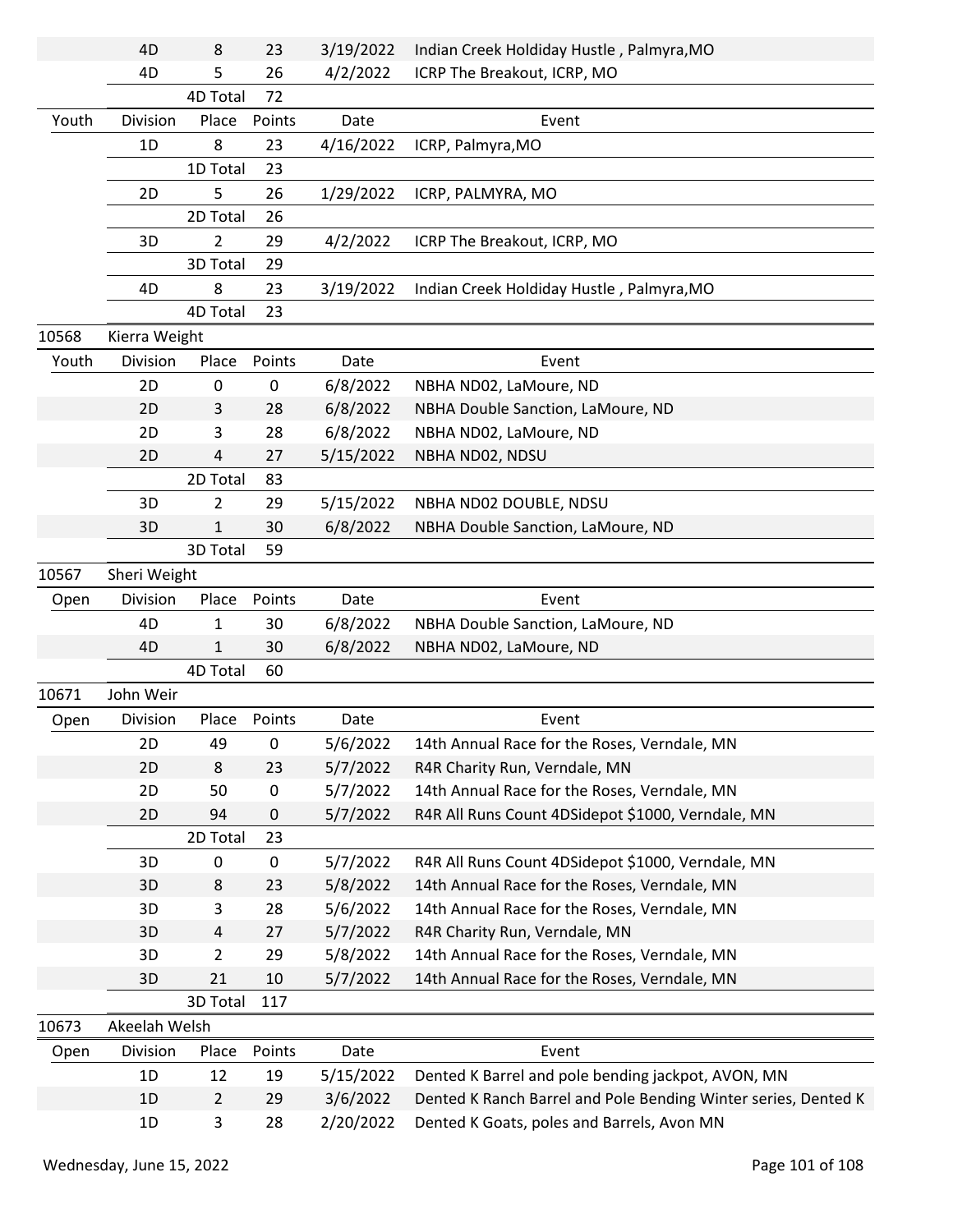|        |              | 1D Total       | 76             |           |                                                                |
|--------|--------------|----------------|----------------|-----------|----------------------------------------------------------------|
|        | 2D           | 24             | $\overline{7}$ | 5/6/2022  | 14th Annual Race for the Roses, Verndale, MN                   |
|        | 2D           | 11             | 20             | 1/15/2022 | Rafter 4M, Backus, MN                                          |
|        | 2D           | 4              | 27             | 5/20/2022 | Friday In The Park, Oak Park                                   |
|        | 2D           | 3              | 28             | 2/6/2022  | Dented K Goats, Poles and Barrels, Avon MN                     |
|        | 2D           | 13             | 18             | 5/7/2022  | 14th Annual Race for the Roses, Verndale, MN                   |
|        | 2D           | 20             | 11             | 3/12/2022 | Twisted Clover Barrel Race, Verndale, MN                       |
|        | 2D           | 16             | 15             | 5/8/2022  | 14th Annual Race for the Roses, Verndale, MN                   |
|        |              | 2D Total       | 126            |           |                                                                |
|        | 4D           | 0              | 0              | 4/9/2022  | Spring Tune Up Barrel Race, Verndale, MN                       |
|        |              | 4D Total       | 0              |           |                                                                |
| Youth  | Division     | Place          | Points         | Date      | Event                                                          |
|        | 1D           | 5              | 26             | 5/20/2022 | Friday In The Park, Oak Park                                   |
|        | 1D           | 18             | 13             | 5/6/2022  | 14th Annual Race for the Roses, Verndale, MN                   |
|        | 1D           | $\mathbf{1}$   | 30             | 2/20/2022 | Dented K Goats, poles and Barrels, Avon MN                     |
|        | 1D           | 8              | 23             | 3/12/2022 | Twisted Clover Barrel Race, Verndale, MN                       |
|        | 1D           | 17             | 14             | 5/7/2022  | 14th Annual Race for the Roses, Verndale, MN                   |
|        | 1D           | 18             | 13             | 5/8/2022  | 14th Annual Race for the Roses, Verndale, MN                   |
|        | 1D           | $\mathbf{1}$   | 30             | 3/6/2022  | Dented K Ranch Barrel and Pole Bending Winter series, Dented K |
|        | 1D           | 8              | 23             | 1/15/2022 | Rafter 4M, Backus, MN                                          |
|        | 1D           | 5              | 26             | 5/15/2022 | Dented K Barrel and pole bending jackpot, AVON, MN             |
|        |              | 1D Total       | 198            |           |                                                                |
|        | 2D           | 6              | 25             | 5/20/2022 | Friday In The Park, Oak Park                                   |
|        | 2D           | 1              | 30             | 2/6/2022  | Dented K Goats, Poles and Barrels, Avon MN                     |
|        |              | 2D Total       | 55             |           |                                                                |
|        | 3D           | $\overline{7}$ | 24             | 5/7/2022  | 14th Annual Race for the Roses, Verndale, MN                   |
|        | 3D           | 0              | 0              | 4/9/2022  | Spring Tune Up Barrel Race, Verndale, MN                       |
|        | 3D           | 0              | 0              | 5/8/2022  | 14th Annual Race for the Roses, Verndale, MN                   |
|        | 3D           | 11             | 20             | 5/6/2022  | 14th Annual Race for the Roses, Verndale, MN                   |
|        | 3D           | 6              | 25             | 3/12/2022 | Twisted Clover Barrel Race, Verndale, MN                       |
|        |              | 3D Total       | 69             |           |                                                                |
|        | 4D           | 9              | 22             | 1/15/2022 | Rafter 4M, Backus, MN                                          |
|        | 4D           | 1              | 30             | 2/20/2022 | Dented K Goats, poles and Barrels, Avon MN                     |
|        | 4D           | 4              | 27             | 5/15/2022 | Dented K Barrel and pole bending jackpot, AVON, MN             |
|        | 4D           | $\overline{2}$ | 29             | 1/9/2022  | Dented K Goats, poles and barrels, Avon MN                     |
|        |              | 4D Total       | 108            |           |                                                                |
|        | D            |                | 0              | 3/6/2022  | Dented K Ranch Barrel and Pole Bending Winter series, Dented K |
|        |              | D Total        | 0              |           |                                                                |
| 11039  | Susan Wesley |                |                |           |                                                                |
| Open   | Division     | Place          | Points         | Date      | Event                                                          |
|        | 1D           | 0              | 0              | 3/26/2022 | Pot of Gold, MGRA                                              |
|        | 1D           | $\overline{2}$ | 29             | 3/19/2022 | Indian Creek Holdiday Hustle, Palmyra, MO                      |
|        |              | 1D Total       | 29             |           |                                                                |
|        | 2D           | 3              | 28             | 4/2/2022  | ICRP The Breakout, ICRP, MO                                    |
|        |              | 2D Total       | 28             |           |                                                                |
| Senior | Division     | Place          | Points         | Date      | Event                                                          |
|        |              |                |                |           |                                                                |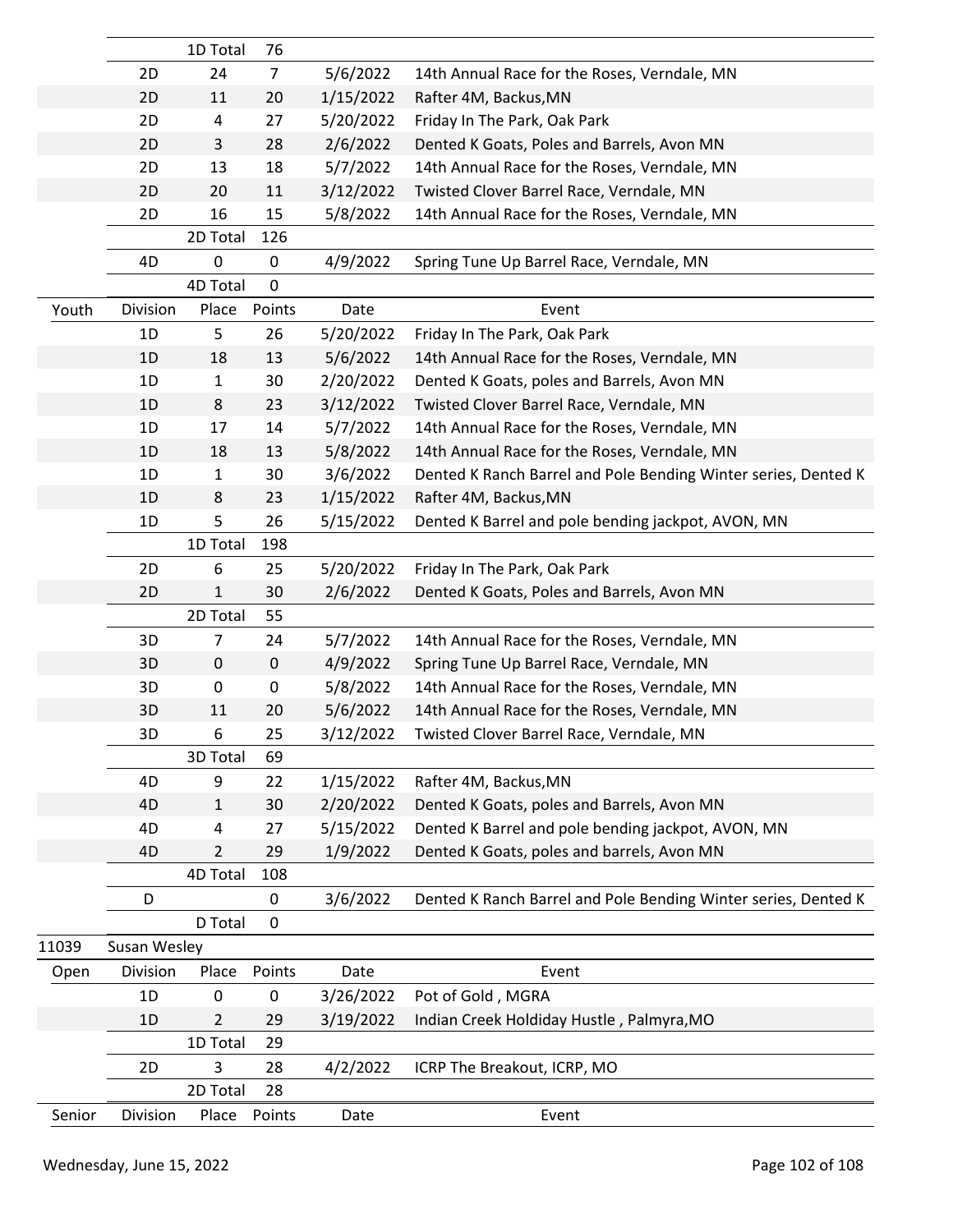|        | 1D                    | 1              | 30        | 4/2/2022  | ICRP The Breakout, ICRP, MO                                    |
|--------|-----------------------|----------------|-----------|-----------|----------------------------------------------------------------|
|        | 1D                    | 2              | 29        | 3/19/2022 | Indian Creek Holdiday Hustle, Palmyra, MO                      |
|        | 1D                    | $\pmb{0}$      | $\pmb{0}$ | 3/26/2022 | Pot of Gold, MGRA                                              |
|        |                       | 1D Total       | 59        |           |                                                                |
| 10943  | Amy Wheeler           |                |           |           |                                                                |
| Senior | Division              | Place          | Points    | Date      | Event                                                          |
|        | 1D                    | 0              | 0         | 5/7/2022  | 14th Annual Race for the Roses, Verndale, MN                   |
|        | 1D                    | 0              | 0         | 5/6/2022  | 14th Annual Race for the Roses, Verndale, MN                   |
|        | 1D                    | 3              | 28        | 5/8/2022  | 14th Annual Race for the Roses, Verndale, MN                   |
|        | 1D                    | 3              | 28        | 5/6/2022  | 14th Annual Race for the Roses, Verndale, MN                   |
|        | 1D                    | 1              | 30        | 5/7/2022  | 14th Annual Race for the Roses, Verndale, MN                   |
|        |                       | 1D Total       | 86        |           |                                                                |
|        | 2D                    | 2              | 29        | 5/7/2022  | 14th Annual Race for the Roses, Verndale, MN                   |
|        |                       | 2D Total       | 29        |           |                                                                |
|        | 3D                    | 0              | 0         | 5/8/2022  | 14th Annual Race for the Roses, Verndale, MN                   |
|        | 3D                    | 0              | 0         | 5/6/2022  | 14th Annual Race for the Roses, Verndale, MN                   |
|        | 3D                    | 0              | 0         | 5/8/2022  | 14th Annual Race for the Roses, Verndale, MN                   |
|        |                       | 3D Total       | 0         |           |                                                                |
| 10944  | Rein Wheeler          |                |           |           |                                                                |
| Youth  | Division              | Place          | Points    | Date      | Event                                                          |
|        | 1D                    | 1              | 30        | 5/6/2022  | 14th Annual Race for the Roses, Verndale, MN                   |
|        |                       | 1D Total       | 30        |           |                                                                |
|        | 3D                    | 0              | 0         | 5/8/2022  | 14th Annual Race for the Roses, Verndale, MN                   |
|        | 3D                    | 0              | 0         | 5/7/2022  | 14th Annual Race for the Roses, Verndale, MN                   |
|        |                       | 3D Total       | 0         |           |                                                                |
| 10539  | <b>Bethany Widmer</b> |                |           |           |                                                                |
| Open   | Division              | Place          | Points    | Date      | Event                                                          |
|        | 2D                    | 94             | $\pmb{0}$ | 5/7/2022  | R4R All Runs Count 4DSidepot \$1000, Verndale, MN              |
|        | 2D                    | 50             | 0         | 5/7/2022  | 14th Annual Race for the Roses, Verndale, MN                   |
|        | 2D                    | 1              | 30        | 1/9/2022  | Dented K Goats, poles and barrels SECOND, Avon MN              |
|        | 2D                    | 2              | 29        | 1/9/2022  | Dented K Goats, poles and barrels, Avon MN                     |
|        |                       | 2D Total       | 59        |           |                                                                |
|        | 3D                    | 3              | 28        | 3/6/2022  | Dented K Ranch Barrel and Pole Bending Winter series, Dented K |
|        | 3D                    | 9              | 22        | 3/11/2022 | Twisted Clover Barrel Race, Verndale, MN                       |
|        | 3D                    | $\overline{2}$ | 29        | 3/6/2022  | Dented K Second Open, Dented K Avon MN                         |
|        |                       | 3D Total       | 79        |           |                                                                |
|        | 4D                    | 2              | 29        | 5/15/2022 | Dented K Barrel and pole bending jackpot, AVON, MN             |
|        | 4D                    | $\mathbf 0$    | $\pmb{0}$ | 5/31/2022 | Oasis, Lindstrom, MN                                           |
|        | 4D                    | 14             | 17        | 1/15/2022 | Rafter 4M, Backus, MN                                          |
|        | 4D                    | $\pmb{0}$      | $\pmb{0}$ | 3/12/2022 | Twisted Clover Barrel Race, Verndale, MN                       |
|        | 4D                    | 3              | 28        | 5/27/2022 | Little Falls, Little Falls, MN                                 |
|        | 4D                    | $\pmb{0}$      | $\pmb{0}$ | 5/24/2022 | Oasis Equestrian Center, Lindstrom, MN                         |
|        | 4D                    | 8              | 23        | 5/20/2022 | Friday In The Park, Oak Park                                   |
|        | 4D                    | 11             | 20        | 5/17/2022 | OASIS TUESDAY SERIES, LINDSTROM, MN                            |
|        | 4D                    | $\overline{2}$ | 29        | 5/8/2022  | 14th Annual Race for the Roses, Verndale, MN                   |
|        | 4D                    | $\pmb{0}$      | $\pmb{0}$ | 3/12/2022 | Twisted Clover Barrel Race 2nd Open, Verndale, MN              |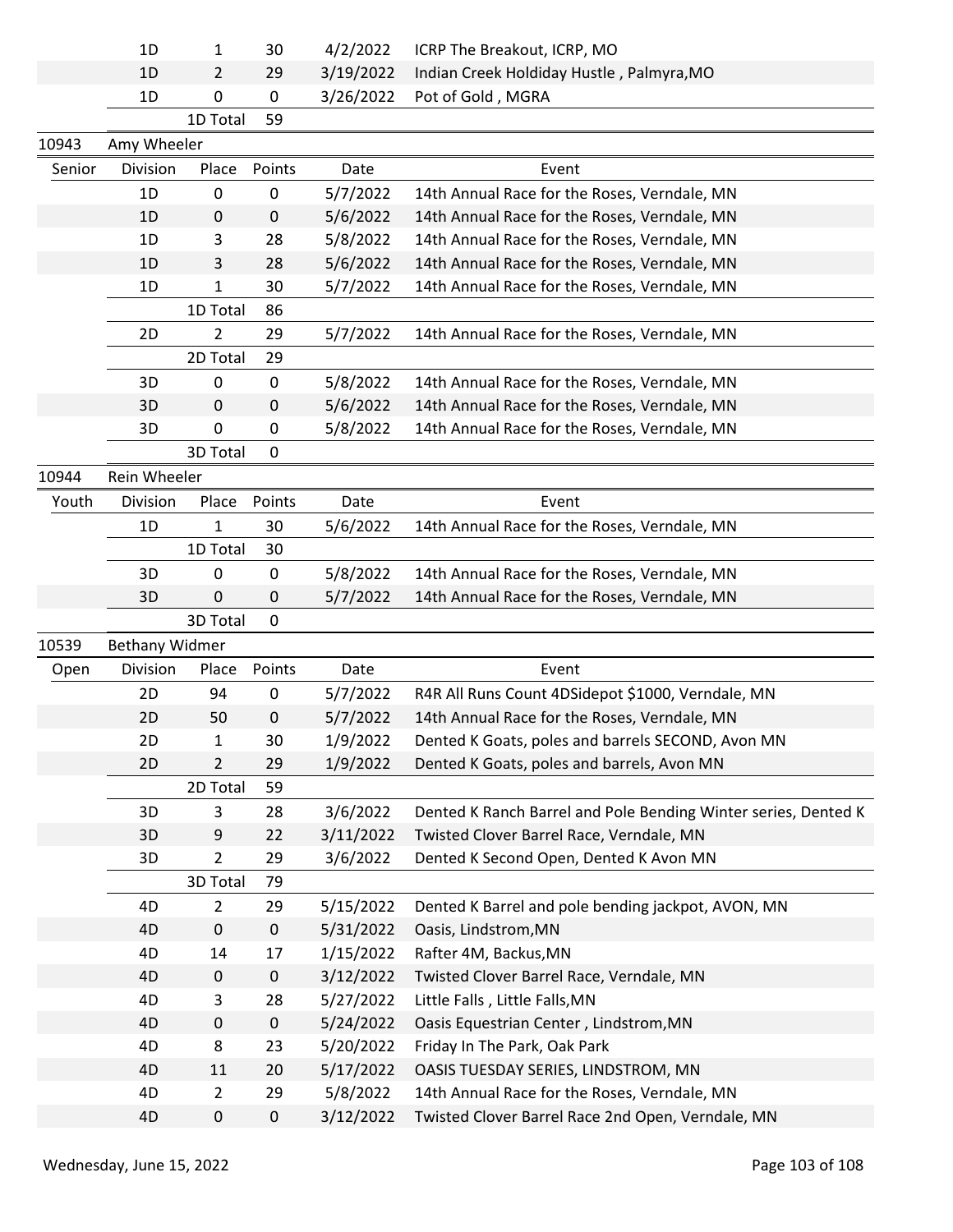|        | 4D             | 0              | 0           | 3/13/2022 | Twisted Clover Barrel Race, Verndale, MN                       |
|--------|----------------|----------------|-------------|-----------|----------------------------------------------------------------|
|        | 4D             | $\mathbf 0$    | $\pmb{0}$   | 3/11/2022 | Twisted Clover Barrel Race 2nd Open, Verndale, MN              |
|        | 4D             | 13             | 18          | 5/6/2022  | 14th Annual Race for the Roses, Verndale, MN                   |
|        | 4D             | 0              | $\pmb{0}$   | 3/13/2022 | Twisted Clover Barrel Race 2nd Open, Verndale, MN              |
|        |                | 4D Total       | 164         |           |                                                                |
|        | D              |                | 0           | 1/29/2022 | Rafter 4M, Backus, MN                                          |
|        |                | D Total        | $\pmb{0}$   |           |                                                                |
| 10674  | Deklynn Widmer |                |             |           |                                                                |
| Pee We | Division       | Place          | Points      | Date      | Event                                                          |
|        | 1D             | 7              | 24          | 1/15/2022 | Rafter 4M, Backus, MN                                          |
|        |                | 1D Total       | 24          |           |                                                                |
|        | 2D             | 6              | 25          | 5/15/2022 | Dented K Barrel and pole bending jackpot, AVON, MN             |
|        | 2D             | 3              | 28          | 2/20/2022 | Dented K Goats, poles and Barrels, Avon MN                     |
|        | 2D             | $\overline{2}$ | 29          | 1/9/2022  | Dented K Goats, poles and barrels, Avon MN                     |
|        | 2D             | 3              | 28          | 5/17/2022 | OASIS TUESDAY SERIES, LINDSTROM, MN                            |
|        | 2D             | 3              | 28          | 2/6/2022  | Dented K Goats, Poles and Barrels, Avon MN                     |
|        | 2D             | 6              | 25          | 6/7/2022  | Oasis, Lindstrom, MN                                           |
|        | 2D             | 4              | 27          | 5/3/2022  | TUESDAY NIGHT SERIES, OASIS EQUESTRIAN CENTER                  |
|        | 2D             | 1              | 30          | 3/6/2022  | Dented K Ranch Barrel and Pole Bending Winter series, Dented K |
|        | 2D             | 4              | 27          | 5/20/2022 | Friday In The Park, Oak Park                                   |
|        | 2D             | 7              | 24          | 5/24/2022 | Oasis Equestrian Center, Lindstrom, MN                         |
|        | 2D             | 4              | 27          | 5/31/2022 | Oasis, Lindstrom, MN                                           |
|        |                | 2D Total       | 298         |           |                                                                |
|        | 3D             | 3              | 28          | 5/6/2022  | 14th Annual Race for the Roses, Verndale, MN                   |
|        | 3D             | 3              | 28          | 3/11/2022 | Twisted Clover Barrel Race, Verndale, MN                       |
|        | 3D             | 5              | 26          | 3/12/2022 | Twisted Clover Barrel Race, Verndale, MN                       |
|        | 3D             | $\overline{2}$ | 29          | 5/8/2022  | 14th Annual Race for the Roses, Verndale, MN                   |
|        | 3D             | 5              | 26          | 3/13/2022 | Twisted Clover Barrel Race, Verndale, MN                       |
|        | 3D             | 1              | 30          | 5/27/2022 | Little Falls, Little Falls, MN                                 |
|        | 3D             | 2              | 29          | 5/7/2022  | 14th Annual Race for the Roses, Verndale, MN                   |
|        |                | 3D Total       | 196         |           |                                                                |
|        | D              |                | $\mathbf 0$ | 1/29/2022 | Rafter 4M, Backus, MN                                          |
|        |                | D Total        | 0           |           |                                                                |
| 10675  | Hadlee Widmer  |                |             |           |                                                                |
| Pee We | Division       | Place          | Points      | Date      | Event                                                          |
|        | 1D             | $\overline{2}$ | 29          | 1/29/2022 | Rafter 4M, Backus, MN                                          |
|        | 1D             | $\mathbf{1}$   | 30          | 5/20/2022 | Friday In The Park, Oak Park                                   |
|        | 1D             | $\mathbf{1}$   | 30          | 3/12/2022 | Twisted Clover Barrel Race, Verndale, MN                       |
|        | 1D             | $\overline{2}$ | 29          | 3/13/2022 | Twisted Clover Barrel Race, Verndale, MN                       |
|        | 1D             | $\overline{2}$ | 29          | 5/6/2022  | 14th Annual Race for the Roses, Verndale, MN                   |
|        | 1D             | 3              | 28          | 5/8/2022  | 14th Annual Race for the Roses, Verndale, MN                   |
|        | 1D             | 3              | 28          | 5/31/2022 | Oasis, Lindstrom, MN                                           |
|        | 1D             | 3              | 28          | 6/7/2022  | Oasis, Lindstrom, MN                                           |
|        | 1D             | 1              | 30          | 5/7/2022  | 14th Annual Race for the Roses, Verndale, MN                   |
|        | 1D             | 3              | 28          | 1/15/2022 | Rafter 4M, Backus, MN                                          |
|        | 1D             | 1              | 30          | 5/17/2022 | OASIS TUESDAY SERIES, LINDSTROM, MN                            |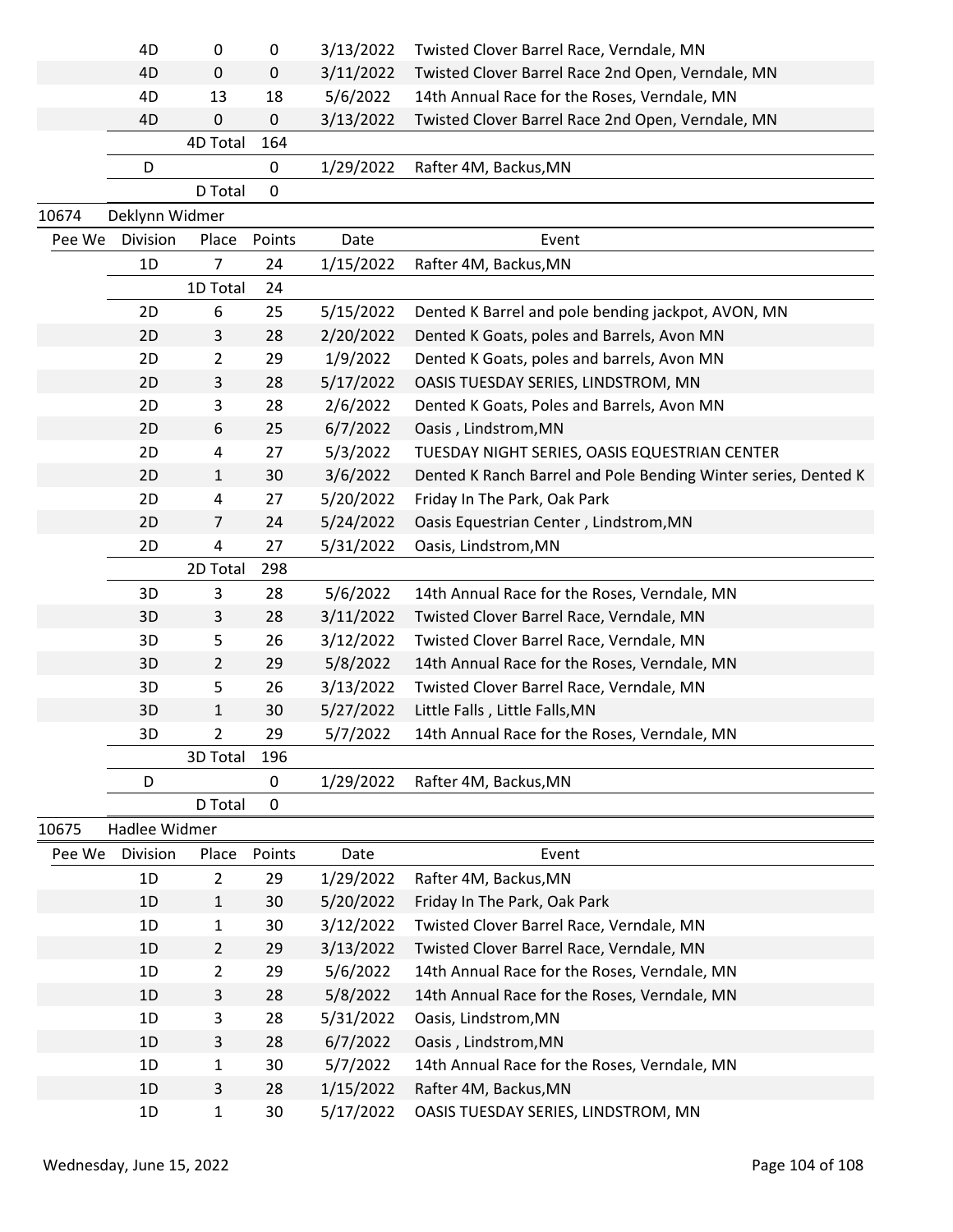|       | 1D               | 1              | 30          | 3/6/2022  | Dented K Ranch Barrel and Pole Bending Winter series, Dented K |
|-------|------------------|----------------|-------------|-----------|----------------------------------------------------------------|
|       | 1D               | 2              | 29          | 5/3/2022  | TUESDAY NIGHT SERIES, OASIS EQUESTRIAN CENTER                  |
|       | 1D               | 3              | 28          | 5/24/2022 | Oasis Equestrian Center, Lindstrom, MN                         |
|       | 1D               | 1              | 30          | 1/9/2022  | Dented K Goats, poles and barrels, Avon MN                     |
|       | 1D               | 1              | 30          | 3/11/2022 | Twisted Clover Barrel Race, Verndale, MN                       |
|       | 1D               | 1              | 30          | 2/6/2022  | Dented K Goats, Poles and Barrels, Avon MN                     |
|       | 1D               | $\mathbf{1}$   | 30          | 2/20/2022 | Dented K Goats, poles and Barrels, Avon MN                     |
|       | 1D               | 1              | 30          | 5/15/2022 | Dented K Barrel and pole bending jackpot, AVON, MN             |
|       | 1 <sub>D</sub>   | 1              | 30          | 5/27/2022 | Little Falls, Little Falls, MN                                 |
|       |                  | 1D Total       | 586         |           |                                                                |
| 11095 | Lindsey Williams |                |             |           |                                                                |
| Open  | Division         | Place          | Points      | Date      | Event                                                          |
|       | 3D               | 5              | 26          | 5/28/2022 | GF Double, Grand Forks, ND                                     |
|       | 3D               | 7              | 24          | 5/28/2022 | Grand Forks Fairgrounds Arena, Grand Forks, ND                 |
|       |                  | 3D Total       | 50          |           |                                                                |
| 10744 | Callie Willie    |                |             |           |                                                                |
| Open  | Division         | Place          | Points      | Date      | Event                                                          |
|       | 2D               | 50             | 0           | 5/6/2022  | 14th Annual Race for the Roses, Verndale, MN                   |
|       | 2D               | 4              | 27          | 5/3/2022  | TUESDAY NIGHT SERIES, OASIS EQUESTRIAN CENTER                  |
|       |                  | 2D Total       | 27          |           |                                                                |
|       | 3D               | 13             | 18          | 5/7/2022  | 14th Annual Race for the Roses, Verndale, MN                   |
|       |                  | 3D Total       | 18          |           |                                                                |
|       | 4D               | 20             | 11          | 5/28/2022 | MAY MEMORIAL BASH, MONDOVI, WI                                 |
|       | 4D               | 23             | 8           | 5/8/2022  | 14th Annual Race for the Roses, Verndale, MN                   |
|       |                  | 4D Total       | 19          |           |                                                                |
| 10316 | Beth Wilson      |                |             |           |                                                                |
| Open  | Division         | Place          | Points      | Date      | Event                                                          |
|       | 3D               | 38             | 0           | 5/7/2022  | R4R All Runs Count 4DSidepot \$1000, Verndale, MN              |
|       | 3D               | 8              | 23          | 5/7/2022  | R4R Charity Run, Verndale, MN                                  |
|       | 3D               |                |             |           |                                                                |
|       |                  | 27             | 4           | 5/7/2022  | 14th Annual Race for the Roses, Verndale, MN                   |
|       | 3D               | 23             | 8           | 5/8/2022  | 14th Annual Race for the Roses, Verndale, MN                   |
|       |                  | 3D Total       | 35          |           |                                                                |
|       | 4D               | 5              | 26          | 5/27/2022 | Little Falls, Little Falls, MN                                 |
|       | 4D               | $\overline{2}$ | 29          | 5/27/2022 | Little Falls Double Sanction, Little Falls, MN                 |
|       | 4D               | 4              | 27          | 5/20/2022 | Friday In The Park, Oak Park                                   |
|       | 4D               | 4              | 27          | 5/6/2022  | 14th Annual Race for the Roses, Verndale, MN                   |
|       |                  | 4D Total       | 109         |           |                                                                |
| 10320 | Sara Winkelman   |                |             |           |                                                                |
| Open  | Division         | Place          | Points      | Date      | Event                                                          |
|       | 2D               | 5              | 26          | 4/8/2022  | Spring Tune Up Barrel Race, Verndale, MN                       |
|       |                  | 2D Total       | 26          |           |                                                                |
|       | 3D               | 10             | 21          | 4/9/2022  | Spring Tune Up Barrel Race, Verndale, MN                       |
|       |                  | 3D Total       | 21          |           |                                                                |
|       | 4D               | 0              | 0           | 4/10/2022 | Spring Tune Up Barrel Race, Verndale, MN                       |
|       |                  | 4D Total       | $\mathbf 0$ |           |                                                                |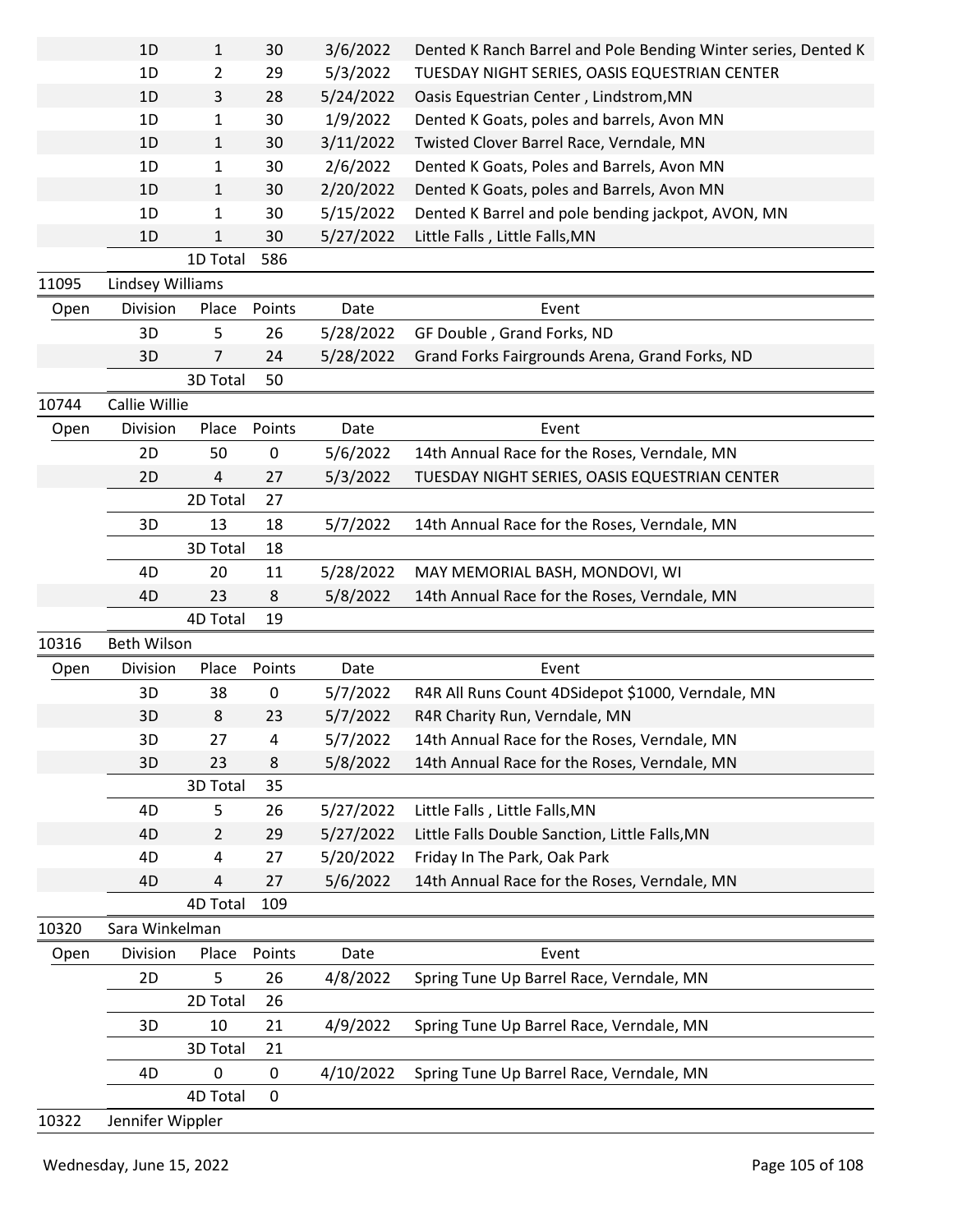| Open   | Division      | Place          | Points         | Date      | Event                                                        |
|--------|---------------|----------------|----------------|-----------|--------------------------------------------------------------|
|        | 2D            | 5              | 26             | 5/28/2022 | GF Double, Grand Forks, ND                                   |
|        |               | 2D Total       | 26             |           |                                                              |
|        | 3D            | 8              | 23             | 5/28/2022 | Grand Forks Fairgrounds Arena, Grand Forks, ND               |
|        |               | 3D Total       | 23             |           |                                                              |
| 10839  | Kathy Wolf    |                |                |           |                                                              |
| Senior | Division      | Place          | Points         | Date      | Event                                                        |
|        | 3D            | 9              | 22             | 5/14/2022 | Prospector Challenge Saddle Series PC 1, Rapid City, SD      |
|        | 3D            | $\overline{7}$ | 24             | 5/15/2022 | Prospector Challenge Saddle Series PC 1, Rapid City, SD      |
|        | 3D            | 6              | 25             | 5/13/2022 | Prospector Challenge Saddle Series PC 1, Rapid City, SD      |
|        |               | 3D Total       | 71             |           |                                                              |
| 10425  | Jaylie Woods  |                |                |           |                                                              |
| Open   | Division      | Place          | Points         | Date      | Event                                                        |
|        | 1D            | 1              | 30             | 5/28/2022 | GF Double, Grand Forks, ND                                   |
|        | 1D            | 1              | 30             | 5/28/2022 | Grand Forks Fairgrounds Arena, Grand Forks, ND               |
|        |               | 1D Total       | 60             |           |                                                              |
| 10540  | Ashley Worth  |                |                |           |                                                              |
| Open   | Division      | Place          | Points         | Date      | Event                                                        |
|        | 1D            | 24             | 7              | 5/15/2022 | Prospector Challenge Saddle Series PC 1, Rapid City, SD      |
|        |               | 1D Total       | $\overline{7}$ |           |                                                              |
|        | 5D            | 0              | 0              | 5/14/2022 | Prospector Challenge Saddle Series PC 1, Rapid City, SD      |
|        | 5D            | 0              | 0              | 5/14/2022 | Prospector Challenge Saddle Series PC 1 PEWC, Rapid City, SD |
|        | 5D            | $\mathbf 0$    | 0              | 5/15/2022 | Prospector Challenge Saddle Series PC 1 ARC, Rapid City, SD  |
|        |               | 5D Total       | 0              |           |                                                              |
| 10443  | Sherri Wright |                |                |           |                                                              |
| Open   | Division      | Place          | Points         | Date      | Event                                                        |
|        | 1D            | 9              | 22             | 5/29/2022 | MAY MEMORIAL BASH, MONDOVI, WI                               |
|        | 1D            | $\pmb{0}$      | 0              | 5/15/2022 | Mason City, Mason City                                       |
|        | 1D            | 15             | 16             | 5/15/2022 | Mason City, Mason City                                       |
|        |               | 1D Total       | 38             |           |                                                              |
|        | 2D            | 1              | 30             | 5/29/2022 | MAY MEMORIAL BASH, MONDOVI, WI                               |
|        | 2D            | 3              | 28             | 5/28/2022 | MAY MEMORIAL BASH, MONDOVI, WI                               |
|        | 2D            | 0              | $\pmb{0}$      | 5/13/2022 | Mason City, Mason City                                       |
|        | 2D            | $\mathbf{1}$   | 30             | 5/13/2022 | Mason City, Mason City                                       |
|        | 2D            | 0              | $\pmb{0}$      | 5/14/2022 | Mason City, Mason City                                       |
|        | 2D            | 9              | 22             | 5/14/2022 | Mason City, Mason City                                       |
|        | 2D            | $\mathbf 0$    | 0              | 5/28/2022 | MAY MEMORIAL BASH, MONDOVI, WI                               |
|        | 2D            | 12             | 19             | 5/27/2022 | MAY MEMORIAL BASH, MONDOVI, WI                               |
|        |               | 2D Total       | 129            |           |                                                              |
| Senior | Division      | Place          | Points         | Date      | Event                                                        |
|        | 2D            | $\mathbf{1}$   | 30             | 5/13/2022 | Mason City, Mason City                                       |
|        | 2D            | $\pmb{0}$      | 0              | 5/13/2022 | Mason City, Mason City                                       |
|        | 2D            | 12             | 19             | 5/27/2022 | MAY MEMORIAL BASH, MONDOVI, WI                               |
|        |               | 2D Total       | 49             |           |                                                              |
| 10354  | Morgan Yetter |                |                |           |                                                              |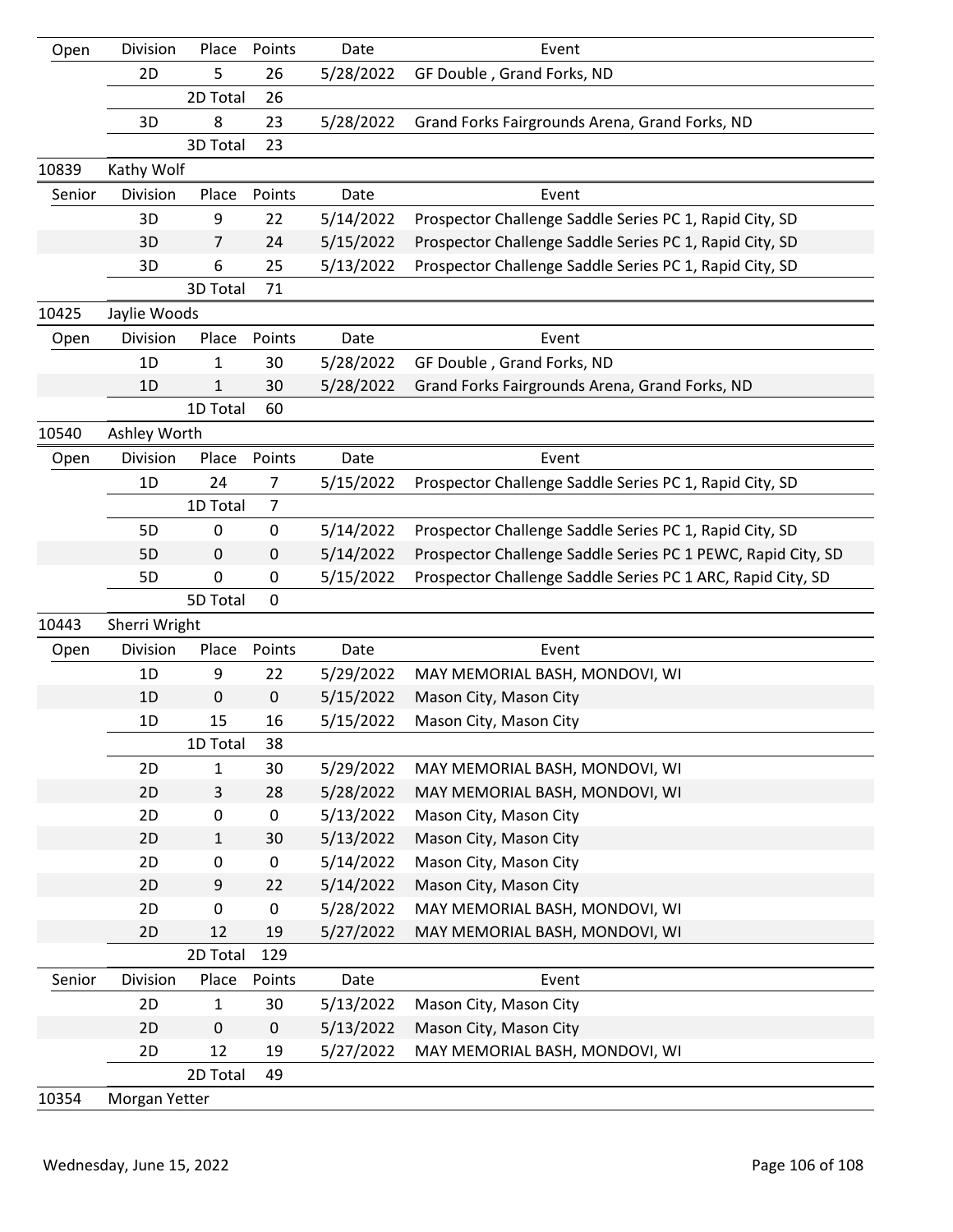| Open  | Division       | Place          | Points       | Date      | Event                                                          |
|-------|----------------|----------------|--------------|-----------|----------------------------------------------------------------|
|       | 1D             | 10             | 21           | 5/19/2022 | SD Double Sanction, Clark, SD                                  |
|       |                | 1D Total       | 21           |           |                                                                |
|       | 3D             | 15             | 16           | 6/10/2022 | Estelle, Estelle                                               |
|       | 3D             | 14             | 17           | 5/19/2022 | NBHA SD04, Clark, SD                                           |
|       |                | 3D Total       | 33           |           |                                                                |
| 10449 | Danielle Yorek |                |              |           |                                                                |
| Open  | Division       | Place          | Points       | Date      | Event                                                          |
|       | 2D             | 13             | 18           | 3/5/2022  | Rafter 4M, Backus, MN                                          |
|       | 2D             | 3              | 28           | 2/6/2022  | Dented K Goats, Poles and Barrels SECOND, Avon MN              |
|       | 2D             | 5              | 26           | 2/20/2022 | Dented K Goats, poles and Barrels, Avon MN                     |
|       | 2D             | 3              | 28           | 2/20/2022 | Dented K Goats, poles and Barrels SECOND, Avon MN              |
|       |                | 2D Total       | 100          |           |                                                                |
|       | 3D             | 12             | 19           | 4/30/2022 | Rafter 4M, Backus, MN                                          |
|       | 3D             | $\overline{2}$ | 29           | 5/27/2022 | Little Falls, Little Falls, MN                                 |
|       | 3D             | 3              | 28           | 3/6/2022  | Dented K Second Open, Dented K Avon MN                         |
|       | 3D             | 17             | 14           | 1/15/2022 | Rafter 4M, Backus, MN                                          |
|       | 3D             | 5              | 26           | 5/15/2022 | Dented K Barrel and pole bending jackpot, AVON, MN             |
|       | 3D             | 4              | 27           | 2/6/2022  | Dented K Goats, Poles and Barrels, Avon MN                     |
|       |                | 3D Total       | 143          |           |                                                                |
|       | 4D             | 7              | 24           | 5/27/2022 | Little Falls Double Sanction, Little Falls, MN                 |
|       | 4D             | 12             | 19           | 1/29/2022 | Rafter 4M, Backus, MN                                          |
|       |                | 4D Total       | 43           |           |                                                                |
|       | D              |                | 0            | 3/6/2022  | Dented K Ranch Barrel and Pole Bending Winter series, Dented K |
|       |                | D Total        | 0            |           |                                                                |
| 10841 | Jenn Zeller    |                |              |           |                                                                |
| Open  | Division       | Place          | Points       | Date      | Event                                                          |
|       | 4D             | 24             | 7            | 5/14/2022 | Prospector Challenge Saddle Series PC 1, Rapid City, SD        |
|       | 4D             | $\mathbf{1}$   | 30           | 5/14/2022 | Prospector Challenge Saddle Series PC 1 PEWC, Rapid City, SD   |
|       |                | 4D Total       | 37           |           |                                                                |
|       | 5D             | 1              | 30           | 5/15/2022 | Prospector Challenge Saddle Series PC 1, Rapid City, SD        |
|       |                | 5D Total       | 30           |           |                                                                |
| 10679 | Tessa Zitzow   |                |              |           |                                                                |
| Open  | Division       | Place          | Points       | Date      | Event                                                          |
|       | 4D             | 1              | 30           | 1/8/2022  | Northwoods Arena, solway, MN                                   |
|       | 4D             | 28             | $\mathsf{3}$ | 1/29/2022 | Rafter 4M, Backus, MN                                          |
|       | 4D             | 3              | 28           | 1/8/2022  | Northwoods Second Open, solway, MN                             |
|       | 4D             | 6              | 25           | 4/30/2022 | Rafter 4M, Backus, MN                                          |
|       |                | 4D Total       | 86           |           |                                                                |
|       | D              |                | 0            | 3/5/2022  | Rafter 4M, Backus, MN                                          |
|       |                | D Total        | 0            |           |                                                                |
| Youth | Division       | Place          | Points       | Date      | Event                                                          |
|       | 2D             | 9              | 22           | 3/11/2022 | Twisted Clover Barrel Race, Verndale, MN                       |
|       | 2D             | 10             | 21           | 3/12/2022 | Twisted Clover Barrel Race, Verndale, MN                       |
|       | 2D             | $\overline{2}$ | 29           | 1/8/2022  | Northwoods Arena, solway, MN                                   |
|       | 2D             | 6              | 25           | 3/13/2022 | Twisted Clover Barrel Race, Verndale, MN                       |